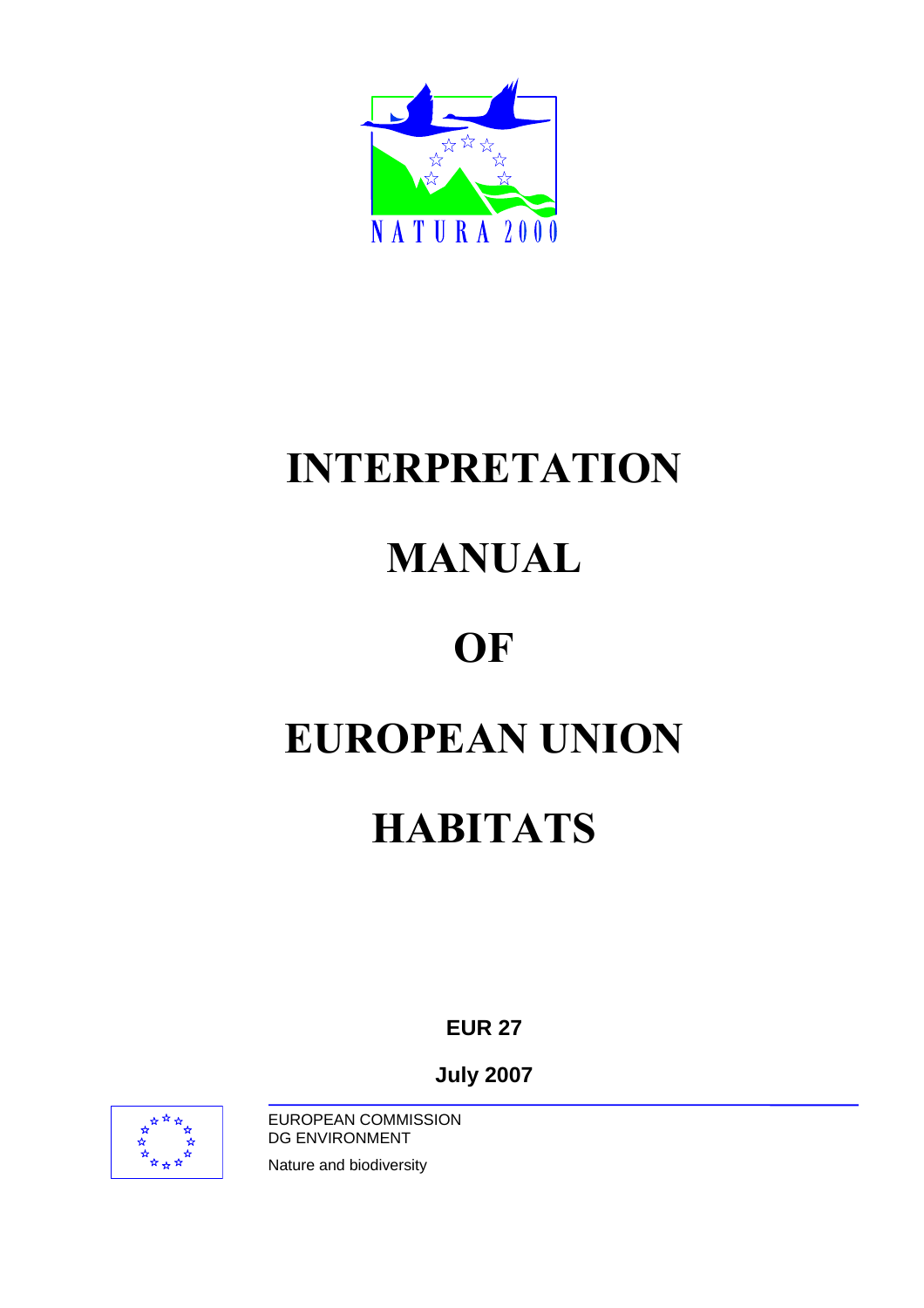The Interpretation Manual of European Union Habitats - EUR27 is a scientific reference document. It is based on the version for EUR15, which was adopted by the Habitats Committee on 4. October 1999 and consolidated with the new and amended habitat types for the 10 accession countries as adopted by the Habitats Committee on 14 March 2002 with additional changes for the accession of Bulgaria and Romania as adopted by the Habitats Committee on 13 April 2007 and for marine habitats to follow the descriptions given in "Guidelines for the establishment of the Natura 2000 network in the marine environment. Application of the Habitats and Birds Directives" published in May 2007 by the Commission services. A small amendment to Habitat type 91D0 was adopted by the Habitats Committee in its meeting on 14<sup>th</sup> October 2003.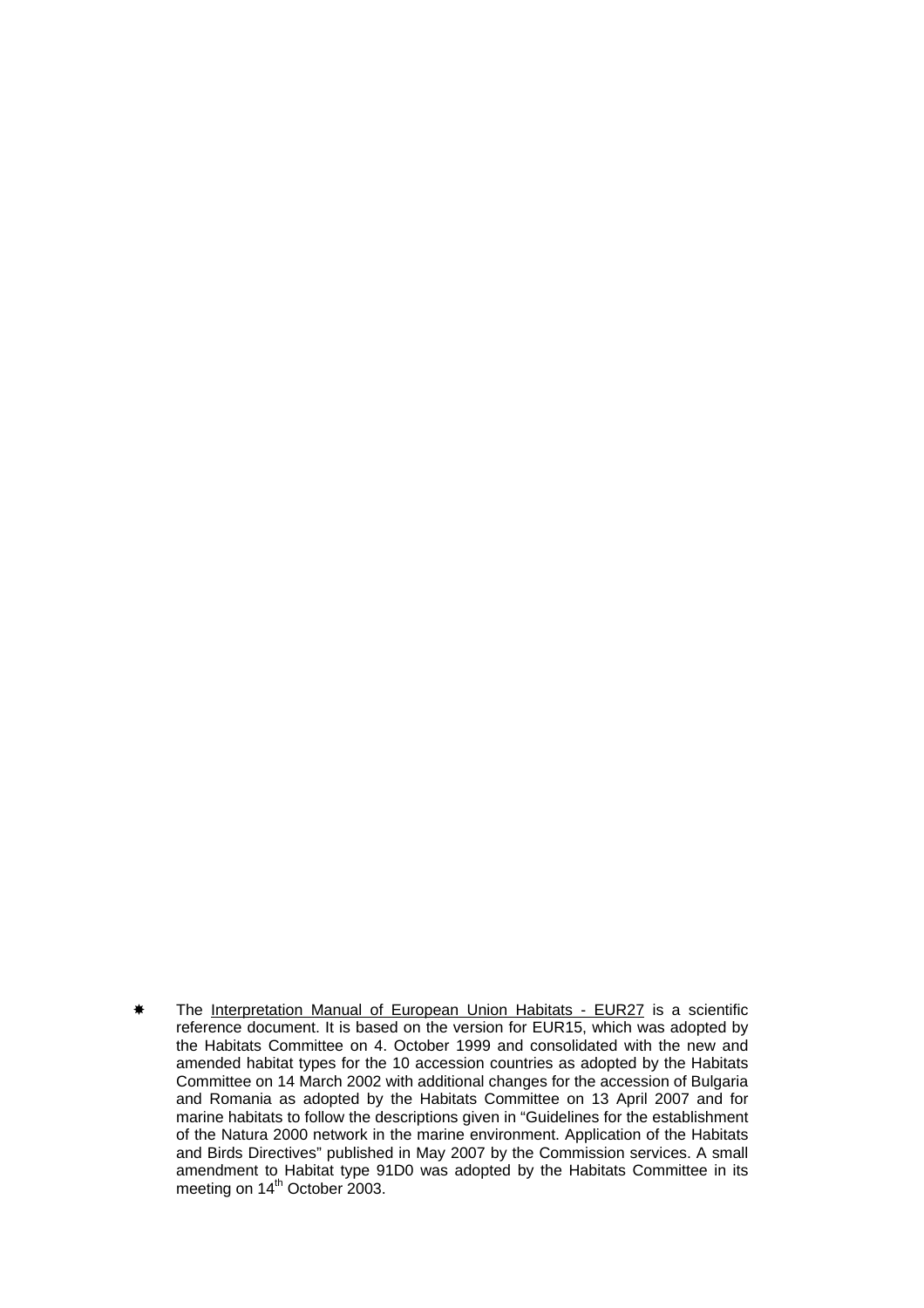### **TABLE OF CONTENTS**

| <b>WHY THIS MANUAL?</b>                                               | $\overline{\mathbf{3}}$ |
|-----------------------------------------------------------------------|-------------------------|
| <b>HISTORICAL REVIEW</b>                                              | 3                       |
| <b>THE MANUAL</b>                                                     | 4                       |
| <b>THE EUR15 VERSION</b>                                              | 5                       |
| <b>THE EUR25 VERSION</b>                                              | 5                       |
| <b>THE EUR27 VERSION</b>                                              | 6                       |
| <b>EXPLANATORY NOTES</b>                                              | 7                       |
| <b>COASTAL AND HALOPHYTIC HABITATS</b>                                | 8                       |
| <b>OPEN SEA AND TIDAL AREAS</b>                                       | 8                       |
| <b>SEA CLIFFS AND SHINGLE OR STONY BEACHES</b>                        | 17                      |
| <b>ATLANTIC AND CONTINENTAL SALT MARSHES AND SALT MEADOWS</b>         | 20                      |
| <b>MEDITERRANEAN AND THERMO-ATLANTIC SALTMARSHES AND SALT MEADOWS</b> | 22                      |
| <b>SALT AND GYPSUM INLAND STEPPES</b>                                 | 24                      |
| BOREAL BALTIC ARCHIPELAGO, COASTAL AND LANDUPHEAVAL AREAS             | 26                      |
| <b>COASTAL SAND DUNES AND INLAND DUNES</b>                            | 29                      |
| SEA DUNES OF THE ATLANTIC, NORTH SEA AND BALTIC COASTS                | 29                      |
| <b>SEA DUNES OF THE MEDITERRANEAN COAST</b>                           | 35                      |
| <b>INLAND DUNES, OLD AND DECALCIFIED</b>                              | 36                      |
| <b>FRESHWATER HABITATS</b>                                            | 38                      |
| <b>STANDING WATER</b>                                                 | 38                      |
| <b>RUNNING WATER</b>                                                  | 44                      |
| <b>TEMPERATE HEATH AND SCRUB</b>                                      | 48                      |
| <b>SCLEROPHYLLOUS SCRUB (MATORRAL)</b>                                | 57                      |
| <b>SUB-MEDITERRANEAN AND TEMPERATE SCRUB</b>                          | 57                      |
| <b>MEDITERRANEAN ARBORESCENT MATORRAL</b>                             | 59                      |
| THERMO-MEDITERRANEAN AND PRE-STEPPE BRUSH                             | 60                      |
| <b>PHRYGANA</b>                                                       | 62                      |
| NATURAL AND SEMI-NATURAL GRASSLAND FORMATIONS                         | 64                      |
| <b>NATURAL GRASSLANDS</b>                                             | 64                      |
| <b>SEMI-NATURAL DRY GRASSLANDS AND SCRUBLAND FACIES</b>               | 69                      |
| <b>SCLEROPHILLOUS GRAZED FORESTS (DEHESAS)</b>                        | 76                      |
| <b>SEMI-NATURAL TALL-HERB HUMID MEADOWS</b>                           | 76                      |
| <b>MESOPHILE GRASSLANDS</b>                                           | 80                      |
| <b>RAISED BOGS AND MIRES AND FENS</b>                                 | 82                      |
| <b>SPHAGNUM ACID BOGS</b>                                             | 82                      |
| <b>CALCAREOUS FENS</b>                                                | 86                      |
| <b>BOREAL MIRES</b>                                                   | 89                      |
|                                                                       |                         |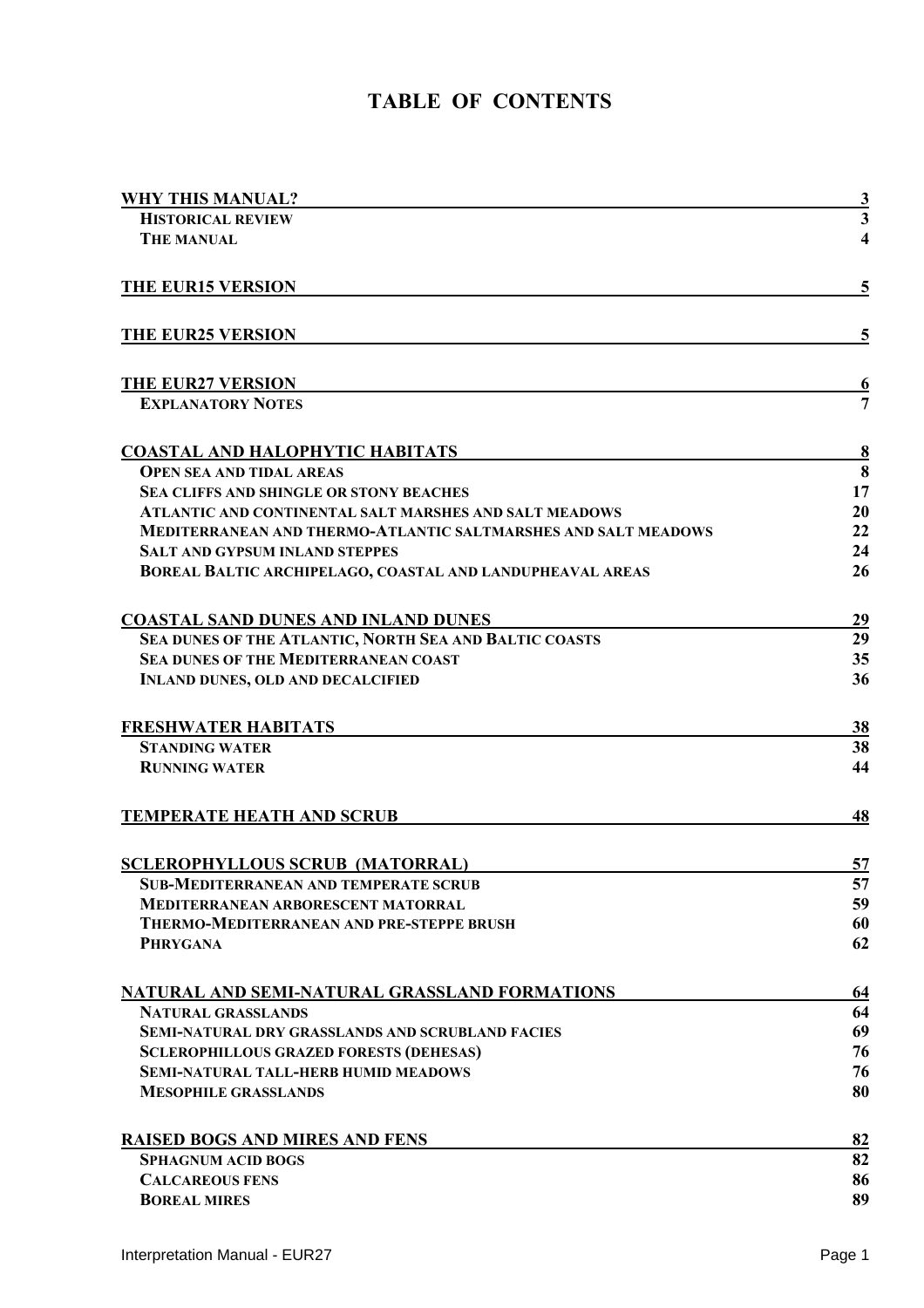| <b>ROCKY HABITATS AND CAVES</b>           | 90 |
|-------------------------------------------|----|
| <b>SCREE</b>                              | 90 |
| ROCKY SLOPES WITH CHASMOPHYTIC VEGETATION | 94 |
| <b>OTHER ROCKY HABITATS</b>               | 98 |
| <b>FORESTS</b>                            | 99 |
| <b>FODESTS OF RODEAL FUDOPE</b>           | 99 |

| <b>FORESTS OF BOREAL EUROPE</b>                                      | 99  |
|----------------------------------------------------------------------|-----|
| <b>FORESTS OF TEMPERATE EUROPE</b>                                   | 105 |
| <b>MEDITERRANEAN DECIDUOUS FORESTS</b>                               | 125 |
| <b>MEDITERRANEAN SCLEROPHYLLOUS FORESTS</b>                          | 130 |
| <b>TEMPERATE MOUNTAINOUS CONIFEROUS FORESTS</b>                      | 134 |
| <b>MEDITERRANEAN AND MACARONESIAN MOUNTAINOUS CONIFEROUS FORESTS</b> | 136 |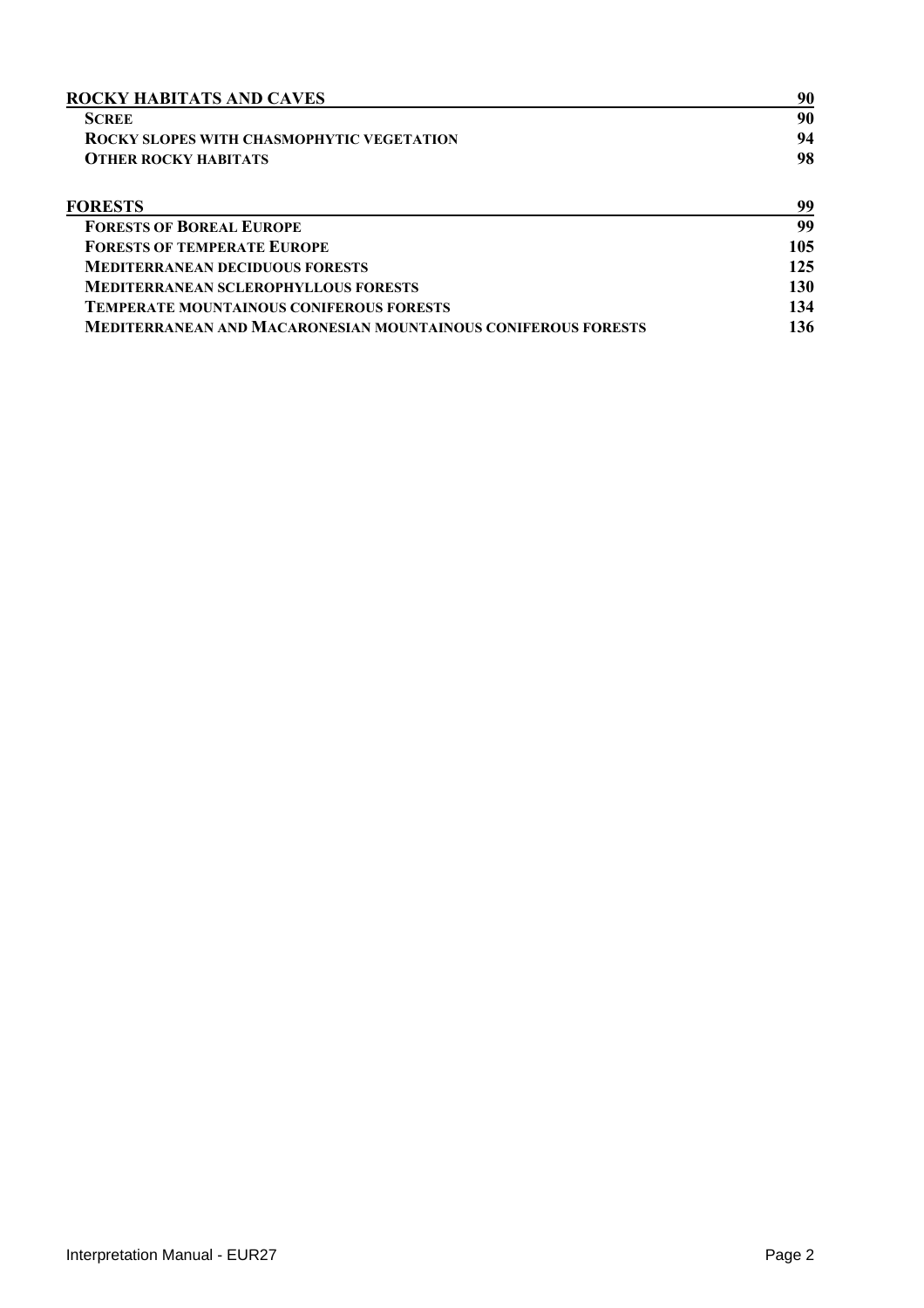# **WHY THIS MANUAL?**

# *Historical review*

The "Habitats" Directive<sup>1</sup> is a Community legislative instrument in the field of nature conservation that establishes a common framework for the conservation of wild animal and plant species and natural habitats of Community importance; it provides for the creation of a network of special areas of conservation, called Natura 2000, to "maintain and restore, at favourable conservation status, natural habitats and species of wild fauna and flora of Community interest".

Animal and plant species names are clearly presented in the Directive and, despite minor misspellings or use of synonyms, no major additional work needs to be done to allow a correct interpretation of Annex II. In contrast, the development of a common agreed definition appeared to be essential for the different habitat types of Annex I.

Annex I lists today 231 European natural habitat types, including 71 priority (i.e. habitat types in danger of disappearance and whose natural range mainly falls within the territory of the European Union). Annex I is based on the hierarchical classification of European habitats developed by the CORINE Biotopes project <sup>2</sup> since that was the only existing classification at European level. A draft list of habitat types for Annex I was therefore drawn up on the basis of this classification by Professor A. Noirfalise and submitted to the national experts preparing the Directive as a working document in August 1989. Numerous discussions with the national experts then took place between 1989 and 1991, culminating in the version of Annex I published in the Official Journal in May 1992.

In December 1991, while the Directive was being adopted, a thorough revision of the CORINE classification was published <sup>3</sup>. This revision introduced numerous changes within codes and habitat types, in particular involving the division of the latter into sub-types. Definitions had been prepared for the various categories. Consequently, the Annex I codes no longer corresponded fully to the codes and descriptive content of the various categories of CORINE, resulting in considerable ambiguities in the interpretation of Annex I on the basis of the CORINE classification. The Task Force/European Environment Agency thus produced a paper establishing the correspondence between the habitat codes of Annex I and those of the 1991 version of the CORINE classification<sup>4</sup>. This paper also included the description proposed in the 1991 CORINE version for the various habitat types of Annex I.

 $\overline{\phantom{a}}$ 

<sup>1</sup> **Council Directive 92/43/EEC of 21 May 1992 on the conservation of natural habitats and of wild fauna and flora, O.J. L206, 22.07.92** <sup>2</sup> **CORINE Biotopes - Technical Handbook, volume 1, p. 73-109, Corine/Biotopes/89-2.2, 19 May 1988, partially updated 14** 

February 1989.

**CORINE Biotopes manual, Habitats of the European Community. EUR 12587/3, Office for Official Publications of the European Communities, 1991.** 

**Relation between the Directive 92/43/EEC Annex I habitats and the CORINE habitat list 1991 (EUR 12587/3). Version 1 - Draft, November 1992. CEC-DG XI, Task Force Agency (EEA-TF).**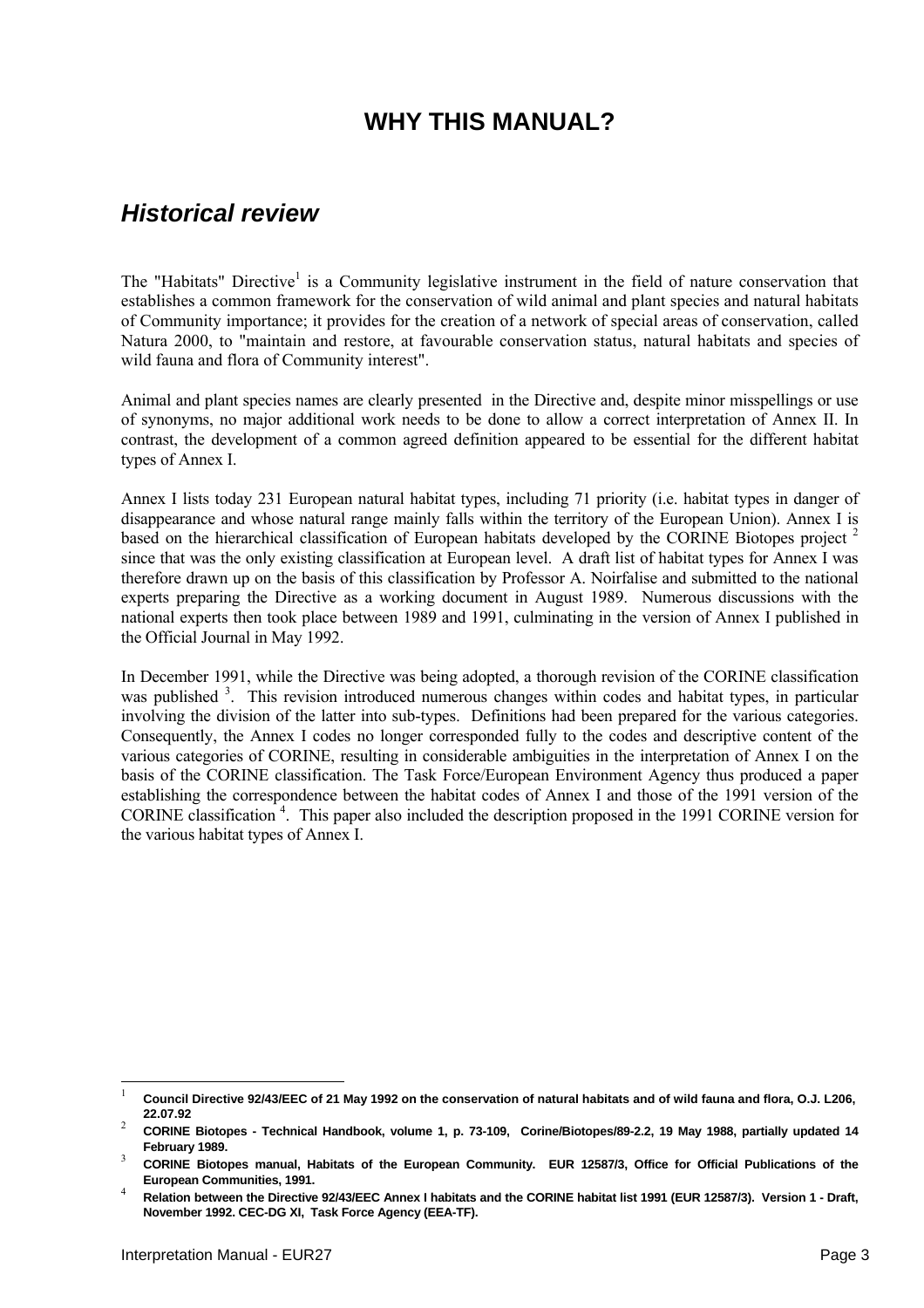# *The manual*

Having in mind all these difficulties of classification, the Scientific Working Group, set up by the Habitats Committee (established by Directive 92/43/EEC), expressed in May 1992 the need to prepare a manual for the interpretation of Annex I. Following a call for proposals the Commission charged Professor Thanghe from the Université Libre de Bruxelles to prepare a draft manual  $5$ .

Following several meetings of the Scientific Working Group, the Commission agreed the two following points with the national experts:

- (1) The interpretation work on Annex I should primarily focus on the priority habitat types.
- (2) The CORINE classification (1991 version) provides a basis for a description of the Annex I habitat types; where the experts feel that it is not suitable, an operational scientific description should be produced from the contributions of the national experts.

In September 1993 the Université Libre de Bruxelles finalised the study relating to the interpretation of Annex I priority habitat types. This study focused on the drafting of an eight field descriptive sheet drawn up on the basis of written and oral scientific contributions from the national experts. Each sheet gathers the information on national and regional particularities, as well as types of associated habitats. The manual for the interpretation of Annex I priority habitat types of the Council Directive 92/43/EEC was compiled by the Commission (DG XI), based on the study of the Université Libre de Bruxelles, the contributions of the national experts, and the CORINE classification (1991 version); this document was approved by the Habitats Committee in February 1994 (Doc. HABITATS 94/3 FINAL).

Following the adoption of the priority habitats manual, the experts identified a set of 36 non priority habitat types also causing interpretation problems. An interpretation document was drafted by the Université Libre de Bruxelles, discussed in a meeting of the Scientific Working Group (December 1994) and revised accordingly 6 .

On April 1995 the Habitats Committee approved the EUR12 version of the 'Interpretation Manual of European Union Habitats'<sup>7</sup>, which incorporated:

- i) the descriptive sheets for priority habitats<sup>8</sup>, which establish clear, operational scientific definitions of habitat types, using pragmatic descriptive elements (e.g. characteristic plants), and taking into consideration regional variation;
- ii) the descriptive sheets of 36 non priority habitats similar to those used for priority habitats;
- iii) the CORINE Biotopes definitions<sup>3</sup> for the remaining non priority habitats; these definitions should be considered 'a minimal interpretation', not exclusive; some CORINE definitions do not take account of sub-types, regional varieties and/or do not cover all the geographical range of an habitat type - this fact should be recognised, thus allowing a certain flexibility in the interpretation of these Annex I habitat types.

The contents of the manual did not take into account the accession of Austria, Finland and Sweden, which has resulted in the inclusion of a new biogeographical region (the Boreal region) in the Directive. These new Member States have asked for the introduction in Annex I of several priority habitat types that are restricted or only apply to them. In order not to delay the distribution of the manual, the Commission has decided to

 $\overline{5}$ <sup>5</sup> **Étude relative au projet de manuel technique d'interprétation de l'Annexe I de la Directive habitats 92/43/CEE. Rapport final, September 1993. Université Libre de Bruxelles (contrat n° 4-3040(92)15504).** <sup>6</sup> **Étude relative au projet de manuel technique d'interprétation de l'Annexe I de la Directive habitats 92/43/CEE - Types** 

d'habitats non prioritaires. Rapport final, Janvier 1995. Université Libre de Bruxelles (contrat n° B4-3040/94/000212/MAR/B2).<br>Also available in French under the title 'Manuel d'interpretation des habitat de l'Union europé

**From Doc. HABITATS 94/3 FINAL**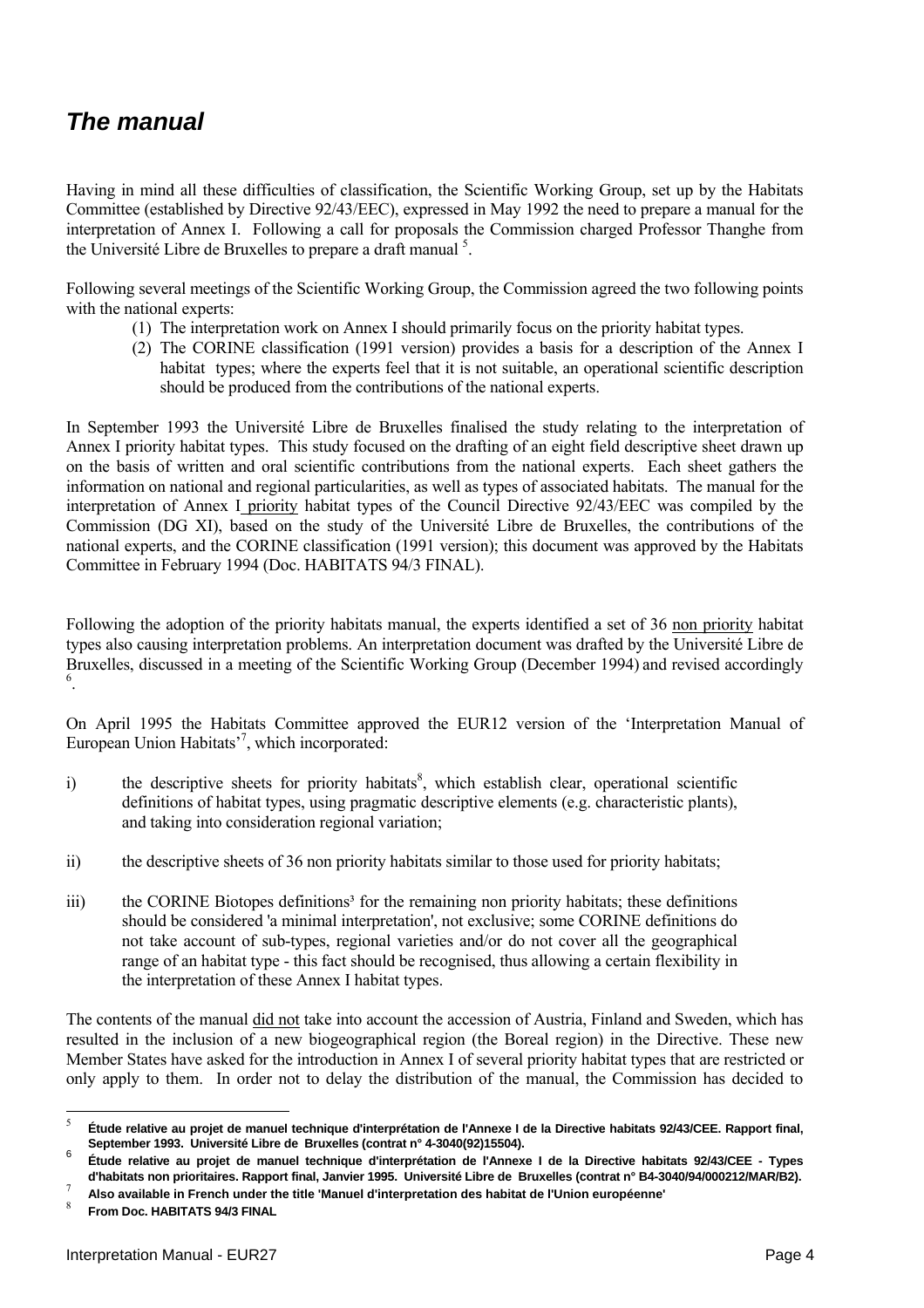publish that first version (EUR12) and envisaged the preparation of a second version (EUR15) in order to incorporate new information (mainly on distribution and regional sub-types).

# **THE EUR15 VERSION**

The prime objective of the EUR15 version was to update the old EUR12 version. Descriptive sheets were added for the 11 priority types attached to Annex I when Austria, Finland and Sweden joined the Union<sup>9</sup>; it further incorporates comments for other Annex I habitats occurring in those Member States, and corrects, or adds, newly acquired information.

The 1991 classification (Habitats of the European Community) was extended in 1993 to the whole Palaearctic region<sup>10</sup>, namely with the inclusion of the Nordic vegetation classification; this classification was supplemented in 1995 with text descriptions, phytosociological units and references; a computer database tool  $(PHYSIS<sup>11</sup>)$  was developed to support this work. The EUR15 version updated the definitions of those habitat types for which the CORINE 1991 has been used, on the basis of the information contained in the PHYSIS database. Accordingly, the CORINE codes are also replaced by the 'Palaearctic codes'. In situations where ambiguities exist between the definitions contained in this manual and those of the Palaearctic habitats classification or PHYSIS data base, it is intended that the definitions of this manual should take precedence. This work was adopted by the Habitats Committee on 13.9.1996. The  $2^{nd}$  edition adopted on the  $4^{th}$  October 1999 included amendments for the Boreal biogeographical region to the Annex  $I<sup>12</sup>$  and the removal of the reference to the geographical distribution of habitats (which is included in the reference lists of the habitats types by biogeographic region).

# **THE EUR25 VERSION**

The EUR25 version of the Interpretation Manual includes descriptions of new habitats and amendments to some existing habitats resulting from the expected addition of 10 new Member states in May 2004. After extensive discussions among Member States, Accession Countries and the European Commission, 20 new habitat types were accepted to be added to Annex I, and respective descriptions of these new types were adopted by the Habitats Committee on 14 March 2002. Additionally several of the habitat types proposed have been agreed to be variations of existing habitats and therefore some amendments to existing habitats were necessary in order to reflect the habitats as found in the EU25 area. In the frame of the Accession Treaty 2003, signed in April 2003 in Athens, new consolidated annexes were prepared including the 20 new habitat types.

The descriptions of new habitats have been prepared by the European Topic Centre on Nature Protection and Biodiversity using the PHYSIS database as the main source. This description was then compared with the information given in the proposal from accession countries and if judged necessary amended. The lists of plants in particular are usually a composite of both sources. In a second step, comments from both Accession Countries and Member States were taken into account, which led to the new definitions enclosed.

The fact that many of the habitat types of Annex I are qualified by biogeographical terms such as Mediterranean, Alpine, Medio-European, etc., meaning that they have their main occurrence in a given biogeographical region, does not exclude the possibility of finding the same habitat types in other biogeographical regions. In fact, these often isolated occurrences have a major scientific and conservation value. The users of the manual will need to employ a certain flexibility of interpretation, particularly in those areas where the habitat types are very fragmentary and influenced by human activities.

 $\overline{a}$ 

<sup>9</sup> **Accession Act of Austria, Finland and Sweden (OJ L1,1.1.1995, p.135)**

<sup>10</sup> **Devillers, P. & Devillers-Terschuren, J. (1993). A classification of Palaearctic habitats. Strasbourg: Council of Europe**

<sup>11</sup> **Institut Royal des Sciences Naturelles de Belgique**

<sup>&</sup>lt;sup>12</sup> Council Directive 97/62/EC of 27 October 1997 adapting to technical and scientific progress Directive 92/43/EC on the **conservation of natural habitats and of wild fauna and flora, O.J. L305, 8.11.1997.**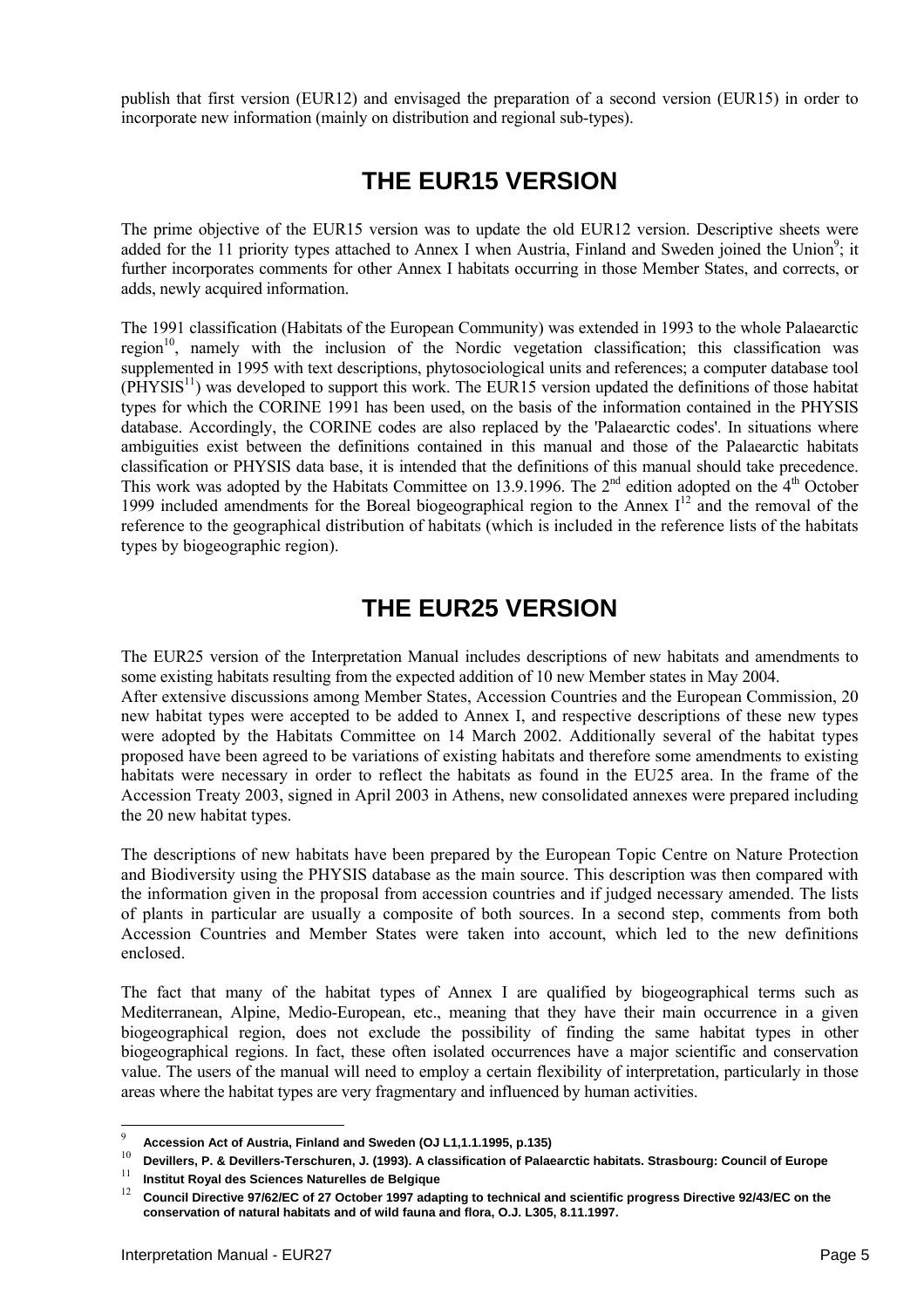# **THE EUR27 VERSION**

The EUR27 version of the Interpretation Manual includes descriptions of new habitats and amendments to some existing habitats resulting from Bulgaria and Romania joining the European Union in 2007 as published in Council Directive 2006/105/EC (*OJ L 363, 20.12.2006, p. 368*).

After extensive discussions among Member States, Accession Countries and the European Commission, 13 new habitat types were accepted to be added to Annex I, and descriptions of these new types were adopted by the Habitats Committee on 13 April 2007 by written procedure. Additionally several of the habitat types proposed have been agreed to be variations of existing habitats and therefore some amendments to existing habitats were necessary in order to reflect the habitats as found in the EU27 area .

Descriptions of marine habitats 1110, 1170 and 1180 have also been revised to take into account new interpretations adopted by the Habitats Committee on 20 November 2006 by written procedure. These interpretations are given in "Guidelines for the establishment of the Natura 2000 network in the marine environment. Application of the Habitats and Birds Directives", published in May 2007 by the Commission **Services** 

Some minor errors have also been corrected.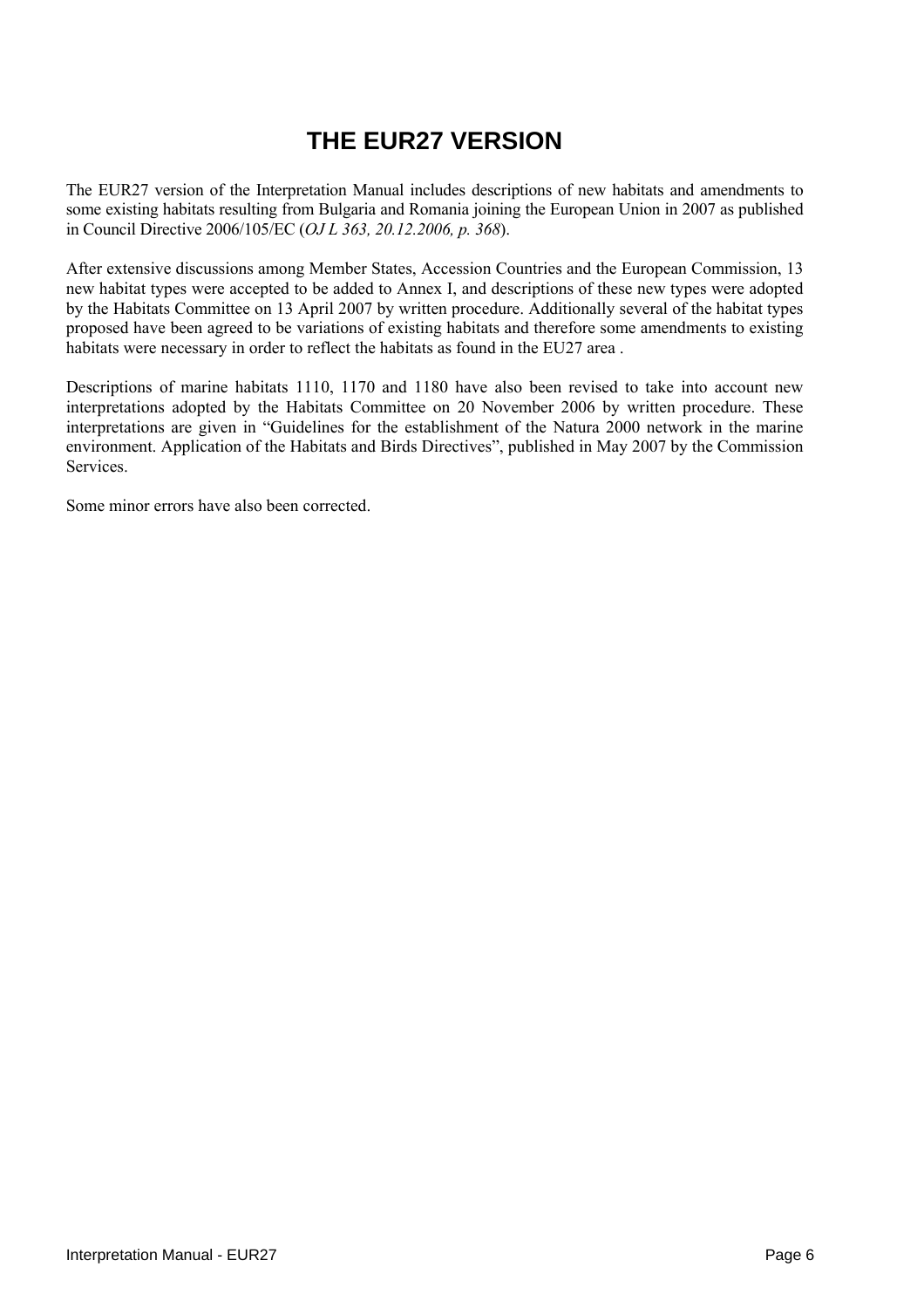# *Explanatory Notes*

#### **The habitat types are grouped and sorted according to Annex I of the Directive.**

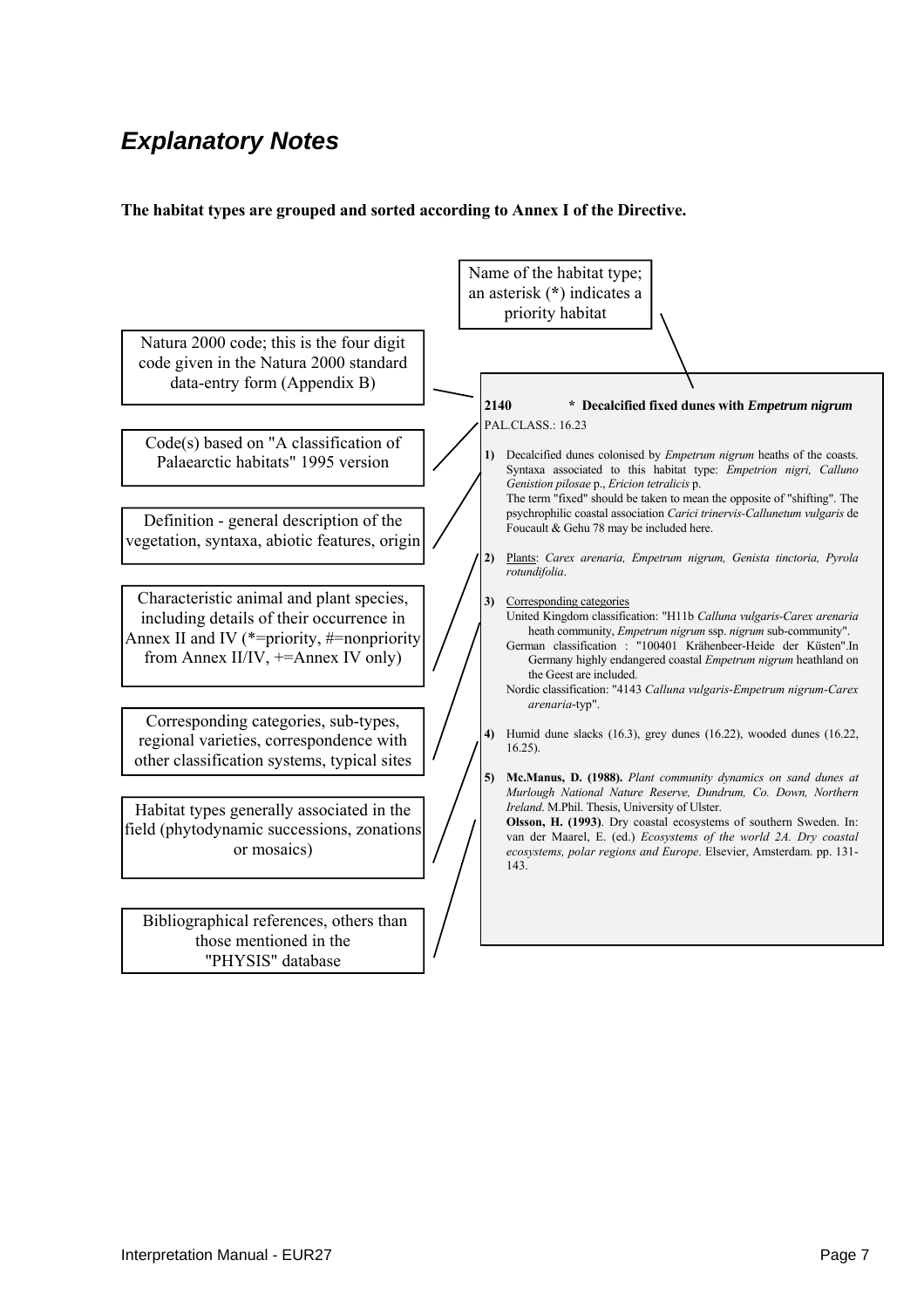## *Open sea and tidal areas*

#### **1110 Sandbanks which are slightly covered by sea water all the time**

PAL.CLASS.: 11.125, 11.22, 11.31, 11.333

**1)** Sandbanks are elevated, elongated, rounded or irregular topographic features, permanently submerged and predominantly surrounded by deeper water. They consist mainly of sandy sediments, but larger grain sizes, including boulders and cobbles, or smaller grain sizes including mud may also be present on a sandbank. Banks where sandy sediments occur in a layer over hard substrata are classed as sandbanks if the associated biota are dependent on the sand rather than on the underlying hard substrata.

"Slightly covered by sea water all the time" means that above a sandbank the water depth is seldom more than 20 m below chart datum. Sandbanks can, however, extend beneath 20 m below chart datum. It can, therefore, be appropriate to include in designations such areas where they are part of the feature and host its biological assemblages.

#### **2)** Plants:

North Atlantic including North Sea - *Zostera* sp*.*, free living species of the *Corallinaceae* family. *On many sandbanks macrophytes do not occur.* 

Central Atlantic Islands (Macaronesian Islands) - *Cymodocea nodosa* and *Zostera noltii*. On many sandbanks free living species of *Corallinaceae* are conspicuous elements of biotic assemblages, with relevant role as feeding and nursery grounds for invertebrates and fish. *On many sandbanks macrophytes do not occur.* 

Baltic Sea - *Zostera* sp*., Potamogeton* spp.*, Ruppia* spp., *Tolypella nidifica*, *Zannichellia* spp., carophytes. *On many sandbanks macrophytes do not occur.*

Mediterranean - The marine Angiosperm *Cymodocea nodosa*, together with photophilic species of algae living on the leaves (more than 15 species, mainly small red algae of the *Ceramiaceae* family), associated with *Posidonia* beds. *On many sandbanks macrophytes do not occur.* Animals:

North Atlantic including North Sea - Invertebrate and demersal fish communities of sandy sublittoral (e.g. polychaete worms, crustacea, anthozoans, burrowing bivalves and echinoderms, *Ammodytes* spp., *Callionymus* spp., *Pomatoschistus* spp., *Echiichtys vipera, Pleuronectes platessa, Limanda limanda*).

Central Atlantic Islands (Macaronesian Islands) - Fish, crustacean, polychaeta, hydrozoan, burrowing bivalves, irregular echinoderms.

Baltic Sea - Invertebrate and demersal fish communities of sandy sublittoral (fine and medium grained sands, coarse sands, gravely sands), e.g. polychaetes: *Scoloplus armiger, Pygospio elegans, Nereis diversicolor, Travisia* sp*.*, e.g. bivalves: *Macoma balthica*, *Mya arenaria, Cerastoderma* sp., e.g. crustaceans: *Crangon crangon, Saduria entomon, e.g. fish species: Platichthys flesus, Nerophis ophidion, Pomatoschistus* spp., *Ammodytes tobianus*.

Mediterranean - Invertebrate communities of sandy sublittoral (e.g. polychaetes). Banks are often highly important as feeding, resting or nursery grounds for sea birds, fish or marine mammals.

#### **3)** Corresponding categories

French classification: ZNIEFF-MER: "Biocénose des sables fins de haut niveau", "Biocénose des sables fins bien calibrés".

German classification: "Sandbank der Ostsee (ständig wasserbedeckt)(040202a)", "Sandbank der Nordsee (ständig wasserbedeckt)(030202a)".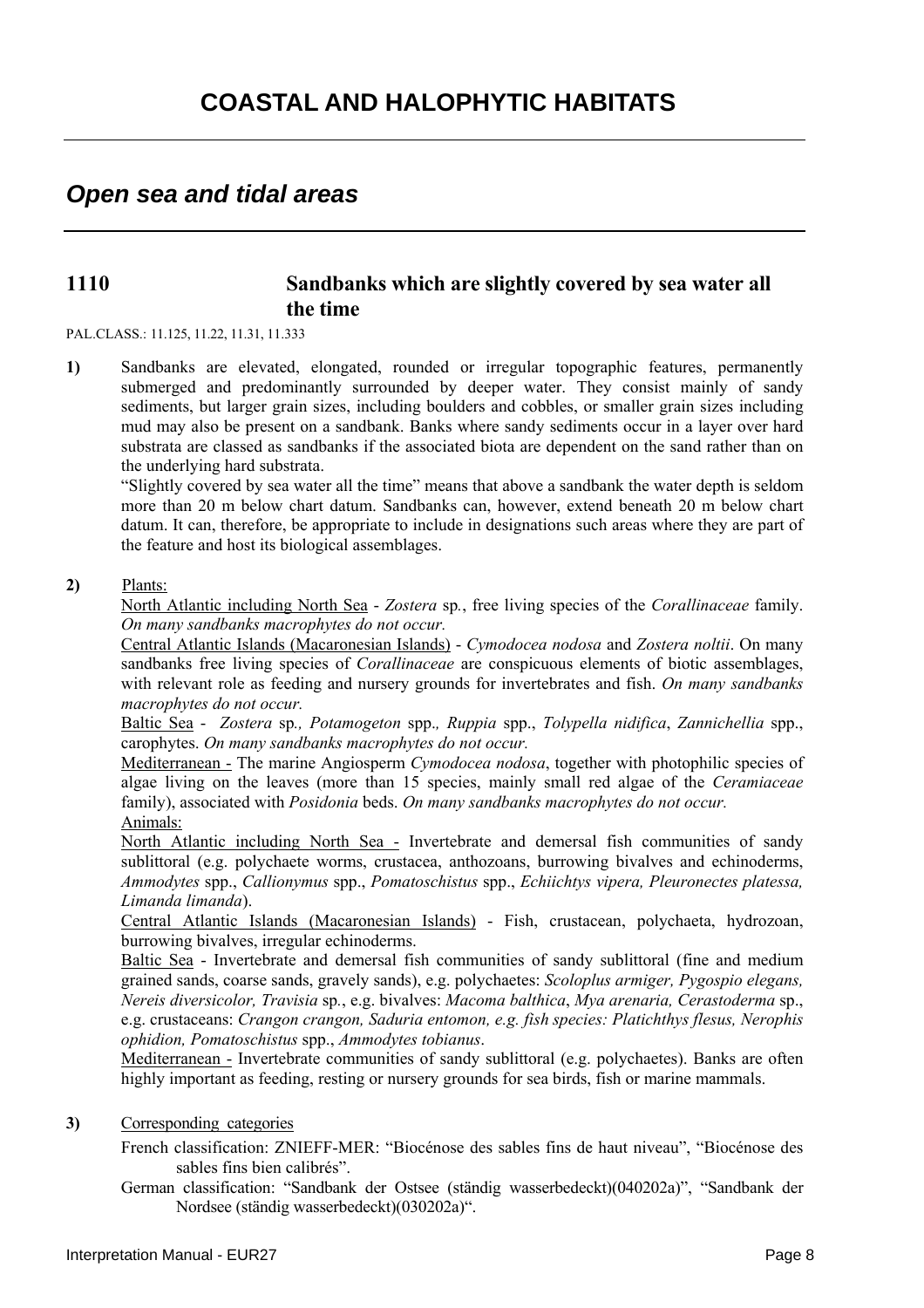- Barcelona Convention: "Biocenosis of fine sands in very shallow waters (III. 2. 1.) with facies with *Lentidium mediterraneum* (III. 2. 1. 1.)", "Biocenosis of well sorted fine sands (III. 2. 2.) with associations with *Cymodocea nodosa* on well sorted fine sands (III. 2. 2. 1.) and with *Holophila stipulacela* (III. 2. 2. 2), the latter considered determinant habitat in C. B.", "Biocenosis of coarse sands and fine gravels mixed by the waves (III. 3. 1.) with association with rhodolithes (III. 3. 1. 1), considered determinant habitat in the C. B.", "Biocenosis of coarse sands and fine gravels under the influence of bottom currents (also found in the Circalittoral) (III. 3. 2.). It is possible to find a facies and an association which are determinant habitats for C. B.: the maërl facies (= Association with *Lithothamnion corallioides* and *Phymatoliton calcareum*), also found as facies of the biocenosis of coastal detritic (III. 3. 2. 1), and the association with rhodolithes (III. 3. 2. 2.)", "Biocenosis of infralittoral pebbles (III. 4. 1.) with facies with *Gouania wildenowi* (III. 4. 1. 1.), small teleostean which lives among pebbles."
- Vegetationstyper i Norden (Påhlsson (ed.) 1994): *"Zostera marina*-typ (4.4.1.1)", *"Ruppia maritima*typ (4.4.1.2)", "Chara-typ (6.3.3.1)", "Potamogeton pectinatus (6.3.2.2)".
- Kustbiotoper i Norden (Nordiska Ministerrådet 2001): "Sandbottnar (7.7.1.2; 7.8.1.2; 7.8.4.2; 7.8.5.2; 7.8.6.7; 7.8.6.8; 7.8.6.9; 7.8.7.9; 7.8.7.10; 7.8.7.11; 7.9.1.1.; 7.9.2.1; 7.9.3.1; 7.9.4.1)."
- HELCOM classification: "Sublittoral gravel bottoms. Banks with or without macrophyte vegetation (2.4.2.3)", "Sublittoral sandy bottoms. Banks with or without macrophyte vegetation  $(2.5.2.4)$ ".
- The National Marine Habitat Classification for Britain and Ireland Version 03.02: Relevant types within "Sublittoral coarse sediments (SCS), Sublittoral sands (SSA) and Sublittoral macrophytes communities (SMP)".
- EUNIS classification: Relevant types within "A4.4, A4.55, A4.1, A4.2, A4.51, A4.5, A4.53, A4.1, A4.2, A4.51, A4.5, A4.53, A4.4, A4.55, A7.32, A4.51, A4.53, A4.552, 4.521, A4.521, A4.513, A6.22, A4.51, A4.141, A4.13, A8.13".
- **4)** Sandbanks can be found in association with mudflats and sandflats not covered by seawater at low tide (1140), with Posidonia beds (1120) and reefs (1170). Sandbanks may also be a component part of habitat 1130 Estuaries and habitat 1160 Large shallow inlets and bays.

**5) Augier H. (1982).** Inventaire et classification des biocénoses marines benthiques de la Méditerranée. Publication du Conseil de l' Europe, Coll. Sauvegarde de la Nature, 25, 59 pages. **Dyer Kr & Huntley Da (1999)**. The origin, classification and modelling of sand banks and ridges*. Continental Shelf Research* 19 1285-1330

**Connor, D.W., Allen, J.H., Golding, N., Lieberknecht, L.M., Northen, K.O. & Reker, J.B. (2003).** *The National Marine Habitat Classification for Britain and Ireland Version 03.02*. Internet version. Joint Nature Conservation Committee, Peterborough. **(**www.jncc.gov.uk/marine/biotopes/default.htm**)**

**Doniţă, N., Popescu, A., Paucă-Comănescu, M., Mihăilescu, S., Biriş, I.A. (2005).** *Habitatele din România*. Edit. Tehnică Silvică, Bucureşti, 500 p. (ISBN 973-96001-4-X)

**Ericson, L. & Wallentinus, H.-G. (1979).** Sea-shore vegetation around the Gulf of Bothnia. Guide for the International Society for Vegetation Science, July-August 1977. *Wahlenbergia* 5:1 – 142.

**European Environment Agency (2002).** *EUNIS habitat classification. Version 2.3*. Copenhagen, EEA (Internet publication: http://eunis.eea.europa.eu/habitats.jsp )

**Haroun, R.J., Gil-Rodríguez, M.C., Díaz De Castro, J. & Prud'homme Van Reine, W.F. (2002).** A check-list of the marine plants from the Canary Islands (Central Eastern Atlantic Ocean). *Botanica Marina*. 45: 139-169.

**Helcom (1998).** Red List of Biotopes and Biotope Complexes of the Baltic Sea, the Belt Sea and the Kattegat. *Baltic Sea Environment Proceedings* No. 75.: 126pp.

**Kautsky, N. (1974).** Quantitative investigations of the red algae belt in the Askö area, Northern Baltic proper. *Contrib. Askö Lab. Univ. Stockholm* 3: 1-29.

**Lappalainen, A., Hällfors, G. & Kangas, P. (1977).** *Littoral benthos of the northern Baltic Sea.* IV. Pattern and dynamics of macrobenthos in a sandy bottom Zostera marina community in Tvärminne.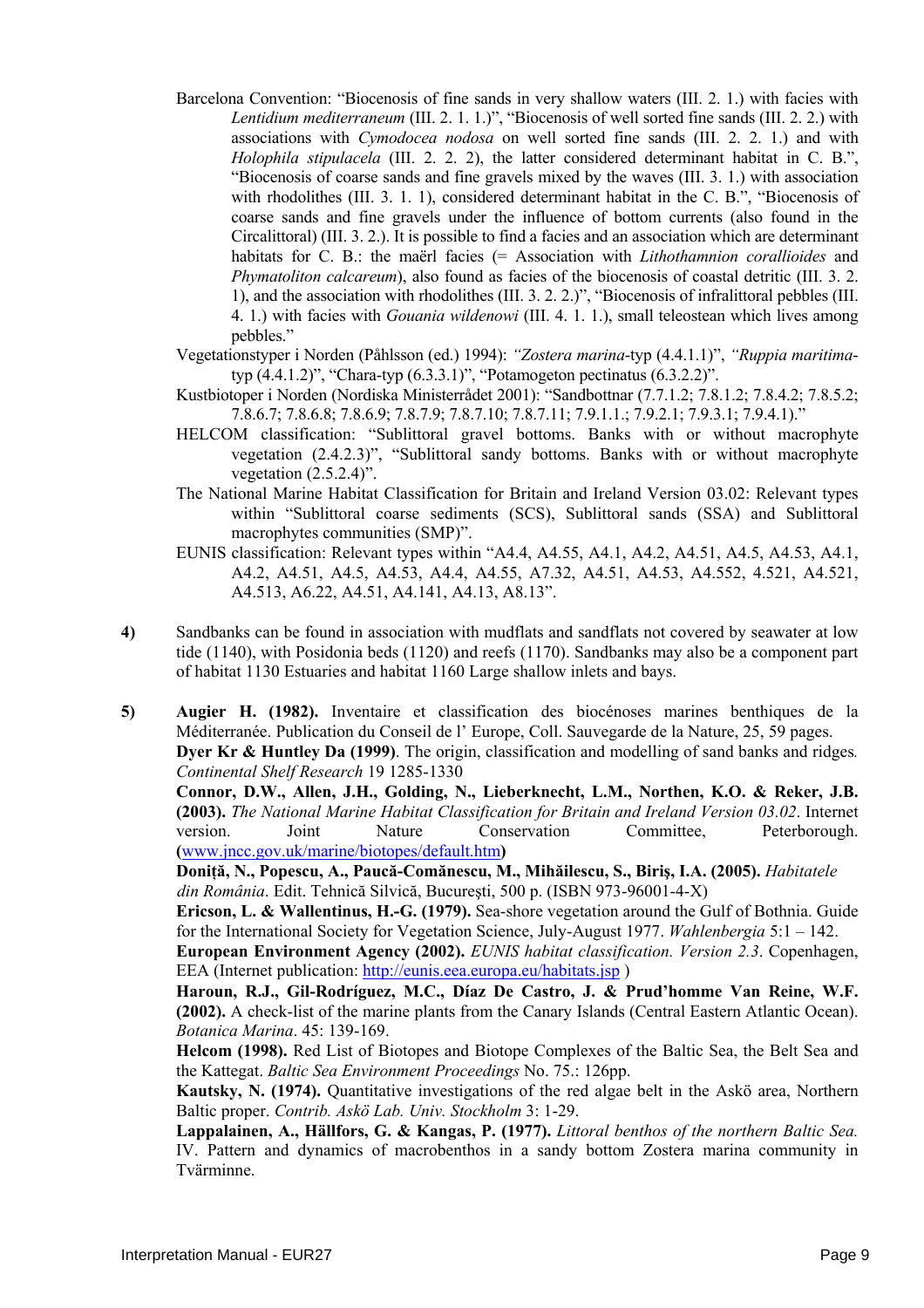**Nordheim, H. Von, Norden Andersen, O. & Thissen, J. (Eds.) (1996).** *Red Lists of Biotopes, Flora and Fauna of the Trilateral Wadden Sea Area* 1995. Helgol. Meeresuntersuchungen. 50 (suppl.): 136 pp.

**Nordiska Ministerrådet (2001).** *Kustbiotoper i Norden. Hotade och representativa biotoper*. TemaNord 2001: 536. 345 pp.

**Oulasvirta, P., Leinikki, J. & Reitalu, T. (2001).** *Underwater biotopes in Väinameri and Kõpu area, Western Estonia*. The Finnish Environment 497.

**Pavón-Salas, N., Herrera, R., Hernández-Guerra, A. & Haroun R. (2000).** Distributional pattern of sea grasses in the Canary Islands (Central-East Atlantic Ocean). *J. Coastal Research*, 16: 329-335.

**Påhlsson, L. (Ed.) (1994).** *Vegetationstyper i Norden*. TemaNord 1994: 665. 627 pp.

**Perès J. M. & Picard J. (1964).** Nouveau manuel de bionomie benthique de la mer Méditerranée. *Rec. Trav. St. Mar. Endoume* 31 (47): 5-137.

**Ravanko, O. (1968).** Macroscopic Green, Brown And Red Algae In The South-Western Archipelago Of Finland. *Acta Bot. Fennica* 79: 1-50.

**Riecken, U., Ries, U. & Ssymank, A. (1994).** Rote Liste der gefährdeten Biotoptypen der Bundesrepublik Deutschland - *Schriftenreihe für Landschaftspflege und Naturschutz*. 41: 184 pp.

#### **1120 \* Posidonia beds (***Posidonion oceanicae***)**

PAL.CLASS.: 11.34

- **1)** Beds of *Posidonia oceanica* (Linnaeus) Delile characteristic of the infralittoral zone of the Mediterranean (depth: ranging from a few dozen centimetres to 30 - 40 metres). On hard or soft substrate, these beds constitute one of the main climax communities. They can withstand relatively large variations in temperature and water movement, but are sensitive to desalination, generally requiring a salinity of between 36 and 39‰.
- **2)** Plants: *Posidonia oceanica*. Animals: Molluscs- #*Pinna nobilis*; Echinoderms- *Asterina pancerii, Paracentrotus lividus*; Fish-*Epinephelus guaza*, *Hippocampus ramulosus*.
- **5) Belsher, T.** *et al* **(1987).** *Livre rouge des espèces menacées de France tome 2, espèces marines et littorales menacées*, Ed. F. de Beaufort. Museum National d'Histoire Naturelle - Paris.

### **1130 Estuaries**

PAL.CLASS.: 13.2, 11.2

**1)** Downstream part of a river valley, subject to the tide and extending from the limit of brackish waters. River estuaries are coastal inlets where, unlike 'large shallow inlets and bays' there is generally a substantial freshwater influence. The mixing of freshwater and sea water and the reduced current flows in the shelter of the estuary lead to deposition of fine sediments, often forming extensive intertidal sand and mud flats. Where the tidal currents are faster than flood tides, most sediments deposit to form a delta at the mouth of the estuary.

Baltic river mouths, considered as an estuary subtype, have brackish water and no tide, with large wetland vegetation (helophytic) and luxurious aquatic vegetation in shallow water areas.

**2)** Plants: Benthic algal communities, *Zostera* beds e.g. *Zostera noltii* (*Zosteretea*) or vegetation of brackish water: *Ruppia maritima* (= *R. rostellata* (*Ruppietea*)); *Spartina maritima* (*Spartinetea*); *Sarcocornia perennis* (*Arthrocnemetea*). Both species of fresh water and brackish water can be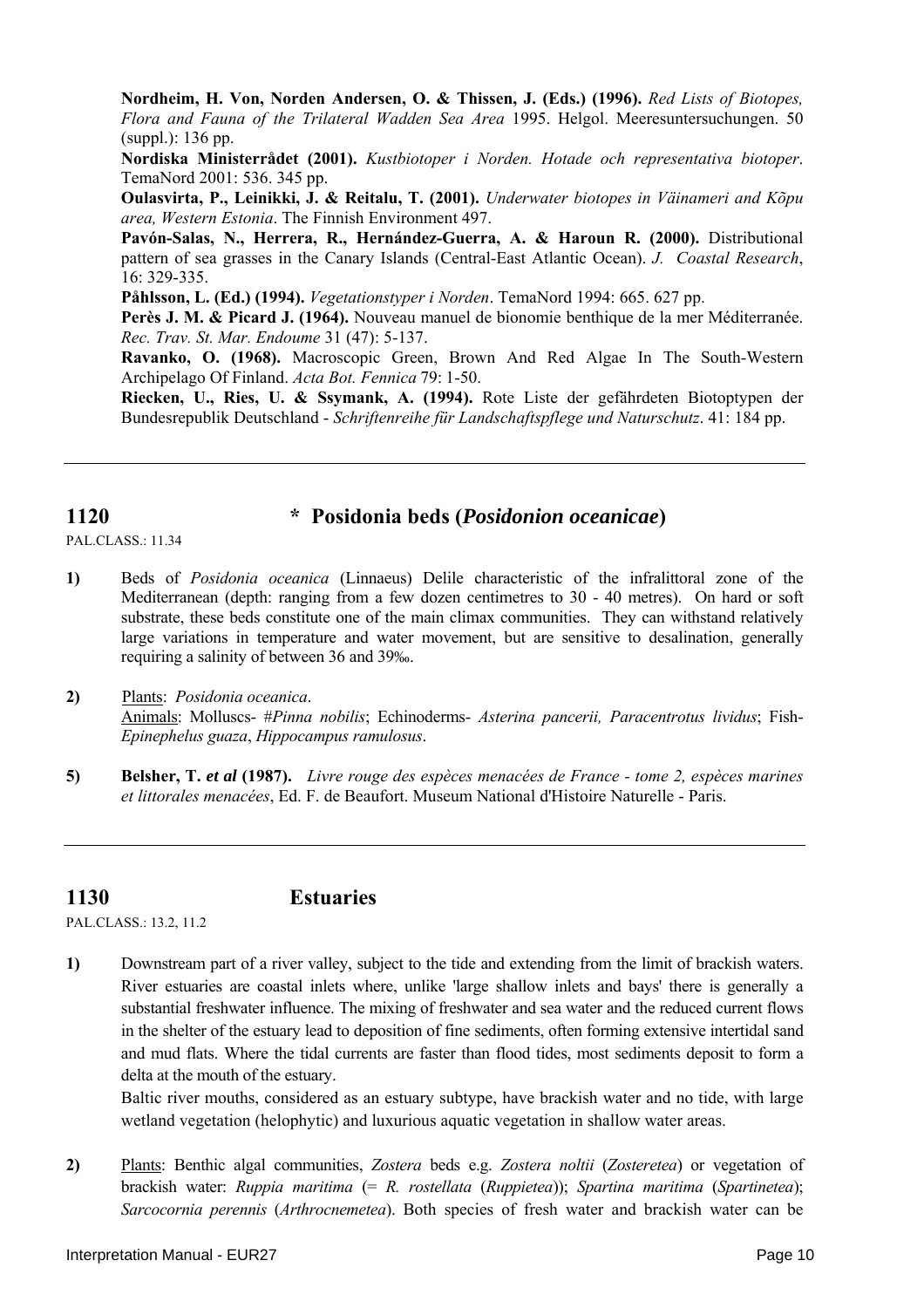found in Baltic river mouths (*Carex* spp., *Myriophyllum* spp., *Phragmites australis*, *Potamogeton* spp., *Scirpus* spp.).

Animals: Invertebrate benthic communities; important feeding areas for many birds.

- **3)** Corresponding categories
	- German classification : "D2a Ästuare (Fließgewässermündungen mit Brackwassereinfluß u./od. Tidenhub eingeschlossen werden", "050105 Brackwasserwatt des Ästuare an der Nordsee", "050106 Süßwasserwatt im Tideeinfluß des Nordsee".
- **4)** An estuary forms an ecological unit with the surrounding terrestrial coastal habitat types. In terms of nature conservation, these different habitat types should not be separated, and this reality must be taken into account during the selection of sites.
- **5) Brunet, R. et al.** *Les mots de la géographie-dictionnaire critique*. Ed. Reclus. **Gillner, W. (1960).** Vegetations- und Standortsuntersuchungen in den Strandwiesen der schwedischen Westküste. *Acta Phytogeogr. Suec*. 43:1-198.

#### **1140 Mudflats and sandflats not covered by seawater at low tide**

PAL.CLASS.: 14

**1)** Sands and muds of the coasts of the oceans, their connected seas and associated lagoons, not covered by sea water at low tide, devoid of vascular plants, usually coated by blue algae and diatoms. They are of particular importance as feeding grounds for wildfowl and waders. The diverse intertidal communities of invertebrates and algae that occupy them can be used to define subdivisions of 11.27, eelgrass communities that may be exposed for a few hours in the course of every tide have been listed under 11.3, brackish water vegetation of permanent pools by use of those of 11.4.

Note: Eelgrass communities (11.3) are included in this habitat type.

# **1150 \* Coastal lagoons**

PAL.CLASS.: 21

- **1)** Lagoons are expanses of shallow coastal salt water, of varying salinity and water volume, wholly or partially separated from the sea by sand banks or shingle, or, less frequently, by rocks. Salinity may vary from brackish water to hypersalinity depending on rainfall, evaporation and through the addition of fresh seawater from storms, temporary flooding of the sea in winter or tidal exchange. With or without vegetation from *Ruppietea maritimae, Potametea, Zosteretea* or *Charetea* (CORINE 91: 23.21 or 23.22).
	- Flads and gloes, considered a Baltic variety of lagoons, are small, usually shallow, more or less delimited water bodies still connected to the sea or have been cut off from the sea very recently by land upheaval. Characterised by well-developed reedbeds and luxuriant submerged vegetation and having several morphological and botanical development stages in the process whereby sea becomes land.
	- Salt basins and salt ponds may also be considered as lagoons, providing they had their origin on a transformed natural old lagoon or on a saltmarsh, and are characterised by a minor impact from exploitation.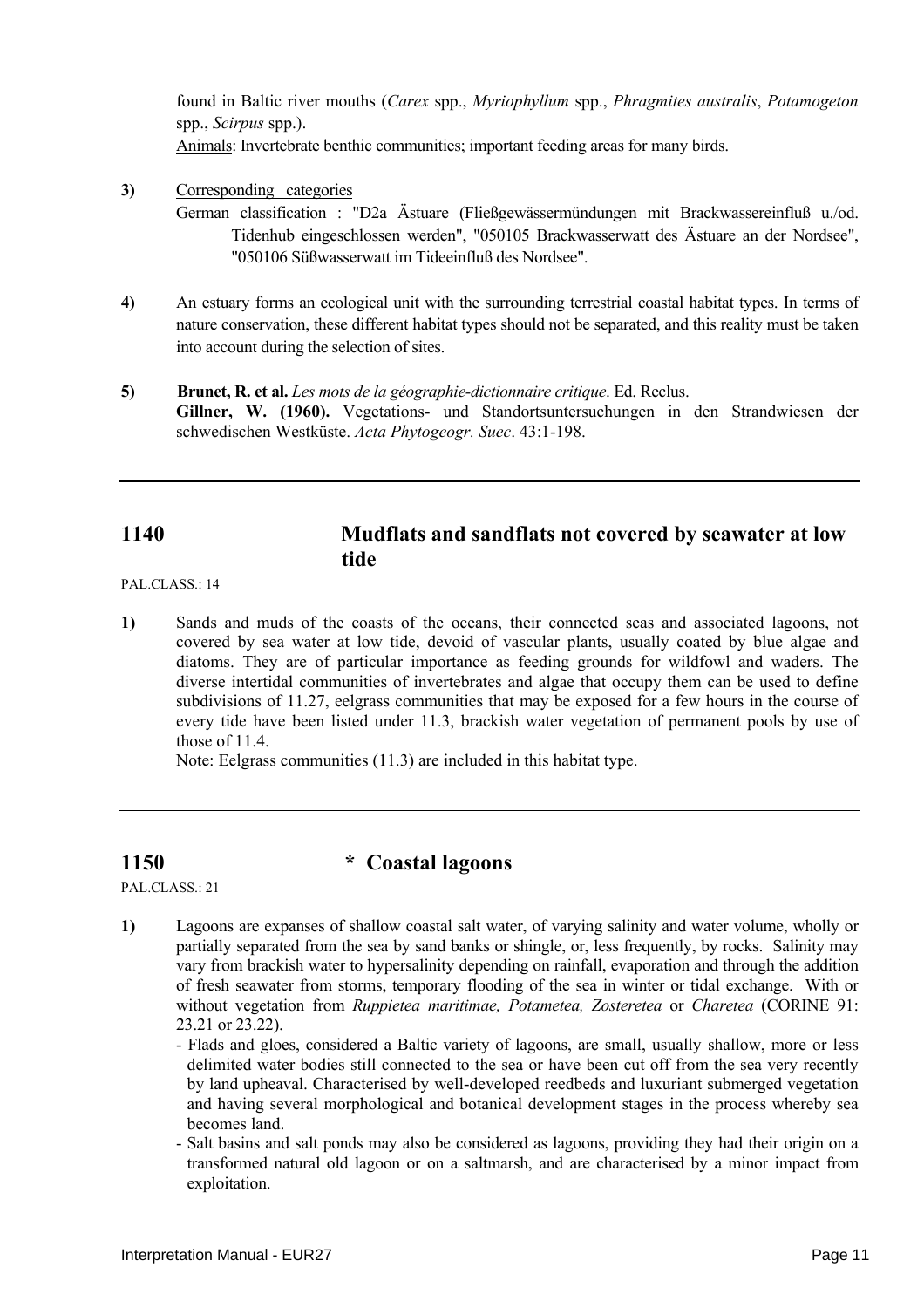- **2)** Plants: *Callitriche* spp., *Chara canescens, C. baltica, C. connivens, Eleocharis parvula, Lamprothamnion papulosum, Potamogeton pectinatus, Ranunculus baudotii, Ruppia maritima, Tolypella n. nidifica*. In flads and gloes also *Chara* ssp.(*Chara tomentosa*), *Lemna trisulca*, *Najas marina*, *Phragmites australis*, *Potamogeton* ssp., *Stratiotes aloides*, *Typha* spp. Animals: Cnidaria- *Edwardsia ivelli;* Polychaeta- *Armandia cirrhosa*; Bryozoa- *Victorella pavida*; Rotifera - *Brachionus* sp.; Molluscs- *Abra* sp., *Murex* sp.; Crustaceans- *Artema* sp.; Fish- *Cyprinus*  sp., *Mullus barbatus*; Reptiles- *Testudo* sp.; Amphibians- *Hyla* sp.
- **3)** Corresponding categories German classification : "0906 Strandsee", "240601 Brackwassersee im Ostseeküstenbereich".
- **4)** Saltmarshes form part of this complex.
- **5) Bamber et al. (1992).** On the ecology of brackish lagoons in Great Britain. *Aquatic conservation: marine and freshwater ecosystems*, 2, 65-94. **Barnes, R.S.K. (1988).** The faunas of landlocked lagoons: chance differences and problems of dispersal. *Estuarine and Coastal Shelf Science*, 26, 309 - 18. **Munsterhjelm, R. (1995).** The aquatic macrophyte vegetation of flads and gloes, S coast of Finland. *Acta Bot. Fennica* (in print). **Palmer, M.A., Bell, S.L., Butterfield, I. (1992).** A botanical classification of standing waters: Applications for conservation and monitoring. *Aquatic conservation: marine and freshwater ecosystems*, 2, 125-143.

# **1160 Large shallow inlets and bays**

PAL.CLASS.: 12

**1)** Large indentations of the coast where, in contrast to estuaries, the influence of freshwater is generally limited. These shallow <sup>13</sup> indentations are generally sheltered from wave action and contain a great diversity of sediments and substrates with a well developed zonation of benthic communities. These communities have generally a high biodiversity. The limit of shallow water is sometimes defined by the distribution of the *Zosteretea* and *Potametea* associations.

 Several physiographic types may be included under this category providing the water is shallow over a major part of the area: embayments, fjards, rias and voes.

**2)** Plants: *Zostera* spp., *Ruppia maritima*, *Potamogeton* spp. (e.g. *P. pectinatus*, *P. praelongus*), benthic algae.

Animals: Benthic invertebrate communities.

- **3)** Corresponding categories
	- German classification : "B31 naturnaher Boddengewässerkomplex", "B32 Boddengewässerkomplex, geringe Belastung", "A2a Flachwasserzonen der Nordsee (Meeresarme u. -buchten, incl. Seegraswiesen)".
- **5) Luther, (1951).** Verbreitung und Ökologie der höheren Wasserpflanzen im Brackwasser der Ekenäs-Gegend in Süd-Finnland. I. Allgemeiner Teil. ABF 49, 1-232. II Spezieller Teill. ABF 50, 1-370.

<sup>13</sup> <sup>13</sup> **National experts consider inappropriate to fix a maximum water depth, since the term 'shallow' may have different ecological interpretations according to the physiographic type considered and geographical location.**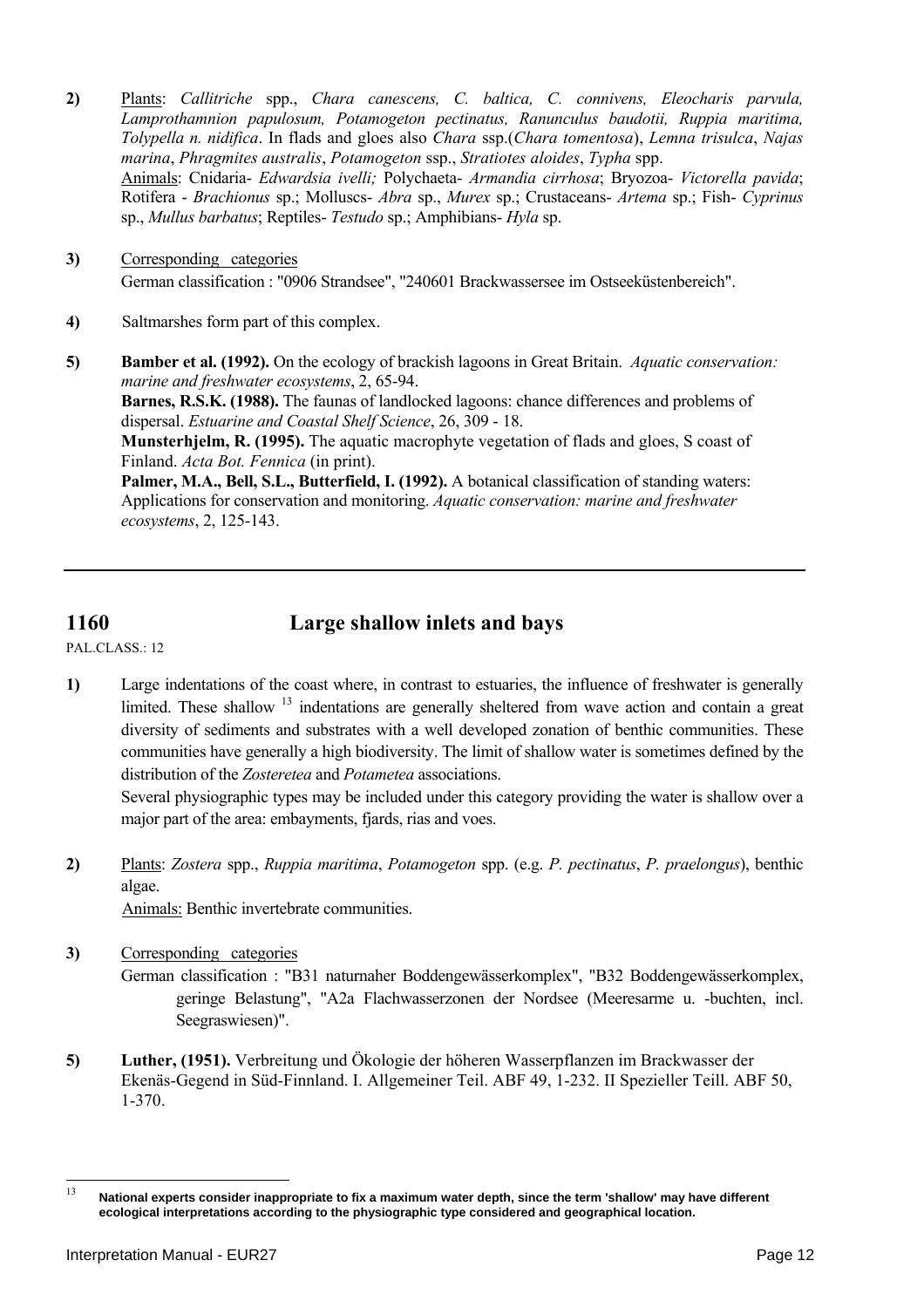# **1170 Reefs**

PAL.CLASS.: 11.24, 11.25

**1)** Reefs can be either biogenic concretions or of geogenic origin. They are hard compact substrata on solid and soft bottoms, which arise from the sea floor in the sublittoral and littoral zone. Reefs may support a zonation of benthic communities of algae and animal species as well as concretions and corallogenic concretions.

Clarifications:

- *"Hard compact substrata"* are: rocks (including soft rock, e.g. chalk), boulders and cobbles (generally >64 mm in diameter).
- *"Biogenic concretions"* are defined as: concretions, encrustations, corallogenic concretions and bivalve mussel beds originating from dead or living animals, i.e. biogenic hard bottoms which supply habitats for epibiotic species.
- *"Geogenic origin"* means: reefs formed by non biogenic substrata.
- *"Arise from the sea floor"* means: the reef is topographically distinct from the surrounding seafloor.
- *"Sublittoral and littoral zone"* means: the reefs may extend from the sublittoral uninterrupted into the intertidal (littoral) zone or may only occur in the sublittoral zone, including deep water areas such as the bathyal.
- Such hard substrata that are covered by a thin and mobile veneer of sediment are classed as reefs if the associated biota are dependent on the hard substratum rather than the overlying sediment.
- Where an uninterrupted zonation of sublittoral and littoral communities exist, the integrity of the ecological unit should be respected in the selection of sites.
- A variety of subtidal topographic features are included in this habitat complex such as: Hydrothermal vent habitats, sea mounts, vertical rock walls, horizontal ledges, overhangs, pinnacles, gullies, ridges, sloping or flat bed rock, broken rock and boulder and cobble fields.

#### **2)** Plants:

North Atlantic including North Sea and Baltic Sea: - A large variety of red, brown and green algae (some living on the leaves of other algae).

Atlantic (Cantabric Sea, Bay of Biscay): - *Gelidium sesquipedale* communities associated with brown algae (*Fucus*, *Laminaria*, *Cystoseira*), and red algae (Corallinaceae, Ceramiceae, Rhodomelaceae).

Central Atlantic Islands (Macaronesian Islands) and Mediterranean: - *Cystoseira*/*Sargassum* beds with a mixture of other red algae (*Gelidiales, Ceramiales*), brown algae (*Dictyotales*) and green algae (*Siphonales, Siphonacladales*).

Animals - reef forming species:

North Atlantic including North Sea: - Polychaetes (*e.g. Sabellaria spinulosa*, *Sabellaria alveolata*, *Serpula vermicularis*), bivalves (e.g. *Modiolus modiolus, Mytilus sp.*) and cold water corals (e.g. *Lophelia pertusa*).

Atlantic (Gulf of Cádiz): - Madreporarians communities: *Dendrophyllia ramea* community (banks), *Dendrophyllia cornigera* community (banks); white corals communities (banks), (*Madrepora oculata* and *Lophelia pertusa* community (banks). *Solenosmilia variabilis* community (banks). Gorgonians communities: Facies of *Isidella elongata* and *Callogorgia verticillata* and *Viminella flagellum*; Facies of *Leptogorgia* spp.; Facies of *Elisella paraplexauroides*; Facies of *Acanthogorgia* spp. and *Paramuricea* spp. *Filigrana implexa* formations.

Central Atlantic Islands (Macaronesian Islands): - Warm water corals (*Dendrophilia, Anthiphates*), serpulids, polychaetes, sponges, hydrozoan and briozoan species together with bivalve molluscs (*Sphondillus, Pinna*).

Baltic Sea: - Bivalves (e.g. *Modiolus modiolus, Mytilus* sp*., Dreissena polymorpha).* 

Mediterranean: - Serpulid polychaetes, bivalve molluscs (e.g. *Modiolus sp. Mytilus sp.* and oysters) Polychaetes (*e.g. Sabellaria alveolata).*

South-West Mediterranean: - Dendropoma *petraeum* reefs (forming boulders) or in relation with the red calcareous algae *Spongites* spp or *Litophyllum lichenoides*. *Filigrana implexa* formations. Gorgonians communities: Facies of holoaxonia gorgonians (*Paramuricea clavata* "forest", *Eunicella*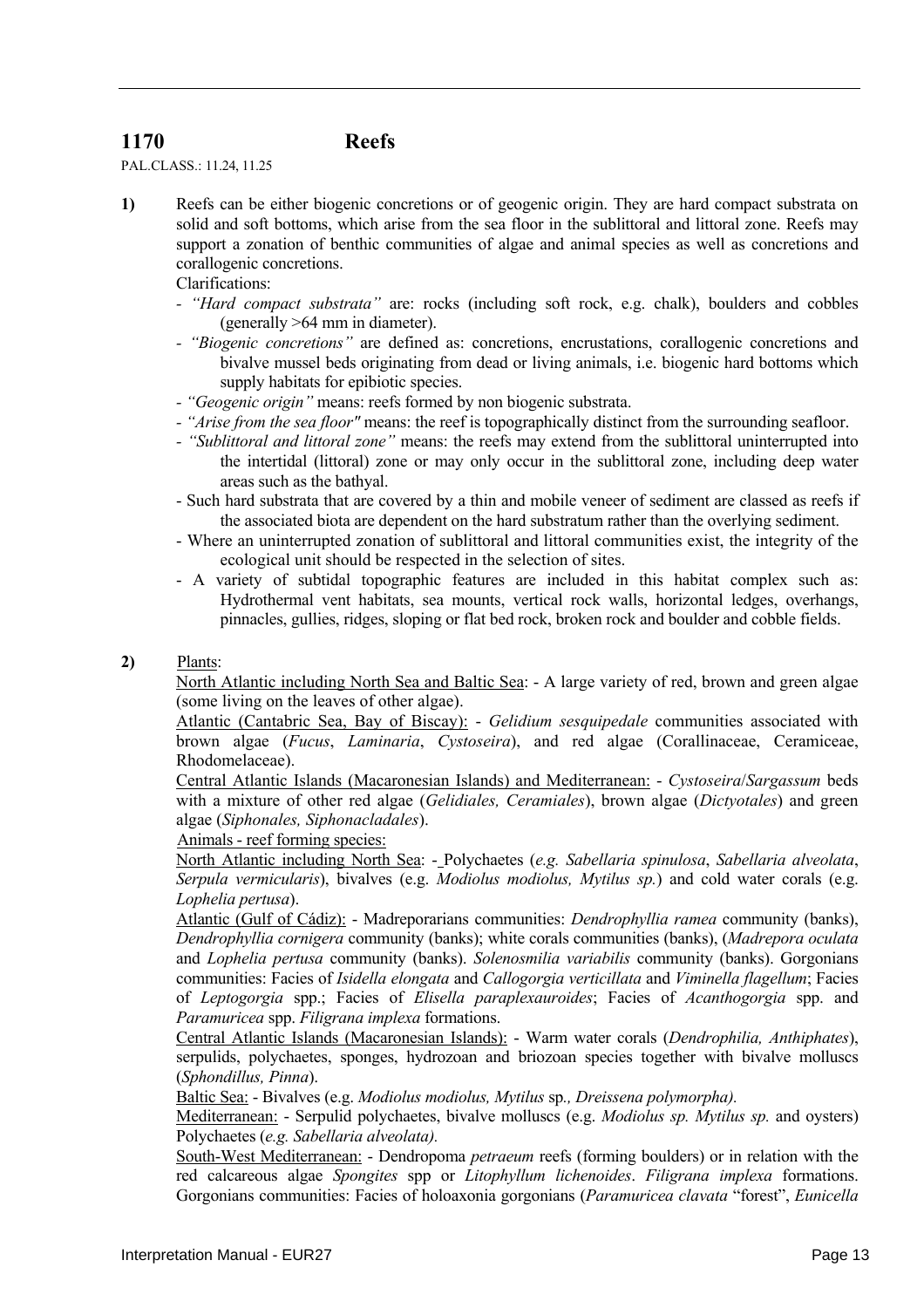*singularis* "forest"), mixed facies of gorgonians (*Eunicella* spp, *P. clavata*, *E. paraplexauroides*, *Leptogorgia* spp). Facies of *Isidella elongata* and *Callogorgia verticillata*; Facies of scleroaxonia gorgonians (*Corallium rubrum*). Madreporarians communities: *Cladocora caespitosa* reefs, *Astroides calycularis* facies. Madreporarians communities: *Dendrophyllia ramea* community (banks); *Dendrophyllia cornigera* community (banks); white corals communities (banks): *Madrepora oculata* and *Lophelia pertusa* community (banks).

West Mediterranean: - Polychaetes (exclusively *Sabellaria alveolata).*

Animals - non reef forming:

North Atlantic including North Sea: - In general sessile invertebrates specialized on hard marine substrates such as sponges, anthozoa or cnidaria, bryozoans*,* polychaetes, hydroids, ascidians, molluscs and cirripedia (barnacles) as well as diverse mobile species of crustaceans and fish.

Central Atlantic Islands (Macaronesian Islands): - Gorgonians, hydrozoans, bryozoan and sponges, as well as diverse mobile species of crustacean, molluscs (cephalopoda) and fish.

Baltic Sea: - Distribution and abundance of invertebrate species settling on hard substrates are limited by the salinity gradient from west to east. Typical groups are: hydroids, ascidians, cirripedia (barnacles), bryozoans and molluscs as well as diverse mobile species of crustaceans and fish.

Mediterranean: - Cirripedia (barnacles), hydroids, bryozoans, ascidians, sponges, gorgonians and polychaetes as well as diverse mobile species of crustaceans and fish.

#### **3)** Corresponding categories

- German classification : "Benthal der Nordsee mit Hartsubstrat (010204)", "Riffe der Nordsee (010204a)", "Benthal der Flachwasserzone der Nordsee mit Hartsubstrat, makrophytenarm (030204)", "Benthal der Flachwasserzone der Nordsee mit Hartsubstrat, makrophytenreich (030206)", "Miesmuschelbank des Sublitorals der Nordsee (030207)", "Austernbank des Sublitorals der Nordsee (030208)", "Sabellaria-Riff des Sublitorals der Nordsee (030209)", "Felswatt der Nordsee (050104)", "Miesmuschelbank des Eulitorals der Nordsee (050107)"; "Benthal der Ostsee mit Hartsubstrat (020204)", "Riffe der Ostsee (020204a)", "Benthal der Flachwasserzone der Ostsee mit Hartsubstrat, makrophytenarm (040204)", "Benthal der Flachwasserzone der Ostsee mit Kies- und Hartsubstrat, makrophytenreich (040206)", "Miesmuschelbank des Sublitorals der Ostsee (040207)", "Vegetationsreiches Windwatt mit Hartsubstrat (060203) (Ostsee)".
- Barcelona Convention: "Biocenosis of supralittoral rock (I.4.1.)", "Biocenosis of the upper mediolittoral rock (II.4.1.)", "Biocenosis of the lower mediolittoral rock (II.4.2.)", "Biocenosis of infralittoral algae (III.6.1.)", "Coralligenous (IV.3.1.)", "Biocenosis of shelf-edge rock (IV.3.3 )", "Biocenosis of deep sea corals present in the Mediterranean bathyal  $(V.3.1.)$ ".
- The National Marine Habitat Classification for Britain and Ireland (Version 03.02): "Littoral rock and other hard substrata (biotopes beginning with LR)", "Infralittoral rock and other hard substrata (biotopes beginning with IR)", "Circalittoral rock and other hard substrata (biotopes beginning with CR)", "Littoral biogenic reefs (biotopes beginning with LBR)" and "Sublittoral biogenic reefs (biotopes beginning with SBR)".
- EUNIS classification: Relevant types within "A1.1, A1.1/B-ELR.MB, A1.2, A1.2/B-MLR.MF, A1.3, A1.3/B-SLR, A1.4, A1.5, A1.6, A2.8, A3.1, A3.2, A3.2/M-III.6.1.(p), A3.2/H-02.01.01.02.03, A3.2/H-02.01.02.02.03, A3.3, A3.4, A3.5, A3.6, A3.6/B-MCR.M, A3.7, A3.8, A3.9, A3.A, A3.B, A3.C, A4.6, A5.1, A5.6", A6.2, A6.3.
- HELCOM classification: "Sublittoral soft rock reefs of the photic zone with little or no macrophyte vegetation (2.1.1.2.3)", "Hydrolittoral soft rock reefs with or without macrophyte vegetation (2.1.1.3.3)", "Sublittoral solid rock reefs of the photic zone with or without macrophyte vegetation  $(2.1.2.2.3)$ ", "Hydrolittoral solid rock reefs with or without macrophyte vegetation (2.1.2.3.3)", "Sublittoral stony reefs of the photic zone with or without macrophyte vegetation  $(2.2.2.3)$ ", "Stony reefs of the hydrolittoral zone with or without macrophyte vegetation  $(2.2.3.3)$ ".
- Trilateral Wadden Sea Classification (von Nordheim et al. 1996): "Sublittoral (old) blue mussel beds (03.02.07)", "Sublittoral oyster reefs (03.02.08)", "Sublittoral sabellaria reefs (03.02.09)", "Eulittoral (old) blue mussel beds (05.01.07)", "Benthic zone, stony and hard bottoms, rich in macrophytes, incl. artificial substrates (03.02.06)", "Benthic zone, stony and hard bottoms, few macrophytes  $(03.02.04)$ ".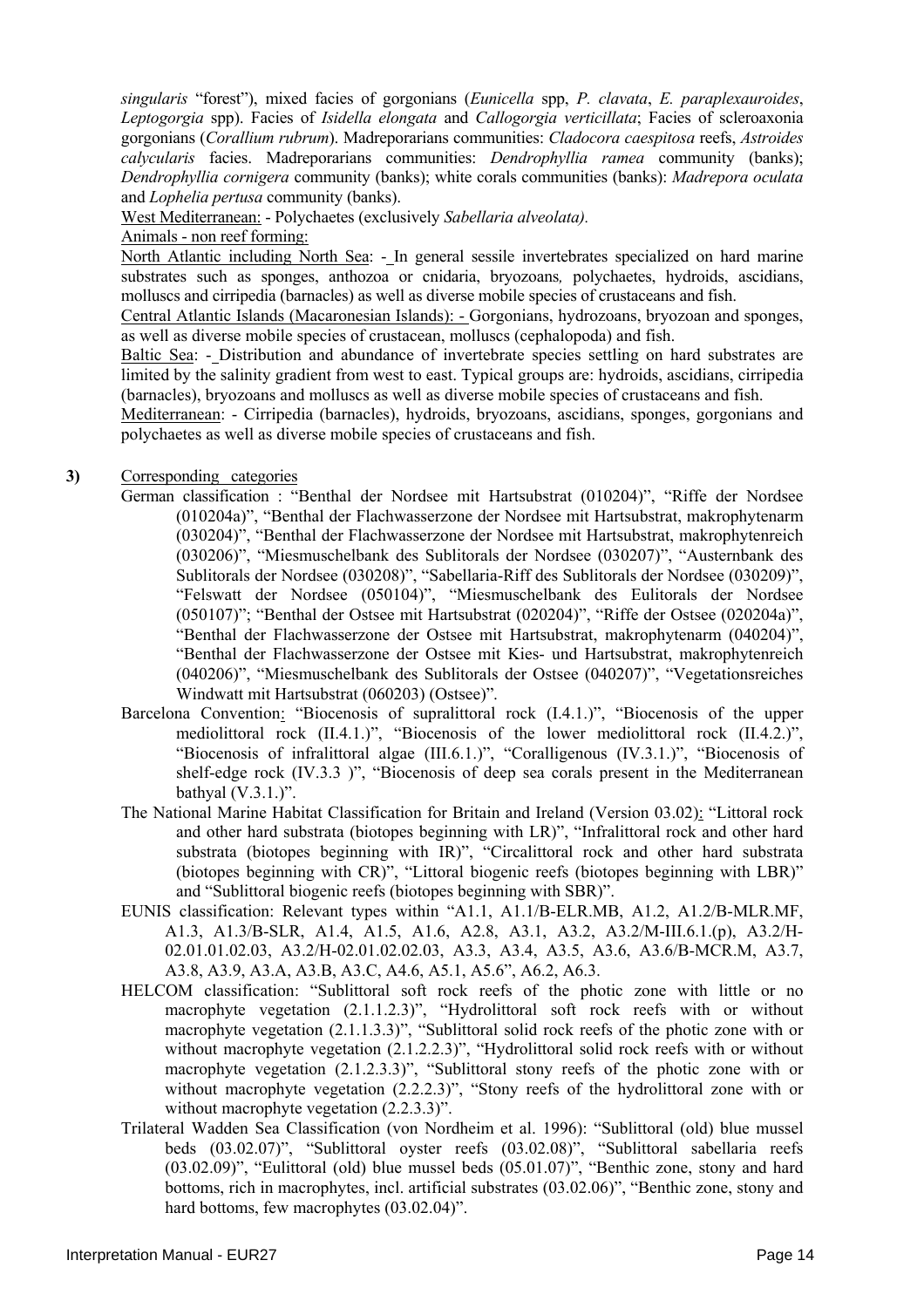Nordic classification (Kustbiotoper i Norden, Nordiska Ministerrådet 2001): "Klippbottnar (7.7.1.3; 7.7.2.3; 7.7.3.3; 7.7.4.3; 7.7.5.3; 7.8.1.3; 7.8.2.3; 7.8.3.4; 7.8.4.3; 7.8.5.3; 7.8.6.13; 7.8.7.16)", "Sublittorale samfund på sten- och klippebund (7.9.1.2)", "Sublittorale samfund på stenbund (7.9.2.2; 7.9.3.2)".

**4)** Reefs can be found in association with "vegetated sea cliffs" (habitats 1230, 1240 and 1250) "sandbanks which are covered by sea water all the time" (1110) and "sea caves" (habitat 8830). Reefs may also be a component part of habitat 1130 "estuaries" and habitat 1160 "large shallow inlets and bays"

**5) Augier H. (1982).** Inventaire et classification des biocénoses marines benthiques de la Méditerranée. Publication du Conseil de l' Europe, Coll. Sauvegarde de la Nature, 25, 59 pages. **Ballesteros E. (1988).** Estructura de la comunitad de *Cystoseira mediterranea* Sauvageau en el Mediterraneo noroccidental. *Inv. Pesq*. 52 (3): 313-334.

**Ballesteros E. (1990).** Structure and dynamics of the *Cystoseira caespitosa* (Fucales, Phaeophyceae) community in the North-Western Mediterranean. *Scient. Mar*. 54 (2): 155-168.

**Bellan-Santini D. (1985).** The Mediterranean benthos: reflections and problems raised by a classification of the benthic assemblages. In: J.E. Treherne (Ed.) "Mediterranean Marine Ecosystems" pp. 19-48.

**Bianchi, C.N., Haroun, R., Morri, C. & Wirtz, P. (2000).** The subtidal epibenthic communities off Puerto del Carmen (Lanzarote, Canary Islands). *Arquipélago, Sup.2 (Part A)*: 145-155.

**Borja, A., Aguirrezabalaga, F., Martínez, J., Sola, J.C., García- Arberas, L., & Gorostiaga (2003).** Benthic communities, biogeography and resources management. In: Borja, A. & Collins, M. (Ed.). *Ocenaography and Marine Environment of the Basque Country*, Elsevier Oceanography Series n. 70: 27-50.

**Boudouresque C.F. (1969).** Etude qualitative et quantitative d'un peuplement algal à *Cystoseira mediterranea* dans la région de Banyuls sur Mer. *Vie Milieu* 20: 437-452.

**Connor, D.W., Allen, J.H., Golding, N., Lieberknecht, L.M., Northen, K.O. & Reker, J.B. (2003).** *The National Marine Habitat Classification for Britain and Ireland Version 03.02. Internet version.* Joint Nature Conservation Committee, Peterborough. (www.jncc.gov.uk/marine/biotopes/default.htm)

**European Environment Agency (2002).** *EUNIS habitat classification. Version 2.3*. Copenhagen, EEA (Internet publication:

http://mrw.wallonie.be/dgrne/sibw/EUNIS/home.html)

**Giaccone G. & Bruni A. (1972-1973).** Le Cistoseire e la vegetazione sommersa del Mediterraneo. *Atti dell' Instituto Veneto de Scienze* 81: 59-103.

**Gil-Rodríguez, M.C. & Haroun R.J. (2004).** Litoral y Fondos Marinos del Parque Nacional de Timanfaya. En: *Parques Nacionales Españoles.* MMA/Ed. Canseco, Madrid (en prensa).

**Haroun, R. Y Herrera R. (2001).** "*Diversidad Taxonómica Marina*" En: J.M. Fernández-Palacios y J.L. Martín Esquivel (Eds.), *Naturaleza de las Islas Canarias. Ecología y Conservación*, Ed. Turquesa, S/C de Tenerife, pp. 127-131.

**Helcom (1998).** Red List of Biotopes and Biotope Complexes of the Baltic Sea, the Belt Sea and the Kattegat. *Baltic Sea Environment Proceedings* No. 75.: 126pp.

**Holt, T.J., Rees, E.I., Hawkins, S.J. & Seed, R. (1998).** Biogenic Reefs (volume IX). An overview of dynamic and sensitivity characteristics for conservation management of marine SACs. Scottish Association for Marine Science (UK Marine SACs Project), 170 pp. (www.ukmarinesac.org.uk/biogenic-reefs.htm)

**Kautsky, N. (1974).** Quantitative investigations of the red algae belt in the Askö area, Northern Baltic proper. *Contrib. Askö Lab. Univ. Stockholm* 3: 1-29.

**Montesanto B. & Panayotidis P. (2000).** The *Cystoseira* spp. communities from the upper the Aegean Sea. J. mar. biol. Ass., U.K. 80:357-358.

**Von Nordheim, H., Norden Andersen, O. & Thissen, J. (Eds.) (1996).** Red Lists of Biotopes, Flora and Fauna of the Trilateral Wadden Sea Area 1995. Helgol. Meeresuntersuchungen. 50 (suppl.): 136 pp.

**Nordiska Ministerrådet (2001).** Kustbiotoper i Norden. Hotade och representativa biotoper. TemaNord 2001: 536. 345 pp.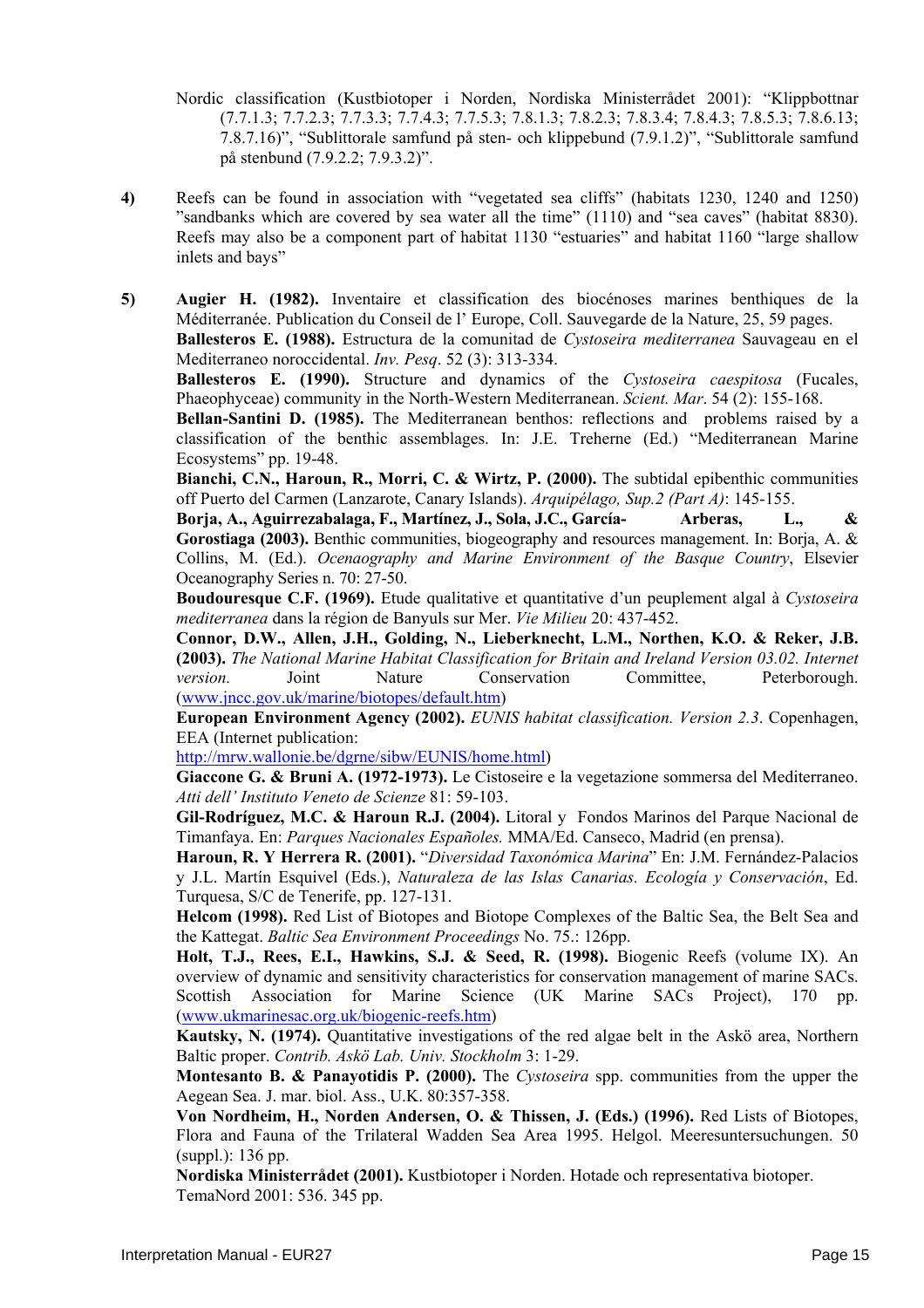**Medina, M., Haroun, R.J. Y Wildpret, W., (1995).** Phytosociological study of the Cystoseira abies-marina community in the Canarian Archipelago. *Bull. Museu Mun. Funchal, Sup.* 4: 433- 439.

**Panayotidis P., Diapoulis A., Varkitzi I. & Montesanto B. (2001).** *Cystoseira spp.* used for the typology of the NATURA-2000 code 1170 ("reefs") at the Aegean Sea (NE Mediterranean). Proceedings of the first Mediterranean Symposium on Marine Vegetation. Ajaccio 3-4 October 2000, pages 168-172.

**Perès J. M. & Picard J. (1964).** Nouveau manuel de bionomie benthique de la mer Méditerranée. *Rec. Trav. St. Mar. Endoume* 31 (47): 5-137.

**Ravanko, O. (1968).** Macroscopic green, brown and red algae in the south-western archipelago of Finland. *Acta Bot. Fennica* 79: 1-50.

**Riecken, U., Ries, U. & Ssymank, A. (1994).** Rote Liste Der Gefährdeten Biotoptypen Der Bundesrepublik Deutschland - Schriftenreihe für Landschaftspflege und Naturschutz. 41: 184 pp

### **1180 Submarine structures made by leaking gases**

PAL.CLASS.: 11.24

**1)** Submarine structures consist of sandstone slabs, pavements, and pillars up to 4 m high, formed by aggregation of carbonate cement resulting from microbial oxidation of gas emissions, mainly methane. The formations are interspersed with gas vents that intermittently release gas. The methane most likely originates from the microbial decomposition of fossil plant materials.

 The first type of submarine structures is known as "bubbling reefs". These formations support a zonation of diverse benthic communities consisting of algae and/or invertebrate specialists of hard marine substrates different to that of the surrounding habitat. Animals seeking shelter in the numerous caves further enhance the biodiversity. A variety of sublittoral topographic features are included in this habitat such as: overhangs, vertical pillars and stratified leaf-like structures with numerous caves.

The second type are carbonate structures within "pockmarks". "Pockmarks" are depressions in soft sediment seabed areas, up to 45 m deep and a few hundred meters wide. Not all pockmarks are formed by leaking gases and of those formed by leaking gases, many do not contain substantial carbonate structures and are therefore not included in this habitat. Benthic communities consist of invertebrate specialists of hard marine substrata and are different from the surrounding (usually) muddy habitat. The diversity of the infauna community in the muddy slope surrounding the "pockmark" may also be high.

**2)** Plants: "Bubbling reefs" - If the structure is within the photic zone, marine macroalgae may be present such as *Laminariales*, other foliose and filamentous brown and red algae. "Pockmarks" - Usually none

Animals: "Bubbling reefs" - A large diversity of invertebrates such as Porifera, Anthozoa, Polychaeta, Gastropoda, Decapoda, Echinodermata as well as numerous fish species are present. Especially the polychaete *Polycirrus norwegicus* and the bivalve *Kellia suborbicularis* are associated species of the "bubbling reefs". "Pockmarks" - Invertebrate specialists of hard substrate including Hydrozoa, Anthozoa, Ophiuroidea and Gastropoda. In the soft sediment surrounding the pockmark Nematodae, Polychaeta and Crustacea are present.

**3)** Corresponding categories**:**  HELCOM classification: All subtypes under "Bubbling reefs (2.10)" EUNIS: Relevant types under A3.C.

- **4)** "Bubbling reefs" can be found in association with the habitat types "sandbanks, which are covered by sea water all the time (1110)" and "reefs (1170)".
- **5) Dando, P.R.** *et. al***. (1991).** Ecology of a North Sea Pockmark with an active methane seep. *Mar. Ecol. Prog. Ser., vol. 70: 49-63*. **Hansen, J.M. (1988).** Koraller i Kattegat, kortlægning. *Miljøministeriets, Skov- og Naturstyrelsen*.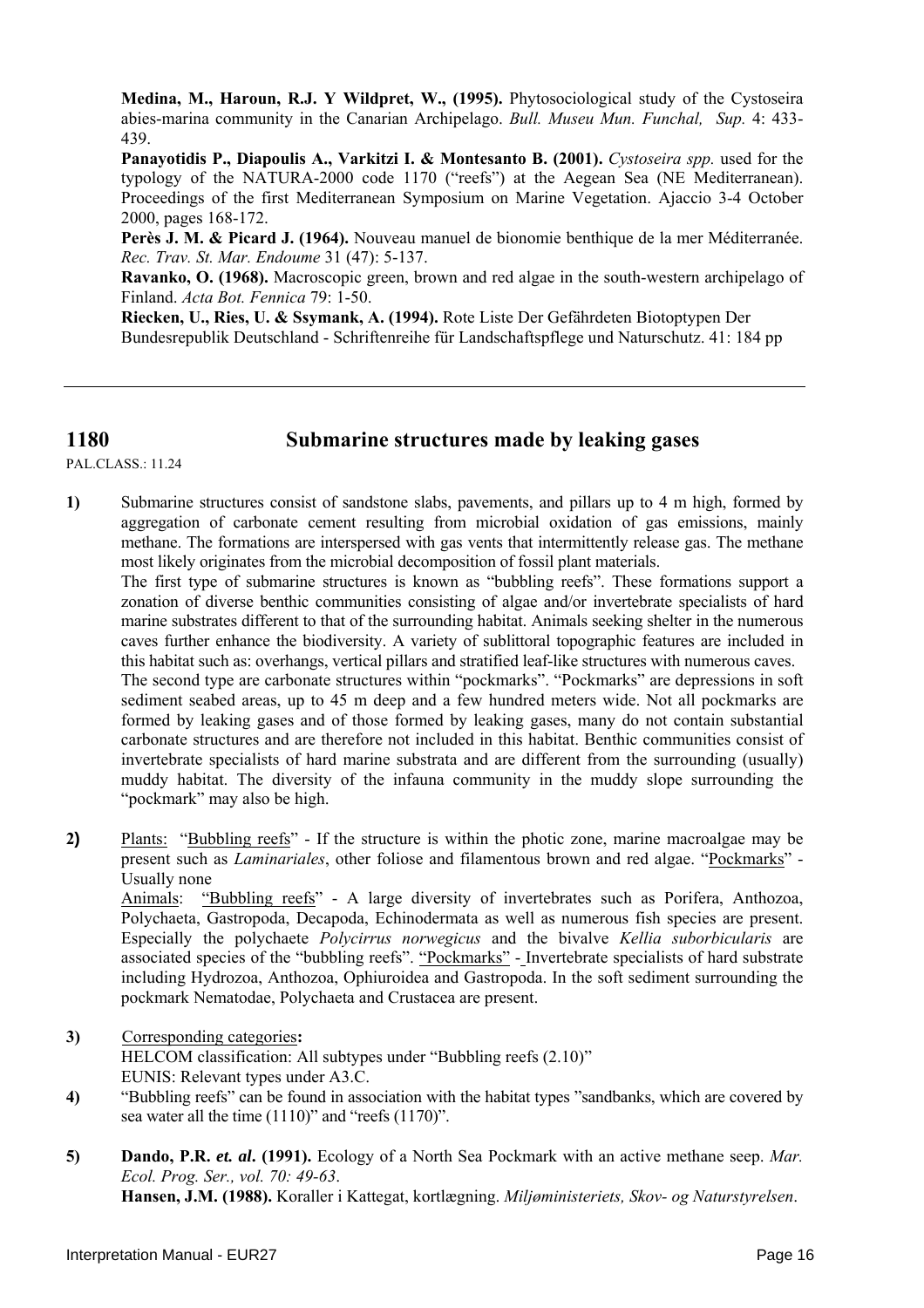**Hovland M. & Judd A.G. (1988).** Seabed Pockmarks and seepages: Impact on Geology, Biology and the Marine Environment. *Graham & Trotman, London. 245pp.* 

**Jensen, P. et al. (1992).** "Bubbling reefs" in the Kattegat: submarine landscapes of carbonatecemented rocks support a diverse ecosystem at methane seeps. *Mar. Ecol. Prog. Ser., vol. 83:103- 112*.

**Johnston, C. J., Turnbull, C. G. & Tasker, M. L. (2002).** Natura 2000 in UK Offshore Waters: Advice to support the implementation of the EC Habitats and Birds Directives in UK offshores waters. JNCC Report 325.

**Jørgensen, N.O***. et al* **(1989).** Holocene methane-derived dolomite-cemented sandstone pillars from Kattegat, Denmark. *Mar. Geol., vol. 88: 71-81*.

**Jørgensen, N.O.** *at al* (1990). Shallow hydrocarbon gas in the nothern Jutland-Kattegat region, Denmark. *Bull. Geol. Soc., vol. 38: 69-76*.

Laier, T. *et al.* (1991). Kalksøjler og gasudslip i Kattegat, seismisk kortlægning af området nordvest for Hirsholmene. *Miljøministeriet, Danmarks Geologiske Undersøgelse*

## *Sea cliffs and shingle or stony beaches*

#### **1210 Annual vegetation of drift lines**

PAL.CLASS $\cdot$  17.2.

- **1)** Formations of annuals or representatives of annuals and perennials, occupying accumulations of drift material and gravel rich in nitrogenous organic matter (*Cakiletea maritimae* p.).
- **2)** Plants: *Cakile maritima*, *Salsola kali*, *Atriplex* spp. (particularly *A. glabriuscula*), *Polygonum* spp., *Euphorbia peplis*, *Mertensia maritima*, *Elymus repens, Potentilla anserina*, and, particularly in Mediterranean formations, *Glaucium flavum*, *Matthiola sinuata, M. tricuspidata, Euphorbia paralias, Eryngium maritimum*. In Cyprus this habitat includes endemics such as *Taraxacum aphrogenes* & *Taraxacum hellenicum* and in the Black Sea communities with *Cakile maritima* and *Argusia (Tournefortia) sibirica*
- **3)** Corresponding categories

United Kingdom Classification: "SD2 *Honkenya peploides-Cakile maritima* strandline community" and "SD3 *Matricaria maritima-Galium aparine* shingle beach community".

Nordic classification : "4213 *Elytrigia repens*-typ", "4214 *Atriplex* spp.-*Polygonum aviculare*-typ" and "4215 *Cakile maritima*-typ".

In Azores , the corresponding association is *Caliketum edentulae* Conrad.

- **4)** Sites proposed for this habitat may include *Cakiletea marimae* developed on gravel or mixed gravel and sandy substrates (these mixtures are often very dynamic and variable) but such vegetation on purely sandy beaches should be regarded as habitat 2110 Embryonic shifting dunes if appropriate.
- **5) Olsson, H. (1974).** Studies on South Swedish sand vegetation*. Acta phytogeogr. suec*. 60. **Doniţă, N., Popescu, A., Paucă-Comănescu, M., Mihăilescu, S., Biriş, I.A. (2005).** *Habitatele din România*. Edit. Tehnică Silvică, Bucureşti, 500 p. (ISBN 973-96001-4-X)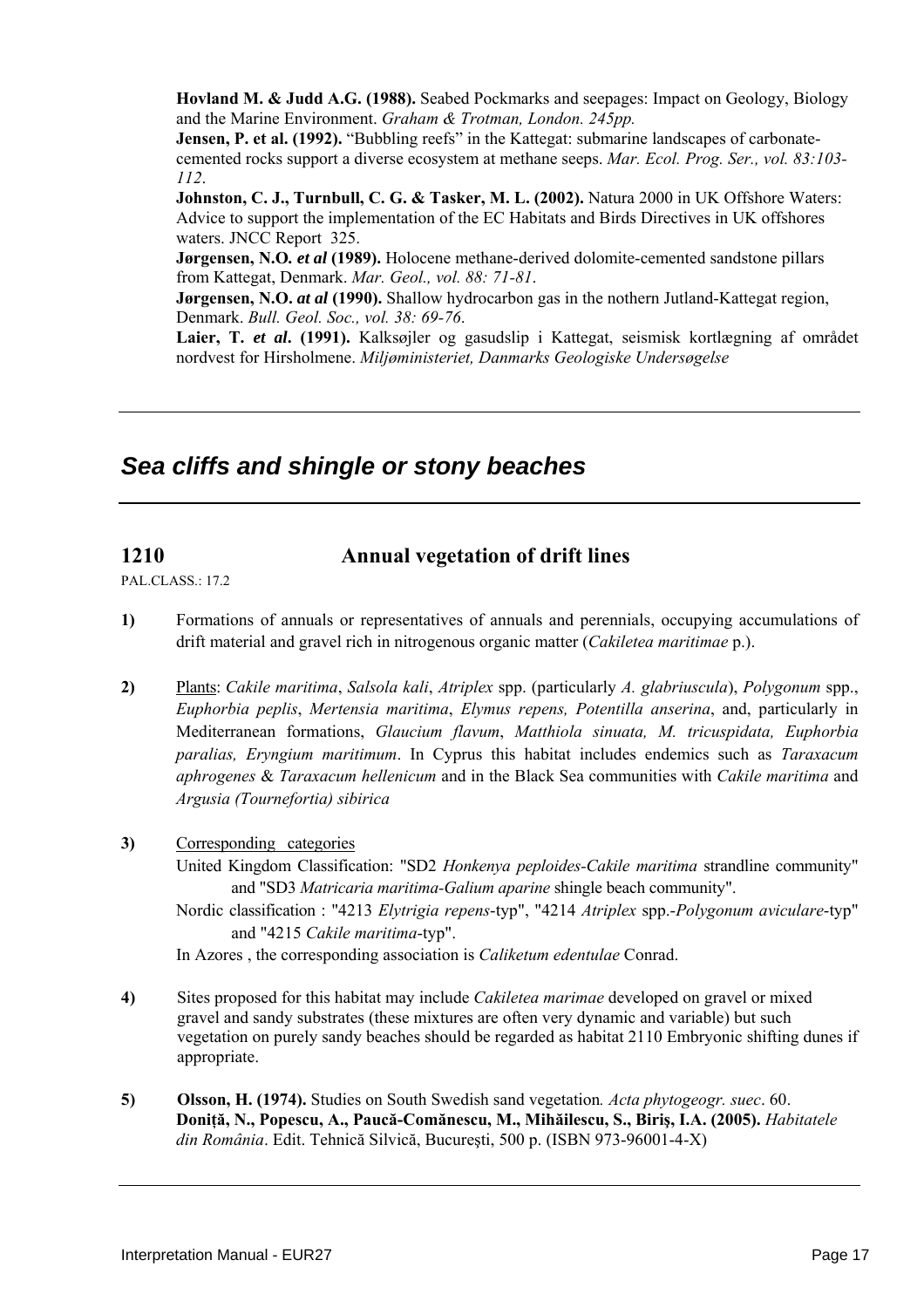#### **1220 Perennial vegetation of stony banks**

PAL.CLASS.: 17.3

**1)** Perennial vegetation of the upper beaches of great shingle banks, formed by *Crambe maritima, Honkenya peploides* and other perennial species. A wide range of vegetation types may be found on large shingle structures inland of the upper beach. On more mature, stable, shingle coastal forms of grassland, heath and scrub vegetation may develop. Some areas of unusual vegetation dominated by lichens and bryophytes are found on more mature shingle.

Sub-types

- 17.31 Baltic sea kale communities: *Elymo-Crambetum*
- 17.32 Channel sea kale communities: *Lathyro-Crambetum*
- 17.33 Atlantic sea kale communities: *Crithmo-Crambetum*
- **2)** Plants: *Crambe maritima, Honkenya peploides, Leymus arenarius* (17.31), *Lathyrus japonicus* (17.32), *Crithmum maritimum* (17.33).
- **3)** Corresponding categories
	- Nordic classification : 17.31 "4112 *Crambe maritima*-*Elytrigia repens*-typ", "4113 *Achillea millefolium*-*Angelica archangelica*-typ".

United Kingdom classification: 17.32 -" SD1 *Rumex crispus-Glaucium flavum* shingle beach community".

**5) Cramer, W. (1993).** Dry coastal ecosystems of the northern Baltic sea. In: van der Maarel, E. (ed.) *Ecosystems of the world 2A. Dry coastal ecosystems, polar regions and Europe*. Elsevier, Amsterdam, pp. 95-107.

**Sneddon, P. & Randall, R.E. (1993).** *Coastal vegetated shingle structures of Great Britain: main report*. Peterborough, Joint Nature Conservation Committee.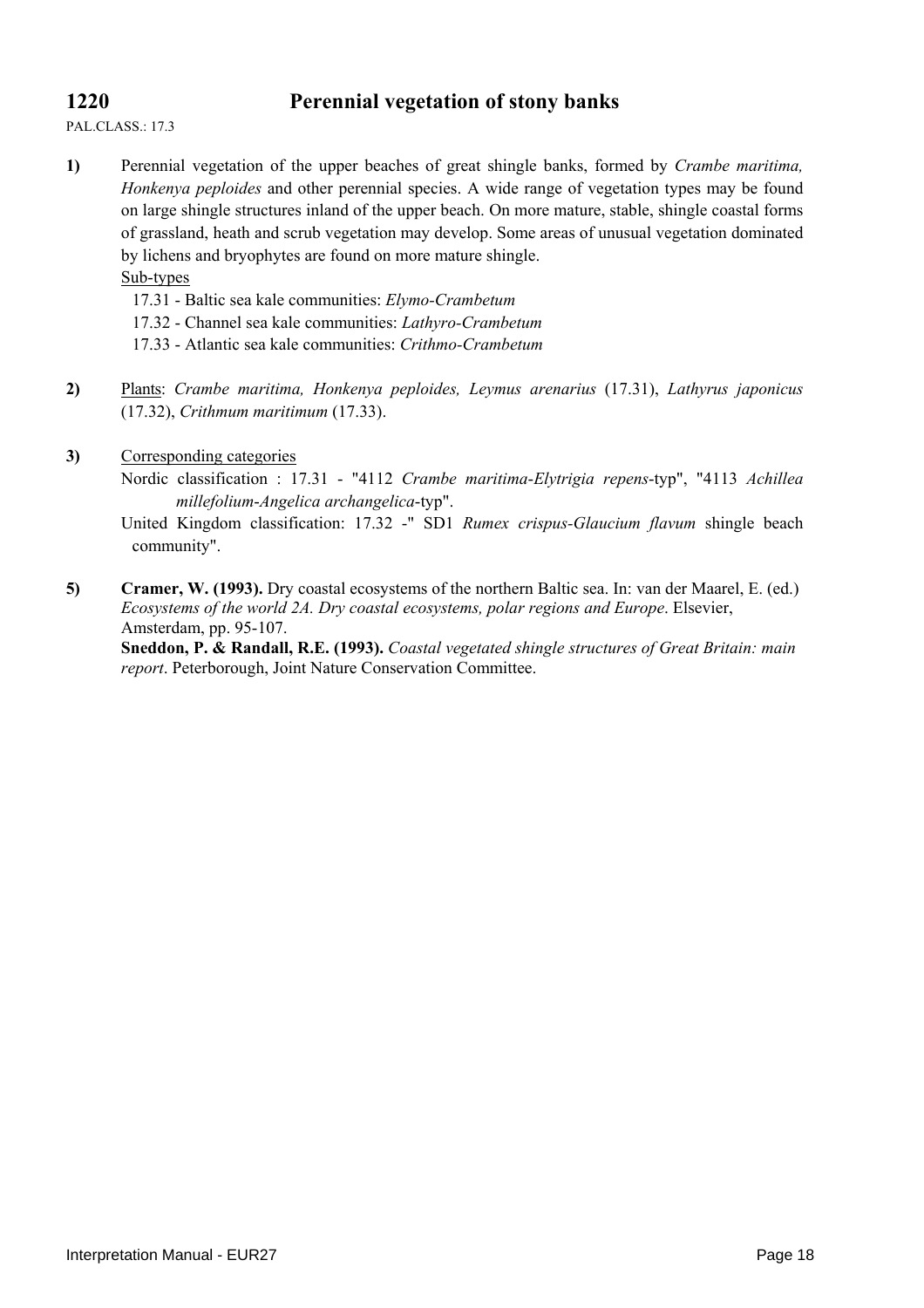#### **1230 Vegetated sea cliffs of the Atlantic and Baltic coasts**

PAL.CLASS.: 18.21

- **1)** Vegetated cliffs exhibit a complex pattern of variation reflecting the degree of maritime exposure, geology and geomorphology, biogeographical provenance and pattern of human management. Typically, on the most exposed cliffs there is a zonation from crevice and ledge communities of the steepest slopes beside the sea (*Crithmo-Armerietalia*, Géhu 1964) through to closed maritime grasslands on upper cliff slopes, cliff tops and cliff ledges where there is deeper accumulation of soils (*Silenion maritimae*, Malloch 1973). Further inland and on more sheltered cliffs, these grade into a complex assemblage of maritime and paramaritime types of heath, calcareous grassland, acid grassland, therophyte, tall herb, scrub and wind-pruned woodland vegetation, each enriched by floristic elements characteristic of coastal habitats. On soft coasts with much active movement, complex assemblages of maritime and non-maritime vegetation occur.
- **2)** Plants: *Crithmum maritimum*, *Armeria maritima*, *Limonium* spp., *Brassica oleracea*, *Silene maritima*, *Cochlearia officinalis*, *Plantago maritima*, *Festuca rubra* ssp. *pruinosa*, *Daucus* spp., *Matricaria maritima*, *Asplenium marinum*, *Spergularia rupicola*, *Inula crithmoides*, *Sedum anglicum*, *Rhodiola rosea*, *Lavatera arborea, Scilla verna*.
- **3)** Corresponding categories
	- United Kingdom Classification: " MC1 *Crithmum maritimum-Spergularia rupicola* maritime rock crevice", "MC2 *Armeria maritima-Ligusticum scoticum* maritime rock crevice community", "MC3 *Rhodiola rosea-Armeria maritima* maritime cliff ledge community", "MC4 *Brassica oleracea* maritime cliff ledge", "MC5 *Armeria maritima-Cerastium diffusum* maritime therophyte community", "MC6 *Atriplex hastata-Beta vulgaris* ssp. *maritima* seabird cliff community", "MC7 *Stellaria media-Rumex acetosa* seabird cliff community", "MC8 *Festuca rubra-Armeria maritima* maritime grassland", "MC9 *Festuca rubra-Holcus lanatus* maritime grassland", "MC10 *Festuca rubra-Plantago* spp. maritime grassland", "M11 *Festuca rubra-Daucus carota* ssp. *gummifer* maritime grassland", "M12 *Festuca rubra-Hyacinthoides nonscripta* maritime grassland", "H6 *Erica vagans-Ulex europaeus* heath", "H7 *Calluna vulgaris-Scilla verna* heath", "H8 *Calluna vulgaris-Ulex gallii* heath".

Nordic classification : "4111 *Matricaria maritima*-*Silene uniflora*-typ".

**5) Englund, B. (1942).** Die Pflanzenverteilung auf den Meeresufern von Gotland. *Acta Bot. Fenn.* 32:1-282.

#### **1240 Vegetated sea cliffs of the Mediterraneancoasts with endemic** *Limonium* **spp.**

PAL.CLASS.: 18.22

- **1)** Vegetated cliffs and rocky shores of the Mediterranean, of the Mediterraneo-temperate eastern Atlantic (south-western Iberia) and of the Black Sea. *Crithmo-Limonietalia*
- **2)** Plants: *Crithmum maritimum*, *Plantago subulata*, *Silene sedoides*, *Sedum litoreum*, *Limonium* spp., *Armeria* spp., *Euphorbia* spp., *Daucus* spp., *Asteriscus maritimus*. Many *Limonium* species, in particular, are endemics of extremely local occurrence.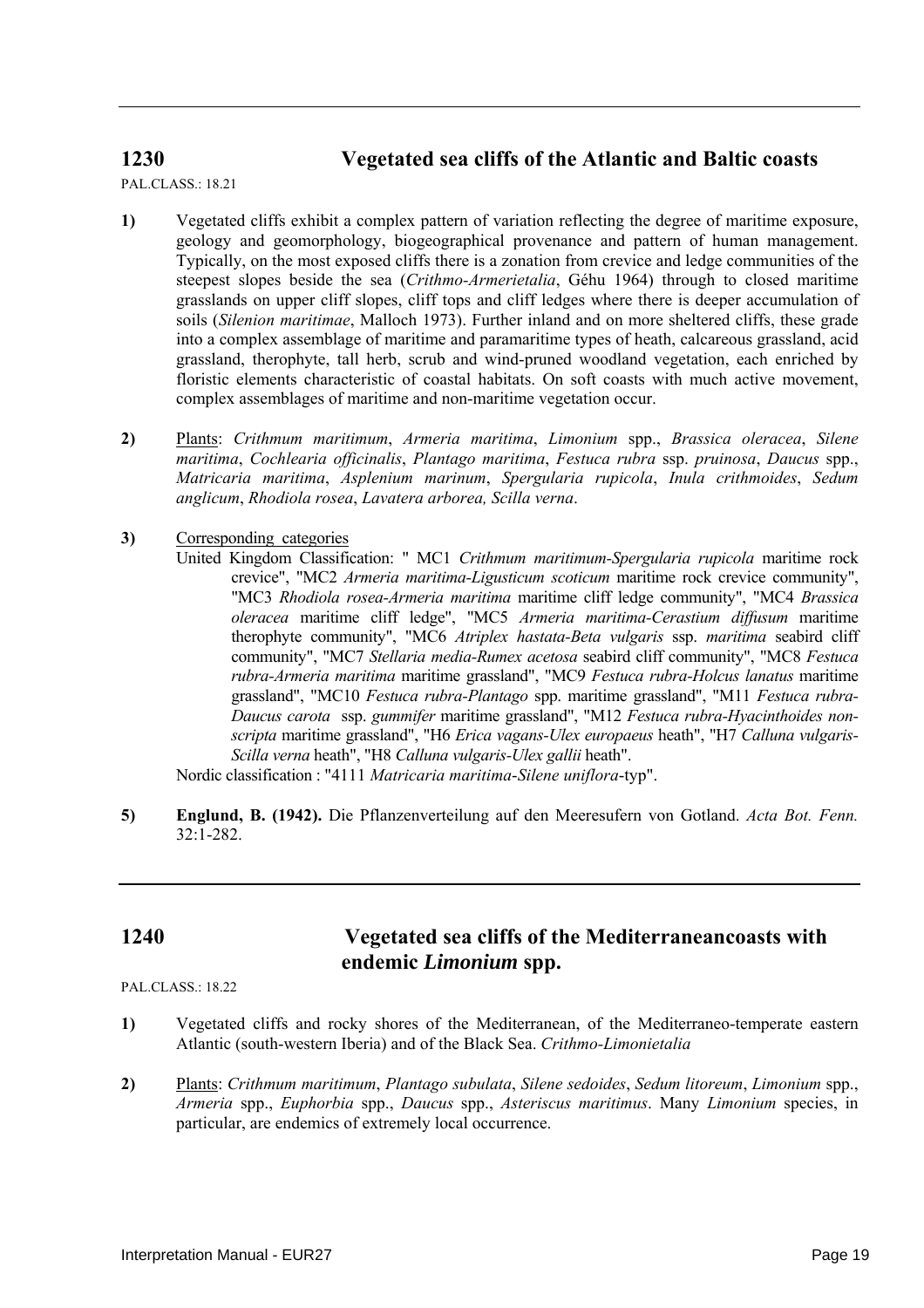#### **1250 Vegetated sea cliffs with endemic flora of the Macaronesian coasts**

PAL.CLASS : 18.23 and 18.24

- **1)** Aerohaline communities of the sea-cliffs of the Canaries and Madeira (*Frankenio-Astidamietalia latifoliae*); communities of the sea-cliffs of the Azores (*Festucion petraeae*) dominated by the endemic *Festuca petraea*.
- **2)** Plants: 18.23 *Crithmum maritimum*, *Astydamia latifolia*, *Schizogyna sericea*, *Andryala glutinosa*, *Plantago coronopus*, *Tolpis fruticosa*, *Aizoon canariense*, *Campylanthus salsoloides*, *Limonium pectinatum*, *Frankenia ericifolia*, *Reichardia ligulata*, *Argyranthemum frutescens*, *Lotus* spp., *Asplenium marinum*. 18.24 - *Festuca petraea, Plantago coronopus, Daucus carota* ssp*. azorica, Azorina vidalii, Euphorbia azorica, Lotus subbiflorus, Polypogon maritimus, Asplenium marinum, Frankenia* spp.

### *Atlantic and continental salt marshes and salt meadows*

#### **1310** *Salicornia* **and other annuals colonising mud and sand**

PAL.CLASS.: 15.1

- **1)** Formations composed mostly or predominantly of annuals, in particular Chenopodiaceae of the genus *Salicornia* or grasses, colonising periodically inundated muds and sands of marine or interior salt marshes. *Thero-Salicornietea*, *Frankenietea pulverulentae*, *Saginetea maritimae*. Sub-types
	- 15.11 Glasswort swards (*Thero-Salicornietalia*): annual glasswort (*Salicornia* spp., *Microcnemum coralloides*), seablite (*Suaeda maritima*), or sometimes salwort (*Salsola* spp.) formations colonising periodically inundated muds of coastal saltmarshes and inland salt-basins.
	- 15.12 Mediterranean halo-nitrophilous pioneer communities (*Frankenion pulverulentae*): formations of halo-nitrophilous annuals (*Frankenia pulverulenta*, *Suaeda splendens*, *Salsola soda*, *Cressa cretica*, *Parapholis incurva*, *P. strigosa*, *Hordeum marinum*, *Sphenopus divaricatus*) colonising salt muds of the Mediterranean region, susceptible to temporary inundation and extreme drying;
	- 15.13 Atlantic sea-pearlwort communities (*Saginion maritimae*): formations of annual pioneers occupying sands subject to variable salinity and humidity, on the coasts, in dune systems and saltmarshes. They are usually limited to small areas and best developed in the zone of contact between dune and saltmarsh.
	- 15.14 Central Eurasian crypsoid communities : Sparse solonchak formations of annual grasses of genus *Crypsis* (*Heleochloa*) colonizing drying muds of humid depressions of the salt steppes and saltmarshes (15.A) of Eurasia, from Pannonia to the Far East.
- **2)** Plants: 15.11 *Salicornia* spp., *Microcnemum coralloides, Suaeda maritima*; 15.12 *Frankenia pulverulenta*, *Suaeda splendens*, *Salsola soda*, *Cressa cretica*, *Parapholis incurva*, *P. strigosa*, *Hordeum marinum*, *Sphenopus divaricatus*; 15.13 - *Sagina maritima*, *S. nodosa, Cochlearia danica, Gentiana littorale, Bupleurum tenuissimum* ; 15.14 - *Crypsis* spp, *Cyperus pannonicus, Spergularia media, Spergularia marina, Salicornia* spp*., Lepidium latifolium, Chenopodium* spp*., Atriplex* spp. *Dianthus guttatus, Artemisia santonicum.*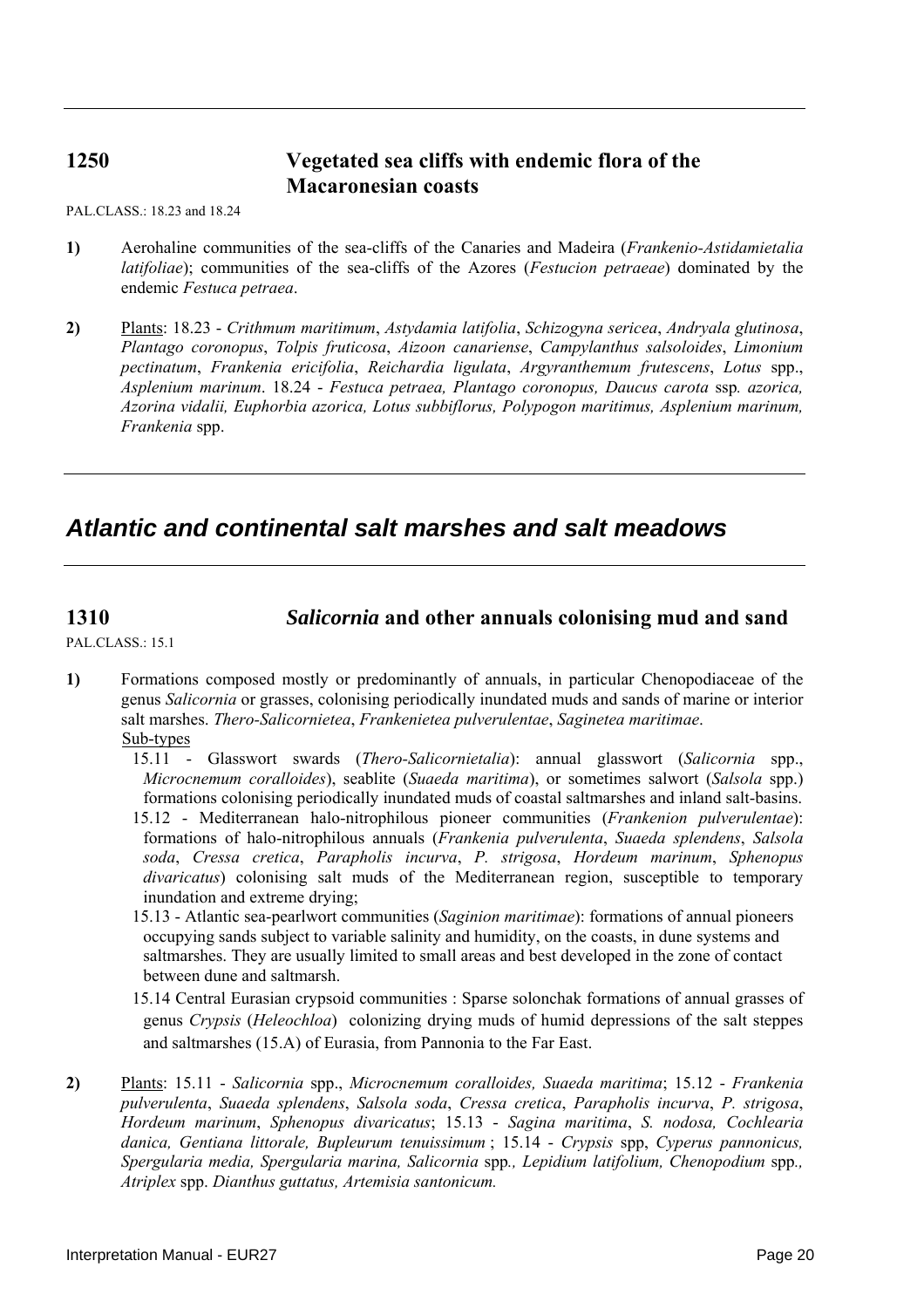**3)** Corresponding categories

United Kingdom classification: "SM7 *Arthrocnemum perenne* stands", "SM8 Annual *Salicornia* saltmarsh", "SM9 *Suaeda maritima* saltmarsh" and "SM27 Ephemeral saltmarsh vegetation with *Sagina maritima*".

**5) Ericson, L. & Wallentinus, H.-G. (1979).** Sea-shore vegetation around the Gulf of Bothnia. Guide for the International Society for Vegetation Science, July-August 1977. *Wahlenbergia* 5:1-142. **Sanda V. & Popescu A. (1991).** La cénotaxonomie des phytocénoses halophyles (*Puccinellio-Salicornietrea* Topa, 39) de Roumanie. (II). *Rev.Roum de Biol., Sér.Bot*.,

#### **1320** *Spartina* **swards (***Spartinion maritimae***)**

PAL.CLASS.: 15.2

**1)** Perennial pioneer grasslands of coastal salt muds, formed by *Spartina* or similar grasses. When selecting sites, preference should be given to those areas supporting rare or local *Spartina*. Sub-types

15.21 - Flat-leaved cordgrass swards: perennial pioneer grasslands of coastal salt muds, dominated by flat-leaved *Spartina maritima, S. townsendii*, *S. anglica*, *S. alterniflora.* 

15.22 - Rush-leaved cordgrass swards: perennial pioneer grasslands of southern Iberian coastal salt muds, dominated by the junciform-leaved *Spartina densiflora*.

- **2)** Plants: 15.21 *Spartina maritima, S. alterniflora*; 15.22 *Spartina densiflora*.
- **3)** Corresponding categories United Kingdom classification: "SM4 *Spartina maritima* saltmarsh" and "SM5 *Spartina alterniflora* saltmarsh".

#### **1330 Atlantic salt meadows (***Glauco-Puccinellietalia maritimae***)**

PAL.CLASS.: 15.3

- **1)** Salt meadows of Baltic, North Sea, English Channel and Atlantic shores. *Aster tripolium* can be present or abundant in most subdivisions.
- **2)** Plants: 15.31 *Puccinellia maritima*; 15.32 *Halimione portulacoides*, *Halimione pedunculata*, *Aster tripolium*; 15.33 - *Armeria maritima*, *Glaux maritima*, *Plantago maritima*, *Frankenia laevis*, *Artemisia maritima*, *Festuca rubra*, *Agrostis stolonifera*, *Juncus gerardii*, *Carex extensa*, *Blysmus rufus, Eleocharis* spp*.*; 15.34 - *Spergularia marina*, *Puccinellia distans*, *P. fasciculata*, *P. retroflexa, P. maritima*, *Triglochin maritima*, *Potentilla anserina, Halimione portulacoides*; 15.35 - *Elymus pycnanthus* (= *Agropyron pungens*) *or E. repens*; 15.36 - *Atriplex littoralis*, *A. hastata*, *Beta maritima*, *Matricaria maritima*.
- **3)** Corresponding categories
	- United Kingdom classification: "SM10 Transitional low-marsh vegetation", "SM11 *Aster tripolium* var. *discoides* saltmarsh", "SM12 Rayed *Aster tripolium* saltmarsh", "SM13 *Puccinellia maritima-Triglochin maritima* saltmarsh", "SM14 *Halimione portulacoides* saltmarsh", "SM15 *Juncus maritimus-Triglochim maritima* saltmarsh", "SM16 *Festuca rubra* saltmarsh community",

Nordic classification: 15.11 - "4233 *Salicornia strictissima*-typ", "4252 *Salicornia europaea*-typ", "4253 *Spergularia salina*-typ".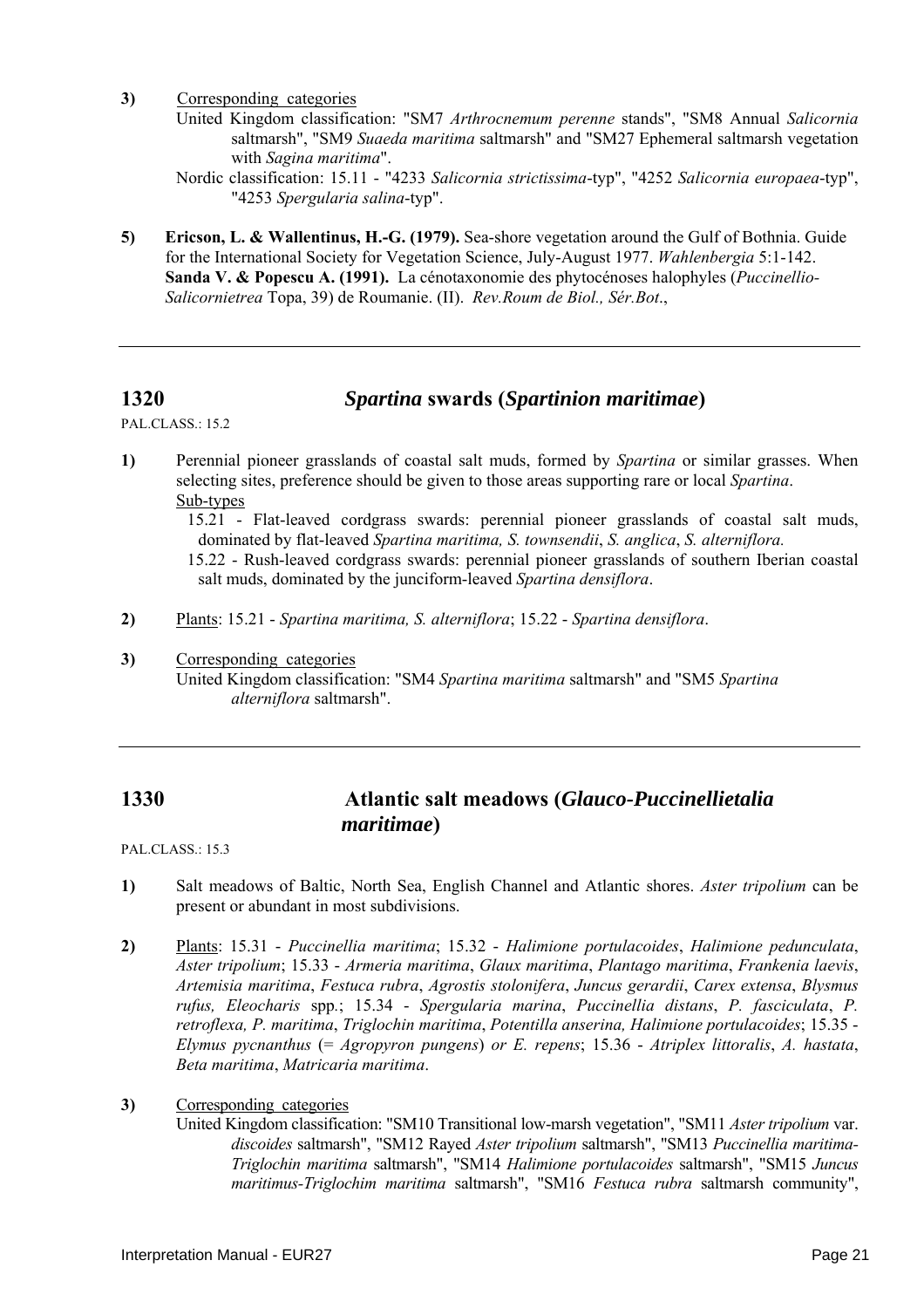"SM17 *Artemisia maritima* community", "SM18 *Juncus maritimus* community", "SM19 *Blysmus rufus* saltmarsh community" and "SM20 *Eleocharis uniglumis* community".

Nordic classification : 15.32 - "4231 *Puccinellia maritima*-typ", 15.33 - "422 Övre landstrandens vegetation".

**5) Burd, F. (1989).** *The saltmarsh survey of Great Britain*. Peterborough, Nature Conservancy Council. Research and survey in nature conservation, no. 17. **Johansson, D., Ekstam, U. & Forshed, N. (1986).** *Havstrandängar.* LTs förslag, Stockholm, 96 pp.

#### **1340 \* Inland salt meadows**

PAL.CLASS.: 15.4

**1)** Non-coastal natural salt basins made up of different habitat types consisting of zones of seepage of saline water, running or stagnant saline water, with typical halophilous vegetation and of reed beds at the edge of brackish waters. Artificial or partly artificial sites should only be considered here in specific cases where they harbour

a species listed in Annex II of the Directive, or where there are no remaining natural (primary) examples of the habitat at regional or national level.

- **2)** Plants: *Aster tripolium, Atriplex hastata, Elymus atherica* (= *E. pungens, E. pycnanthus*), *Halimione pedunculata, Juncus gerardii, Plantago maritima, Puccinellia distans, Salicornia* spp., *Spergularia salina, Suaeda maritima, Triglochin maritima*.
- **3)** Corresponding categories United Kingdom classification: "SM23 *Spergularia marina-Puccinellietalia distans* community". German classification : "350301 naturnahe Salzrasen des Binnenlandes", "2206 Salz- oder Solquelle", "230405 Salzbach", "230602 salzhaltiges stehendes Gewässer (Binnenlandsalzstellen)".
- **4)** Brackish-water reed beds, salt springs, *Salicornia* swards and, less frequently, small salt water courses.

# *Mediterranean and thermo-Atlantic saltmarshes and salt meadows*

#### **1410 Mediterranean salt meadows (***Juncetalia maritimi***)**

PAL.CLASS.: 15.5

- **1)** Various Mediterranean and western Pontic (Black Sea) communities of the *Juncetalia maritimi*. The different associations are described under point 2) with their characteristic plant species. Sub-types :
	- 15.51 tall rush saltmarshes dominated by *Juncus maritimus* and/or *J. acutus*
	- 15.52 short rush, sedge and clover saltmarshes (*Juncion maritimi*) and humid meadows behind the littoral, rich in annual plant species and in *Fabacea* (*Trifolion squamosi*)
	- 15.53 mediterranean halo-psammophile meadows *(Plantaginion crassifoliae)*
	- 15.54 Iberian salt meadows (*Puccinellion fasciculatae)*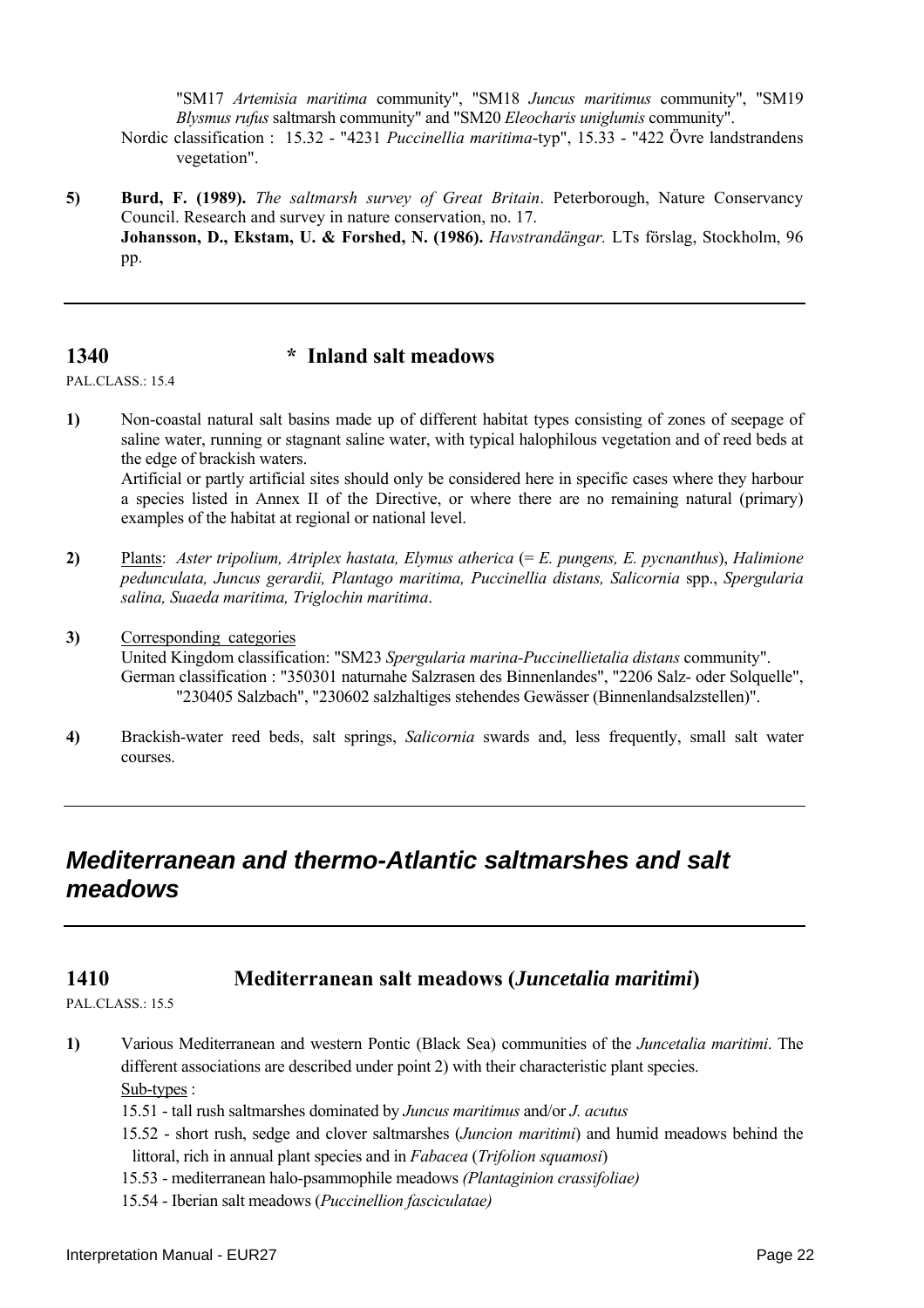15.55 - halophilous marshes along the coast and the coastal lagoons (*Puccinellion festuciformis)* 15.57 - humid halophilous moors with the shrubby stratum dominated by *Artemisia coerulescens* (*Agropyro-Artemision coerulescentis).* 

Cyprus subtypes<sup> $14$ </sup> - Halophytic vegetation periodically inundated by saline or bracking water

- **2)** Plants : *Juncus maritimus*, *J. acutus, Carex extensa*, *Aster tripolium*, *Plantago cornuti*, *Scorzonera parviflora, Merendera sobolifera, Taraxacum bessarabicum, Samolus valerandi (*15.51*)*; *Hordeum nodosum*, *H. maritimum Trifolium squamosum*, *T. michelianum*, *Alopecurus bulbosus*, *Carex divisa*, *Ranunculus ophioglossifolius*, \**Linum maritimum (*15.52); *Plantago crassifolia*, *Blackstonia imperfoliata*, *Centaurium tenuiflorum*, *Orchis coriophora* ssp. *fragans (*15.53*)*; *Puccinellia fasciculata*, *Aeluropus littoralis*, *Juncus gerardii (*15.54); *Puccinellia festuciformis (*15.55*)*; *Artemisia coerulescens* (15.57). *Eleocharis palustris, Puccinellia gigantea, Arthrocnemum macrostachyum, Aeluropus littoralis, Centaurium spicatum, Cressa cretica, Crypsis factorofskyi, Crypsis schoenoides, Glinus lotoides, Limonium echioides, Parapholis marginata, Schoenoplectus litoralis, Spergularia marina (= S. salina), Sphenopus divaricatus, Suaeda vera* (Cyprus)
- **5) Sanda, V., Popescu, A. (1992).** Contributii la cunoasterea structurii fitocenozelor de pe grindurile din Delta Dunării. *Ocrot. nat. med. înconj.,* 36(2): 129-136.

#### **1420 Mediterranean and thermo-Atlantic halophilous scrubs (***Sarcocornetea fruticosi***)**

PAL.CLASS.: 15.6

- **1)** Perennial vegetation of marine saline muds (schorre) mainly composed of scrub, essentially with a Mediterranean-Atlantic distribution (*Salicornia*, *Limonium vulgare*, *Suaeda* and *Atriplex* communities) and belonging to the *Sarcocornetea fruticosi* class.
- **2)** Plants: *Halimione portulacoides*, *Inula critmoides*, *Suaeda vera* and shrubby *Sarcocornia*. Vegetation of lower topographic level (*Sarcocornetea*): *Sarcocornia perennis*, *S. alpini, S. fruticosa*, *Arthrocnemum macrostachym* (= *A. glaucum*), *Halocnemum strobilaceum*. Vegetation of higher topographic level (*Limonietalia confusi*): *Limonium virgatum*, *L. diffusum*, *L. ferulaceum*, *L. densissimum*, *L. girardianum*, *L. bellidifolium*, *L. gmelinii*, *Aeluropus litoralis*, *Aster tripolum*, *Limoniastrum monopetalum*, *Artemisia gallica*.
- **3)** Corresponding categories United Kingdom classification: "SM 21 *Suaeda vera-Limonium binervosum* saltmarsh community", "SM25 *Sueda vera* saltmarsh community" and "SM7 *Arthrocnemum perenne* stands".

#### **1430 Halo-nitrophilous scrubs (***Pegano-Salsoletea***)**

PAL.CLASS.: 15.72

**1)** Halo-nitrophilous scrubs (matorrals) belonging to the *Pegano-Salsoletea* class, typical of dry soils under arid climates, sometimes including taller, denser bushes.

 $14\,$ A revised version of the Palaeartic classification which will include a better coverage of Cyprus is expected to be available in December 2001, this section may then need amending.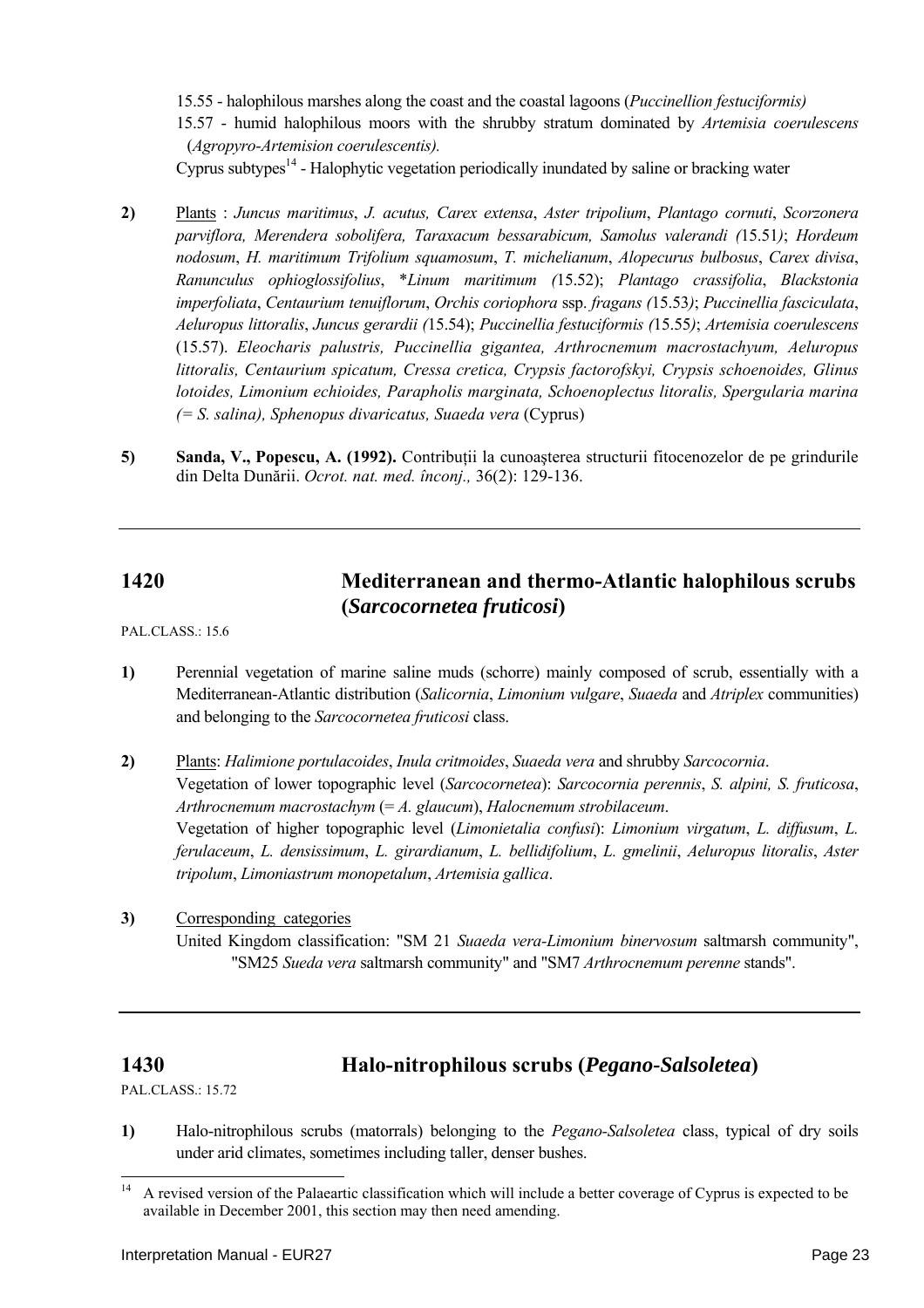**2)** Plants: *Peganum harmala*, *Artemisia herba-alba*, *Lycium intricatum*, *Capparis ovata*, *Salsola vermiculata*, *S. genistoides*, *S. oppositifolia*, *Suaeda pruinosa*, *Atriplex halimus*, *A. glauca*, *Camphorosma monspeliaca*, *Haloxylum articulatum*.

## *Salt and gypsum inland steppes*

#### **1510 \* Mediterranean salt steppes (***Limonietalia***)**

PAL.CLASS.: 15.8

**1)** Associations rich in perennial, rosette-forming (*Limonium* spp.) or esparto grass (*Lygeum spartum*), occupying, along Mediterranean coasts and on the fringes of Iberian salt basins, soils temporarily permeated (though not inundated) by saline water and subject to extreme summer drying, with formation of salt efflorescence. Characteristic syntaxa are *Limonietalia, Arthrocnemetalia, Thero-Salicornietalia* and *Saginetalia maritimae*.

- The following syntaxa correspond to regional varieties of this habitat type; *Arthrocnemetalia*: *Suaedion braunblanquetii* (continental Iberian peninsula), *Arthrocnemion glauci*. *Limonietalia*: *Limonion catalaunico-viciosoi* (Aragon), *Lygeo-Limonion furfuracei* (SE Iberian peninsula), *Lygeo-Lepidion cardamines* (Castilla-La-Mancha). *Thero-Salicornietalia*: *Microcnemion coralloidis* (continental Iberian peninsula), *Salicornion patulae*. *Saginetalia maritimae*: *Frankenion pulverulentae, Thero-Suaedion*.

- **2)** Plants: *Halopeplis amplexicaulis, Hymenolobus procumbens, \*Limonium spp., Lygeum spartum, Microcnemion coralloides, Salicornia patula, Senecio auricula, Sphenopus divaricatus*.
- **5) Rivas-Martínez, S. (1991).** Sintaxonomia de la classe *Thero-Salicornietea* en Europa occidental. *Ecol.Medit.* (Marseille) 16: 359 - 364.

#### **1520 \* Iberian gypsum steppes (***Gypsophiletalia***)**

PAL.CLASS.: 15.9

- **1)** Garrigues occupying gypsum-rich soils of the Iberian peninsula, usually very open and floristically characterised by the presence of numerous gypsophilous species. Characteristic syntaxa are *Lepidion subulati, Gypsophilion hispanicae* and *Thymo-Teucrion verticillati*.
- **2)** Plants: *Centaurea hyssopifolia, Gypsophila hispanica, G. struthium, Helianthemum squamatum, Herniaria fruticosa, Lepidium subulatum, Ononis tridentata, Reseda stricta, Teucrium libanitis*. They are often rich in thymes (*Thymus*), germanders (*Teucrium*), rockroses (*Helianthemum*) and composites (*Centaurea, Jurinea, Santolina, Frankenia*).

#### **1530 \* Pannonic salt steppes and salt marshes**

PAL.CLASS.: 15.A1, 15.A2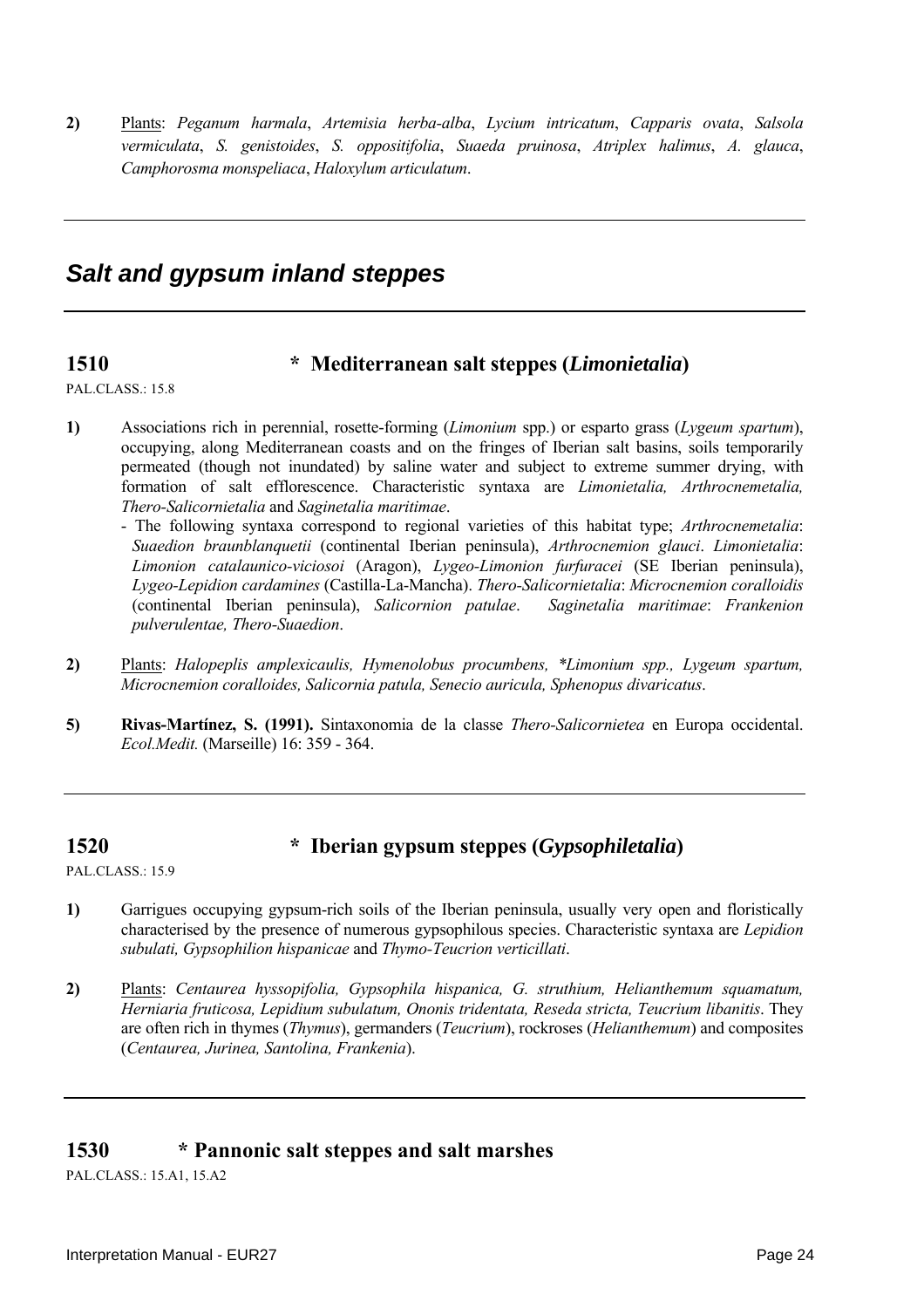**1)** Pannonic and Ponto-Sarmatic salt steppes, salt pans, salt marshes and shallow salt lakes, which are highly influenced by a pannonic climate with extreme temperatures and aridity in summer. The enrichment of salt in the soil is due to high evaporation of ground water during summer. These habitat types are partly of natural origin and partly under a distinct influence of cattle grazing.

 The halophytic vegetation consists of plant communities on dry saltpans and steppes, humid salt meadows and annual plant communities of periodically flooded salt lakes with typical zonation.

**2)** Plants: *Artemisia santonicum*, *Suaeda corniculata*, *S. pannonica*, *Lepidium crassifolium*, *Puccinellia peisonis*, *Aster tripolium*, *Salicornia prostata*, *Camphorosma annua*, *Plantago tenuiflora*, *Juncus gerardii*, *Plantago maritima, Cyperus pannonicus*, *Pholiurus pannonicus*, *Festuca pseudovina,. Achillea collina, Artemisia pontica, Puccinellia limosa, Scorzonera cana, Petrosimonia triandra, Peucedanum officinale, Halocnemum strobilaceum, Frankenia hirsuta, Aeluropus littoralis, Limonium meyeri, Limonium gmelini, Nitraria shoberi, Carex distans, C. divisa, Taraxacum bessarabicum, Beckmannia eruciformis, Zingeria pisidica, Trifolium fragiferum, Cynodon dactylon, Ranunculus sardous, Agropyron elongatum, Halimione verrucifera* (syn *Obione verrucifera*),*. Lepidium latifolium, Leuzea altaica* (syn *L. salina*)*, Iris halofila, Triglochin maritima, Hordeum hystrix, Aster sedifolius. Scorzonera austriaca var. mucronata, Kochia laniflora, Festuca arundinacea ssp. orientalis*

 Animals: Molluscs- \**Helicopsis striata austriaca*; Insects- \**Callimorpha quadripunctaria*, #*Lycaena dispar*; Mammals- +*Microtus oeconomus mehelyi*, #*Spermophilus citellus*; Birds- *Botaurus stellatus*, *Platalea leucorodia*, *Porzana parva*, *Ixobrychus minutus*, *Acrocephalus melanopogon*, *Aythya nyroca*, *Ardea purpurea*, *Panurus biarmicus*.

**5)**

**Doniţă, N., Popescu, A., Paucă-Comănescu, M., Mihăilescu, S., Biriş, I.A. (2005).** *Habitatele din România*. Edit. Tehnică Silvică, Bucureşti, 500 p. (ISBN 973-96001-4-X)

**Mucina, L., Grabherr, G., Ellmauer,T. (1993).** Die Pflanzengesellschaften Österreichs, Teil 1. **Pop, I.** (2002). Vegetatia solurilor sãrãturoase din România. *Contrib. Bot.*, Cluj-Napoca, **XXXV**(2), 1999–2000: 285–332.

**Soo, R. (1957).** Systematische Übersicht pannonischer Pflanzengesellschaften, *Acta Bot. Acad. Sci. Hung., Budapest,* 3:317-373.

**Wendelberger, G. (1954).** *Steppen, Trockenrasen und Wälder des pannonischen Raumes.* Angew. Pflanzensoziol., Wien, Festschrift Aichinger: 573-634.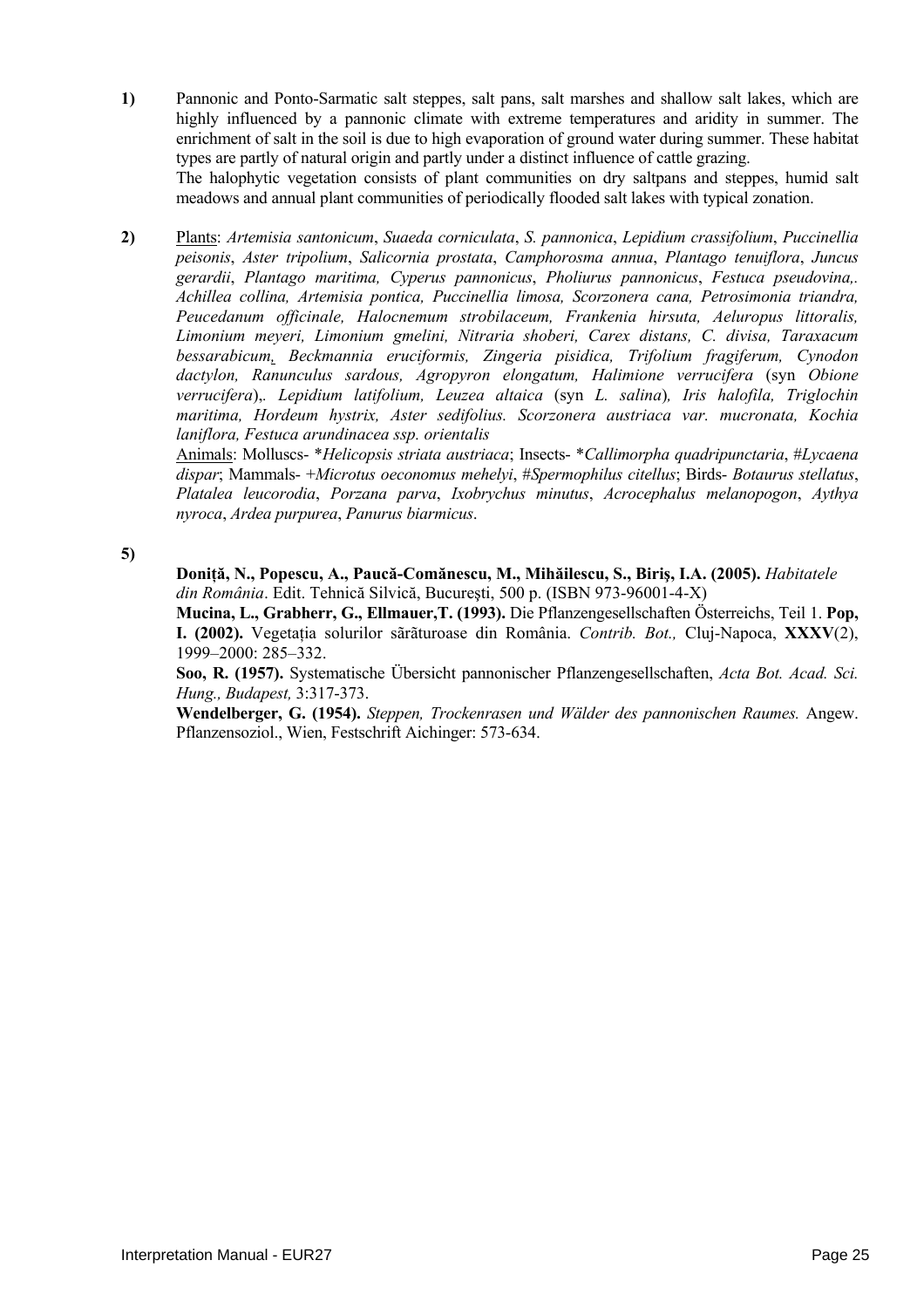# *Boreal Baltic archipelago, coastal and landupheaval areas*

#### **1610 Baltic esker islands with sandy, rocky and shingle beach vegetation and sublittoral vegetation**

PAL.CLASS.: 11.22, 11.23, 11.27, 11.28, 11.29, 16.122, 16.13, 16.132, 16.133, 17.21, 17.31, 19, 42C51 (1997 version)

- **1)** Glaciofluvial islands consisting mainly of relatively well sorted sand, gravel or less commonly of till. May also have scattered stones and boulders. The vegetation of esker islands is influenced by the brackish water environment and often by the ongoing land upheaval, which causes a succession of different vegetation types. Several rare vegetation types (heaths, sands and gravel shores) and threatened species occur.
- **2)** Plants: *Artemisia campestris, Cakile maritima, Calluna vulgaris, Empetrum nigrum, Honkenya peploides, Juniperus communis, Lathyrus japonicus* subsp*. maritimus, Leymus arenarius, Pinus sylvestris, Potamogeton filiformis, Potamogeton pectinatus*, *Potamogeton perfoliatus, Myriophyllum sibiricum, Salsola kali*. Algae: *Ceramium tenuicorne, Chorda filum, Chara aspera, Cladophora glomerata, Fucus vesiculosus, Pilayella littoralis* Animals: Insects- *Athetis lepigone*, *Simyra albovenosa, Actebia praecox;* Molluscs- *Cerastoderma glaucum, Mya arenaria.*
- **4)** These esker islands can be found in association with the following habitat types: Sandbanks which are slightly covered by sea water all the time (1110), Annual vegetation of drift lines (1210), Perennial vegetation of stony banks (1220), Vegetated sea cliffs of the Atlantic and Baltic coasts (1230) and Boreal Baltic sandy beaches with perennial vegetation (1640).
- **5) Eklund, O. (1921).-** Vegetationen på Vidskär och Jurmo (Ab Korpo). *Meddelanden af Societas pro Fauna et Flora Fennica*, 47:178-215. **Syrjänen, K. (1995).-** Meriotakilokki Korppoon Jurmossa. *Metsähallituksen luonnonsuojelujulkaisuja*. *Sarja A,* 51: 1-49.

#### **1620 Boreal baltic islets and small islands**

PAL.CLASS.: 11.23, 11.28, 11.29, 18.14, 18.2124, 19 (1997 version)

- **1)** Groups of skerries, islets or single small islands, mainly in the outer archipelago or offshore areas. Composed of Precambrian, metamorphic bedrock, till or sediment. The vegetation of boreal Baltic islets and small islands is influenced by the brackish water environment, the ongoing land upheaval (in areas with intense land upheaval) and the climatic conditions. The vegetation types are influenced by wind, dry weather, salt and many hours of sunlight. Land-upheaval causes a succession of different vegetation types. Bare bedrock is common. A lot of small islands have no trees. The vegetation is usually very sparse and consists often of mosaic-like pioneer vegetation communities. On some islands the species diversity is increased by nitrogenous excrement from birds. Many of the plants are xerophytic and lichens are common. Temporary or permanent rockpools are common and these are inhabited by a variety of aquatic plant and animal species. Boreal Baltic islets and small islands are important nesting sites for birds and resting sites for seals. The surrounding sublittoral vegetation is also included in the type 1620.
- **2)** Plants: *Agrostis stolonifera, Allium schoenoprasum, Angelica archangelica* spp. *litoralis, Cochlearia danica, Juniperus communis, Lemna minor, Puccinellia distans* ssp. *borealis, Sedum*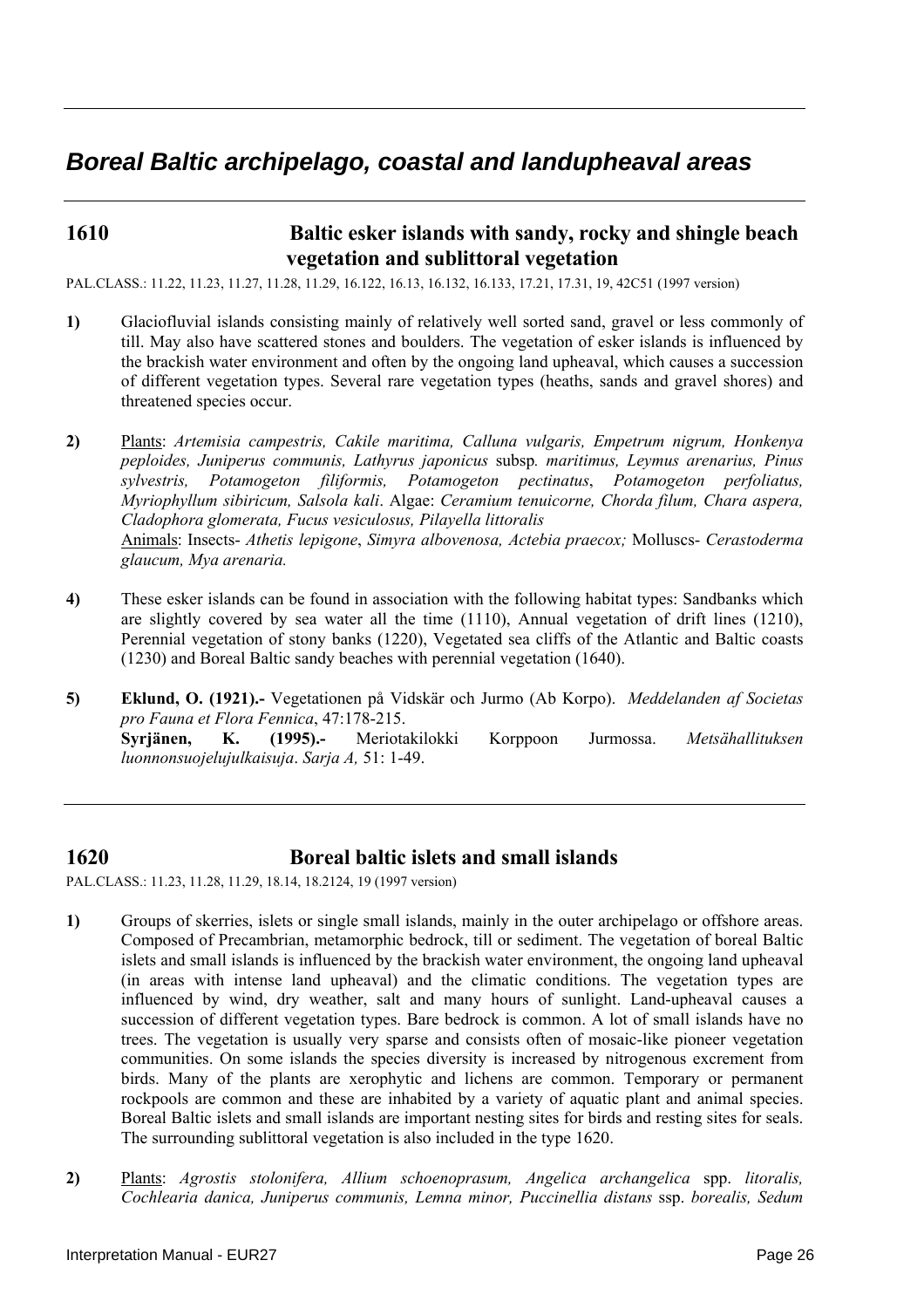*acre, Sedum telephium, Silene viscosa, Viola tricolor.* Algae: *Ceramium tenuicorne, Chorda filum, Cladophora glomerata, Cladophora rupestris, Fucus vesiculosus, Furcellaria lumbricalis, Pilayella littoralis.*

 Animals:. Mammals- *Halichoerus grypus*, *Phoca hispida;* Birds- *Alca torda, Arenaria interpres, Cepphus grylle*, *Larus fuscus, Stercorarius parasiticus, Sterna caspia, Uria aalge;* Crustaceans-*Balanus improvisus, Idothea sp;* Molluscs- *Mytilus edulis*

**4)** Often associated with the habitat type: Reefs (1170) and Perennial vegetation of stony banks (1220).

**5) Eklund, O. (1931).** -Über Ursachen der Regionalen Verteilung der Schärenflora Südwest-Finnlands. *Acta Botanica Fennica* 8: 5-133.

**Hällfors, G. (1976).-** The plant cover of some littoral biotopes at Krunnit (NE Bothnian Bay). *Acta Univ. Oul. A,* 42: 87-95.

**Luther, H. (1961).-** Veränderungen in der Gefässpflanzenflora der Meeresfelsen von Tvärminne. *Acta Botanica Fennica*, 62: 1-100.

**Vartiainen, T. (1980).-** Succession of island vegetation in the land uplift area of the northernmost Gulf of Bothnia, Finland. *Acta Botanica Fennica*, 115: 1-105.

**Waern, M. (1952)-** Rocky-shore algae in the Öregrund archipelago. *Acta Phytogeogr.Suecica* 30: 1-298.

#### **1630 \* Boreal baltic coastal meadows**

PAL.CLASS.: 15.33, 15.34 (1997 version)

- **1)** Coastal meadows, mostly with low growing plant communities in the geolittoral zone, sometimes interspersed with salt patches, salinity is low (brackish water), tide hardly exists but there can be influence from land upheaval. Most of the areas were traditionally used for mowing or grazing, thus enlarging the areas and keeping the vegetation low, rich in vascular plants and suitable for nesting waders. Characteristically the vegetation occurs in distinct zones, with saline vegetation closest to the sea.
- **2)** Plants: *Agrostis stolonifera, Blysmus rufus, Bolboschoenus maritimus, Calamagrostis stricta, Carex nigra, C. paleacea, Centaurium littorale, C. pulchellum, Eleocharis uniglumis, E. parvula, Festuca rubra, Juncus gerardii, Odontites litoralis, Ophioglossum vulgatum*, *Plantago maritima, Puccinellia distans* subsp*. borealis*, *Salicornia europaea, Spergularia salina, Triglochin maritima*. Specially on the shores of the Gulf of Bothnia some phytogeographically interesting arctic relict species occur e.g. *Primula sibirica* and some endemic taxa (races). Boreal species: *Alisma wahlenbergii, Arctophila fulva, Carex glareosa, C. halophila, C. mackenziei, C. paleacea, Deschampsia bottnica, Euphrasia bottnica, Hippuris tetraphylla, Odontites litoralis* subsp*. fennica, Primula nutans, Puccinellia phryganoides.*

Animals: Birds- *Calidris alpina* subsp. *schinzii, Tringa totanus.*

Corresponding categories

- Nordic classification: 4221 *Juncus gerardii-Festuca rubra* -type, 4224 *Blysmus rufus-Carex viridula-Centaurium* spp. -type, 4226 *Carex aquatilis-Calamagrostis stricta* -type, 4241 *Eleocharis uniglumis-Agrostis stolonifera* -type, 4251 *Agrostis stolonifera-Triglochin palustre* -type, 4253 *Spergularia salina* -type, 4321 *Eleocharis parvula* -type, 4322 *Eleocharis acicularis* -type
- **5) Siira, J. (1970).-** Studies in the ecology of the sea-shore meadows at the Bothnian Bay with special reference to the Liminka area. *Aquilo Ser. Bot.* 9. **Siira, j. (1984).-** The vegetation and ecology of the primary saline soils of the Bothnian Bay. *Aquilo Ser. Bot.* 20.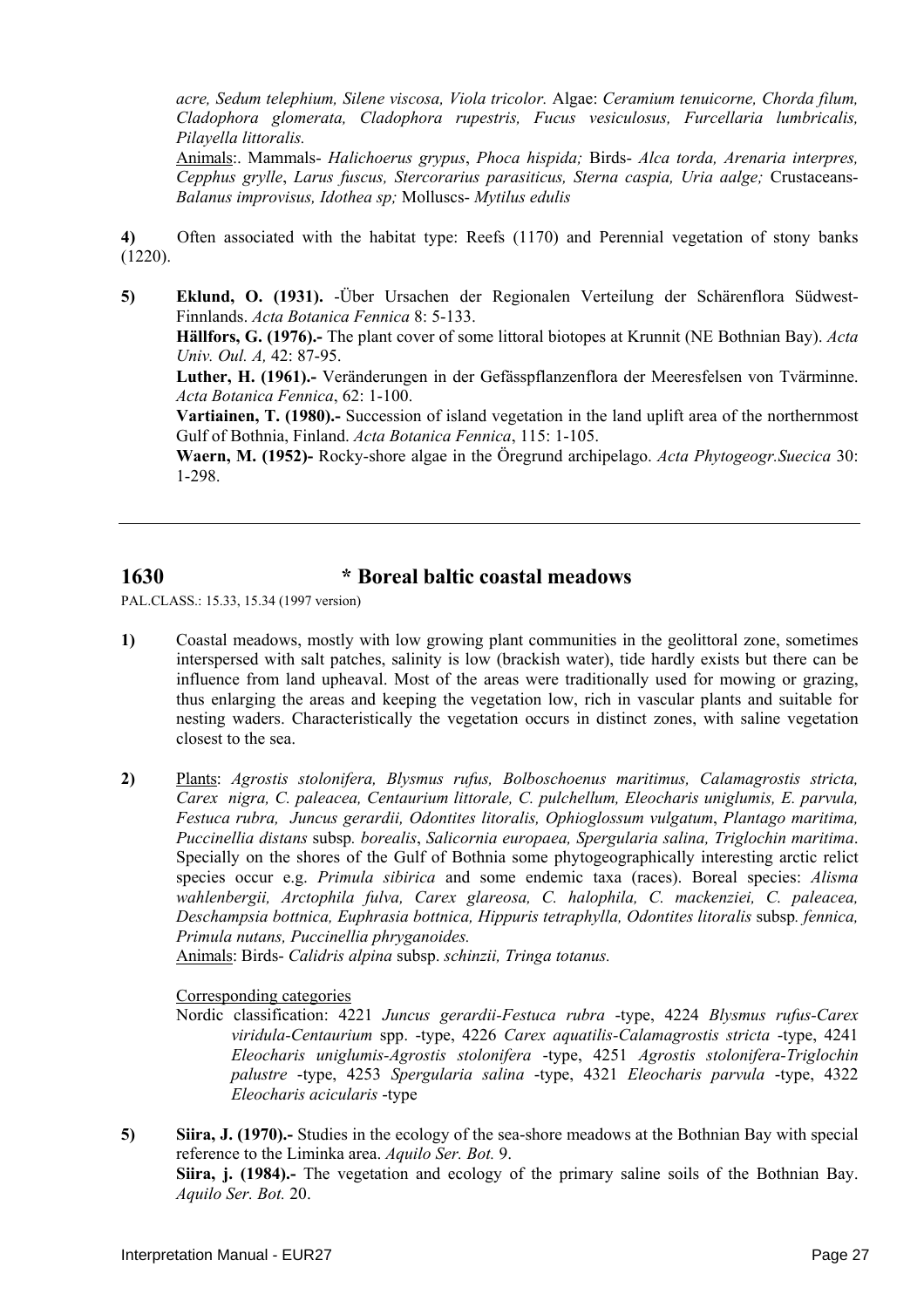#### **1640 Boreal Baltic sandy beaches with perennial vegetation**

PAL.CLASS.: 16.1222, 16.132, 16.133, 16.2133 (1997 version)

- **1)** Sheltered to exposed, gently sloping sand beaches influenced by wave action, but less influenced by tides than on the Atlantic coast, giving a higher representation of perennial plant species. Sand beaches along the Finnish and Swedish Baltic coast are relatively uncommon and usually small. Occasional stones or boulders may be scattered along the beach. The vegetation is often sparse and large areas of bare sand are common especially in the part closest to the shore. Sand-binding plants are common. The insect fauna on sand beaches is conspicuous. Drift belts of organic matter are often present
- **2)** Plants: *Ammophila arenaria, Lathyrus japonicus* ssp. *maritimus, Leymus arenarius, Atriplex littoralis, Salsola kali, Crambe maritima, Honkenya peploides, Cakile maritima, Elytrigia juncea ssp. boreoatlantica.*

 Animals: Insects- *Spingonotus coerulans, Catoptria fulgidella,Chomoderus affinis, Psylloides marcida, Pterophorus tridactylus, Euxoa cursoria, Photedes elymi, Apamea ophiogramma, Actebia praecox, Sphingonotus coerulans;* Birds- *Charadrius hiaticula, Calidris temminckii* (in Sweden only in the northern part).

- **3)** Corresponding categories Nordic classification : 4131 *Ammophila arenaria-Leymus arenarius -type*, 4215 *Cakile maritima – type*
- **4)** Associated with the following habitat types: Annual vegetation of drift lines (1210), Sandbanks which are slightly covered by sea water all the time (1110), in some cases also Baltic esker islands with sandy, rocky and shingle beach vegetation and sublittoral vegetation (1610).
- **5) Skytén, R. (1978)** Sand- och dynsträndernas vegetations och dess nedslitning. *Nordenskiöldsamfundets tidskrift* 38: 37-49.

## **1650 Boreal Baltic narrow inlets**

PAL.CLASS.: 12.51 (1997 version)

- **1)** Long and narrow bays in the Boreal Baltic sea area, which are partly separated from the open sea by a submerged sill. These inlets consist usually of soft mud. The salinity varies depending on the freshwater contribution or the salinity value of the Baltic Sea. The low tidal range and low salinity of the Baltic Sea creates an ecology that is different from that of the North Atlantic coasts.
- **2)** Plants: *Ceratophyllum demersum, Hippuris vulgaris, Myriophyllum spicatum, Phragmites australis, Potamogeton perfoliatus, Sagittaria sagittifolia, Schoenoplectus lacustris, Schoenoplectus tabernaemontani* Algae*:Cladophora aegagropila, Nitellopsis obtusa* Animals:. Birds- *Anas crecca, Anas platyrhynchos, Circus aeruginosus, Cygnus olor, Podiceps cristatus;* Insects- *Chironomus plumosus coll.*; Crustaceans- *Monoporeia affinis*; Mollucs- *Macoma baltica, Nucula tenuis, Syndosmya nitida, Thyasira flexuosa;* Polychaeta- *Maldane sarsi* Sponges: *Axinella rugosa, Phakellia spp., Mycale lingua, Polymastica* spp*., Vosmeria* spp.
- **4)** A river discharge to the innermost end of the bay is common, resulting in a density stratification of the water column. Narrow inlets unaffected or almost unaffected by man are very rare.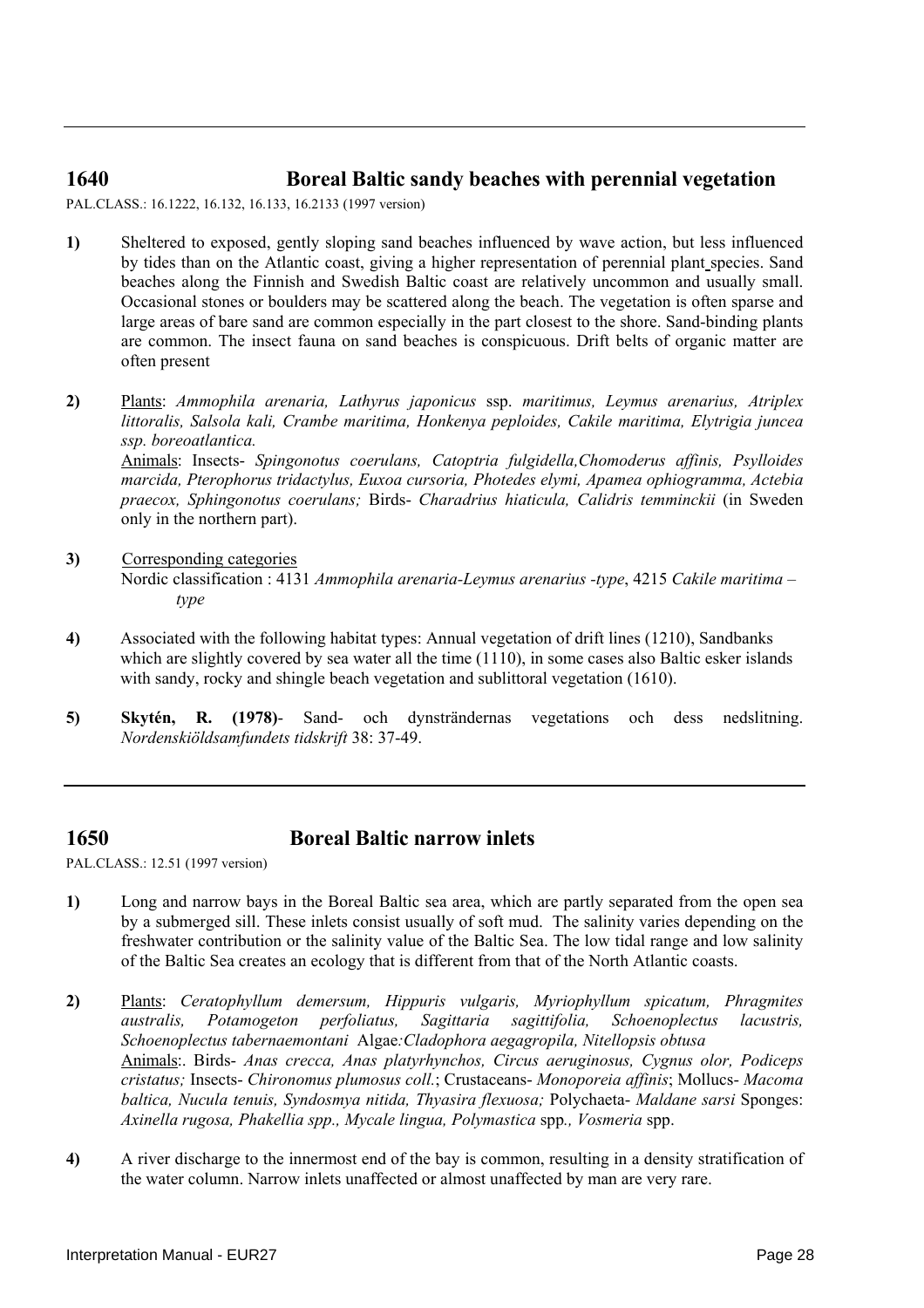**5) Lindholm, T. (1991).-** Från havsvik till insjö. *Miljöförlaget.* Åbo, 160 pp. **Luther, H. (1951).-** Verbreitung und ökologie der höheren Wasserpflanzen im Brackwasser der Ekenäs-Gegend in Süd-Finnland. I. Allgemeiner Teil. *Acta Bot. Fennici,* 49:1-232. & II. Specieller Teil. *Acta Bot. Fennici,* 50:1-370. **Mathiessen, H. & Mathiessen, L. (1992**).- Floristic aspects of one coastal inlet inre Verkviken, northern Åland. *Acta Phytogeogr. Suecic.,* 78: 101-110. **Niemi, Å. (1978).-** Ecology of phytoplankton in the Tvärminne area, SW coast of Finland. III. Environmental conditions and primary production in Pojoviken in the 1970s. *Acta Bot. Fennici,*

# **COASTAL SAND DUNES AND INLAND DUNES**

# *Sea dunes of the Atlantic, North Sea and Baltic coasts*

#### **2110 Embryonic shifting dunes**

PAL.CLASS.: 16.211

 $106:1-28$ 

- **1)** Formations of the coast representing the first stages of dune construction, constituted by ripples or raised sand surfaces of the upper beach or by a seaward fringe at the foot of the tall dunes.
- **2)** Plants: 16.2111 *Elymus farctus* (*Agropyron junceum*), *Leymus arenarius, Honkenya peploides*; 16.2112 - *Sporobolus pungens, Euphorbia peplis, Otanthus maritimus, Medicago marina, Anthemis maritima, A. tomentosa, Eryngium maritimum, Pancratium maritimum*.
- **3)** Corresponding categories: United Kingdom classification: "SD4 *Elymus farctus* ssp. *boreali-atlanticus* foredune community". Nordic classification: 16.2111 - "4121 *Elytrigia juncea*-typ".
- **5) Pettersson, B. (1965).** Maritime sands. *Acta Phytogeogr. Suec*. 50:105-110.

#### **2120 Shifting dunes along the shoreline with** *Ammophila arenaria* **(white dunes)**

PAL.CLASS.: 16.212

- **1)** Mobile dunes forming the seaward cordon or cordons of dune systems of the coasts (16.2121, 16.2122 and 16.2123). *Ammophilion arenariae, Zygophyllion fontanesii*.
- **2)** Plants: 16.2121- *Ammophila arenaria, Eryngium maritimum*, *Euphorbia paralias*, *Calystegia soldanella*, *Otanthus maritimus, Leymus arenarius*; 16.2122 - *Ammophila arenaria, Echinophora spinosa, Eryngium maritimum, Euphorbia paralias, Cutandia maritima, Medicago marina, Anthemis maritima*; 16.2123 - *Zygophyllum fontanesii, Euphorbia paralias, Polycarpaea nivea, Cyperus capitatus, Ononis natrix, \*Convolvulus caput-medusae, Polygonum maritimum, \*Androcymbium psammophilum*.
- **3** Corresponding categories United Kingdom classification: " SD6 *Ammophila arenaria* mobile dune community".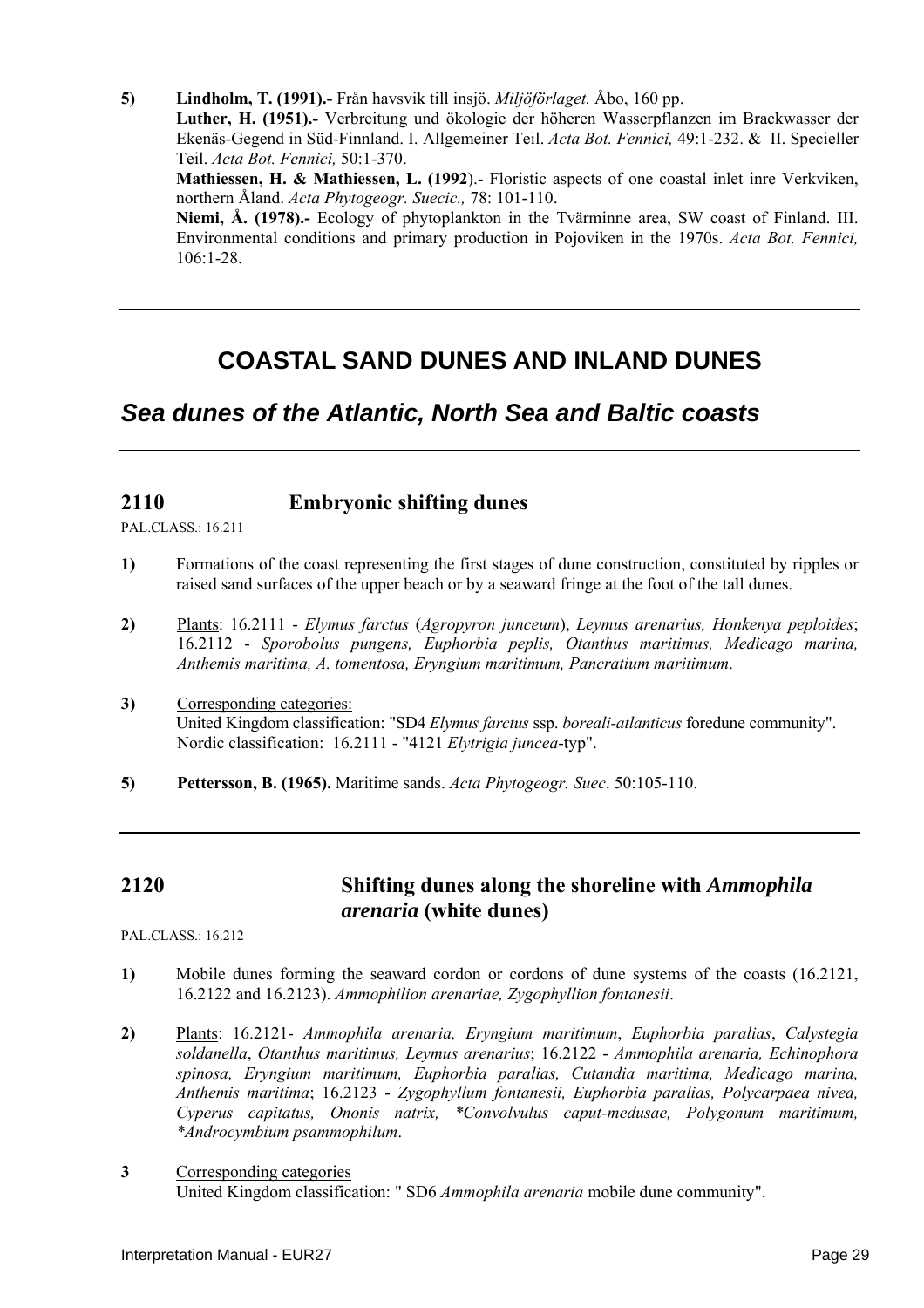**5) Willers, T. (1988).** Die Vegetation der finnischen Küstendünen*. Norden* 6:41-88.

#### **2130 \*Fixed coastal dunes with herbaceous vegetation (grey dunes)**

PAL.CLASS.: 16.221 to 16.227, 16.22B

- **1)** Fixed dunes, stabilised and colonised by more or less closed perennial grasslands and abundant carpets of lichens and mosses, from the Atlantic coasts (and the English Channel) between the Straits of Gibraltar and Cap Blanc Nez, and the shores of the North Sea and the Baltic. Also similar dunes occur along the coasts of the Black Sea. In the case of the thermo-Atlantic coast, it is logical to include *Euphorbio Helichrysion* (code 16.222 - thermo Atlantic as far as Brittany) and *Crucianellion maritimae* (code 16.223 - Strait of Gibraltar as far as the southern Atlantic near Cape Prior in Galicia). Sub-types
	- 16.221 Northern grey dunes with grass communities and vegetation from *Galio-Koelerion albescentis* (*Koelerion albescentis*), *Corynephorion canescentis* p., *Sileno conicae-Cerastion semidecandr*i.
	- 16.222 Biscay grey dunes (*Euphorbio-Helichrysion stoechadis*): dunes on stabilised humus soil infiltrated by dwarf bushes, with *Helichrysum stoechas, Artemisia campestris* and *Ephedra distachya*.
	- 16.223 Thermo-Atlantic grey dunes (*Crucianellion maritimae*): suffrutescent communities on more or less stabilised soils low in humus of the thermo-Atlantic coasts with *Crucianella maritima* and *Pancratium maritimum*.
	- 16.225 Atlantic dune (*Mesobromion*) grasslands: various sandy coastal sites characterised by herbaceous vegetation in the form of calcicole mesoxerocline grasslands, poor in nitrogen, corresponding to the communities of *Mesobromion* found by the sea (penetration of aero haline species); dunal grasslands composed of species characteristic of dry calcareous grasslands (34.32).
	- 16.226 Atlantic dune thermophile fringes: *Trifolio-Geranietea sanguinei*: *Galio maritimi-Geranion sanguinei, Geranium sanguineum* formations (34.4) on neutro basic soils rich in calcium and poor in nitrogen.
	- 16.227 Dune fine-grass annual communities: sparse pioneer formations (35.2, 35.3) of fine grasses rich in spring-blooming therophytes characteristic of oligotrophic soils (nitrogen poor sand or very superficial soils, or on xerocline to xerophile rocks) (*Thero-Airion* p., *Nardo-Galion saxatile* p.,*Tuberarion guttatae* p.)

16.22B - Pontic fixed dunes - fixed dunes of the coasts of the Black Sea

The vegetation may be a closed cover of grassland, sparse annual grassland on sand or dominated by mosses and lichen; the content of limestone (Ca2+) may vary greatly and is generally diminishing with age and succession towards brown dune systems (dune heathland).

**2)** Plants: *Aira* spp., *Anacamptis pyramidalis, Bromus hordeaceus, Carex arenaria, Cerastium* spp., *Corynephorus canescens, Erodium glutinosum, E. lebelii, Galium verum, Gentiana campestris, G. cruciata, Koeleria* spp., *Milium scabrum, Myosotis ramosissima, Ononis repens, Phleum arenarium, Polygala vulgaris* var. *dunensis, Silene conica, S. otites, Trifolium scabrum, Tuberaria guttata, Viola curtisii, V. rupestris* var. *arenaria*; Mosses- *Tortula ruraliformis*; Lichens- *Cladonia* spp.

#### **3)** Corresponding categories

United Kingdom classification: 16.221 -"SD12 *Carex arenaria-Festuca ovina-Agrostis capillaris* grassland", "SD8 *Festuca rubra-Galium* verum fixed dune grassland", "SD7 *Ammophila arenaria-Festuca rubra* semi-fixed dune community" and "SD11 *Carex arenaria-Cornicularia aculeata* dune community". 16.226 - "SD9b *Ammophila arenaria-Arrhenatherum elatius* dune grassland *Geranium sanguineum* sub-community". 16.227 -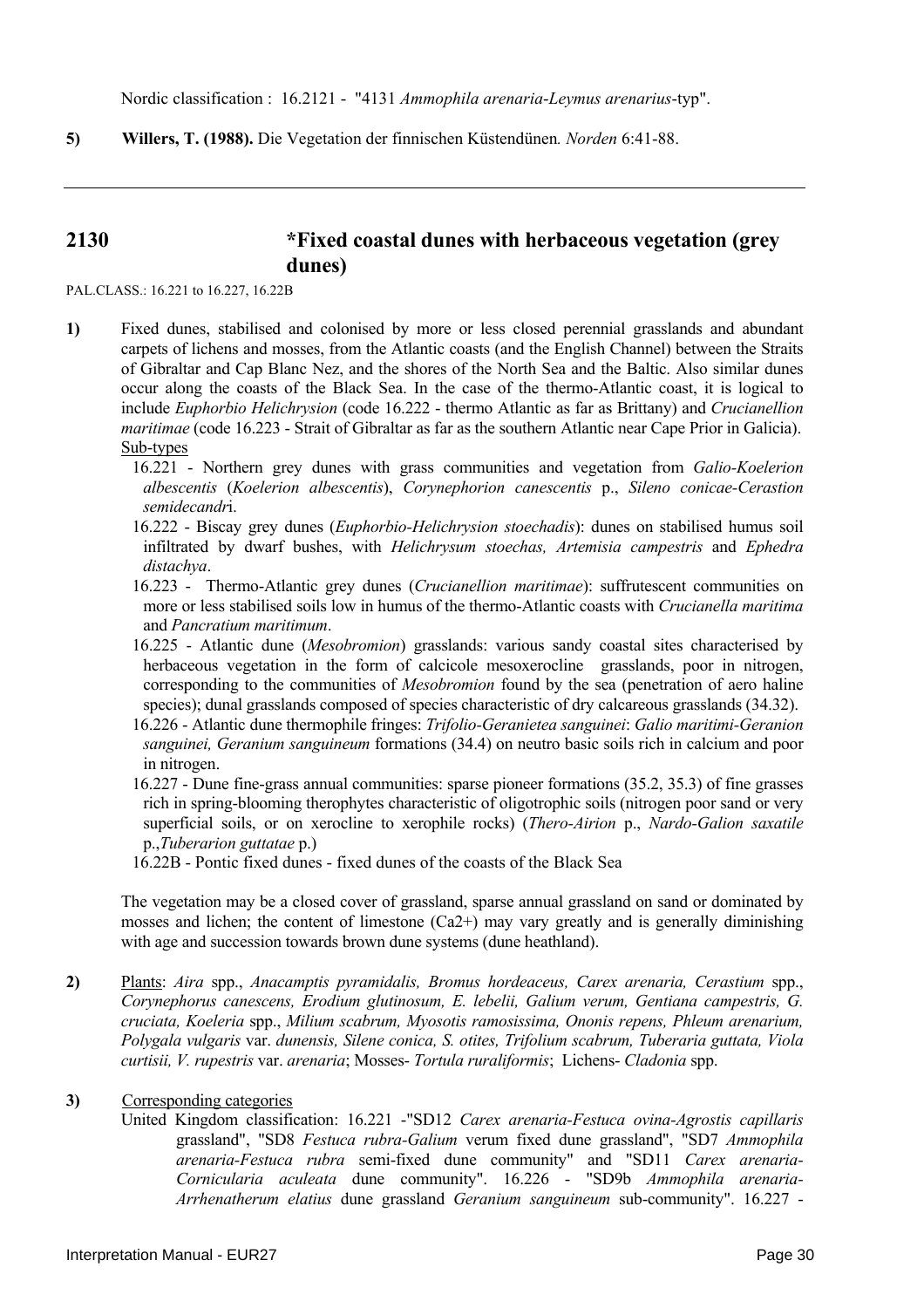most likely, certain sub-communities of the type "SD7 *Ammophila arenaria-Festuca rubra* semi-fixed dune community" and "SD11 *Carex arenaria-Cornicularia aculeata* dune community".

German classification: "1003 Dünenrasen (Graudüne)", "1003a Dünenpionierrasen mit einjähr. Vegetation (Thero-Airion)", "1003b Dünenrasen mit geschlossener Narbe u. überwieg. ausdauernden Arten (Graudüne)".

Nordic classification: "4141 *Corynephorus canescens*-typ" and "4142 *Festuca rubra*-*Hieracium umbellatum*-typ".

**4)** There is a transition towards communities of *Mesobromion* (34.31 - 34) in the following cases: old mesophile grasslands of dune slacks and inner dunes (*Anthyllido Thesietum*), frequently in mosaic with communities of *Salix repens* and particularly developed on the west face of the dunes; grasslands with *Himantoglossum hircinum* of the dunes in the De Haan area.

 Dune scrubs (16.25) and humid dune slacks (16.3) with distinct vegetation form closely knit complexes with grey dunes devoid of ligneous vegetation.

**5) Andersson, D. (1950).** The Scanian sand vegetation - a survey. *Bot. Not*. 1950:145-172.

**Curtis, T.G.F. (1991).** The flora and vegetation of sand dunes in Ireland. In: *A Guide to the Sand Dunes of Ireland* (M.B. Quigley, Ed.). 42-46. European Union for Dune Conservation and Coastal Management.

**Dargie, T.C.D. (1993***). Sand dune vegetation survey of Great Britain*. Part II Scotland. JNCC, Peterborough.

**Doody, J.P. (1991).** *Sand Dune Inventory of Europe*. JNCC, Peterborough and EUCC.

**Meshinev, T, V**. **Velchev, A. Petrova, I. Apostolova, P. Vassilev**,1994. Flora and vegetation of the dunes in the Sunny Beach Resort. Sofia, 59 pp.

**Rivas-Martínez, S., Lousã, M., Díaz, T.E., Fernández-González, F. & Costa, J.C. (1990).** La vegetación del sur de Portugal (Sado, Alentejo y Algarve). *Itinera Geobot*. 3. 5 - 126.

**Tzonev, R., M. Dimitrov, V. Roussakova, 2005.** Dune vegetation on the Bulgarian Black sea coast. Hacquetia, 4/1:7-32.

# **2140 \* Decalcified fixed dunes with** *Empetrum nigrum*

PAL.CLASS.: 16.23

**1)** Decalcified dunes colonised by *Empetrum nigrum* heaths of the coasts. Syntaxa associated to this habitat type: *Empetrion nigri, Calluno Genistion pilosae* p., *Ericion tetralicis* p.

- The term "fixed" should be taken to mean the opposite of "shifting". The psychrophilic coastal association *Carici trinervis-Callunetum vulgaris* de Foucault & Gehu 78 may be included here.

- **2)** Plants: *Carex arenaria, Empetrum nigrum, Genista tinctoria, Pyrola rotundifolia*.
- **3)** Corresponding categories

United Kingdom classification: "H11b *Calluna vulgaris-Carex arenaria* heath community, *Empetrum nigrum* ssp. *nigrum* sub-community".

German classification : "100401 Krähenbeer-Heide der Küsten".In Germany highly endangered coastal *Empetrum nigrum* heathland on the Geest are included.

Nordic classification: "4143 *Calluna vulgaris*-*Empetrum nigrum*-*Carex arenaria*-typ".

- **4)** Humid dune slacks (16.3), grey dunes (16.22), wooded dunes (16.22, 16.25).
- **5) Mc.Manus, D. (1988).** *Plant community dynamics on sand dunes at Murlough National Nature Reserve, Dundrum, Co. Down, Northern Ireland*. M.Phil. Thesis, University of Ulster.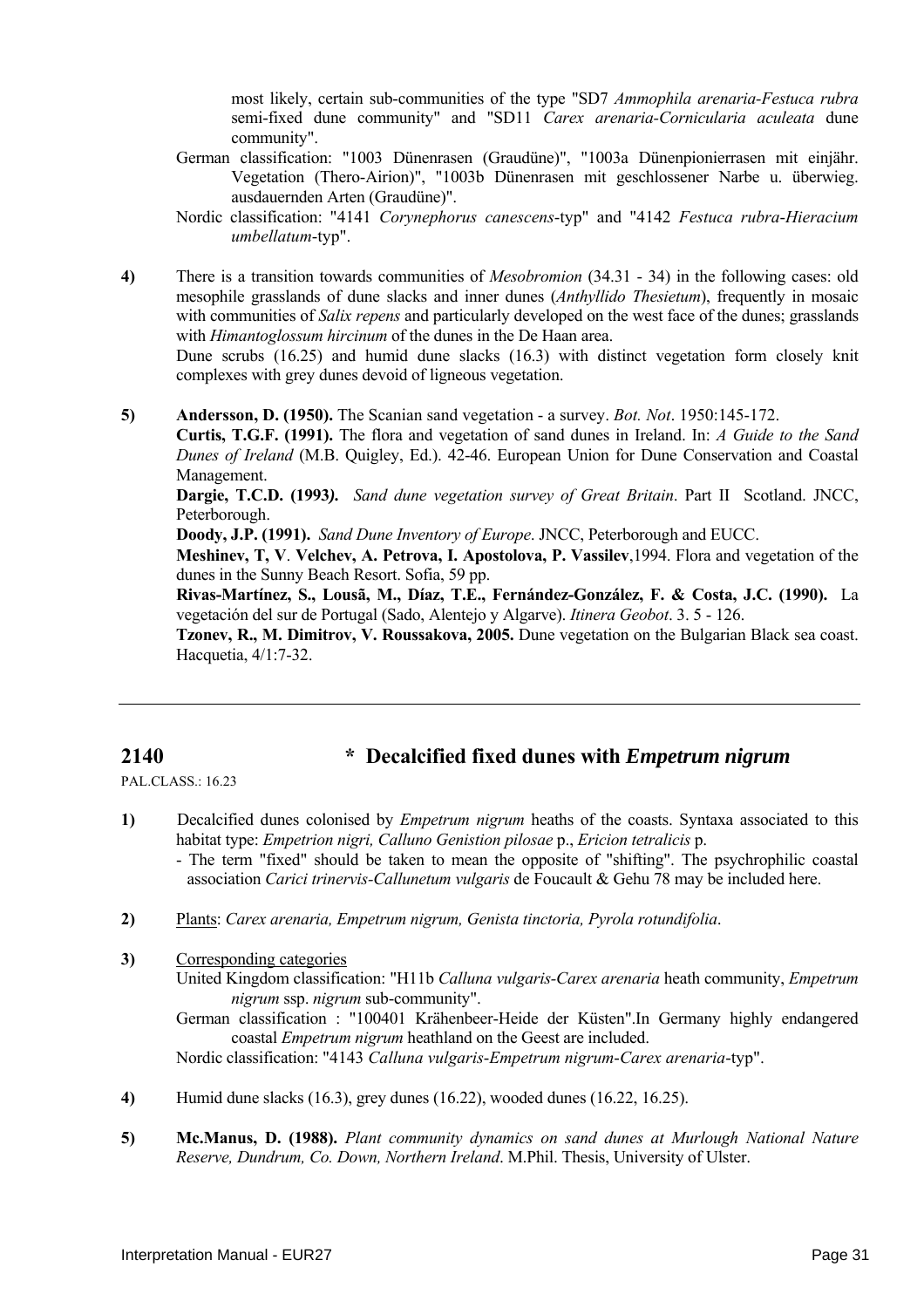**Olsson, H. (1993)**. Dry coastal ecosystems of southern Sweden. In: van der Maarel, E. (ed.) *Ecosystems of the world 2A. Dry coastal ecosystems, polar regions and Europe*. Elsevier, Amsterdam. pp. 131-143.

#### **2150 \* Atlantic decalcified fixed dunes (***Calluno-Ulicetea***)**

PAL.CLASS.: 16.24

- **1)** Decalcified dunes of France, Belgium and Britain, colonised by heaths of the alliances *Calluno-Genistion* or *Ulicion minoris*, and of Iberia, colonised by heaths of the alliance *Ericion umbellatae*.
- **2)** Plants: *Calluna vulgaris, Carex arenaria, C. trinervis, Erica ciliaris, E. cinerea, E. scoparia, Festuca vasconcensis, Pseudoarrhenatherum longifolium* (*Arrhenatherum thorei*), *Ulex australis*.
- **3)** Corresponding categories United Kingdom classification: "H11a *Calluna vulgaris-Carex arenaria* heath-*Erica cinerea* sub-community" and "H11c *Calluna vulgaris-Carex arenaria* species poor sub-community" and "H1d *Calluna vulgaris-Festuca ovina* heath *Carex arenaria* sub-community".
- **4)** Pioneer phase of this habitat: decalcified fixed dunes colonised by *Corynephorus canescens* and *Cladonia* spp. (64.1 x 35.2).

#### **2160 Dunes with** *Hippophae rhamnoides*

PAL.CLASS.: 16.251

- **1)** Sea-buckthorn formations of forest colonisation in both dry and humid dune depressions.
- **2)** Plants: *Hippophae rhamnooides*.

#### **2170 Dunes with** *Salix repens* **ssp.** *argentea* **(***Salicion arenariea)*

PAL.CLASS.: 16.26

- **1)** *Salix repens* communities (*Salicion arenariae*), colonising wet dune slacks. Following the lowering of the ground water table or accumulation of drift sand, these communities may develop into mesophilous communities as the *Pyrolo-Salicetum* (with *Pyrola rotundifolia*, *Viola canina*, *Monotropa hypopitys*) or, into xerophilous *Salix* communities (with *Carlina vulgaris*, *Thalictrum minus*) or into *Salix repens* communities with *Mesobromion* elements.
- **2)** Plant species: *Salix repens* ssp. *argentea* (i.e. *Salix arenaria*).
- **3)** Corresponding categories United Kingdom classification : "SD16 *Salix repens*-*Holcus lanatus* dune slack". German classification : "1006b Kriechweiden-Teppiche der Dünen".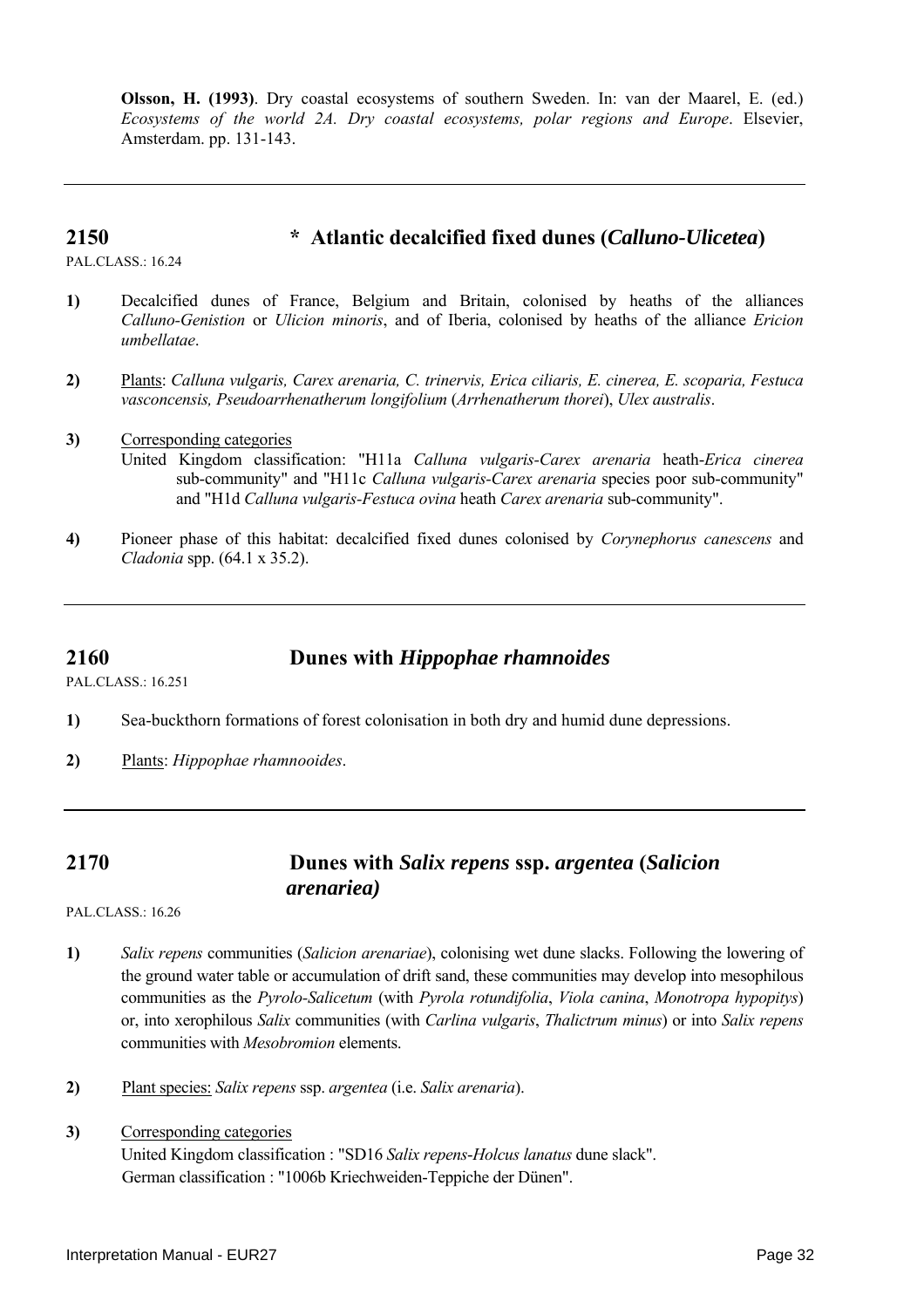- **4)** This habitat forms mosaics with other dune slack vegetation containing *Salix arenaria* but which is rich in bryophytes and referable to the *Caricion davallianae* (16.33), as well as mosaics with dune grasslands and with thickets with *Rosa pimpinellifolia*. This habitat is often invaded by *Hippophae rhamnoides* and *Ligustrum vulgare*.
- **5) Anon. (1977).** *A study of the Raven,* Co. Wexford. An Foras Forbartha/Forest and Wildlife Service, Dublin.

**Cotton, J. (1974).** *Pyrola rotundifolia* L. in Co. Wexford (H12). Ir. Nat. J. 18, 44-46. **Olsson, H. (1993).** Dry coastal ecosystems of southern Sweden. In: van der Maarel, E. (ed.) *Ecosystems of the world 2A. Dry coastal ecosystems, polar regions and Europe*. Elsevier, Amsterdam, pp. 131-143.

#### **2180 Wooded dunes of the Atlantic, Continental and Boreal region**

PAL.CLASS.: 16.29

- **1)** Natural or semi-natural forests (long established) of the Atlantic, Continental and Boreal region coastal dunes with a well developed woodland structure and an assemblage of characteristic woodland species. It corresponds to oak groves and beech-oak groves with birch (*Quercion robori-petraeae*) on acid soils, as well as forests of the *Quercetalia pubescenti-petraeae* order. Pioneer stages are open forests with *Betula* spp. and *Crataegus monogyna*, mixed forests with *Fraxinus excelsior*, *Quercus robur*, *Ulmus minor* and *Acer pseudoplatanus* or, in wet dune slacks, pioneer forests with *Salix alba* which develop into humid mixed forests or marsh forests. On southern atlantic coasts, it mainly corresponds to mixed *Pinus pinaster-Quercus ilex* forests, forests of *Quercus suber* and *Quercus robur* or forest stage with *Quercus robur* or *Quercus pubescens*. On Baltic coasts also pioneer forests of *Alnus* spp. or *Pinus sylvestris*.
- **2)** Plant species are highly varied and depend on local site conditions

#### **3)** Corresponding categories

- German classification: "430804 Buchenbuschwald (auf Ostseedünen)", "430801 Traubeneichen-Hainbuchenwald (küstennah, gischtbeeinflußt, F02)", "43080501 Eichen-Trockenwald lalkarmer Standorte (küstennah, gischtbeeinflußt, F02)", "440202 trockener Sandkiefernwald (küstennah, gischtbeeinflußt, F02)".
- **4)** This habitat type include semi-natural forests with a typical undergrowth, spontaneously developed from old plantations. These forests are generally associated with dune scrubs (preforest stages-16.25), dune moors, grey dunes (16.22) and wet dune slacks (16.3).
- **5) Kielland-Lund. J. (1967).** Zur Systematik der Kiefernwälder Fennoscandiensis. *Mitt. Flor.-Soz. Arbeitsgem.N.F*. 11/12:127-141.

#### **2190 Humid dune slacks**

PAL.CLASS  $\cdot$  16.3 = 16.31 to 16.35

**1)** Humid depressions of dunal systems. Humid dune-slacks are extremely rich and specialised habitats very threatened by the lowering of water tables.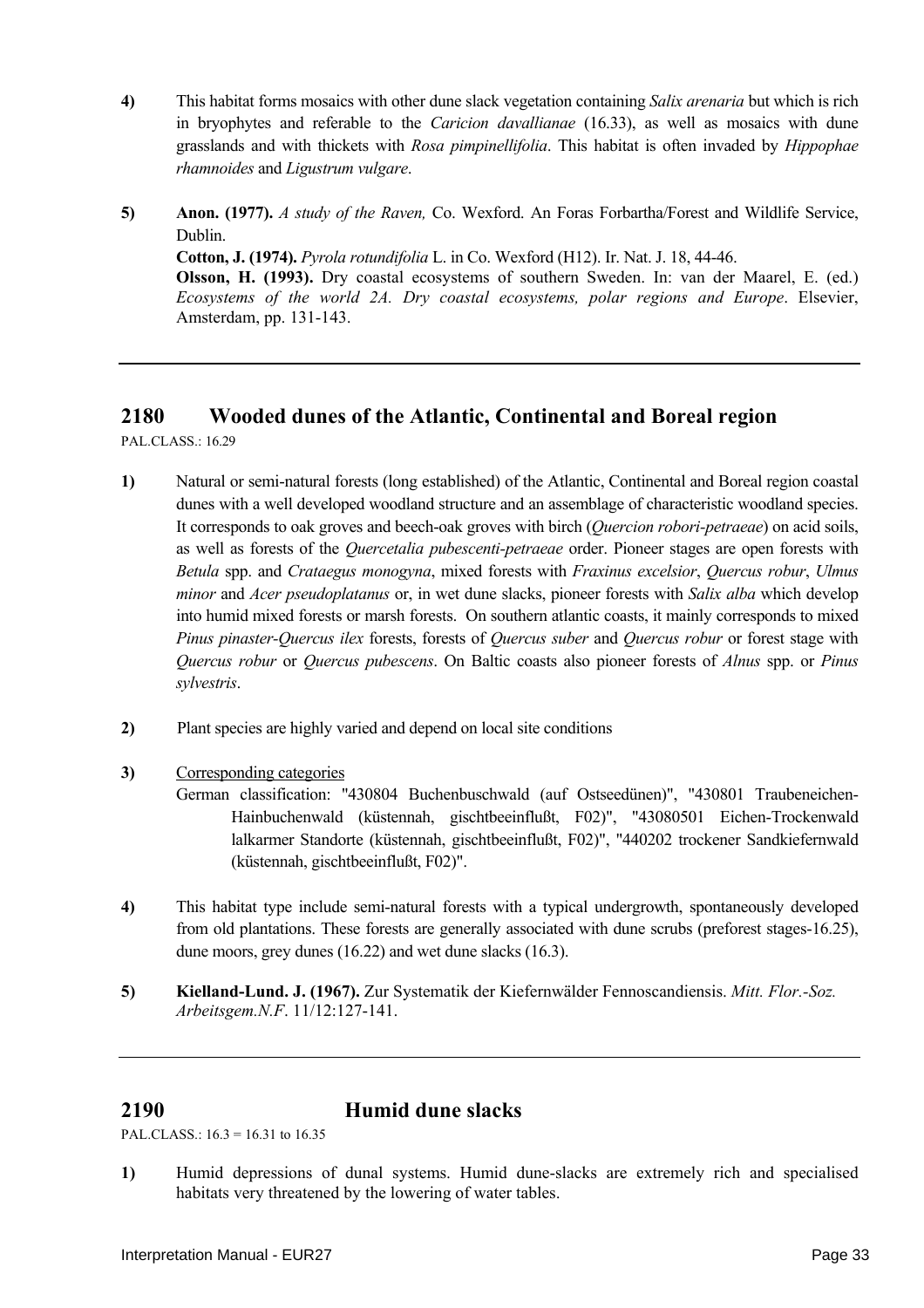Sub-types :

- 16.31 Dune-slack pools (*Charetum tomentosae, Elodeetum canadense, Hippuridetum vulgaris, Hottonietum palustris, Potametum pectinati*): fresh-water aquatic communities (cf. 22.4) of permanent dune-slack water bodies.
- 16.32 Dune-slack pioneer swards (*Juncenion bufonii* p.: *Gentiano-Erythraeetum littoralis, Hydrocotylo-Baldellion*): pioneer formations of humid sands and dune pool fringes, on soils with low salinity.
- 16.33 Dune-slack fens: calcareous and, occasionally, acidic fen formations (cf. 54.2, 54.4, in particular 54.21, 54.2H, 54.49), often invaded by creeping willow, occupying the wettest parts of dune-slacks.
- 16.34 Dune-slack grasslands: humid grasslands and rushbeds (see 37.31, 37.4) of dune-slacks, also often with creeping willows (*Salix rosmarinifolia*, *S. arenaria*).

16.35 - Dune-slack reedbeds, sedgebeds and canebeds: reedbeds, tall-sedge communities and canebeds (cf. 53.1, 53.2, 53.3) of dune-slacks.

#### **3)** Corresponding categories

- United Kingdom classification: "SD13 *Salix repens-Bryum pseudotriquetrum* dune slack community", "SD14 *Salix repens-Campylium stellatum* dune slack community", "SD15 *Salix repens-Calliergon cuspidatum* dune slack community", "SD16 *Salix repens-Holcus lanatus* dune slack community" and "SD17 *Potentilla anserina-Carex nigra* dune slack community".
- **5) Olsson, H. (1993).** Dry coastal ecosystems of southern Sweden. In: van der Maarel, E. (ed.) *Ecosystems of the world 2A. Dry coastal ecosystems, polar regions and Europe*. Elsevier, Amsterdam, pp. 131-143.

# **21A0 Machairs ( \* in Ireland)**

PAL.CLASS.: 1A

- **1)** Complex habitat comprised of a sandy coastal plain resulting partially from grazing and/or rotational cultivation, in an oceanic location with a cool, moist climate. The wind blown sand has a significant percentage of shell derived material, forming a lime rich soil with pH values normally greater than 7. Vegetation is herbaceous, with a low frequency of sand binding species.
- **2)** Plants: *Cochlearia scotica, Dactylorhiza fuchsii* ssp. *hebridensis, Euphrasia marshallii, Festuca rubra, Galium verum, Lotus corniculatus, Plantago lanceolata, Poa pratensis, Trifolium repens*.
- **4)** Lakes (ponds and small lakes in Scotland) of widely varying salinity, pH and chemical composition, transitions to saltmarsh and blanket bog are associated habitats. In the United Kingdom, twelve different types of vegetation under the National Vegetation Classification can be identified.
- **5) Bassett, A. & Curtis, T.G.F. (1985).** The nature and occurrence of sand-dune machair in Ireland. *Proceedings of the Royal Irish Academy*. 85B: 1 - 20. **Curtis, T.G.F. (1991).** The flora and vegetation of sand dunes in Ireland. In: *A Guide to the Sand Dunes of Ireland* (M.B. Quigley, Ed.). 42-46. European Union for Dune Conservation and Coastal Management. **Ritchie, W. (1975).** The meaning and definition of machair. *Transactions of the Botanical Society of Edinburgh*, 42, 431-440.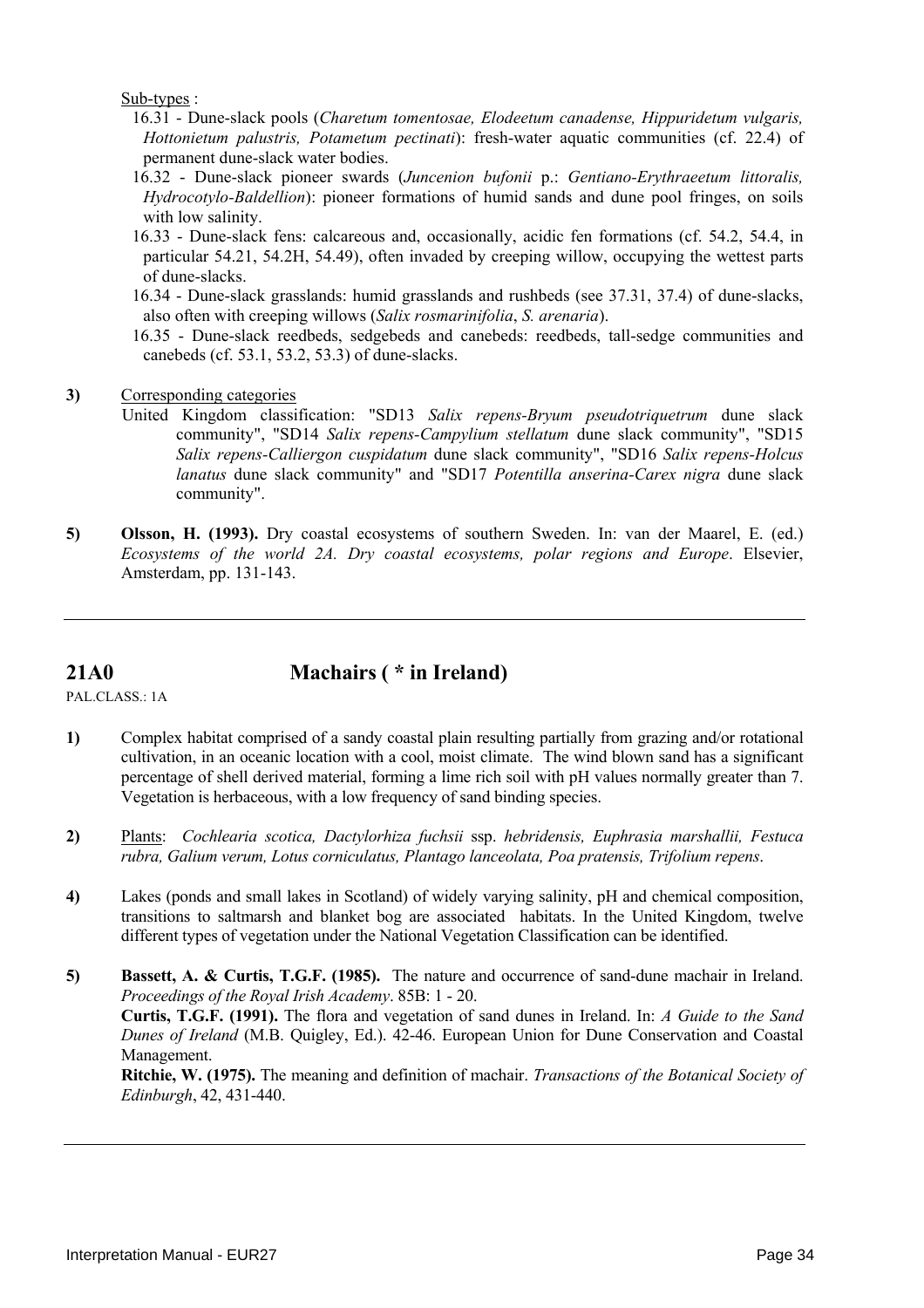## **2210** *Crucianellion maritimae* **fixed beach dunes**

PAL.CLASS.: 16.223

- **1)** Fixed dunes of the western and central Mediterranean, of the Adriatic, of the Ionian Sea and North Africa with *Crucianella maritima*, *Pancratium maritimum*.
- **2)** Plants: *Crucianella maritima*, *Pancratium maritimum*.

## **2220 Dunes with** *Euphorbia terracina*

PAL.CLASS.: 16.224

- **1)** Coastal dune grassland communities, with, among others, *Euphorbia terracina*, *Silene nicaeensis, Ephedra distachya* and *Silene subconica*.
- **2)** Plants: *Euphorbia terracina*, *Ephedra distachya, Silene nicaeensis, S. subconica*.

## **2230** *Malcolmietalia* **dune grasslands**

PAL.CLASS.: 16.228

- **1)** Associations with many small annuals and often abundant ephemeral spring bloom, with *Malcolmia lacera*, *M. ramosissima*, *Evax astericiflora*, *E. lusitanica*, *Anthyllis hamosa*, *Linaria pedunculata*, of deep sands in dry interdunal depressions of the coasts. They are dunal representatives of 35.4.
- **2)** Plants: *Malcolmia lacera*, *M. ramosissima*, *Evax astericiflora*, *E. lusitanica*, *Anthyllis hamosa*, *Linaria pedunculata*.

## **2240** *Brachypodietalia* **dune grasslands with annuals**

PAL.CLASS.: 16.229

- **1)** Dunal formations of 6220 Pseudo-steppe with grasses and annuals of the Thero-Brachypodietea: Meso- and thermo-Mediterranean xerophile, mostly open, short-grass perennial grasslands rich in therophytes; therophyte communities of oligotrophic soils on base-rich, often calcareous substrates.
- **2)** Plants: *Brachypodium* spp.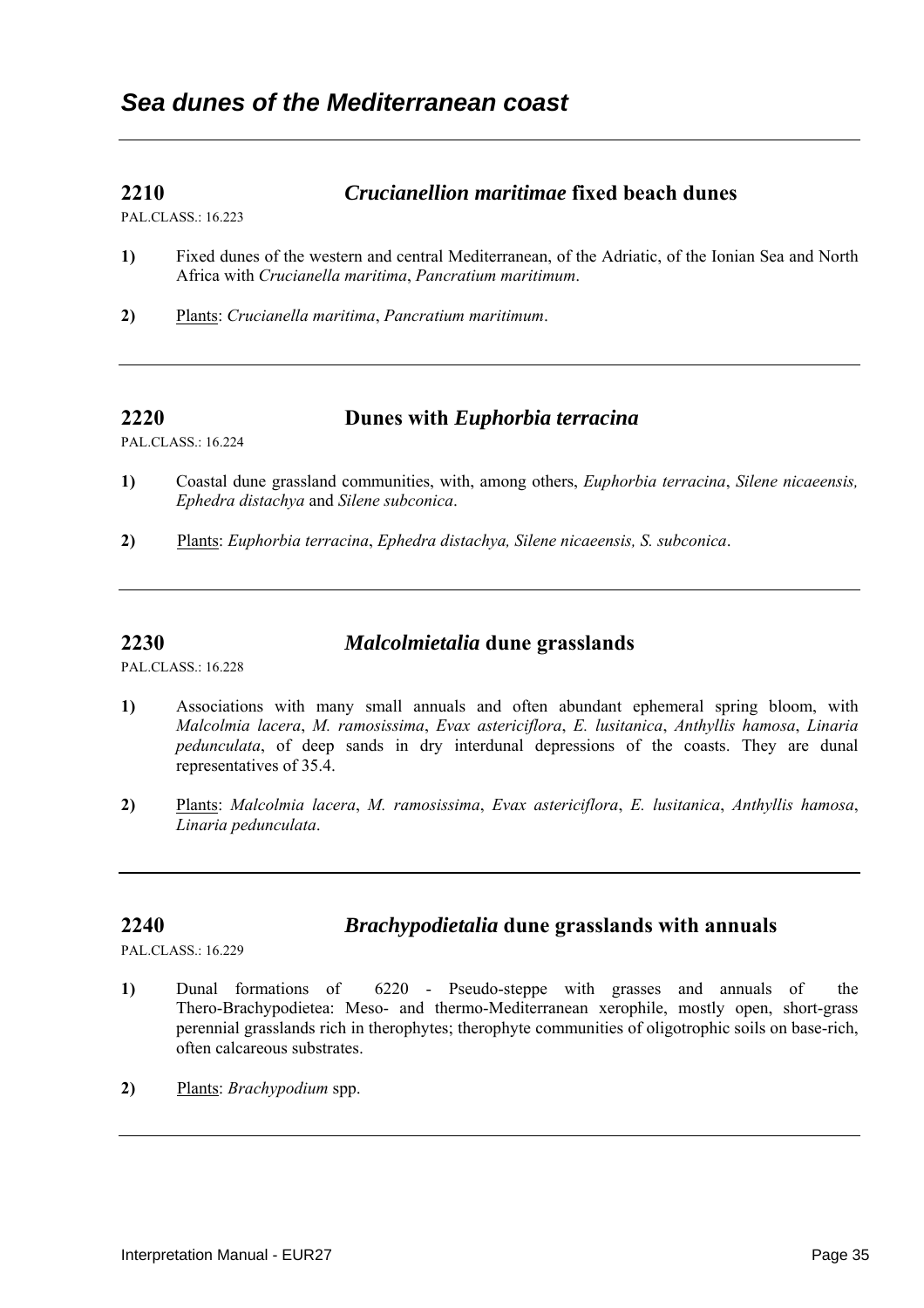## **2250 \* Coastal dunes with** *Juniperus* **spp.**

PAL.CLASS.: 16.27 and 64.613

- **1)** Juniper formations [*Juniperus turbinata* ssp. *turbinata* (=*J. lycia, J. phoenicea ssp. lycia*), *J. macrocarpa, J. navicularis* (=*J. transtagana, J. oxycedrus* ssp. *transtagana*), *J. communis*] of Mediterranean and thermo-Atlantic coastal dune slacks and slopes (*Juniperion lyciae)*. J*uniperus communis* formations of calcareous dunes. This habitat type includes the communities of *J. communis* from the calcareous dunes of Jutland and the communities of *J. phoenicea* ssp. *lycia* in Rièges woods in the Camargue.
- **2)** Plants: *Juniperus turbinata* ssp. *turbinata, J. macrocarpa, J. navicularis, J. communis, J. oxycedrus*.
- **4)** In the Mediterranean and Atlantic coasts of the Iberian peninsula this habitat type is associated with dune scrubs of *Corema album* (*Rubio-Coremion albi*) and substitution matorral of the *Halimium halimifolium* dune scrubs (*Stauracantha-Halimietalia*)
- **5) Franco, A.J. (1986).** Juniperus L. In: *Flora Iberica* 1: 181 188. Madrid **Rivas-Martínez, S.; Lousã, M.; Díaz, T.E.; Fernández-González, F. & Costa, J.C. (1990).** La vegetación del sur de Portugal (Sado, Alentejo y Algarve). *Itinera Geobot*. 3. 5 - 126. **Rivas-Martínez, S.; Wildpret, W. & Pérez de Paz, P.L. (1993).** Datos sobre Juniperus phoenicea aggr. (Cupressaceae). *Itinera Geobot*. 7: 509 - 512.

## **2260** *Cisto-Lavenduletalia* **dune sclerophyllous scrubs**

PAL.CLASS.: 16.28

**1)** Sclerophyllous or lauriphyllus scrubs established on dunes of the Mediterranean and Warm-Temperate Humid regions. Codes of 32 may be used in addition to 16.28 to precise the habitat. Also similar sclerophyllous dune vegetation included in 16.28 of the *Pistacio-Rhamnetalia* and *Cisto-Micromeritia*.

# **2270 \* Wooded dunes with** *Pinus pinea* **and/or** *Pinus pinaster*

PAL.CLASS.: 16.29 x 42.8

- **1)** Coastal dunes colonised by Mediterranean and Atlantic thermophilous pines, corresponding to the substitution facies or in some stations climax formations of evergreen oak of artificial origin (*Quercetalia ilicis* or *Ceratonio-Rhamnetalia*)..
- **2)** Plants: *Pinus pinea, P. pinaster, P. halepensis, Juniperus macrocarpa, J. turbinata* ssp. *turbinata*.
- **4** Long-established plantations of these pines, within their natural area of occurrence, and with an undergrowth basically similar to that of paraclimacic formations, are included in this habitat type

# *Inland dunes, old and decalcified*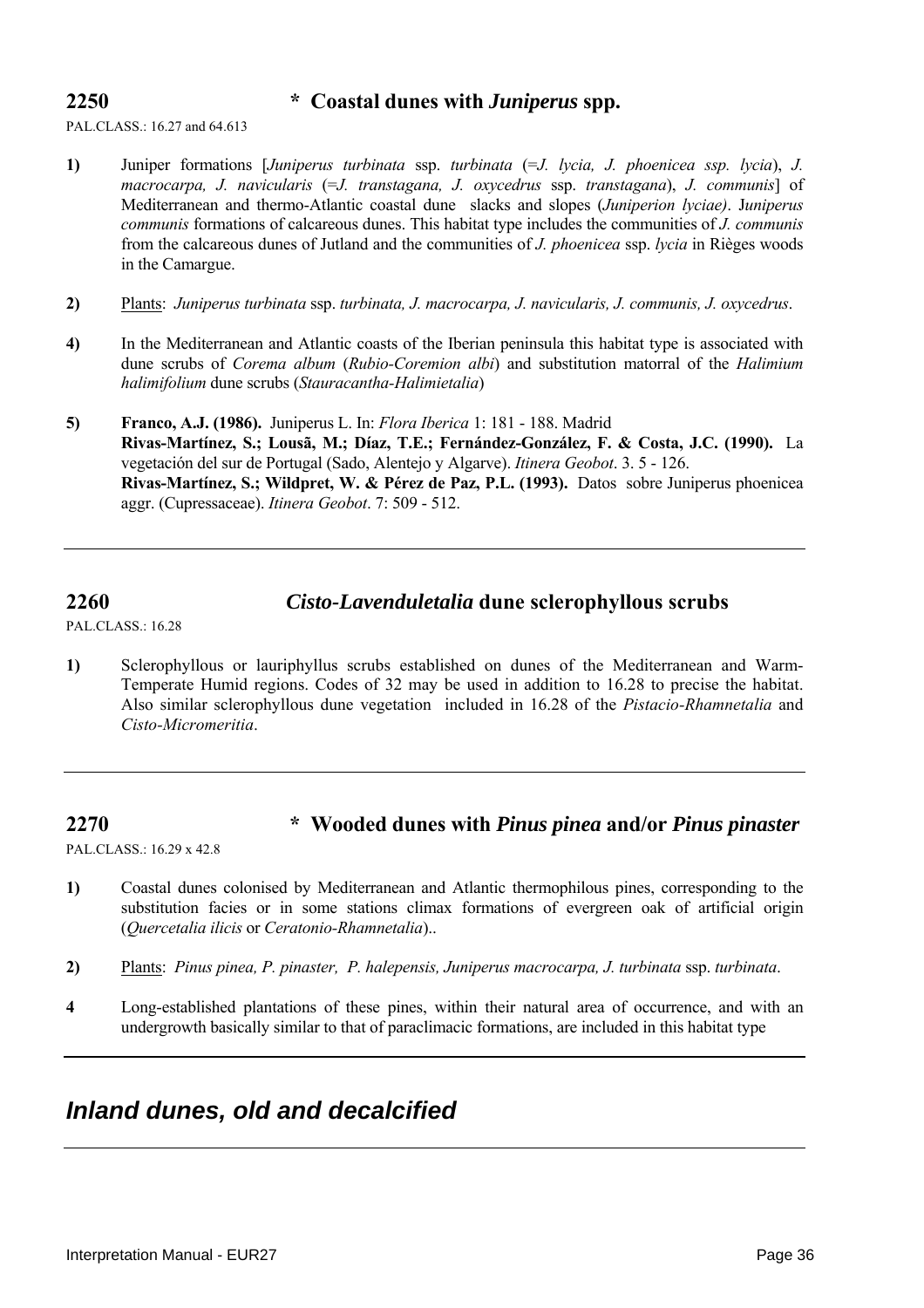## **2310 Dry sand heaths with** *Calluna* **and** *Genista*

PAL.CLASS.: 64.1 x 31.223

- **1)** Dunes of the North Sea and Baltic plains, formed of quartzic sands originating in redeposited and reworked glacial drift and outwash. They are highly siliceous in the Netherlands, northern Belgium and north-western Germany, progressively slightly less oligotrophic and with a more continental species assemblage in north-eastern Germany, Poland and the eastern Baltic plain. The dune systems, particularly the large ones, harbour a unique ensemble of interacting communities and harbour many specialised and localised organisms. They have considerably regressed and the remaining examples are fragile and often threatened. Vegetation is dominated by heaths with *Calluna* and *Genista*.
- **2)** Plants: *Calluna vulgaris*, *Genista anglica, G. pilosa*.
- **3)** Corresponding categories Nordic classification: "5114 *Genista* spp.-*Calluna vulgaris*-typ", "5115 *Calluna vulgaris*-typ".
- **5) Malmer, N. (1965).** The south-western dwarf shrub heaths. *Acta Phytogeogr. Suec*. 50:123-130.

# **2320 Dry sand heaths with** *Calluna* **and** *Empetrum nigrum*

PAL.CLASS.: 64.1 x 31.227

- **1)** Coastal non-dunal *Calluna vulgaris* and *Empetrum nigrum* heaths, formed on quartzic sands originating in redeposited and reworked glacial drift and outwash.
- **2)** Plants: *Calluna vulgaris*, *Empetrum nigrum*.
- **3)** Corresponding categories Nordic classification : "4143 *Calluna vulgaris*-*Empetrum nigrum-Carex arenaria*-typ".
- **5) Malmer, N. (1965).** The south-western dwarf shrub heaths. *Acta Phytogeogr. Suec*. 50:123-130.

## **2330 Inland dunes with open** *Corynephorus* **and** *Agrostis*  **grasslands**

PAL.CLASS.: (64.11 or 64.12) x 35.2

- **1)** Open formations found on inland dunes with dry siliceous soils, of Atlantic, sub-Atlantic and Mediterraneo-montane distribution, often species-poor and with a strong representation of annuals. It includes formations of unstable Germano-Baltic fluvio-glacial inland sands with *Corynephorus canescens*, *Carex arenaria*, *Spergula morisonii*, *Teesdalia nudicaulis* and carpets of fruticose lichens (*Cladonia*, *Cetraria*) (64.11) and other grasslands of more stabilised Germano-Baltic fluvio-glacial inland dune systems with *Agrostis* spp. and *Corynephorus canescens* or other acidophilous grasses (64.12).
- **2)** Plants: 64.11 *Corynephorus canescens*, *Carex arenaria*, *Spergula morisonii*, *Teesdalia nudicaulis, Cladonia*, *Cetraria*; 64.12 - *Agrostis* spp., *Corynephorus canescens*.
- **3)** Corresponding categories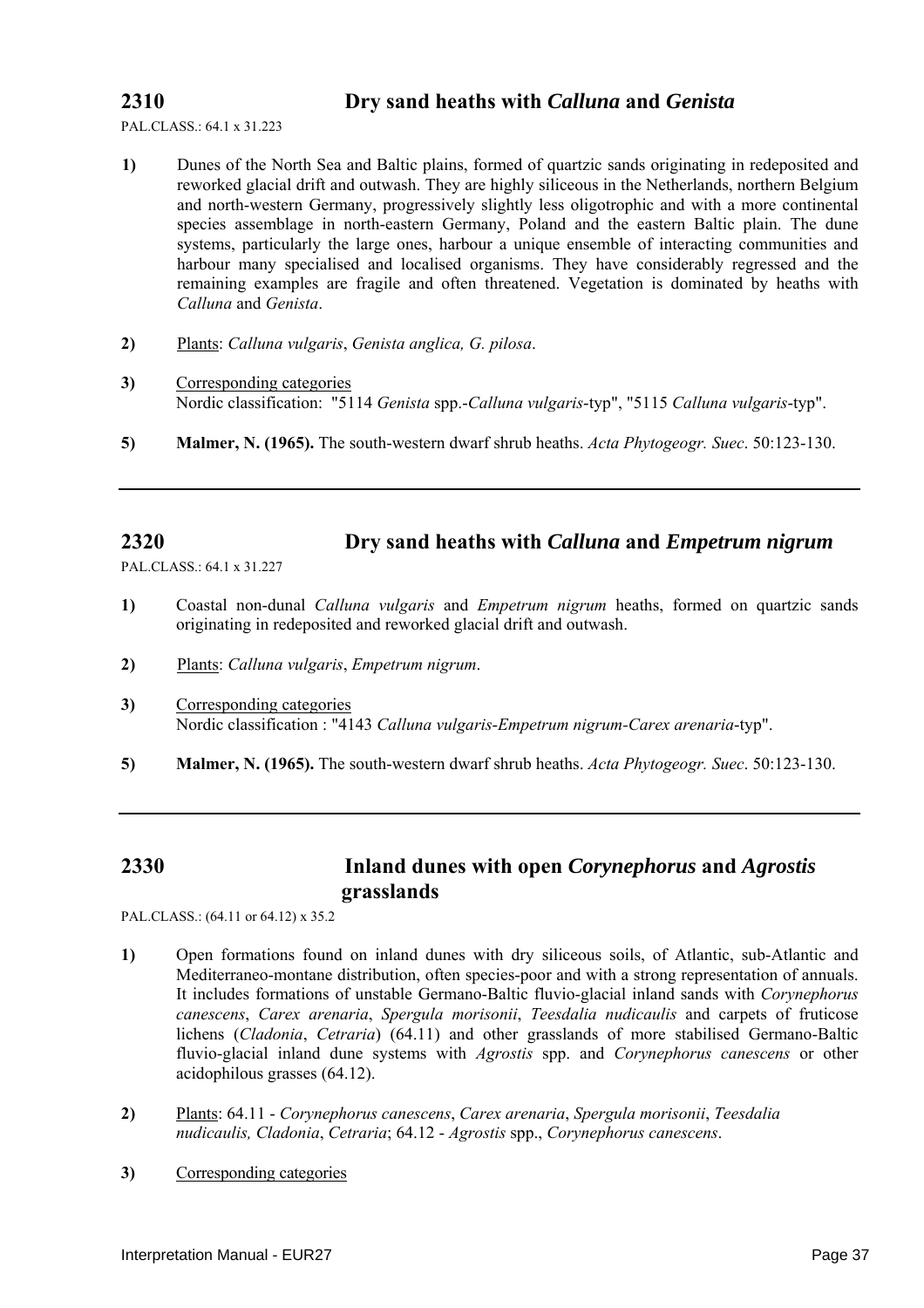United Kingdom classification : "SD11 *Carex arenaria-Cornicularia aculeata* dune community p.p." and "SD12 *Carex arenaria-Festuca ovina-Agrostis capillaris* grassland p.p.". Nordic classification : "4141 *Corynephorus canescens*-typ".

**5) Olsson, H. (1974).** Studies on South Swedish sand vegetation. *Acta Phytogeogr. Suec*. 60:1-170.

## **2340 \* Pannonic inland dunes**

PAL.CLASS.: 64.71

- **1)** Inland dunes of the Pannonic plain and of neighbouring basins. In former days widely distributed as a result of hay harvesting and grazing. Good examples exist in mosaics of different habitats with open sand, dune lichen communities, pioneer swards with many therophytes, open and closed swards. Only these habitat complexes should be considered under this title. For steppes and meadow-steppes on stabilised sand or sandy soils, not associated with dune complexes, see habitat 6260 (34.A1).
- **2)** Plants: *Cladonia convoluta*, *C. furcata, Corynephorus canescens*, *Thymus serpyllum, Viola tricolor*  ssp. *tricolor, Cerastium semidecandrum, Spergularia morisonii, Alyssum montanum* ssp. *gmelinii, Bassia laniflora, Cynodon dactylon*.
- **3)** Corresponding categories Austrian syntaxa: *Thymo angustifolii-Corynephoretum canescentis* (fragmentary in disturbed sites).
- **4)** Habitat complexes with a variety of particular plant communities and microsites.
- **5) Mucina, L., Grabherr, G., Ellmauer, T. (1993).** *Die Pflanzengesellschaften Österreichs, Teil 1.* Anthropogene Vegetation. Gustav Fischer, Jena.Stuttgart. New York. pp 578.

# **FRESHWATER HABITATS**

# *Standing water*

## **3110 Oligotrophic waters containing very few minerals of sandy plains (***Littorelletalia uniflorae)*

PAL.CLASS.: 22.11 x 22.31

- **1)** Shallow oligotrophic waters with few minerals and base poor, with an aquatic to amphibious low perennial vegetation belonging to the *Littorelletalia uniflorae* order, on oligotrophic soils of lake and pond banks (sometimes on peaty soils). This vegetation consists of one or more zones, dominated by *Littorella*, *Lobelia dortmana* or *Isoetes,* although not all zones may not be found at a given site.
- **2)** Plants: *Isoetes lacustris*, *I. echinospora*, *Littorella uniflora*, *Lobelia dortmanna*, *Deschampsia setacea*, *Subularia aquatica*, *Juncus bulbosus*, *Pilularia globulifera*, #*Luronium natans*, *Potamogeton polygonifolius*; in the Boreal region also *Myriophyllum alterniflorum*, *Drepanocladus* spp., *Warnstorfia* spp. and *Fontinalis* spp.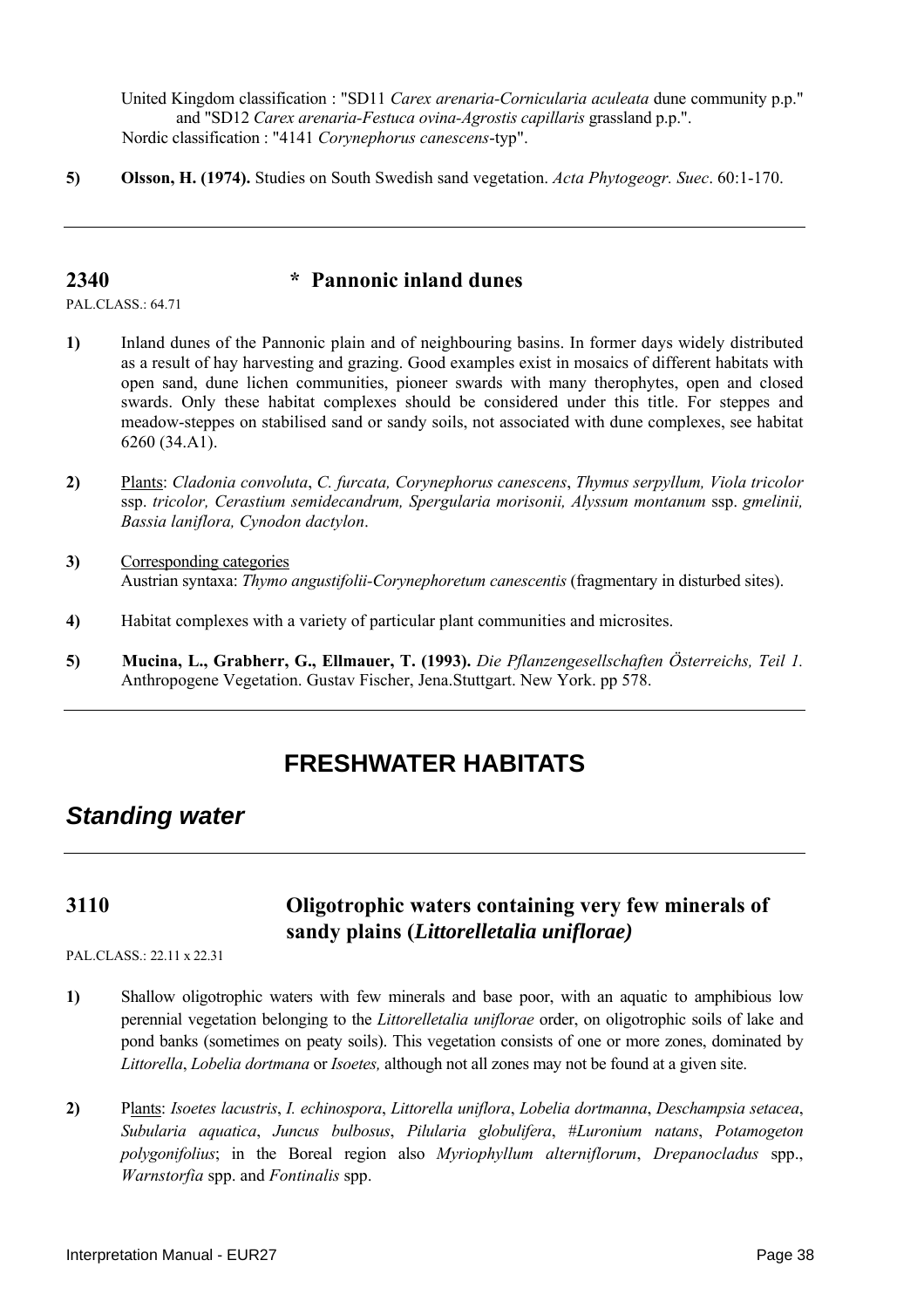- **3)** Corresponding categories
	- German classification : "24020201 kalkarmer, oligotropher See des Tief- und Hügellands", "24020301 kalkarmes, oligotrophes, sich selbst überlassenes Abbaugewässer".
	- Nordic classification: "6413 *Lobelia dortmanna*-*Isoetes* spp.typ", "6414 *Littorella uniflora*-*Lobelia dortmanna*-typ". In the Boreal region this habitat is particularly found on glacio fluvial soil and with usually dense isoetid vegetation, sparse reedbeds, helophytic vegetation and carpets of submerged bryophytes.
- **4)** This habitat is found in association with heath (31.1) and *Nanocyperion* (22.32) communities. In France and Ireland this habitat occurs, in particular, in heathland of sandy plains on podzols, where the water table occurs at the surface
- **5) Mäkirinta, U. (1978).** *Die Pflanzensoziologische Gliederung der Wasservegetation im See Kukkia, Südfinnland*. Acta Univ. Ouluensis Ser. A. Scientiae Rerum Naturalium Nr. 75, biologica Nr.5. **Thunmark, S. (1931).** Der See Fiolen und seine Vegetation. *Acta Phytogeogr. Suecica*. II:1-198.

## **3120 Oligotrophic waters containing very few minerals generally on sandy soils of the West Mediterranean with** *Isoetes* **spp.**

PAL.CLASS.: 22.11 x 22.34

- **1)** Dwarf amphibious vegetation of oligotrophic waters with few minerals, mostly on sandy soils of the Mediterranean region and some irradiations in the thermo-Atlantic sector, and belonging to the *Isoeto-Nano-Juncetea*. Short grasslands of temporary ponds (the Annex I priority habitat type 3170) is a particular subtype (temporary and very shallow waters).
- **2)** Plant species: high level *Isoetes velata*, *I. setacea*, *Pilularia minuta*, #*Marsilea strigosa*; low level *Isoetes histrix*, *I. durieui*, *Serapias* spp. (*Serapion*).
- **3)** Correspondances:

In the Azores the corresponding association is *Anthemido-Menthetum pulegii* Lüp., with *Anthemis nobilis, Mentha pulegium, Juncus bulbosos, Hypericum humifusum, Scirpus setacea, Peplis portula, Isoetes azorica*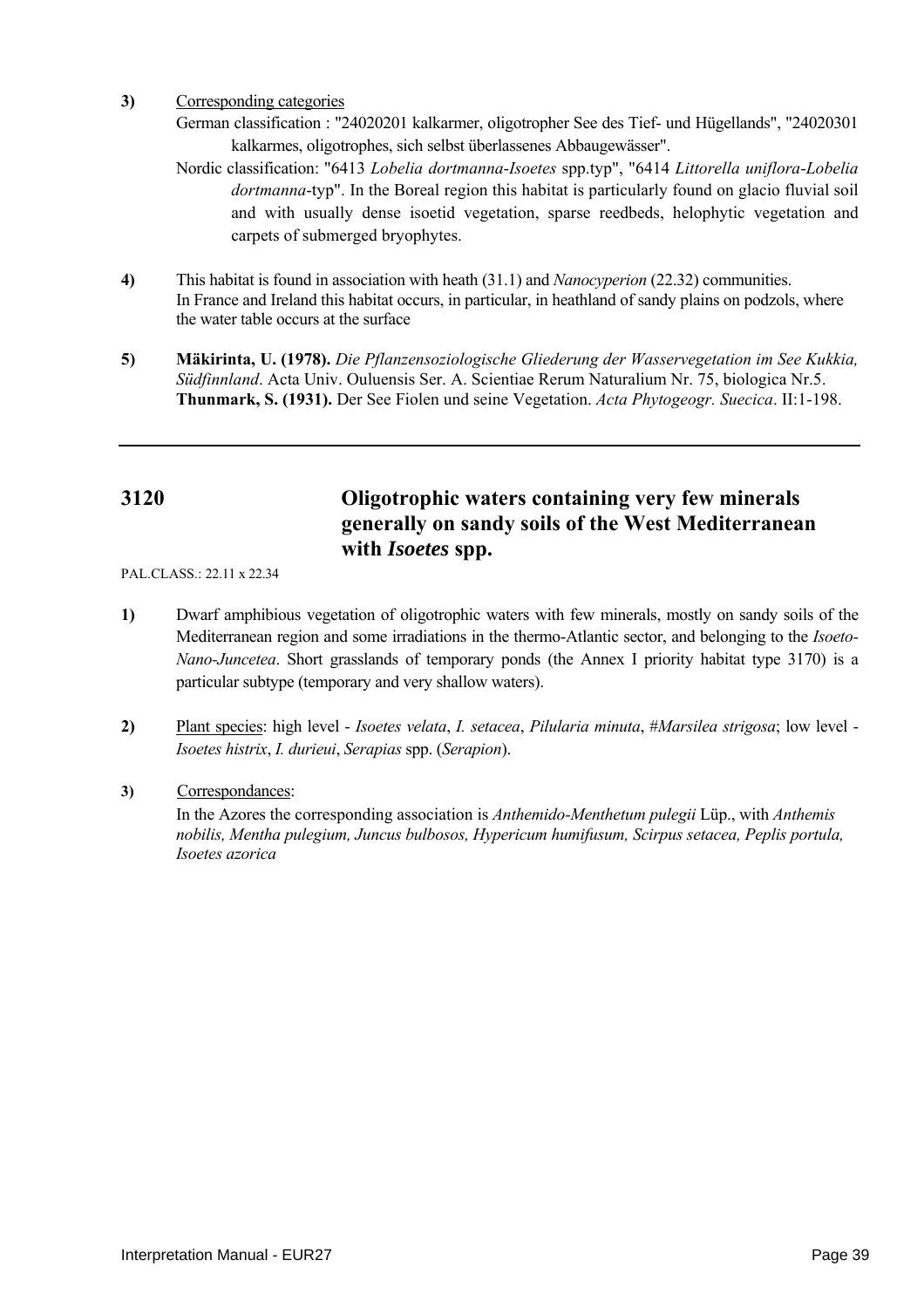## **3130 Oligotrophic to mesotrophic standing waters with vegetation of the** *Littorelletea uniflorae* **and/or** *Isoeto-Nanojuncetea*

PAL.CLASS.: 22.12 x (22.31 and 22.32)

**1)** 22.12 x 22.31 - aquatic to amphibious short perennial vegetation, oligotrophic to mesotrophic, of lake, pond and pool banks and water-land interfaces belonging to the *Littorelletalia uniflorae* order. 22.12 x 22.32 - amphibious short annual vegetation, pioneer of land interface zones of lakes, pools and ponds with nutrient poor soils, or which grows during periodic drying of these standing waters: *Isoeto-Nanojuncetea* class.

 These two units can grow together in close association or separately. Characteristic plant species are generally small ephemerophytes.

**2)** Plants: 22.12 x 22.31: *Littorella uniflora*, #*Luronium natans*, *Potamogeton polygonifolius*, *Pilularia globulifera*, *Juncus bulbosus* ssp. *bulbosus*, *Eleocharis acicularis*, *Sparganium minimum*. 22.12 X 22.32 : #*Lindernia procumbens*, *Elatine* spp., *Eleocharis ovata*, *Juncus tenageia*, *Cyperus fuscus*, *C.flavescens*, *C.michelianus*, *Limosella aquatica*, *Schoenoplectus supinus, Scirpus setaceus*, *Juncus bufonius*, *Centaurium pulchellum*, *Centunculus minimus*, *Cicendia filiformis*.

- **3)** Corresponding categories
	- German classification : "240301 mesotropher See (Bleisee) (mit Zwergbinsenfluren -wechselnass-, P143)", "240306 meso- bis eutrophes, sich selbst überlassenes Abbaugewässer (mit Zwergbinsenfluren -wechselnass-, P143)".
	- Nordic classification : "6411 *Eleocharis acicularis*-typ", "6412 *Ranunculus reptans*-*Subularia aquatica*-typ".

in the Azores the corresponding association is *Isoetetum azorica* Lüp.

- **4)** This habitat type could also develop in wet dune slacks (see 16.32 in 2190, included in Annex I). In the Atlantic region, such lakes can shelter glacial relict species, e.g. fish such as *Selvelinus alpinus*. Areas with a variable hydrological system, periodically lacking vegetation due to trampling, should not be included.
- **5) Jenssen, S. (1979).** Classification of lakes in southern Sweden on the basis of their macrophyte composition by means of multivariate methods. *Vegetatio* 39:129-146.

## **3140 Hard oligo-mesotrophic waters with benthic vegetation of** *Chara* **spp.**

PAL.CLASS.: (22.12 or 22.15) x 22.44

**1)** Lakes and pools with waters fairly rich in dissolved bases (pH often 6-7) (21.12) or with mostly blue to greenish, very clear, waters poor (to moderate) in nutrients, base-rich (pH often >7.5) (21.15). The bottom of these unpolluted water bodies are covered with charophyte, *Chara* and *Nitella*, algal carpets. In the Boreal region this habitat type includes small calcareous-rich oligomesotrophic gyttja pools with dense *Chara* (dominating species is *C. strigosa*) carpets, often surrounded by various eutrophic fens and pine bogs.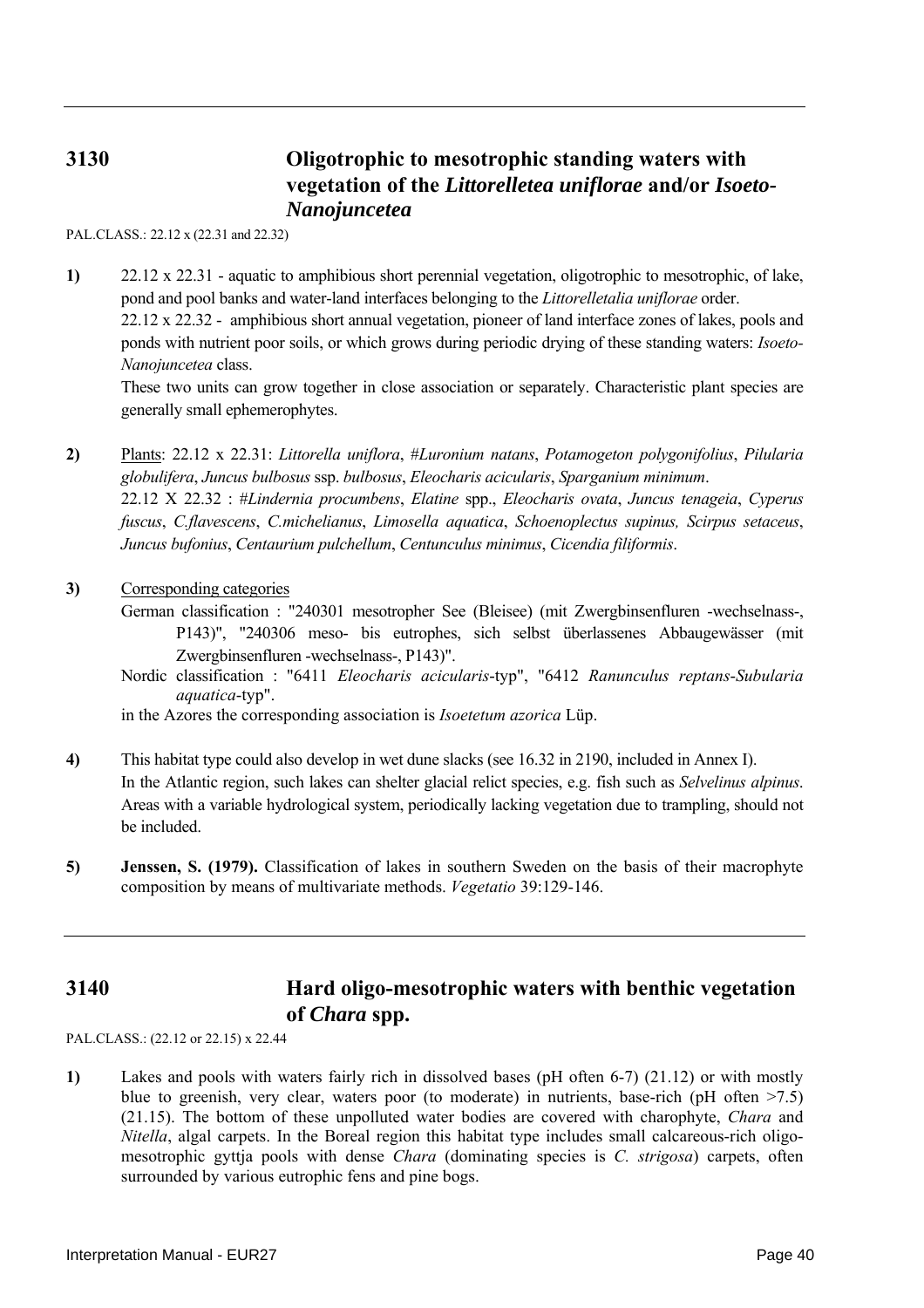- **2)** Plants: *Chara* spp., *Nitella* spp.
- **3)** Corresponding categories Nordic classification : "633 Långskottsvegetation med kransalger", "6421 *Littorella uniflora-Chara* spp. -typ"
- **5) Lundh, A. (1951).** Studies on the vegetation and hydrochemistry of Scanian lakes. III. Distribution of macrophytes and some algal groups. *Bot. Not. Suppl*. 3(1):1-138. **Rintanen, T. (1982).** Botanical lake types in Finnish Lappland. *Ann. Bot. Fennici* 19:247-274.

## **3150 Natural eutrophic lakes with** *Magnopotamion* **or**  *Hydrocharition* **- type vegetation**

PAL.CLASS.: 22.13 x (22.41 or 22.421)

- **1)** Lakes and ponds with mostly dirty grey to blue-green, more or less turbid, waters, particularly rich in dissolved bases (pH usually > 7), with free-floating surface communities of the *Hydrocharition*  or, in deep, open waters, with associations of large pondweeds (*Magnopotamion*).
- **2)** Plants: *Hydrocharition Lemna* spp., *Spirodela* spp., *Wolffia* spp., *Hydrocharis morsus-ranae, Stratiotes aloides, Utricularia australis, U. vulgaris,* #*Aldrovanda vesiculosa,* Ferns (*Azolla*), Liverworts (*Riccia* spp., *Ricciocarpus* spp.); *Magnopotamion - Potamogeton lucens, P. praelongus, P. zizii*, *P. perfoliatus*.
- **3)** Corresponding categories Nordic classification : "632 *Potamogeton* spp.-huvudtyp", "6511 *Lemna minor*-*Spirodela polyrrhiza*-typ".
- **5) Dahl, E., Kalliola, R., Marker, E. & Persson, Å. (1971).** Nordisk vegetationsklassificering för kartläggning. In: *IBP i Norden 7.* Universitetsforlaget, Oslo, pp. 3-12.

## **3160 Natural dystrophic lakes and ponds**

PAL.CLASS.: 22.14

- **1)** Natural lakes and ponds with brown tinted water due to peat and humic acids, generally on peaty soils in bogs or in heaths with natural evolution toward bogs. pH is often low, 3 to 6. Plant communities belong to the order *Utricularietalia*.
- **2)** Plants: *Utricularia* spp, *Rhynchospora alba*, *R. fusca*, *Sparganium minimum*, *Sphagnum* species. In the Boreal region also *Nuphar lutea*, *N. pumila*, *Carex lasiocarpa*, *C. rostrata*, *Nymphaea candida*, *Drepanocladus* spp., *Warnstorfia trichophylla*, *W. procera*. Animals: Odonata (dragonflies and damselflies)

### **3)** Corresponding categories German classification: "240101 natürliches, distrophes Gewässer (z. B. Kolk, Moorauge, Randlagg). Nordic classification : "6211 *Nuphar*-typ", "652 Vattenmossvegetation".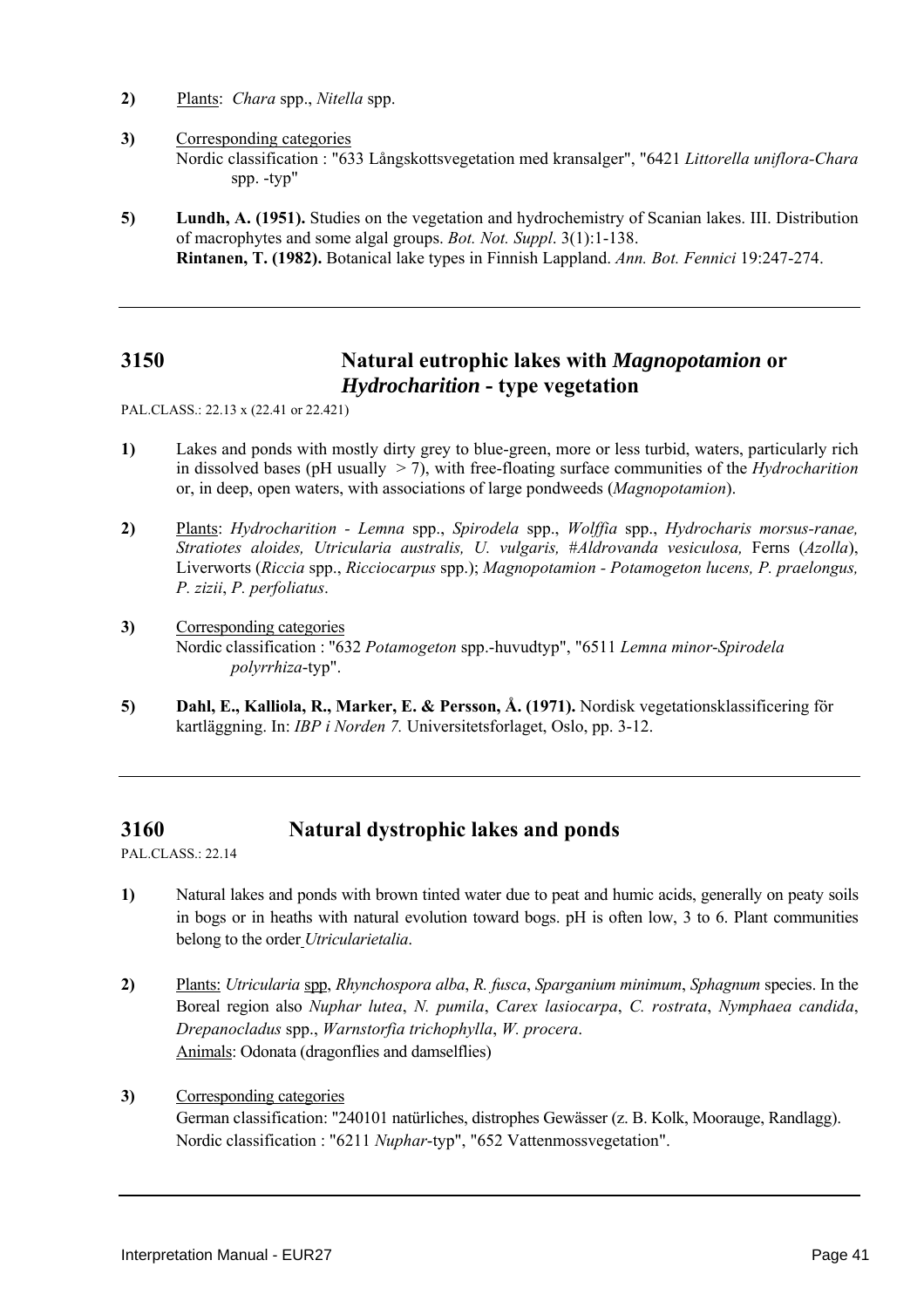## **3170 \* Mediterranean temporary ponds**

- PAL.CLASS.: 22.34
- **1)** Very shallow temporary ponds (a few centimetres deep) which exist only in winter or late spring, with a flora mainly composed of Mediterranean therophytic and geophytic species belonging to the alliances *Isoetion, Nanocyperion flavescentis, Preslion cervinae, Agrostion salmanticae, Heleochloion* and *Lythrion tribracteati.*
- **2)** Plants: *Agrostis pourretii, Centaurium spicatum, Chaetopogon fasciculatus, Cicendia filiformis, Crypsis aculeata, C. alopecuroides, C. schoenoides, Cyperus flavescens, C. fuscus, C. michelianus, Damasonium alisma, Elatine macropoda, Eryngium corniculatum, E. galioides, Exaculum pusillum, Fimbristylis bisumbellata, Glinus lotoides, Gnaphalium uliginosum, Illecebrum verticillatum, #Isoetes boryana, I. delilei, I. duriei, I. heldreichii, I. histrix, #I. malinverniana, I. velata, Juncus buffonius, J. capitatus, J. pygmaeus, J. tenageia, Lythrum castellanum, \*L. flexuosum, L. tribracteatum, #Marsilea batardae, #M. strigosa, Mentha cervina, Ranunculus dichotomiflorus, R. lateriflorus, Serapias lingua, S. neglecta, S. vomeracea.*

### **3)** Corresponding categories

In the Azores the corresponding association is *Anthemido-Menthetum pulegii* Lüp., with *Anthemis nobilis, Mentha pulegium, Juncus bulbosos, Hypericum humifusum, Scirpus setacea, Peplis portula, Isoetes azorica.*

## **3180 \* Turloughs**

PAL.CLASS.: 22.5

- **1)** Temporary lakes principally filled by subterranean waters and particular to karstic limestone areas. Most flood in the autumn and then dry up between April and July. However, some may flood at any time of the year after heavy rainfall and dry out again in a few days; others, close to the sea, may be affected by the tide in summer. These lakes fill and empty at particular places. The soils are quite variable, including limestone bedrock, marls, peat, clay and humus, while aquatic conditions range from ultra oligotrophic to eutrophic. The vegetation mainly belongs to the alliance *Lolio-Potentillion anserinae* Tx. 1947, but also to the *Caricion davallianae* Klika 1934.
- **2)** Plants: *Cinclidotus fontinaloides, Fontinalis antipyretica* (Bryophyta). Animals: *Tanymastix stagnalis* (wet phase) and the beetles *Agonum lugens*, *A. livens, Badister meridionalis, Blethisa multipunctata* and *Pelophila borealis* (dry phase) 15.
- **5) Coxon, C.E. (1986).** *A study of the hydrology and geomorphology of turloughs*. Ph.D. Thesis, Trinity College, Dublin.

**Coxon, C.E. (1987).** The spatial distribution of turloughs. *Irish Geography*. 20: 11 - 23.

**Goodwillie, R. (1992).** *Turloughs over 10 ha: vegetation survey and evaluation*. A report for the National Parks and Wildlife Service of the Office of Public Works (unpublished).

**Macgowran, B. (1985).** *Phytosociological and ecological studies on turloughs in the west of Ireland.* Ph.D. Thesis, National University of Ireland, Dublin.

**Praeger, R.L. (1932).** The flora of turloughs: a preliminary note*. Proceedings of the Royal Irish Academy.* 41B: 37 - 45.

**Sykora, K.V. (1982).** Lolio-Potentillion Communities in Ireland. *Acta Botanica Neerlandica*. 31(3): 185 - 199.

<sup>15</sup> 15 **The animals listed should not be regarded as characteristic in any strict sense; both fauna and flora of turloughs are characteristic of intermittently flooded zones**.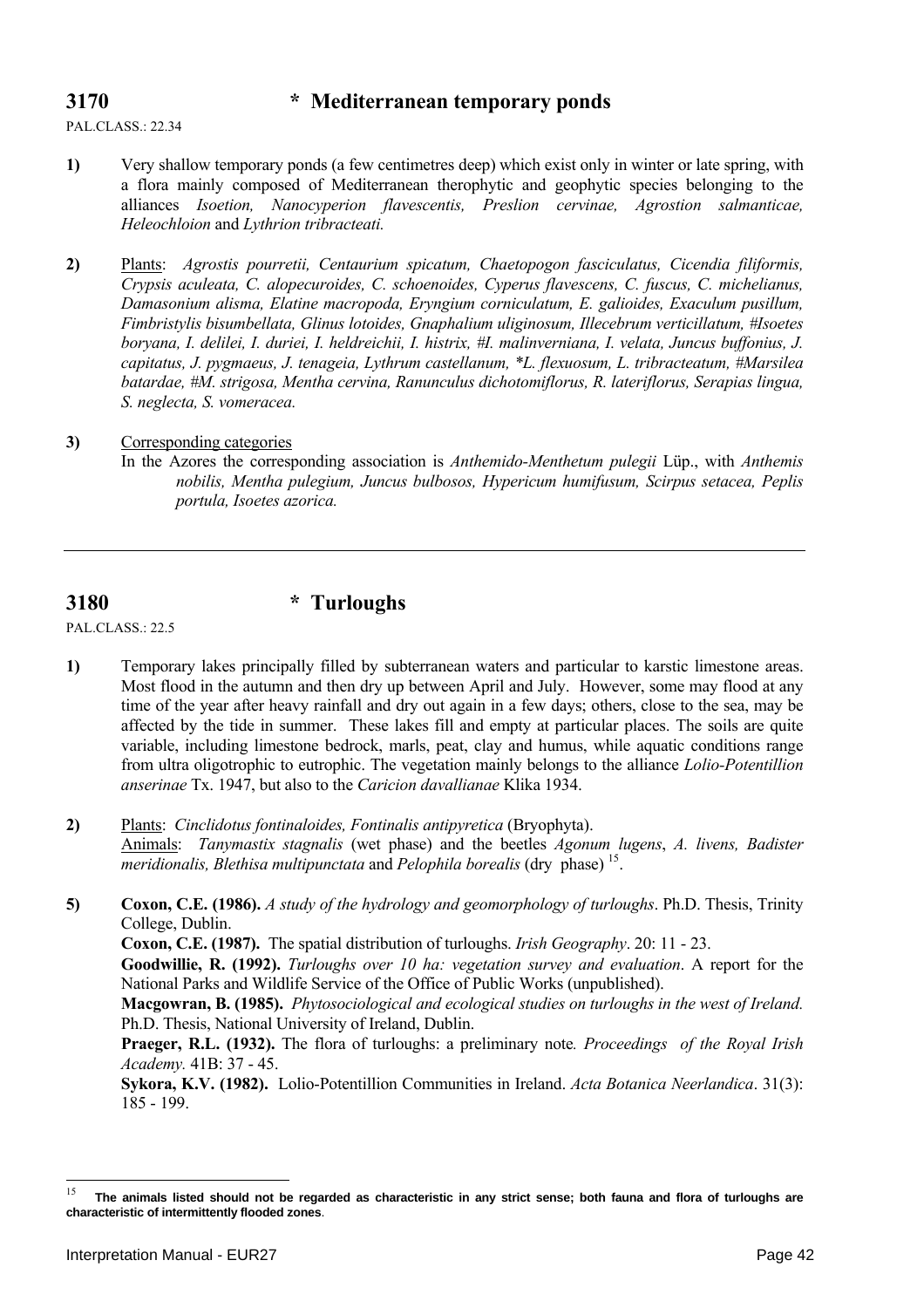## **3190 Lakes of gypsum karst**

PAL.CLASS.: 22.12p

- **1)** Small permanent lakes that have developed in springs or spring complexes of active gypsum karst areas. These water bodies are characterised by large fluctuations of water level (up to 2.5 m) which is related with the level of the underlying water table and amount of precipitation. Maximum depth of the pools does not exceed 7 m, but the stratification is well-expressed. Intensive gypsum solution leads to high saturation of  $Ca^{2+}$  and  $SO_4^{2-}$  ions in water. The unusual conditions allow unique colonies and mats of green and purple sulphurous bacteria to develop in the lakes. Communities of *Charetea*, *Lemnetea* and *Potamogetonion* are the dominant elements of the water vegetation.
- **2)** Plants: *Lemna trisulca, Chara globularis, Chara contraria, Warnstorfia exannulata, Ceratophyllum demersum, Potamogeton pectinatus, Potamogeton lucens, Schoenoplectus lacustris, Sparganium erectum*
- **4)** These lakes are similar in some respects to 3180 Turloughs but that habitat is found in limestone not gypsum areas and does not support mats of green and purple bacteria

## **31A0 \*Transylvanian hot-spring lotus beds**

PAL.CLASS.: 22.43113

- **1)** Formations of *Nymphaea lotus* of geo-thermal waters (unit 66.94) of Petea Lake, western Romania.
- **2)** Plants *Nymphaea lotus, Ceratophyllum demersum, Sparganium erectum ssp neglectum, Butomus umbellatus, Alisma plantago-aquatica, Phragmites australis.*  Animals: Molluscs (Gastropoda) – *Melanopsis parreyss*, Fish – *Scardinius erythrophalmus racovitzae*.
- **5) Bănărescu, P. (1964).** *Fauna RPR. Pisces- Osteichthyes*. Edit. Acad. RPR. XIII:355-356. **Doniţă, N., Popescu, A., Paucă-Comănescu, M., Mihăilescu, S., Biriş, I.A. (2005).** *Habitatele din România*. Edit. Tehnică Silvică, Bucureşti, 500 p. (ISBN 973-96001-4-X) **Olteanu-Cozma, C. (1959).** Biologia si ecologia plantei *Nymphaea lotus* L. var.*thermalis* (DC.)Tusz. de la Baile 1 Mai - Oradea*. Ocr.Nat., 4*
- **6)** Hungarian examples (e.g. Budapest) are introductions.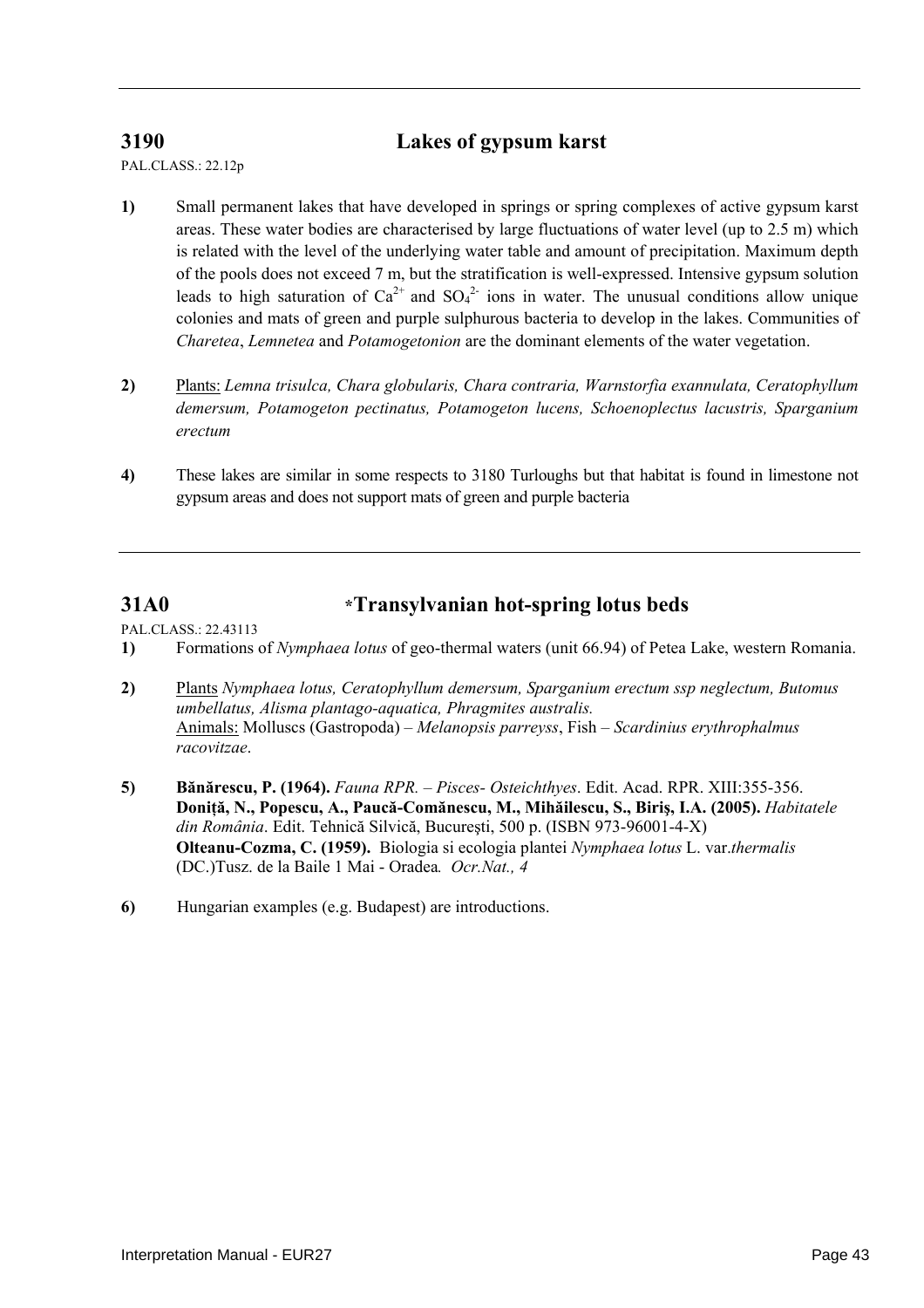# *Running water*

Sections of water courses with natural or semi-natural dynamics (minor, average and major beds) where the water quality shows no significant deterioration

# **3210 Fennoscandian natural rivers**

PAL.CLASS.: -

- **1)** Boreal and hemiboreal natural and near-natural river systems or parts of such systems containing nutrient-poor water. The water level shows great amplitude, up to 6 m during the year. Especially during the spring, the water level is high. The water-dynamics can vary and contain waterfalls, rapid streams, calm water, and small lakes adjacent to the river. The water erosion causes a higher amount of nutrients towards the river-mouth, where sedimentation starts. In higher levels the rivers are characterized by great, very cold water flows, coming from glaciers, deep snowbeds and large snow-covered areas in mire- and woodlands. In addition the water surface in placid river sections is frozen to ice every winter. These circumstances create ecosystems unique to this part of Europe.
- **2)** Plants*. Salix daphnoides, Myricaria germanica, Taraxacum crocodes, Cinna latifolia, Sagittaria natans x sagittifolia, Matteuccia struthiopteris, Stellaria nemorum* ssp*. nemorum, Sparganium glomeratum, Carex aquatilis, Hygrohypnum ochraceum*  Animals : Molluscs- *# Margaritifera margaritifera*. Insects- *Plecoptera* spp*., Baetis* spp*., Centroptilum* spp., Fish- # *Salmo salar, # S. salar m. sebago, S. trutta trutta, S. trutta lacustris,# Petromyzon marinus, # Lampetra fluviatilis, Thymallus thymallus, # Cottus gobio s. lat., C. poecilobus, Leuciscus leuciscus, Phoxinus aphya*
- **5) Ericsson, S. (1985).-** Älvens miljöer. In: Ä*lvboken* . Fältbiologerna. **Nilsson, Ch. (1978).-** Vegetationens överlevnadsekologi på Gardikens regleringsstränder - en problemorientering. *Svensk Bot. Tidskr*., 72: 227. **Nilsson, Ch. (1979).** - Floraförändringar vid kraftverksutbyggnad. *Ibid*. 73: 266. **Nilsson, Ch. (1979).** - Vegetationförhållanden i kraftverksälvar*. Ibid.* 73: 257. **Sjörs, H. (1973).** - Om botaniska skyddsvärden vid älvarna. *Rapport till SNV för Utredningen rörande vattenkraftsutbyggnader i södra Norrland och norra Svealand. Växtbiol.inst.Uppsala*.

## **3220 Alpine rivers and the herbaceous vegetation along their banks**

PAL.CLASS.: 24.221 and 24.222

- **1)** 24.221 Open assemblages of herbaceous or suffrutescent pioneering plants, rich in alpine species, colonising gravel beds of streams with an alpine, summer-high, flow regime, formed in northern boreal and lower Arctic mountains, hills and sometimes lowlands, as well as in the alpine and subalpine zones of higher, glaciated, mountains of more southern regions, sometimes with abyssal stations at lower altitudes (*Epilobion fleischeri* p.).
	- 24.222 Open or closed assemblages of herbaceous or suffrutescent pioneering plants, colonising, within the montane or sub-montane levels, gravel beds of streams with an alpine, summer-high, flow regime, born in high mountains (*Epilobion fleischeri* p., *Calamagrostion pseudophragmitis*).
- **2)** Plants: 24.221 *Astragalus sempervirens, Dryas octopetala, Epilobium fleischeri*, *Gypsophila repens*, *Rhacomitrium canescens, Rumex cutatus, Saxifraga aizoides*, *S. bryoides, S. caerulea*,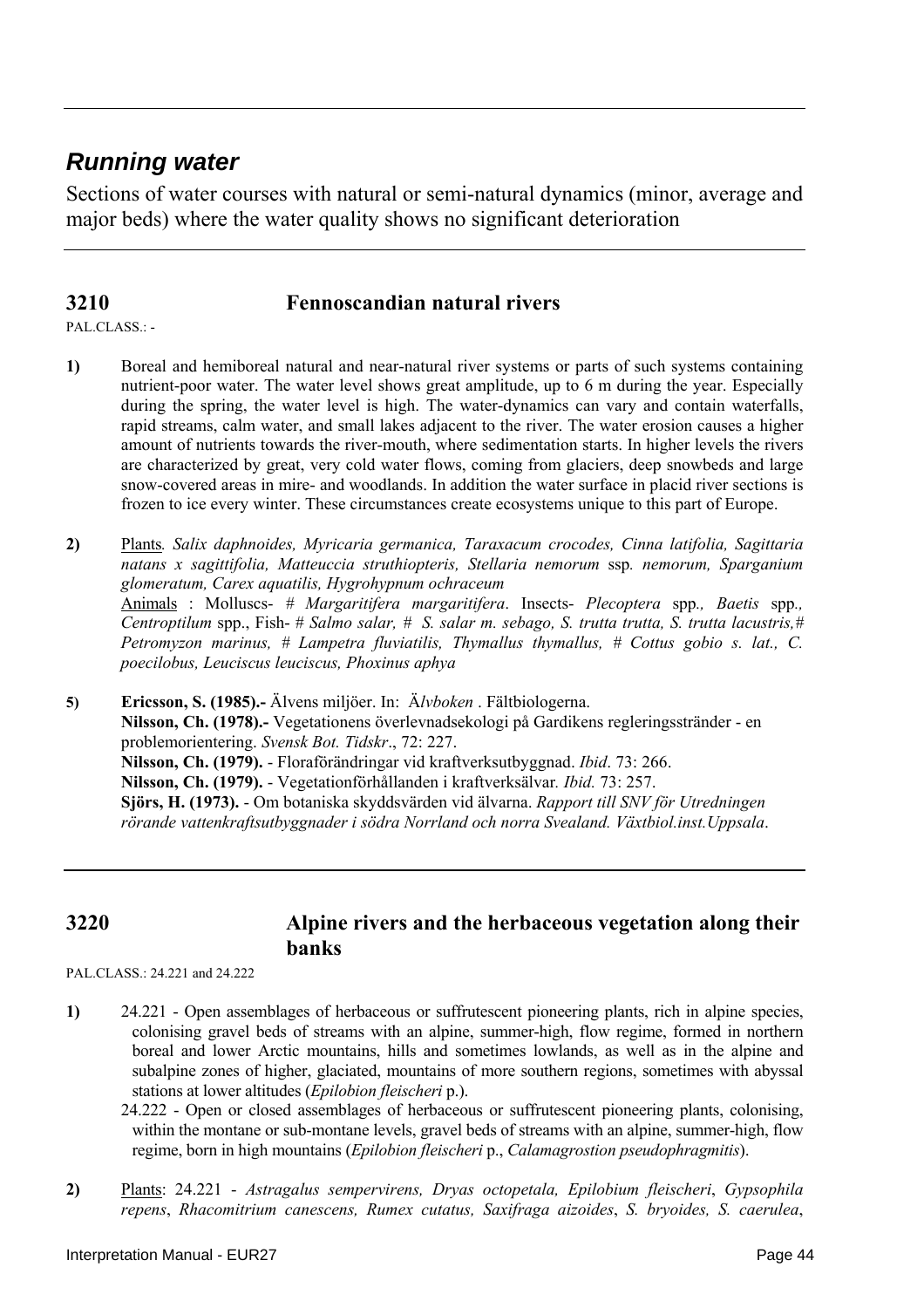*Trifolium palescens*; 24.222 - *Chondrilla chondrilloides, Calamagrostis pseudophragmites, Erucastrum nasturtiifolium, Gypsophila repens, Dryas octopetala, Aethionema saxatile, Epilobium dodonaei, Erigeron acris, Leontodon berinii, Buphthalmum salicifolium, Euphorbia cyparissias, Fumana procumbens, Agrostis gigantea, Anthyllis vulneraria* ssp. *alpestris, Campanula cochleariifolia, Hieracium piloselloides, Calamagrostis pseudophragmites, Conyza canadensis, Pritzelago alpina,* and seedlings of *Salix elaeagnos, Salix purpurea, Salix daphnoides* and *Myricaria germanica.*

**3)** Corresponding categories Nordic classification : "7211 *Calamagrostis stricta*-*Lotus corniculatus*-*Oxyria digyna*-typ", "7214 *Racomitrium canescens*-*Oxyria digyna* -typ", "7222 *Eriophorum scheuchzeri* -typ", "7223 *Calamagrostis stricta* -typ" and "7224 *Carex aquatilis*-*Equisetum fluviatile* -typ".

## **3230 Alpine rivers and their ligneous vegetation with**  *Myricaria germanica*

PAL.CLASS.: 24.223 x 44.111

- **1)** Communities of low shrubby pioneers invading the herbaceous formations of 24.221 and 24.222 on gravel deposits rich in fine silt, of mountain and northern boreal streams with an alpine, summer-high, flow regime. *Myricaria germanica* and *Salix* spp. are characteristic (*Salici-Myricarietum*).
- **2)** Plants:*, Myricaria germanica, Salix elaeagnos*, *Salix purpurea* ssp. *gracilis*, *Salix daphnoides*, *Salix nigricans*.
- **3)** Corresponding categories Nordic classification : "7212 *Myricaria germanica*-typ".

## **3240 Alpine rivers and their ligneous vegetation with**  *Salix elaeagnos*

PAL.CLASS.: 24.224 x 44.112

- **1)** Thickets or woods of, among others, *Salix* spp., *Hippophae rhamnoides*, *Alnus* spp., *Betula* spp., on stream gravels of mountain and northern boreal streams with an alpine, summer-high, flow regime. Formations of *Salix elaeagnos*, *Salix purpurea* ssp. *gracilis*, *Salix daphnoides*, *Salix nigricans* and *Hippophae rhamnoides* of higher gravel shoals in Alpine and peri-Alpine valleys.
- **2)** Plants: *Salix elaeagnos*, *Salix purpurea* ssp. *gracilis*, *Salix daphnoides*, *Salix nigricans* and *Hippophae rhamnoides*.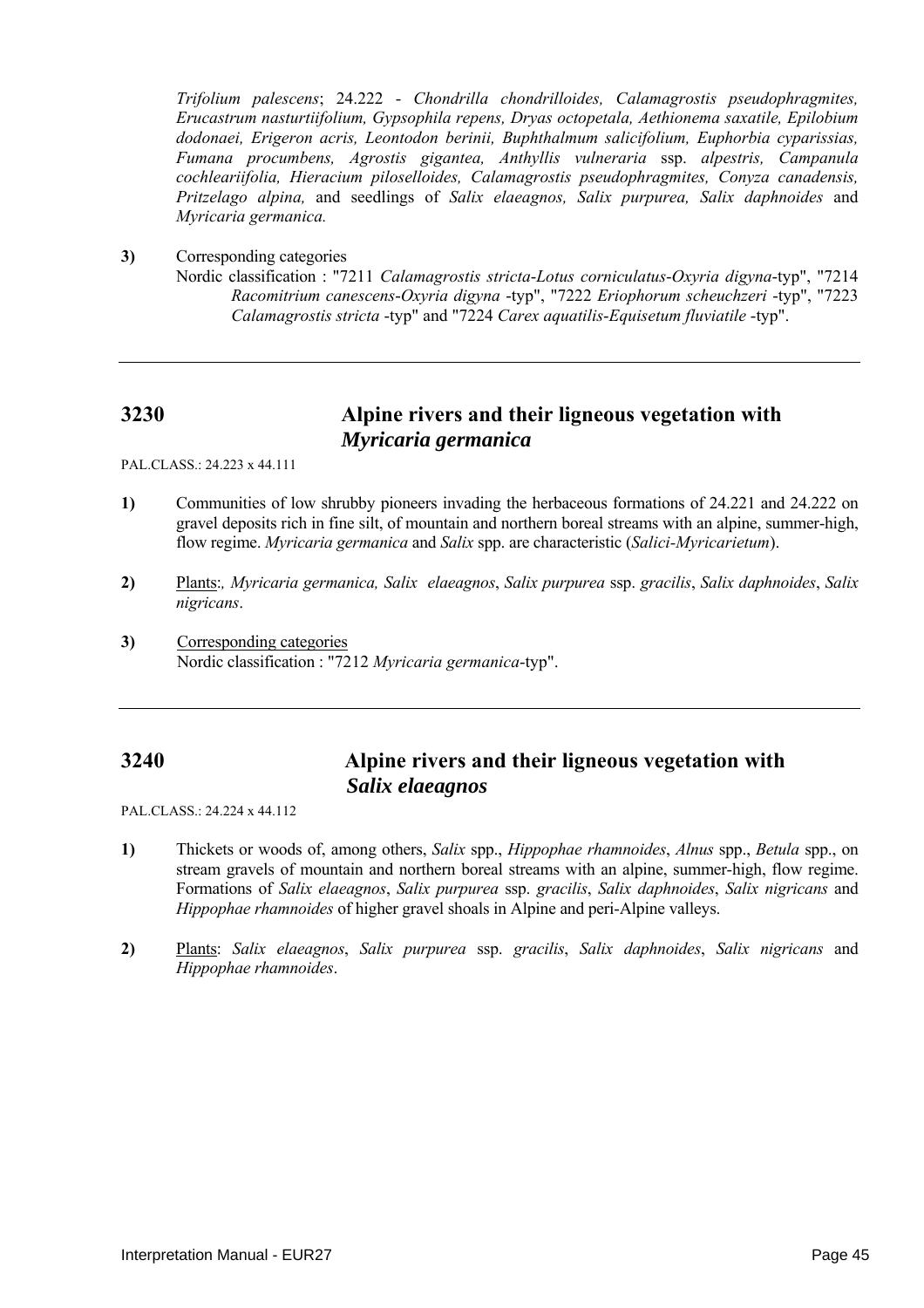## **3250 Constantly flowing Mediterranean rivers with**  *Glaucium flavum*

PAL.CLASS.: 24.225

- **1)** Communities colonising gravel deposits of rivers with a Mediterranean, summer-low, flow regime, with formations of the *Glaucion flavi*.
- **2)** Plants: *Myricaria germanica*, *Erucastrum nasturtiifolium*, *Glaucium flavum*, *Oenothera biennis*.

## **3260 Water courses of plain to montane levels with the**  *Ranunculion fluitantis* **and** *Callitricho-Batrachion*  **vegetation**

PAL.CLASS.: 24.4

- **1)** Water courses of plain to montane levels, with submerged or floating vegetation of the *Ranunculion fluitantis* and *Callitricho-Batrachion* (low water level during summer) or aquatic mosses.
- **2)** Plants: *Ranunculus saniculifolius*, *R. trichophyllus*, *R. fluitans*, *R. peltatus*, *R. penicillatus* ssp. *penicillatus*, *R. penicillatus* ssp. *pseudofluitantis*, *R. aquatilis*, *Myriophyllum* spp., *Callitriche* spp., *Sium erectum*, *Zannichellia palustris*, *Potamogeton* spp., *Fontinalis antipyretica*.

### **3)** Corresponding categories

German classification : "23010101 naturnahes, kalkreiches Epi-/Metarhithral", "23010201 naturnahes, kalkarmes Epi-/Metarhithral", "23010301 naturnahes, kalkreiches Hyporhithral", "23010401 naturnahes, kalkarmes Hyporhithral", "23020101 naturnahes Epipotamal", "23010201 naturnahes Metapotamal", "23010301 naturnahes Hypopotamal" (mit flutenden Macrophyten, P138).

- **4)** This habitat is sometimes associated with *Butomus umbellatus* bank communities. It is important to take this point into account in the process of site selection.
- **5) Sjörs, H. (1967).** *Nordisk växtgeografi. 2 uppl*. Svenska Bokförlaget Bonniers, Stockholm, 240 pp.

## **3270 Rivers with muddy banks with** *Chenopodion rubri* **p.p. and** *Bidention* **p.p. vegetation**

PAL.CLASS.: 24.52

**1)** Muddy river banks of plain to submontane levels, with annual pioneer nitrophilous vegetation of the *Chenopodion rubri* p.p. and the *Bidention* p.p. alliances. During the spring and at the beginning of the summer, sites look like muddy banks without any vegetation (developes later in the year). If the conditions are not favourable, this vegetation has a weak development or could be completely absent.

Nordic classification : "6621 *Myriophyllum alterniflorum*-*Potamogeton alpinus*-*Fontinalis antipyretica*-typ".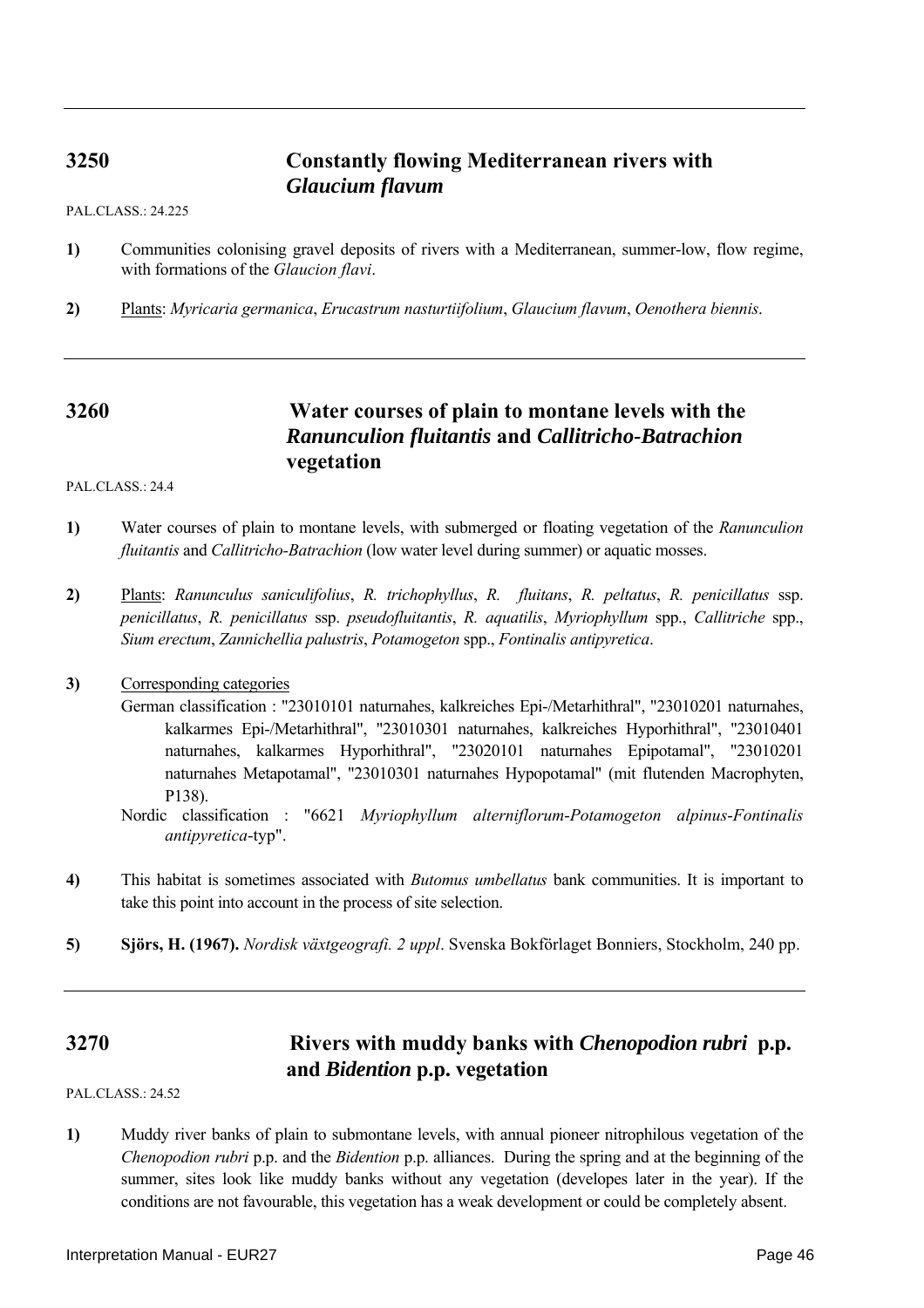- **2)** Plants: *Chenopodium rubrum*, *Bidens frondosa*, *Xanthium* sp., *Polygonum lapathifolium*.
- **3)** Corresponding categories German classification : "230605 zeitweilig trockenfallende Schlammfläche an fließenden Gewässern (krautreich, P026)", "230605 zeitweilig trockenfallende Schlammfläche an fließenden Gewässern (krautreich, P026)".
- **4)** This habitat is found in close association with dense populations of the genus *Bidens* or of neophitic species. In order to support the conservation of these communities, with a late or irregular annual development, it is important to take into account bank widths of 50 to 100 m and even parts without vegetation (24.51).

## **3280 Constantly flowing Mediterranean rivers with** *Paspalo-Agrostidion* **species and hanging curtains of** *Salix* **and**  *Populus alba*

PAL.CLASS $\cdot$  24.53

- **1)** Nitrophilous annual and perennial grass and sedge formations of the alluvial banks of large Mediterranean rivers, with *Paspalum paspaloides*, *P. vaginatum*, *Polypogon viridis* (= *Agrostis semiverticillata*), *Cyperus fuscus*, and hanging curtains of *Salix* spp and *Populus alba*.
- **2)** Plants: *Paspalum paspaloides*, *P. vaginatum*, *Polypogon viridis* (= *Agrostis semiverticillata*), *Cyperus fuscus*, *Salix* spp., *Populus alba.*

## **3290 Intermittently flowing Mediterranean rivers of the**  *Paspalo-Agrostidion*

PAL.CLASS.: 24.16 and 24.53

- **1)** Intermittently flowing Mediterranean rivers with *Paspalo-Agrostidion* communities. They correspond to the river type 24.53, but with the particularity of an interrupted flow and a dry bed during a part of the year. The bed of the river can be completely dry or left with some pools.
- **2)** Plants: *Polygonum amphibium*, *Ranunculus fluitans*, *Potamogeton natans*, *P. nodosus, P. pectinatus*.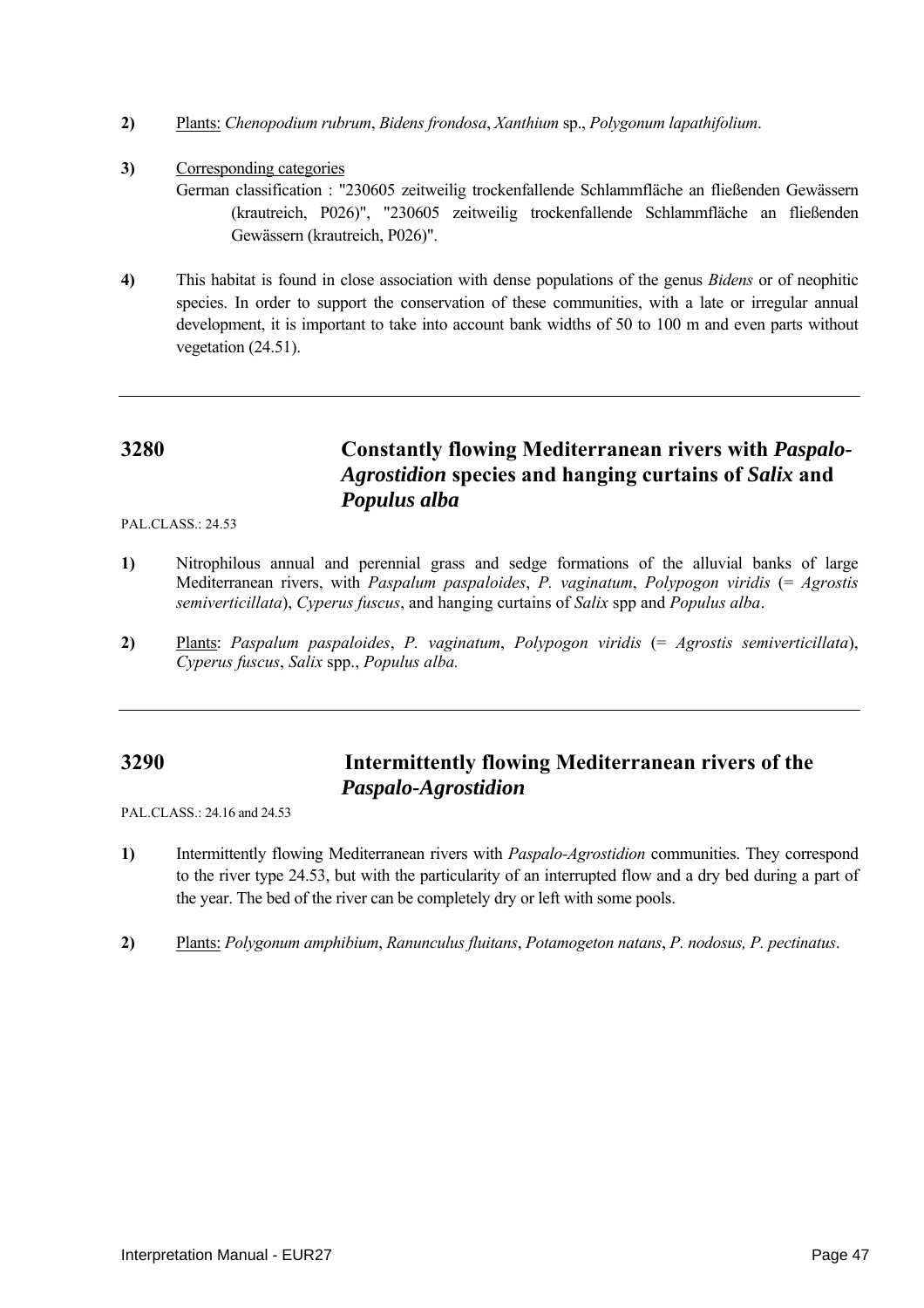# **TEMPERATE HEATH AND SCRUB**

# **4010 Northern Atlantic wet heaths with** *Erica tetralix*

PAL.CLASS.: 31.11

- **1)** Humid, peaty or semi-peaty heaths, other than blanket bogs, of the Atlantic and sub-Atlantic domains.
- **2)** Plants: *Erica tetralix*.
- **3)** Corresponding categories

United Kingdom classification: "M14 *Schoenus nigricans-Narthecium ossifragum* heath p.p.", "M15 *Scirpus cespitosus-Narthecium ossifragum* mire", "M16 *Erica tetralix-Sphagnum compactum* wet heath" and "H5 *Erica vagans-Schoenus nigricans* heath". Nordic classification: "5121 *Erica tetralix*-typ".

## **4020 \* Temperate Atlantic wet heaths with** *Erica ciliaris* **and**  *Erica tetralix*

PAL.CLASS.: 31.12

- **1)** Hygrophilous heaths of areas with a temperate oceanic climate, on semi-peaty or dried-out soils, with surface minerals in the case of peaty soils (hydromor), with vegetation of the alliances *Genistion micrantho-anglicae* and *Ulicion minoris*: *Ulici minoris-Ericetum ciliaris, Ulici gallii-Ericetum mackaianae, Ulici minoris-Ericetum tetralicis* (Schwickerath 33 Tuxen 37), *Cirsio filipenduli-Ericetum ciliaris*.
- **2)** Plants: *Centaurea uliginosa, Erica ciliaris, E. mackaiana, E. tetralix, Euphorbia polygaliphylla, Genista anglica, G. carpetana, G. micrantha, Sphagnum* spp., *Ulex minor* var. *lusitanicus*.
- **3)** Corresponding categories United Kingdom classification: "H3 *Ulex minor-Agrostis* heath", "H4 *Ulex galli-Agrostis* heath" and "M16 *Erica tetralix-Sphagnum compactum*" where these contain *Erica ciliaris*.

## **4030 European dry heaths**

PAL.CLASS.: 31.2

**1)** Mesophile or xerophile heaths on siliceous, podsolic soils in moist Atlantic and sub-Atlantic climates of plains and low mountains of Western, Central and Northern Europe. Sub-types:

31.21 - Sub-montane *Vaccinium-Calluna* heaths. *Calluno-Genistion pilosae p.(Vaccinion vitisidaeae p.):Vaccinio myrtilli-Callunetum s.l. i.a.*

Heaths rich in *Vaccinium* spp., usually with *Calluna vulgaris*, of the northern and western British Isles, the Hercynian ranges and the lower levels of the Alps, the Carpathians, the Pyrenees and the Cordillera Cantabrica.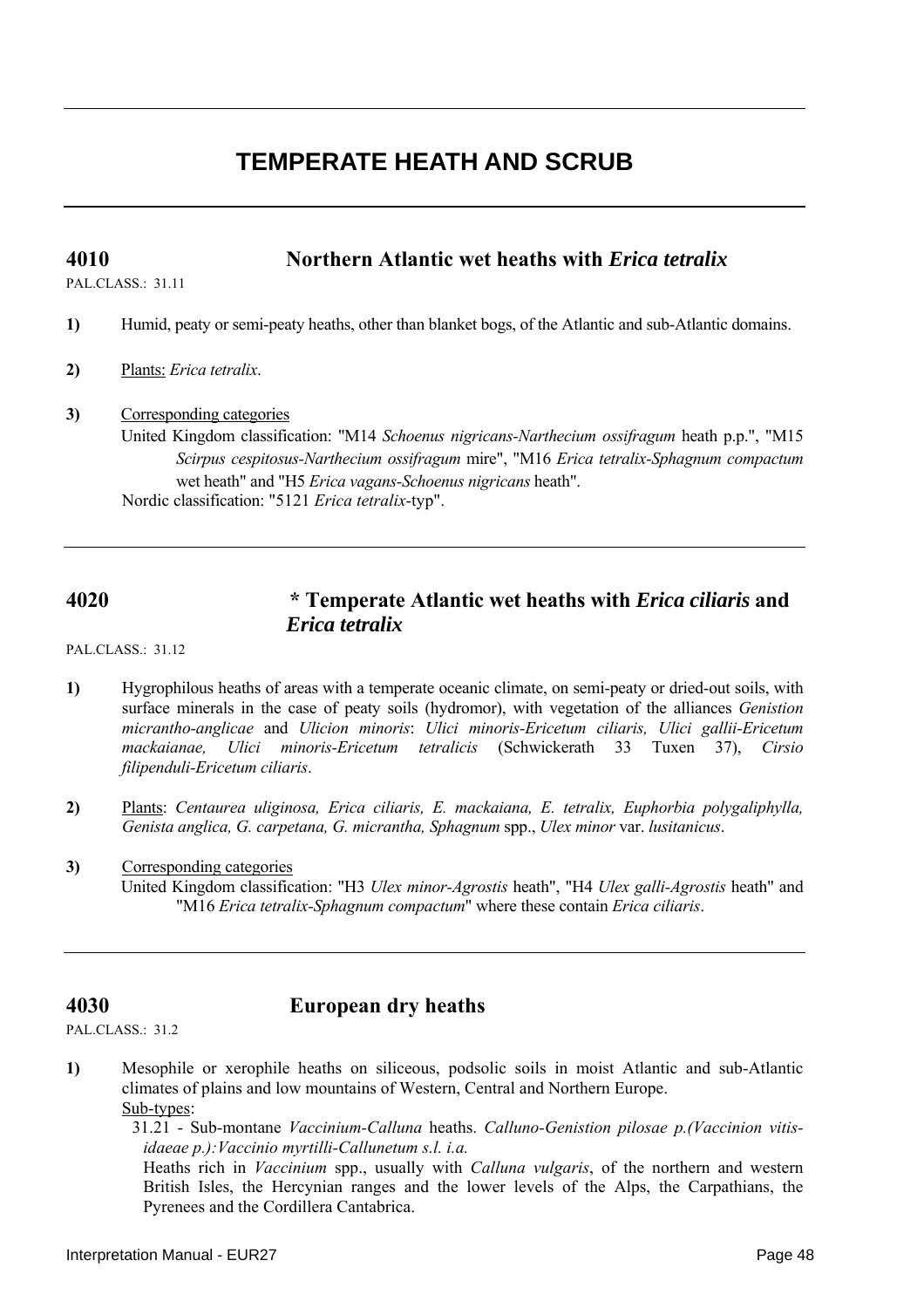31.22 - Sub-Atlantic *Calluna-Genista* heaths. *Calluno-Genistion pilosae* p.

Low *Calluna* heaths often rich in *Genista*, mostly of the Germano-Baltic lowlands. Similar formations occurring in British upland areas, montane zones of high mountains of the western Mediterranean basin and high rainfall Adriatic influenced areas are most conveniently listed here.

31.23 - Atlantic *Erica-Ulex* heaths. *Ulicenion minoris*; *Daboecenion cantabricae* p.; *Ulicion maritimae* p.

Heaths rich in gorse (*Ulex*) of the Atlantic margins.

31.24 - Ibero-Atlantic *Erica-Ulex-Cistus* heaths. *Daboecenion cantabricae* p.; *Ericenion umbellatae* p., *Ericenion aragonensis*; *Ulicion maritimae* p.; *Genistion micrantho-anglicae* p. Aquitanian heaths with rock-roses. Iberian heaths with numerous species of heathers (notably *Erica umbellata*, *E. aragonensis*) and brooms, rock-roses and often *Daboecia*. When the rockroses and other Mediterranean shrubs become dominant they should be classified under sclerophyllous scrubs (32).

31.25 - Boreo-Atlantic *Erica cinerea* heaths.

- **2)** Plants: 31.21 *Vaccinium* spp., *Calluna vulgaris*; 31.22 *Calluna vulgaris*, *Genista anglica*, *G. germanica*, *G. pilosa*, accompanied by *Empetrum nigrum* or *Vaccinium* spp.; 31.23 - *Ulex maritimus, U. gallii, Erica cinerea, E. mackaiana, E. vagans*; 31.24 - *Erica umbellata*, *E. aragonensis, E. cinerea, E. andevalensis, Cistus salvifolius, Calluna vulgaris*; 31.25 - *Erica cinerea*.
- **3)** Corresponding categories
	- United Kingdom classification: "H1 *Calluna vulgaris-Festuca ovina* heath", "H2 *Calluna vulgaris-Ulex minor* heath", "H3 *Ulex minor-Agrostis curtisii* heath", "H4 *Ulex gallii-Agrostis curtisii* heath", "H7 *Calluna vulgaris-Scilla verna* heath", "H8 *Calluna vulgaris-Ulex gallii*  heath", "H9 *Calluna vulgaris-Deschampsia flexuosa* heath", "H10 *Calluna vulgaris-Erica cinerea* heath", "H12 *Calluna vulgaris-Vaccinium myrtillus* heaths", "H16 *Calluna vulgaris-Arctostaphylos uva-ursi* heath", " H18 *Vaccinium myrtillus- Deschampsia flexuosa* heath" and "H21 *Calluna vulgaris- Vaccinium myrtillus-Sphagnum capillifolium* heath".
	- Nordic classification : "5111 *Rhacomitrium lanuginosum-Empetrum hermaphroditum*-typ", "5113 *Calluna vulgaris-Empetrum nigrum-Vaccinium vitis-idea*-typ", "5115 *Calluna vulgaris*typ", "5116 *Vaccinium myrtillus- Calluna vulgaris*-typ", "5117 *Calluna vulgaris-Hieracium pilosella*-typ", "5131 *Deschampsia flexuosa-Galium saxatile*-typ", "5132 *Agrostis capillaris-Galium saxatile*-typ".

## **4040 \* Dry Atlantic coastal heaths with** *Erica vagans*

PAL.CLASS.: 31.234

- **1)** Coastal heaths of temperate areas with *Erica vagans* and *Ulex europaeus* on well-drained soil, other than prostrate maritime formations.
- **2)** Plants: *Erica vagans, Ulex europaeus*.

# **3)** Corresponding categories

United Kingdom classification: "H6 *Erica vagans-Ulex europaeus* heath". The presence of *Ulex europaeus* is not obligatory.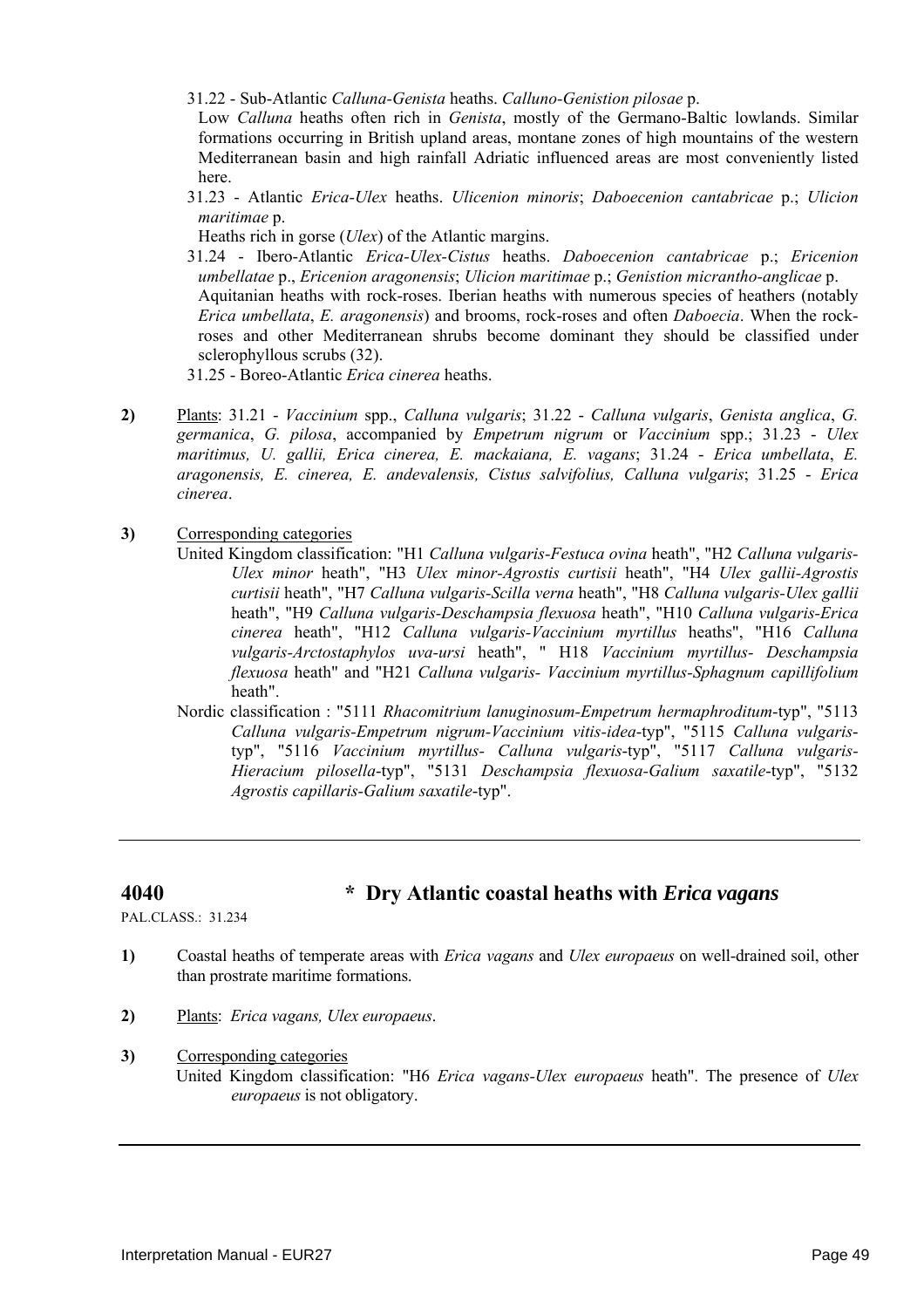## **4050 \* Endemic macaronesian heaths**

PAL.CLASS.: 31.3

- **1)** *Ericaceous* formations (low and medium-tall stages). *Andryalo-Ericetalia*: *Fayo-Ericion arboreae, Telino-Adenocarpion foliolosae* (Canaries); *Calluno-Ulicetalia*: *Daboecion azoricae, Ericetum azoricae, Daphno-Ericetum azoricae* (Azores).
- **2)** Plants: *Adenocarpus foliolosus, Calluna vulgaris, Chamaecytisus proliferus* ssp. *proliferus, #Cistus chinamadensis, Cletura arborea, Daboecia azorica, Erica arborea, E. maderensis, E. platycodon, #E. scoparia* ssp. *azorica, Ilex canariensis, Juniperus brevifolia, Laurus azorica, Luzula purpureosplendens, Lysimachia azorica, Myrica faya, Pteridium aquilinum, Teline canarienis, T. splendens, T. stenopetala, Thymus caespititius, Vaccinium cilindraceum*.
- **4)** Macaronesian Laurel forests (45.6) and Canarian heath forests (49.9) are tall forest-like formations associated with this habitat type.
- **5) Rivas-Martínez, S., Wildpret, W., Arco, M., Rodríguez, O., Pérez de Paz, P.L., García Gallo, A., Acebes, J.R., Díaz, T.E. & Fernández-González, F. (1993**). Las comunidades vegetales de la isla de Tenerife (Islas Canarias). *Itinera Geobot.* 7: 169 - 374.

## **4060 Alpine and Boreal heaths**

PAL.CLASS.: 31.4

**1)** Small, dwarf or prostrate shrub formations of the alpine and sub-alpine zones of the mountains of Eurasia dominated by ericaceous species, *Dryas octopetala*, dwarf junipers, brooms or greenweeds; *Dryas* heaths of the British Isles and Scandinavia.

Sub-types :

31.41 - Alpide dwarf ericoid wind heaths. *Loiseleurio-Vaccinion.*

Very low, single-stratum, carpets of trailing azalea, *Loiseleuria procumbens*, prostate *Vaccinium* spp. or other prostate ericoid shrublets, accompanied by lichen, of high windswept, mostly snowfree, localities in the alpine belt of the high mountains of the Alpine system.

31.42 - Acidocline alpenrose heaths. *Rhododendro-Vaccinion*.

*Rhododendron* spp.-dominated heaths of acid podsols in the Alps, the Pyrenees, the Dinarids, the Carpathians, the Balkan Range, the Pontic Range, the Caucasus and the Himalayan system, often with *Vaccinium* spp., sometimes with dwarf pines.

31.43 - Mountain dwarf juniper scrub. *Juniperion nanae*, *Pino-Juniperion sabinae* p., *Pino-Cytision purgantis* p.

Usually dense formations of prostrate junipers of the higher levels of southern Palaearctic mountains.

31.44 - High mountain *Empetrum-Vaccinium* heaths. *Empetro-Vaccinietum uliginosi.*

Dwarf heaths dominated by *Empetrum hermaphroditum*, *Vaccinium uliginosum*, with *Arctostaphylos alpina, Vaccinium myrtillus, Vaccinium vitis-idaea* and lycopodes (*Huperzia selago*, *Diphasiastrum alpinum*), mosses (*Barbilophozia lycopodioides*, *Hylocomium splendens*, *Pleurozium schreberi*, *Rhythidiadelphus triquetrus*) and lichens (*Cetraria islandica*, *Cladonia arbuscula*, *Cladonia rangiferina*, *Cladonia stellaris*, *Cladonia gracilis*, *Peltigera aphthosa*) of the sub-alpine belt of the Alps, the Carpathians, the Pyrenees, the Central Massif, the Jura, the Northern Apennines, characteristic of relatively windswept, snow-free stations, in frostexposure situations that are, however, less extreme than those prevailing where communities of 31.41 dominate. Unlike the formations of 31.41, those of 31.44 are clearly two-layered.

31.45 - Boreo-alpine heaths

Alpine heaths of the highlands and islands of Scotland, alpine and lowland boreal heaths of Iceland, alpine heaths of boreal mountains, in particular of the mountains of Scandinavia, of the Urals, of the mountains of Siberia, alpine heaths of Far Eastern mountains at, or just south of,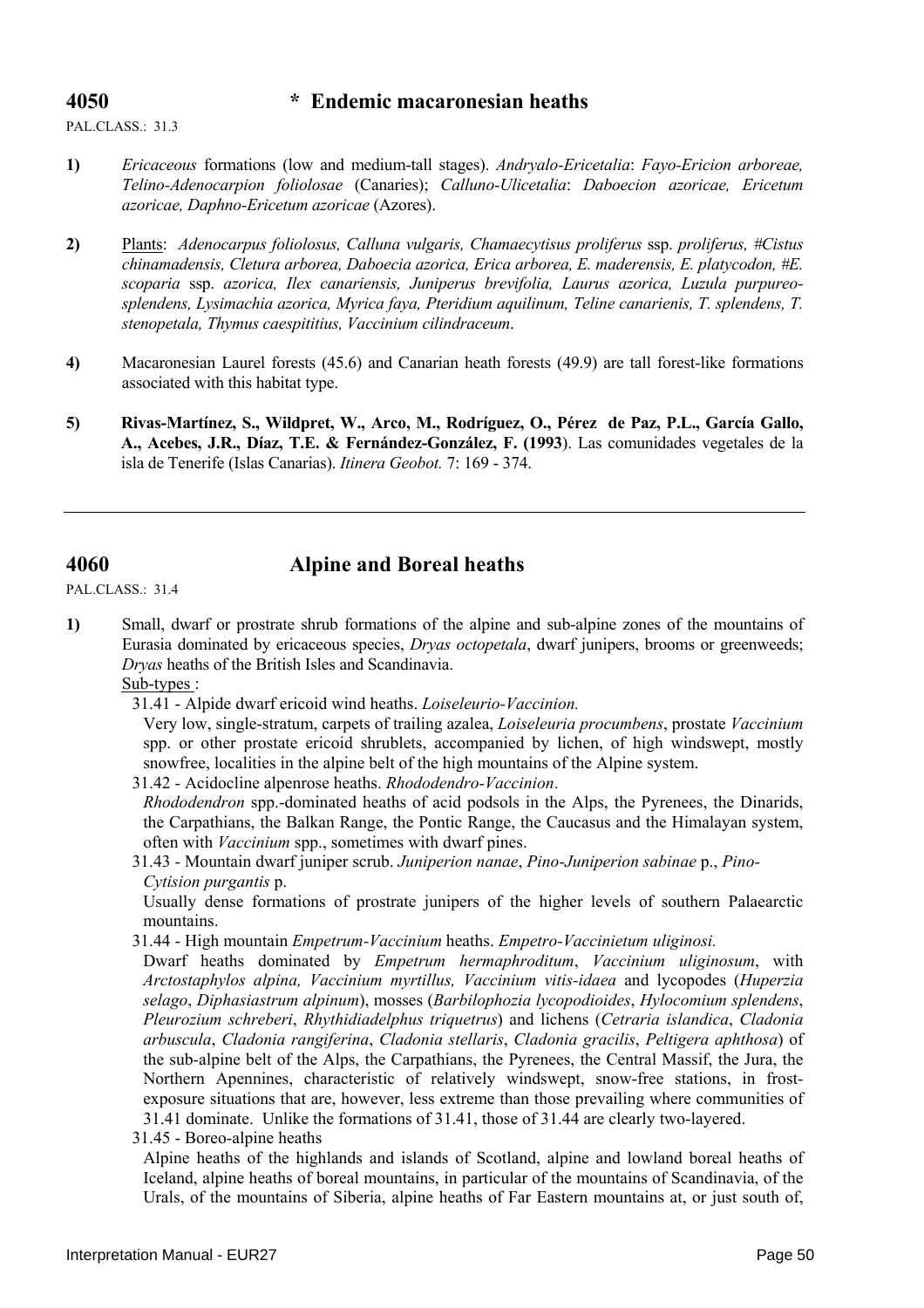the limits of the boreal zone, with *Juniperus nana*, *Loiseleuria procumbens*, *Empetrum hermaphroditum*, *Arctostaphylos uva-ursi*, *Arctostaphylos alpina* and elements of Alpine flora. 31.46 - *Bruckenthalia* heaths: only outside the European Union.

- 
- 31.47 Alpide bearberry heaths. *Mugo-Rhodoretum hirsuti* p., *Juniperion nanae* p., i.a. Mats of *Arctostaphylos uva-ursi* or *Arctostaphylos alpina* of the alpine, sub-alpine and locally, montane, belts of the Alps, the Pyrenees, the northern and central Apennines, the Dinarids, the Carpathians, the Balkan Range, the Rhodopides (south to the Slavianka-Orvilos, the Menikion, the Pangeon, the Falakron and the Rhodopi), the Moeso-Macedonian mountains (including Athos), the Pelagonides (south to the Greek Macedonian border ranges Tzena, Pinovon and Kajmakchalan) and Olympus, in the Thessalian mountains, mostly on calcareous substrates.
- 31.48 Hairy alpenrose-erica heaths. *Mugo-Rhodoretum hirsuti* p.

Forest substitution heaths, treeline fringe formations and alpine heaths or mats of calcareous soils in the Alps and the Dinarides, with *Rhododendron hirsutum*, *Rhododendron intermedium*, *Rhodothamnus chamaecistus* and *Erica herbacea*, often accompanied by *Clematis alpina*, *Daphne striata*, *Daphne mezereum*, *Globularia cordifolia*, *Arctostaphylos uva-ursi*. *Rhododendron hirsutum* and, mostly in the Austrian Alps, *Erica herbacea* are the most frequent dominants; other shrubs can locally play that role. *Arctostaphylos* spp.-dominated facies have, however, been included in 31.47.

31.49 - Mountain avens mats

Dwarf heaths formed by mats of the woody *Dryas octopetala* in high Palaearctic mountains, in boreal regions and in isolated Atlantic coastal outposts.

31.4A - High mountain dwarf bilberry heaths

*Vaccinium*-dominated dwarf heaths of the sub-alpine belt of southern mountains, in particular, of the northern and central Apennines, the Balkan Range, the Helenides, the Pontic Range and the Caucasus, with *Vaccinium myrtillus*, *Vaccinium uliginosum* s.l., *Vaccinium vitis-idaea* and, locally, *Empetrum nigrum*. They are richer in grassland species than the communities of 31.44 and often take the appearance of alpine grassland with dwarf shrubs. *Vaccinium myrtillus* also plays a much more dominant role, in lieu of *Vaccinium uliginosum* and *Empetrum hermaphroditum*.

#### 31.4B - High mountain greenweed heaths

Low *Genista* spp. or *Chamaecytisus* spp. heaths of the sub-alpine, low alpine or montane belts of high southern nemoral mountains, in particular of the southern Alps, the Apennines, the Dinarides, the southern Carpathians, the Balkan Range, the Moeso-Macedonian mountains, the Pelagonides, the northern Pindus, the Rhodopides, the Thessalian mountains.

- **2)** Plants: 31.41 *Loiseleuria procumbens*, *Vaccinium* spp.; 31.42 *Rhododendron ferrugineum*; 31.44 - *Empetrum hermaphroditum*, *Vaccinium uliginosum*; 31.45 - *Juniperus nana*, *Loiseleuria procumbens*, *Empetrum hermaphroditum*, *Arctostaphylos uva-ursi*, *Arctostaphylos alpina;* in Fennoscandia also *Betula nana*, *Cassiope tetragona*, *Cornus suecica*, *Juniperus communis*, *Phyllodoce caerulea*, *Vaccinium myrtillus* and *Cladonia alpestris*; 31.47 - *Arctostaphylos uva-ursi, Arctostaphylos alpina*; 31.48 - *Rhododendron hirsutum*, *Rhododendron intermedium*, *Rhodothamnus chamaecistus* and *Erica herbacea*; 31.49 - *Dryas octopetala*; 31.4A - *Vaccinium myrtillus*, *Vaccinium uliginosum* s.l., *Vaccinium vitis-idaea*; 31.4B - *Genista radiata, G. holopetala, G. hassertiana, Chamaecytisus eriocarpus, C. absinthioides*.
- **3)** Corresponding categories
	- United Kingdom classification: "H13 *Calluna vulgaris-Cladonia arbuscula* heath", "H14 *Calluna vulgaris-Racomitrium lanuginosum* heath", "H15 *Calluna vulgaris-Juniperus communis* ssp. *nana* heath", "H17 *Calluna vulgaris Arctostaphylos alpinus* heath", "H19 *Vaccinium myrtillus-Cladonia arbuscula* heath", "H20 *Vaccinium myrtillus-Racomitrium lanuginosum* heath" and "H22 *Vaccinium myrtillus-Rubus chamaemorus* heath".
	- Nordic classification: "11 Snöfria vindhedar", "121 Hedvegetation på fattigt underlag", "122 Hedvegetation på rikt/kalkrikt underlag", "1311 *Cassiope hypnoides-Salix herbacea* typ", "1321 *Salix polaris* typ".
- **5) Haapasaari, M. (1988).** The oligotrophic heath vegetation of northern Fennoscandia and its zonation. *Acta Bot. Fennica* 135:1-219.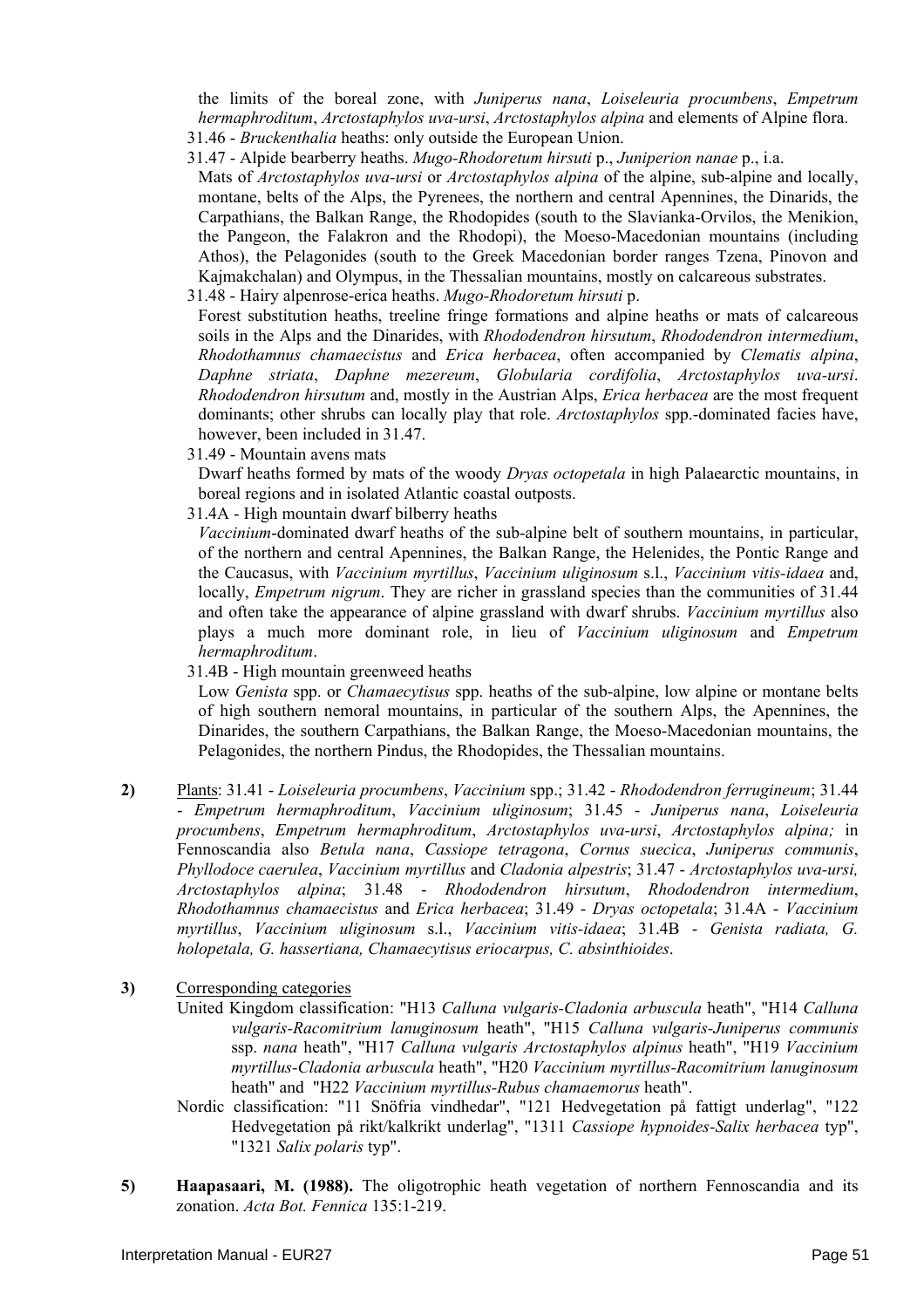**Oksanen, L. & Virtanen, R. (1995).** Topographic, altitudinal and regional patterns in continental and suboceanic heath vegetation of northern Fennoscandia. *Acta Bot. Fennica* 153:1-80.

## **4070 \* Bushes with** *Pinus mugo* **and** *Rhododendron hirsutum*  **(***Mugo-Rhododendretum hirsuti***)**

PAL.CLASS.: 31.5

- **1)** *Pinus mugo* formations usually with *Rhododendron* spp of the dry eastern inner Alps, the northern and southeastern outer Alps, the southwestern Alps and the Swiss Jura, the eastern greater Hercynian ranges, the Carpathians, the Apennines, the Dinarides and the neighbouring Pelagonides, the Pirin, the Rila and the Balkan Range;
- **2)** Plants: *Pinus mugo, Rhododendron hirsutum*, *R. ferrugineum*, *R. myrtifolium* (syn. *R. kotschy*), *Rhodothamnus chamaecistus, Calamagrostis villosa, Homogyne alpina*
- **3)** Corresponding categories German classification: "6905 Alpenrosengebüsch", "6904 Latschengebüsch".
- **5) Doniţă, N., Popescu, A., Paucă-Comănescu, M., Mihăilescu, S., Biriş, I.A. (2005).** *Habitatele din România*. Edit. Tehnică Silvică, Bucureşti, 500 p. (ISBN 973-96001-4-X)

## **4080 Sub-Arctic** *Salix* **spp. scrub**

PAL.CLASS.: 31.6211, 31.6214, 31.6215, 31.622

- **1)** Subarctic and boreo-alpine willow formations of the Scottish Highlands, the mountains of Iceland and the mountains of Scandinavia (often along streams) and similar communities in the Alps, Pyrenees, Cantabrian Mountains, Carpathians, and associated massifs. Subtypes :
	- 31.6211 Alpigenous small willow brush
		- Subalpine, alpine and occasionally montane brushes and low scrubs of the Alps, the Apennines, the Jura and the western great Hercynian ranges, dominated by small shrubby (generally 0.5-2 metre tall) *Salix* species*.*
	- 31.6214 Pyreneo-Cantabric willow brush Subalpine, alpine and occasionally montane *Salix* dominated brushes and low scrubs of the Pyrenees and the Cordillera Cantabrica.
	- 31.6215 Hercynio-Carpathian willow brush Subalpine, alpine and occasionally montane *Salix* dominated brushes and low scrubs of the Carpathians and the eastern Hercynian ranges of the Sudeten (*Salicetum lapponum, Salici silesiacae-Betuletum carpaticae* [*p*.], *Piceo-Salicetum silesiacae* [*i.a*.]).
	- 31.622 Boreo-Alpine willow brush Subarctic willow formations of the Highlands of Scotland, of the mountains of Iceland and of the boreal mountains of Scandinavia.
- **2)** Plants: *Salix lapponum*, *S. lanata*, *S. arbuscula, S. myrsinites, S. glauca, S. helvetica, S. bicolor.*
- **3)** Corresponding categories United Kingdom classification: "W20 *Salix lapponum-Luzula sylvatica* scrub". Nordic classification: "127 Videvegetation".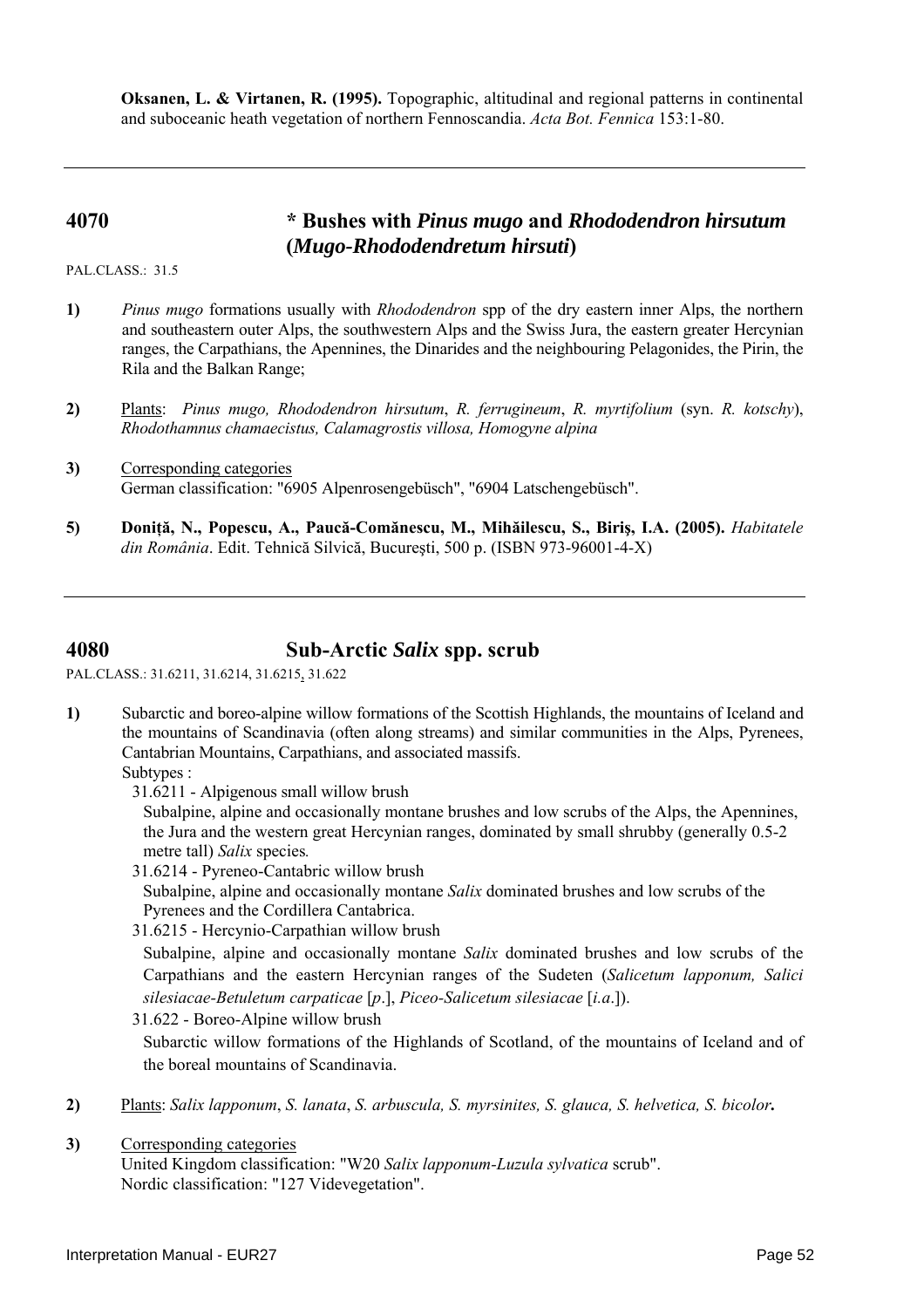## **4090 Endemic oro-Mediterranean heaths with gorse**

PAL.CLASS $\cdot$  31.7

- **1)** Primary cushion heaths of the high, dry mountains of the Mediterranean and Irano-Turanian regions, with low, cushion-forming, often spiny shrubs, such as *Acantholimon*, *Astragalus*, *Erinacea*, *Vella*, *Bupleurum*, *Ptilotrichum*, *Genista*, *Echinospartum*, *Anthyllis* and various composites and labiates; secondary, zoogenic cushion heaths of the same regions, either downslope extensions of the high-altitude formations, and dominated by the same species, or specifically montane or steppic, often *Genista*-dominated in the Mediterranean region. Excluded are cushionheaths of thermo-Mediterranean lowlands (33) and of deserts and semideserts (7). Sub-types :
	- 31.71 Pyrenean hedgehog-heaths. *Junipero-Genistetum horridae.*
	- *Echinospartum horridum* formations of dry slopes of the supra-Mediterranean zone of the southern Pyrenees; accompanying the dense, spiny cushions are *Juniperus hemisphaerica*, *Buxus sempervirens*, *Ononis fruticosa*, *Arctostaphylos uva-ursi* ssp. *crassifolia* and *Pinus sylvestris*.
	- 31.72 Cordilleran hedgehog-heaths. C*ytiso oromediterranei-Echinospartetum barnadesii*, *Echinosparto pulviniformis-Cytisetum oromediterranei*, *Teucrii salviastri-Echinospartetum pulviniformis*, *Genisto hystricis-Echinospartetum lusitanici*

Formations of the Cordillera Central and adjacent areas dominated by diverse forms of *Echinospartum*.

31.73 - Nevadan hedgehog-heaths. *Erinacetalia* p., *Lavandulo-Genistion boissieri* p.

Highly developed hedgehog formations of the Sierra Nevada with *Erinacea anthyllis*, *Vella spinosa*, *Astragalus sempervirens* ssp. *nevadensis*, *A. granatensis* ssp. *granatensis* (*A. boissieri*), *Ptilotrichum spinosum*, *Bupleurum spinosum, Genista baetica*. Associated dwarf suffrutescent formations of high slopes and crests.

31.74 - Franco-Iberian hedgehog-heaths

- Oro-Mediterranean and montane hedgehog-heaths of other Iberian ranges and of southern France.
- 31.75 Cyrno-Sardian hedgehog-heaths. *Carici-Genistetalia* (*Carlinetalia macrocephalae*) Expanses of small, compact bushes with *Astragalus sirinicus* ssp. *genargenteus*, *Rosa seraphini*, *Anthyllis hermanniae*, *Thymus herba-barona*, *Cerastium boissieri*, *Genista salzmannii, G. corsica*, *Berberis aetnensis*, *Prunus prostrata* and *Daphne oleoides*, of Sardinian and Corsican mountains.
- 31.76 Mount Etna hedgehog-heaths. *Astragaletum siculi*

Lava-colonising formations with cushions of *Astragalus granatensis* ssp. *siculus*, *Berberis aetnensis*, *Juniperus hemisphaerica*, *Genista aetnensis*, *Adenocarpus bivonae*, *Viola aethnensis*. 31.77 - Madonie and Apennine hedgehog-heaths

- Hedgehog-heaths formed by *Astragalus* spp. or *Genista* spp., of the mountains of the southern Italian peninsula and Sicily, except Etna.
- 31.78 Helleno-Balkanic sylvatic *Astragalus* hedgehog-heaths

Hedgehog-heaths occupying situations peripheral to the main range of the alti- and oro-Mediterranean hedgehog-heath communities of high Hellenic mountains (31.79 and 31.7A), mostly dominated by *Astragalus angustifolius*, characteristic, in particular, of zoogenous clearings within the forest belt of southern Greek mountains and of regions of irradiation of Mediterranean communities within the hills and mountains of the Moesian zone.

- 31.79 Hellenic oro-Mediterranean hedgehog-heaths. *Daphno-Festucetea*: *Eryngio-Bromion* p. Hedgehog-heaths developed on relatively humus-rich rendziniform soils at or above treeline, in the 1700-2200 m altitudinal range of high Greek mountains; hedgehog-heath facies of associated grasslands; similar, impoverished formations descending into the forest belts of the same mountains, with the exception of those of the Peloponnese, where they are replaced by distinctive formations, listed under 31.78.
- 31.7A Hellenic alti-Mediterranean hedgehog-heaths. *Daphno-Festucetea*: *Astragalo-Seslerion*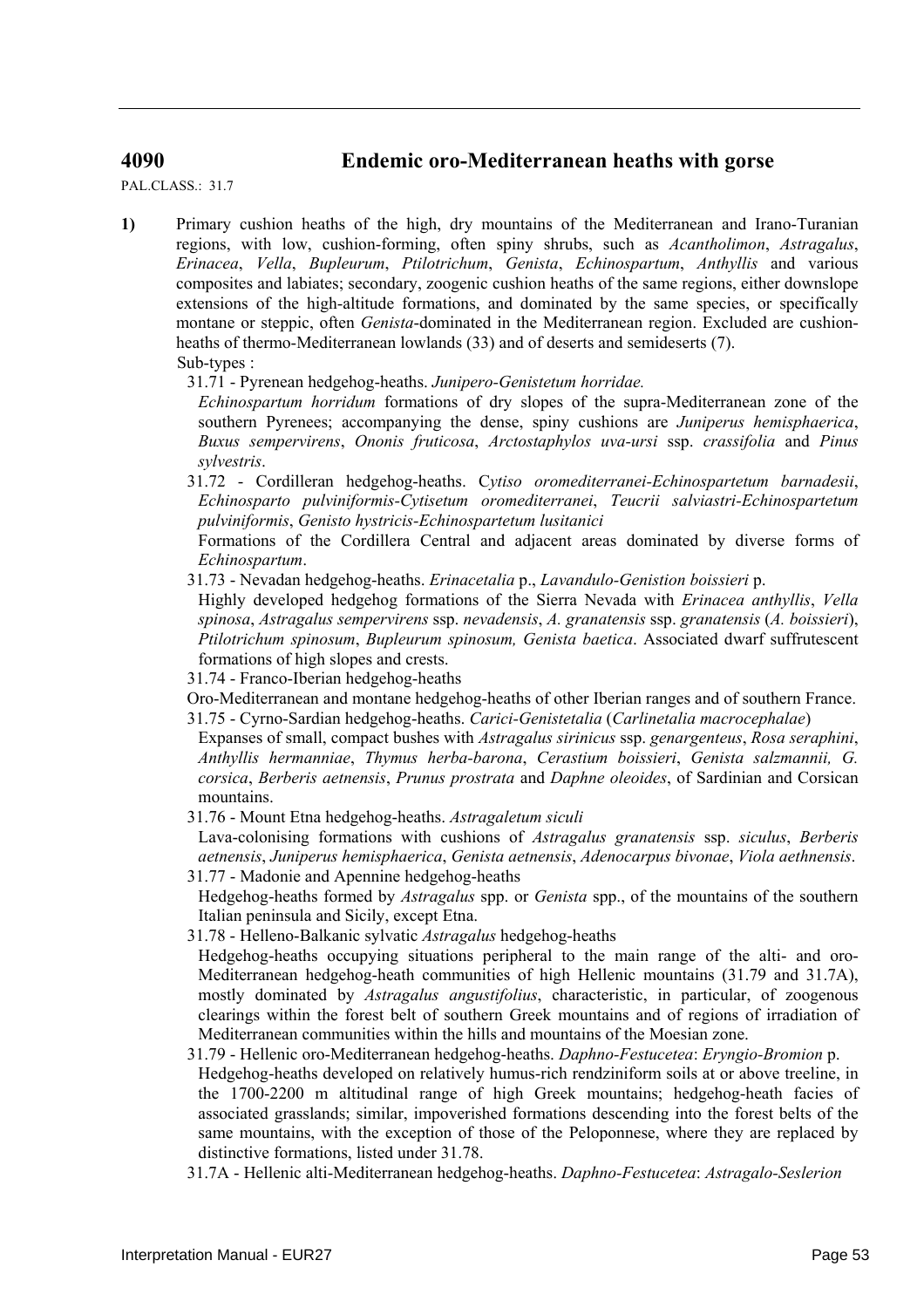Shrubby formations of the high mountains of the Peloponnese, of the southern mainland Greek mountains and of the Thessalian Olympus system, colonising the altitudinal range immediately above that occupied by the communities of 31.79, as well as stony slopes with shallow soil, loose screes and humus-deficient soils within the main 1700-2200 m range of these communities. Included are true spiny hedgehog-heaths, cushiony formations of dwarf suffrutescents and bush-dominated facies of stripped grasslands. *Astragalus angustifolius*, *Acantholimon androsaceum*, *Astragalus lacteus*, *Convolvulus cochlearis*, *Rindera graeca*, *Aster alpinus*, *Globularia stygia*, *Minuartia stellata*, *Erysimum pusillum*, *Thymus teucrioides*, *Alyssum kionae*, *Paronychia kapela*, *Thymus hirsutus*, *Anthyllis aurea*, *Achillea ageratifolia*, *Sideritis scardica*, *Linum flavum*, *Thymus boissieri*, *Sesleria caerulans* are characteristic.

31.7B - Cretan hedgehog-heaths. *Saturejetea spinosae*

Hedgehog-heaths of high mountains of Crete, in the 1500-2500 m altitudinal range, with *Astragalus creticus* ssp. *creticus*, *A. angustifolius*, *Acantholimon androsaceum*, *Atraphaxis billardieri*, *Berberis cretica*, *Chamaecytisus creticus*, *Daphne oleoides*, *Prunus prostrata*, *Euphorbia acanthothamnos*, *Verbascum spinosum*, *Sideritis syriaca*, *Satureja spinosa*, *Asperula idaea*, *Rhamnus prunifolius*, *Pimpinella tragium*, *Acinos alpinus*.

- 31.7C Aegean summital hedgehog-heaths Isolated, endemic-rich, mostly summital hedgehog-heaths of calcareous mountains of Aegean islands and Mount Athos.
- 31.7D Southern Hellenic *Genista acanthoclada* hedgehog-heaths Formations dominated by hemispherical shrubs of *Genista acanthoclada* of the middle levels (about 800 - 1200 m) of mountains and plateaux of the Peloponnese.
- 31.7E *Astragalus sempervirens* hedgehog-heaths *Astragalus sempervirens* ssp. *sempervirens*, ssp. *muticus*, ssp. *cephalonicus* formations of the southern Alps, the eastern Pyrenees, Iberia, the Apennines and Greece, transitional between the alpine and sub-alpine heaths of 31.4 and the true Mediterranean hedgehog-heaths of 31.7.

31.7F - Canarian cushion-heaths. *Spartocytision nubigeni* Open formations dominated by broom-like plants of the montane zone (above 1900 m) of the Canary Islands, with many endemic species.

**2)** Plants: 31.71 - *Echinospartum horridum*; 31.72 - *Echinospartum lusitanicum* ssp. *barnadesii, E. ibericum* ssp*. pulviniformis*; 31.73 - *Erinacea anthyllis*, *Vella spinosa*, *Astragalus sempervirens* ssp. *nevadensis*, *A. granatensis* ssp. *granatensis* (*A. boissieri*), *Ptilotrichum spinosum*, *Bupleurum spinosum, Genista baetica*; 31.74 - *Erinacea anthyllis*, *Vella spinosa, Andryala agardhii, Convolvulus boissieri, Hippocrepis squamata* ssp*. eriocarpa, Pterocephalus spathulatus, Thymus granatensis*; 31.75 - *Astragalus sirinicus* ssp. *genargenteus*, *Rosa seraphini*, *Anthyllis hermanniae*, *Thymus herba-barona*, *Cerastium boissieri*, *Genista salzmannii, G. corsica*, *Berberis aetnensis*, *Prunus prostrata, Daphne oleoides*; 31.76 - *Astragalus granatensis* ssp. *siculus*, *Berberis aetnensis*, *Juniperus hemisphaerica*, *Genista aetnensis*, *Adenocarpus bivonae*, *Viola aethnensis*; 31.77 - *Astragalus granatensis* ssp. *nebrodensis, A. parnassi* ssp. *calabrus, A. sirinicus* ssp. *sirinicus, Genista cupanii, G. sylvestris* ssp. *dalmatica*; 31.78 - *Astragalus angustifolius*; 31.79 - *Astragalus creticus* ssp. *rumelicus, A. parnassi, A. angustifolius*; 31.7A - *Astragalus angustifolius, Minuartia stellata*; 31.7B - *Astragalus creticus* ssp. *creticus, A. angustifolius, Chamaecytisus creticus*; 31.7C - *Astragalus creticus* var. *samius, A. pilodes, A. trojanus* var. *chius, A. parnassi, A. p.* var. *samothracius, A. monachorum*; 31.7D - *Genista acanthoclada*; 31.7E - *Astragalus sempervirens* ssp. *sempervirens*, *A. s.* ssp. *muticus*, *A. s.* ssp. *cephalonicus*; 31.7F - *Spartocytisus supranubius, Adenocarpus viscosus* var. *spartioides.* 

## **40A0 \* Subcontinental peri-Pannonic scrub**

PAL.CLASS.: 31.8B12p, 31.8B13, 31.8B14, 31.8B3p

**1)** Low deciduous scrub with continental and sub mediterranean affinities of the Pannonic basin and neighbouring regions including the eastern Alpine periphery, the southern periphery of the Northwestern Carpathians, the Transylvanian plateau and the adjacent foothills and valleys of the Eastern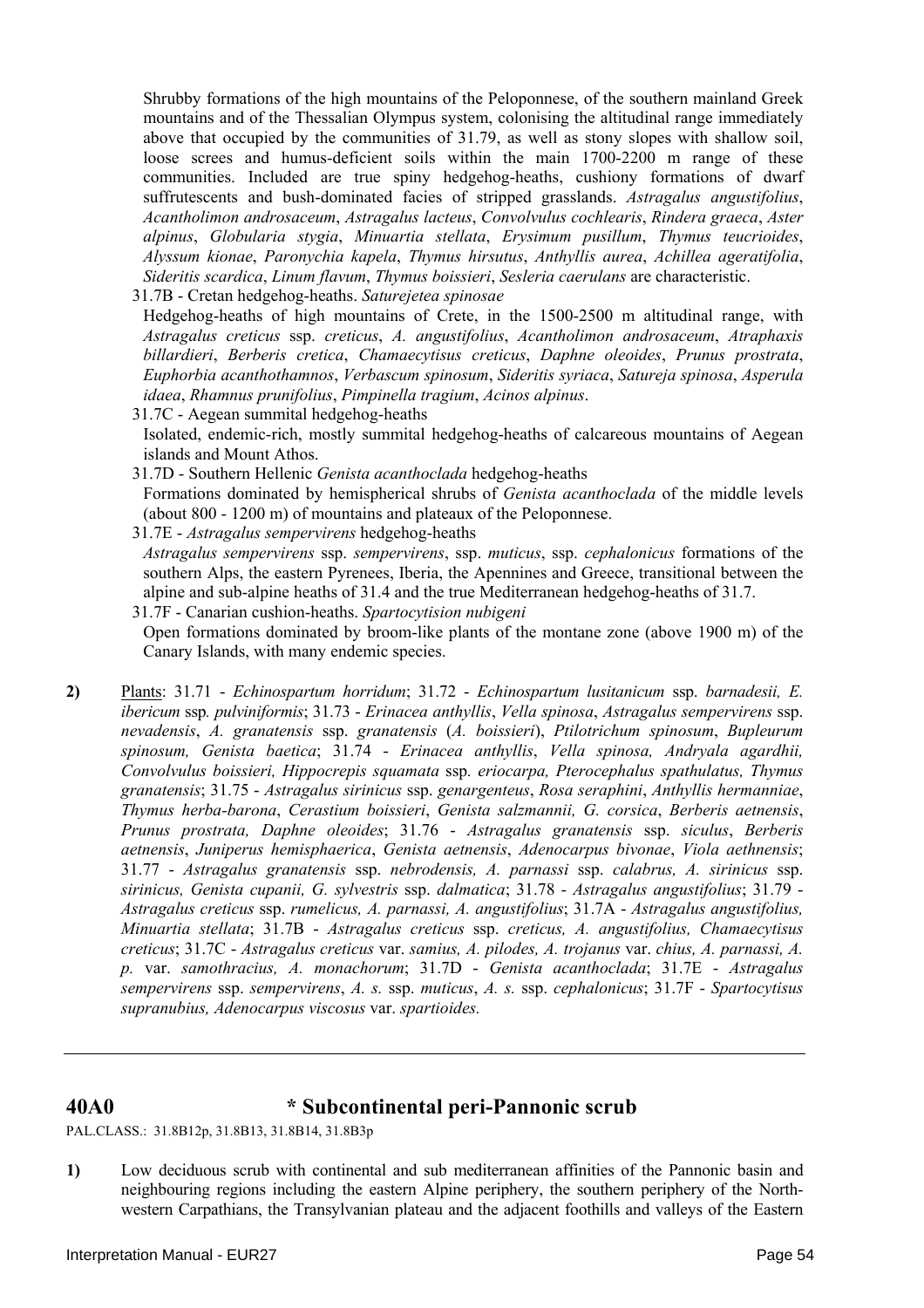and Southern Carpathians and the Apuseni mountains, the southern periphery of the Pannonic basin, the Moravian plateau and to the hills and valleys of the northern Balkan peninsula. Occurs on both calcareous and siliceous substrates forming mosaic-like vegetation with steppe grassland (6210) and forest-steppe elements or plants of the rupicolous Pannonic grasslands (6190) often along the fringes of woodlands.

Includes the following syntaxa:

*Prunetum fruticosae* Dziubaltovski 1926 (syn.: *Crataego-Prunetum fruticosae* de Sóo 1951) *Prunetum tenellae* Soó 1947 (syn.: *Amygdaletum nanae* Soó 1951). *Coronillo-Prunetum mahaleb* Gallandat 1972 (syn*. Cerasetum mahaleb* Oberdorfer and Th. Müller 1979) *Waldsteino-Spiraetum mediae* Zólyomi 1936 *Helleboro odori-Spiraetum mediae* Borhidi et Morschhauser 1999 *Syringo-Carpinion orientalis* Jakucs 1959 *Euonymo – Prunetum spinosae* (Hueck 1931) Tx. 1952 em. Pass. et Hoffim. 1968 *Calamagrosteto – Spireetum ulmifoliae* Resmeriţă, Csürös 1966 *Spireetum crenatae* Morariu et Ularu 1981 *Syringo – Genistetum radiatae* Maloş 1972 *Asplenio – Syringetum vulgaris* Jakucs et Vida 1959 *Cariceto* ( *humilis – Sorbetum dacicae*) Gergely 1962 *Corno – Fraxinetum orni* Pop et Hodişan 1964 *Alno incanae-Syringetum josikaeae* (Borza 1965) Raţiu et al. 1984

### **2)** Plants:

*Amygdalus nana (*syn *Prunus tenella), Cerasus fruticosa, C. mahaleb, Spiraea media, Rosa spinosissima, R. gallica, R. pimpinellifolia, Amelanchier ovalis, Cornus mas, Crataegus monogyna, Acer tataricum, Cotoneaster integerrimus, C. tomentosus, C. matrensis, C. niger, Allium sphaerocephalon, Anemone sylvestris, Asparagus officinalis, Buglossoides purpurcaerulea, Geranium sanguineum, Peucedaunum carvifolia, Teucrium chamaedrys, Aster linosyris, Inula ensifolia, Inula hirta, Melica picta, Nepeta pannonica, Peucedanum cervaria, Phlomis tuberosa, Jurinea mollis, Vinca herbacea, Verbascum austriacum, Salvia austriaca, Stipa dasyphylla, Aconitum anthora, Chrysanthemum corymbosum, Vincetoxicum hirundinaria, Waldsteinia geoides, Syringa vulgaris, Euonymus verrucosus, Viburnum lantana, Spiraea chamaedryfolia, S. crenata, Fraxinus ornus, Paliurus spina-christi, Jasminum fruticans*, *Syringa josikaea*, *Genista radiata, Sorbus dacica, Sorbus aria, Sorbus cretica, Paeonia peregrina, Teucrium polium, Asplenium rutamuraria, Ceterach officinarum.*

#### **3)** Corresponding categories

Hungarian classification: continental deciduous steppe thickets (identification code: M6), continental deciduous rock thickets (identification code: M7), white-oak shrub woodlands (identification code: M1)

**5) Borhidi, A. & Sánta, A. (eds.) (1999).** Vörös Könyv Magyarország növénytársulásairól. 1-2. (Red Book of Hungarian Plant Communities.Vols. 1-2). TermészetBÚVÁR Kiadó, Budapest, pp. 768 (in Hungarian)

**Doniţă, N., Popescu, A., Paucă-Comănescu, M., Mihăilescu, S., Biriş, I.A. (2005).** *Habitatele din România*. Edit. Tehnică Silvică, Bucureşti, 500 p. (ISBN 973-96001-4-X)

**Raţiu O. & Gergely I. (1979**). Caracterizarea sinecologicã a principalelor fitocenoze lemnoase din "Tara Oaşului" (jud. Satu Mare). *Contrib. Bot.,* Cluj-Napoca, 85–118.

 **Zólyomi, B. (ed.) (1967).** Guide der Exkursionen des Internationalen Geobotanischen Symposium. Ungarn. Eger-Vácrátót, 95p.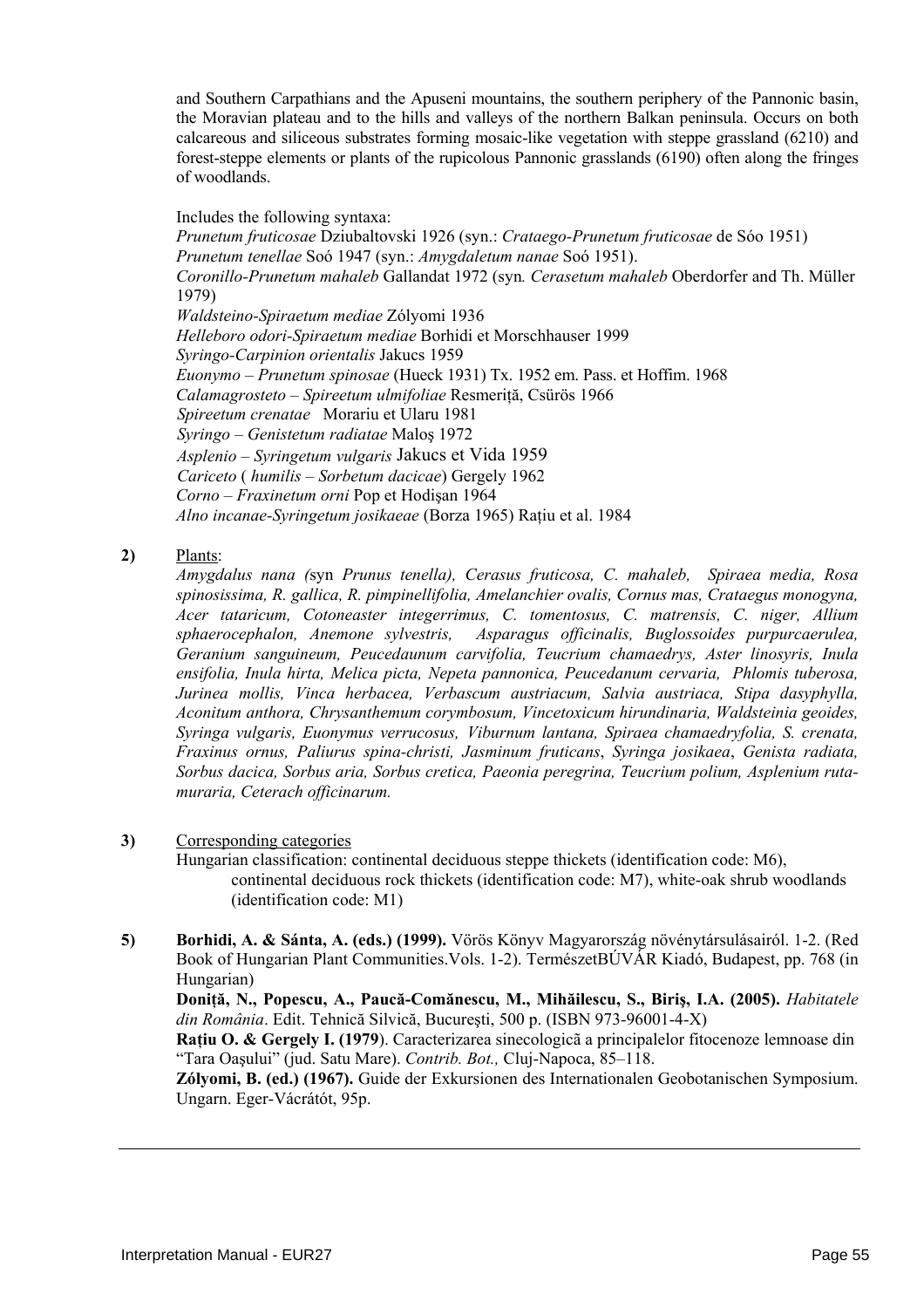## **40B0 Rhodope** *Potentilla fruticosa* **thickets**

PAL.CLASS.: 31.636

- **1)** Closed formations dominated by *Potentilla fruticosa* at the 1550 metre level in the *Picea abies* and *Pinus sylvestris* belt of the west Rhodope mountains.
- **2)** Plants: *Potentilla fruticosa, Bellardiochloa violaceae, Galium boreale, G. verum, Geum rhodopeum, Nardus stricta, Veronica rhodopaea, Viola rhodopeia,* Bryophytes*: Abietinella abietina*
- **5) Meshinev, T. (1975).** Ecological and biological features of *Potentilla fruticosa* L. in Bulgaria. PhD thesis. ( in Bulgarian).

## **40C0 \*Ponto-Sarmatic deciduous thickets**

PAL.CLASS.: 31.8B7

- **1)** Deciduous thickets of the wooded steppe zone of the Pontic and Sarmatic regions and of adjacent areas within and around the zone of occurrence of easternmost white cinquefoil oak woods  $(41.7A14)$ , of tartar maple steppe oak woods (41.7A22) and of sub-Euxinian steppe woods (41.7A3) which form part of 91I0\* Euro-Siberian steppic woods with *Quercus* spp.. The habitat includes several plant communities with species endemic to Dobrogea, such as the associations *Asphodelino luteae-Paliuretum* and *Rhamno catharticae-Jasminietum fruticantis*.
- **2)** Plants: *Prunus spinosa, Crataegus monogyna, Caragana frutex, Spiraea crenifolia* (*Spiraea crenata*)*, Prunus tenella (Amygdalus nana), Jasminum fruticans, Paliurus spina-christi, Rhamnus catarhica, Asparagus verticillatus, Asphodeline lutea, Bromus inermis, Dianthus nardiformis, Kochia prostrata, Medicago minima, Genista sessilifolia, Moehringia grisebachii, #Moehringia jankae, Orlaya grandiflora, Ornithogalum amphibolum, Paeonia tenuifolia, Salvia ringens, Thymus zygioides, Veronica jacquini.*
- **5) Sanda, V., Arcus, M. (1999).** *Sintaxonomia gruparilor vegetale din Dobrogea şi Delta Dunarii,*  Ed. Cultura, Pitesti.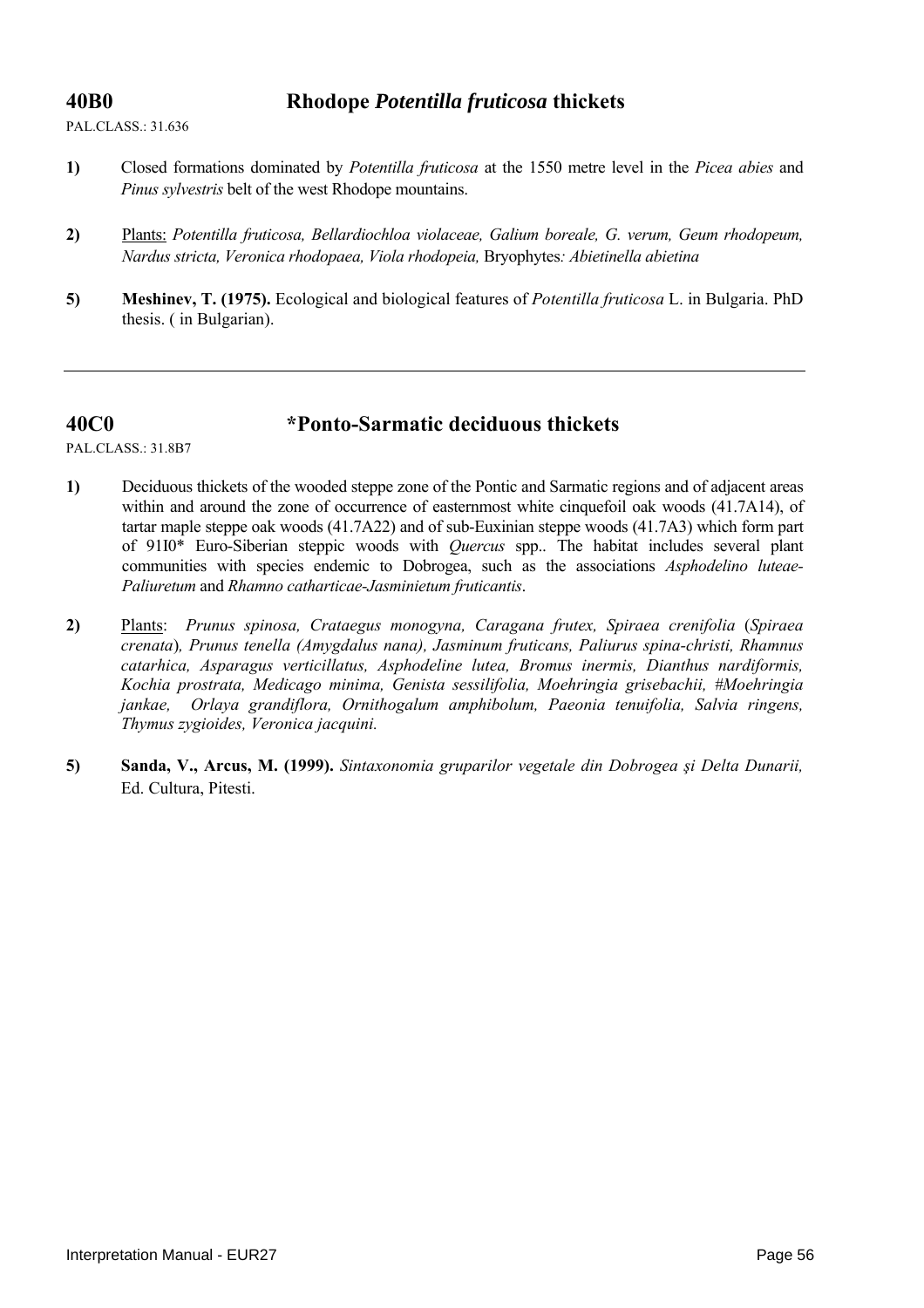# **SCLEROPHYLLOUS SCRUB (MATORRAL)**

## *Sub-Mediterranean and temperate scrub*

## **5110 Stable xerothermophilous formations with** *Buxus sempervirens* **on rock slopes (***Berberidion* **p.p.)**

PAL.CLASS.: 31.82

- **1)** Stable xerothermophilous and calcicolous scrubs dominated by *Buxus sempervirens*, of hill and montane levels. These formations correspond to xerothermophilous *Buxus* thickets with their fringe associations of the *Geranion sanguinei* alliance on calcareous or siliceous substratum. They also constitute the natural woodland edge of calcareous dry forests rich with *Buxus*. In the euro-siberian region, the more open formations are rich in submediterranean plant species. Syntaxa: *Berberidion* p.p., *Amelanchiero-Buxion*
- **2)** Plants: *Buxus sempervirens*, *Prunus spinosa*, *Prunus mahaleb*, *Cornus mas*, *Crataegus* spp., *Berberis vulgaris*, *Ligustrum vulgare*, *Viburnum lantana*, *Amelanchier ovalis*, *Geranium sanguineum*, *Dictamnus albus*.

## **3)** Corresponding categories German classification : "410103 Gebüsch trocken-warmer Standorte (Berberitzen-, Felsenmispel-, Felsenbirnen-, Sanddorngebüsch etc) (mit *Buxus sempervirens*, P036b).

**4)** Succession phase of calcareous grasslands toward mixed deciduous forests, for example with *Quercus pubescens* or continental pine forests with *Pinus sylvestris* (the word "stable" concerns those formations which are practically at climax stage, but on very superficial soils where natural succession towards forest can not take place).

 These communities are associated with calcareous grasslands, mixed oak or *Quercus pubescens* groves, beech groves rich in orchid species or with *Pinus nigra* and *Pinus leucodermis* (e.g. in Greece).

## **5120 Mountain** *Cytisus purgans* **formations**

PAL.CLASS.: 31.842

- **1)** *Cytisus purgans*-dominated formations of higher levels (upper montane, subalpine, oro-Mediterranean) of south-western European mountains, on superficial soils, often associated with dwarf juniper scrubs (31.43) or hedgehog-heaths (31.7), and physiognomically reminiscent of the latter. *Pino-Cytision purgantis* p., *Genistion polygaliphyllae* p.
- **2)** Plants: *Cytisus* (*Genista*) *purgans*.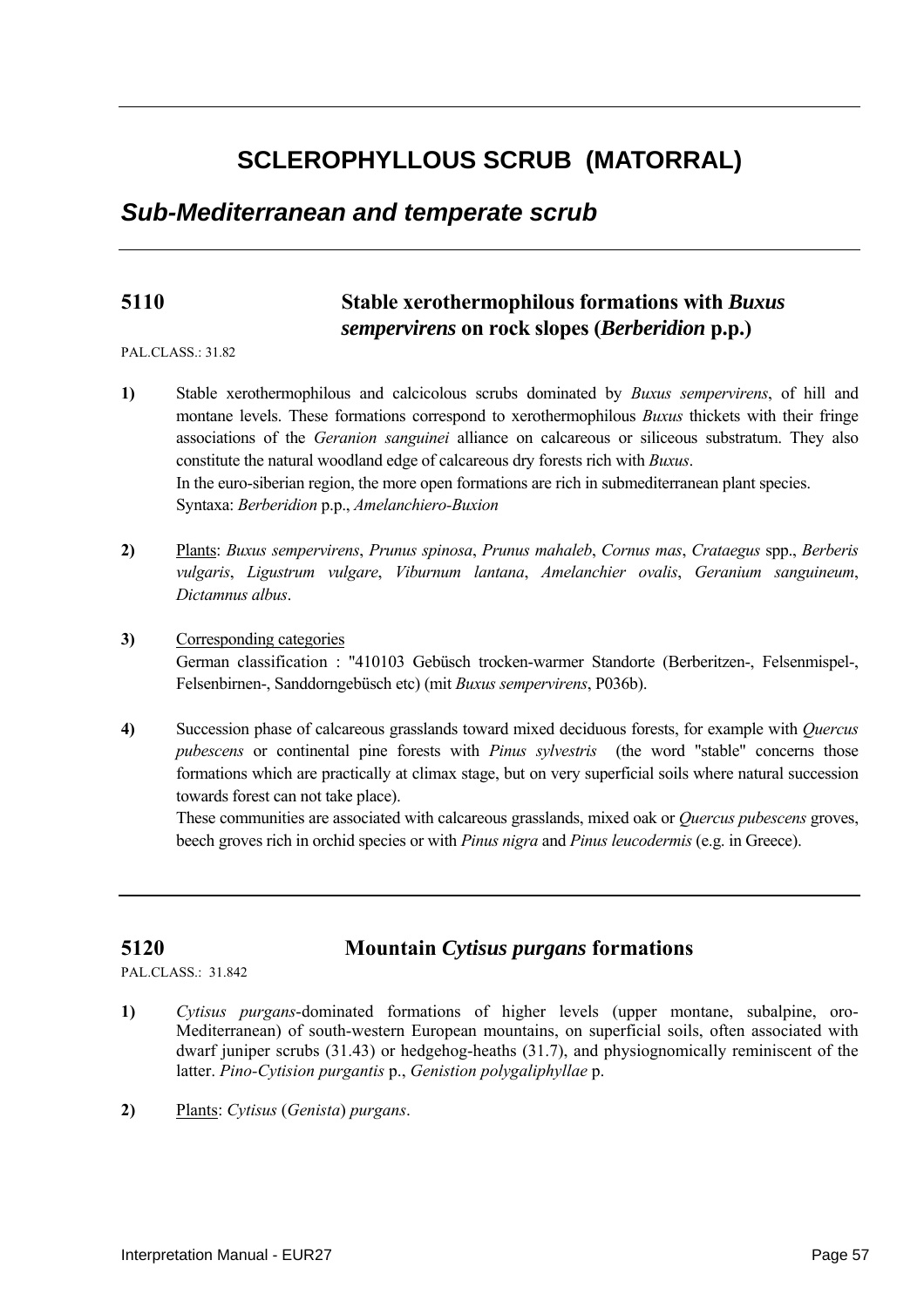## **5130** *Juniperus communis* **formations on heaths or calcareous grasslands**

PAL.CLASS.: 31.88

- **1)** Formations with *Juniperus communis* of plain to montane levels. They mainly correspond to phytodynamic succession of the following types of vegetation: a) generally, mesophilous or xerophilous calcareous and nutrient poor grasslands, grazed or let lie fallow, of the *Festuco-Brometea* and *Elyno-Sesleretea*. b) more rarely, heathlands of the *Calluno vulgaris-Ulicetea minoris* (31.2).
- **2)** Plants: *Juniperus communis*, *Crataegus* spp., *Rosa* spp., *Prunus spinosa*. For a) typical species of the *Festuco-Brometea* and *Elyno-Sesleretea*. For b) *Calluna vulgaris*, *Vaccinium myrtillus*, *Empetrum nigrum*, *Erica tetralix*, *Deschampsia flexuosa*, *Nardus stricta*.
- **3)** Corresponding categories
	- United Kingdom classification : "W19 *Juniperus communis* ssp. *communis-Oxalis acetosella* woodland" and juniper rich facies of "W21 - *Crataegus monogyna-Hedera helix* scrub".
	- German classification: "340201 submediterrane Halbtrockenrasen auf karbonatischem Boden (mit Wacholdergebüschen, P036a)", "340203 subkontinentale Halbtrockenrasen auf karbonatischem Boden (mit Wacholdergebüschen, P036a)", "4003 Heiden auf sandigen Böden (Calluna-Heiden) (mit Wacholdergebüschen, P036a)".

Nordic classification: "5115e *Juniperus communis*-*Calluna vulagaris* variant".

**5) Rejmanek, M. & Rosen, E. (1988).** The effects of colonizing shrubs (Juniperus communis and Potentilla fruticosa) on species richness in the grasslands of Stora Alvaret, Öland (Sweden). *Acta Phytogeogr. Suec.* 76:67-72.

# **5140 \*** *Cistus palhinhae* **formations on maritime wet heaths**

PAL.CLASS.: 32.2B

- **1)** Low scrub and garrigue formations of the dolomitic tableland, karsts, sands and terra-rosas, rich in endemics (*Ulicetum erinacei, Genisto triacanthi-Cistetum palhinhae*).
- **2)** Plants: *#Biscutela vicentina, #Cistus palhinhae, Genista hirsuta* ssp. *algarbiensis, G. triacanthus, Juniperus turbinata, Serratula monardii* var. *algarbiensis, Sideritis arborescens* ssp. *lusitanica, Teucrium vincentinum, Ulex erinaceus*.
- **5) Rivas-Martínez, S., Lousã, M., Díaz, T.E., Fernandéz-González, F. & Costa, J.C. (1990).** La vegetación del sur de Portugal (Sado, Alentejo y Algarve). Itinera Geobot. 3: 5 - 126.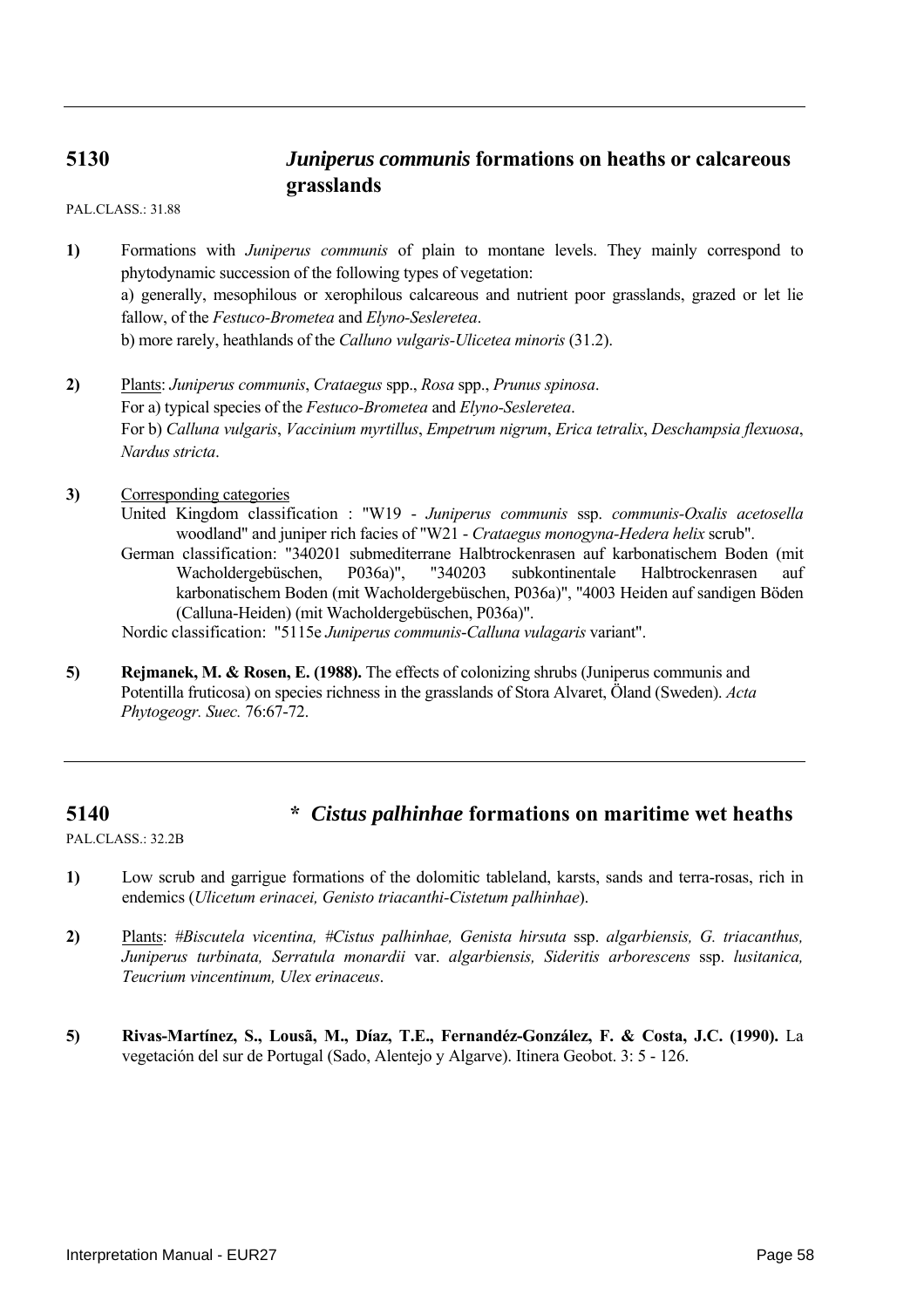# *Mediterranean arborescent matorral*

## **5210 Arborescent matorral with** *Juniperus* **spp.**

PAL.CLASS.: 32.131 to 32.136

- **1)** Mediterranean and sub-Mediterranean evergreen sclerophyllous scrub organized around arborescent junipers. Mixed dominance can be indicated by combination of codes. Sub-types 32.131 - *Juniperus oxycedrus* arborescent matorral Arborescent matorral dominated by *Juniperus oxycedrus* s.l. 32.132 - *Juniperus phoenicea* arborescent matorral Arborescent matorral dominated by *Juniperus phoenicea* s.l.. 32.133 - *Juniperus excelsa* and *J. foetidissima* arborescent matorrals Arborescent matorrals of Greece, Anatolia and the Near East, dominated by *Juniperus excelsa* or *J. foetidissima*. 32.134 - *Juniperus communis* arborescent matorral Mediterranean formations dominated by *Juniperus communis*. 32.135 - *Juniperus drupacea* arborescent matorral Formations derived from 42.A5<sup>16</sup>, limited to the Peloponnese and Asia Minor. 32.136 - *Juniperus thurifera* arborescent matorral Formations derived from  $42.A2<sup>17</sup>$ .
- **2)** Plants: *Juniperus oxycedrus, J. phoenicea, J. foetidissima, J. excelsa, J. communis, J. drupacea, J. thurifera.*

# **5220 \* Arborescent matorral with** *Zyziphus*

PAL.CLASS · 32.17

 $\overline{a}$ 

- **1)** Pre-desert deciduous scrub of *Periploca laevigata, Lycium intricatum, Asparagus stipularis, A. albus, Withania frutescens* with tall Z*yziphus lotus*, confined to the arid Iberian South-west under a xerophytic thermo-Mediterranean bio-climate; corresponds to the mature phase or climax of climatophile and edapho-xero-psammophile vegetation series (*Periplocion angustifoliae*: *Ziziphetum loti, Zizipho-Maytenetum europaei, Mayteno-Periplocetum*).
- **2)** Plants: *Asparagus albus, Calicotome intermedia, Chamaerops humilis, Maytenus senegalensis* ssp. *europaeus, Periploca laevigata* ssp. *angustifolia, Phlomis purpurea* ssp. *almeriensis, Rhamnus oleoides* ssp. *angustifolia, Withania frutescens, Zyziphus lotus*.
- **5) Alcaraz, F., Díaz, T.E., Rivas-Martínez, S. & Sánchez Gómez, P. (1989).** Datos sobre la vegetación del sureste de España: provincia biogeográfica Murciano-Almeriense. *Itinera Geobot*. 2: 1 - 133.

<sup>16</sup> **42.A5 - Syrian juniper woods :** *Juniperus drupacea* **woods of the northern slopes of Mount Parnon and of the Karlik**  mountain in Thrace, Greece. Part of the formation takes the appearance of an arborescent matorral, listed under 32.135.<br>42.A2 - Spanish juniper woods (*Juniperion thuriferae*) : Forest formations dominated by *Juniperus th* 

**southern France and Corsica and North Africa. Many communities may be better described as arborescent matorrals, and listed under 32.136; geographical divisions can nevertheless be retained by appending the suffixes of 42.A2 to 32.136.**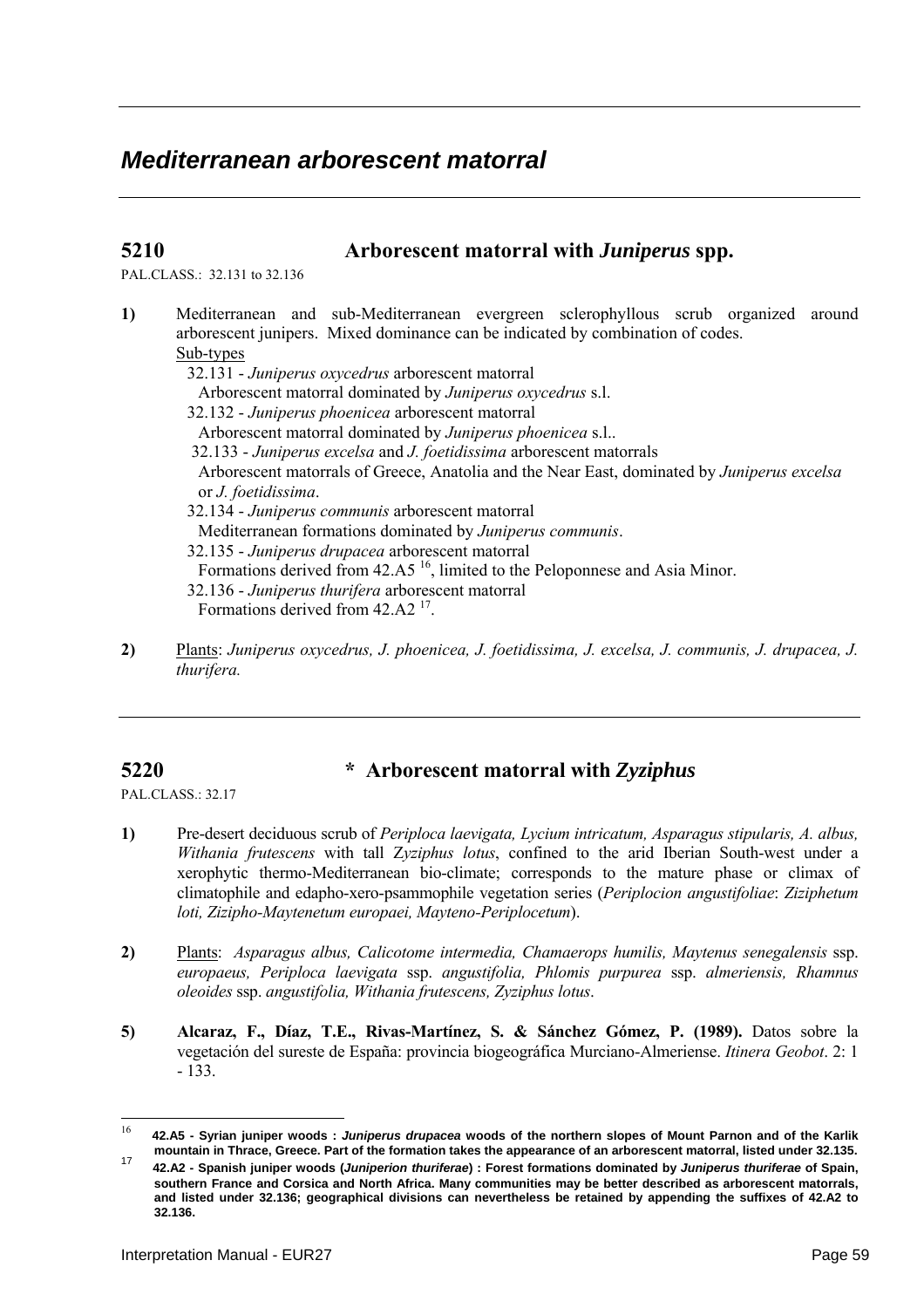**Peinado, M., Acaraz, F. & Martínez Parras, J.M. (1992)**. Vegetation of South-eastern Spain. *Flora et Vegetatio Mundi*. 10: 1 - 487.

## **5230 \* Arborescent matorral with** *Laurus nobilis*

PAL.CLASS.: 32.18

- **1)** Humid arborescent matorral with tall laurel (*Laurus nobilis*).
- **2)** Plants: *Arbutus unedo, Ceratonia siliqua, Fraxinus ornus, Laurus nobilis, Olea europaea* var. *sylvestris, Phillyrea latifolia, Quercus ilex, Rubia peregrina* ssp. *longifolia, Smilax aspera* var. *altissima, Viburnum tinus*.
- **3)** Corresponding categories The syntaxa of the Spanish types are: *Quercetea ilicis, Querco-Oleion sylvestris*: *Viburno tini-Fraxinetum orni lauretosum nobilis* (southern mountains of Valencia); *Quercion ilicis*: *Lauro-Quercetum ilicis* facies of *Laurus nobilis* (from Asturias to the Basque Country).

# *Thermo-Mediterranean and pre-steppe brush*

### **5310** *Laurus nobilis* **thickets**

PAL.CLASS.: 32.216

- **1)** Lower facies of *Laurus nobilis* thickets described under 5230 code in the Annex I, generally of humid or cool stations.
- **2)** Plants: *Laurus nobilis*.

## **5320 Low formations of** *Euphorbia* **close to cliffs**

PAL.CLASS.: 32.217

- **1)** Low formations of *Helichrysum* (*H. italicum* ssp. *microphyllum*, *H. italicum* ssp. *italicum*) with spurges (*Euphorbia pithyusa*, i.a.), *Pistacia lentiscus*, *Camphorosma monspeliaca*, *Artemisia densiflora* or *Thymelaea passerina*, *T. hirsuta*, *T. tartonraira* in the immediate vicinity of sea cliffs, forming the transition between cliff vegetation or clifftop phryganas and thermo-Mediterranean scrub.
- **2)** Plants: *Helichrysum italicum* ssp. *microphyllum*, *H. italicum* ssp. *italicum, Euphorbia pithyusa, Pistacia lentiscus*, *Camphorosma monspeliaca*, *Artemisia densiflora*, *Thymelaea passerina*, *T. hirsuta*, *T. tartonraira.*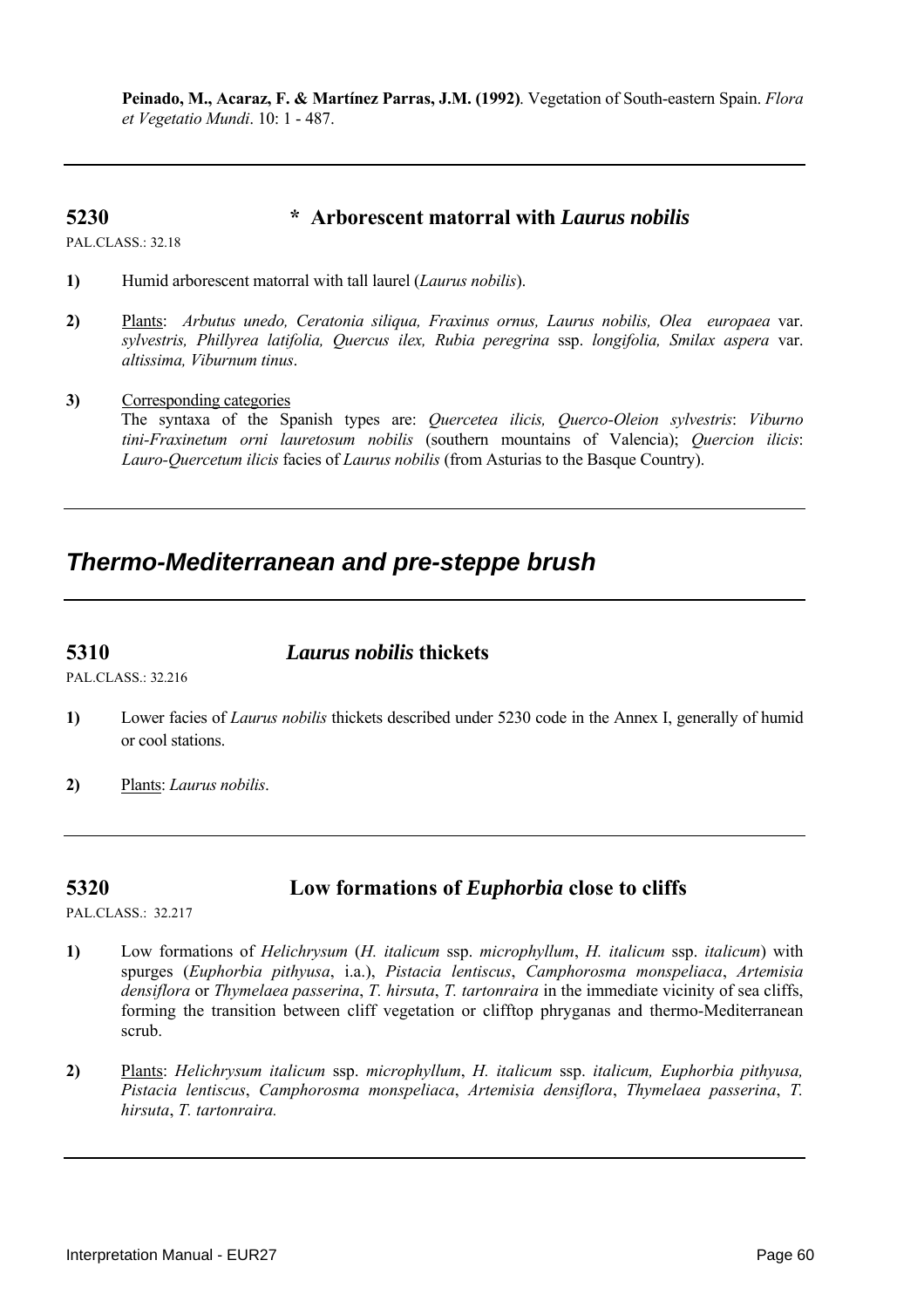## **5330 Thermo-Mediterranean and pre-desert scrub**

PAL.CLASS.: 32.21G1, 32.22 to 32.26, 32.441p

**1)** Scrub formations characteristic of the thermo-Mediterranean zone. Included here are those formations, for the most part indifferent to the siliceous or calcareous nature of the substrate, that reach their greatest extension or optimal development in the thermo-Mediterranean zone. Also included are the numerous, strongly characterised, thermophile formations endemic to the south of the Iberian peninsula, mostly thermo-Mediterranean but sometimes meso-Mediterranean; in their great local diversity they are a western counterpart of, and sometimes approach in appearance, the mostly eastern Mediterranean phryganas, which, however, on account of their strong structural singularity, are listed separately under 33.

### Sub-types :

### 32.21G - *Genista fasselata* brush

Brushes dominated by the tall, spiny *Genista fasselata* of very restricted distribution in the eastern Mediterranean basin.

31.8B5p - Xerophilous *Crataegus azarolus* var. *aronia* scrub.

Low to medium height scrub of the semi-arid zone of Cyprus characterised by *Crataegus azarolus* var. *aronia* with an abundance of herbs and grasses and belonging to the *Genisto-Ceratonietum*. It develops at low to medium altitudes (300-500 m) on calcareous substrates.

32.22 - Tree-spurge formations

Stands of *Euphorbia dendroides*, remarkable tertiary relict of Macaronesian origin; they occur as a facies of the thermo-Mediterranean brushes of the Balearics, Corsica, Sardinia, Sicily, Isles Eolie, Egadi, Pelagi, Pantelleria, Crete, and, very locally, of those of the coasts of northern Catalonia, south-eastern France, peninsular Italy and its islands, central Greece, notably on slopes facing the gulf of Corinth, the Peloponnese, the Aegean archipelagos, and enclaves of the Mediterranean periphery of Anatolia and the Levant. Particularly extensive and robust stands occur in Sicily, Sardinia and Crete where they may extend to relatively high altitudes. Very local formations in Mediterranean North Africa occupy the steep rocky slopes of some coastal capes and isolated inland sites (Ichkeul).

32.23 - Diss-dominated garrigues

Garrigues invaded and dominated by the high tussocks of *Ampelodesmos mauritanica*; typically thermo-Mediterranean, they also occur extensively in the meso-Mediterranean zone. They are most prevalent on the Tyrrhenian coast of central and southern Italy, in Sicily, in the Mediterranean zone and the less arid parts of the Saharo-Mediterranean transition zone of North Africa.

32.24 - Palmetto brush

*Chamaerops humilis*-dominated formations; other thermo-Mediterranean brushes or garrigues rich in the physiognomically important palmetto can be identified by a combination of this code and that of the other appropriate subdivision of 32.2. Palmetto brushes are best represented in the coastal areas of south-western, southern and eastern Iberia, the Balearics, Sicily and its satellite islands and Mediterranean North Africa, with more sporadic occurrences in the Guadalquivir basin, Sardinia, and the Tyrrhenian coasts and islands of peninsular Italy.

32.25 - Mediterranean pre-desert scrub. *Periplocion angustifoliae*, *Anthyllidetalia terniflorae.* Shrub formations constituting, with the halo-nitrophilous scrubs (15.724) and the localised gypsum scrubs (15.93), much of the natural and semi-natural vegetation of the arid zone of south-eastern Spain (Almeria, Murcia, Alicante), a highly distinctive region of unique climatological, biological and landscape character within Europe, extremely rich in African and endemic species. Several of the most remarkable formations remain in only a few undisturbed localities and are gravely at risk $18$ . Similar formations occur in the upper arid (Mediterranean arid) zone of North Africa. Outposts of these communities also exist in Sicily, the Egadi islands, the Pelagie islands, Malta and Pantelleria

32.26 - Thermo-Mediterranean broom fields (retamares)

 $\overline{a}$ 

<sup>&</sup>lt;sup>18</sup> Communities dominated by hummocks of very tall stands of Lotus tree Zyziphius lotus, are included in the Annex I priority habitat 'Matorral with *Zyziphius*' (32.17).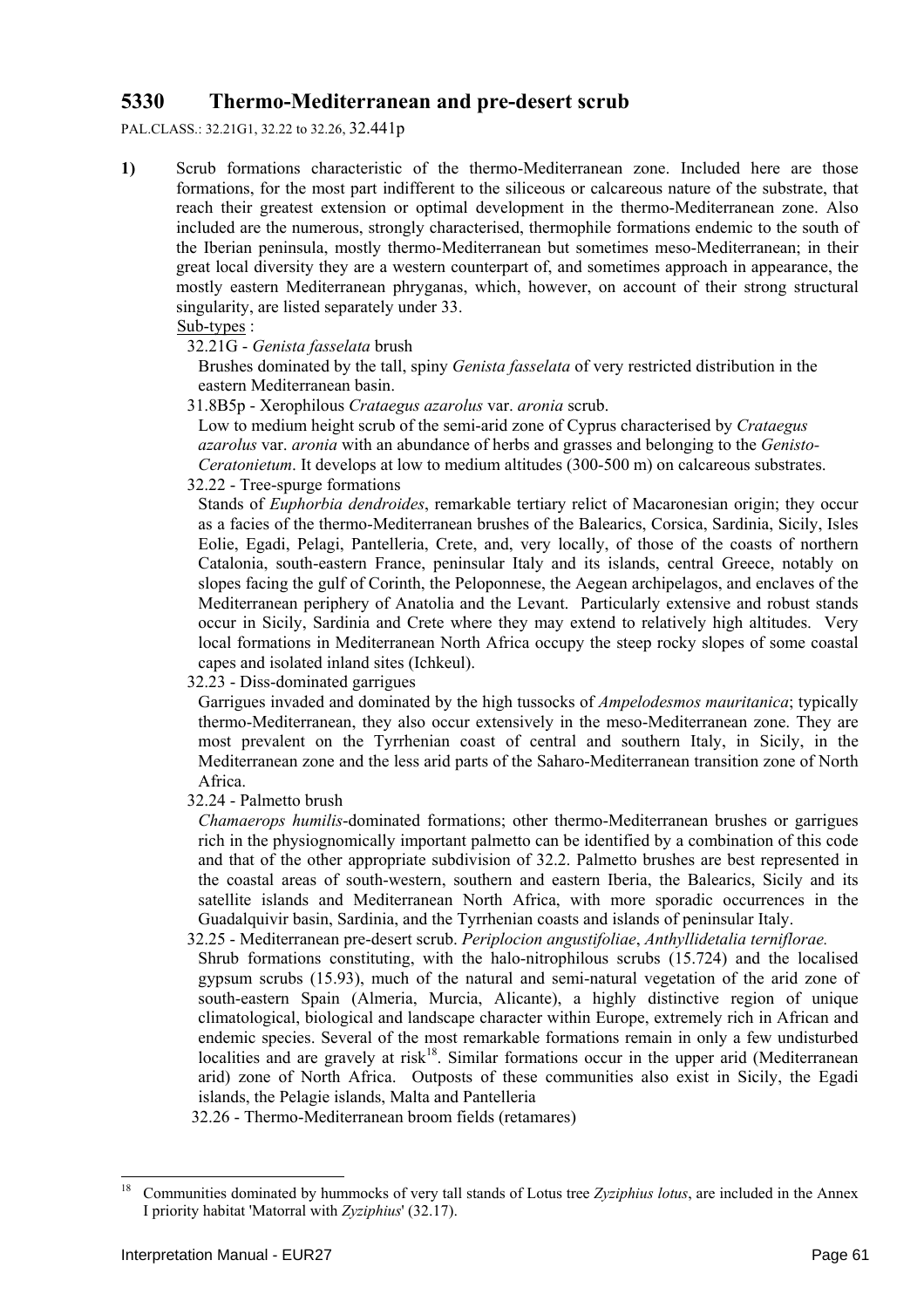West Mediterranean formations dominated by retamas (*Lygos* spp.) or by large, non-spiny thermo-Mediterranean brooms of genera *Cytisus* and *Genista*, limited to the Iberian peninsula, the Balearics, Mediterranean North Africa, Sicily and its associated islands, the Cilento coast of Campania.

32.441p - Spiny spurge garrigues *Euphorbia melitensis* garrigues of Malta

**2)** Plants: 31.21G - *G. fasselata;* 31.8B5p - *Crataegus azarolus* var. *aronia*; 32.22 - *Euphorbia dendroides*; 32.23 - *Ampelodesmos mauritanica*; 32.24 - *Chamaerops humilis*; 32.25 - *Ziziphus lotus, Maytenus senegalensis* var. *europaeus, Periploca laevigata* ssp. *angustifolia, Salsola webbii, Sideretis foetens, Ulex argentatus* ssp. *erinaceus, Genista umbellata*; 32.26 - *Lygos sphaerocarpa, L. monosperma, L. raetam* ssp. *gussonei, Genista cinerea* ssp. *speciosa, G. valentina, G. spartioides* ssp. *retamoides, G. s.* ssp. *pseudoretamoides, G. haenseleri, G. ramosissima, G. ephedroides, G. dorycnifolia, Cytisus aeolicus*. 32.441 – *Euphorbia melitensis.*

# *Phrygana <sup>19</sup>*

## **5410 West Mediterranean clifftop phryganas (***Astragalo-Plantaginetum subulatae***)**

PAL.CLASS.: 33.1

- **1)** Rare, extremely local and isolated, cushion-forming thermo-Mediterranean sclerophyllous associations of clifftops and adjacent areas dispersed along the coasts, characterised by the presence of *Astragalus massiliensis* or *Anthyllis hermanniae*, variously accompanied by *Thymelaea hirsuta*, *Helichrysum italicum*, *Plantago subulatum*, *Armeria ruscinonensis*.
- **2)** Plants: *Anthyllis hermanniae*, *Thymelaea hirsuta*, *Helichrysum italicum*, *Plantago subulatum*, *Armeria ruscinonensis*.

**5420** *Sarcopoterium spinosum* **phryganas** 

PAL.CLASS.: 33.3

- **1)** Low, thorny formations of hemispherical shrubs of the coastal thermo-Mediterranean zone of Aegean islands, of mainland Greece and the Ionian islands, of coastal Anatolia, much more widespread and diverse than the western Mediterranean formations.
- **2)** Plants: *Sarcopoterium spinosum*, *Centaurea spinosa*, *Satureja thymbra*, *Thymus capitatus*, *Genista acanthoclada*, *Anthyllis hermanniae*, *Euphorbia acanthothamnos*, *Stachys spinosa*, *Ballota pseudodictamnus*, *Ballota acetabulosa*, *Erica manipuliflora*, *Rhamnus oleoides*, *Lithospermum hispidulum*, *Fumana arabica*, *Fumana thymifolia*, *Cistus creticus*, *Cistus parviflorus*, *Cistus salvifolius*, *Pistacia lentiscus*, *Teucrium brevifolium*, *Teucrium divaricatum*, *Teucrium polium*, *Calicotome villosa*, *Micromeria graeca*, *Micromeria juliana*, *Micromeria nervosa*, *Salvia triloba*,

<sup>19</sup> <sup>19</sup> **Cushion-forming thermo-Mediterranean sclerophyllous formations, often thorny and summer deciduous. They are best developed in the eastern Mediterranean, where they may occupy considerable surfaces in coastal areas and occasionally inland. They also include a few rare, relict associations of the west Mediterranean, mostly characteristic of the edge of seashores and of maritime cliffs, where they constitute an often narrow belt between the cliff communities and thermo-Mediterranean brushes, incorporating, in addition to characteristic, often endemic or very rare, hemispherical cushionforming species, an admixture of species belonging to these two vegetation complexes.**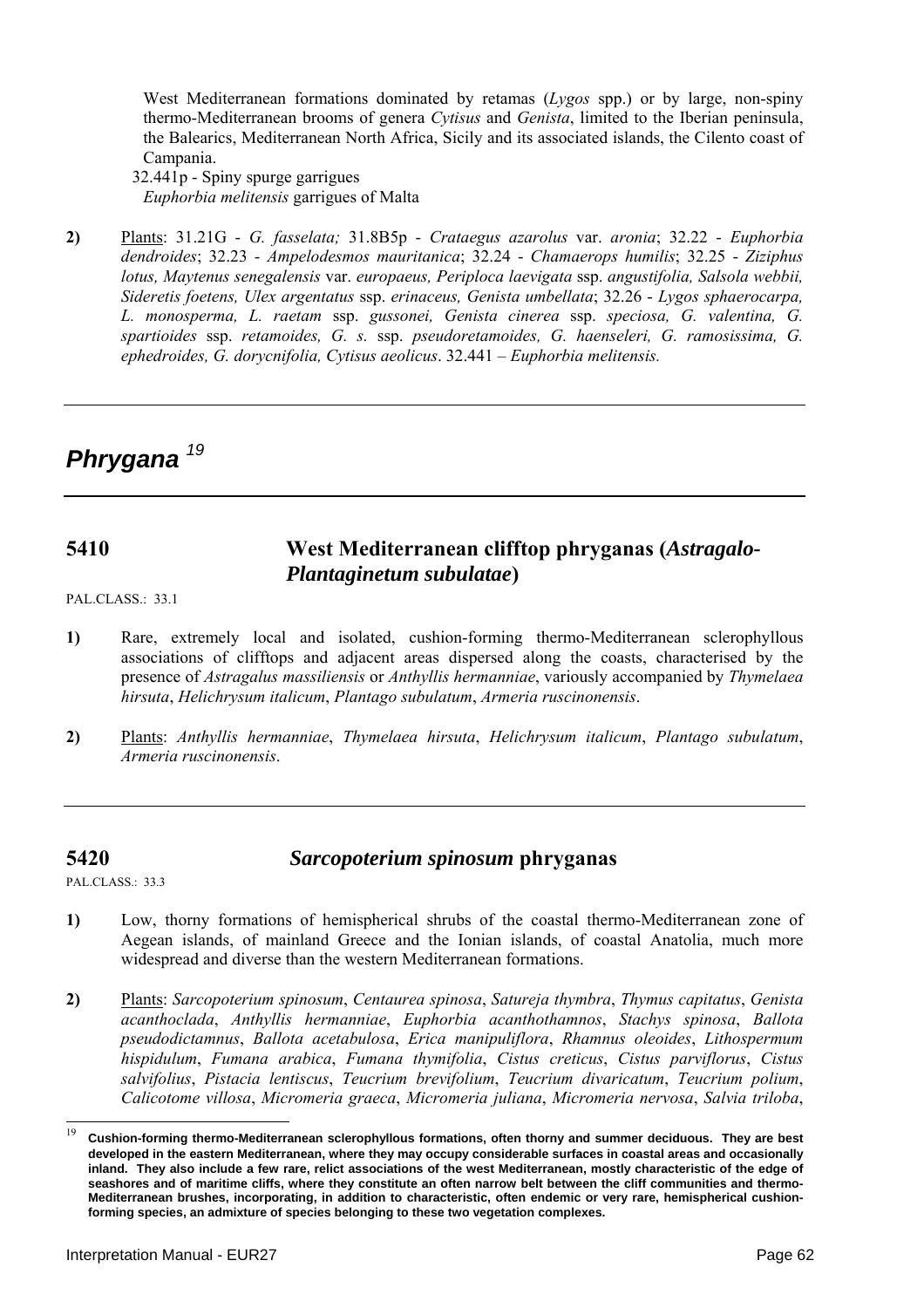*Ononis spinosa*, *Helichrysum italicum* ssp. *microphyllum*, *Helichrysum italicum* ssp. *italicum*, *Phagnalion graecum*.

## **5430 Endemic phryganas of the** *Euphorbio-Verbascion*

PAL.CLASS.: 33.4 to 33.A

**1)** Cushion-forming thermo-Mediterranean sclerophyllous formations, often thorny and summer deciduous.

### Sub-types :

33.4 - Mid-elevation phryganas of Crete

Varied formations of supra- and oro- Mediterranean levels of Crete resulting from the broad contact between phryganas and hedgehog-heaths (32.7), with *Euphorbia acanthothamnos*, *Verbascum spinosum*, *Berberis cretica*, *Phlomis cretica*, *Satureja biroi*, *Sideritis syriaca*, *Hypericum empetrifolia*, *Origanum microphyllum*, *Micromeria juliana*, *Helichrysum italicum* ssp. *microphyllum*, *Genista acanthoclada*.

33.5 - *Hypericum* phryganas

Extremely rare, local colonies of hemispherical shrubs of *Hypericum aegyptiacum* forming open phryganas on calcareous rocks by the sea in the Ionian islands, western Crete, Sardinia and Lampedusa.

33.6 - Italian *Sarcopoterium* phryganas

Very local, impoverished *Sarcopoterium spinosum* formations of Capo St. Elia (southern Sardinian coast) and of the Gulf of Taranto (Puglia, Calabria).

33.7 - Sardinian *Genista acanthoclada* phrygana

Very local *Genista acanthoclada* ssp. *sardoa*-dominated communities of north-western Sardinia.

33.8 - Balearic clifftop phryganas

Formations of the coasts of Mallorca and Minorca dominated by the cushion-forming Balearic endemics *Launaea cervicornis*, *Astragalus balearicus*, \**Centaurea balearica*, *Anthyllis fulgurans*, *A. hermanniae* ssp. *hystrix*, *Teucrium subspinosum*.

33.9 - Cyrno-Sardian *Genista* phryganas

Thermo-Mediterranean formations of headlands and peninsulas of Corsica and Sardinia dominated by cushion-forming spiny *Genista corsica* or *G. morisii*. These endemic species participate in the constitution of hedgehog-heaths (31.75) as well as in that of the coastal formations listed here, which assume an evident phrygana appearance; they may also enter in the composition of mid-elevation formations of less distinctive appearance which can be listed under 32.482.

#### 33.A - Pantelleria phrygana

Coastal formation of hemispherical shrubs with the Pantelleria endemics *Helichrysum saxatile* ssp. *errerae* and *Matthiola pulchella*, vicariant of the west Mediterranean, Balearic and Sardinian clifftop phryganas.

**2)** Plants: 33.4 - *Euphorbia acanthothamnos*, *Verbascum spinosum*, *Berberis cretica*, *Phlomis cretica*, *Satureja biroi*, *Sideritis syriaca*, *Hypericum empetrifolia*, *Origanum microphyllum*, *Micromeria juliana*, *Helichrysum italicum* ssp. *microphyllum*, *Genista acanthoclada*; 33.5 - *Hypericum aegyptiacum*; 33.6 - *Sarcopoterium spinosum*; 33.7 - *Genista acanthoclada* ssp. *sardoa*; 33.8 - *Launaea cervicornis*, *Astragalus balearicus*, \**Centaurea balearica*, *Anthyllis fulgurans*, *A. hermanniae* ssp. *hystrix*, *Teucrium subspinosum*; 33.9 - *Genista corsica, G. morisii*; 33.A - *Helichrysum saxatile* ssp. *errerae, Matthiola pulchella*.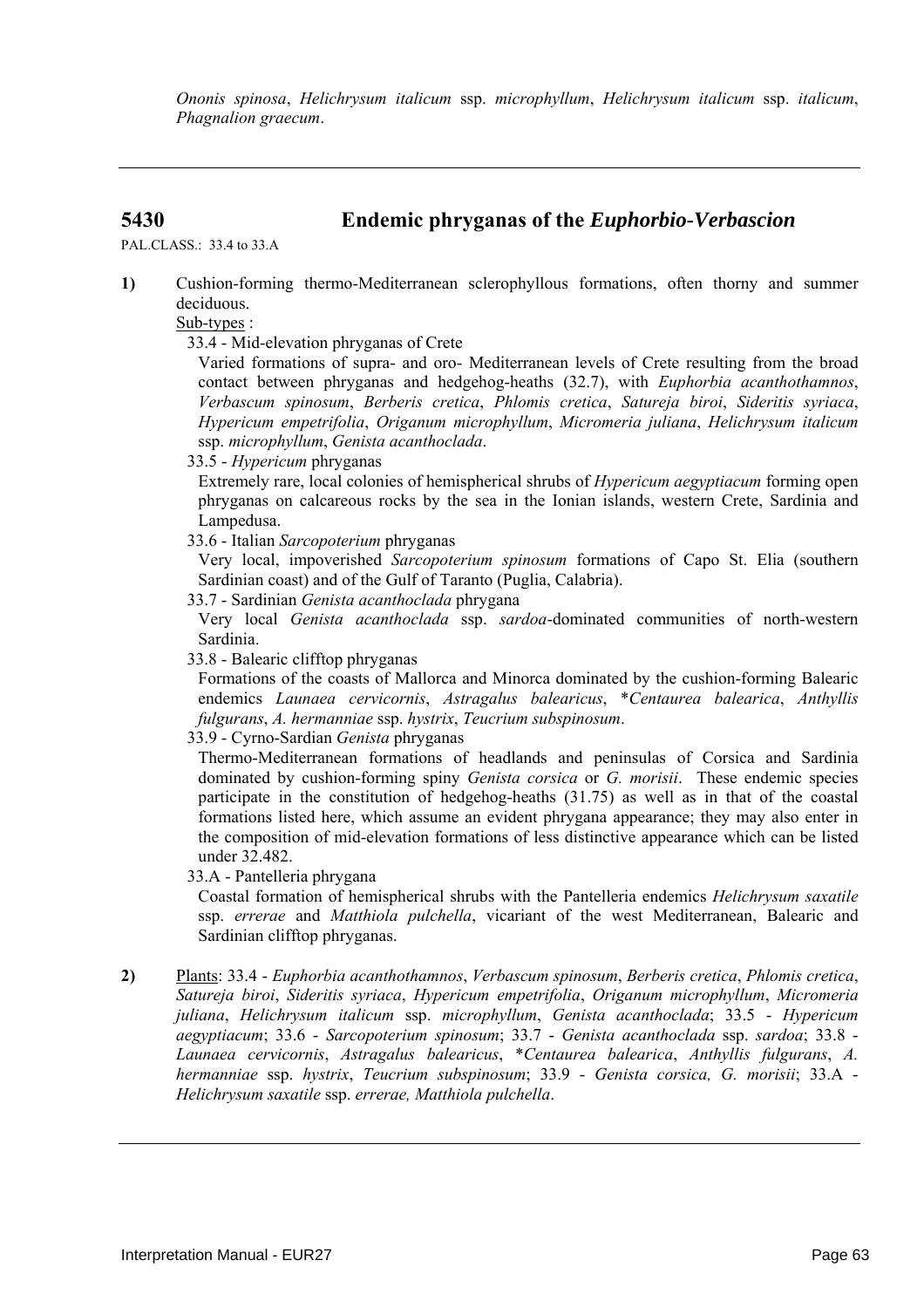# *Natural grasslands*

## **6110 \* Rupicolous calcareous or basophilic grasslands of the**  *Alysso-Sedion albi*

PAL.CLASS.: 34.11

**1)** Open xerothermophile pioneer communities on superficial calcareous or base-rich soils (basic volcanic substrates), dominated by annuals and succulents of the *Alysso alyssoidis-Sedion albi* Oberdorfer & Müller in Müller 61.

Similar communities may develop on artificial substrates; these should not be taken into account.

- **2)** Plants: *Alyssum alyssoides, Arabis recta, Cerastium* spp., *Hornungia petraea, Jovibarba* spp., *Poa badensis, Saxifraga tridactylites, Sedum* spp., *Sempervivum* spp., *Teucrium botrys*.
- **3)** Corresponding categories German classification: "320101 natürlicher Karbonatfels (Kalk, Dolomit) (lückige Vegetation, P002)". Nordic classification: *Asplenium ruta-muraria-Asplenium trichomanes-Homalothecium sericeum*variant of "*Sedum album-Tortella* spp.-typ".
- **4)** In some regions of Belgium and Germany this habitat is very closely linked with *Xerobromion* and *Mesobromion* associations.

## **6120 \* Xeric sand calcareous grasslands**

PAL.CLASS.: 34.12

- **1)** Dry, frequently open grasslands on more or less calciferous sand with a subcontinental centre of distribution (*Koelerion glaucae, Sileno conicae-Cerastion semidecandri, Sedo-Cerastion* p.).
- **2)** Plants: *Allium schoenoprasum, Alyssum montanum* ssp. *gemelinii, Astragalus arenarius, Cardaminopsis arenosa, Carex ligerica, Carex praecox, Dianthus deltoides, Euphorbia seguieriana, Festuca psammophila, Gypsophila fastigiata, Helichrysum arenarium, Herniaria glabra, Koelerion glauca, Petrorhagia prolifera, Sedum reflexum, Silene chlorantha.*
- **3)** Corresponding categories German classification : "340403 ausdauernder Sandtrockenrasen mit geschlossener Narbe". Nordic classification: "5141 *Koeleria glauca*-typ".
- **4)** This habitat type occurs in association with non coastal dune complexes.
- **5) Olsson, H. (1974).** Studies on South Swedish sand vegetation. *Acta Phytogeogr. Suec*. 60:1-170.

## **6130 Calaminarian grasslands of the** *Violetalia calaminariae*

PAL.CLASS.: 34.2, 36.44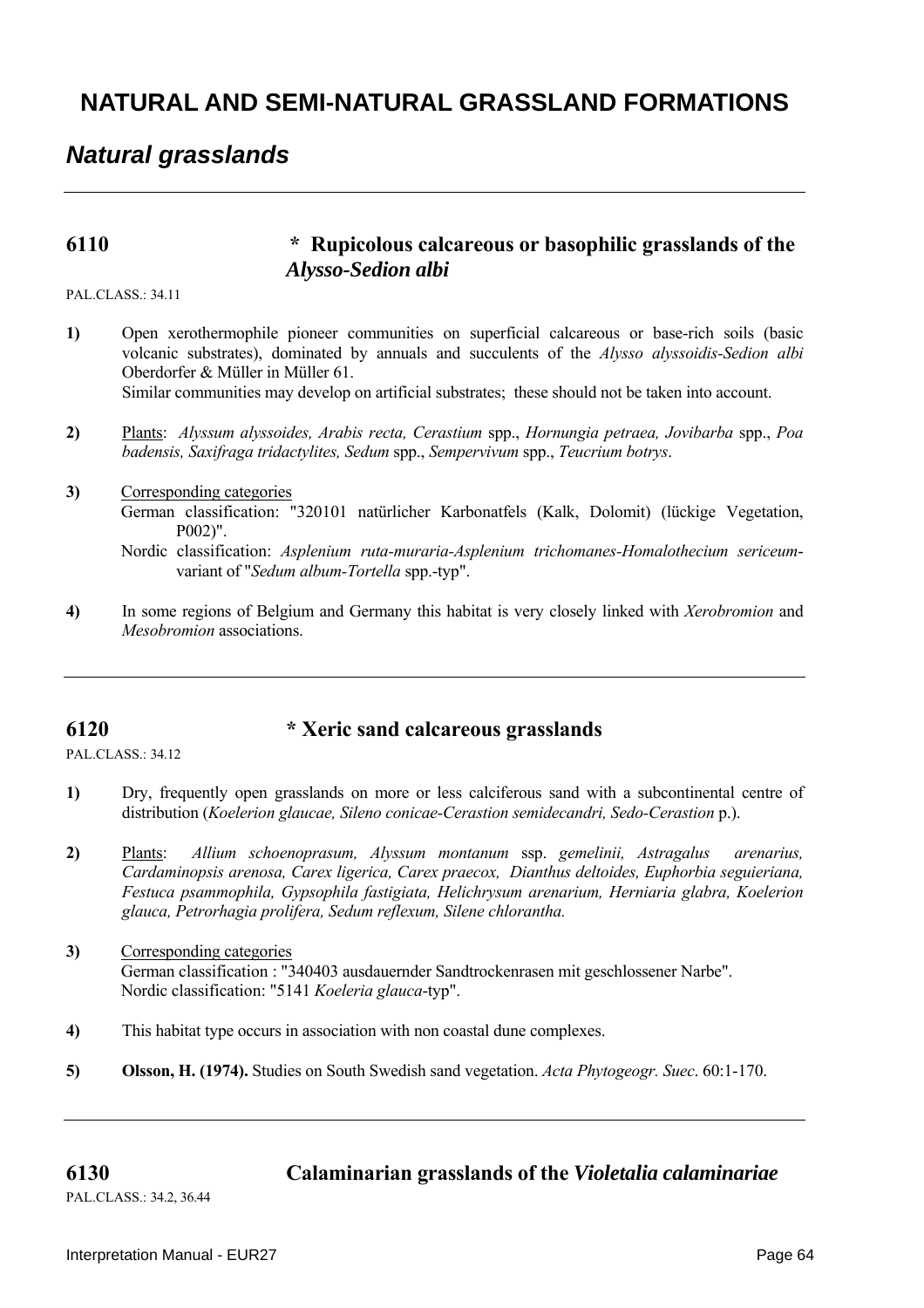- **1)** Generally open natural or semi-natural grasslands 1) on natural rock outcrops, rich in heavy metals (e.g. zinc, lead), 2) river gravels and shingles, 3) on old terrils or spoil heaps around mines. These open grasslands are characterised by a highly specialised flora, with subspecies and ecotypes adapted to heavy metals. The threatened endemic taxa are generally absent from the pioneer vegetation of younger terrils. This pioneer vegetation is not considered to be a priority.
- **2)** Plants: *Viola calaminaria* and metallophyte races of *Thlaspi caerulescens*, *Armeria maritima*, *Minuartia verna*, *Silene vulgaris*, *Festuca ophioliticola*, *Cochleria alpina* sensu lato.
- **3)** Corresponding categories German classification : "3405a natürliche und halbnatürliche Schwermetallrasen". United Kingdom classification: "OV37 *Festuca ovina-Minuartia verna* community".
- **4)** Seminatural sites are to be taken into account mainly if natural sites are very rare or absent from a region or, if these sites shelter characteristic or outstanding plant species.
- **5) Birse E.L. (1982).** Plant communities on serpentine in Scotland. *Vegetatio,* 49 141-162.

## **6140 Siliceous Pyrenean** *Festuca eskia* **grasslands**

PAL.CLASS.: 36.314

- **1)** Subalpine and lower alpine closed mesophile *Festuca eskia* grasslands of north-facing slopes (ubacs) and depressions in the Pyrenees with *Arnica montana*, *Ranunculus pyrenaeus*, *Selinum pyrenaeum*, *Trifolium alpinum*, *Campanula barbata*, *Gentiana punctata*, *Leucorchis albida*, *Phyteuma betonicifolium*.
- **2)** Plants: *Festuca eskia*.

## **6150 Siliceous alpine and boreal grasslands**

PAL.CLASS.: 36.11, 36.32, 36.34

- **1)** Boreo-alpine formations of the higher summits of mountains in the Alps and Scandanavia with outliers elsewhere such as the Carpathians, with *Juncus trifidus*, *Carex bigelowii*, mosses and lichens. Also included are associated snowbed communities.
- **2)** Plants: *Juncus trifidus*, *Carex bigelowii, Cassiope tetragona.*
- **3)** Corresponding categories
	- United Kingdom classification : "U7 *Nardus stricta-Carex bigelowii* grass heath", "U8 *Carex bigelowii-Polytrichum alpinum* sedge heath", "U9 *Juncus trifidus-Racomitrium lanuginosum* rush-heath", "U10 *Carex bigelowii-Racomitrium lanuginosum* moss heath", "U11 *Polytrichum sexangulare-Kiaeria starkei* snow-bed", "U12 *Salix herbacea-Racomitrium lanuginosum* snow-bed" and "U14 *Alchemilla alpina-Sibbaldia procumbens* dwarf-herb community".
- **5) Oksanen, L. & Virtanen, R. (1995).** Topographic, altitudinal and regional pattern in suboceanic and continental heath vegetation of northern Fennoscandia. *Acta Bot. Fenn*. 153:1-80.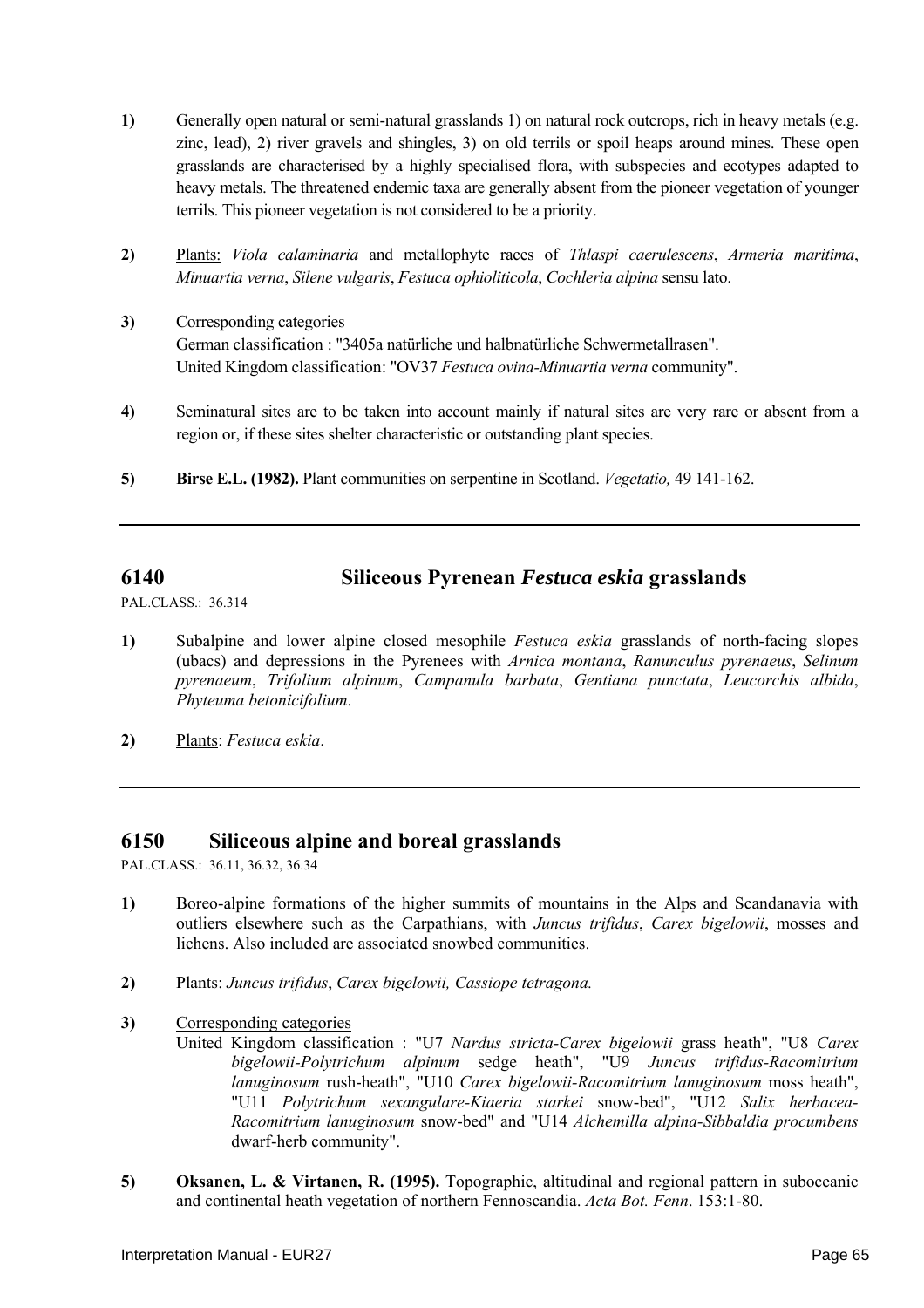PAL.CLASS.: 36.361

## **6160 Oro-Iberian** *Festuca indigesta* **grasslands**

- **1)** Thermophile, open, stripped and garland fescue grasslands of siliceous upper slopes and summits of the high Mediterranean mountains, locally extending into the Euro-Siberian domain at the subalpine level (*Festucetalia indigestae)*.
- **2)** Plants: *Festuca indigesta*.

## **6170 Alpine and subalpine calcareous grasslands**

PAL.CLASS.: 36.12, 36.41 to 36.43, 36.37, 36.38

**1)** Alpine and subalpine grasslands of base-rich soils, with *Dryas octopetala, Gentiana nivalis, Gentiana campestris, Alchemilla hoppeana, Alchemilla conjuncta, Alchemilla flabellata, Anthyllis vulneraria, Astragalus alpinus, Aster alpinus, Draba aizoides, Globularia nudicaulis, Helianthemum nummularium ssp. grandiflorum, Helianthemum oelandicum* ssp*. alpestre, Pulsatilla alpina* ssp*. alpina, Phyteuma orbiculare, Astrantia major, Polygala alpestris* (36.41 to 36.43) of mountain ranges such as the Alps, Pyrenees, Carpathians and Scandinavia*.* Also included are the grasslands of the subalpine (oro-Mediterranean) and alpine levels of the highest mountains of Corsica (36.37), and the Mesophile, closed, short turfs of the subalpine and alpine levels of the southern and central Apennines, developed locally above treeline, on calcareous substrates (36.38). Can also include associated snowpatch communities (e.g. *Arabidion coeruleae*).

Sub-types :

36.41 - Closed calciphile alpine grasslands

Mesophile, mostly closed, vigorous, often grazed or mowed, grasslands on deep soils of the subalpine and lower alpine levels of the Alps, the Pyrenees, the mountains of the Balkan peninsula, and, locally, of the Apennines and the Jura.

36.42 - Wind edge naked-rush swards

Meso-xerophile, relatively closed and unsculptured swards of *Kobresia myosuroides* (*Elyna myosuroides*) forming on deep, fine soils of protruding ridges and edges exposed to strong winds in the alpine and nival levels of the Alps, the Carpathians, the Pyrenees, the Cantabrian Mountains, Scandinavian mountains and, very locally, the Abruzzi and the mountains of the Balkan peninsula, with *Oxytropis jacquinii* (*Oxytropis montana*), *Oxytropis pyrenaica*, *Oxytropis carinthiaca*, *Oxytropis foucaudii*, *Oxytropis halleri*, *Antennaria carpatica*, *Dryas octopetala*, *Draba carinthiaca*, *Draba siliquosa*, *Draba fladnizensis*, *Draba aizoides*, *Gentiana tenella*, *Erigeron uniflorus*, *Dianthus glacialis*, *Dianthus monspessulanus* ssp. *sternbergii*, *Potentilla nivea*, *Saussurea alpina*, *Geranium argenteum*, *Sesleria sphaerocephala*, *Carex atrata*, *Carex brevicollis*, *Carex foetida*, *Carex capillaris*, *Carex nigra, Carex curvula* ssp. *rosae* and *Carex rupestris*.

Scandinavian *Kobresia* grasslands with *Carex ruprestis* are included.

36.43 - Calciphilous stepped and garland grasslands

Xero-thermophile, open, sculptured, stepped or garland grasslands of the Alps, the Carpathians, the Pyrenees, the mountains of the Balkan peninsula and the Mediterranean mountains, with very local outposts in the Jura.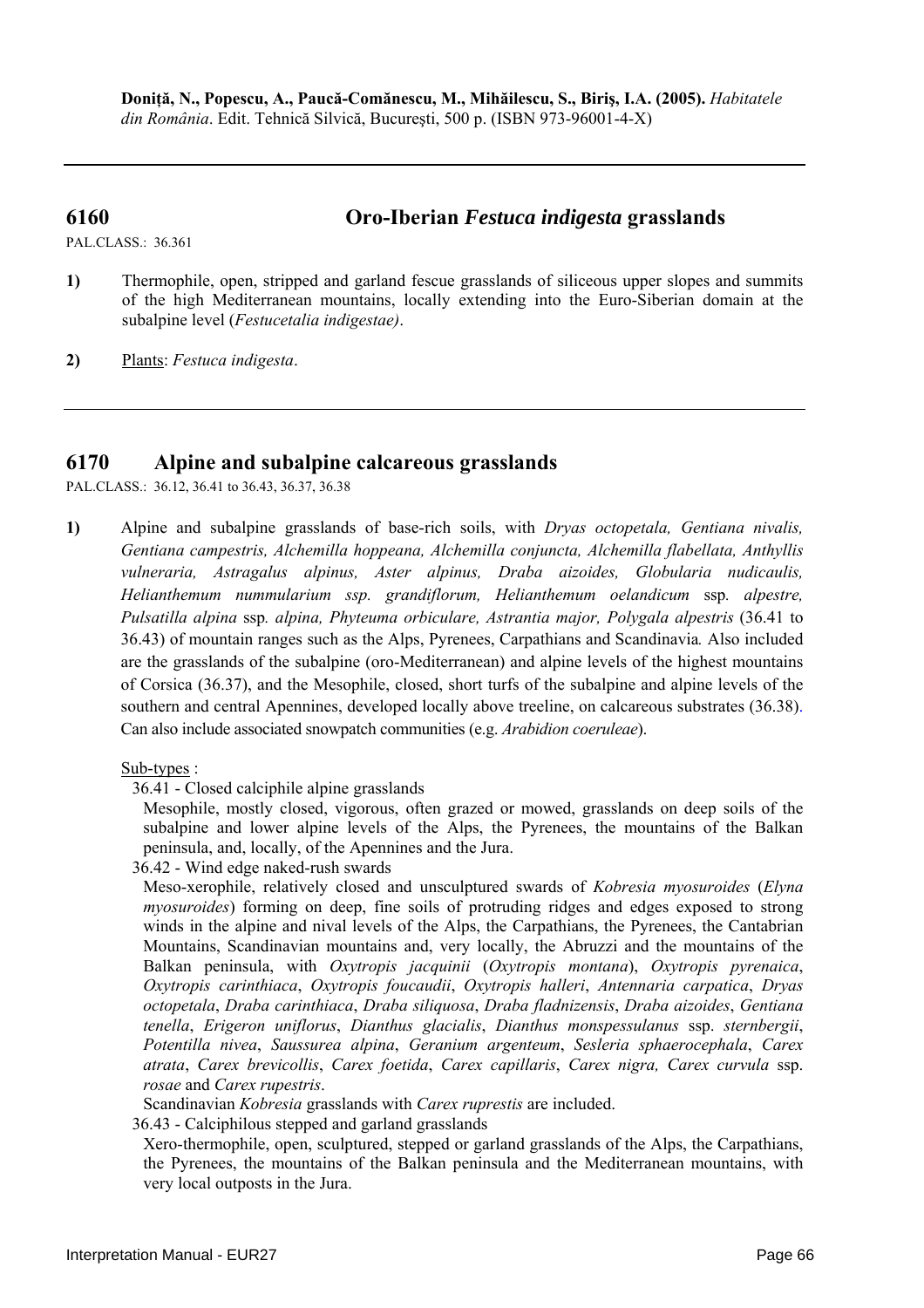36.44 - Alpine heavy metal communities: included in habitat 6130 'Calaminarian grasslands (*Violetalia calaminariae*)',

36.37 - Oro-Corsican grasslands

Grasslands of the subalpine (oro-Mediterranean) and alpine levels of the highest mountains of Corsica.

36.38 - Oro-Apennine closed grasslands

Mesophile, closed, short turfs of the subalpine and alpine levels of the southern and central Apennines, developed locally above treeline, on calcareous substrates.

- **2)** Plants: 36.41 to 36.43 *Dryas octopetala, Gentiana nivalis, Gentiana campestris, Alchemilla hoppeana, Alchemilla conjuncta, Alchemilla flabellata, Anthyllis vulneraria, Astragalus alpinus, Aster alpinus, Draba aizoides, Globularia nudicaulis, Helianthemum nummularium ssp. grandiflorum, Helianthemum oelandicum* ssp*. alpestre, Pulsatilla alpina* ssp*. alpina, Phyteuma orbiculare, Astrantia major, Polygala alpestris*; 36.37 - *Plantago subulata* ssp. *insularis, Sagina pilifera, Armeria multiceps, Paronychia polygonifolia, Bellardiochloa violacea, Phleum brachysrachyum, Geum montanum, Sibbaldia procumbens, Veronica alpina*; 36.38 - F*estuca violacea* ssp. *macrathera, Trifolium thalii*.
- **3)** Corresponding categories

United Kingdom classification: "CG12 *Festuca ovina-Alchemilla alpina-Silene acaulis* dwarf-herb heath", "CG13 *Dryas octopetala-Carex flacca* heath", "CG14 *Dryas octopetala-Silene acaulis* ledge community".

Nordic classification: "123 Lågörtvegetation på rikt/kalkrikt underlag".

- Romanian classification: "R3401-Pajişti sud-est carpatice de *Asperula capitata* şi *Sesleria rigida*", "R3402-Pajişti sud-est carpatice de *Helictotrichon decorum*", "R3601-Pajişti sud-est carpatice de rogoz pitic (*Kobresia myosuroides*) şi *Oxytropis carpatica*", "R3605-Pajişti sud-est carpatice de păiuş cu colţi (*Festuca versicolor*) şi *Sesleria rigida* ssp. *haynaldiana*", "R3606-Pajişti sud-est carpatice de păiuş de stânci (*Festuca saxatilis*) ", "R3607-Pajişti sud-est carpatice de *Festuca amethystina* şi *Dianthus tenuifolius*", "R3611- Pajişti sud-est carpatice de coada iepurelui (*Sesleria rigida* ssp. *haynaldiana*) şi rogoz (*Carex sempervirens*) ", "R3612-Pajişti sud-est carpatice de rogoz (*Carex sempervirens*) şi coarnă mare (*Sesleria bielzii*) ", "R3613-Pajişti sud-est carpatice de *Carduus kerneri, Festuca carpatica* şi *Trisetum fuscum*", "R3614-Pajişti sud-est carpatice de *Festuca xanthina*"
- **5) Bringer, K.-G. (1961).** Den lågalpina Dryas-hedens differentiering och ståndortsekologi inom Torneträsk-området. 1-2. *Sven. Bot. Tidskr*. 55:349-375, 551-584. **Doniţă, N., Popescu, A., Paucă-Comănescu, M., Mihăilescu, S., Biriş, I.A. (2005).** *Habitatele din România*. Edit. Tehnică Silvică, Bucureşti, 500 p. (ISBN 973-96001-4-X)

## **6180 Macaronesian mesophile grasslands**

PAL.CLASS.: 38.5

- **1)** Secondary grasslands of the highest levels.
- **2)** Plants: *Holcus rigidus, Festuca jubata, Deschampsia foliosa, Ranunculus cortusifolius, Rumex azorica, Cardamine caldeirarum, Dryopteris azorica, D. crispifolia, Euphrasia grandiflora, Lactuca watsoniana, Senecio malvifolius, Tolpis azorica, Bellis azorica, Sanicula azorica, Ammi* spp.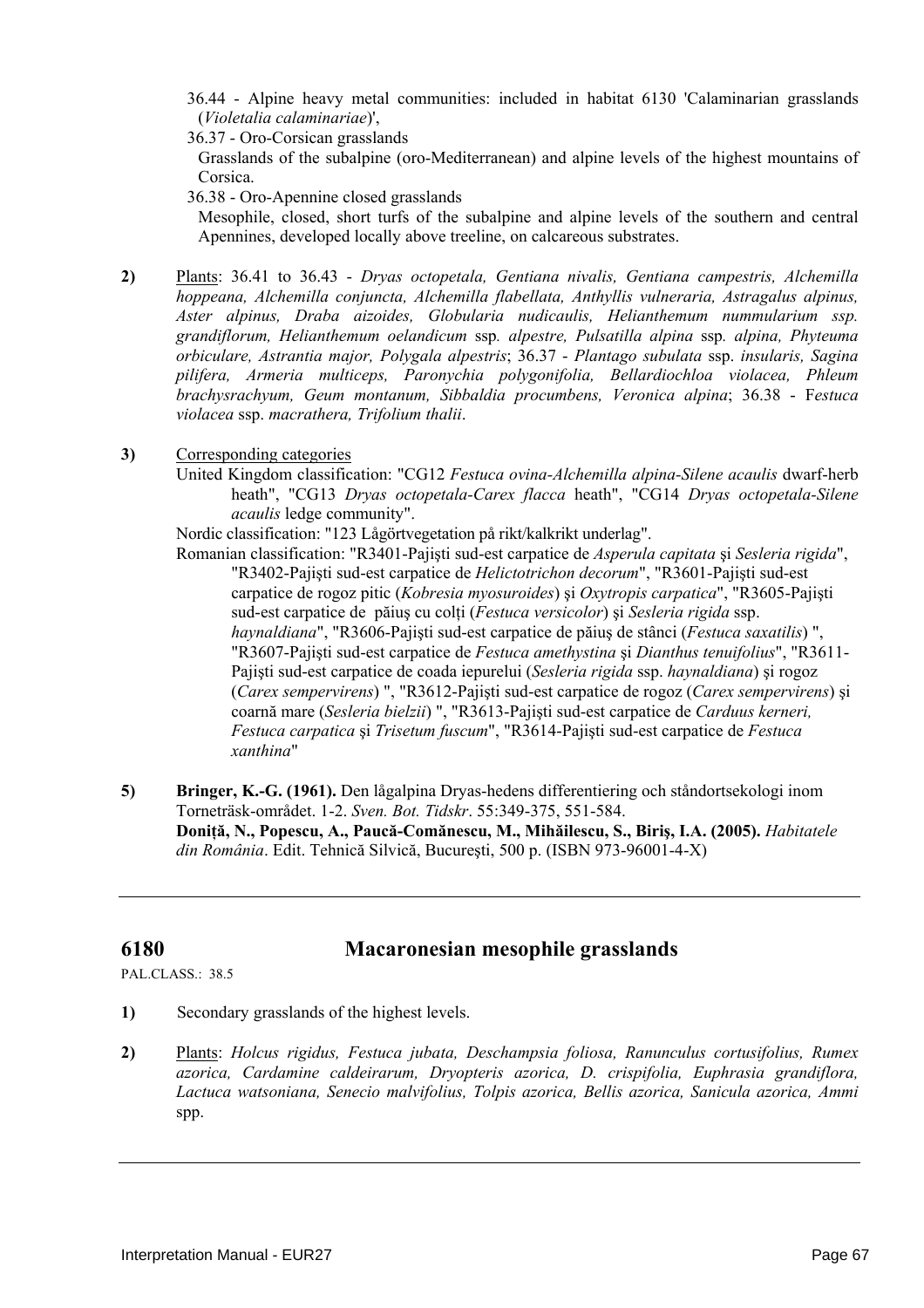## **6190 Rupicolous pannonic grasslands (***Stipo-Festucetalia pallentis***)**

PAL.CLASS.: 34.35

**1)** Open, pioneer rock sward associations occurring on steep, dry xeric slopes in medium altitude mountains of the Pannonic basin and adjacent regions at 150-900 m a.sl.. The base rock is limestone, dolomite or calcareous volcanic rock (basalt, andesite, gabbro) and the soils are shallow rendzinas.

#### Sub types:

34.351 - Calci-orophile pale fescue grasslands (*Diantho lumnitzeri-Seslerion albicantis*, *Seslerion rigidae*)

Central European calcicolous subcontinental rock-ledge grasslands of orogenous affinities, montane or submontane with a strong representation of species characteristic of higher-altitude communities, often occupying stations with a comparatively cool microclimate.

34.3522 - Circum-Pannonic calcicline pale fescue grasslands (*Bromo pannonici-Festucion pallentis*)

Species-rich xerothermophile subcontinental rock-ledge grasslands of the western and southern periphery of the Carpathian arc, developed on rendzinas over limestones or dolomite on southfacing steep slopes with extreme conditions of insolation, temperature variation and evaporation.

34.353 - Acidocline pale fescue grasslands (*Asplenio septentrionalis-Festucion pallentis, Alysso saxatilis-Festucion pallentis*)

Central European subcontinental xerothermophile grasslands of siliceous collinear and montane rock ledges.

### **2)** Plants:

*Festuca pallens, Bromus pannonicus, Stipa eriocaulis, S. joannis, S. pulcherrima, Carex humilis, Chrysopogon gryllus, Iris pumila, Pulsatilla grandis, Alyssum montanum, Helianthemum nummularium* agg., *Globularia punctata, Anacamptis pyramidalis*. *Seseli leucospermum, Linum dolomiticum, Vincetoxicum pannonicum, Draba lasiocarpa, Dianthus regis-stephani, Biscutella laevigata agg., Polygala amara, Daphne cneorum, Paronychia cephalotes, Sesleria sadleriana, Festuca amethystina*

### **3)** Corresponding categories

Hungarian classification: "Calcareous open rock grasslands (identification code: G2)", "Acidophilous open rock grasslands (identification code: G3)", "Closed rock grasslands (identification code: H1)".

- **4)** Dolomitic grasslands are stable associations preserving many relict species, which may persist for several thousand years. They are in contact with karst shrub (*Cotino-Quercetum pubescentis*) and karstic beech woods (*Orno-Fagetum*). During primary succession the limestone and siliceous rock grasslands become closed and form transition to slope steppe vegetation (*Festucion rupicolae*), then rock shrub vegetation (*Spiraeion mediae*) and thermophile oak woods (*Corno-Quercetum*) and rock forests (*Tilio-Fraxinetum*).
- **5) Borhidi, A. & Sánta, A. (eds.) (1999).** Vörös Könyv Magyarország növénytársulásairól. 1-2. (Red Book of Hungarian Plant Communities.Vols. 1-2. TermészetBÚVÁR Kiadó, Budapest, pp. 768 (in Hungarian)

**Zólyomi, B. (1966).** Neue Klassifikation der Felsenvegetation im pannonischen Raum und angrentenden Gebiete. *Bot. Közlem.***53.** 49-54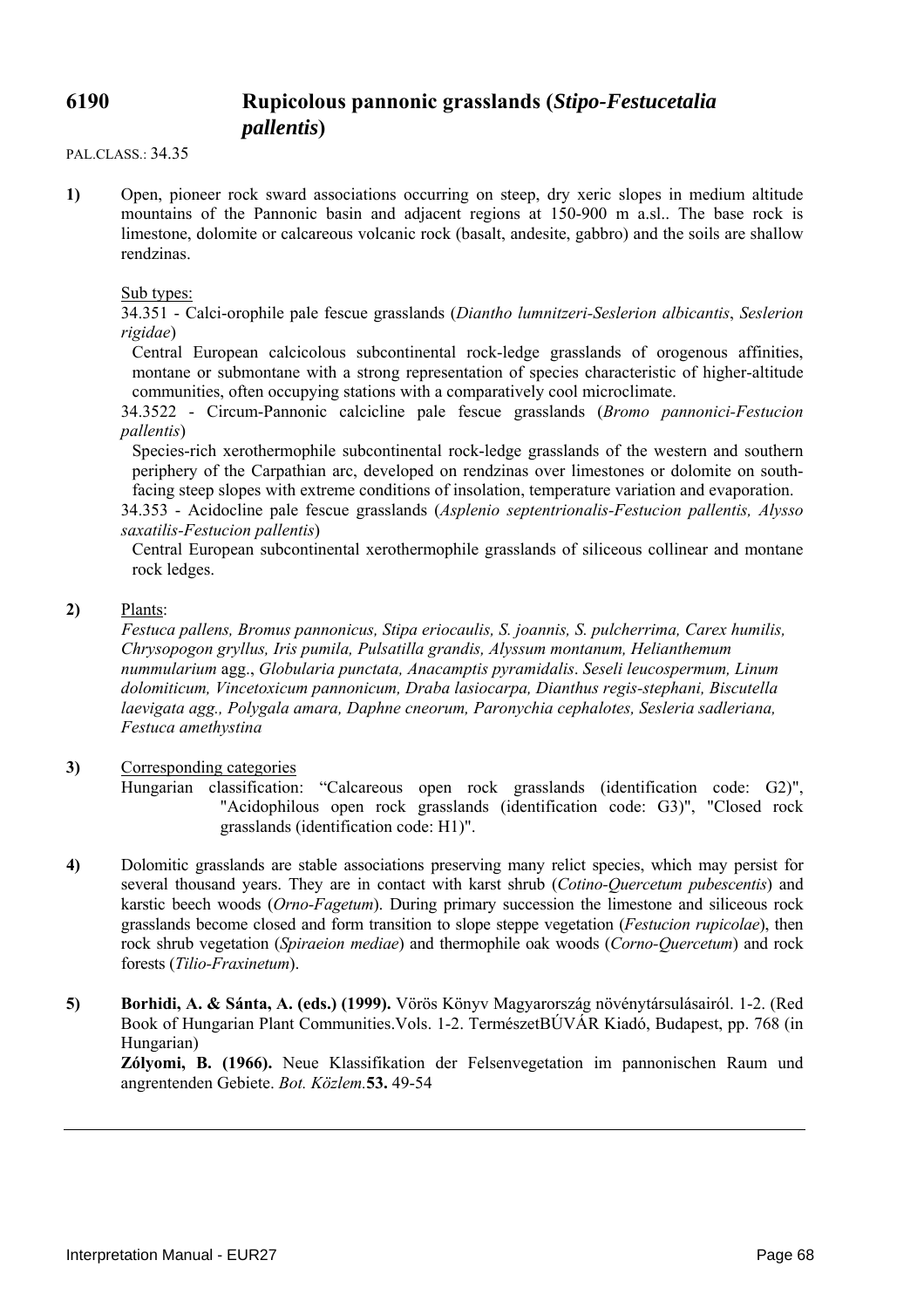## **6210 Semi-natural dry grasslands and scrubland facies on calcareous substrates(***Festuco-Brometalia***) ( \* important orchid sites)**

PAL.CLASS.: 34.31 to 34.34

**1)** Dry to semi-dry calcareous grasslands of the *Festuco-Brometea*. This habitat is formed on the one hand by steppic or subcontinental grasslands (*Festucetalia valesiacae*) and, on the other, by the grasslands of more oceanic and sub-Mediterranean regions (*Brometalia erecti*); in the latter case, a distinction is made between primary *Xerobromion* grasslands and secondary (semi-natural) *Mesobromion* grasslands with *Bromus erectus*; the latter are characterised by their rich orchid flora. Abandonment results in thermophile scrub with an intermediate stage of thermophile fringe vegetation (*Trifolio-Geranietea*).

 Important orchid sites should be interpreted as sites that are important on the basis of one or more of the following three criteria:

(a) the site hosts a rich suite of orchid species

 (b) the site hosts an important population of at least one orchid species considered not very common on the national territory

 (c) the site hosts one or several orchid species considered to be rare, very rare or exceptional on the national territory.

**2)** Plants: *Mesobromion* - *Anthyllis vulneraria, Arabis hirsuta, Brachypodium pinnatum, Bromus inermis, Campanula glomerata, Carex caryophyllea, Carlina vulgaris, Centaurea scabiosa, Dianthus carthusianorum, Eryngium campestre, Koeleria pyramidata, Leontodon hispidus, Medicago sativa* ssp. *falcata, Ophrys apifera, O. insectifera, Orchis mascula, O. militaris, O. morio, O. purpurea, O. ustulata, O. mascula, Polygala comosa, Primula veris, Sanguisorba minor, Scabiosa columbaria, Veronica prostrata, V. teucrium*. *Xerobromion* - *Bromus erectus, Fumana procumbens, Globularia elongata, Hippocrepis comosa. Festucetalia valesiacae: Adonis vernalis, Euphorbia seguierana, Festuca valesiaca, Silene otites, Stipa capillata, S. joannis*.

 Animals: *Papilio machaon, Iphiclides podalirius* (Lepidoptera); *Libelloides* spp., *Mantis religiosa*  (Neuroptera).

- **3)** Corresponding categories
	- United Kingdom classification : "CG1 *Festuca ovina-Carlina vulgaris* grassland", "CG2 *Festuca ovina-Avenula pratensis* grassland", "CG3 *Bromus erectus* grassland", CG4 *Brachypodium pinnatum* grassland", "CG5 *Bromus erectus-Brachypodium pinnatum* grassland", "CG6 *Avenula pubescens* grassland", " CG7 *Festuca ovina-Hieracium pilosella-Thymus praecox/pulegioides* grassland", "CG8 *Sesleria albicans-Scabiosa columbaria* grassland", "CG9 *Sesleria albicans-Galium sterneri* grassland".
	- In France the following sub-types are found: 34.31 Subcontinental (Euro-Siberian and eastern) grasslands of the inner Alps stretching perhaps to Alsace (*Stipo capillatae-Festucenea valesiacae* Gaultier 89 prov.); 34.32 - Sub-Atlantic xerocline calcicolous grasslands [*Mesobromenalia erecti* Royer 87 (IX 212: *Brometalia erecti* Br-Bl. 36)]; 34.33 - Sub-Atlantic xerophile calcicolous grasslands (*Xerobromenalia erecti* Royer 87); 34.34 - Central European calcareo-siliceous grasslands generally established on hyperxerothermophile sands, partly denuded (*Koelerio macranthae-Phleion phloeidis* Korneck 74 (*Koelerio macranthae-Phleenalia phloeidis* (Korneck 74) Royer 87.
	- German classification: "340101 submediterraner Trockenrasen auf karbonatischem Unterground", "34020301 subkontinentaler Halbtrockenrasen auf karbonatischem Boden, gemäht", "34020102 submediterraner Halbtrockenrasen auf karbonatischem Boden, beweidet Mähweide", "34020103 submediterraner Halbtrockenrasen auf karbonatischem Boden, brachgefallen", "340103 subkontinentaler Trockenrasen auf karbonatischem Untergrund",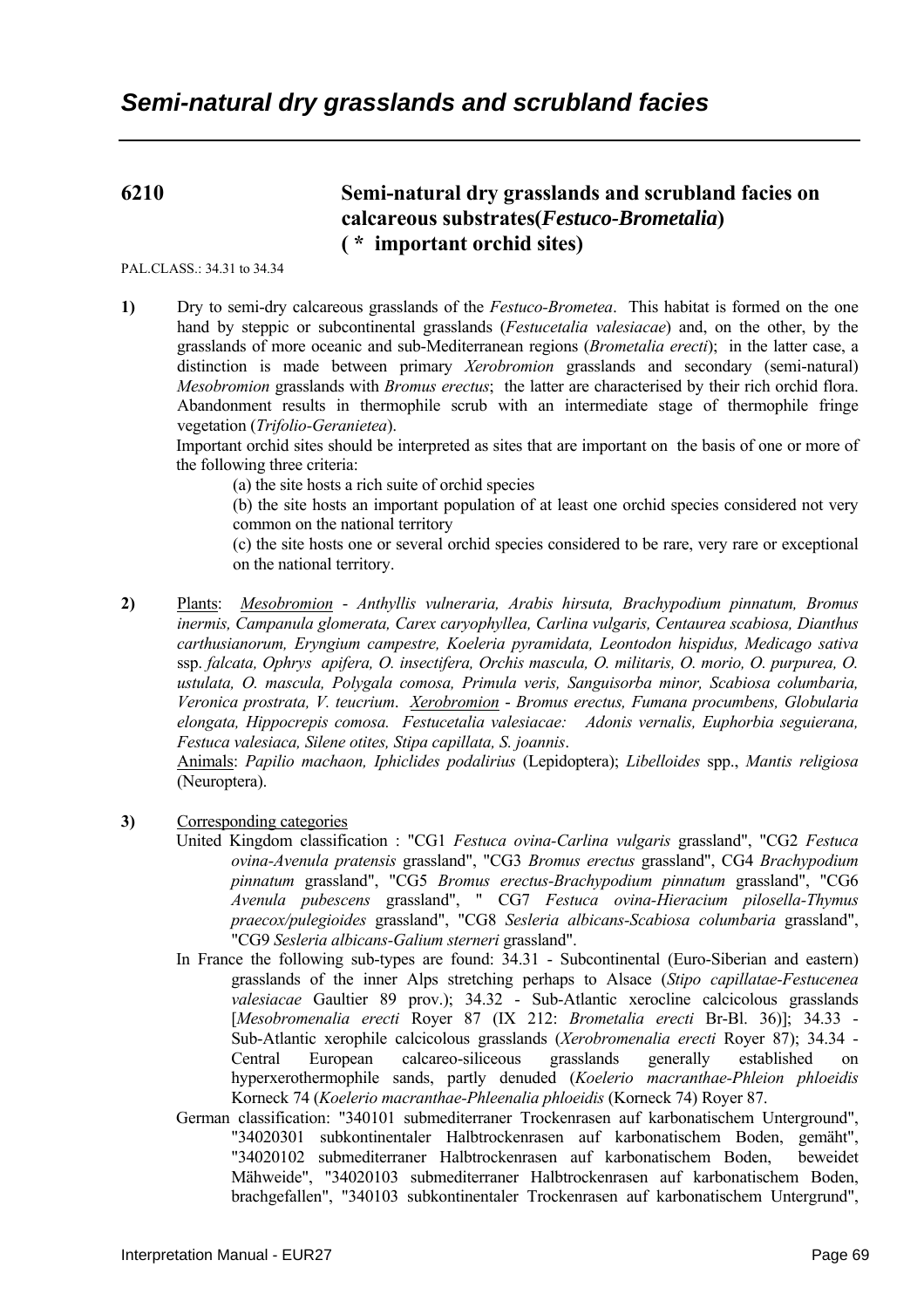"34020101 submediterraner Halbtrockenrasen auf karbonatischem Boden, gemäht", "34020302 subkontinentaler Halbtrockenrasen auf karbonatischem Boden, beweidet Mähweide", "34020303 subkontinentaler Halbtrockenrasen auf karbonatischem Boden, brachgefallen", "3403 natürlicher Steppenrasen (kontinental, auf tiefgründigem Boden)".

Nordic classification: *Avenula pratensis-Artemisia oelandica-*variant of "5213 *Avenula pratensis-Fragaria viridis-Filipendula vulgaris*-typ"

- **4)** Often in association with scrubland and thermophile forests and with dry pioneer *Sedum* meadows (*Sedo-Scleranthea*).
- **5) Albertsson, N. (1950).** Das grosse südliche Alvar der Insel Öland. Eine Pflanzensoziologische Übersicht. *Sven. Bot. Tidskr*. 44:269-331.

## **6220 \* Pseudo-steppe with grasses and annuals of the**  *Thero-Brachypodietea*

PAL.CLASS.: 34.5

**1)** Meso- and thermo-Mediterranean xerophile, mostly open, short-grass annual grasslands rich in therophytes; therophyte communities of oligotrophic soils on base-rich, often calcareous substrates. Perennial communities - *Thero-Brachypodietea, Thero-Brachypodietalia*: *Thero-Brachypodion. Poetea bulbosae*: *Astragalo-Poion bulbosae* (basiphile), *Trifolio-Periballion* (silicolous). Annual communities - *Tuberarietea guttatae* Br.-Bl. 1952 em. Rivas-Martínez 1978, *Trachynietalia distachyae* Rivas-Martínez 1978: *Trachynion distachyae* (calciphile), *Sedo-Ctenopsion* (gypsophile), *Omphalodion commutatae* (dolomitic and silico-basiphile). In France a distinction can be made between: (a) annual herbaceous vegetation of dry, initial, low-nitrogen soils ranging from neutro-basic to calcareous: *Stipo capensis-Brachypodietea distachyae* (Br-Bl. 47) Brullo 85; (b) vegetation of more or less closed grasslands on deep, nitrocline and xerocline soil: *Brachypodietalia phoenicoidis* (Br-Bl. 31) Molinier 34.

 In Italy this habitat mainly exists in the South and on the islands (*Thero-Brachypodietea, Poetea bulbosae, Lygeo-Stipetea*).

**2)** Plants: *Brachypodium distachyum, B. retusum*.

## **6230 \* Species-rich** *Nardus* **grasslands, on siliceous substrates in mountain areas (and submountain areas, in Continental Europe)**

PAL.CLASS.: 35.1, 36.31

**1)** Closed, dry or mesophile, perennial *Nardus* grasslands occupying siliceous soils in Atlantic or sub-Atlantic or boreal lowland, hill and montane regions. Vegetation highly varied, but the variation is characterised by continuity. *Nardetalia*: 35.1-*Violo-Nardion* (*Nardo-Galion saxatilis, Violion caninae*); 36.31- *Nardion*. Species-rich sites should be intrepreted as sites with are remarkable for a high number of species. In

general, the habitats which have become irreversibly degraded through overgrazing should be excluded.

**2)** Plants: *Antennaria dioica, Arnica montana, Campanula barbata, Carex ericetorum, C. pallescens, C. panicea, Festuca ovina, Galium saxatile, Gentiana pneumonanthe, Hypericum maculatum, Hypochoeris maculata, Lathyrus montanus, Leontodon helveticus, Leucorchis albida, Meum*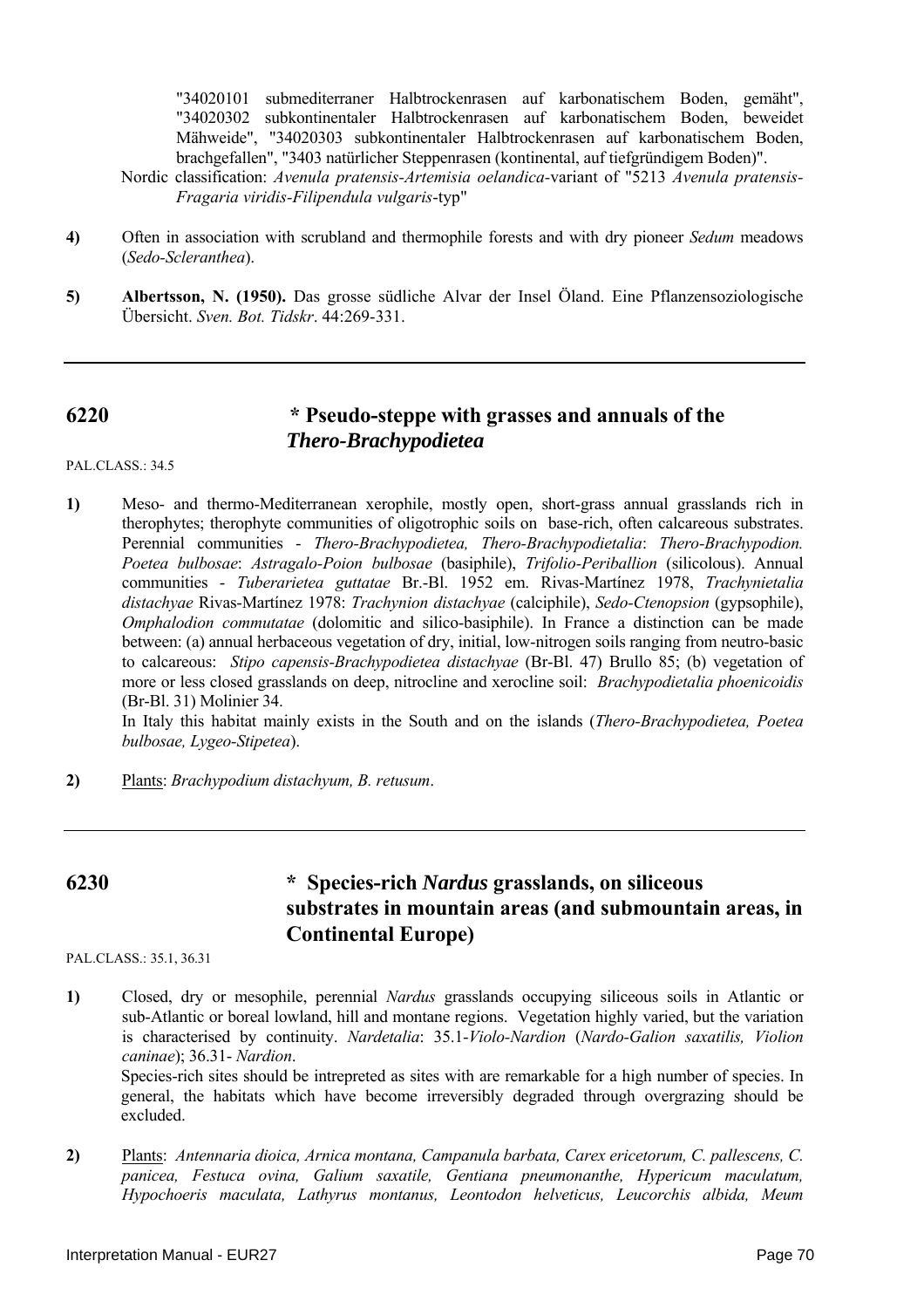*athamanticum, Nardus stricta, Pedicularis sylvatica, Platanthera bifolia, Polygala vulgaris, Potentilla aurea, P. erecta, Veronica officinalis, Viola canina*. Animals: *Miramella alpina*.

- **3)** Corresponding categories
	- The habitat sub-types belonging to the *Nardion* alliance shows a strong regional differentiation: Alps and Pyrenees - *Geo-montani-Nardetum*, Black Forest - *Leontodonto-Nardetum*, Harz - *Pulsatillo micranthae-Nardetum*, Bayerischer Wald - *Lycopodio-Nardetum.* In the United Kingdom, the habitat covers the most species-rich sites of the types "CG10 *Festuca ovina-Agrostis capillaris-Thymus praecox*" and "CG11 *Festuca ovina-Agrostis capillaris-Alchemilla alpina* grass heath".
	- German classification : "34060101 gemähter Borstgrasrasen der planaren bis submontanen Stufe", "34060102 beweideter Borstgrasrasen der planaren bis submontanen Stufe (incl. Mähweide)", "34060103 brachgefallener Borstgrasrasen der planaren bis submontanen Stufe", "34060201 gemähter Borstgrasrasen der montanen bis hochmontanen Stufe", "34060202 beweideter Borstgrasrasen der montanen bis hochmontanen Stufe (incl. Mähweide)", "34060203 brachgefallener Borstgrasrasen der montanen bis hochmontanen Stufe".
	- Nordic classification : "5133 *Nardus stricta*-typ" and "5233a *Carex nigra-Carex panicea-Nardus stricta*-variant".
- **5) Sjörs, H. (1967).** *Nordisk växtgeografi. 2 uppl*. Svenska Bokförlaget Bonniers, Stockholm, 240 pp.

#### **6240 \* Sub-pannonic steppic grasslands**

PAL.CLASS.: 34.315

- **1)** Steppic grasslands, dominated by tussock-grasses, chamaephytes and perennials of the alliance *Festucion vallesiacae* and related syntaxa. These xerotherme communities are developed on southern exposed slopes with AC-soils on rocky substrate and on clay-sandy sedimentation layers enriched with gravels. They are partially of natural, partially of anthropogenic origin.
- **2)** Plants: *Festuca vallesiaca, Allium flavum, Gagea pusilla, Hesperis tristis, Iris pumila, Ranunculus illyricus, Teucrium chamaedrys, Medicago minima, Globularia cordifolia, Helianthemum canum, Poa badensis, Scorzonera austriaca, Potentilla arenaria, Seseli hippomarathrum, Alyssum alyssoides, Artemisia austriaca, Chrysopogon gryllus, Astragalus austriacus, A. excapus, A. onobrychis, Oxytropis pilosa, Daphne cneorum, Iris humilis* ssp. *arenaria, Carex humilis, Festuca rupicola, Stipa capillata, S. joannis, Botriochloa ischaemum.*

#### **3)** Corresponding categories Syntaxa for Austria: *Astragalo austriaci-Festucetum sulcatae, Ranunculo illyrici-Festucetum valesiacae, Medicagini minimae-Festucetum valesiacae, Poa-Festucetum valesiacae, Stipo joannis-Avenastretum besseri, Teucrio botryos-Andropogonetum ischaemi*.

**5) Mucina, L., Grabherr, G., Ellmauer, T. (1993)***. Die Pflanzengesellschaften Österreichs, Teil 1.* Anthropogene Vegetation. Gustav Fischer, Jena.Stuttgart. New York. pp 578.

#### **6250 \* Pannonic loess steppic grasslands**

PAL.CLASS.: 34.91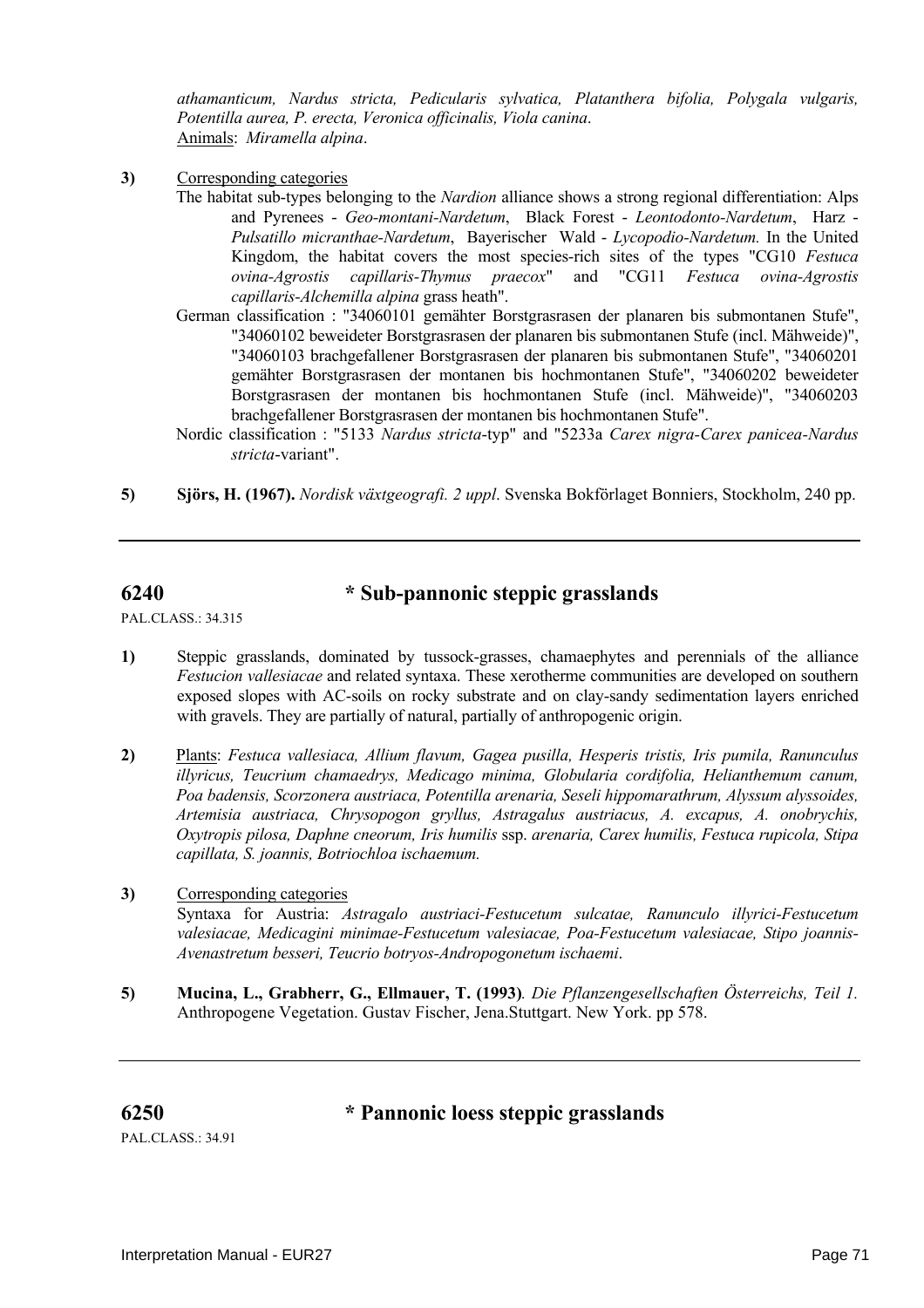- **1)** Grassland communities rich in perennial grasses and herbs on loess deposits. Originally covering large areas, nowadays restricted to specific land forms like loess ridges formed by fluviatile erosion and accumulation.
- **2)** Plants: *Artyemisia pontica, Astragalus vesicarius, A. austriacus, A. onobrychis, Crambe tataria, Nonea pulla, Salvia nemorosa, Ornithogalum pannonicum, Agropyron pectinatum, Phlomis tuberosa, Bromus inermis, Festuca rupicola, Falcaria vulgaris, Peucedanum alsaticum, Elymus hispidus, Chamaecytisus supinus, Achillea pannonica.*.
- **3)** Geographical distribution: Austria. Syntaxa for Austria: *Astragalo excapi-Crambetum tatarici*.
- **5) Mucina, L., Grabherr, G., Ellmauer, T. (1993).** *Die Pflanzengesellschaften Österreichs, Teil 1*. Anthropogene Vegetation. Gustav Fischer, Jena.Stuttgart. New York. pp 578.

## **6260 \* Pannonic sand steppes**

PAL.CLASS.: 34.A1, 34.A2

- **1)** Formations dominated by medium or tall perennial tuft-forming grasses or suffrutescents, with lacunar ground cover, together with their associated therophyte communities developed on mobile or fixed sands (alluvial sands, subfossil dune systems) within the range of the Pannonic steppes (34.91), thus in the Pannonic basin and the areas dominated by its communities. Also includes similar communities in the West Pontic basin (34.A2)
- **2)** Plants: *Festuca vaginata, Helychrysum arenarium, Dianthus serotinus, Gypsophila fastigiata, G. paniculata, Koeleria glauca, Alyssum montanum* ssp. *gmelinii, Bassia laniflora, Centaurea scabiosa*  ssp. *sadleriana, C. jacea* ssp. *angustifolia, Erysimum diffusum, Stipa capillata, S. pulcherrima, Cynodon dactylon, Festuca pseudovina.*  Animals: insects - *Gampsocleis glabra, Myrmeleotettrix antennatus, \*Callimorpha quadripunctaria, Cletis maculosa, Zygaena laeta, Z. punctum, Scythris kasyi*.
- **3)** Geographical distribution: Austria, France, Italy. Syntaxa for Austria: *Festucetum vaginatae, Brometum tectorum, Equisetetum ramosissimi, Potentillo arenariae-Festucetum pseudovinae*.
- **5) Doniţă, N., Popescu, A., Paucă-Comănescu, M., Mihăilescu, S., Biriş, I.A. (2005).** *Habitatele din România*. Edit. Tehnică Silvică, Bucureşti, 500 p. (ISBN 973-96001-4-X)  **Mucina, L., Grabherr, G., Ellmauer, T. (1993).** *Die Pflanzengesellschaften Österreichs, Teil 1*. Anthropogene Vegetation. Gustav Fischer, Jena.Stuttgart. New York. pp 578.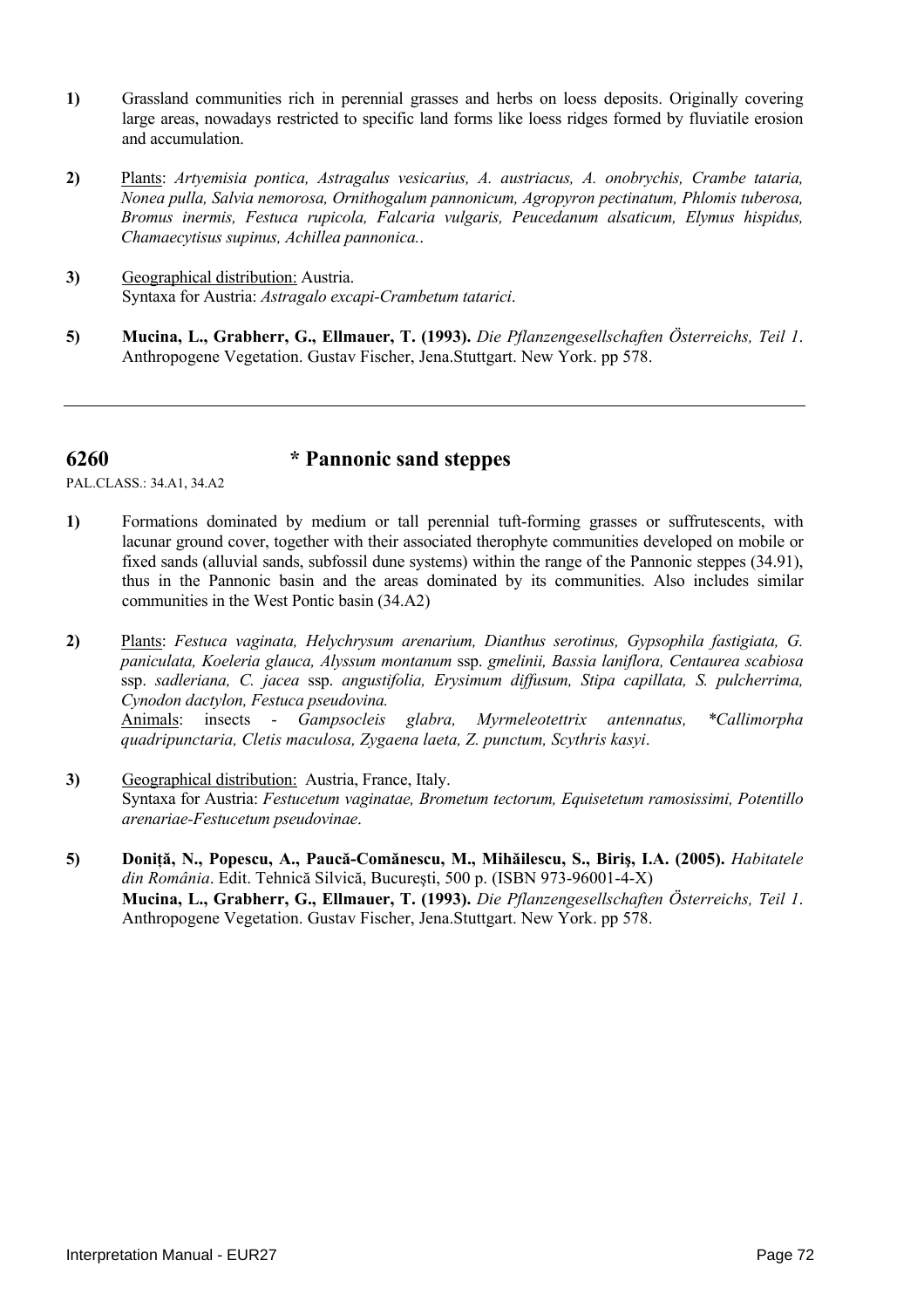#### **6270 \* Fennoscandian lowland species-rich dry to mesic grasslands**

PAL.CLASS.: 35.1212, 35.1223, 38.22, 38.241 (1997 version)

- **1)** This habitat type occurs in the Fennoscandian lowlands varying from dry to mesic grasslands mainly on siliceous substrates. The vegetation is formed by long-term continuous grazing and/or mowing. No fertilization may occur. Species composition varies in different geographical areas, on different soils and moisture regimes and different management regimes. Includes habitats which are still traditionally used and also recently abandoned habitats with a species-rich grassland vegetation. The habitat often supports species-rich vascular plant communities. Several endangered fungi-species also occur.
- **2)** Plants: *Agrostis capillaris, Alchemilla* spp., *Antennaria dioica, Anthoxanthum odoratum, Bistorta vivipara, Botrychium* spp.*, Dianthus deltoides, Euphrasia spp., Festuca ovina, F. rubra, Galium verum, Gentianella campestris, Gymnademia conopsea, Hypochoeris maculata, Leontodon hispidus, Lychnis viscaria, Plantago lanceolata, Primula veris, Ranunculus polyanthemos, Succisa pratensis.* Fungi *: Hygrocybe* spp., *Geoglossum* spp., *Entoloma* spp.
- **3)** Corresponding categories Nordic classification: 5212 *Festuca ovina-Lychnis viscaria*-type, 5213 *Avenula pratensis-Fragaria viridis-Filipendula vulgaris*-type, 5222 *Agrostis capillaris-Alchemilla spp.- Trifolium repens –type,* 5223 *Leucanthemum vulgare*-type, 5224 *Germanium sylvaticum*-type.

## **6280 \* Nordic alvar and precambrian calcareous flatrocks**

PAL.CLASS.: 34.1151, 34.3171, 34.3173 (1997 version)

**1)** Nordic alvar and Precambrian calcareous flatrocks are very species-rich ecosystems, with an ecological character strongly influenced by winter climatic conditions. Where a thin soil layer exists, it is often frozen to ice and covered with snow. Plants and animals have special adaptations to these conditions. For example the invertebrates must have strategies for overwintering. Annual freezing and thawing give rise to movements at the soil surface creating small patches of bare soil occupied by annual plants, a number of which are rare. The flat rocks may be covered with a thin layer of soil, which is the product of weathering of the underlying rock. The flora and fauna is very rich in species and many of them are rare.

On Öland the Nordic alvar represents a subtype with dominating *Helianthemum oelandicum* and other endemic species. The ground is covered with a 5-30 cm deep crumbling soil. The inclination is near zero and the draining process is extremely slow. Freeze-thaw action creates soil polygons with a characteristic patterning of vegetation. In Nordic alvar there are also depressions, which sometimes are filled with water. In summertime those wetlands, on Öland and Gotland called "vätar" , will dry up - completely or partially.

Nordic alvar is a habitat type of cambro-siluric or precambrian calcareous rocks.

**2)** Plants: *Androsace septentrionalis, Asperula tinctoria, Gentianella amarella, Linum catharticum, Melica ciliata, Potentilla tabernaemontani, Saxifraga adscendens, S. tridactylites, Sedum acre, S. album, Hornungia petraea, Festuca ovina, Geranium columbinum,* on Gotland *e.g. Fumana procumbens, Inula ensifolia, I. salicina, Arenaria gothica, Tragopon dubius, Pulsatilla patens, Crepis tectorum* ssp. *pumila*, on Öland also *Galium oelandicum, Allium schoenoprasum* var. *alvarense*, *Artemisia oelandica, Silene uniflora* var. *petraea*. Lichens- *Cetraria nivalis, Aspicilia calcarea, Fulgensia* spp., *Toninia caeruleonigricans, Cladonia pocillum, C. symphycarpa,* Bryophytes- *Encalypta* spp., *Tortella tortuosa, Ditrichum flexicaule, Schistidium apocarpum.*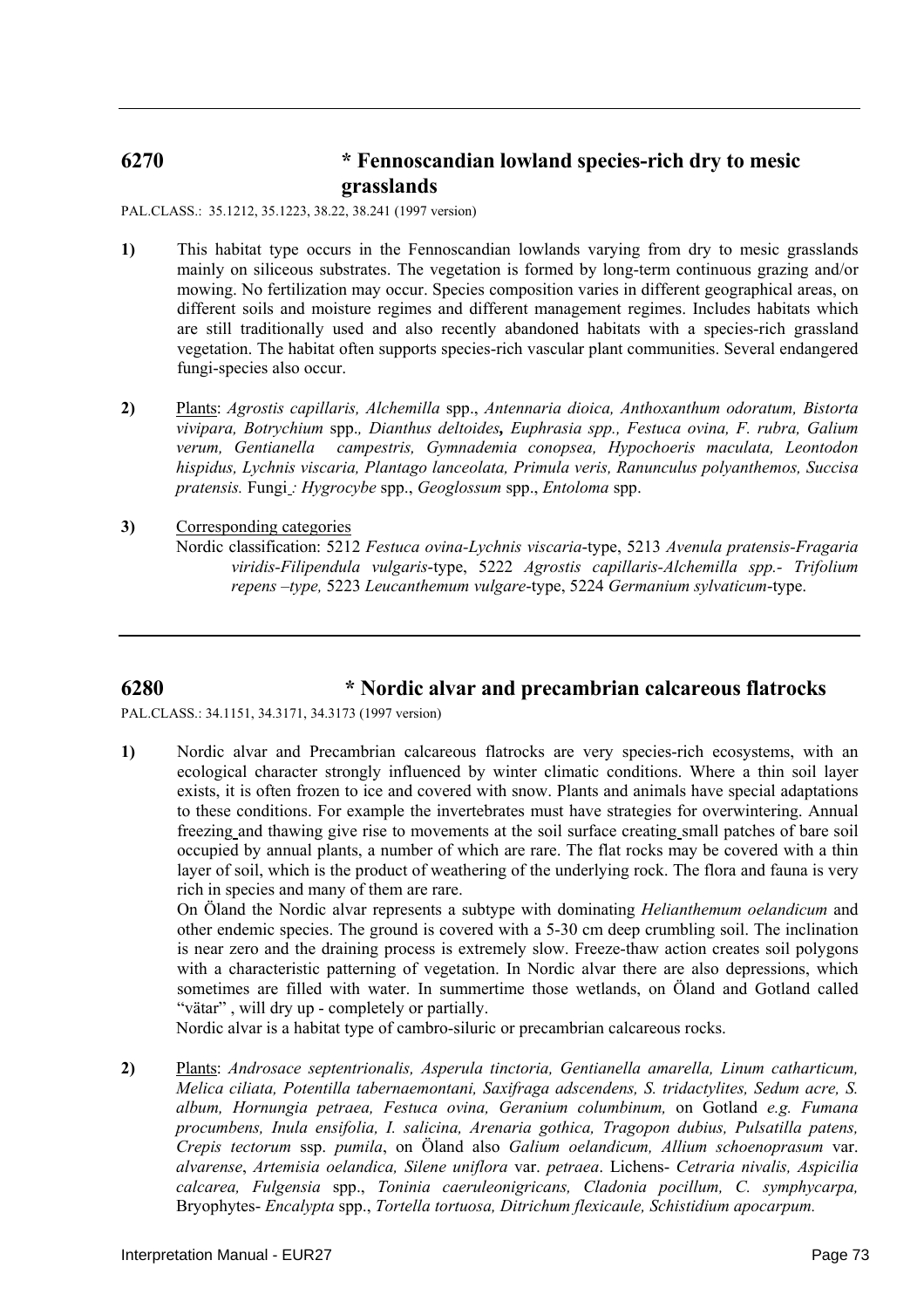**3)** Corresponding categories

Nordic vegetation types: 5151 *Sedum album-Tortella spp.* -type, 5152 *Festuca ovina-Tortella spp.*  -type and 5213c *Avenula pratensis-Artemisia oelandica* -variant

**5) Albertson, N. (1950).-** Das grosse südliche Alvar der Insel Öland*. Svensk Bot*. *Tidskrift*, 44: 269- 331.

**Pettersson, B. (1958).-** Dynamik och konstans i Gotlands flora och vegetation. *Acta Phytogeogr. Suec.* 40.

**Rosén, E.L (1982).-** Vegetation development and sheep grazing in limestone grassland of south Öland, Sweden. *Acta Phytogeogr. Suec.,* nr 72.

## **62A0 Eastern sub-mediteranean dry grasslands (Scorzoneratalia villosae)**

PAL.CLASS.: 34.75

- **1)** Xeric grasslands of the sub-Mediterranean zones of Trieste, Istria and the Balkan peninsula, where they coexist with steppic grasslands of the *Festucetalia valesiacae* (6210), developing in areas of lesser continentality than the latter and incorporating a greater Mediterranean element. Includes the following communities; - *Carici humilis-Centaureetum rupestris, Genisto holopetalae-Caricetum mucronatae, Chrysopogono-Centaureetum cristatae, Danthonio- Scorzoneretum villosae* & *Cleistogeno – Festucetum rupicolae.*
- **2)** Plants: *Carex humilis, Bromus erectus, Centeurea rupestris, Leucanthemum liburnicum, Plantago argentea, Jurinea mollis, Iris cengialti, Pulsatilla vulgaris* ssp*. grandis, Genista holopetala#, Hladnikia pastinacifolia, Euphrasia marchesettii#, Pedicularis friderici-augusti, Sesleria juncifolii, Gentiana lutea#, Gentiana clusii, Trinia glauca, Arctostaphylos uva-ursi, Euphorbia triflora, Festuca rupicola*.

#### **62B0 \* Serpentinophilous grasslands of Cyprus**

PAL.CLASS.:

- **1)** Perennial herb communities restricted to ultramafic areas of Cyprus such as the Troodos mountains and the Akamas peninsula. The vegetation consists of small patches of sparse plant cover on rocky outcrops and stony places with a specialised flora, including several endemic species. Occurs at 700 to 1950 m in the central Troodos range although the most representative communities occur above 1700m. There are also similar communities at lower altitudes (350 –450m) on Akamas (western Troodos). The substrates are ultramafic rocks such as serpentine, dunite, werhlite  $\&$ hurzburgite.
- **2)** Plants:

High altitude form *Acinos troodi*, *Alyssum cypricum, Alyssum troodi, Anthemis plutonia*, *Corydalis rutifolia, Cynoglossum troodi, Dianthus strictus* ssp *troodi, Euphorbia cassia* ssp. *rigoi, Hypericum confertum* ssp. *stenobotrys*, *Lindbergella sintenissii, Onosma troodi* , *Ranunculus cadmicus var cypricus* 

Low altitude form *Alyssum chondrogynum, A akamasicum, Centaurea cyprensis, Hyacinthella millingeni, Minuartia pichleri, Thymus integer*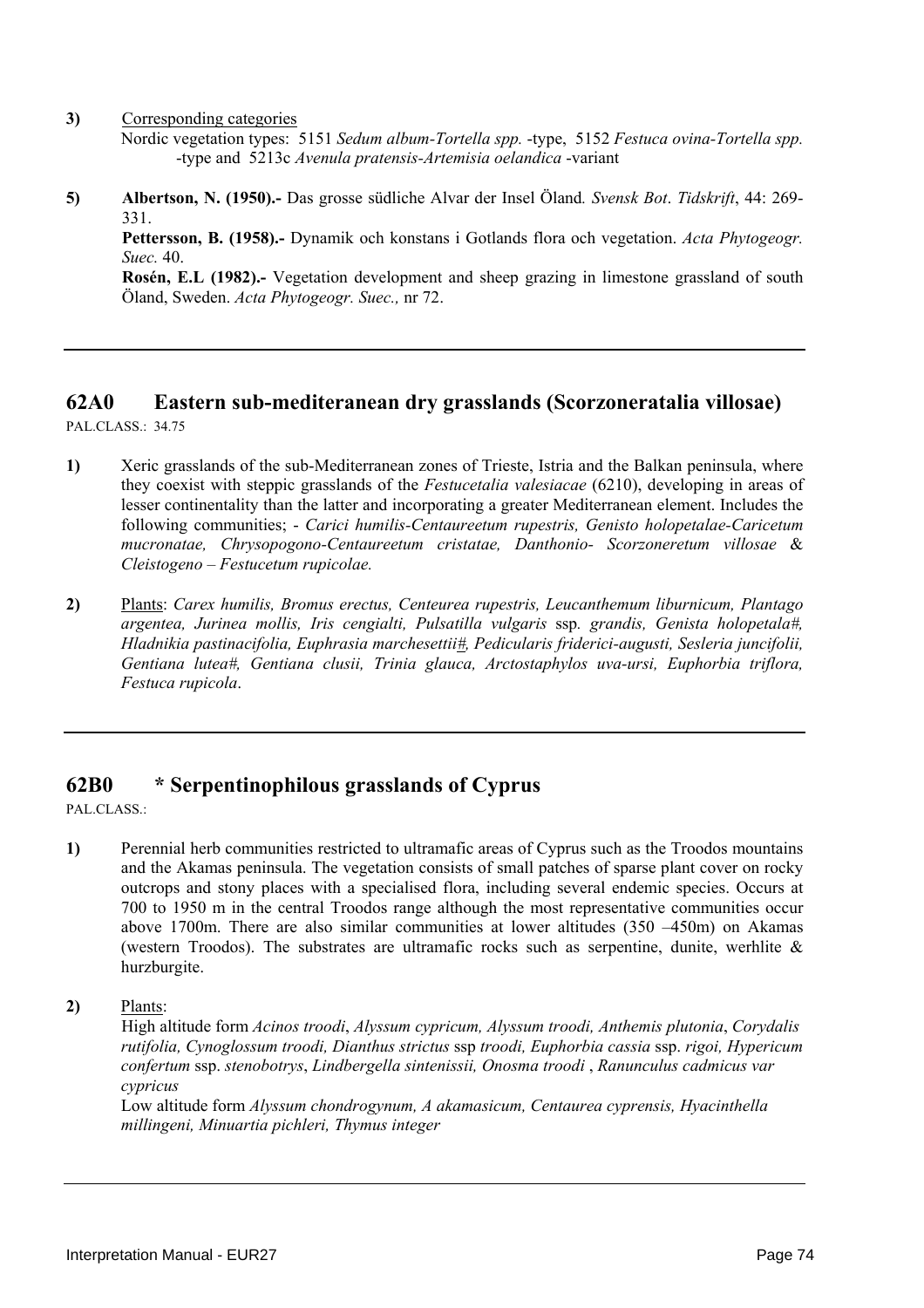#### **62C0 \*Ponto-Sarmatic steppes**

PAL.CLASS.: 34.92

- **1)** Steppes of the plains, plateau and hills of the western Black Sea, west of the Dniester and the basins, including those of the lower Danube, of Transylvania and of northern Thrace, of the southern edge and valleys of the Podolian plateau, of the Central Russian plateau, of the Volga plateau, of Orenburg and of Bachkiria, with grasses such as *Stipa capillata, S. lessingiana, Kochia prostrata, Koeleria lobata* (*Koeleria degeni*), *Festuca valesiaca, Dichanthium ischaemum* (syn *Bothriochloa ischaemum*). Includes vegetation in the alliances *Festucion valesiacae, Stipion lessingianae, Agropyro-Kochion* and *Pimpinello-Thymion zygoidi*
- **2)** Plants: *Festucion valesiacae: Poa angustifolia, Festuca valesiaca, Chrysopogon gryllus, Alyssum saxatile, Agropyron pectiniformae, Koeleria macrantha, Dichanthium ischaemum, Stipa capillata, Stipa ucrainica, Elymus hispidus;*

*Stipion lessingianae: Stipa lessingiana,S. pulcherrima, S. joannis, Vinca herbacea, Salvia nutans, Cephalaria uralensis, Teucrium polium, Iris pumila, Bromus barcensis, Euphorbia dobrogensis, Crambe tataria;* 

*Artemisio-Kochion: Kochia prostrata;* 

*Pimpinello-Thymion zygioidi: Agropyron brandzae, Thymus zygioides, Artemisia caucasica, Artemesia pedemontana, Koeleria lobata, Artemisia lerchiana, Festuca callieri, Sedum hillebrandtii, Polythricum piliferum, Melica ciliata, Dianthus nardiformis, Dianthus pseudarmeria, Satureja coerulea, Pimpinella tragium* ssp*. lithophila.* 

- **4)** Sometimes in association with 40C0 Ponto-Sarmatic deciduous thickets (31.8B7) and 91AA Eastern white oak woods (41.73)
- **5) Sanda, V.& Arcus, M., 1999** *Sintaxonomia gruparilor vegetale din Dobrogea şi Delta Dunarii,*  Ed. Cultura, Pitesti.

 **Doniţă, N., Popescu, A., Paucă-Comănescu, M., Mihăilescu, S., Biriş, I.A. (2005).** *Habitatele din România*. Edit. Tehnică Silvică, Bucureşti, 500 p. (ISBN 973-96001-4-X)

# **62D0 Oro-Moesian acidophilous grasslands**

PAL.CLASS.: 36.39

**1)** Alpine and sub-alpine grasslands developed over crystalline rocks and other lime-deficient substrates or on decalcified soils at 1600 – 2900 m above sea level on high mountains of the Central Balkan Peninsula, including the Balkan Range, Rila, Pirin, Slavyanka, the Central Rhodopes, Ossogovska Planina, Belassitza. The communities are dominated by grasses such as *Festuca paniculata, Bellardiochloa violacea, Festuca airoides, Calamagrostis arundinacea, Fstuca nigrescens,*and *Agrostis capillaris*. The Balkan endemics *Festuca balcanica, F. riloensis, F. valida, Sesleria comosa* and *Carex bulgarica* also occur in these communities. Sub-types:

| $\sim$ $\sim$ , $\rho$ $\sim$ $\sim$ . |                                           |
|----------------------------------------|-------------------------------------------|
| 36.391                                 | Oro-Moesian Festuca paniculata grasslands |
| 36.3921                                | Oro-Moesian Festuca valida grasslands     |
| 36.3922                                | Balkan Festuca balcanica grasslands       |
| 36.393                                 | Oro-Moesian Poa violacea grasslands       |
| 36.3941                                | Oro-Moesian criiked sedge grasslands      |
| 36.39421                               | Rhodopide Festuca riloensis grasslands    |
| 36.3943                                | Oro-Moesian Festuca airoides grasslands   |
| 36.3944                                | Oro-Moesian Sesleria comosa grasslands    |
| 36.3945                                | Oro-Moesian Agrostis rupestris grasslands |
|                                        |                                           |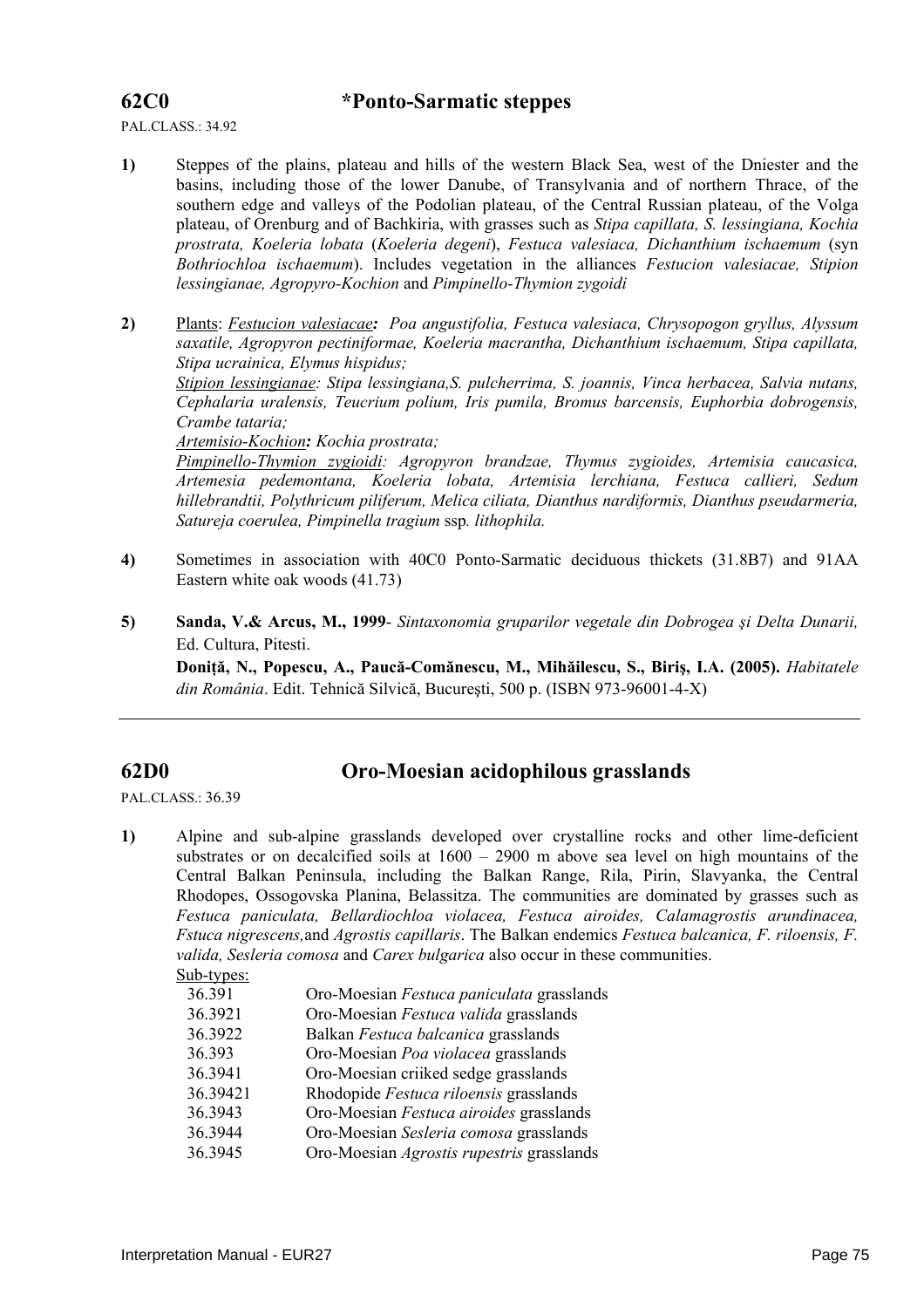- **2)** Plants : *Festuca airoides, Festuca balcanica, Festuca nigrescens, Festuca paniculata, F. riloensis, Festuca valida, Bellardiochloa violacea, Calamagrostis arundinacea, Sesleria comosa, Aquilegia aurea, Lilium jankae, Gentiana lutea, Gentiana punctata, Viola rhodopaea, Primula deorum, Carex bulgarica*
- **5) Bondev, I. 1991**. The vegetation of Bulgaria. Map 1:600000 with explanatory text. St. Kliment Ohridski University Press, Sofia : 183p. (in Bulgarian)  **Meshinev, T., Apostolova, I., Kachaunova, E., Velchev, V. & I. Bondev, 2000**. Flora and plant communirties. In: Popov, A., Meshinev, T. (eds) High mountain treeless zone of the Central Balkan National Park. Biological diversity and problems of its conservation. Sofia, BSBCP : 1- 337..

 **Rousakova, V. 2000.** Vegetation alpine et sous alpine superiore de la montagne de Rila (Bulgarie). Braun-Blanquetia, 25: 132

# *Sclerophillous grazed forests (dehesas)*

# **6310 Dehesas with evergreen** *Quercus* **spp.**

PAL.CLASS.: 32.11 x 91.2

- **1)** A characteristic landscape of the Iberian peninsula in which crops, pasture land or Meso-Mediterranean arborescent matorral, in juxtaposition or rotation, are shaded by a fairly closed to very open canopy of native evergreen oaks (*Quercus suber*, *Q.ilex, Q.rotundifolia, Q.coccifera*). It is an important habitat of raptors, including the threatened Iberian endemic eagle (*Aquila adalberti)*, of the crane (*Grus grus)*, of large insects and their predators and of the endangered felid (\**Lynx pardinus*)
- **2)** Plants: *Quercus suber*, *Q.ilex, Q.rotundifolia, Q.coccifera.*

# *Semi-natural tall-herb humid meadows*

## **6410 M***olinia* **meadows on calcareous, peaty or clayey-siltladen soils (***Molinion caeruleae***)**

PAL.CLASS.: 37.31

- **1)** *Molinia* meadows of plain to montane levels, on more or less wet nutrient poor soils (nitrogen, phosphorus). They stem from extensive management, sometimes with a mowing late in the year or, they correspond to a deteriorated stage of draining peat bogs. Sub-types :
	-
	- 37.311: on neutro-alkaline to calcareous soils with a fluctuating water table, relatively rich in species (*Eu-molinion*). The soil is sometimes peaty and becomes dry in summer.
	- 37.312: on more acid soils of the *Junco-Molinion* (*Juncion acutiflori*) except species-poor meadows or on degraded peaty soils.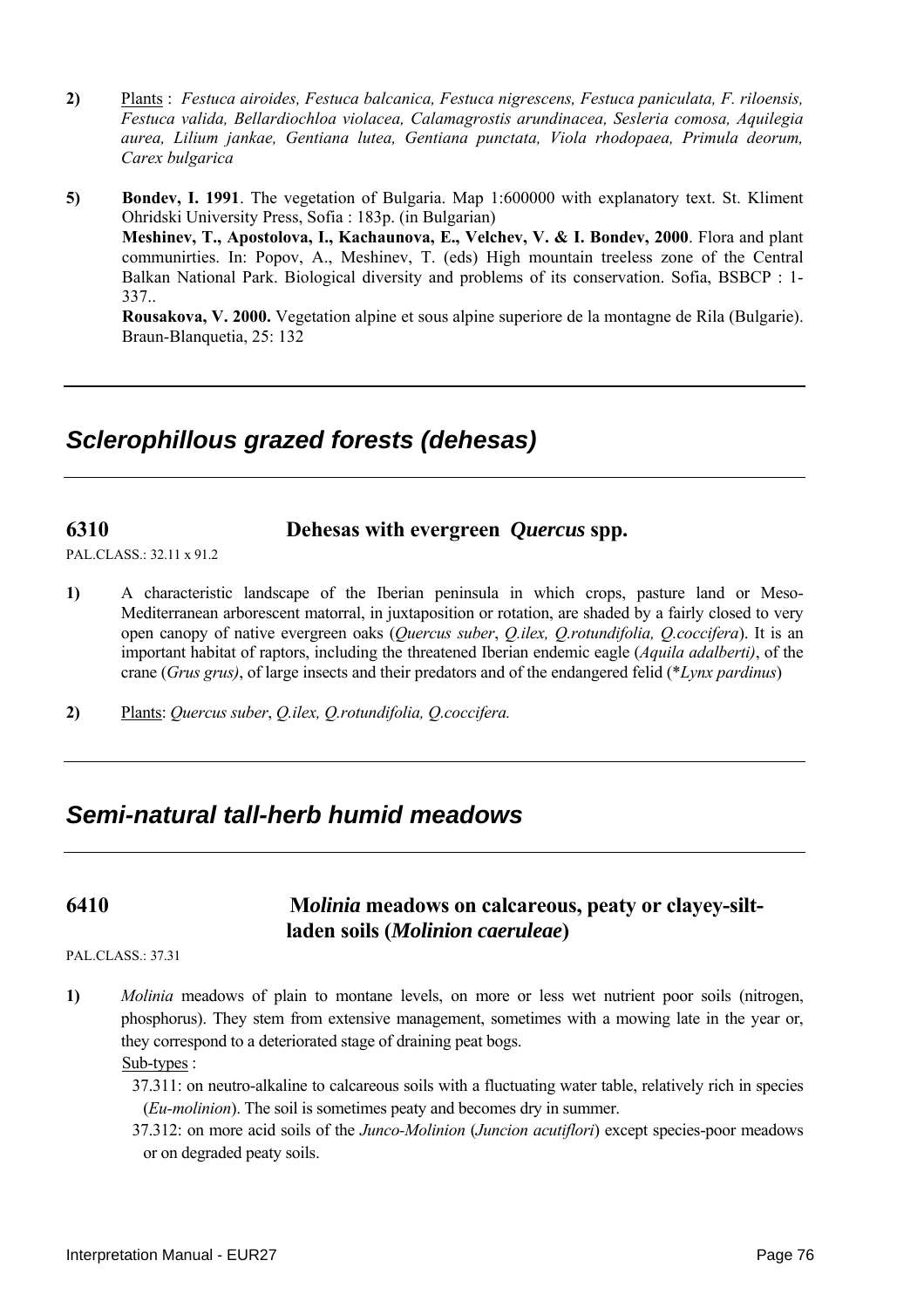- **2)** Plants: 37.311 *Molinia coerulea*, *Dianthus superbus*, *Selinum carvifolia*, *Cirsium tuberosum*, *Colchicum autumnale*, *Inula salicina*, *Silaum silaus*, *Sanguisorba officinalis*, *Serratula tinctoria*, *Tetragonolobus maritimus*; 37.312 - *Viola persiciflora*, *V. palustris*, *Galium uliginosum*, *Cirsium dissectum*, *Crepis paludosa*, *Luzula multiflora*, *Juncus conglomeratus*, *Ophioglossum vulgatum*, *Inula britannica*, *Lotus uliginosus*, *Dianthus deltoides*, *Potentilla erecta*, *P. anglica*, *Carex pallescens*.
- **3)** Corresponding categories

United Kingdom classification: "M26 - *Molinia caerulea*-*Crepis paludosa* fen meadow" and "M24 - *Molinia caerula-Cirisum dissectum* fen meadow type" ("M23 - *Juncus effusus/acutiflorus-Galium palustre* rush pasture" and "M25 *- Molinia caerulea-Potentilla erecta* mire" are excluded).

German classification: "35020102 Pfeifengraswiese auf kalkreichen Standort".

Nordic classification: "5233 *Carex nigra-Carex panicea-Molinea caerulea*-typ", "5234 *Carex flacca-Primula farinosa-Orchis* spp.-typ" and "5235 *Molinia caerulea*-typ".

- **4)** In some regions, these grasslands are in close contact with *Nardetalia* communities. For the *Molinia* meadows of river valleys, a transition toward *Cnidion dubii* alliance is observed.
- **5) Ekstam, U., Aronsson, N. & Forshed, N. (1988).** *Ängar*. Om naturliga slåttermarker i ängslandskapet. LTs förlag, Stockholm, 209 pp.

**6420 Mediterranean tall humid herb grasslands of the**  *Molinio-Holoschoenion*

PAL.CLASS · 37.4

- **1)** Mediterranean humid grasslands of tall grasses and rushes, widespread in the entire Mediterranean basin, extending along the coasts of the Black Sea, in particular in dunal systems.
- **2)** Plants: *Scirpus holoschoenus* (*Holoschoenus vulgaris*), *Agrostis stolonifera*, *A. reuteri*, *Galium debile*, *Molinia caerulea*, *Briza minor*, *Melica cupanii*, *Cyperus longus*, *Linum tenue*, *Trifolium resupinatum*, *Schoenus nigricans*, *Peucedanum hispanicum*, *Carex mairii*, *Juncus maritimus*, *J. acutus*, *Asteriscus aquaticus*, *Hypericum tomentosum*, *H. tetrapterum*, *Inula viscosa*, *Oenanthe pimpinelloides*, *O. lachenalii*, *Eupatorium cannabinum*, *Prunella vulgaris*, *Pulicaria dysenterica*, *Tetragonolobus maritimus*, *Orchis laxiflora*, *Dactylorhiza elata*, *Succisa pratensis*, *Sonchus maritimus* ssp. *aquatilis*, *Silaum silaus*, *Sanguisorba officinalis*, *Serratula tinctoria*, *Genista tinctoria*, *Cirsium monspessulanum*, *C. pyrenaicum*, *Senecio doria*, *Dorycnium rectum*, *Erica terminalis*, *Euphorbia pubescens*, *Lysimachia ephemerum*.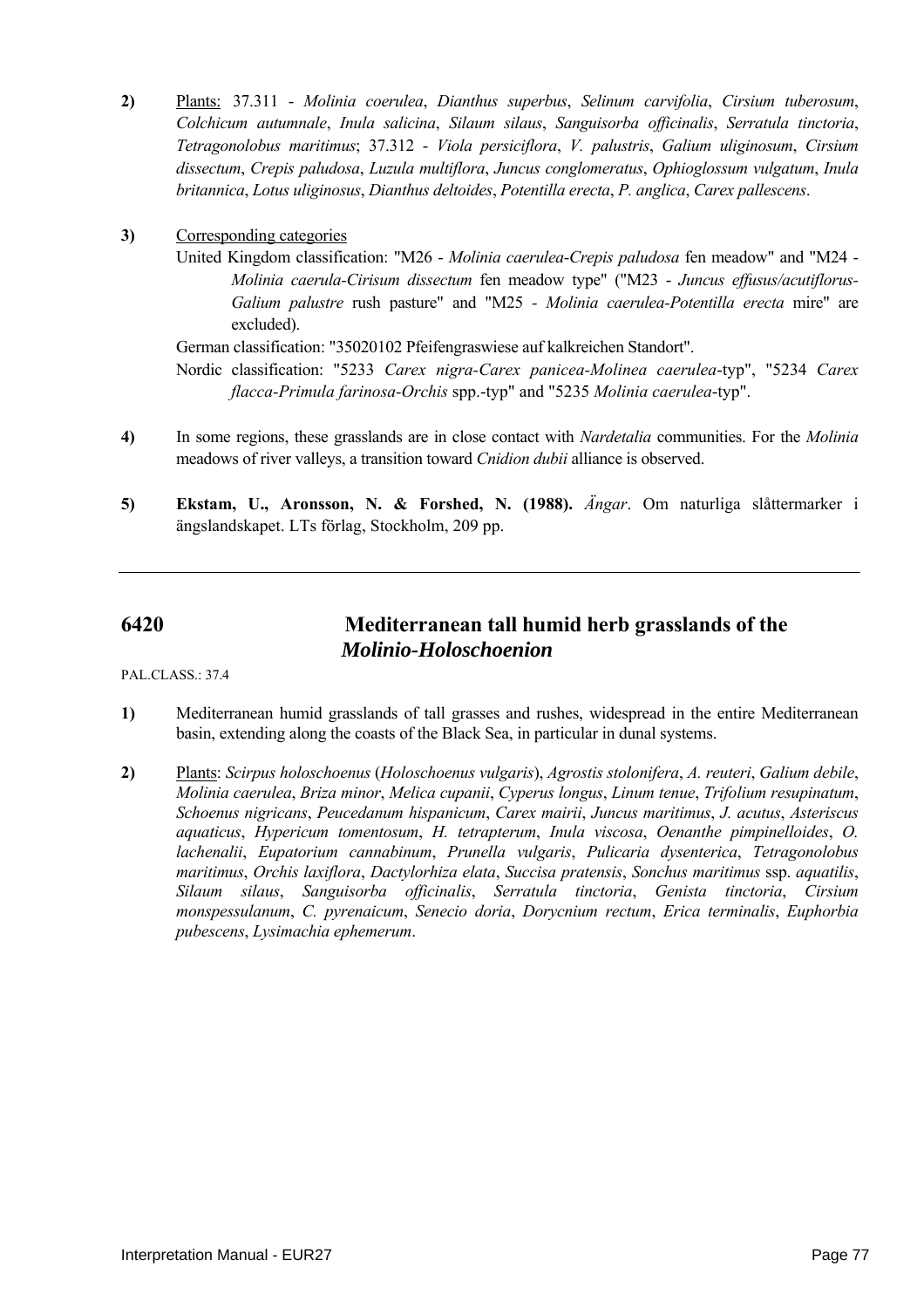### **6430 Hydrophilous tall herb fringe communities of plains and of the montane to alpine levels**

PAL.CLASS.: 37.7 and 37.8

- **1)** 37.7 Wet and nitrophilous tall herb edge communities, along water courses and woodland borders belonging to the *Glechometalia hederaceae* and the *Convolvuletalia sepium* orders (*Senecion fluviatilis*, *Aegopodion podagrariae*, *Convolvulion sepium*, *Filipendulion*). 37.8 - Hygrophilous perennial tall herb communities of montane to alpine levels of the *Betulo-Adenostyletea* class.
- **2)** Plants: 37.7 *Glechoma hederacea*, *Epilobium hirsutum*, *Senecio fluviatilis*, *Filipendula ulmaria*, *Angelica archangelica*, *Petasites hybridus*, *Cirsium oleraceum*, *Chaerophyllum hirsutum*, *Aegopodium podagraria*, *Alliaria petiolata*, *Geranium robertianum*, *Silene dioica*, *Lamium album*, *Lysimachia punctata*, *Lythrum salicaria, Crepis paludosa*; 37.8 - *Aconitum lycoctonum* (*A. vulparia*), *A. napellus*, *Geranium sylvaticum*, *Trollius europaeus*, *Adenostyles alliariae*, *Peucedanum ostruthium*, *Cicerbita alpina*, *Digitalis grandiflora*, *Calamagrostis arundinacea, Cirsium helenioides*.

#### **3)** Corresponding categories

United Kingdom classification: "U17 - *Luzula sylvatica-Geum rivale* tall herb community".

German classification: "390101 krautiger Ufersaum an besonnten Gewässern", "39050101 feuchter Staudensaum der planaren bis submontanen Stufe", "390102 krautiger Ufersaum an beschatteten Gewäsern (z.B. mit *Cardamine amara*, Bitteres Schaumkraut)", "35020203 nährstoffreiche, Feucht- bzw. Naßgrünlandbrache der planaren bis submontanen Stufe", "35020303 nährstoffreiche, Feucht- bzw. Naßgrünlandbrache der planaren bis hochmontanen Stufe", "39050201 montane bis hochmontane Hochstaudenflur", "39050202 montane bis hochmontane Hochgrasflur (*Calamagrostion arundinaceae*)", "6701 subalpine bzw. alpine Hochstaudenflur (Alpen)".

Nordic classification: "126 Högörtängsvegetation".

- **4)** Similar communities to 37.8, with a weak development, occur at lower altitude along rivers and forest borders (in Wallonia -Belgium for example). Nitrophilous edge communities comprising only basal, common species in the region have no conservation priority. These tall herb communities could also develop in wet meadows, let lie fallow, without any cutting. Large areas of wet meadows let lie fallow and neophyte communities with *Helianthus tuberosus*, *Impatiens glandulifera*, should not be taken into account.
- **5) Dahl, E. (1987).** Alpine-subalpine plant communities of South Scandinavia. *Phytocoenologia* 15:455-484. **Larsson, A. (1976).** *Den sydsvenska fuktängen*. *Vegetation, dynamic och skötsel*. Medd. Avd. Ekol. Bot. Lund 31.

#### **6440 Alluvial meadows of river valleys of the** *Cnidion dubii*

PAL.CLASS.: 37.23

**1)** Alluvial meadows with natural flooding regime belonging to the *Cnidion dubii* alliance, under continental to subcontinental climatic conditions.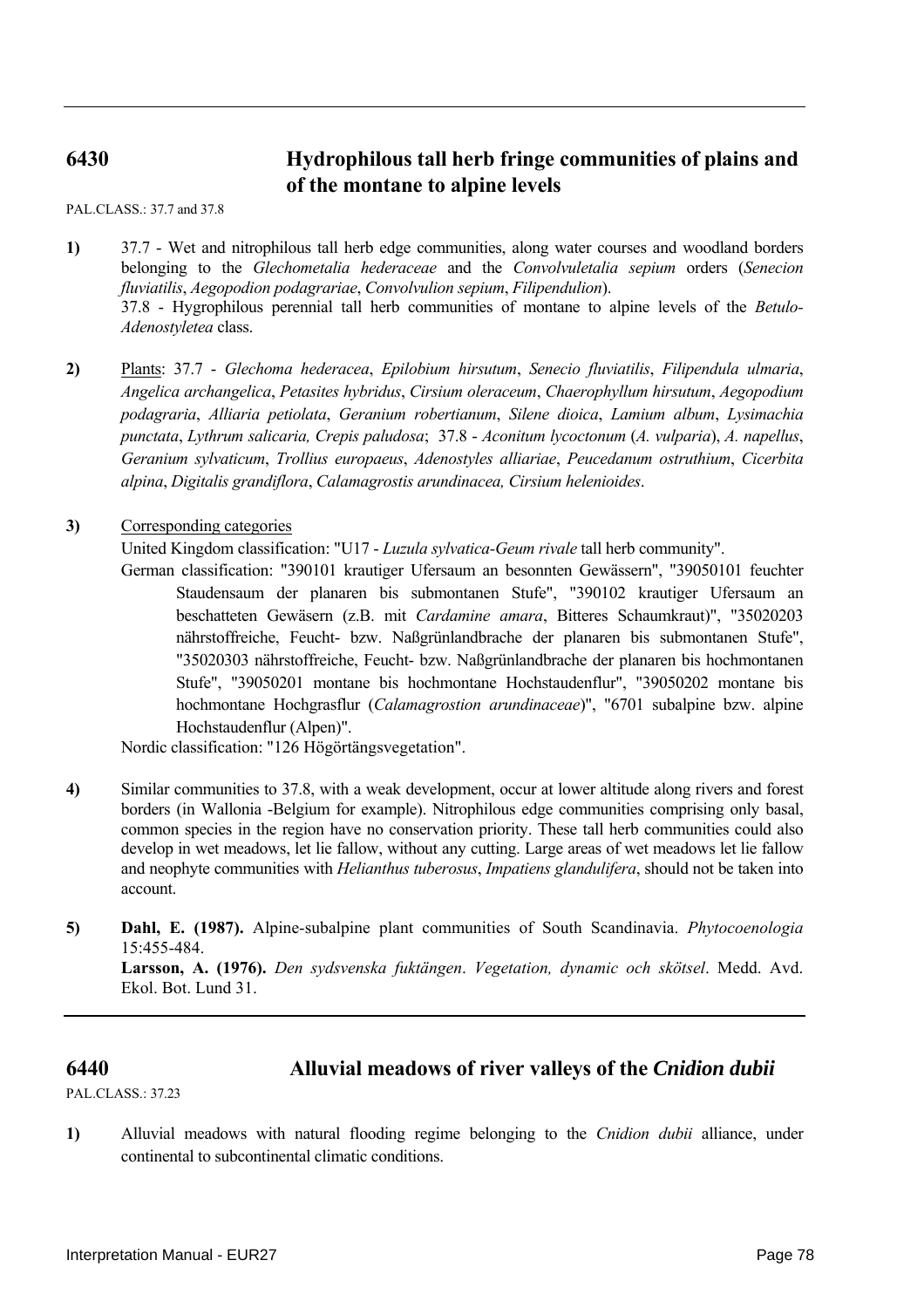- **2)** Plants: *Cnidium dubium* (*C. venosum*), *Viola persicifolia*, *Scutellaria hastifolia*, *Allium angulosum Oenanthe lachenalii*, *Gratifolia officinalis*, *Carex praecox* var. *suzae*, *Juncus atratus*, *Lythrum virgatum*.
- **3)** Corresponding categories German classification : "35020201 närrstoffreiche, extensive Feucht- bzw. Naßwiese der planaren bis submontanen Stufe", "35020202 närrstoffreiche, extensive Feucht- bzw. Naßwiese der planaren bis submontanen Stufe (incl. Mähweide)", "350204 Flutrasen".
- **4)** This is a transition habitat between wet and dry meadows and which cover small areas. This point has to taken into account during site selection.

## **6450 Northern boreal alluvial meadows**

PAL.CLASS.: -

- **1)** Along large rivers with placid river sections which are frozen every winter, the type is affected by flooding in spring. The traditional management as hay meadows has usually ceased. Type includes areas that are not yet severely overgrown with trees and bushes.
- **2)** Plants: *Carex acuta, C. aquatilis, C. canescens, Calamagrostis purpurea, Convallaria majalis, Deschampsia cespitosa, Elymus fibrosus, E. mutabilis, Festuca ovina, Equisetum fluviatile, Galium boreale, Molinia caerulea, Nardus stricta, Phalaris arundinacea, Salix triandra, Solidago virgaurea, Thalictrum simplex* subsp. *boreale*, *Trollius europaeus.*
- **4)** Includes several vegetation types which vary according to the moisture (flooding) gradient: *Equisetum fluviatile*-alluvial meadows, *Carex acuta* or *C. aquatilis*-alluvial meadows, *Calamagrostis*-alluvial meadows, *Phalaris*-alluvial meadows, *Deschampsia caespitosa*-alluvial meadows, tall-herb alluvial meadows, dry alluvial meadows.
- **5) Cajander, A. (1909).** Beiträge zur Kenntniss der Vegetation der Alluvionen des Nördlichen Eurasiens. III. Die Alluvionen der Tornio- und Kemi -Thäler. *Acta Soc. Scient. Fenn.* 37(5):1-222. **Eurola, S. (1967).-** Über die Vegetation der Alluvialwiesen im Gebiet der geplanted Stauseen von Lokka und Porttipahta im Finnischen Lappland. *Aquilo, Ser. Botanica.* 5:1-119. **Hanhela, P. (1994).-** Oulangan kansallispuiston tulvaniityt. *Metsähallituksen luonnonsuojelujulkaisuja*. *Sarja A,* 24:1-43.

#### **6460 \*Peat grasslands of Troodos**

PAL.CLASS.:

**1)** *Calamagrostis epipejeos* tall (*c.* 1m) meadows developing at an altitude of around 1650 m on seasonally inundated depressions, on serpentinised substrate with basic pH. The meadows are inundated from October-November until June-July, depending on the rainfall but even in summer the soil is wet and muddy. The vegetation cover is thick and the dominant graminoids *C. epipejeos*  and *Juncus littoralis* and other herbs form a continuous mat on the soil. The floristic structure is characterised by species which occur only or mainly at this habitat in Cyprus, such as *C. epipejeos*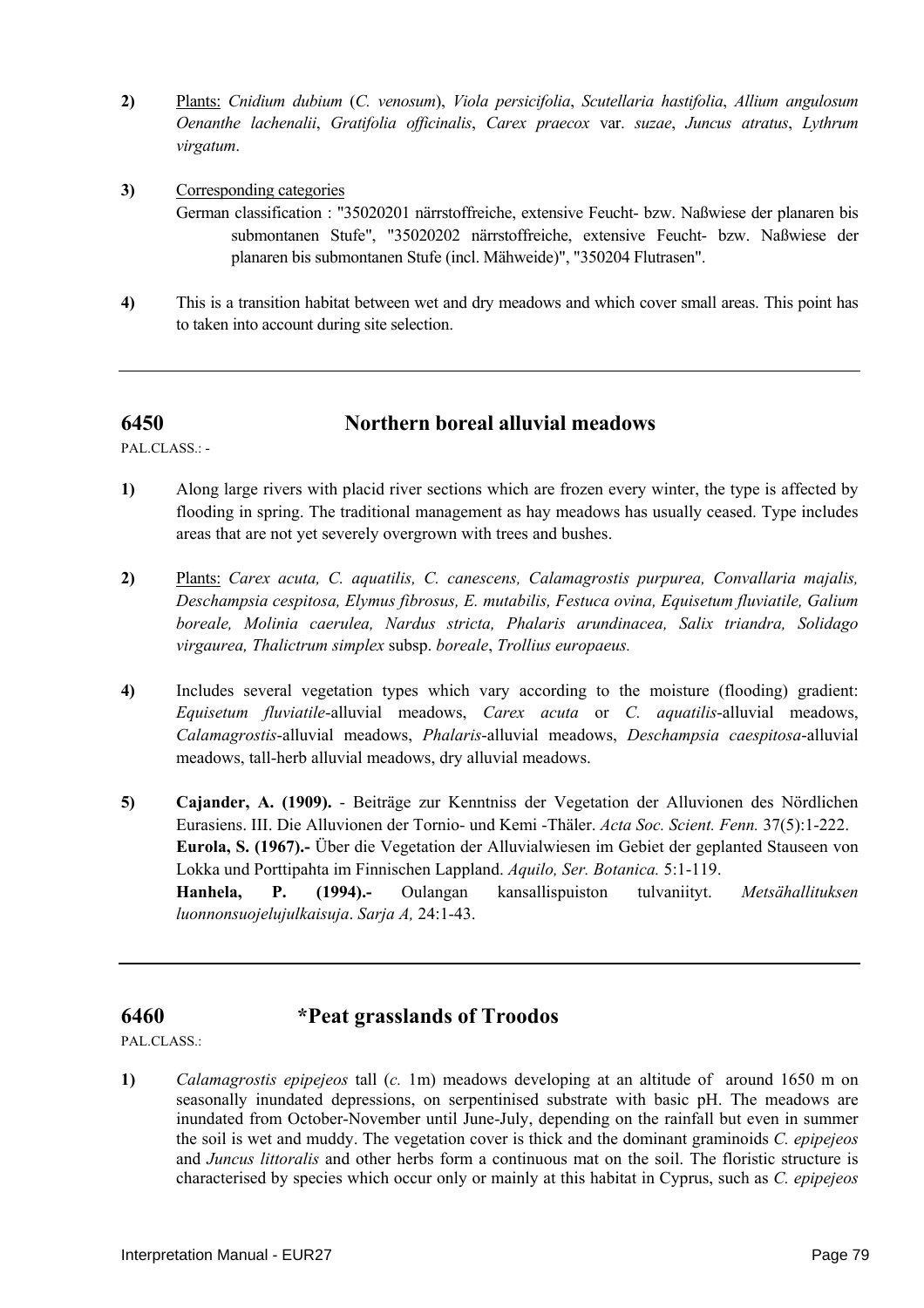and *Poa pratensis*, and by a few endemic species occuring only at the high altitude damp places in the Troodos mountains

**3)** Plants:.

*Calamagrostis epigejeos, Juncus littoralis, Poa pratensis, Polypogon semiverticillatus, Ornithogalum chionopilum, Pteridium aquilinum, Viola siechiana, Alyssum cypricum, Brachypodium firmifolium, Hypericum perforatum, Scirpoides holoschoenus, Crocus cyprius*  (proposed for Annex II and IV), *Schoenus nigrigans, Carex divulsa, Carex distans, Taraxacum holmboei.* 

# *Mesophile grasslands*

### **6510 Lowland hay meadows (***Alopecurus pratensis***,**  *Sanguisorba officinalis***)**

PAL.CLASS.: 38.2

- **1)** Species-rich hay meadows on lightly to moderately fertilised soils of the plain to submontane levels, belonging to the *Arrhenatherion* and the *Brachypodio-Centaureion nemoralis* alliances. These extensive grasslands are rich in flowers and are not cut before the grasses flower and then only one or two times per year.
- **2)** Plants: *Arrhenatherum elatius*, *Trisetum flavescens* ssp. *flavescens*, *Pimpinella major*, *Centaurea jacea*, *Crepis biennis*, *Knautia arvensis*, *Tragopogon pratensis*, *Daucus carota*, *Leucanthemum vulgare*, *Alopecurus pratensis*, *Sanguisorba officinalis*, *Campanula patula*, *Leontodon hispidus*, *L. nudicaulis*, *Linum bienne*, *Oenanthe pimpinelloides*, *Rhinanthus lanceolatus*, *Malva moschata*, *Serapias cordigera*.

#### **3)** Corresponding categories

United Kingdom classification: "MG4 -*Alopecurus pratensis*-*Sanguisorba officinalis* grassland". German classification: "34070101 artenreiche, frische Mähwiese der planaren bis submontanen Stufe", "34070102 artenreiche, frische Weide der planaren bis submontanen Stufe (incl. Mähweide)". Nordic classification: "5223 *Leucanthemum vulgare*-typ". Romanian classification: "R3716 - Pajişti danubiano-pontice de *Poa pratensis, Festuca pratensis* şi *Alopecurus pratensis"*, "R3802 - Pajişti daco-getice de *Arrhenatherum elatius".*

- **4)** Wet to dry sub-types occur. If management practices become intensive with heavy applications of fertiliser, the species diversity rapidly declines.
- **5) Buffa, G., Marchiori, S., Sburlino, G. (1988-1989).** Contributo alla conoscenza dei prati e pratopascoli della Bassa Valsugana (Trento). *Not. FItosoc*., 24: 125-134. **Ekstam, U, Aronsson, N. & Forshed, N. (1988).** *Ängar.* Om naturliga slåttermarker i ängslandskapet. LTs förlag, Stockholm, 209 pp. **Pedrotti, F. (1963).** I prati falciabili della Val di Sole (Trentino occidentale). *St. Trent. Sc. Nat.*, 40 (1): 3-122.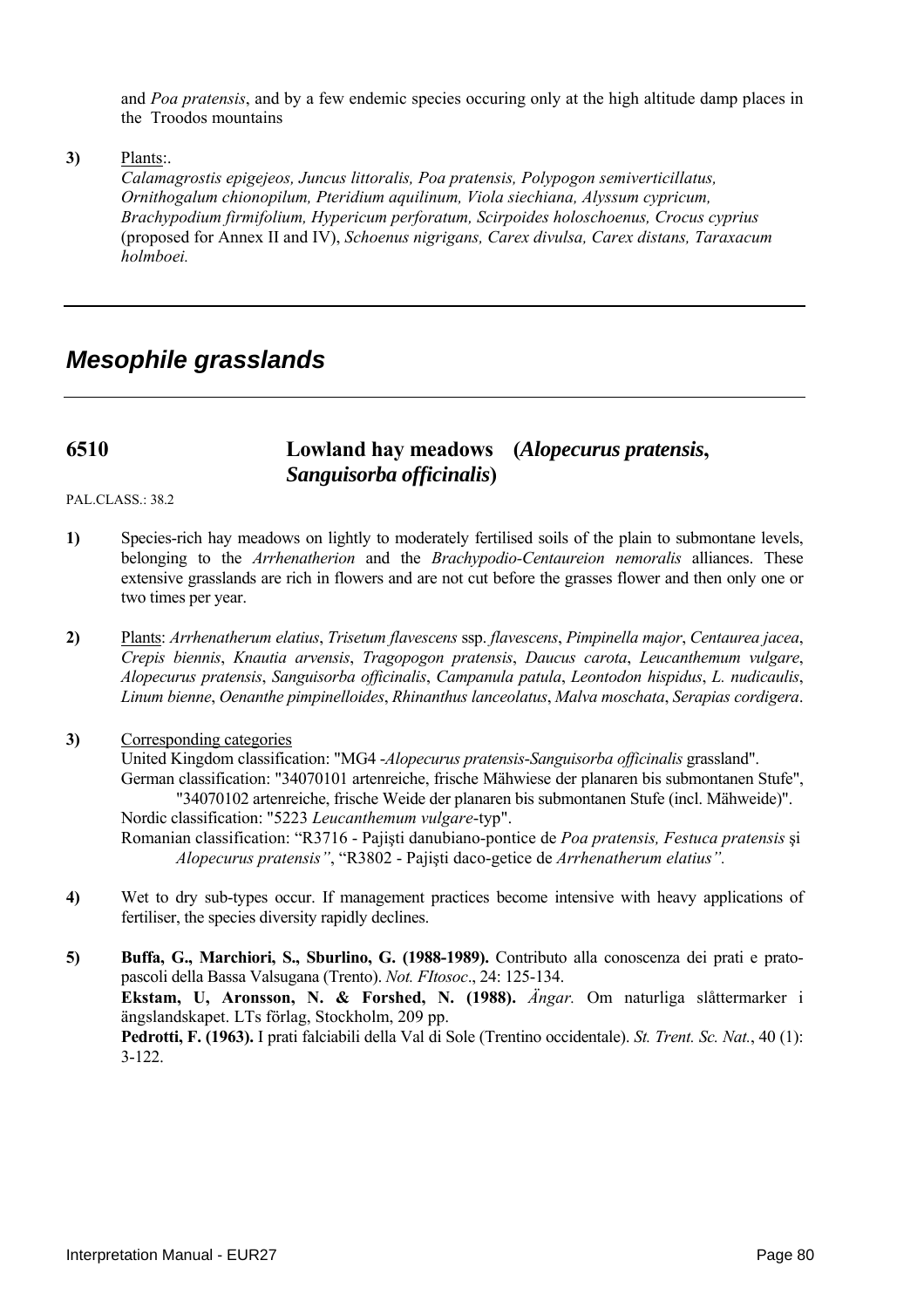## **6520 Mountain hay meadows**

PAL.CLASS.: 38.31

- **1)** Species-rich mesophile hay meadows of the montane and sub-alpine levels (mostly above 600 metres) usually dominated by *Trisetum flavescens* and with *Heracleum sphondylium*, *Viola cornuta*, *Astrantia major*, *Carum carvi*, *Crepis mollis*, *C. pyrenaica*, *Bistorta major,* (*Polygonum bistorta*), *Silene dioica*, *S. vulgaris*, *Campanula glomerata*, *Salvia pratensis*, *Centaurea nemoralis*, *Anthoxanthum odoratum*, *Crocus albiflorus*, *Geranium phaeum*, *G. sylvaticum*, *Narcissus poeticus*, *Malva moschata*, *Valeriana repens*, *Trollius europaeus*, *Pimpinella major*, *Muscari botryoides*, *Lilium bulbiferum*, *Thlaspi caerulescens*, *Viola tricolor* ssp. *subalpina*, *Phyteuma halleri*, *P. orbiculare*, *Primula elatior*, *Chaerophyllum hirsutum* and many others.
- **2)** Plants: *Trisetum flavescens* and with *Heracleum sphondylium*, *Viola cornuta*, *Astrantia major*, *Carum carvi*, *Crepis mollis*, *C. pyrenaica*, *Bistorta major* (*Polygonum bistorta*), *Silene dioica*, *S. vulgaris*, *Campanula glomerata*, *Salvia pratensis*, *Centaurea nemoralis*, *Anthoxanthum odoratum*, *Crocus albiflorus*, *Geranium phaeum*, *G. sylvaticum*, *Narcissus poeticus*, *Malva moschata*, *Valeriana repens*, *Trollius europaeus*, *Pimpinella major*, *Muscari botryoides*, *Lilium bulbiferum*, *Thlaspi caerulescens*, *Viola tricolor* ssp. *subalpina*, *Phyteuma halleri*, *P. orbiculare*, *Primula elatior*, *Chaerophyllum hirsutum, Alchemilla* spp., *Cirsium heterophylum.*
- **3)** Corresponding categories
	- United Kingdom classification : ""MG3 *Anthoxanthum odoratum-Geranium sylvaticum* grassland". British types with *Geranium sylvaticum*.

Nordic classification : "5224 *Geranium sylvaticum*-typ", "5225 *Festuca ovina-Bistorta vivipara*typ" and "5226 *Festuca rubra-Bistorta vivipara*-typ".

Romanian classification: "R3801 - Pajişti sud-est carpatice de *Trisetum flavescens* şi *Alchemilla vulgaris*".

**5) Sjörs, H. (1967).** *Nordisk växtgeografi. 2 uppl*. Svenska Bokförlaget Bonniers, Stockholm, 240 pp.

#### **6530 \* Fennoscandian wooded meadows**

PAL.CLASS.: -

- **1)** A vegetation complex consisting of small copses of deciduous trees and shrubs and patches of open meadows. Ash (*Fraxinus excelsior*), birch (*Betula pendula, B. pubescens*) and *Quercus robur, Tilia cordata, Ulmus glabra* or *Alnus incana* are the common tree species. Nowadays very few areas are managed but traditionally these areas were managed by a combination of raking, hay-cutting, grazing of grassland and pollarding or lopping of trees. Species-rich vegetation complexes with rare and threatened meadow species and well developed epiphytic flora of mosses and lichens are characteristic. Many threatened species preferring old pollarded deciduous trees of semi-open habitats occur. The habitat type includes managed areas and overgrown areas with old pollarded or lopped deciduous trees. The type does not include abandoned meadows being invaded by trees.
- **2)** Plants: (In addition to the above mentioned tree species)*, Briza media, Corylus avellana, Cotoneaster scandinavicus, Crataegus* spp., *Cypripedium calceolus, Dactylorhiza fuchsii, D. Sambucina, Festuca ovina, Geranium sanguineum, Helianthemum nummularium, Listera ovata, Malus sylvestris, Orchis mascula, Plantago lanceolata, Polygala amarella, P. vulgaris, Primula farinosa, Primula veris, Ranunculus ficaria, Rosa* spp., *Sorbus hybrida, S. intermedia*
- **5) Häggström, C.-A. (1983).-** Vegetation and soil of the wooded meadows in Nåtö, Aland. *Acta Bot. Fennica* ,120:1-66.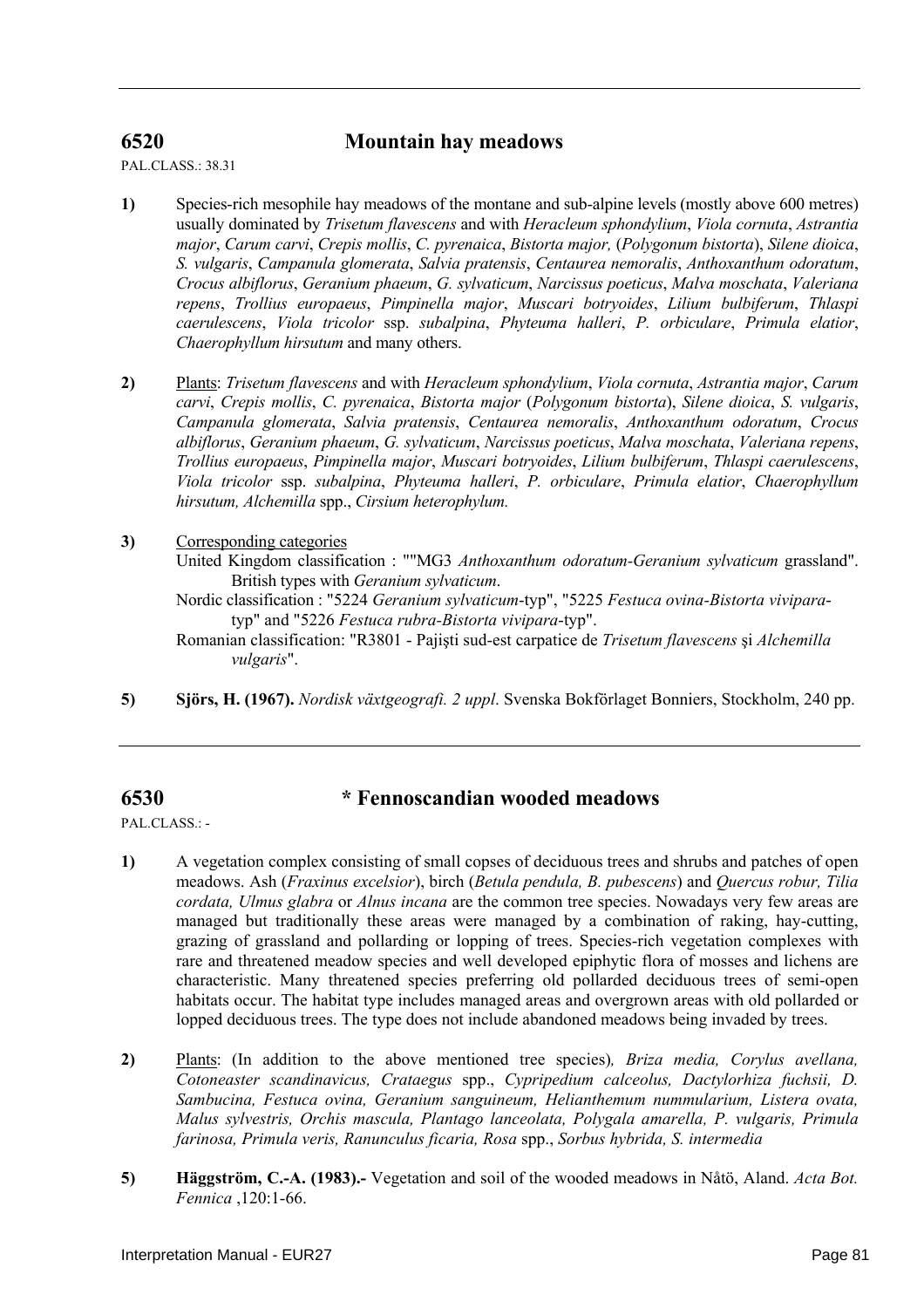**Häggström, C.-A. (1988).-** Protection of wooded meadows in Ăland - problems, methods and perspectives. *Oulanka Reports*, 8:88-95.

# **RAISED BOGS AND MIRES AND FENS**

## *Sphagnum acid bogs*

#### **7110 \* Active raised bogs**

PAL.CLASS.: 51.1

- **1)** Acid bogs, ombrotrophic, poor in mineral nutrients, sustained mainly by rainwater, with a water level generally higher than the surrounding water table, with perennial vegetation dominated by colourful Sphagna hummocks allowing for the growth of the bog (*Erico-Sphagnetalia magellanici, Scheuchzerietalia palustris* p., *Utricularietalia intermedio-minoris* p., *Caricetalia fuscae* p.). The term "active" must be taken to mean still supporting a significant area of vegetation that is normally peat forming, but bogs where active peat formation is temporarily at a standstill, such as after a fire or during a natural climatic cycle e.g., a period of drought, are also included.
- **2)** Plants: Erico-Sphagnetalia magellanici- Andromeda polifolia*, Carex pauciflora, Cladonia* spp., *Drosera rotundifolia, Eriophorum vaginatum, Odontoschisma sphagni, Sphagnum magellanicum, S. imbricatum, S. fuscum, Vaccinium oxycoccos;* in the Boreal region also *Betula nana*, *Chamaedaphne calyculata, Calluna vulgaris, Ledum palustre* and *Sphagnum angustifolium.*  Scheuchzerietalia palustris *p*., Utricularietalia intermedio-minoris *p*., Caricetalia fuscae *p.*- *Carex fusca, C. limosa, Drosera anglica, D. intermedia, Eriophorum gracile, Rhynchospora alba, R. fusca, Scheuchzeria palustris, Utricularia intermedia, U. minor, U. ochroleuca*; in the Boreal region also *Sphagnum balticum* and *S. majus*.

 Animals: Dragonflies- *Leucorrhinia dubia, Aeshna subartica, A. caerulea, A. juncea, Somatochlora arctica, S. alpestris*; Butterflies- *Colias palaeno, Boloria aquilonaris, Coenonympha tullia, Vacciniina optilete, Hypenodes turfosalis, Eugraphe subrosea*; Spiders- *Pardosa sphagnicola, Glyphesis cottonae;* Ants- *Formica transkaucassia;* Cricket/Grasshopper- *Metrioptera brachyptera, Stethophyma grossum*.

#### **3)** Corresponding categories

- United Kingdom classification: "M1 *Sphagnum auriculatum* bog pool community", "M3 *Eriophorum angustifolium* bog pool community", "M18 *Erica tetralix-Sphagum papillosum* raised and blanket mire", "M20a *Eriophorum vaginatum* blanket and mixed mire - species poor sub community".
- German classification: "360101 Hochmoor der planaren bis submontanen Stufe", "360102 Hochmoor der montanen bis hochmontanen Stufe".
- Nordic classification: "312 Ristuvvegetation", "313 Fastmattevegetation", "314 Mjukmatte-och lösbottenvegetation" and "311 Skogmossvegetation" when comprising a part of the mire complexe.
- **4)** In order to support the conservation of this ecosystem over its geographic range and its genetic diversity, marginal areas of lower quality as a result of damage or degradation which abut active raised bogs may need to be included, protected and, where practicable, regenerated. There are very few intact or near-intact raised bogs in Europe, except in Finland and Sweden where active raised bogs are the predominant mire complex type in hemiboreal and southern boreal regions.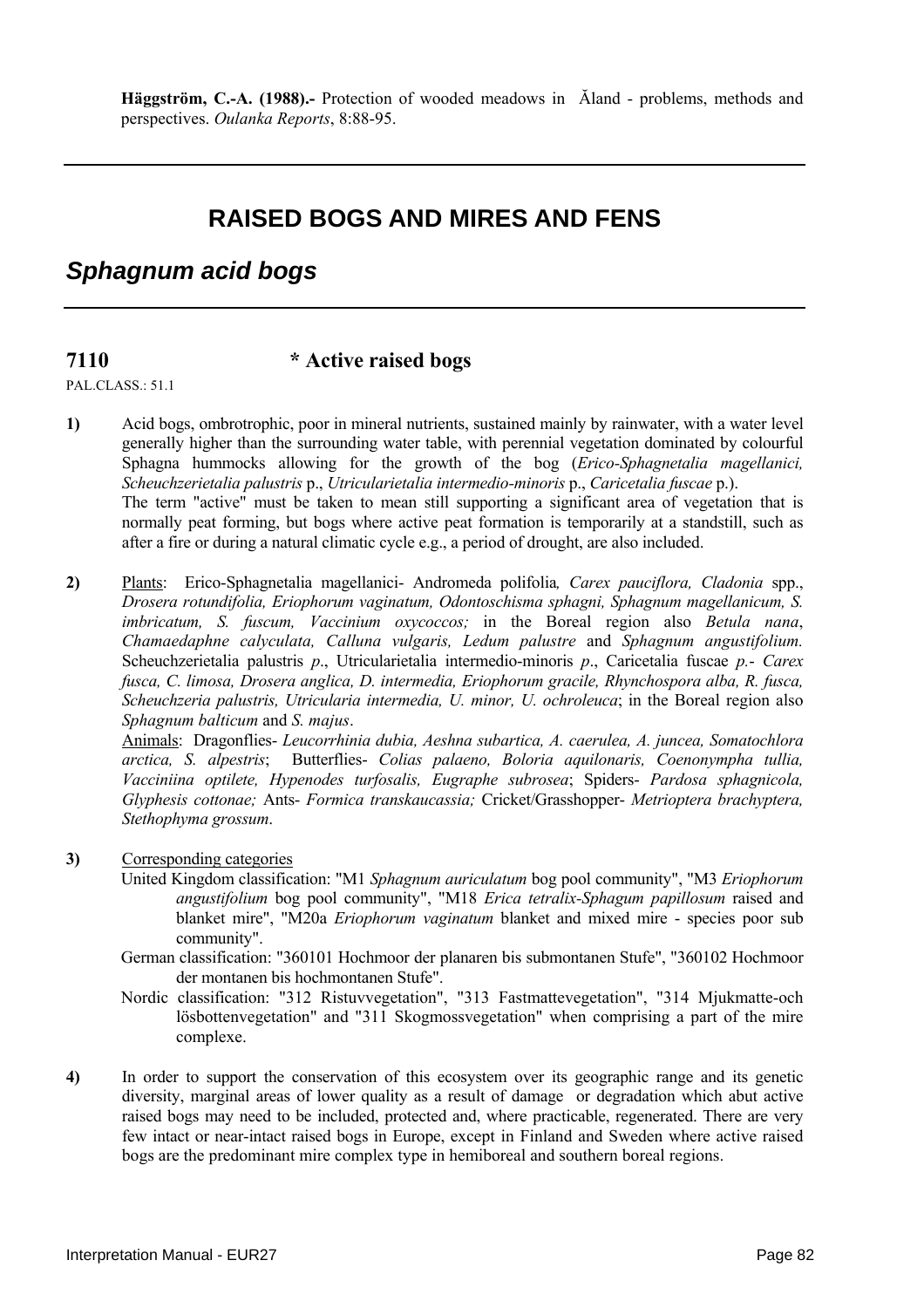**5) Curtis, J.R. (in press).** *The raised bogs of Ireland: their ecology, status and conservation*. Government Publications, Dublin.

**Eurola, S., Hicks, S. & Kaakinen, E. (1984).** *Key to Finnish Mire Types*.

**Moore, J.J. (1968).** A classification of the bogs and wet heaths of northern Europe (Oxycocco-Sphagnetea Br.-Bl. et Tx. 1943). In: *Pflanzensoziologische Systematik. Bericht über das internationale Symposium in Stolzenau/Weser 1964 der Internationale Vereinigung für Vegetationskunde* (R.Tuxen, Ed.). Junk, Den Haag. 306 - 320.

**Nature Conservation Council (1989).** *Guidelines for the selection of biological SSSI's*. Nature Conservation Council , Peterborough.

**Oswald, H. (1923).** Die Vegetation des Hochmoores Komosse. *Sv. Växtsociol. Sällsk. Handl.* 1:1- 436.

**Schouten, M.C.G. (1984).** *Some aspects of the ecogeographical gradient in Irish ombrotrophic bogs.* Peat Congress, Dublin. 1: 414 - 432.

**Tuxen, R., Miyawaki, A. & Fujiwara, K. (1972).** Eine erweiterte Gliederung der Oxycocco-Sphagnetea. In: *Grundfragen und Methoden in der Pflanzensoziologie*. (R.Tuxen, Ed.). Junk, Den Haag. 500 - 520.

## **7120 Degraded raised bogs still capable of natural regeneration**

PAL.CLASS.: 51.2

- **1)** These are raised bogs where there has been disruption (usually anthropogenic) to the natural hydrology of the peat body, leading to surface desiccation and/or species change or loss. Vegetation on these sites usually contains species typical of active raised bog as the main component, but the relative abundance of individual species is different. Sites judged to be still capable of natural regeneration will include those areas where the hydrology can be repaired and where, with appropriate rehabilitation management, there is a reasonable expectation of reestablishing vegetation with peat-forming capability within 30 years. Sites unlikely to qualify as SACs are those that consist largely of bare peat, that are dominated by agricultural grasses or other crops, or where components of bog vegetation have been eradicated by closed canopy woodlands.
- **5) Malmer, N. (1965).** The southern mires. *Acta Phytogeogr. Suec*. 50:149-158.

## **7130 Blanket bogs ( \* if active bog)**

PAL.CLASS.: 52.1 and 52.2

**1)** Extensive bog communities or landscapes on flat or sloping ground with poor surface drainage, in oceanic climates with heavy rainfall, characteristic of western and northern Britain and Ireland. In spite of some lateral water flow, blanket bogs are mostly ombrotrophic. They often cover extensive areas with local topographic features supporting distinct communities [*Erico-Sphagnetalia magellanici*: *Pleurozio purpureae-Ericetum tetralicis, Vaccinio-Ericetum tetralicis* p.; *Scheuchzerietalia palustris* p., *Utricularietalia intermedio-minoris* p., *Caricetalia fuscae* p.]. Sphagna play an important role in all of them but the cyperaceous component is greater than in raised bogs. The term "active" must be taken to mean still supporting a significant area of vegetation that is normally peat forming.

Sub-types in the British Isles

52.1 – HyperAtlantic blanket bogs of the western coastlands of Ireland, western Scotland and its islands, Cumbria, Northern Wales ; bogs locally dominated by sphagna (*Sphagnum auriculatum*, *S*. *magellanicum*, *S*. *compactum*, *S*. *papillosum*, *S*. *nemoreum*, *S*. *rubellum*, *S*.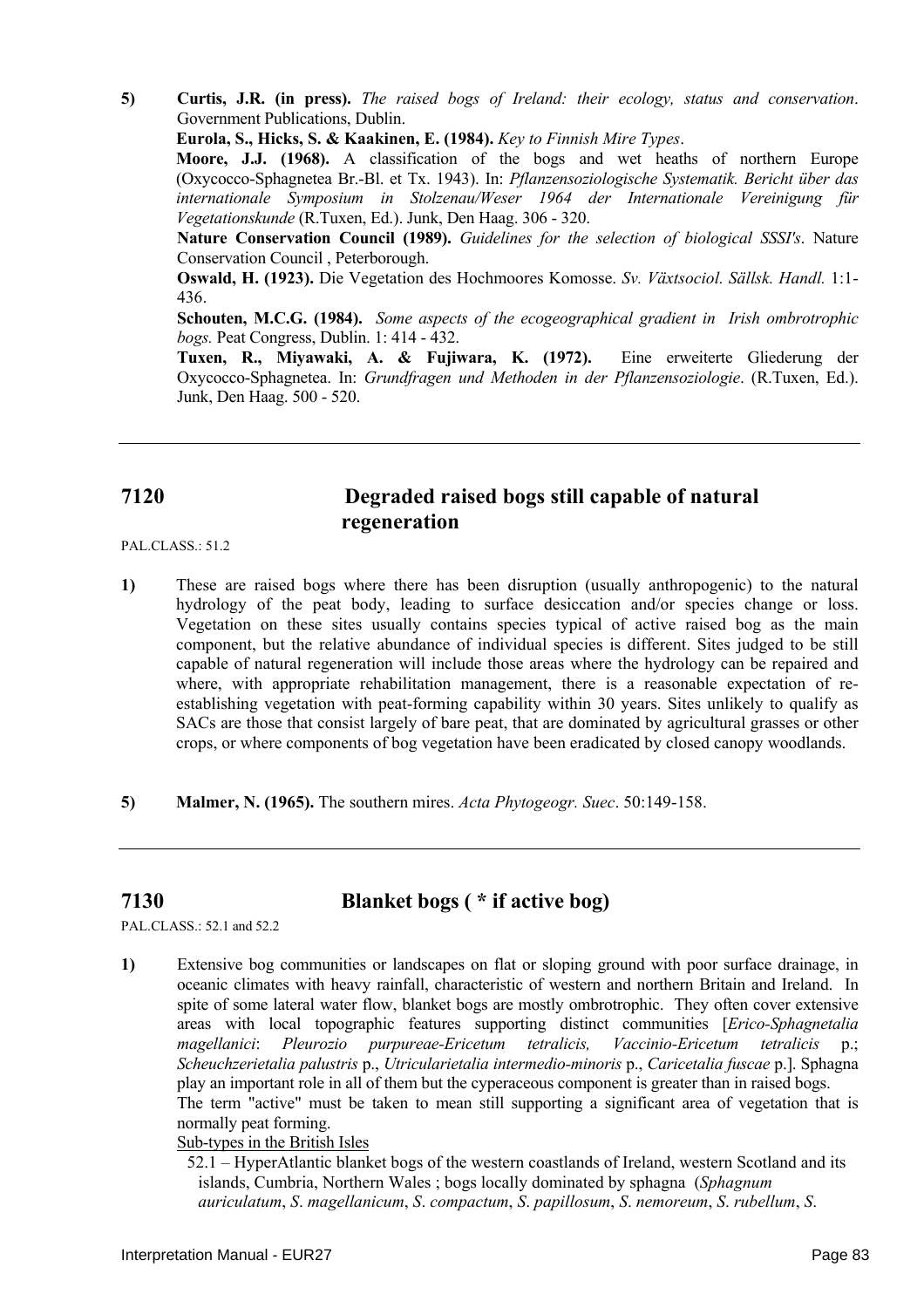*tenellum*, *S*. *subnitens*), or, particularly in parts of western Ireland, mucilaginous algal deposits (*Zygogonium*).

52.2 – Blanket bogs of high ground, hills and mountains in Scotland, Ireland, Western England and Wales.

**2)** Plants: 52.1- *Calluna vulgaris, Campylopus atrovirens, Carex panicea, Drosera rotundifolia, Erica tetralix, Eriophorum vaginatum, Molinia caerulea, Myrica gale, Narthecium ossifragum, Pedicularis sylvatica, Pinguicula lusitanica, Pleurozia purpurea, Polygala serpyllifolia, Potentilla erecta, Racomitrium languginosum, Rhynchospora alba, Schoenus nigricans, Scirpus cespitosus, Sphagnum pulchrum, S. strictum, S. compactum, S. auriculatum*. 52.2 - *Calluna vulgaris, Diplophyllum albicans, Drosera rotundifolia, Empetrum nigrum, Erica tetralix, Eriophorum vaginatum, Mylia taylorii, Narthecium ossifragum, Rubus chamaemorus, Scirpus cespitosus, Vaccinium myrtillis*. Animals: birds - *Pluvialis apricaria, Calidris alpina*.

#### **3)** Corresponding categories

- United Kingdom classification: "M1 *Sphagnum auriculatum* bog pool community", "M15 *Scirpus cespitosus-Erica tetralix* wet heath", "M17 *Scirpus cespitosus-Eriophorum vaginatum* blanket mire", "M18 *Erica tetralix-Sphagnum papillosum* raised and blanket mire", "M19 *Calluna vulgaris-Eriophorum vaginatum* blanket mire", "M20 *Eriophorum vaginatum* blanket mire".
- **4)** In the United Kingdom discrete areas of raised bog and blanket bog may occur in some districts, showing their characteristic differences. In many other areas, however, peatlands which may have begun as raised bog have became merged in a general expanse of blanket bog, losing their distinctive marginal features. Within these blanket bogs, there are other peat-forming systems which, strictly speaking, form part of various biotopes of aquatic and amphibious zones, fens and moorland.
- **5) Doyle, G.J. & Moore,J.J. (1980).** Western blanket bog (Pleurozio purpureae-Ericetum tetralicis) in Ireland and Great Britain. *Colloques Phytosociologiques*. VII: 213 - 223.

**Moore, J.J. (1968).** A classification of the bogs and wet heaths of northern Europe (Oxycocco-Sphagnetea Br.-Bl. et Tx. 1943). In: *Pflanzensoziologische Systematik. Bericht über das internationale Symposium in Stolzenau/Weser 1964 der Internationale Vereinigung für Vegetationskunde* (R.Tuxen, Ed.). Junk, Den Haag. 306 - 320.

**Nature Conservation Council (1989).** *Guidelines for the selection of biological SSSI's.* Nature Conservation Council , Peterborough.

**Tuxen, R., Miyawaki, A. & Fujiwara, K. (1972).** Eine erweiterte Gliederung der Oxycocco-Sphagnetea. In: *Grundfragen und Methoden in der Pflanzensoziologie*. (R.Tuxen, Ed.). Junk, Den Haag. 500 - 520.

#### **7140 Transition mires and quaking bogs**

- PAL.CLASS $\cdot$  54.5
- **1)** Peat-forming communities developed at the surface of oligotrophic to mesotrophic waters, with characteristics intermediate between soligenous and ombrogenous types. They present a large and diverse range of plant communities. In large peaty systems, the most prominent communities are swaying swards, floating carpets or quaking mires formed by medium-sized or small sedges, associated with sphagnum or brown mosses. They are generally accompanied by aquatic and amphibious communities. In the Boreal region this habitat type includes minerotrophic fens that are not part of a larger mire complex, open swamps and small fens in the transition zone between water (lakes, ponds) and mineral soil.

 These mires and bogs belong to the *Scheuchzerietalia palustris* order (oligotrophic floating carpets among others) and to the *Caricetalia fuscae* order (quaking communities). Oligotrophic water-land interfaces with *Carex rostrata* are included.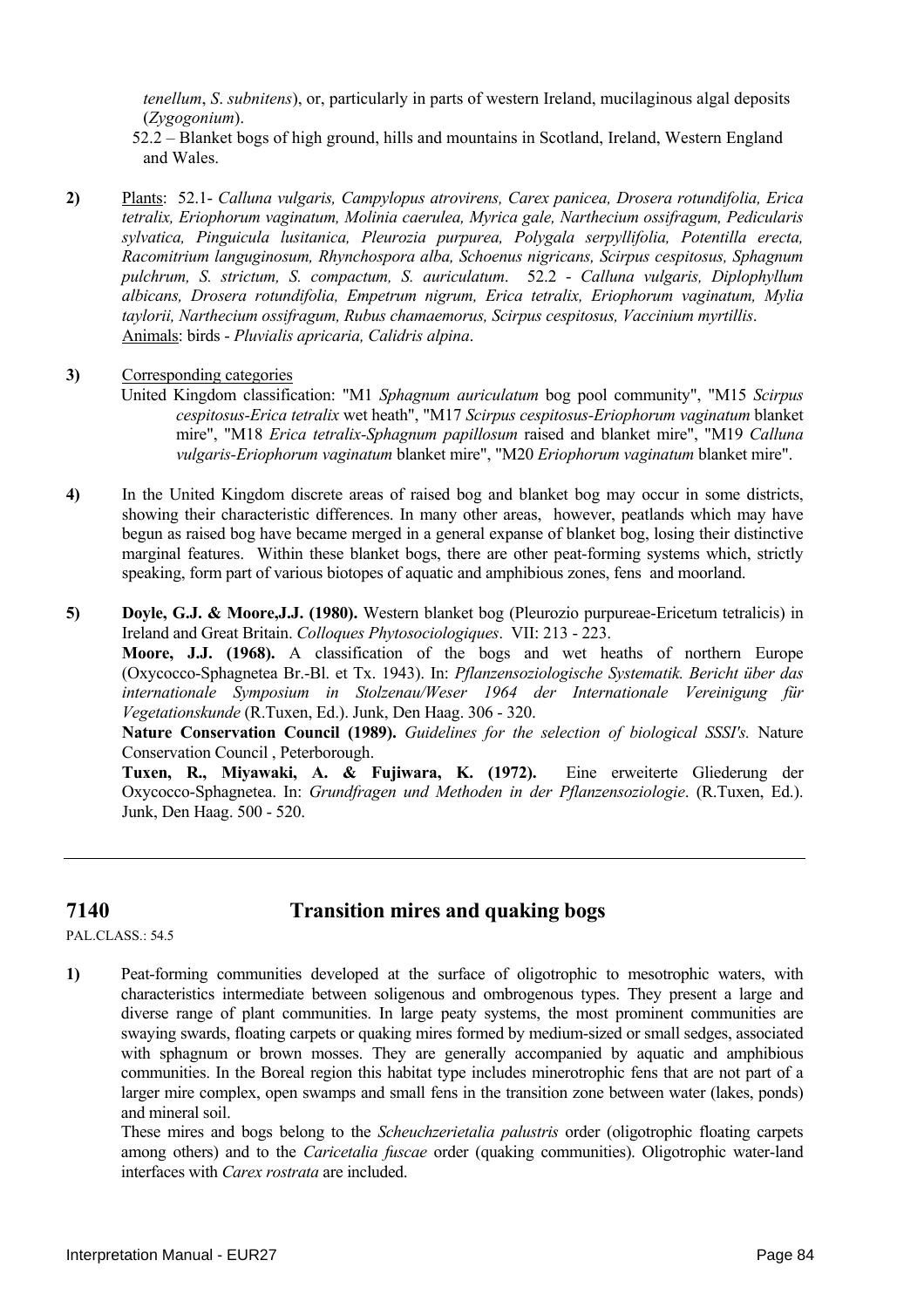- **2)** Plants: *Eriophorum gracile*, *Carex chordorrhiza*, *Carex lasiocarpa*, *Carex diandra*, *Carex rostrata*, *Carex limosa*, *Scheuchzeria palustris*, *Hammarbya paludosa*, #*Liparis loeselii*, *Rhynchospora alba, R. fusca*, *Menyanthes trifoliata*, *Epilobium palustre*, *Pedicularis palustris, Sphagnum* sp. (*S. papillosum*, *S. angustifolium*, *S. subsecundun*, *S. fimbriatum*, *S. riparium*, *S. cuspidatum*, *Calliergon giganteum*, *Drepanocladus revolvens*, *Scorpidium scorpioides*, *Campylium stellatum*, *Aneura pinguis*.
- **3)** Corresponding categories
	- United Kingdom classification: "M4 *Carex rostrata-Sphagnum recurvum* mire", "M5 *Carex rostrata-Sphagnum squarrosum* mire", "M8 - *Carex rostrata-Sphagnum warnstofii* mire", "M9 *Carex rostrata-Calliergon cuspidatum/giganteum*", "S27 -*Carex rostrata-Potentilla palustris* fen".
	- German classification: "360201 Übergangs- oder Zwischenmoor der planaren bis submontanen Stufe", "360202 Übergangs- oder Zwischenmoor der montanen bis hochmontanen Stufe".
	- Nordic classification: "312 Ristuvvegetation", "32 Fattigkärrvegetation (except 321)", "314 Mjukmatte-och lösbottenvegetation på öppna mossar", "3321 *Trichophorum caespitosum-Molinia caerulea-Sphagnum* spp.-*Drepanocladus* spp.-typ", "3323 *Carex nigra-Drepanocladus exannulatus-Calliergon* spp.-typ", "*Trichophorum caespitosum-Drepanocladus revolvens-*variant of 3323", "3331 *Carex* spp.-*Sphagnum* spp.- *Drepanocladus* spp.-typ", "*Carex* spp.-*Sphagnum fallax-subsecundum-*variant of 3331", "3333 *Potentilla palustris-Carex* spp.-*Sphagnum* spp.- *Drepanocladus exannulatus-*typ", "3341 *Carex* spp.-*Phragmites-Iris pseudacorus-*Sphagnum-typ".
- **4)** Associated with amphibious communities (22.3), fens (54.2 et 54.4), bogs (51.1-2) or humid grasslands  $(37.2-3)$ .
- **5) Du Rietz, G. E. (1949).** Huvudenheter och huvudgränser i svensk myrvegetation. *Sven. Bot. Tidskr*. 43:274-309.

## **7150 Depressions on peat substrates of the** *Rhynchosporion*

PAL.CLASS.: 54.6

- **1)** Highly constant pioneer communities of humid exposed peat or, sometimes, sand, with *Rhynchospora alba*, *R. fusca*, *Drosera intermedia*, *D. rotundifolia*, *Lycopodiella inundata*, forming on stripped areas of blanket bogs or raised bogs, but also on naturally seep- or frost-eroded areas of wet heaths and bogs, in flushes and in the fluctuation zone of oligotrophic pools with sandy, slightly peaty substratum. These communities are similar, and closely related, to those of shallow bog hollows (51.122) and of transition mires (54.57).
- **2)** Plants: *Rhynchospora alba*, *R. fusca*, *Drosera intermedia*, *D. rotundifolia*, *Lycopodiella inundata*.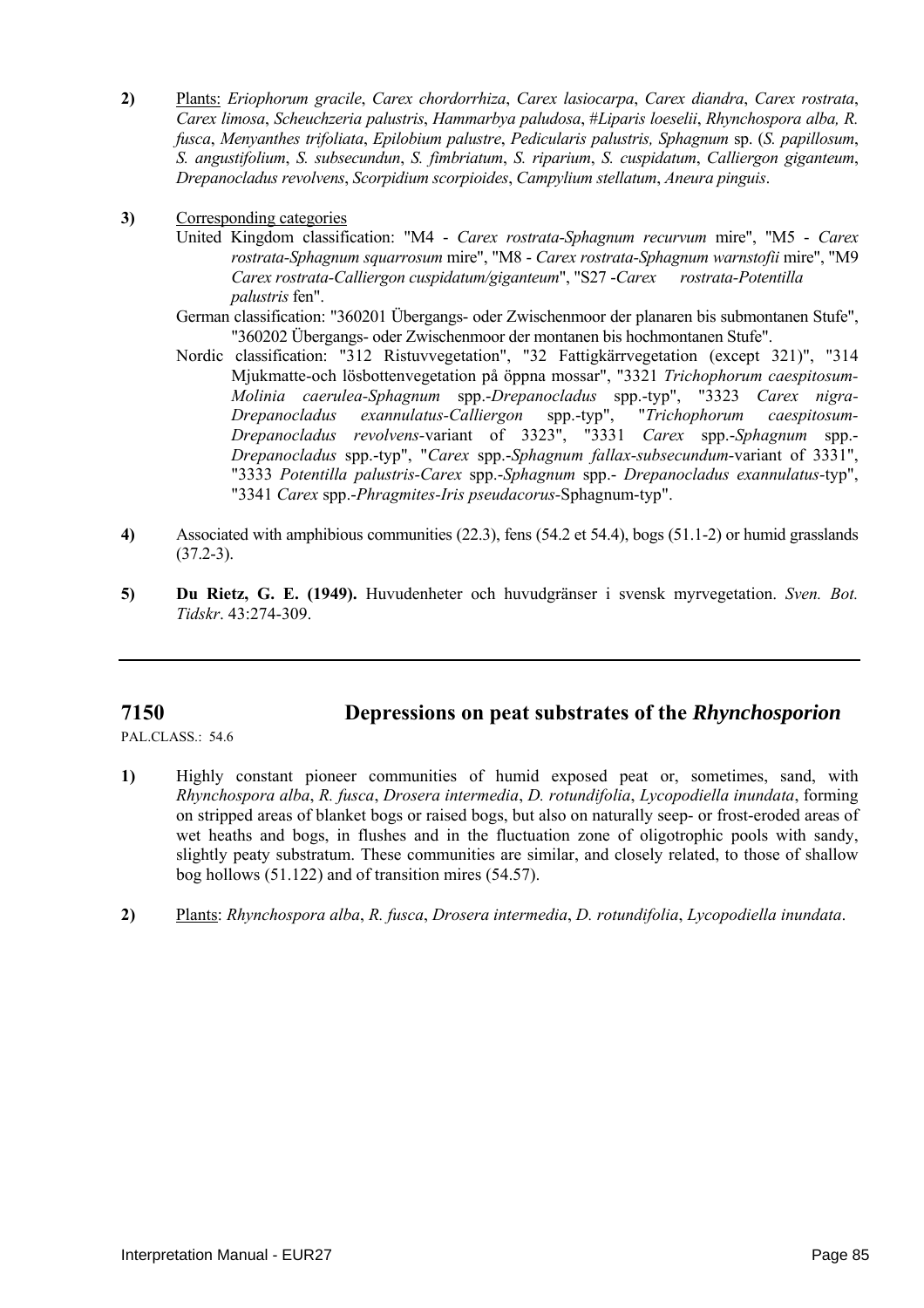## **7160 Fennoscandian mineral-rich springs and springfens**

PAL.CLASS.: 5411(1997 version)

- **1)** Springs and springfens are characterized by continuous flow of ground-water. The water is cold, of even temperature, and rich in oxygen and minerals, due to the rapid percolation. Springs may have a basin where the water wells up and an adjacent outflow with typical vegetation. In springfens the water seeps up through the ground and the accumulated peat, enhancing the growth of specialized vegetation. Since the water originates from deeper layers, these springs often have running water during the winter even if the surrounding areas are frozen and snow-covered. The invertebrate fauna is often very specific to this habitat and the flora rich in northern species.
- **2)** Plants: *Cardamine amara, Chrysosplenium spp., Carex appropinquata, C. capillaris, C. paniculata, Epilobium hornemanni, E. davuricum, E. laestadii, E. alsinifolium, Montia fontana, Poa alpigena, P. remota, P. trivialis, Ranunculus lapponicus, R.. hyperboreus, Stellaria alsine, S. calycantha, S. nemorum*; Bryophytes- *Brachythecium rivulare, Bryum weigelii, B. pseudotriquetrum, B. schleicherii, Calliergon giganteum, C. sarmentosum, Philonotis* spp*., Pohlia wahlenbergii, Plagiomnium undulatum, Rhizomnium spp., Scapania spp., Warnstorfia exannulata.*
- **3)** Corresponding categories Nordic classification : 3511 *Sphagnum - Drepanocladus* -type, 3512 *Montia fontana-Epilobium hornemannii-*type, 3513 *Saxifraga stellaris-Philonotis fontana-*type, 3521 *Philonotis*-type, 3523 *Paludella*-type, 3432 *Filipendula ulmaria - Carex spp. - Drepanocladus spp. - Paludella squarrosa* -type
- **5) Hedenäs, L. & Löfroth, M. (1992).-** Mossor som indikerar särskilt skyddsvärda våtmarksbiotoper. *Svensk Bot. Tidskrift*, 86. **Eurola, S. & Virtanen, R. (1991).-** Key to the vegetation of northern Fennoscandian fjelds.

*Kilpisjärvi Notes,* 12: 1-28.

# *Calcareous fens*

## **7210 \*Calcareous fens with** *Cladium mariscus* **and species of the** *Caricion davallianae*

PAL.CLASS.: 53.3

- **1)** *Cladium mariscus* beds of the emergent-plant zones of lakes, fallow lands or succession stage of extensively farmed wet meadows in contact with the vegetation of the *Caricion davallianae* or other *Phragmition* species [*Cladietum marisci* (Allorge 1922) Zobrist 1935].
- **2)** Plants: *Cladium mariscus, #Kostelezkia pentacarpos*.

#### **3)** Corresponding categories

United Kingdom classification: "S2 *Cladietum marisci*", "S24 *Peucedano-Phragmitetum australis*", "S25 *Phragmites australis-Eupatorium cannabinum* fen", "M9 *Carex rostrata- Calliergon* spp. mire", "M13 *Schoenus nigricans-Juncus subnodulosus* mire", "M14 *Schoenus nigricans-Narthecium ossifragum* mire", "M24 *Molinia caerulea-Cirsium dissectum* fen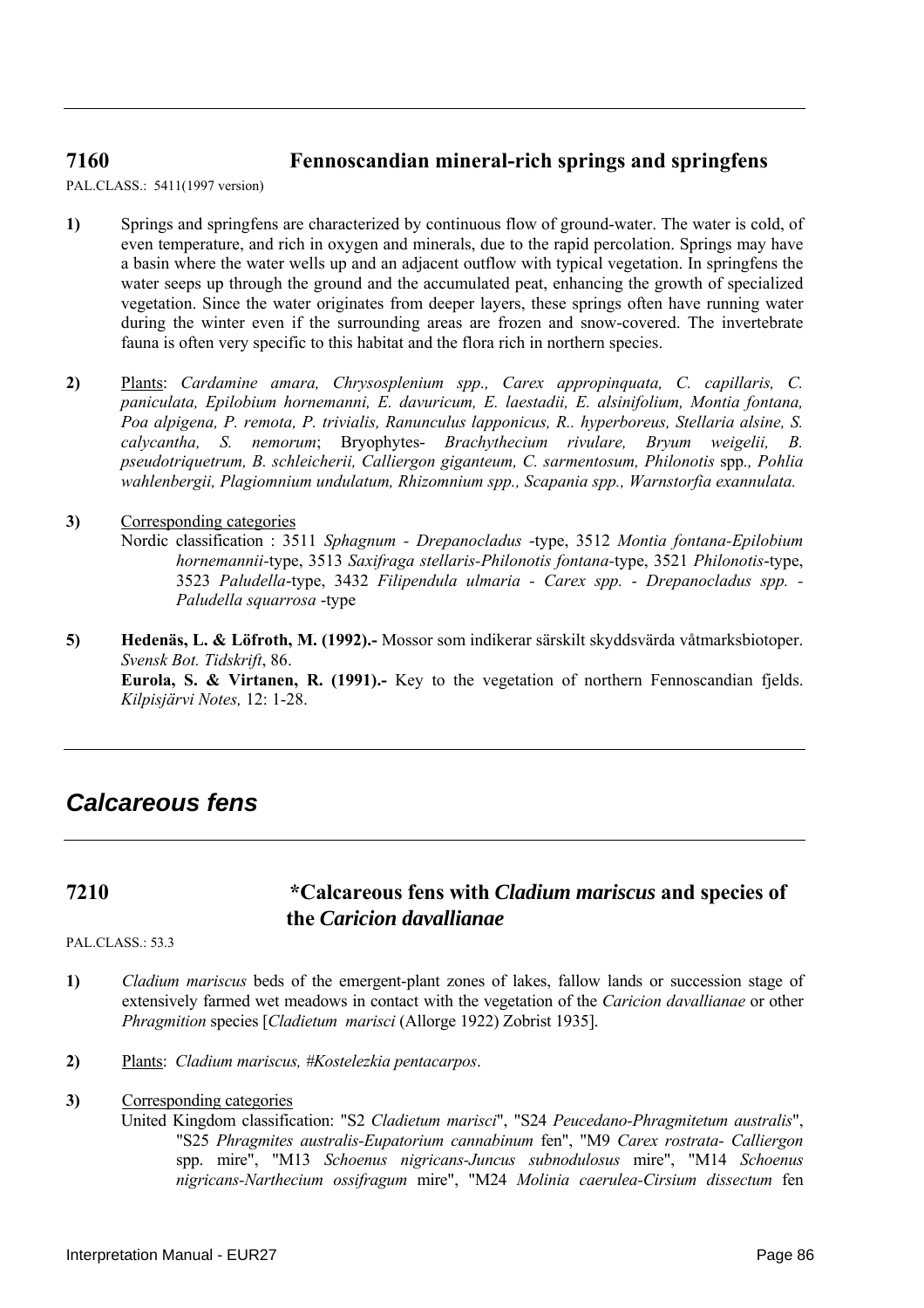meadow", "SD14 *Salix repens-Campylium stellatum* dune slack" and "SD 15 *Salix repens-Calliergon cuspidatum* dune slack". German classification: "3804 Schneidenröhricht". Nordic classification: "3441a *Cladium mariscus*-variant".

- **4)** In contact with calcareous fens (7230), but also with acid fens, extensive wet meadows, other reed beds and tall sedge communities.
- **5) Sterner, R. (1926).** *Ölands växtvärld. Södra Kalmar län III.* Hjalmar Appeltoffts Bokhandel, Kalmar, 237 pp.

## **7220 \* Petrifying springs with tufa formation (***Cratoneurion***)**

PAL.CLASS.: 54.12

- **1)** Hard water springs with active formation of travertine or tufa. These formations are found in such diverse environments as forests or open countryside. They are generally small (point or linear formations) and dominated by bryophytes (*Cratoneurion commutati*).
- **2)** Plants: *Arabis soyeri, Cochlearia pyrenaica* (in sites with heavy metals), *Pinguicula vulgaris, Saxifraga aizoides*. Mosses: *Catoscopium nigritum, Cratoneuron commutatum, C. commutatum* var. *falcatum*, *C. filicinum, Eucladium verticillatum, Gymnostomum recurvirostrum*. In the Boreal region also *Carex appropinquata, Epilobium davuricum, Juncus triglumis, Drepanocladus vernicosus, Philonotis calcarea, Scorpidium revolvens, S.cossoni, Cratoneuron decipiens, Bryum pseudotriquetum.*
- **3)** Corresponding categories
	- United Kingdom classification: "M37 *Cratoneuron commutatum-Festuca rubra* spring community" and "M38 *Cratoneuron commutatum-Carex nigra* spring community".
	- German classification: "220102 kalkreiche Sicker- und Sumpfquelle", "220302 kalkreiche Sturzquelle", "220402 kalkreiche, temporäre Sicker- und Stumpfquelle", "220502 kalkreiche, temporäre Sturzquelle".

Nordic classification: "3521 *Philonotis*-typ" and "3522 *Cratoneuron*-typ".

- **4)** Can form complexes with transition mires, fens, chasmophytic communities of cold and humid environments and heaths and calcareous grassland (*Festuco-Brometalia*). In order to preserve this habitat of very limited expanse in the field, it is essential to preserve its surroundings and the whole hydrological system concerned.
- **5) Malmer, N. (1971).** Förslag till riktlinjer för en enhetlig klassificering av myrvegetation i Norden. In: *IBP i Norden 7.* Universitetsforlaget, Oslo, pp. 45-58.

## **7230 Alkaline fens**

PAL.CLASS.: 54.2

**1)** Wetlands mostly or largely occupied by peat- or tufa-producing small sedge and brown moss communities developed on soils permanently waterlogged, with a soligenous or topogenous baserich, often calcareous water supply, and with the water table at, or slightly above or below, the substratum. Peat formation, when it occurs, is infra-aquatic. Calciphile small sedges and other Cyperaceae usually dominate the mire communities, which belong to the *Caricion davallianae*, characterised by a usually prominent "brown moss" carpet formed by *Campylium stellatum*,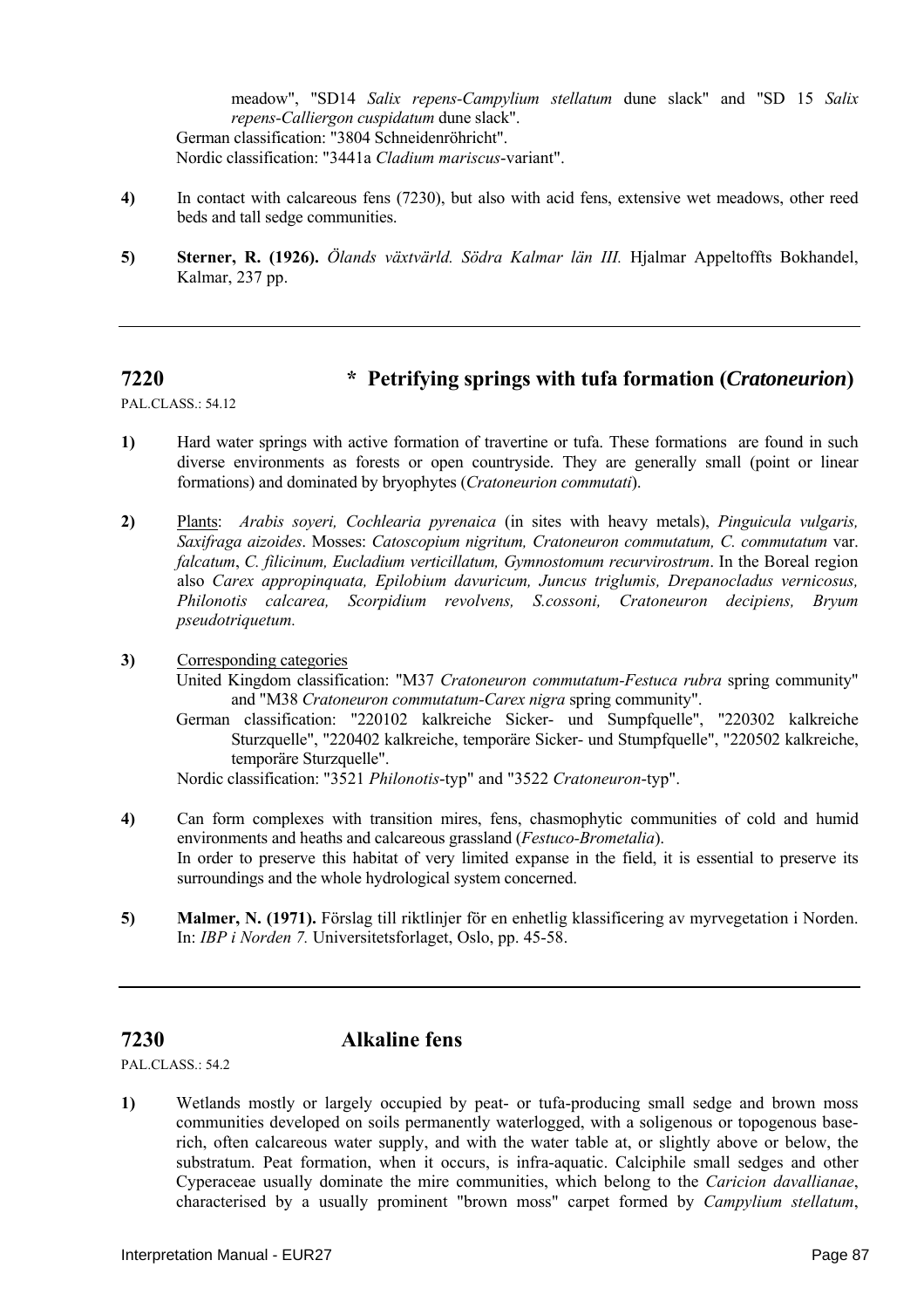*Drepanocladus intermedius*, *D. revolvens*, *Cratoneuron commutatum*, *Acrocladium cuspidatum*, *Ctenidium molluscum*, *Fissidens adianthoides*, *Bryum pseudotriquetrum* and others, a grasslike growth of *Schoenus nigricans*, *S. ferrugineus*, *Eriophorum latifolium*, *Carex davalliana*, *C. flava*, *C. lepidocarpa*, *C. hostiana*, *C. panicea*, *Juncus subnodulosus*, *Scirpus cespitosus*, *Eleocharis quinqueflora*, and a very rich herbaceous flora including *Tofieldia calyculata*, *Dactylorhiza incarnata*, *D. traunsteineri*, *D. traunsteinerioides*, *D. russowii*, *D. majalis* ssp.*brevifolia*, *D. cruenta*, #*Liparis loeselii*, *Herminium monorchis*, *Epipactis palustris*, *Pinguicula vulgaris*, *Pedicularis sceptrum*-*carolinum*, *Primula farinosa*, *Swertia perennis*. Wet grasslands (*Molinietalia caerulaea*, *e.g*. *Juncetum subnodulosi* & *Cirsietum rivularis,* 37), tall sedge beds (*Magnocaricion*, 53.2), reed formations (*Phragmition*, 53.1), fen sedge beds (*Cladietum mariscae*, 53.3), may form part of the fen system, with communities related to transition mires (54.5, 54.6) and amphibious or aquatic vegetation  $(22.3, 22.4)$  or spring communities  $(54.1)$  developing in depressions. The subunits below, which can, alone or in combination, and together with codes selected from the categories just mentioned, describe the composition of the fen, are understood to include the mire communities *sensu stricto* (*Caricion davallianae*), their transition to the *Molinion*, and assemblages that, although they may be phytosociologically referable to alkaline *Molinion* associations, contain a large representation of the *Caricion davallianae* species listed, in addition to being integrated in the fen system; this somewhat parallels the definition of an integrated class *Molinio-Caricetalia davallianae* in Rameau *et al*., 1989. Outside of rich fen systems, fen communities can occur as small areas in dune slack systems (16.3), in transition mires (54.5), in wet grasslands (37), on tufa cones (54.121) and in a few other situations. The codes below can be used, in conjunction with the relevant principal code, to signal their presence. Rich fens are exceptionally endowed with spectacular, specialised, strictly restricted species. They are among the habitats that have undergone the most serious decline. They are essentially extinct in several regions and gravely endangered in most.

- **2)** Plants: *Schoenus nigricans, S. ferrugineus, Carex* spp*., Eriophorum latifolium, Cinclidium stygium, Tomentypnum nitens*.
- **3)** Corresponding categories Nordic classification : 34 Rikkärrvegetation-typ", "352 Rik källkärrvegetation".
- **5) Sjörs, H. (1948).** Myrvegetation i Bergslagen. *Acta Phytogeogr. Suec*. 21:1-299.

## **7240 \* Alpine pioneer formations of** *Caricion bicoloris-atrofuscae*

PAL.CLASS.: 54.3

- **1)** Alpine, peri-Alpine and northern British communities colonising neutral to slightly acid gravely, sandy, stony, sometimes somewhat argilous or peaty substrates soaked by cold water, in moraines and on edges of springs, rivulets, glacial torrents of the alpine or sub-alpine levels, or on alluvial sands of pure, cold, slow-flowing rivers and calm backwaters. A permanent or continuous soil frost over a long period is essential for the existence of this habitat type. Low vegetation composed principally of species of *Carex* and *Juncus* (*Caricion bicoloris-atrofuscae*).
- **2)** Plants: *Carex atrofusca, C. bicolor, C. maritima, C. microglochin, C. vaginata, Juncus alpinoarticulatus, J. arcticus, J. castaneus, J. triglumis, Kobresia simpliciuscula, Typha lugdunensis, T. minima, T. shuttleworthii, Tofieldia pusilla*. Animals: *#Vertigo geyeri, #V. genesii*.
- **3)** Corresponding categories German classification : "6402 Alpine Scwemmböden mit niedriger Vegetation".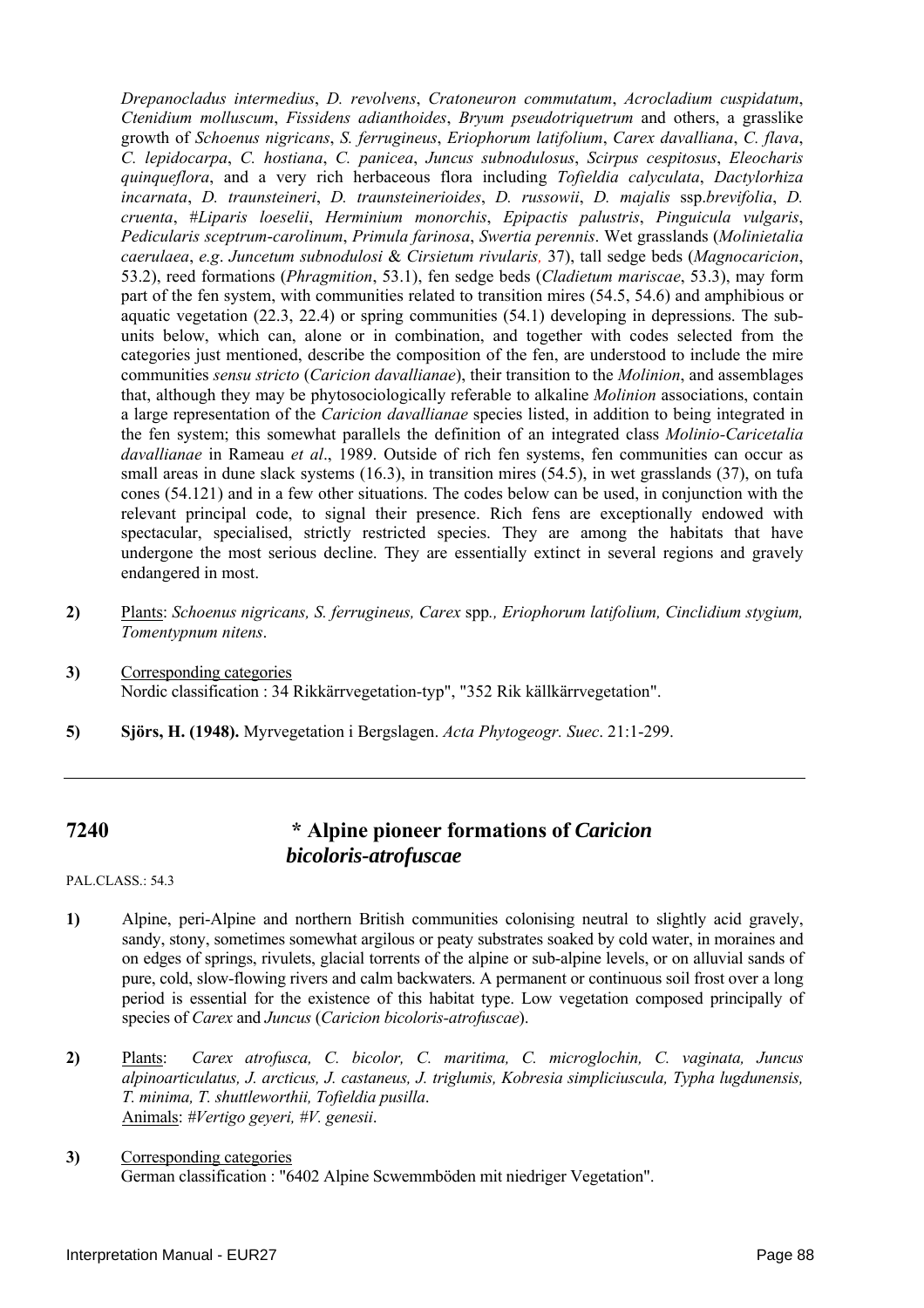Corresponding category of the Nordic vegetation types: "3422 *Carex atrofusca-Drepanocladus revolvens*-typ" and "3423 *Carex saxatilis-Drepanocladus revolvens*-typ".

- **4)** Associated with humid meadows managed extensively, but also with communities of *Caricion davallianae*.
- **5) Persson, Å. (1965).** Mountain mires. *Acta Phytogeogr. Suec*. 50:249-256.

## *Boreal mires*

#### **7310 \* Aapa mires**

PAL.CLASS.: 54.8

- **1)** Mire complexes in southern, middle and northern boreal zones characterised by minerotrophic fen vegetation in the central parts of the complexes. Hydro-topographical mire-units are: mixed mires, string-fens, flark-fens, unraised *Sphagum fuscum*-bogs, unpatterned topogenous or soligenous lawn-, carpet or mud-bottom fens. Poor *Sphagum* fens are the most common vegetation types whilst brown moss fens can be common in some regions. In prealpine areas in Sweden and in hill regions of Kainuu and Kuusamo in eastern Finland, sloping fens (>5 grades) are typical variants of aapa mires. They occur rarely also in the Suomenselkä water divide region in western Finland as well in Lapland. In the mire margins, pine mires and spruce swamps and mires on thin peat of different types dominate. In some limited areas with calcareous bedrock rich fens dominate in the complexes.
- **2)** Plants: *Chamaedaphne calyculata, Empetrum nigrum* (s.lato), *Betula nana, Thricophorum cespitosum, Eriophorum vaginatum, E. russeolum, Carex rostrata, C. lasiocarpa, C. rotundata, C. chordorriza, C. livida, Scheuchzeria palustris, Molinia caerulea, Rubus chamaemorus, Saxifraga hirculus, Dactylorhiza incarnata*; Mosses- *Sphagnum papillosum, S. jensenii, S. lindbergii, S. majus, S. aongstroemii, S. subsecundum, S. subfulvum, S. pulchrum, Warnstorfia exannulata (Drepanocladus exannulatus), Limprichtia revolvens (Drepanocladus revolvens), Drepanocladus*  (s.lato) spp.*, Scorpidium scorpioides.*

 Animals: Butterflies - *Pyrgus centaureae, Erebia disa*; Moths: *Syngrapha diasema, Apamea maillardi, Nola karelica, Hypoxyxtis pluviaria*.

**5) Eurola, S., Hicks, S. & Kaakinen, E. (1984).** Key to Finnish mire types. In: Moore, P.D. (ed). *European mires*, 11-117. Academic Press, London. **Ruuhijärvi, R. (1983).** The Finnish mire types and their regional distribution. In: Gore, A.J.P. (ed.). *Ecosystems of the world. 4B. Mires: Swamp, bog, fen and moor.* Regional studies, 47-97. Elsevier, Amsterdam.

#### **7320 \* Palsa mires**

PAL.CLASS.: 54.9

**1)** Mire complexes in the northern boreal, orohemiarctic and alpine regions, where the climate is slightly continental and the mean annual temperature is below -1°. The mires are mainly minerotrophic, excluding the palsas, which are peat mounds with sporadic permafrost. The palsas are usually 2-4 metres high, but up to 7 metres high palsas have been found in Finland and Sweden.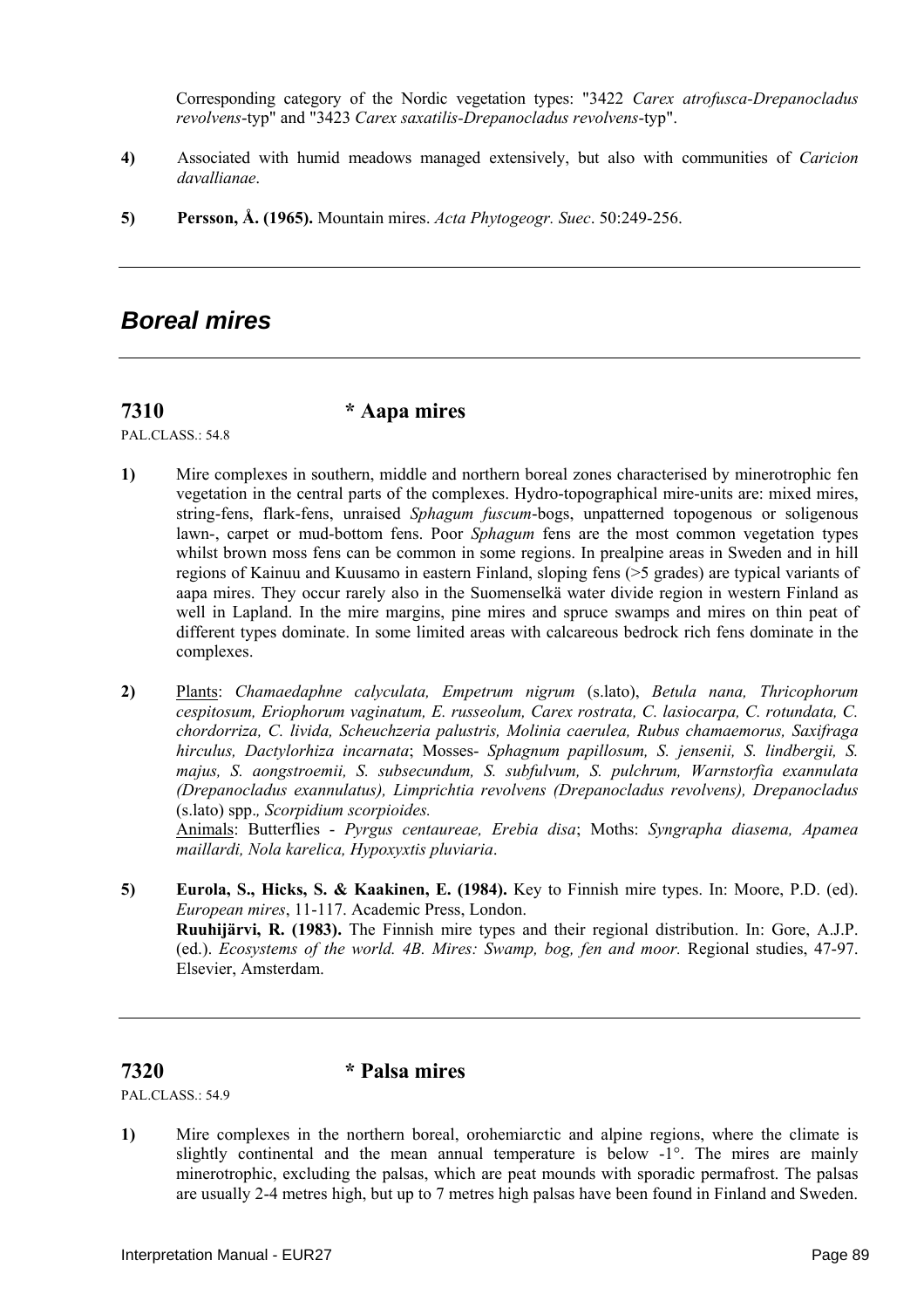- **2)** Plants: *Eriophorum russeolum, Carex rotundata, C. saxatilis, Empetrum nigrum* ssp. *hermaphroditum, Ledum palustre, Betula nana, Vaccinium microcarpum*; Mosses- *Dicranum elongatum*; Lichens: *Ochrolechia* spp., *Cladonia* spp., *Cladina* spp.
- **5) Eurola, S., Hicks, S. & Kaakinen, E. (1984).** Key to Finnish mire types. In: Moore, P.D. (ed). *European mires*, 11-117. Academic Press, London. **Ruuhijärvi, R. (1983).** The Finnish mire types and their regional distribution. In: Gore, A.J.P. (ed.). *Ecosystems of the world. 4B. Mires: Swamp, bog, fen and moor.* Regional studies, 47-97. Elsevier, Amsterdam.

# **ROCKY HABITATS AND CAVES**

## *Scree*

## **8110 Siliceous scree of the montane to snow levels (***Androsacetalia alpinae* **and** *Galeopsetalia ladani***)**

PAL.CLASS $\cdot$  61.1

**1)** This habitat consist of:

 a) communities of siliceous scree of the upper montane level to the permanent snow level, growing on more or less moving "cryoclastic systems" with variable granulometry and belonging to the order *Androsacetalia alpinae*.

 b) vegetation of the montane level of the west and centre of Europe growing on screes sometimes of artificial origin (extraction of materials). It consists of alpine communities often rich in bryophytes, lichens and sometimes in ferns (*Cryptogramma crispa*), belonging to the order *Galeopsietalia*.

**2)** Plants: a) *Androsacetalia alpinae*: *Androsacae alpina*, *Achillea nana*, *Oxyria digyna*, *Geum reptans*, *Saxifraga bryoides*, *Ranunculus glacialis*, *Linaria alpina*, *Cerastium uniflorum*, *Doronicum clusii*, *D. grandiflorum*, *Poa laxa*, *Viola valderia*, *Luzula alpinopilosa*, *Cryptogramma crispa*; *Veronica baumgartenii, Saxifraga carpatica, Senecio carniolicus, Poa contracta, Festuca picta, Saxifraga pedemontana ssp. cymosa, Silene acaulis, Androsace chamaejasme* b) *Galeopsietalia ladani*: *Galeopsis ladanum* ssp. *ladanum*, *Anarrhinum bellidiflorum*, *Cryptogramma crispa, Athyrium alpestre* (*A.. distentifolium*).

#### **3)** Corresponding categories

United Kingdom classification: "U21 *Cryptogramma crispa-Deschampsia flexuosa* community" and "U18 *Cryptogramma crispa-Athyrium distentifolium* snow bed". German classification: "6304 Silikatschutthalde der Alpen".

Nordic classification: "1251a *Cryptogramma crispa*-variant", "7141 *Veronica fruticans* -typ" and "7142 *Veronica fruticans-Juniperus communis* -typ".

**4)** This habitat is generally in close association with the chasmophytic vegetation on siliceous rocky slopes (8220). In Ireland and the United Kingdom, sites sheltering rare arctic-alpine plants (post glacial remnants) have a high conservation value.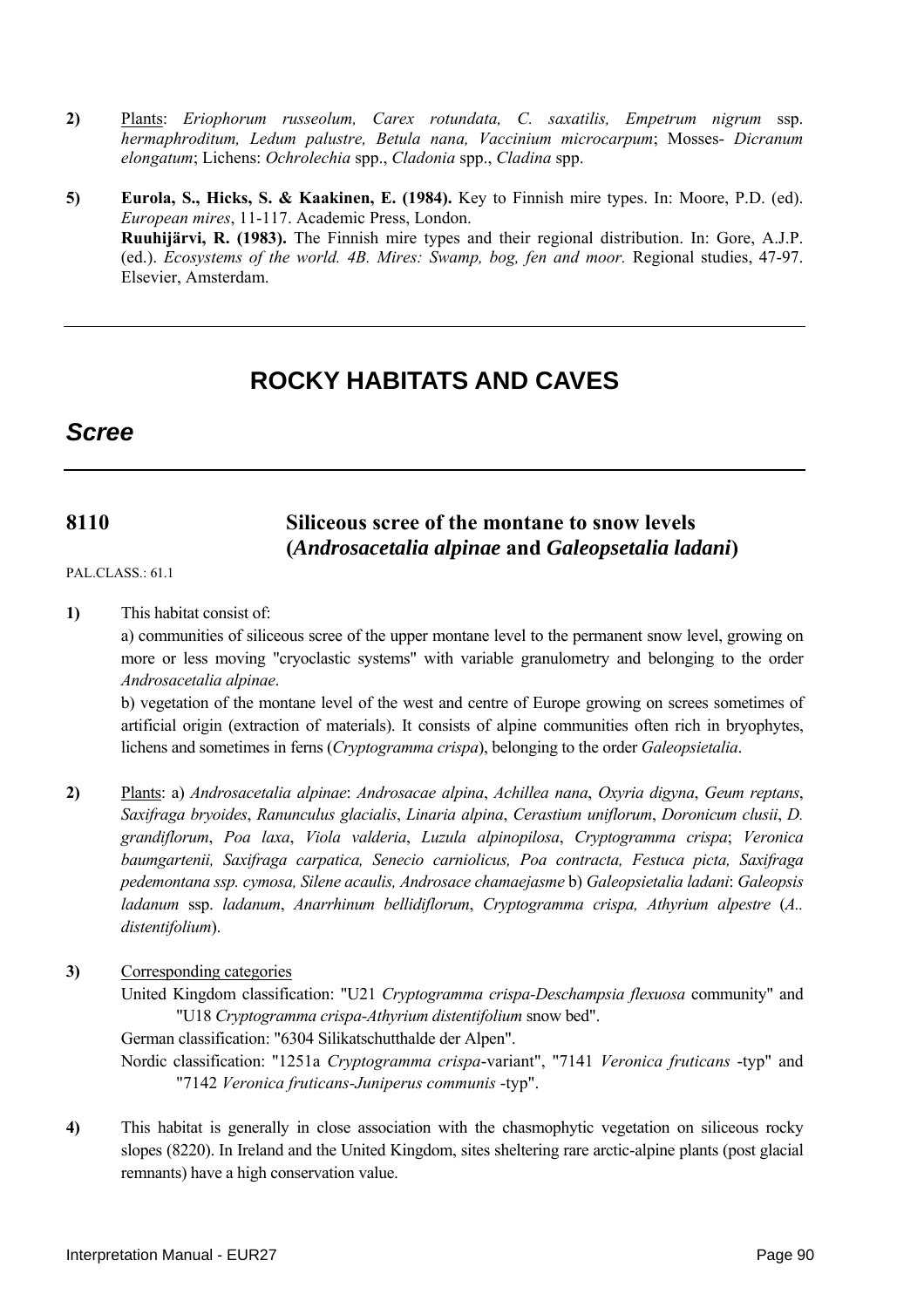**5) Bringer, K.-G. (1965).** Plant cover of the alpine regions. Chionophobous plant communities. *Acta Phytogeogr. Suec*. 50:257-262. **Doniţă, N., Popescu, A., Paucă-Comănescu, M., Mihăilescu, S., Biriş, I.A. (2005).** *Habitatele din România*. Edit. Tehnică Silvică, Bucureşti, 500 p. (ISBN 973-96001-4-X).

#### **8120 Calcareous and calcshist screes of the montane to alpine levels (***Thlaspietea rotundifolii***)**

PAL.CLASS.: 61.2

- **1)** Calcshist, calcareous, or marl screes of the montane to alpine levels under cold climates, with the associations respectively of *Drabion hoppeanae*, *Thlaspion rotundifolii* , *Petasition paradoxi.*
- **2)** Plants: *Drabion hoppeanae* (calcschist screes) *: Draba hoppeana, Artemisia genipi, Campanula cenisia, Saxifraga biflora, Herniaria alpina, Trisetum spicatum ssp. ovatipaniculatum; Thlaspion rotundifolii* (calcareous scree): *Thlaspi rotundifolium, Hutchinsia alpina, Papaver rhaeticum, Galium villarsi, Berardia subacaulis, Viola cenisia, Arabis alpina; Acinos alpinus, Cerastium arvense ssp. calcicolum, Saxifraga moschata, Cardaminopsis neglecta, Papaver corona-sanctistephani, Rumex scutatus, Doronicum carpaticum, Cerastium lerchenfeldianum, C. transsilvanicum, Galium anisophyllon, Thymus comosus. Petasition paradoxi* (marl screes): *Morina persica, Sideritis scardica Petasites paradoxus, Gypsophila repens, Valeriana montana, Leontodon hyoseroides.*
- **3)** Corresponding categories United Kingdom classification: "OV38 - *Gymnocarpium robertianum-Arrhenatherum elatius* community". German classification: "6302 Kalkschutthalde der Alpen". Nordic classification: "7143 *Arenaria norvegica*-typ".
- **4)** In Ireland and United Kingdom preference should be given to sites sheltering rare arctic-alpine plants (post glacial remnants).
- **5) Bringer, K.-G. (1965).** Plant cover of the alpine regions. Chionophobous plant communities. *Acta Phytogeogr. Suec.* 50:257-262. **Doniţă, N., Popescu, A., Paucă-Comănescu, M., Mihăilescu, S., Biriş, I.A. (2005).** *Habitatele din România*. Edit. Tehnică Silvică, Bucureşti, 500 p. (ISBN 973-96001-4-X).

# **8130 Western Mediterranean and thermophilous scree**

PAL.CLASS.: 61.3

**1)** Screes of warm exposures in the Alps and the Pyrenees, of calcareous substrates in the Pyrenees, of Mediterranean mountains, hills and lowlands and, locally, of warm, sunny middle European upland or lowland sites. The vegetation belongs to the *Androsacetalia alpinae* p., *Thlaspietalia rotundifolii* p., *Stipetalia calamagrostis* and *Polystichetalia lonchitis* orders. Sub-types :

61.31 - Peri-Alpine thermophilous screes. *Stipion calamagrostidis*, *Leontodontion hyoseroidis.* Mostly coarse, unstabilized, sunny calcareous screes of the montane and sub-alpine levels of the Alps and of the uplands and lowlands of western and central middle Europe.

61.32 - Provençal screes. *Pimpinello-Gouffeion.*

Screes of Mediterranean southern France, with *Gouffeia arenarioides*, *Ptychotis heterophylla*, *Linaria supina*, *Centranthus ruber*, *Crucianella latifolia*.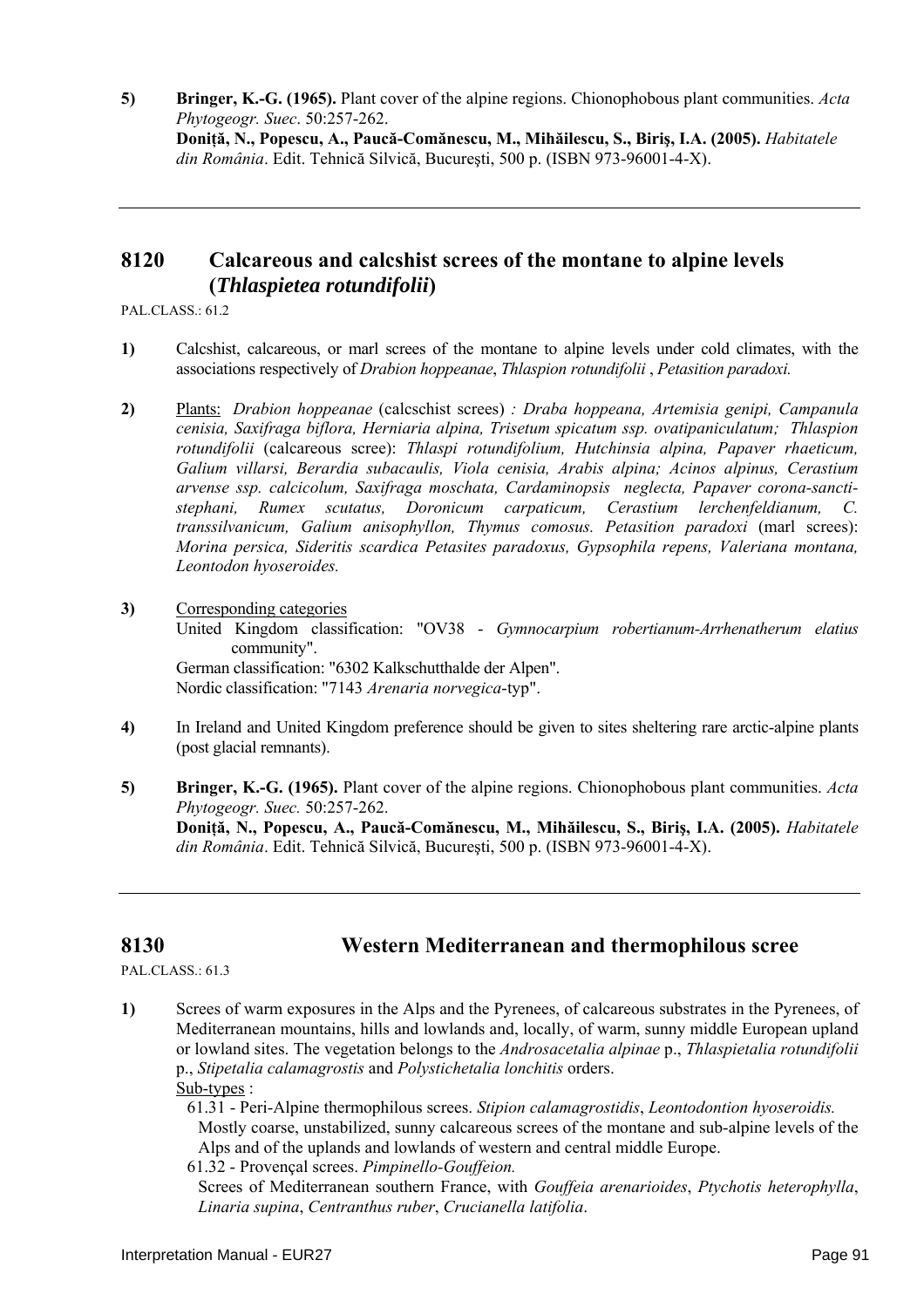- 61.33 Pyreneo-Alpine thermo-siliceous screes. *Senecion leucophyllae*, *Taraxacion pyrenaici.* Siliceous screes of warm slopes of the sub-alpine level of the Alps and of the alpine and subalpine levels of the Pyrenees, usually composed largely of big stones or boulders, with *Senecio leucophyllus*, *Taraxacum pyrenaicum*, *Galeopsis pyrenaica*, *Xatartia scabra*, *Armeria alpina*.
- 61.34 Pyrenean calcareous screes. *Iberidion spathulatae.*

Calcareous screes of the Pyrenees.

- 61.35 Oro-Cantabrian calcareous screes. *Linarion filicaulis*, *Saxifragion praetermissae.* Basiphile screes of the Cordillera Cantabrica.
- 61.36 Oro-Cantabrian siliceous screes. *Linarion filicaulis* p., *Linario-Senecion carpetani* p. Siliceous screes of the Cordillera Cantabrica; floristically rich formations of the "dark" screes of the Cordillera are related to those of 61.351, though somewhat intermediate towards 61.38; other more species-poor ones, characterised by *Trisetum hispidum* and *Rumex suffruticosus*, belong to the latter.
- 61.37 Iberian fern screes. *Dryopteridion oreadis*, *Dryopteridion submontanae.*
- Fern-dominated chaotic, boulder fields of siliceous and calcareous Iberian mountains.
- 61.38 Carpetano-Iberian siliceous screes. *Linario-Senecion carpetani.* Screes of the Cordillera Central, the Iberian Range, the Leonese mountains, with *Linaria saxatilis, L. alpina*, *Digitalis purpurea* var. *carpetana*, *Senecio pyrenaicus* ssp. *carpetanus*, *Rumex suffruticosus*, *Santolina oblongifolia*, *Conopodium butinioides*, *Reseda gredensis*.
- 61.39 Nevadan siliceous screes. *Holcion caespitosae.*

Siliceous screes of the high levels of the Sierra Nevada, very rich in endemics.

61.3A - Southern Iberian calcareous screes. *Platycapno-Iberidion granatensis*, *Scrophularion sciaphilae*

Screes of the calcareous Baetic mountains of southern and south-eastern Iberia.

61.3B - Central Mediterranean screes

Screes of the Italian peninsula and of the large Mediterranean islands.

**2)** Plants: 61.31 - *Achnatherum calamagrostis, Galeopsis angustifolia, Gymnocarpium robertianum, Lentodon hyoseroides, Sisymbrium supinum, Linaria supina*; 61.32 - *Gouffeia arenarioides,Ptychotis heterophylla, Centranthus ruber, Crucianella latifolia*; 61.33 - *Senecio leucophyllus, Taraxacum pyrenaicum, Xatartia scabra, Armeria alpina*; 61.34 - *Iberis spathulata, Papaver suaveolens, Galium cometerhizon, Plantago monosperma, Viola lapeyrousiana, Campanula jaubertiana, Crepis pygmaea, Doronicum grandiflorum, Campanula cochleariaefolia, Carduus carlinoides, Galium cespitosum, Festuca glacialis, Androsace ciliata, Saxifraga oppositifolia, Hutchinsia alpina, Galium pyrenaicum, Minuartia cerastiifolia, Saxifraga praetermissa, S. aizoides, Epilobium anagallidifolium, Veronica alpina, Taraxacum alpinum, Crepis pygmaea*; 64.35 *- Linaria filicaulis, Arabis cantabrica, Iberis lereschiana, Ranunculus parnassifolius* ssp*. favargeri, Crepis pygmaea, Iberis aperta, Rumex scutatus, Epilobium anagallidifolium, Doronicum grandiflorum* ssp*. braunblanquetii, Campanula arvatica, Saxifraga praetermissa, Arabis cantabrica, Ranunculus alpestris* ssp*. leroyi, Salix breviserrata, Galium pyrenaicum*; 61.38 - *Linaria saxatilis, L. alpina*, *Digitalis purpurea* var. *carpetana*, *Senecio pyrenaicus* ssp. *carpetanus*, *Rumex suffruticosus*, *Santolina oblongifolia*, *Conopodium butinioides*, *Reseda gredensis*; 61.39 - *Senecio tournefortii* var*. granatensis, Digitalis purpurea* var*. nevadensis, Cirsium gregarium, Solidago virgaurea* var*. alpestris, Holcus caespitosus, Crepis oporinoides, Eryngium glaciale, Linaria aeruginea* var*. nevadensis, Viola crassiuscula, Linaria glacialis, Rhynchosinapis cheiranthos* ssp*. nevadensis,Ranunculus glacialis, R. parnassifolius, Saxifraga oppositifolia, Papaver suaveolens, Holcus caespitosus, Crepis oporinoides*.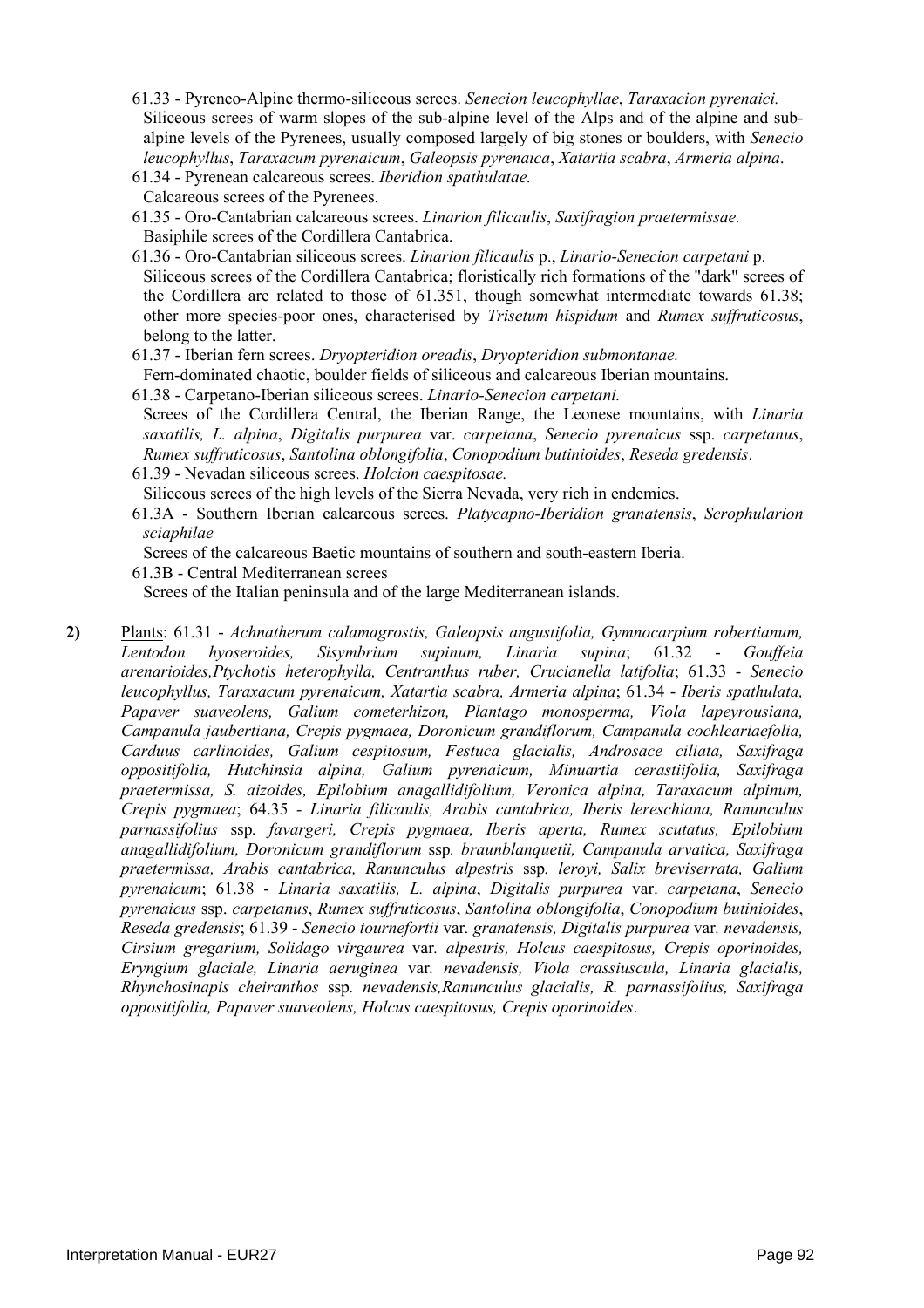#### **8140 Eastern Mediterranean screes**

PAL.CLASS.: 61.4

**1)** Screes of the high Greek mountains with vegetation of the order *Drypetalia spinosae*. Sub-types :

61.41 - Greek limestone screes. *Drypion spinosae* (*Silenion caesiae*). Formations of the higher mountains of Greece (Pindus, Olympus, Parnassus, Giona, Taygetos, Kilini), with *Drypis spinosa*, *Ranunculus brevifolius*, *Senecio thapsoides*, *Aethionema saxatile*. 61.42 - Greek serpentine screes. *Campanulion hawkinsonianae.*

Less widespread formations restricted to serpentines of the Pindus, with *Campanula hawkinsoniana*, *Arenaria serpentini*, *Cardamine glauca*, *Viola magellensis*, *Alyssum scardicum*, *Silene haussknechtii.* 

**2)** Plants: 61.41 - *Drypis spinosa*, *Ranunculus brevifolius*, *Senecio thapsoides*, *Aethionema saxatile*; 61.42 - *Campanula hawkinsoniana*, *Arenaria serpentini*, *Cardamine glauca*, *Viola magellensis*, *Alyssum scardicum*, *Silene haussknechtii*.

## **8150 Medio-European upland siliceous screes**

PAL.CLASS.: 61.12

- **1)** Siliceous screes of hills of western and central Europe, with *Epilobium collinum*, *Galeopsis segetum*, *Senecio viscosus*, *Anarrhinum bellidifolium*, *Cryptogramma crispa*. Upland siliceous screes, often resulting from quarry activity, and colonised by very impoverished forms of the Alpine communities, usually rich in mosses, lichens and sometimes ferns, notably *Cryptogramma crispa*, are included, but should not be taken into account.
- **2)** Plants: *Epilobium collinum*, *Galeopsis segetum*, *Senecio viscosus*, *Anarrhinum bellidifolium*, *Cryptogramma crispa*

#### **8160 \* Medio-European calcareous scree of hill and montane levels**

PAL.CLASS : 61.313

- **1)** Calcareous or marly screes of the hill and montane levels extending into mountainous regions (subalpine and alpine), often in dry, warm stations in associations with *Stipetalia calamagrostis*. This habitat type should be clearly distinguished from 8130 - Western Mediterranean and thermophilous scree, a non-priority Annex I habitat type.
- **2)** Plants: *Achnatherum calamagrostis, Dryopteris robertiana* (=*Gymnocarpium robertianum*), *Galeopsis angustifolia, Petasites paradoxus, Rumex scutatus*.
- **3)** Corresponding categories German classification: "320401 natürliche Schutthalde aus Karbonatgestein".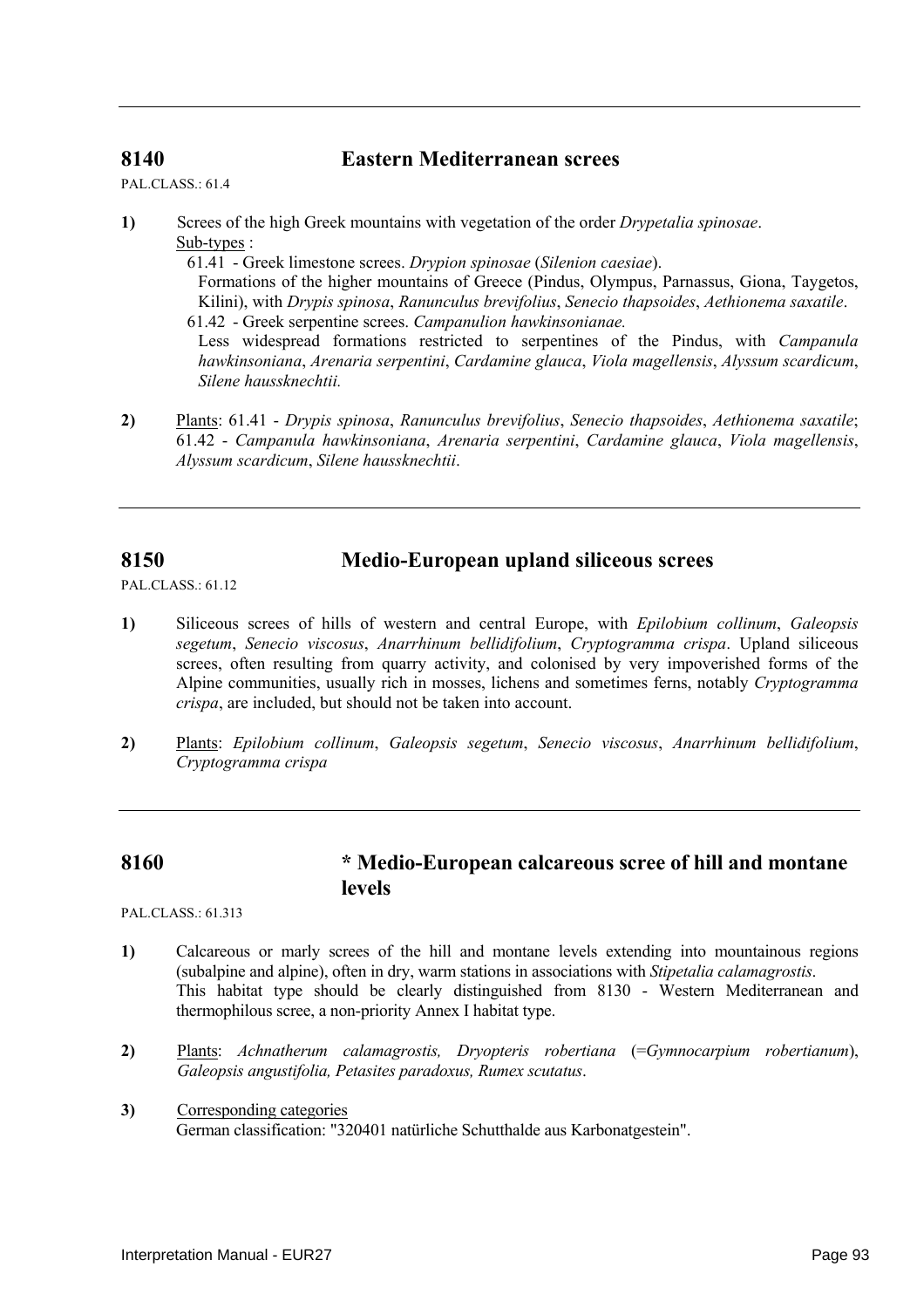## **8210 Calcareous rocky slopes with chasmophytic vegetation**

PAL.CLASS.: 62.1

- **1)** Vegetation of fissures of limestone cliffs, in the mediterranean region and in the euro-siberian plain to alpine levels, belonging essentially to the *Potentilletalia caulescentis* and *Asplenietalia glandulosi* orders. Two levels may be identified: a) thermo- and meso-Mediterranean (*Onosmetalia frutescentis*) with *Campanula versicolor*, *C. rupestris*, *Inula attica*, *I. mixta*, *Odontites luskii*; b) montane and oro-Mediterranean (*Potentilletalia speciosae*, including *Silenion aurticulatae*, *Galion degenii* and *Ramondion nathaliae*). This habitat type presents a great regional diversity, with many endemic plant species (indicated under point 2).
- **2)** Plants:

 62.11 - Western Mediterranean communities (*Asplenion petrarchae*): *Asplenium petrarchae*, *Asplenium trichomanes* ssp. *pachyrachis*, *Cheilanthes acrostica*, *Melica minuta*, *Hieracium stelligerum*, *Erodium petraeum*; Mesothermic shady fern groups of the supra-Mediterranean level (*Polypodion australis*): *Polypodium cambricum* ssp. *australe*, *Saxifraga corbariensis*, #*Asplenium jahandiezii*, *Asplenium sagittatum*, *Pteris cretica*, *Asplenium trichomanes* ssp. *inexpectans*.

62.12 - Central Pyrenean communities (*Saxifragion mediae*): *Asperula hirta*, +*Androsace cylindrica*, *Asplenium celtibericum*, *Saxifraga media*, *S. longifolia*, *S. aretioides*, *Potentilla alchimilloides*, *P. nivalis*, *Ramonda myconi*, *Ptilotrichum pyrenaicum*.

62.13 - Liguro-Apennine cliffs communities (*Saxifragion lingulatae*): *Saxifraga callosae* ssp. *lingulata*, *Primula marginata*, *P. allionii*, *Phyteuma cordatum*, *Ballota frutescens*, *Potentilla saxifraga*, *Silene campanula*, *Phyteuma charmelii*.

62.14 - Southern Italian communities (*Dianthion rupicolae*): #*Dianthus rupicola*, *Antirrhinum siculum*, *Cymbalaria pubescens*, *Scabiosa limonifolia*.

62.15 and 62.1B - Euro-Siberian communities and Mediterranean communities of the supra to oro-Mediterranean levels (*Potentilletalia caulescentis*):

 -shady communities : *Cystopteris fragilis*, *Asplenium trichomanes*, *Asplenium viride*, *Campanula carpatica, Saxifraga cuneifolia,Valeriana sambucifolia*

 -xerophilous communities : *Ceterach officinarum*, *Asplenium ruta-muraria*, *Draba aizoides*, *Kernera saxatilis*, *Biscutella laevigata*.

 -alpine level communities : *Androsace helvetica*, *Minuartia rupestris*, *Draba tomentosa*, *Draba kotschyi,Artemisia eriantha, Gypsophila petraea, Saxifraga moschata, S. marginata ssp. rocheliana, S. mutata spp. demissa, Thymus pulcherrimus, Achillea schurii, Campanula cochleariifolia, Gypsophila petraea*

 -Centre and Southern Italian communities (*Saxifragion australis*): *Saxifraga australis*, *Potentilla nebrodensis*, *Campanula tanfanii*, *Trisetum bertolonii*.

62.16, 62.17, 62.18, 62.19 and 62.1A - - Illyrio-Helleno-Balkanic and Southern Italian calcareous cliff communities (*Campanulion versicoloris*, *Cirsietalia chamaepeucis*, *Silenion auriculatae*, *Ramondion nathaliae, Micromerion pulegii*).

62.1C - Boreal communities with *Asplenium viride, Woodsia glabella*.

#### **3)** Corresponding categories

German classification : "320101 natürlicher Karbonatfels (Kalk, Dolomit)". Nordic classification: "712 Klippvegetation på rika/kalkbergarter".

**4)** This habitat constitutes mosaics with *Xerobrometea* communities (34.1, 34.31-34.34), screes (61) and limestone pavements (62.4).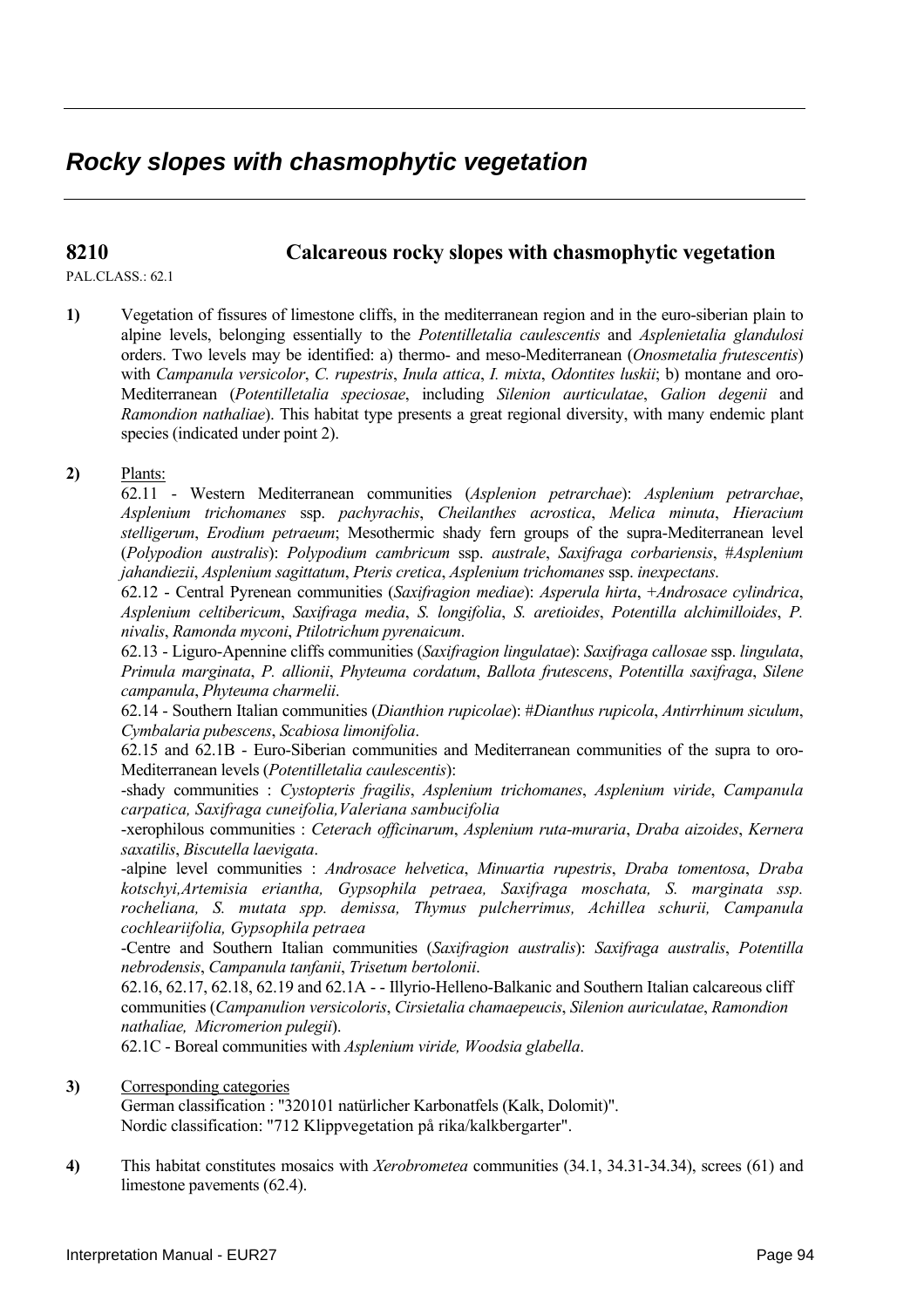In Ireland and the United Kingdom: sites sheltering relict arctic-alpine flora and important bryophyte and/or lichen assemblages.

**5) Brullo S. &Marceno C. (1979).** *Dianthion rupicolae* nouvelle alliance sud-Tyrienne des *Asplenietalia glandulosi*. *Doc. Phytosoc*., N.S. 6: 131-146.

**Biondi E. & Ballelli (1982).** La végétation des gorges calcaires des Apennins de l'Ombrie et des Marches. *Guide-itinéraire Exc. Int. Phytosoc*. en Italie centrale (2-11/7/1982): 189-201.

**Doniţă, N., Popescu, A., Paucă-Comănescu, M., Mihăilescu, S., Biriş, I.A. (2005).** *Habitatele din România*. Edit. Tehnică Silvică, Bucureşti, 500 p. (ISBN 973-96001-4-X).

**Karlsson, L. (1973).** Autecology of cliff and scree plants in Sarek National Park, northern Sweden. *Växtekol. Stud.* 4:1-203.

**Söyrinki, N. & Saari, V. (1980).** *Die Flora von Oulanka Nationalpark, Nordfinnland*. Acta Flor. Fennica 154.

#### **8220 Siliceous rocky slopes with chasmophytic vegetation**  PAL.CLASS.: 62.2

- **1)** Vegetation of fissures of siliceous inland cliffs, which presents many regional sub-types, described under point 2.
- **2)** Plants: 62.21 Alpine siliceous cliff vegetation (Pyrenees and Alps) and of Hercynian system and its periphery (*Androsacion vandellii*): *Androsace vandellii*, *Saxifraga retusa* ssp. *retusa*, *S. aspera*, *Phyteuma scheuchzeri*, *Primula hirsuta*, *Eritrichium nanum*; Communities of montane level of Pyrenees and Cevennes (*Asarinion procumbentis*: includes 62.26): *Asarina procumbens*, *Dianthus graniticus*, *Saxifraga continentalis*, *S. prostii*, *Anarrhinum bellidifolium*; Saxicolous communities of the plain to hill levels under Middle European climate (*Asplenion septentrionalis*) and communities of the plain level under oceanic climate (*Asplenion billotii-Umbilicarion rupestre*: 62.29 is included): *Asplenium septentrionale*, *A. adiantum-nigrum*, *A. billotii*, *A. foreziense*, *A. onopteris*. - Hercynian serpentine cliffs (*Asplenion cuneifolii*): *Asplenium cuneifolium*, *A. alternifolium*, *A. adulterinum*.

62.22 - high altitude siliceous cliff vegetation of Iberian mountains: - Central Iberian mountains (*Saxifragion willkommianae*): *Saxifraga willkommiana*, *S. orogredensis*, *Murbeckiella boryi*; - Sierra Nevada (*Saxifragion nevadensis*): *Saxifraga nevadensis*.

62.23 - South-western Alpine siliceous cliff vegetation (*Saxifragion pedemontanae*): *Saxifraga pedemontana*, #*S. florulenta*, *Galium tendae*, *Sempervivum montanum* ssp. *burnatii*, *Jovibarba allionii*. 62.24 - Cyrno-Sardian siliceous montane cliff vegetation (*Potentillion crassinerviae*): *Potentilla crassinervia*, *Armeria leucocephala*, *Silene requientii*, *Saxifraga pedemontana* ssp. *cervicornis*.

62.25 - Helleno-Carpatho-Balkanic siliceous cliff vegetation (*Silenion lerchenfeldianae*): *Silene lerchenfeldiana*. *Silene dinarica, Senecio glaberrimus, Jovibarba heuffelii, Veronica bachofenii, Potentilla haynaldiana Saxifraga juniperifolia* ssp*. juniperifolia* (*Saxifraga pseudosancta*), *Saxifraga pedemontana* ssp*. cymosa, Rhodiola rosea* (*Sedum rosea*), *Dianthus henteri, Minuartia bulgarica, Haberlea rhodopensis, Symphyandra wanneri, Carex kitaibeliana* (*Carex laevis*)*.*. 62.26 - see 62.21

62.27 - Western Iberian siliceous cliff vegetation of the submontane level (*Cheilanthion hispanicae*): *Cheilanthes hispanica*, *C. tinaei.*

62.28 - Provenço-Iberian siliceous cliff vegetation on rock faces rich in basic silicates (basalts and peridots), of the thermo to meso-Mediterranean levels (*Phagnalo saxatilis-Cheilanthion maderensis*): *Cheilanthes maderensis*, *C. marantae*, *C. vellaea*, *Asplenium balearicum*. 62.29 : see 62.21.

62.2A - Boreal siliceous cliffs (rapakivi cliffs).

- **3)** Corresponding categories
	- German classification: "320102 natürlicher Silikatfels (ohne Serpentinit)", "320103 natürlicher Serpentinitfels".
	- Nordic classification: "711 Klippvegetation på fattiga bergarter", "713 Klippvegetation på serpentinbergarter.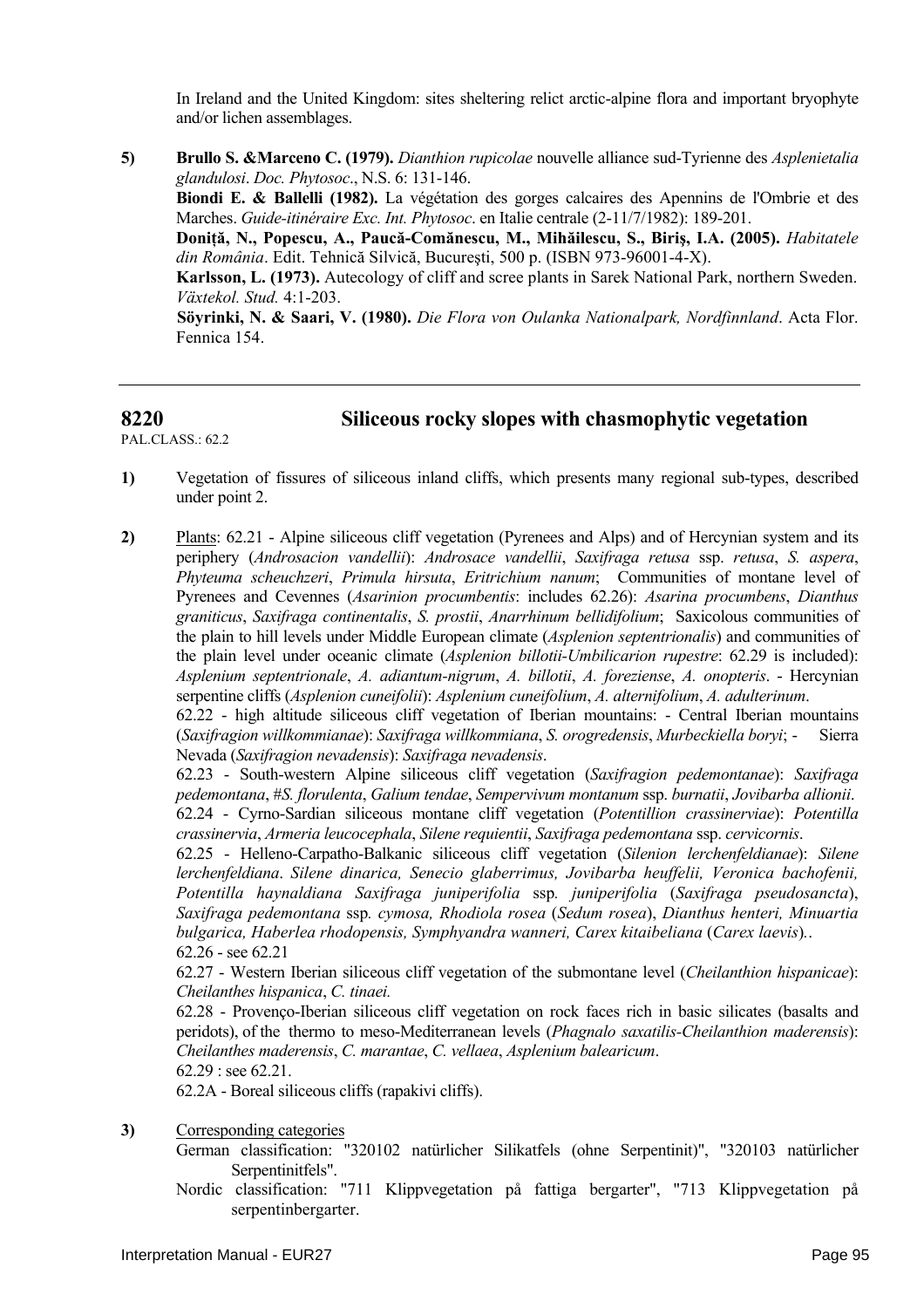**4)** This habitat type is found in close association with siliceous scree (8110) and pioneer grassland (8230).

 In Ireland and the United Kingdom: sites sheltering relict arctic-alpine flora and important bryophyte and/or lichen assemblages.

**5) Doniţă, N., Popescu, A., Paucă-Comănescu, M., Mihăilescu, S., Biriş, I.A. (2005).** *Habitatele din România*. Edit. Tehnică Silvică, Bucureşti, 500 p. (ISBN 973-96001-4-X).  **Jalas, J. (1961).** Regionale Züge in der Felsenvegetation und flora Ostfennoscandiens. *Arch. Soc. Vanamo,* 16 Suppl.:38-49. **Kallio, P. (1954).** Züge aus der flora un vegetation der rapakivifelsen im sudöstlichen teil des rapakivigebietes von Laitila in Südwestfinnland. *Ann. Univ. Turkuensis* A XVII:1-64.

#### **8230 Siliceous rock with pioneer vegetation of the** *Sedo-Scleranthion* **or of the** *Sedo albi***-***Veronicion dillenii*

PAL.CLASS.: 62.42

- **1)** Pioneer communities of the *Sedo-Scleranthion* or the *Sedo albi-Veronicion dillenii* alliances, colonising superficial soils of siliceous rock surfaces. As a consequence of drought, this open vegetation is characterised by mosses, lichens and *Crassulacea*.
- **2)** Plants: *Sedo-Scleranthion*: *Sempervivum arachnoideum*, *Sempervivum montanum*, *Sedum annuum*, *Silene rupestris*, *Veronica fruticans*; *Sedo albi-Veronicion dillenii*: *Veronica verna*, *Veronica dillenii*, *Gagea bohemica*, *Gagea saxatiles*, *Riccia ciliifera*; Plant species belonging to the two syntaxa: *Allium montanum*, *Sedum acre*, *Sedum album*, *Sedum reflexum*, *Sedum sexangulare*, *Scleranthus perennis*, *Rumex acetosella*. Mosses- *Polytrichum piliferum*, *Ceratodon purpureus*.

#### **3)** Corresponding categories

German classification : "320102 natürlicher Silikatfels (ohne Serpentinit) (lückige Vegetation, P002)". Nordic classification : partly "711 Klippvegetation på fattiga bergarter" and "5211 *Sedum* spp.- *Viola tricolor-Aira praecox*-typ".

- **4)** This habitat is associated with the 8220 type, and corresponds to the vegetation colonising siliceous rocks. The vegetation colonising calcareous rocks is included under 6110 " Rupicolous calcareous or basophilic grasslands of the Alysso-Sedion albi)" and 8240 "Limestone pavements.
- **5) Hallberg, H. P. & Ivarsson, R. (1965).** Vegetation of coastal Bohuslän. *Acta Phytogeogr. Suec.* 50:111-122.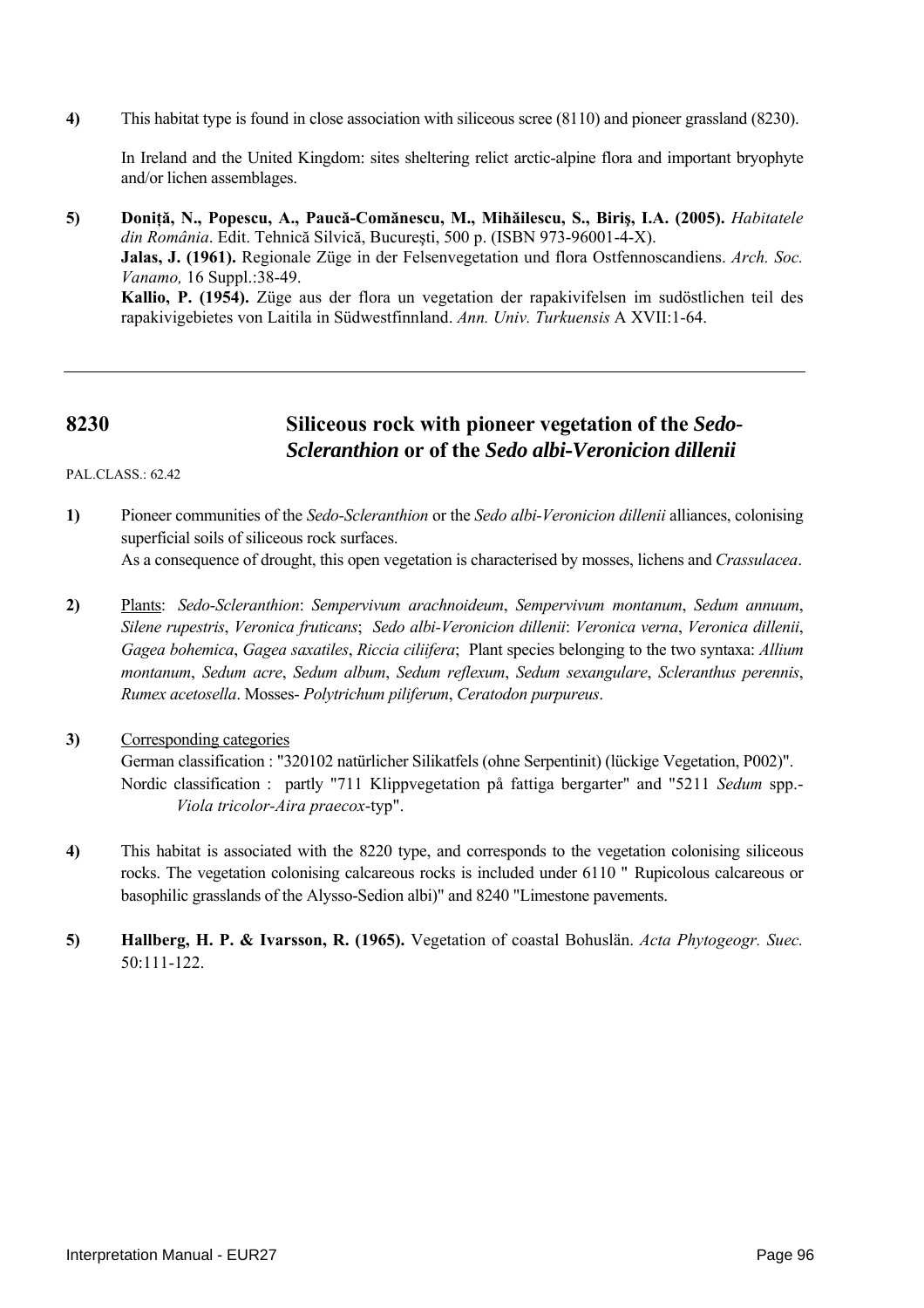#### **8240 \* Limestone pavements**

PAL.CLASS $\cdot$  62.3

**1)** Regular blocks of limestone known as "clints" with loose flags separated by a network of vertical fissures known as "grykes" or "shattered pavements", containing more loose limestone rubble. The rock surface is almost devoid of overlying soils (considerably less than 50% cover) except for some patches of shallow skeletal or loessic soils, although more extensive areas of deeper soil occasionally occur; sometimes there is encroachment of peat. This morphology offers a variety of microclimates allowing the establishment of complex vegetation consisting of a mosaic of different communities. The fissures provide a cold humid microclimate where shade-tolerant vascular plants such as *Geranium robertianum* and *Ceterach officinale* occur, as well as formations of herbaceous species typical of calcareous woodland; the small pockets of soil are occupied by communities of *Mesobromion* (e.g. *Seslerio-Mesobromenion*); heath and scrub also occur (e.g. *Corylo-Fraxinetum*). Apart from areas of species rich scrub (generally *Prunetalia spinosae*), the ecosystem is maintained by grazing in some regions; this, combined with severe winds, means that isolated shrubs can only survive in prostrate growth form (e.g. *Dryas octopetala*); at the margins of ungrazed sites *Geranium sanguineum* occurs.

 In Sweden, limestone blocks are larger and cracks are smaller. The species composition reflects a more continental, dryer and cooler climate. The pavements are mostly exposed with scattered cushions of bryophytes, more seldom covered by a thin layer of soil. The surface is covered by *Sedum album, Cerastium pumilum, C. semidecandrum,* lichens (*Aspicilia calcarea, Thamnolia vermicularis, Verrucaria nigrescens*) and bryophytes (*Tortella tortuosa, Grimmia pulvinata*). The vegetation in the cracks contains *Gymnocarpium robertianum, Asplenium ruta-muraria, A. trichomanes* ssp. *quadrivalens* and, occasionally, bushes of *Prunus spinosa, Fraxinus excelsior, Cotoneaster* spp., *Rosa* spp.

 Some sites in Ireland host an open *Taxus-Juniperus* scrub of major interest; certain arctic alpine species such as *Gentiana verna* and *Dryas octopetala* are characteristic and in The Burren, these species occur with Atlantic-Mediterranean species such as *Neotinea maculata*.

- **2)** Plants: Britain and Ireland *Asplenium* spp., *Ceterach officinale, Cystopteris fragilis, Dryas octopetala, Dryopteris villarii, Epipactis atrorubens, Gentiana verna, Polygonatum odoratum, Ribes spicatum.* Sweden - *Sedum album, Cerastium pumilum, C. semidecandrum, Aspicilia calcarea, Thamnolia vermicularis, Verrucaria nigrescens, Tortella tortuosa, Grimmia pulvinata, Gymnocarpium robertianum, Asplenium ruta-muraria, A. trichomanes* ssp. *quadrivalens.*
- **3)** Corresponding categories
	- United Kingdom classification : "W8 *Fraxinus excelsior-Acer campestre-Mercurialis perennis* woodland" and "W9 *Fraxinus excelsior-Sorbus aucuparia-Mercurialis perennis* woodland". Very locally in the United Kingdom, ancient woodland containing *Tilia cordata* occurs which is of great conservation importance.
	- Nordic classification: "5151b *Asplenium ruta-muraria-Asplenium trichomanes-Homalothecium sericeum-*variant" variant of "5151 *Sedum album-Tortella* spp. typ".

**5) Bobe, B. (1991).** *Gefässpflanzenvegetation und Mikroklima der Karstspalten des Grossen Alvars auf Öland, Schweden.* Unpubl. diploma work, München. **Etherington, J.R. (1981).** Limestone heaths in south-west Britain: their soils and the maintenance of their calcicole-calcifuge mixtures. **Kelly, D. & Kirby, E.N. (1982).** Irish native woodlands over limestone. *J, Life Sci. R. Dubl. Soc.* 3, 181-198. **O' Sullivan, A.M. (1982).** The lowland grasslands of Ireland*. J. Life Sci. R. Dubl. Soc*. 3, 131-142.

**Ward,S.D. & Evans,D.F.(1976).**Conservation assessment of British limestone pavements based upon floristic criteria. *Biological Conservation*, 9, 217-233.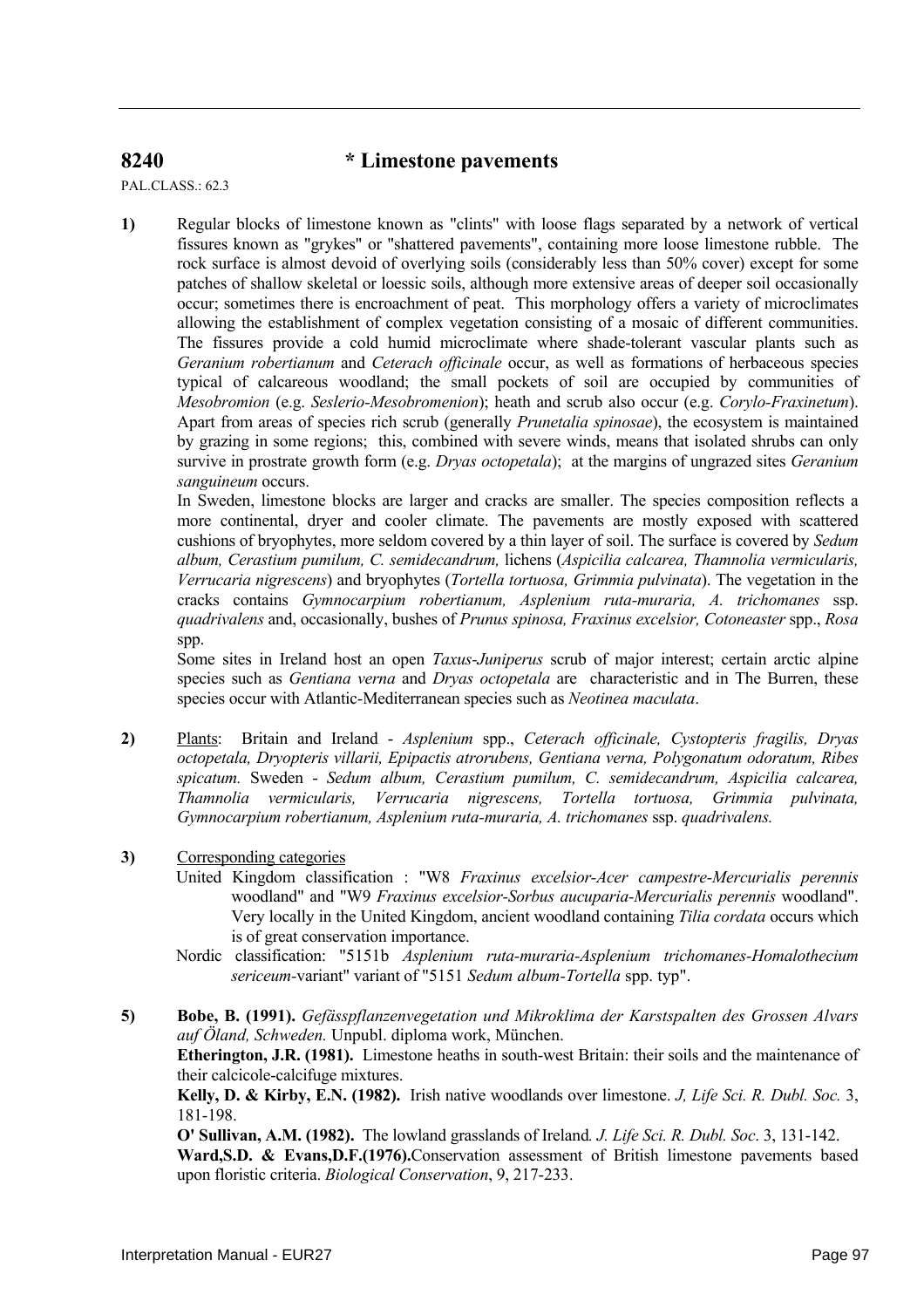## **8310 Caves not open to the public**

PAL.CLASS.: 65

- **1)** Caves not open to the public, including their water bodies and streams, hosting specialised or high endemic species, or that are of paramount importance for the conservation of Annex II species (e.g. bats, amphibians).
- **2)** Plants: mosses only (e.g. *Schistostega pennata*) and algal carpets at the entry of caves. Animals: Very specialised and highly endemic cavernicolous fauna. It includes underground relic forms of a fauna which has been diversified outside. This fauna is mainly composed of invertebrates which exclusively live in caves and underground waters. The cavernicolous terrestrial invertebrates are mainly coleoptera, belonging to the *Bathysciinae* and *Trechinae* families in particular, which are carnivorous and have a very limited distribution. Cavernicolous aquatic invertebrates constitute a highly endemic fauna, dominated by crustaceans (*Isopoda*, *Amphipoda*, *Syncarida*, *Copepoda*) and include many living fossils. Aquatic molluscs, belonging to the *Hydrobiidae* family are also found. With regard to vertebrates, caves constitute hibernation sites for most European bat species, among which many are threatened (see Annex II). Several species can live together in the same cave. Caves also shelter some very rare amphibious species like #*Proteus anguinus* and several species of the #*Speleomantes* genus.

#### **3)** Corresponding categories German classification: "3101 natürliche Höhlen und Balmen", "310201 Balme (Halbhöhle) bzw. Eingangsbereich mit Tageslichteinfluß", "310202 natürliche Höhle (Bereiche ohne Tageslichteifluß).

**5) De Broyer C.** Vers la conservation intégrée des habitats souterrains. Naturopa, nouvelles de l'environnement n° 94-5. *Conseil de l'Europe*, 1-4.

## **8320 Fields of lava and natural excavations**

PAL.CLASS.: 66.1 to 66.6

**1)** Sites and products of recent volcanic activity harbouring distinct biological communities. Sub-types :

66.1 - Teide violet community. *Violetea cheiranthifoliae.*

Very open formation of the summit of the Teide volcano of Tenerife, above (2700) 3000 metres, with *Viola cheiranthifolia* and a few individuals of *Silene nocteolens* and *Argyranthemum teneriffae*.

66.2 - Etna summital communities

Communities of Mount Etna, above the limit of hedgehog heaths.

66.3 - Barren lava fields

Almost bare lava formations of other volcanoes, and of lower altitudes on Etna and Teide, colonised by, besides communities related to ones covered in other sections, lichens (e.g. *Stereocaulon vesubianum*) and invertebrates.

66.4 - Volcanic ash and lapilli fields

66.5 - Lava tubes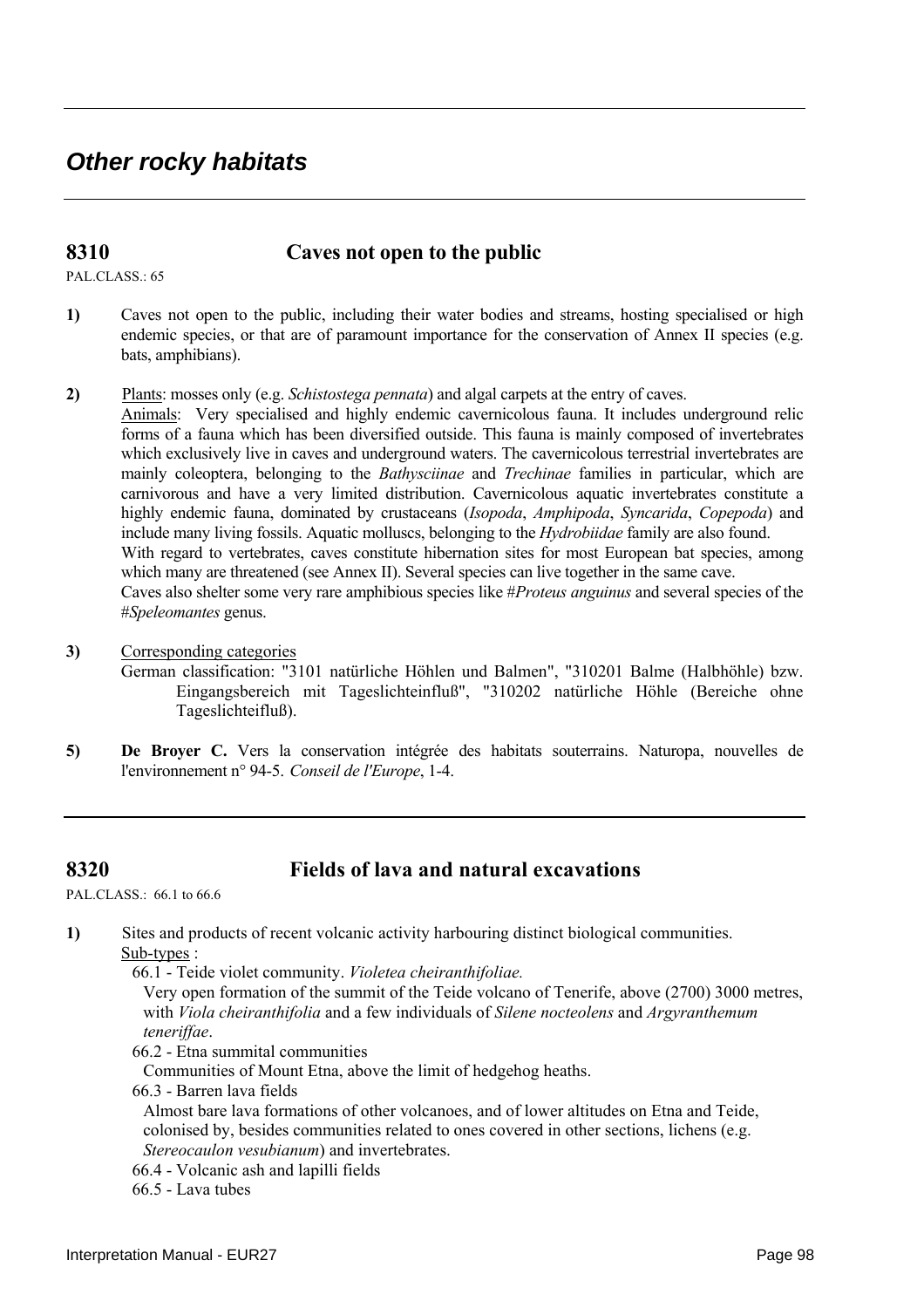Caves formed by hollow basaltic tubes resulting from the cooling of the surface of lava flows whose molten interior continued to flow. The very large tube created by the volcano La Corona of Lanzarote harbours unique communities of invertebrates, in particular, the decapode crustacean *Munidopsis polymorpha*, endemic to that locality, and several crustaceans of the genus *Speleonectes*.

66.6 - Fumaroles

Orifices in volcanic areas through which escape hot gases and vapours. Their very extreme environment is colonised by paucispecific but highly distinct communities.

**2)** Plants: *Viola cheiranthifolia, Silene nocteolens, Argyranthemum teneriffae*; Lichens: *Stereocaulon vesubianum.*

Animals: crustaceans: *Munidopsis polymorpha*, *Speleonectes* spp.

#### **8330 Submerged or partially submerged sea caves**

PAL.CLASS.: 12.7, 11.26, 11.294

**1)** Caves situated under the sea or opened to it, at least at high tide, including partially submerged sea caves. Their bottom and sides harbour communities of marine invertebrates and algae.

## **8340 Permanent glaciers**

PAL.CLASS $\cdot$  63.2 and 63.3

**1)** Rock and true glaciers.

# **FORESTS**

**(Sub)natural woodland vegetation comprising native species forming forests of tall trees, with typical undergrowth, and meeting the following criteria: rare or residual, and / or hosting species of Community interest <sup>20</sup>**

# *Forests of Boreal Europe*

#### **9010 \* Western Taïga**

PAL.CLASS.: 41.B8, 41.C3, 41.D5, 42.C

 $20$ <sup>20</sup> **For forest habitat types the following additional criteria were accepted by the Scientific Working Group (21-22 June 1993):** 

 **<sup>-</sup> forests of native species;** 

 **<sup>-</sup> forests with a high degree of naturalness;** 

 **<sup>-</sup> forests of tall trees and high forest;** 

 **<sup>-</sup> presence of old and dead trees;** 

 **<sup>-</sup> forests with a substantial area;** 

 **<sup>-</sup> forests having benefited from continuous sustainable management over a significant period.**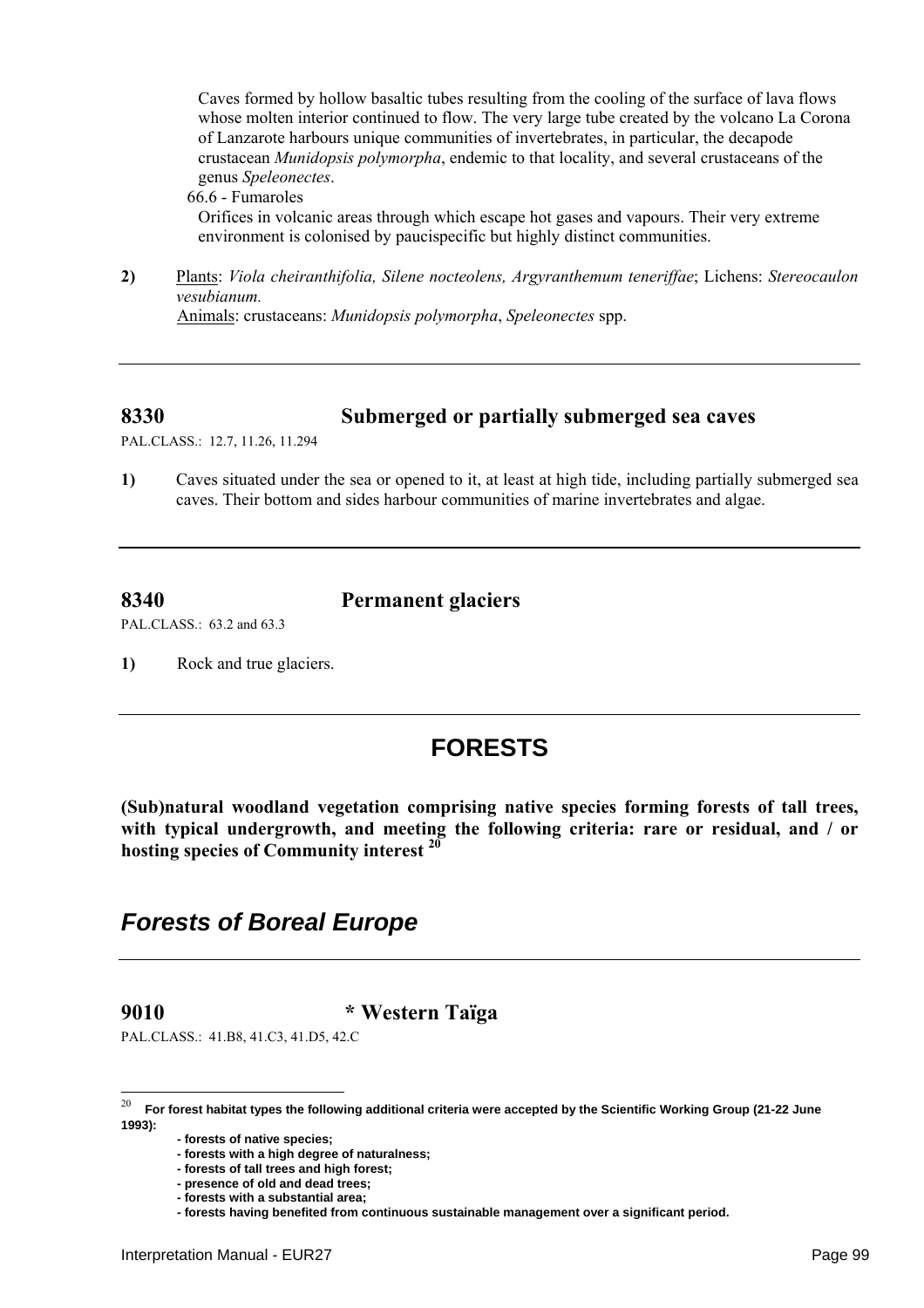**1)** Natural old forests as well as those young forest stages naturally developing after fire. Natural old forests represent climax or late succession stages with slight human impact or without any human impact. Present natural old forests are only minor remnants of those originally occurring in Fennoscandia. With intensive forestry, which is carried out practically throughout this region, the main features of natural old forests disappear, i.e. the considerable amount of dead and rotten wood, the great variation in tree age and length and species composition, the trees from previous generations, the more stable microclimate. Old natural forests are habitats of many threatened species, especially bryophytes, lichens, fungi, and invertebrates (mostly beetles). Some of the present old natural forests have human impact, but in spite of that they maintain many characteristics of the natural forests.

 Because of the important role of fire, burned forest areas, and their young succession stages, have been naturally common in the boreal region. Nowadays they are extremely rare because of efficient fire protection and forestry. Natural recently burned forest areas are very important habitats for many endangered species. Typical of natural burned areas is a great amount of dead burned wood and a varying density of living trees which greatly conditions the regeneration of the forest.

 The character of the forests vary with the different boreal zones (hemi-, southern, middle, northern) and different site types.

 The following sub-types are distinguished, according to the main tree species and site type variation:

- natural old spruce forests
- natural old pine forests
- natural old mixed forests
- natural old deciduous forests
- recently burnt areas
- younger forests naturally developed after fire
- **2)** Plants: Pine forests  *Pinus sylvestris, Vaccinium vitis-idaea, Calluna vulgaris, Empetrum nigrum, Pleurozium schreberi, Cladonia* spp.; Spruce and mixed forests - *Picea abies, Pinus sylvestris, Betula* spp., *Vaccinium myrtillus, Deschampsia flexuosa, Maianthenum bifolium, Oxalis acetosella, Trientalis europea, Dicranum* spp.*, Pleurozum schreberi, Hylocomium splendens*; Deciduous forests - *Betula* spp., *Populus tremula, Deschampsia flexuosa, Vaccinium myrtillus, Agrostis capillaris, Equisetum sylvaticum*. Lichens - *Evernia divaricata, Lobaria pulmonaria*. Fungi - *Amylocystis lapponica, Gloiodon strigosum, Fomitopsis populicola, Skeletocutis odora, S. stellae, Phlebia centrifuga, Haploporus odorus, Aporpium cargae, Gelatoporia pannocincata, Phellinus populicola.*

 Animals: Mammals - \**Pteromys volans, Myopus schisticolor, Sorex minutus*; Birds - *Picoides tridactylus, Perisoreus infaustus, Dendrocopos leucotos, D. minor*; Beetles - *Tragosoma depsarium, Pytho kolwensis, P. abieticola, #Cucujus cinnaberinus, Peltis grossa, \*Osmoderma eremita.* 

Originally natural old forests were found in the whole boreal and hemiboreal zones, except in the oro-hemiarctic treeless zone. In Finland nowadays most of the natural old forests are found in eastern and northern parts, in southern and western parts of the country only remnants of these forests remain. In Sweden most of the old natural forests are in the north and only some of them in the south.

**5) Kalela, A. (1961).** Waldvegetationszonen Finnlands und ihre klimatischen paralelltypen. Arch. *Soc. zool. bot. fenn.* Vanamo 16 Suppl.:65-83.

**Kalliola, R. (1973).** *Suomen kas vimaantiede.* Wsoy, Porvoo. 308 pp.

**Kielland-Lund, J. (1967).** Zur systematik der Kiefenfelder Fennoscandiens. *Mitt. flor.-soz. ArbGemein.* 11/12:127-141.

**Kielland-Lund, J. (1981).** Die Waldgesellschaften SO-Norwegens. *Phytocoenolog*. 9:53-250.

**Kujala, V. (1981).** Suomen metsätyypit. *Commun. Inst. For. Fenn.,* 92(8):1-45.

**Kuusinen, M. (1994).** Epiphytic lichen diversity on Salix caprea in old-growth southern and middle boreal forests of Finland. *Ann. Bot. Fennici,* 31:77-92.

**Påhlsson, L. et al. (1995).** *Vegetationstyper I Norden. Nordiska Ministerrådet Tema Nord* 1994:665 pp.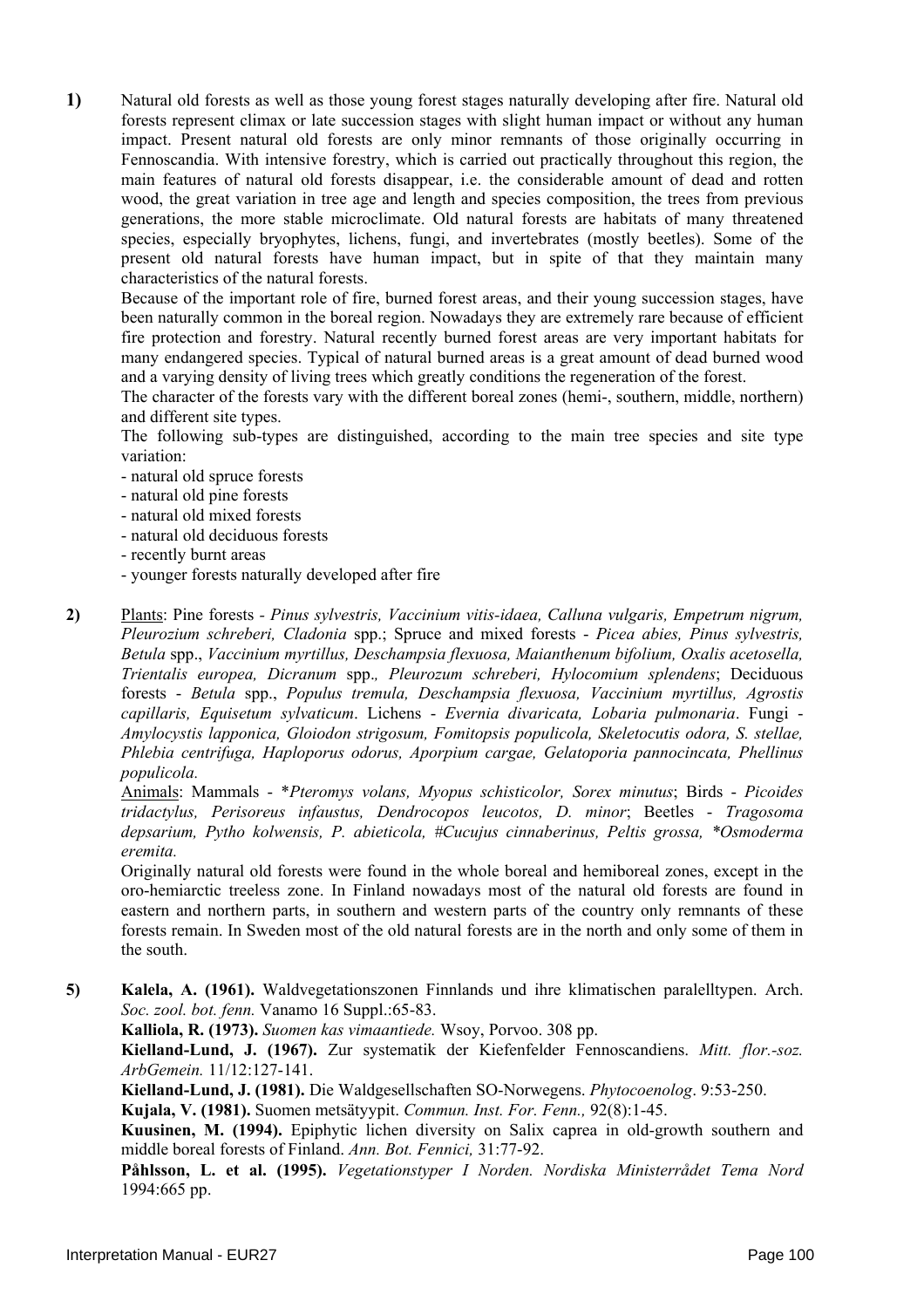**Tanninen, T., Storrank, B., Haugen, I., Moller, P.F., Löfgren, R. Thorsteinsson, I. & Ragnarsson, H. (1994).** *Naturskogar i Norden*. Nord 1994:7.

**Virkkala, R., Alanko, T., Laine, T. & Tiainen, J. (1993).** Population contraction of the whitebacked woodpecker Dendrocopos leucotos in Finland as a consequence of habitat alteration. *Biological Conservation* 66:47-53.

## **9020 \* Fennoscandian hemiboreal natural old broad-leaved deciduous forests (***Quercus, Tilia, Acer, Fraxinus* **or**  *Ulmus***) rich in epiphytes**

PAL.CLASS.: 41.4151, 41.F2 (1997 version)

- **1)** The hemiboreal natural old broad-leaved deciduous forest forms a transition between the Western Taiga and the nemoral forests. The most common tree species are *Quercus robur*, *Ulmus* spp., *Fraxinus excelsior, Tilia cordata* or *Acer platanoides*. There is typically a considerable amount of dead wood and a long continuity of woodland cover on the sites. The species-diversity of lichens, fungi, insects and soil-organisms is high. In many cases the forests have previously been used for grazing or mowing.
- **2)** Plants : *Allium ursinum*, *Anemone nemorosa, Corylus avellana, Dentaria bulbifera, Hepatica nobilis, Lathyrus vernus, Mercurialis perennis, Milium effusum, Poa nemoralis, Polygonatum multiflorum*; Bryophytes*- Antitrichia curtipendula, Homalia trichomanoides, Orthotrichum* spp., *Porella platyphylla, Zygodon* spp.; Fungi- *Auricularia mesenterica, Ganoderma lipsiense, Eichomitus campestris, Mycena galericulata, Tricholoma album, T. sulphureum;* Lichens-*Arthonia vinosa, Biatorella monasteriensis, Cliostomum corrugatum, Gyalecta flotowi, Lobaria pulmonaria, Phlyctis agelaea*
- **3)** Corresponding categories Nordic classification: "2233 *Ulmus glabra* –type" , "2234 *Fraxinus excelsior* –type" , "2235 *Tilia cordata* –type" and "2236 *Quercus robur-Ulmus glabra-Tilia cordata* –type".
- **5) Almgren, G. (1984).-** Ädellövskog ekologi och skötsel. Skogsstyrelsen. Jönköping. **Kielland-Lund, J. (1973).-** A classification of Scandinavian forest vegetation for mapping purposes. In: *IBP i Norden*, No 11. Universitetsforl. Oslo. **Pettersson, B. & Fiskesjö, A. (1991).-** Lövnaturskogens flora och fauna. *Naturvårdsverket*

*Rapport* 3991. **Samuelsson, J. & Ingelöf, T. (1996).-** Den levande döda veden. Bevarande och nyskapande i

naturen. ArtDatabanken. Uppsala.

## **9030 \* Natural forests of primary succession stages of landupheaval coast**

PAL.CLASS.: 31.8, 41.B8, 41.C3, 44.2 (1997 version)

**1)** This type includes different types of deciduous, coniferous and mixed natural thickets and forests developed on land upheaval coasts of the Baltic sea. Characteristic for these habitats are stages of primary succession from shore grassland vegetation to climax forests or various wetland types. Also soil horizons are poorly developed, although podsol soils are otherwise typical for boreal forest. The youngest pioneer forests near the sea are often low or tall herb deciduous forests, thickets or swamps. Vegetation succession can also proceed from willow swamps through forest swamps to mires. Alder and birch are dominant in the tree layer and willows are often common in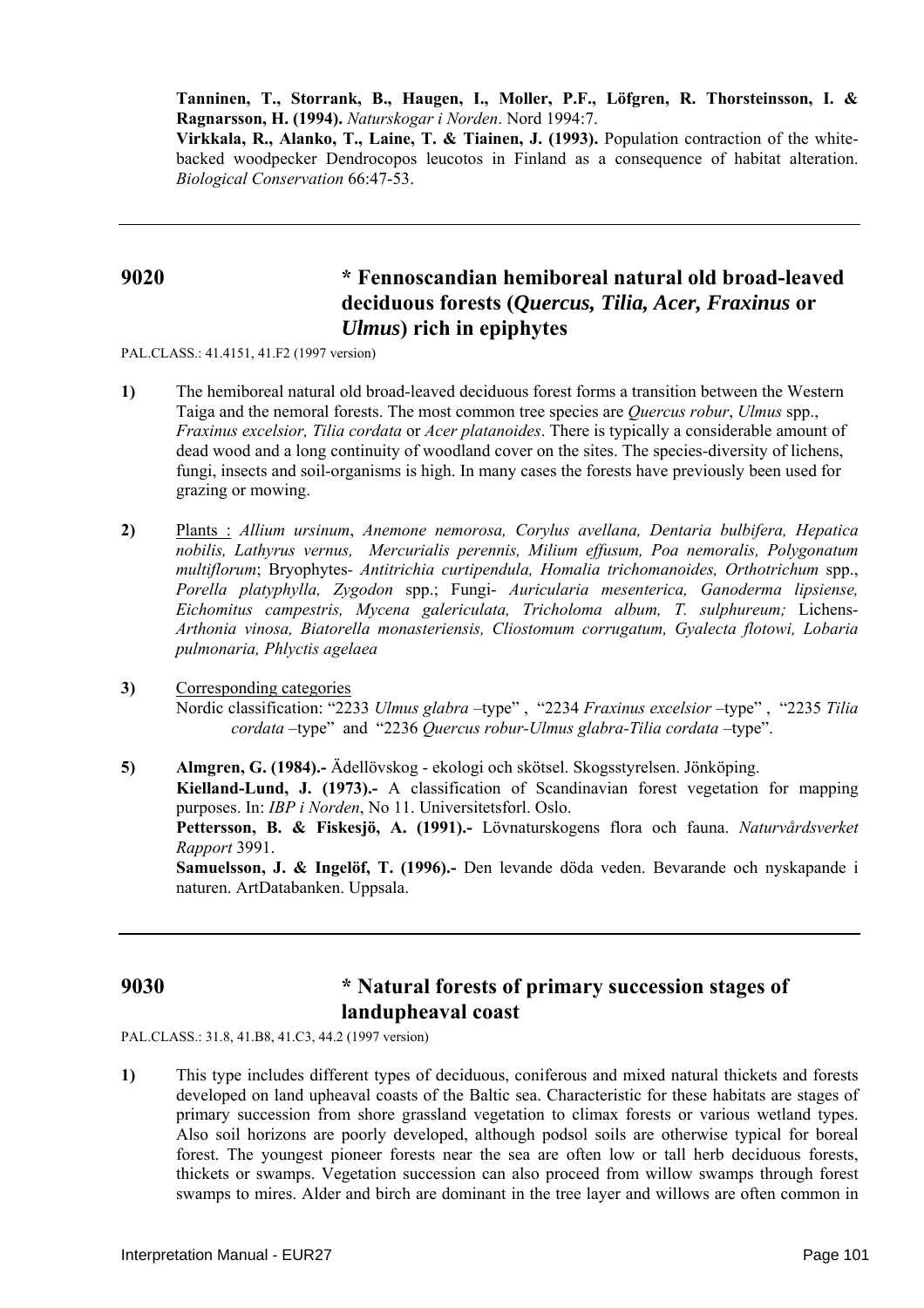the shrub layer. Grasses are abundant. Further inland the influence of the sea is weakened, the soils are often poor in nutrients and coniferous forests are typical. Pine, and often also spruce, dominates the tree layer and dwarf shrubs dominate in the field layer. In the ground layer mosses are common, but in many areas lichens are abundant.

- **3)** Corresponding categories
	- Nordic classification: "2215 *Betula pendula-Vaccinium myrtillus-Deschampsia flexuosa* –type", "2216 *Betula pubescens-Molina caerulea-Sphagnum spp.* –type", coastal variants, "7213 *Hippophaë rhamnoides*-type" . Many other units have unclassified and undescribed variants occurring in land upheaval areas.
- **5) Havas, P. (1967).-** Zur ökologie der Laubwelder, insbesondere der Grauerlenwälder, an der Kuste der Bottenwiek. *Aquilo, Ser. Bot*., 6: 314-346. **Vartiainen, T. (1980).-** Succession of island vegetation in the land uplift area of the northernmost Gulf of Bothnia, Finland. *Acta Botanica Fennica*, 115: 1-105

## **9040 Nordic subalpine/subarctic forests with** *Betula pubescens* **ssp.** *czerepanovii*

PAL.CLASS.: 41.B72 (1997 version)

- **1)** Forests dominated by *Betula pubescens* ssp. *czerepanovii* (mountain birch), occuring and often dominating the subalpine belt of the Scandinavian mountain (fell) chain ("Fjällen"). Occur also in isolated northern Fennoscandian fells and in gently sloping or flat subarctic (hemiarctic) uplands, particularly in N Finland. Due to different ecological characteristics, vegetation varies from lichen poor and dwarf shrub dominated types to those rich-in-tall-herbs.
- **2)** Plants : Poor types; *Cladonia* spp*., Dicranum* spp*., Empetrum hermaphroditum, Hylocomium splendens, Linnea borealis, Pleurozium schreberi, Stereocaulon paschale, Trientalis europaea,*. *Vaccinium myrtillus;* Rich types; *Aconitum lycoctonum, Cicerbita alpina, Cornus suecica, Geranium sylvaticum, Gymnocarpium dryopteris, Hierochloë odorata, Melica nutans, Rubus saxatilis, Trollius europaeus*
- **3)** Corresponding categories
	- Nordic classification: 2211 *Betula pubescens ssp. czerepanovii-Empetrum hermaphroditum-Cladonia ssp.*-type, 2212 *Betula pubescens ssp. czerepanovii-Vaccinium myrtillus-Deschampsia* -type , 2213 *Betula pubescens ssp. czerepanovii-Geranium sylvaticum-Rubus saxatilis* -type, 2214 *Betula pubescens ssp. czerepanovii-Geranium sylvaticum-Aconitum lycoctonum*-type .
- **5) Aune, E.I. (1973).-** Forest vegetation in Hemne, Sør-Trøndelag, Western Central Norway. *K. norske Vidensk. Selsk. Miscellanea*, 12. **Hämet-Ahti, L. (1963).-** Zonation of the mountain birch forests in northernmost Fennoscandia. *Ann. Bot. Zool. Fenn. Vanamo Tom,* 34 (4), 127 pp. **Oksanen, L. & Virtanen, R. (1995).-** Topographic, altitudinal and regional patterns in continental

and suboceanic heath vegetation of northern Fennoscandia. *Acta Bot. Fennica* 153: 1-80.

## **9050 Fennoscandian herb-rich forests with** *Picea abies*

PAL.CLASS.: 42.C22, 42.C4 , 42.C3 (1997 version)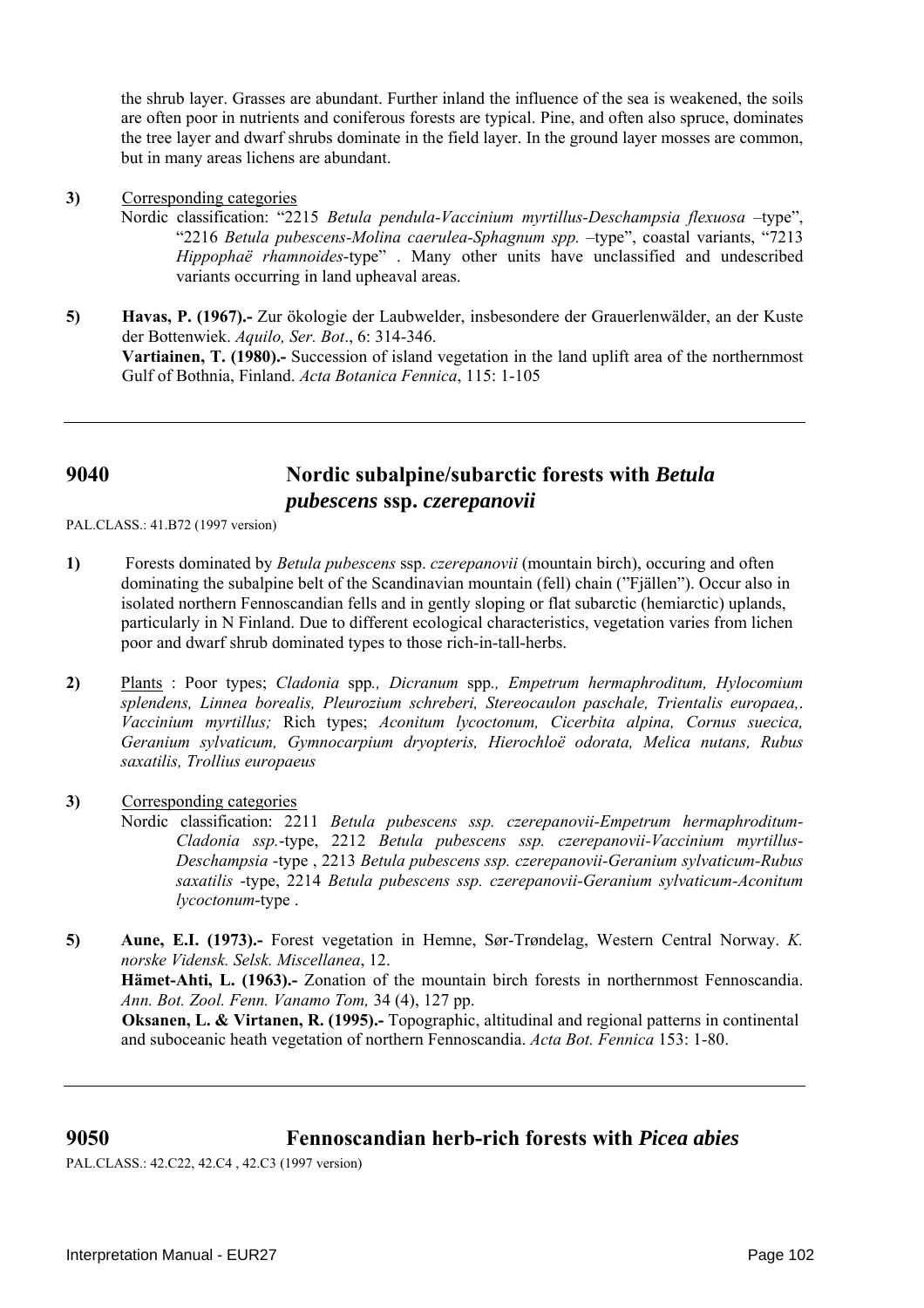- **1)** This type occurs in areas of brown forest soils with mull, often in low-lying areas, ravines and slopes with fine sediment and a favourable water regime. The succession of this vegetation type normally leads to the dominance of spruce in the tree layer, although the broad-leaved trees often comprise a significant element. Tall herbs and ferns dominate, but the species composition varies greatly between northern, southern and western Fennoscandia. The forests are characterized by distinct layers of vegetation. The bottom layer is covered unevenly by bryophytes, the field layer is dominated by herbs and grasses, the bush and tree layers are well developed including a variety of species. Several vegetation types have been described, the main groups being dry, mesic and moist grass-herb forests. Sometimes ground water is flowing near the ground surface, which give rise to a specific species rich "wet-forest" flora and invertebrate fauna.
- **2)** Plants : *Actaea spicata, A. erythrocarpa, Botrychium virginianum, Calypso bulbosa, Carex remota, Cicerbita alpina, Crepis paludosa, # Cypripedium calceolus, Diplazium sibiricum, Epipogium aphyllum, Geranium sylvaticum, Impatiens noli-tangere, Matteuccia struthiopteris, Melica nutans, Milium effusum, Paris quadrifolia, Viola selkirkii;* Mosses- *Brachythecium* spp*., Cirriphyllum piliferum, Eurhynchium spp., Plagiomnium* spp*.*
- **3)** Corresponding categories Nordic classification: 2124 *Picea abies-Oxalis acetosella-Melica nutans* -type, 2125 *Picea abies-Dryopteris spp.*-type and 2126 *Picea abies-Geranium sylvaticum-Aconitum lycoctonum*type .
- **5) Mäkirinta, U. (1968).-** Haintypenuntersuchungen im mitteleren Süd-Häme, Süd-Finnland. *Ann. ot. Fenn.,*5: 34-64. **Koponen, T. (1967).-** On the dynamics of vegetation and flora in Karkali Nature Reserve, Southern Finland. *Ann. Bot. Fenn*., 4:121-218.

## **9060 Coniferous forests on, or connected to, glaciofluvial eskers**

PAL.CLASS. -

- **1)** This type includes Fennoscandian conifer forests found on or close to eskers. The top of an esker is often characterized by *Pinus sylvestris* and the slopes sometimes by *Picea abies*, although deciduous species may occur. Eskers are glaciofluvial gravel and sand formations which consist of relatively sorted material, often forming ridges over 20 meters high. In terms of ecological site factors they are more variable than the surrounding forest on flatter ground. In particular the microclimate differs notably between shaded and sunny slopes. Thus aspect and slope inclination, which reflect the effects of solar radiation and soil and air temperatures are important ecological factors. As a result of ecological characteristics, vegetation on sunny esker slopes is often relatively rich in species and particularly contains many leguminous plants as well as some eastern steppe plant species.
- **2)** Plants : *Antennaria dioeca, Anthyllis vulneraria* subsp*. fennica, Astragalus alpinus, Brachypodium pinnatum, Calamagrostis arundinacea, Carex ericetorum, C. pediformis, Dianthus arenarius, Fragaria vesca, Hierochloë australis*, *Hypochoeris maculata, Juniperus communis, Lathyrus niger, L. vernus, Melica nutans, Oxytropis campestris, Pinus sylvestris, Polygonatum odoratum, Pulsatilla patens*, *P. vernalis*, *Pteridium aquilinum, Rubus saxatilis, Silene nutans, Thymus serpyllum, Vaccinium vitis-idaea* and *Viola rupestris* subsp*. rupestris*

#### **3)** Corresponding categories Nordic classification: 2114b *Pinus sylvestris - Fragaria vesca* -variant, 2115 *Pinus sylvestris - Lathyrys spp. - Rubus saxatilis*-type .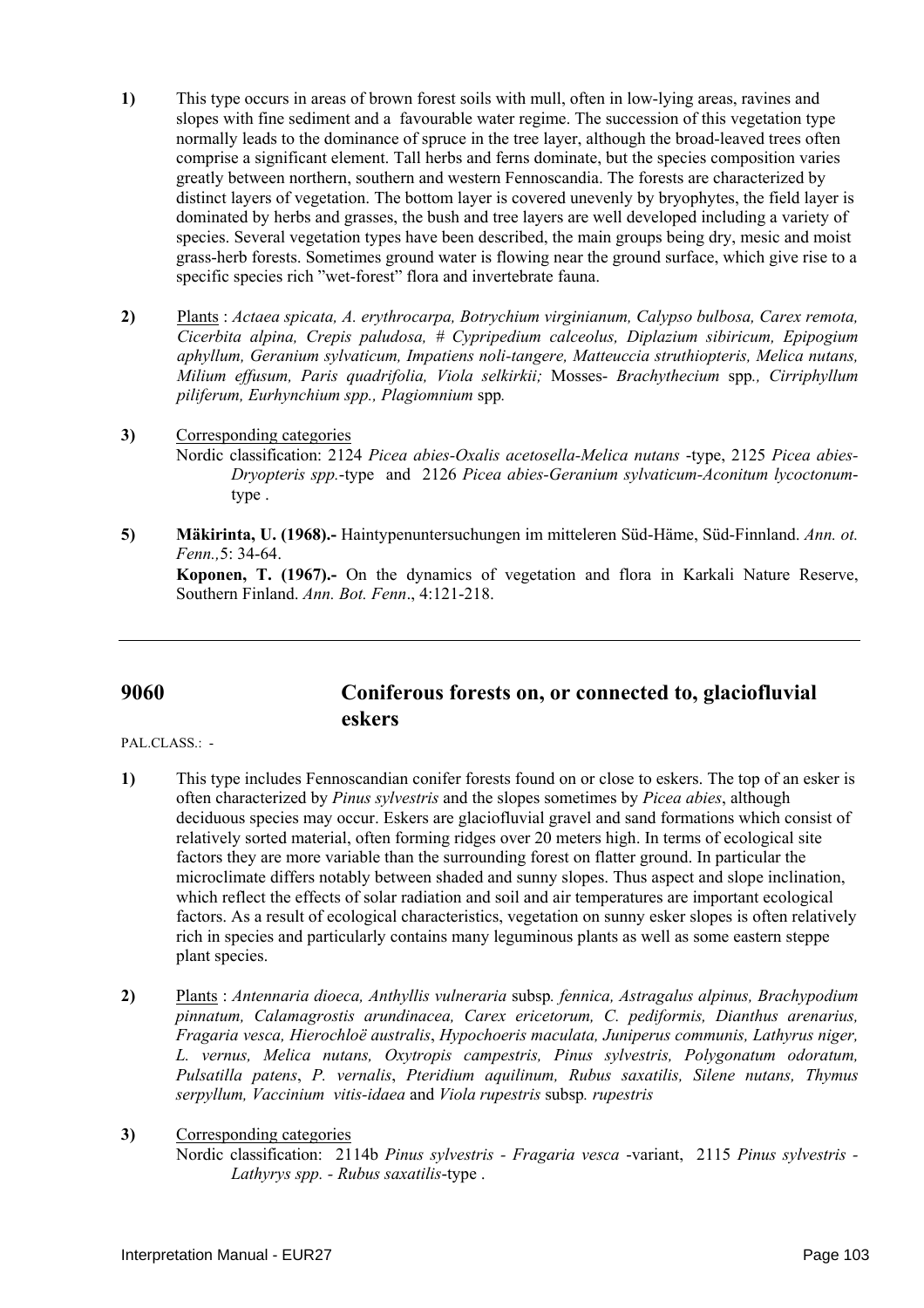- **4)** Stands of esker forests on sunny slopes are often characterized by a relatively open tree structure and in addition the undergrowth often consists of species of warmer climate (e.g. *Carex pediformis, Pulsatilla patens, P. vernalis, Gypsophila fastigiata*) and some endangered butterfly species. About six different forest site types of eskers have been described, representing a gradient from xeric lichen rich forests to humid herb-rich forests.
- **5) Heikkinen, R.K. (1991**) Multivariate analysis of esker vegetation in southern Häme, S Finland. *Ann. Bot. Fenn.* 28: 201-224. **Jalas, J. (1961)** - Besondere Züge der Vegetation und Flora auf der Osen. *Arch. Soc. Zool. Bot. Fenn. Vanamo*, 16 Suppl. 25-33**. Rajakorpi, A. (1987)** - Topographic, microclimatic and edaphic control of the vegetation in the central part of the Hämeenkangas esker complex, western Finland. *Acta Bot. Fennica,* 134: 1-70. **Uotila, P. (1969)** - Ecology and area of *Pulsatilla patens* (L.) Mill. in Finland. *Ann. Bot. Fenn..* 6:105-111.

#### **9070 Fennoscandian wooded pastures**

PAL.CLASS.: -

**1)** A vegetation complex in which the tree layer varies from sparse forest to small copses of trees and shrubs and patches of open grassland. These habitats have a representative mosaic of copses of trees (usually deciduous trees) and grassland with a long continuity of grazing. The tree layer consists either of deciduous broad-leaved species such as *Quercus robur*, *Fraxinus excelsior, Tilia cordata, Betula* spp., *Alnus incana* or conifers (*Picea abies, Pinus sylvestris*). Particularly in Sweden there are pastures with old, large oaks. A rich assemblage of threatened lichens, fungi, and invertebrates are associated with the bark and dead or decaying wood. The type also includes (particularly in Finland) deciduous forests established after slash-and-burn cultivation, that was a characteristic feature of the former land use in Finland In Finland scattered in the whole of the country, mostly in Southern and Central Finland; very rare

or extinct in northern boreal zone. In Sweden scattered over the whole country. Regional variation is considerable. Wooded pastures are usually dominated by birch, pine, alder (*Alnus incana*) or spruce (spruce-dominated are often degraded types); in hemiboreal zone there are also subtypes dominated by e.g. *Quercus, Fraxinus* and *Corylus*..

- **2)** Plants : *Agrostis capillaris, Alnus incana, Antennaria dioica, Botrychium* spp*., Campanula persicifolia, Coeloglossum viride, Fragaria vesca, Geranium sylvaticum, Melampyrum cristatum, Prunella vulgaris, Ranunculus polyanthemos, Succisa pratensis, Veronica chamaedrys, V. officinalis.*
- **4)** During recent decades the tree layer of wooded pastures has in many cases become thicker and the typical structure has then been obscured. In wooded pastures vegetation is dominated by grassland species with elements of grassland vegetation.
- **5) Ekman, H. & Pettersson, B. (1987).-** Ekarnas hagar. LT:s förlag. **Häggström, C.-A. (1987).-** Den nordiska hagen. *Nordenskjölds Samfundets Tidskrift*, 47: 68-90.

#### **9080 \*Fennoscandian deciduous swamp woods**

PAL.CLASS.: 44.9112, 44.915, 44.A14 (1997 version)

**1)** Deciduous swamps are under permanent influence of surface water and usually flooded annually. They are moist or wet, wooded wetlands with some peat formation, but the peat layer is usually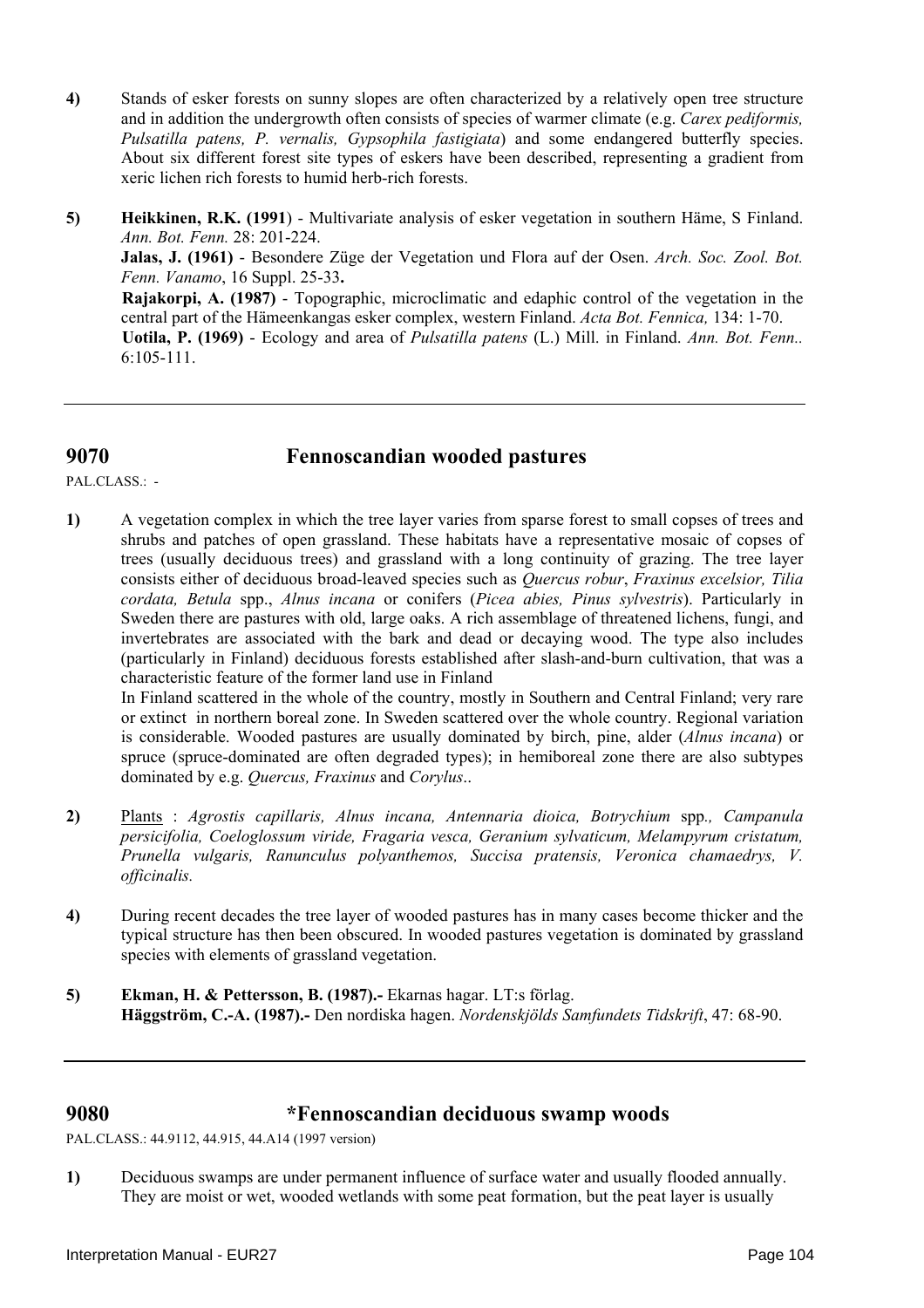very thin. Ash (*Fraxinus excelsior*) in the hemiboreal zone and black alder (*Alnus glutinosa*) reaching the middle boreal zone are typical tree species. Gray alder (*Alnus incana*), silver birch (*Betula pubescens*) and willows (*Salix* spp.) are also common. A mosaic of patches with different water level and vegetation is typical for the type. Around the tree stems are small hummocks, but wet flooded surfaces are dominant.

Deciduous swamp woods are most common in Finland in the southwestern archipelago and other coastal areas. On the mainland they are rare. In Sweden they are common throughout the whole region.

- **2)** Plants : *Carex caespitosa, C. diandra, C. disperma, C. elongata, C. loliacea, C. rhynchospora, C. tenuiflora, Calamagrostis canescens, C. chalybea, C. stricta, Calla palu*s*tris, Glyceria lithuanica, Iris pseudacorus, Lycopus europaeus, Lysimachia thyrsiflora, Lythrum salicaria, Solanum dulcamara, Thelypteris palustris*; Mosses- *Calliergon cordifolium, Helodium blandowii, Pseudobryum cinclidioides, Spagnum squarrosum, S. teres, S. fimbriatum, S. riparium*
- **3)** Corresponding categories Nordic classification : 2241 *Alnus incana* -type, 2242 *Alnus glutinosa - Lycopus europaeus* type, 2243 *Alnus spp. - Filipendula ulmaria - Carex elongata* -type, 3413 *Alnus spp. - Betula pubescens - Salix spp. - Filipendula ulmaria* -type.
- **4)** Associated with the habitat type: Residual alluvial forests (91E0)
- **5)** Ruuhijärvi, R. (1983).- The Finnish mire types and their regional distribution. In: Gore, A.J.P. (ed.) *Ecosystems of the World 4B. Mires: Swamp, bog, fen and moor. Regional studies*, 47- 67. Elsevier, Amsterdam. **Eurola, S. & Kaakinen, E. (1984).-** Key to Finnish mire types. In: Moore, P.D. (ed.). *European mires*, 11-117. Academic Press, London

## *Forests of temperate Europe*

## **9110** *Luzulo-Fagetum* **beech forests**

PAL.CLASS.: 41.11

- **1)** *Fagus sylvatica* and, in higher mountains, *Fagus sylvatica*-*Abies alba* or *Fagus sylvatica*-*Abies alba*-*Picea abies* forests developed on acid soils of the medio-European domain of central and northern Central Europe, with *Luzula luzuloides*, *Polytrichum formosum* and often *Deschampsia flexuosa*, *Calamagrostis villosa*, *Vaccinium myrtillus*, *Pteridium aquilinum*. The following sub-types are included: 41.111 Medio-European collinar woodrush beech forests Acidophilous *Fagus sylvatica* forests of the lesser Hercynian ranges and Lorraine, of the collinar level of the greater Hercynian ranges, the Jura and the Alpine periphery, of the western sub-Pannonic and the intra-Pannonic hills, not or little accompanied by self sown conifers, and generally with an admixture of *Quercus petraea*, or in some cases *Quercus robur*, in the canopy. 41.112 Medio-European montane woodrush beech forests Acidophilous forests of *Fagus sylvatica*, *Fagus sylvatica* and *Abies alba* or *Fagus sylvatica*, *Abies alba* and *Picea abies* of the montane and high-montane levels of the greater Hercynian ranges, from the Vosges and the Black Forest to the Bohemian Quadrangle, the Jura, the Alps, the Carpathians and the Bavarian Plateau.
- **2)** Plants: *Fagus sylvatica, Abies alba, Picea abies, Luzula luzuloides*, *Polytrichum formosum* and often *Deschampsia flexuosa*, *Calamagrostis villosa*, *Vaccinium myrtillus*, *Pteridium aquilinum*.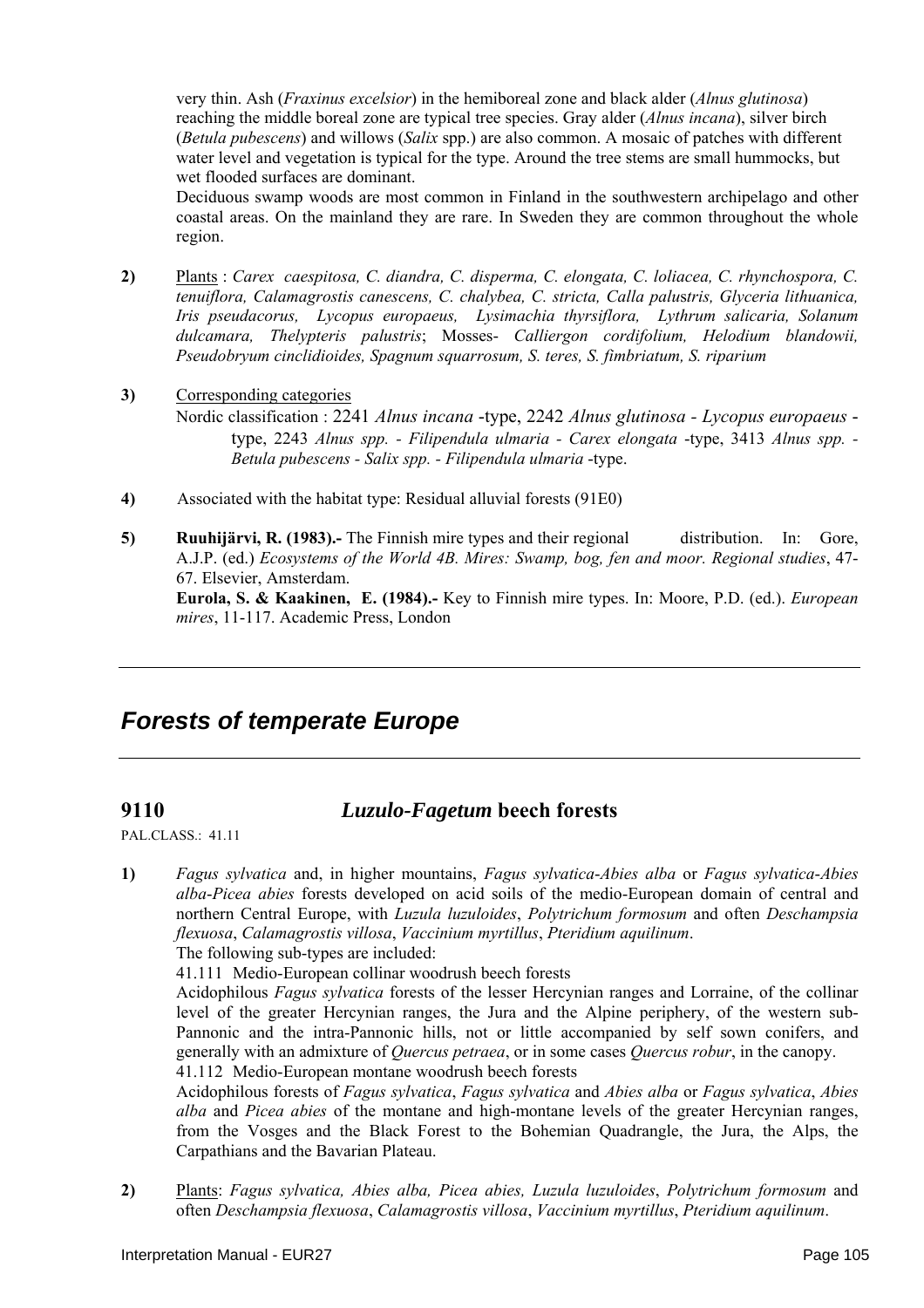- **3)** Corresponding categories Nordic classification: "2221 *Fagus sylvatica-Deschampsia flexuosa-Vaccinium myrtillus-*typ"
- **5) Lindgren, L. (1970).** Beech forest vegetation in Sweden a survey. *Bot. Notiser* 123:401-421.

## **9120 Atlantic acidophilous beech forests with** *Ilex* **and sometimes also** *Taxus* **in the shrublayer (***Quercinion robori-petraeae* **or** *Ilici-Fagenion***)**

PAL.CLASS.: 41.12

**1)** Beech forests with *Ilex*, growing on acid soils, of the plain to montane levels under humid Atlantic climate. The acid substrate corresponds to alterations of acid rocks or to silt with flints more or less degraded or, to old alluvial deposits. The soils are of acid brown type, leaching or with an evolution towards podsol type. The humus is of moder to dysmoder type. These beech forests present different varieties:

a) subatlantic beech-oak forests of the plains and hill levels with *Ilex aquifolium*

 b) hyper-Atlantic beech-oak forests of the plains and hill levels with *Ilex* and *Taxus*, rich in epiphytes c) pure beech forests or acidophilous beech-fir forests of the montane level, with *Ilex aquifolium* in the field layer.

- **2)** Plants: *Ilex aquifolium*, *Taxus baccata*, *Ruscus aculeatus*, *Deschampsia flexuosa*, *Hieracium sabaudum*, *H. umbellatum*, *Pteridium aquilinum*, *Vaccinium myrtillus*, *Lonicera periclymenum*, *Melampyrum pratense*, *Teucrium scorodonia*, *Holcus mollis*.
- **3)** Corresponding categories

United Kingdom classification: "W14 *Fagus sylvatica-Rubus fruticosus* woodland" pp and "W15 *Fagus sylvatica-Deschampsia flexuosa* woodland p.p.".

German classification: "43070502 bodensaurer Buchenwald der planaren Stufe".

**4)** Oak may dominate in some of these forests due to the coppice-with-standards regime of the past centuries. If the intensity of the management decreases beech and also *Ilex* often regenerate spontaneously.

## **9130** *Asperulo-Fagetum* **beech forests**

PAL.CLASS.: 41.13

**1)** *Fagus sylvatica* and, in higher mountains, *Fagus sylvatica*-*Abies alba* or *Fagus sylvatica*-*Abies alba*-*Picea abies* forests developed on neutral or near-neutral soils, with mild humus (mull), of the medio-European and Atlantic domains of Western Europe and of central and northern Central Europe, characterised by a strong representation of species belonging to the ecological groups of *Anemone nemorosa*, of *Lamiastrum* (*Lamium*) *galeobdolon*, of *Galium odoratum* and *Melica uniflora* and, in mountains, various *Dentaria* spp., forming a richer and more abundant herb layer than in the forests of 9110 and 9120.

Sub-types :

41.131 - Medio-European collinar neutrophilous beech forests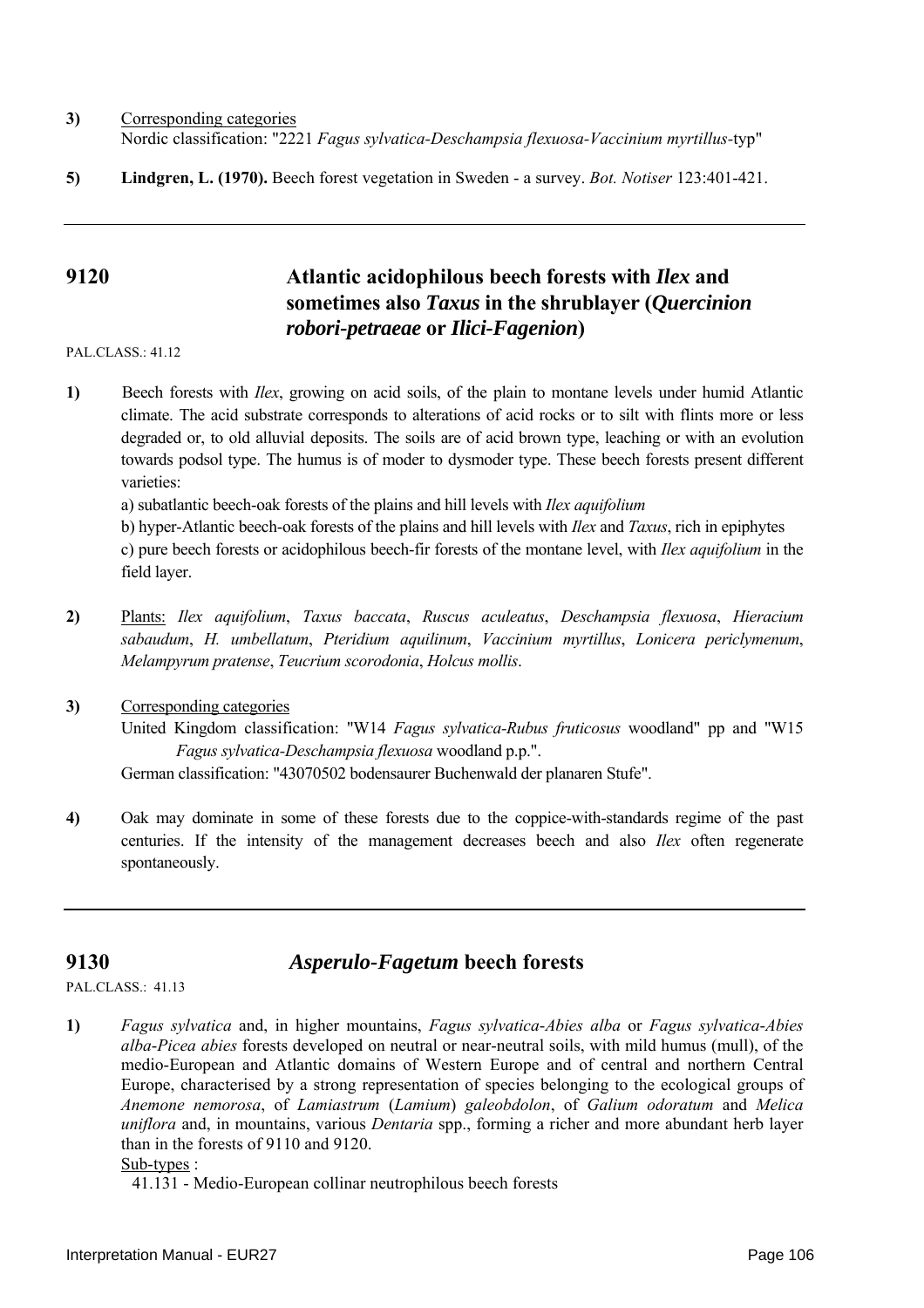Neutrocline or basicline *Fagus sylvatica* and *Fagus sylvatica-Quercus petraea-Quercus robur* forests of hills, low mountains and plateaux of the Hercynian arc and its peripheral regions, of the Jura, Lorraine, the Paris basin, Burgundy, the Alpine piedmont, the Carpathians and a few localities of the North Sea-Baltic plain.

41.132 - Atlantic neutrophile beech forests

Atlantic beech and beech-oak forests with *Hyacinthoides non-scripta*, of southern England, the Boulonnais, Picardy, the Oise, Lys and Schelde basins.

41.133 - Medio-European montane neutrophilous beech forests

Neutrophile forests of *Fagus sylvatica*, *Fagus sylvatica* and *Abies alba*, *Fagus sylvatica* and *Picea abies*, or *Fagus sylvatica*, *Abies alba* and *Picea abies* of the montane and high-montane levels of the Jura, the northern and eastern Alps, the western Carpathians and the great Hercynian ranges.

41.134 - Bohemian lime-beech forests

*Fagus sylvatica* or *Fagus sylvatica-Abies alba* forests rich in *Tilia* spp., of the Bohemian basin. 41.135 - Pannonic neutrophilme beech forests

Neutrophilous beech forests of medio-European affinities of the hills of the Pannonic plain and its western periphery.

- **2)** Plants: *Fagus sylvatica, Abies alba, Picea abies, Anemone nemorosa*, *Lamiastrum* (*Lamium*) *galeobdolon*, *Galium odoratum, Melica uniflora*, *Dentaria* spp.
- **3)** Corresponding categories
	- United Kingdom classification: "W12 *Fagus sylvatica-Mercurialis perennis* woodland p.p." and "W14 *Fagus sylvatica-Rubus fruticosus* woodland p.p.".
	- Nordic classification: "2222 *Fagus sylvatica-Lamiastrum galeobdolon-Melica uniflora*-typ" and "2223 *Fagus sylvatica-Mercurialis perennis-Allium ursinum*-typ".
	- Romanian classification: "R4118 Păduri dacice de fag (*Fagus sylvatica*) şi carpen (*Carpinus betulus*) cu *Dentaria bulbifera", "*R4119 Pãduri dacice de fag (*Fagus sylvatica*) şi carpen (*Carpinsu betulus*) cu Carex pilosa","R4120 Pãduri moldave mixte de fag (*Fagus sylvatica*) şi tei argintiu (*Tilia tomentosa*) cu *Carex brevicolis*"
- **4)** Relict stands of collinar neutrophilous beech forests of the Macin Mountains of Dobrogea, Romania are the priority habitat 91X0\*Dobrogean Beech forests
- **5) Bergendorff, C., larsson, A. & Nihlgård, B. (1979)**. *Sydliga lövskogsbestånd i Sverige. Statens naturvårdsverk*. Rapport. SNV PM 1278, Solna, 68 pp.

### **9140 Medio-European subalpine beech woods with** *Acer* **and**  *Rumex arifolius*

PAL.CLASS.: 41.15

- **1)** *Fagus sylvatica* woods usually composed of low, low-branching trees, with much sycamore (*Acer pseudoplatanus*), situated near the tree limit, mostly in low mountains with oceanic climate of Western Europe and of central and northern Central Europe. The herb layer is similar to that of the forests of 9130 or locally of 9110 and contain elements of the adjacent open grasslands.
- **2)** Plants: *Fagus sylvatica, Acer pseudoplatanus, Rumex arifolius*.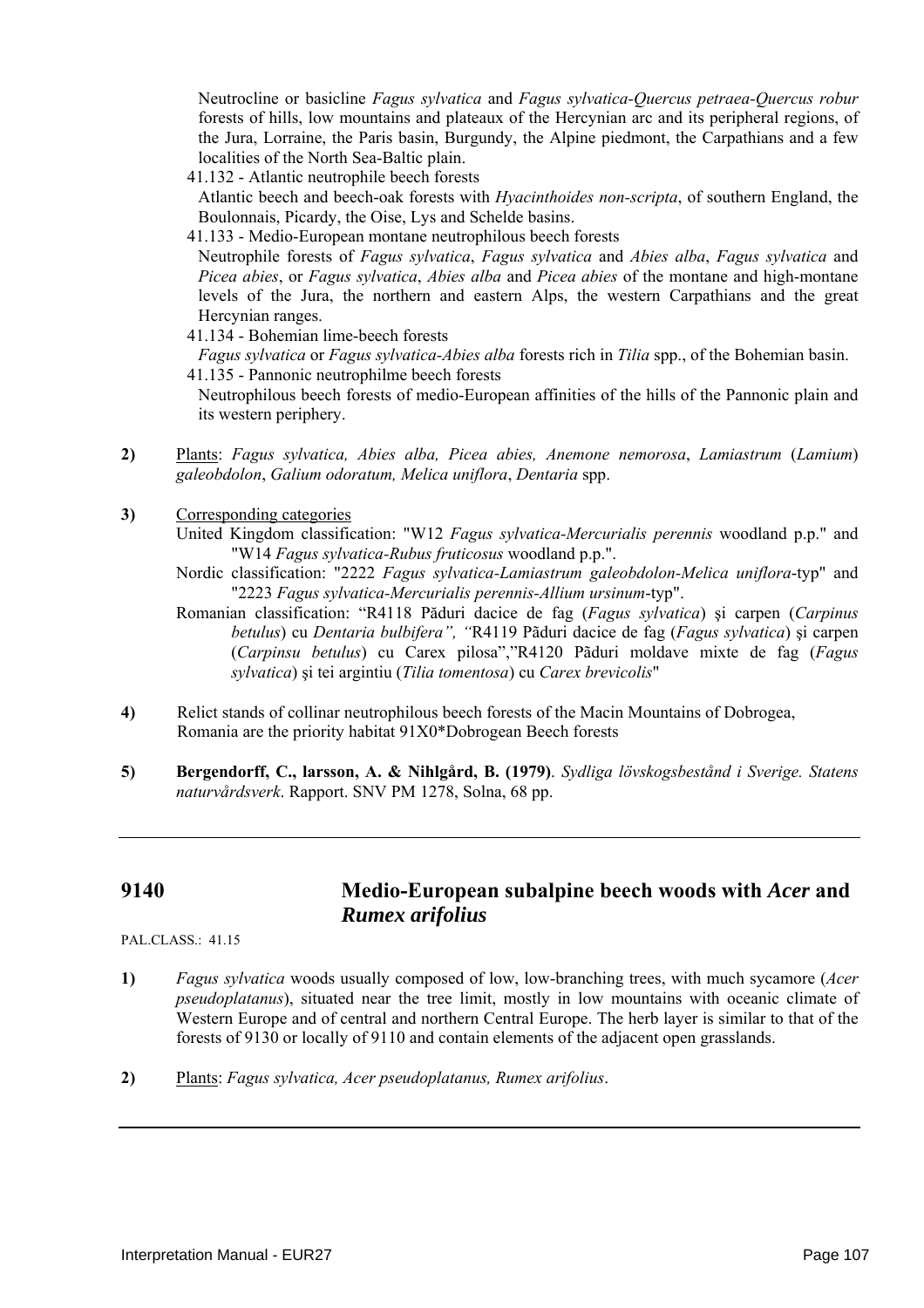## **9150 Medio-European limestone beech forests of the**  *Cephalanthero-Fagion*

PAL.CLASS.: 41.16

**1)** Xero-thermophile *Fagus sylvatica* forests developed on calcareous, often superficial, soils, usually of steep slopes, of the medio-European and Atlantic domaines of Western Europe and of central and northern Central Europe, with a generally abundant herb and shrub undergrowth, characterized by sedges (*Carex digitata*, *Carex flacca*, *Carex montana*, *Carex alba*), grasses (*Sesleria albicans*, *Brachypodium pinnatum*), orchids (*Cephalanthera* spp., *Neottia nidus-avis*, *Epipactis leptochila*, *Epipactis microphylla*) and thermophile species, transgressive of the *Quercetalia pubescentipetraeae*. The bush-layer includes several calcicolous species (*Ligustrum vulgare*, *Berberis vulgaris*) and *Buxus sempervirens* can dominate.

Sub-types :

41.161 - Middle European dry-slope limestone beech forests

Middle European sedge and orchid beech woods of slopes with reduced water availability.

41.162 - North-western Iberian xerophile beech woods

*Fagus sylvatica* forests of relatively low precipitation zones of the southern ranges of the Pais Vasco and of superficially dry calcareous soils of the Cordillera Cantabrica, with *Brachypodium pinnatum* ssp. *rupestre*, *Sesleria argentea* ssp. *hispanica*, *Carex brevicollis*, *Carex ornithopoda*, *Carex sempervirens*, *Carex caudata*, *Cephalanthera damasonium*, *C. longifolia*, *Epipactis helleborine*, *Epipactis microphylla*, *Neottia nidus-avis*.

- **2)** Plants: *Fagus sylvatica, Carex digitata*, *C. flacca*, *C. montana*, *C. alba, Sesleria albicans*, *Brachypodium pinnatum, Cephalanthera* spp., *Neottia nidus-avis*, *Epipactis leptochila*, *Epipactis microphylla, Buxus sempervirens*.
- **3)** Corresponding categories

Nordic classification: "2223 *Fagus sylvatica-Mercurialis perennis-Allium ursinum* -typ". Romanian classification "R4111 Pãduri sud-est carpatice de fag (*Fagus sylvatica*) şi brad (*Abies alba*) cu *Cephalanthera damassonium* "

## **9160 Sub-Atlantic and medio-European oak or oakhornbeam forests of the** *Carpinion betuli*

PAL.CLASS.: 41.24

- **1)** Forests of *Quercus robur* (or *Quercus robur* and *Quercus petraea*) on hydromorphic soils or soils with high water table (bottoms of valleys, depressions or in the vicinity of riparian forests). The substrate corresponds to silts, clayey and silt-laden colluvions, as well as to silt-laden alterations or to siliceous rocks with a high degree of saturation. Forests of *Quercus robur* or natural mixed forests composed of *Quercus robur*, *Quercus petraea*, *Carpinus betulus* and *Tilia cordata*. *Endymion non-scriptus* is absent or rare.
- **2)** Plants: *Quercus robur*, *Carpinus betulus*, *Acer campestre*, *Tilia cordata*, *Stellaria holostea*, *Carex brizoides*, *Poa chaixii*, *Potentilla sterilis*, *Dactylis polygama*, *Ranunculus nemorosus*, *Galium sylvaticum*.

#### **3)** Corresponding categories German classification: "430703 Stieleichen-Hainbuchenwald feuchter bis frischer Standorte". Nordic classification: "2223 *Fagus sylvatica-Mercurialis perennis-Allium ursinum*-typ".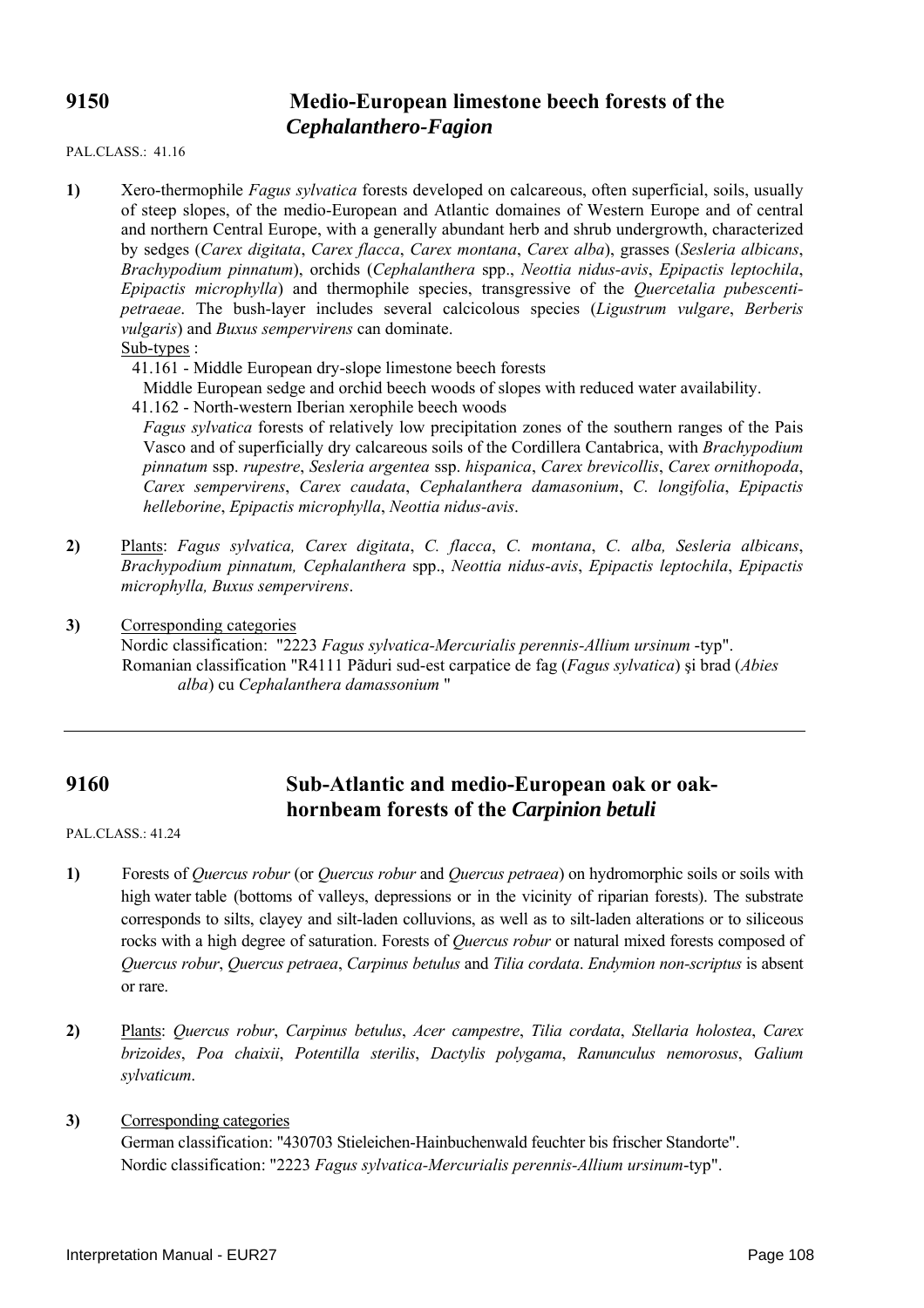- **4)** Not to be confused with forests of *Quercus robur* arising from the management of beech-oak forests as coppice or coppice-with-standards on well drained soils.
- **5) Diekmann, M. (1994).** Decidious forest vegetation in Boreo-nemoral Scandinavia. *Acta Phytogeogr. Suec*. 80:1-112.

### **9170** *Galio-Carpinetum* **oak-hornbeam forests**

PAL.CLASS.: 41.261, 41.262

- **1)** *Quercus petraea-Carpinus betulus* forests of regions with sub-continental climate within the central European range of *Fagus sylvatica*, dominated by *Quercus petraea* (41.261). Also included are related lime-oak forests of eastern and eastern-central European regions with a continental climate, east of the range of *F. sylvatica* (41.262).
- **2)** Plants: 41.261 *Quercus petraea, Carpinus betulus, Sorbus torminalis*, *S. domestica*, *Acer campestre*, *Ligustrum vulgare*, *Convallaria majalis*, *Carex montana*, *C. umbrosa*, *Festuca heterophylla*; 41.262 - *Quercus petraea, Quercus robur, Tilia cordata, Acer platanoides, Carpinus betulus*.
- **3)** Corresponding category Nordic classification: "2224 *Carpinus betulus*-typ".

**9180 \*** *Tilio-Acerion* **forests of slopes, screes and ravines** 

PAL.CLASS.: 41.4

- **1)** Mixed forests of secondary species (*Acer pseudoplatanus, Fraxinus excelsior, Ulmus glabra, Tilia cordata*) of coarse scree, abrupt rocky slopes or coarse colluvions of slopes, particularly on calcareous, but also on siliceous, substrates (*Tilio-Acerion* Klika 55). A distinction can be made between one grouping which is typical of cool and humid environments (hygroscopic and shade tolerant forests), generally dominated by the sycamore maple (*Acer pseudoplatanus*) - sub-alliance *Lunario-Acerenion*, and another which is typical of dry, warm screes (xerothermophile forests), generally dominated by limes (*Tilia cordata, T. platyphyllos*) - sub-alliance *Tilio-Acerenion*. The habitat types belonging to the *Carpinion* should not be included here.
- **2)** Plants: *Lunario-Acerenion Acer pseudoplatanus, Actaea spicata, Fraxinus excelsior, Helleborus viridis, Lunaria rediviva, Taxus baccata, Ulmus glabra*. *Tilio-Acerenion* - *Carpinus betulus, Corylus avellana, Quercus* sp., *Sesleria varia, Tilia cordata, T. platyphyllos*.
- **3)** Corresponding categories
	- United Kingdom classification: "W8 *Fraxinus excelsior-Acer campestre-Mercurialis* perennis woodland" and "W9 *Fraxinus excelsior-Sorbus aucuparia-Mercurialis perennis* woodland".
	- German classification: "430604 Sommerlinden-Begulmen-Blockschuttwald", "430603 Ahorn-Linden-Hangschuttwald (wärmere Standorte)", "430602 Eschen-Ahorn-Schlucht- bzw. - Hangwald (fleucht-kühle Standorte)", "430601 Sommerlinden-Hainbuchen-Schuttwald".
	- Nordic classification: "2233 *Ulmus glabra* -typ", "2235 *Tilia cordata* -typ" and "2236 *Quercus robur-Ulmus glabra-Tilia cordata*-typ". In Boreal region corresponding species-poor communities often with *Anemone nemorosa*, *Corydalis* spp., *Primula veris*.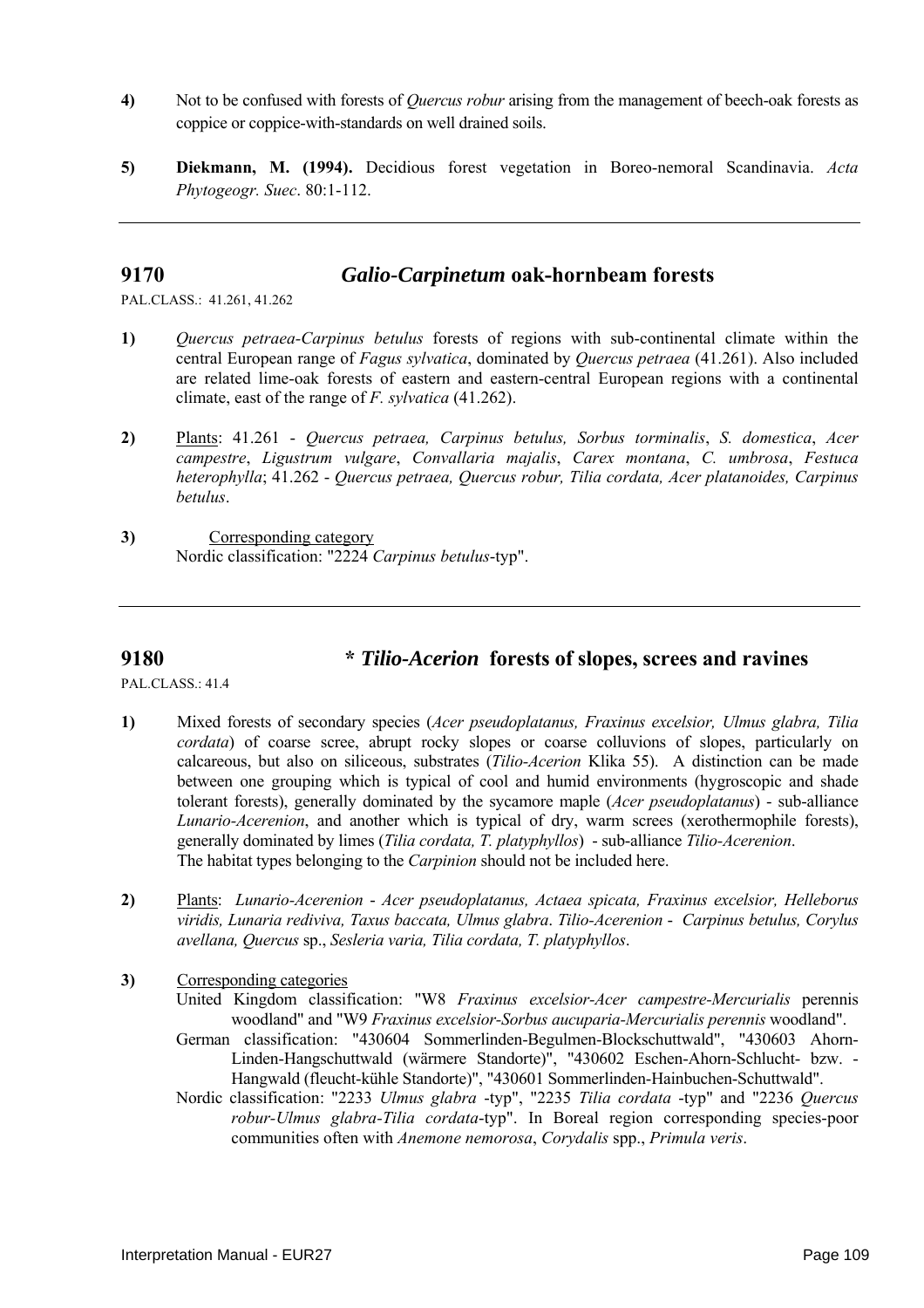- **4)** Slight changes in the conditions of the substrate (especially "consolidated" substrate) or humidity produce a transition towards beech forests (*Cephalanthero-Fagenion, Luzulo-Fagenion*) or towards thermophile oak forests.
- **5) Bergendorff, C., Larsson, A. & Nihlgård, B. (1979).** *Sydliga lövskogsbestånd i Sverige. Statens naturvårdsverk.* Rapport. SNV PM 1278, Solna, 68 pp.

### **9190 Old acidophilous oak woods with** *Quercus robur* **on sandy plains**

PAL.CLASS.: 41.51 and 41.54

**1)** 41.51 - Acidophilous forests of the Baltic-North Sea plain, composed of *Quercus robur*, *Betula pendula* and *Betula pubescens*, often mixed with *Sorbus aucuparia* and *Populus tremula*, on very oligotrophic, often sandy (or moraine) and podsolized or hydromorphic soils; the bush layer, poorly developed, includes *Frangula alnus*; the herb layer is formed by *Deschampsia flexuosa* and other grasses and herbs of acid soils (sometimes includes *Molinia caerulea*), and is often invaded by bracken. Forests of this type often prevail in the northern European plain and occupy more limited edaphic enclaves. Syntaxa: *Querco-Betuletum, Molino-Quercetum, Trientalo-Quercetim roboris*.

- **2)** Plants: *Quercus robur*, *Betula pendula, B. pubescens, Sorbus aucuparia, Populus tremula*.
- **3)** Corresponding categories Nordic classification: "2231 *Quercus petraea*/*robur*-*Melampyrum pratense-Deschampsia flexuosa*typ" and "2232 *Quercus robur-Melica* spp.-typ".
- **5) Rühling, Å. & Tyler, G. (1986).** Vegetation i sydsvenska ekskogar-en regional jämförelse*. Sven. Bot. Tidskr.* 80:133-143.

#### **91A0 Old sessile oak woods with** *Ilex* **and** *Blechnum* **in the British Isles**

PAL.CLASS.: 41.53

**1)** Acidophilous *Quercus petraea* woods, with low, low-branched, trees, with many ferns, mosses, lichens and evergreen bushes.

Sub-types :

41.531 - Irish sessile oak woods

*Quercus petraea* woods of Ireland, particulary rich in evergreen bushes, including *Arbutus unedo*.

41.532 - British sessile oak woods

Acidophilous *Quercus petraea* woods of western Britain, mostly found in Scotland, Wales, Northern England and South Western England.

- **2)** Plants: *Quercus petraea, Ilex aquifolium, Blechnum* ssp.
- **3)** Corresponding categories

<sup>41.54 -</sup> Forests of *Quercus robur* and, sporadically *Quercus pyrenaica* or hybrids, on podzols, with a herb layer formed by the group of *Deschampsia flexuosa*, with *Molinia caerulea* and *Peucedanum gallicum*. Syntaxa: *Peucedano-Quercetum roboris*.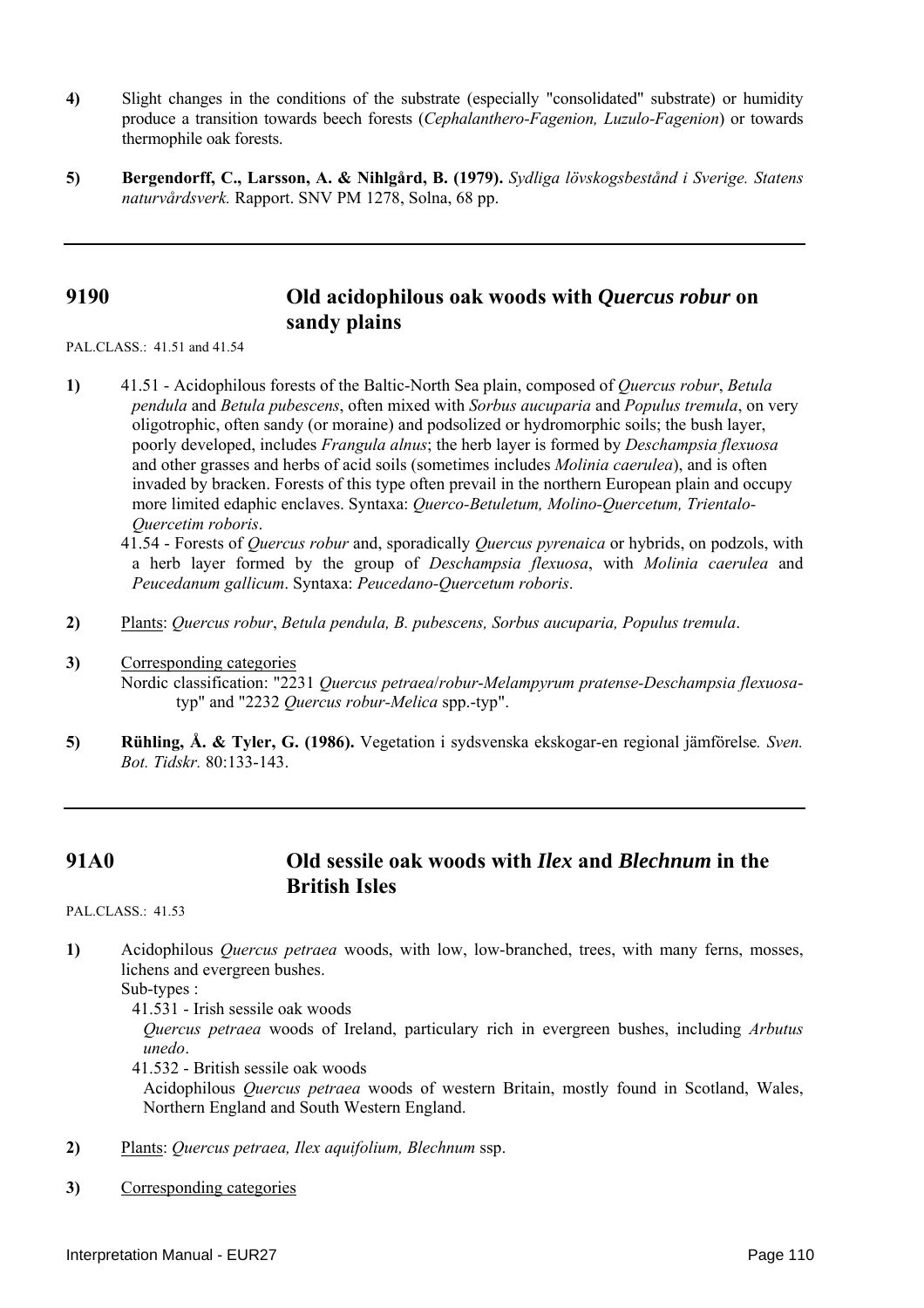United Kingdom classification: "W10 *Quercus* spp.-*Pteridium aquilinum-Rubus fruticosus* woodland p.p.", "W11 *Quercus petraea-Betula pubescens-Oxalis acetosella* woodland p.p." and "W17 *Quercus petraea-Betula pubescens-Dicranum majus* woodland p.p.".

#### **91B0 Thermophilous** *Fraxinus angustifolia* **woods**

PAL.CLASS.: 41.86

- **1)** Non-alluvial, non-ravine formations dominated by *Fraxinus angustifolia*, often mixed with *Quercus pubescens* or *Q. pyrenaica*. Sub-types : 41.861 - Sicilian narrow-leaved ash woods
	- *Fraxinus angustifolia* woods of western Sicily.
	- 41.862 Iberian narrow-leaved ash woods
	- *Fraxinus angustifolia* woods of the Iberian peninsula.
- **2)** Plants: *Fraxinus angustifolia*.

#### **91C0 \* Caledonian forest**

PAL.CLASS.: 42.51

- **1)** Relict, indigenous pine forests of *Pinus sylvestris* var. *scotica*, endemic in the central and north eastern Grampians and the northern and western Highlands of Scotland and associated *Betula* and *Juniperus* woodlands of northern character within this area. They are mostly open and have a ground layer rich in ericaceous species and bryophytes, in particular *Hylocomium splendens*, and often harbouring abundant *Deschampsia flexuosa*, *Goodyera repens, Listera cordata, Corallorhiza trifida, Linnaea borealis, Trientalis europaea, Pyrola minor, Moneses uniflora, Orthilia secunda*. The dominant trees are: *Sorbus aucuparia, Betula pubescens, B. pendula, Juniperus communis, Ilex aquifolium, Populus tremula*.
- **2)** Plants: *Corallorhiza trifida, Deschampsia flexuosa, Goodyera repens, Linnaea borealis, Listera cordata, Moneses uniflora, Orthilia secunda, Pinus sylvestris* var. *scotica, Pyrola minor, Trientalis europaea.* Bryophytes*- Hylocomium splendens, Pleurozium schreberi*.
- **3)** Corresponding categories
	- United Kingdom classification: the majority of Caledonian forests belong to "W18 *Pinus sylvestris-Hylocomium splendens* woodland"; however, not all of these forests are semi-natural. Stands dominated by *Juniperus* belong to the category "W19 *Juniperus communis* ssp. *communis-Oxalis acetosella* woodland".

#### **91D0 \* Bog woodland**

PAL.CLASS.: 44.A1 to 44.A4

**1)** Coniferous and broad-leaved forests on a humid to wet peaty substrate, with the water level permanently high and even higher than the surrounding water table. The water is always very poor in nutrients (raised bogs and acid fens). These communities are generally dominated by *Betula pubescens, Frangula alnus, Pinus sylvestris, Pinus rotundata* and *Picea abies*, with species specific to bogland or, more generally, to oligotrophic environments, such as *Vaccinium* spp., *Sphagnum* spp.,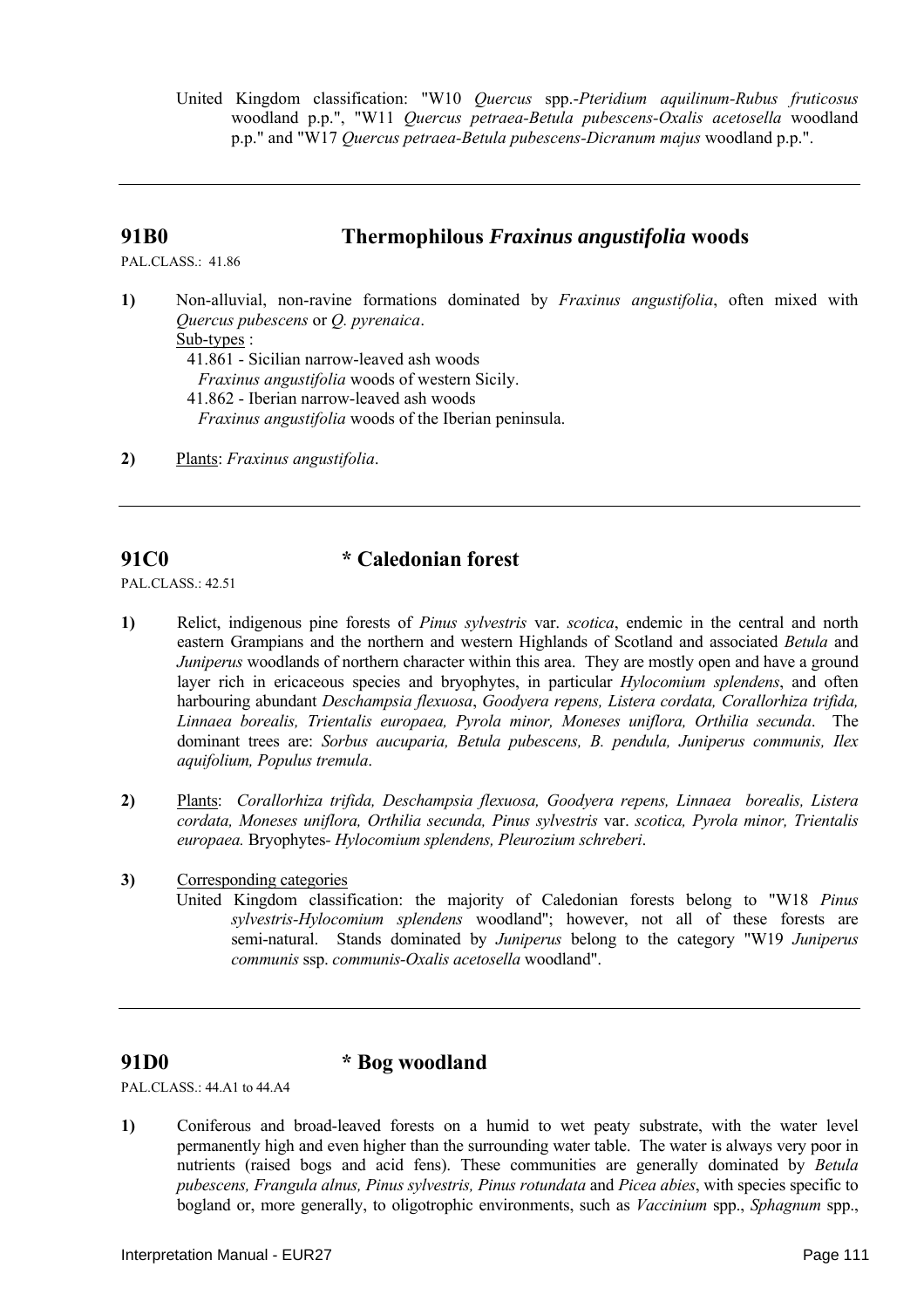*Carex* spp. [*Vaccinio-Piceetea*: *Piceo-Vaccinienion uliginosi* (*Betulion pubescentis, Ledo-Pinion*) i.a.]. In the Boreal region, also spruce swamp woods, which are minerotrophic mire sites along margins of different mire complexes, as well as in separate strips in valleys and along brooks. Sub-types :

- 44.A1 Sphagnum birch woods 44.A2 - Scots pine mire woods 44.A3 - Mountain pine bog woods 44.A4 - Mire spruce woods
- **2)** Plants: *Agrostis canina, Betula pubescens, B. carpatica, Carex canescens, C. echinata, C. nigra, C. rostrata, Eriophorum vaginatum*, *Frangula alnus, Juncus acutiflorus, Molinia caerulea, Trientalis europaea, Picea abies, Pinus rotundata, P. sylvestris, P. mugo, Sphagnum* spp., *Vaccinium oxycoccus, V. uliginosum, Viola palustris*; in spruce swamp woods also: *Carex disperma, C. tenuiflora, Diplazium sibiricum, Hylocomium umbratum* and *Rhytidiadelphus triquetrus*.
	- **3)** Corresponding categories

United Kingdom classification : "W4 *Betula pubescens-Molinia caerulea* woodland".

German classification: "430101 Birken-Moorwald", "440104 Latschen-Moorwald", "440101 Fichten-Moorwald", "440103 Spirken-Moorwald", "440102 Waldkiefern-Moorwald".

Nordic classification: "311 Skogsmossevegetation", "321 Skogs-och krattkärrvegetation". Romanian classification: "R3106 Tufărişuri sud-est Carpatice de jneapăn (*Pinus Mugo*) în mlaştini oligotrofe de *Sphagnum",* " R4412 Raristi sud-est carpatice de molid (Picea abies) si/sau pin silvestru (Pinus sylvestris) de tinoave", " R4414 Tufărişuri sud-est carpatice de mlaştini de mesteacăn pufos (*Betula pubescens*)".

**4)** Forests on the edge of upland bogs or transition mires may form a transition towards swamp forests (*Alnetea glutinosa, Alno-Ulmion* pp.).

Where bog woodland has colonized former non-woodland bog because of human impacts (bog degradation), the bog woodland may be removed in order to restore favourable conservation status of the former bog (types 7110, 7130 and 7140). Such secondary bog woodland is included in the definition of type 91D0, but generally has lower conservation priority than restoration of the original bog type.

**5) Dierssen, B. & Dierssen, K. (1982).** Kiefernreiche Phytocoenosen oligotropher Moore im mittleren und nordwestlichen Europa. Überlegungen zur Problematik ihrer Zuordnung zu höheren syn systematischen Einheiten. In:Dierschke, H. (ed.) *Struktur und Dynamic von Wäldern*. Ber. Intern. Symp. IVV 1982, pp. 299-331.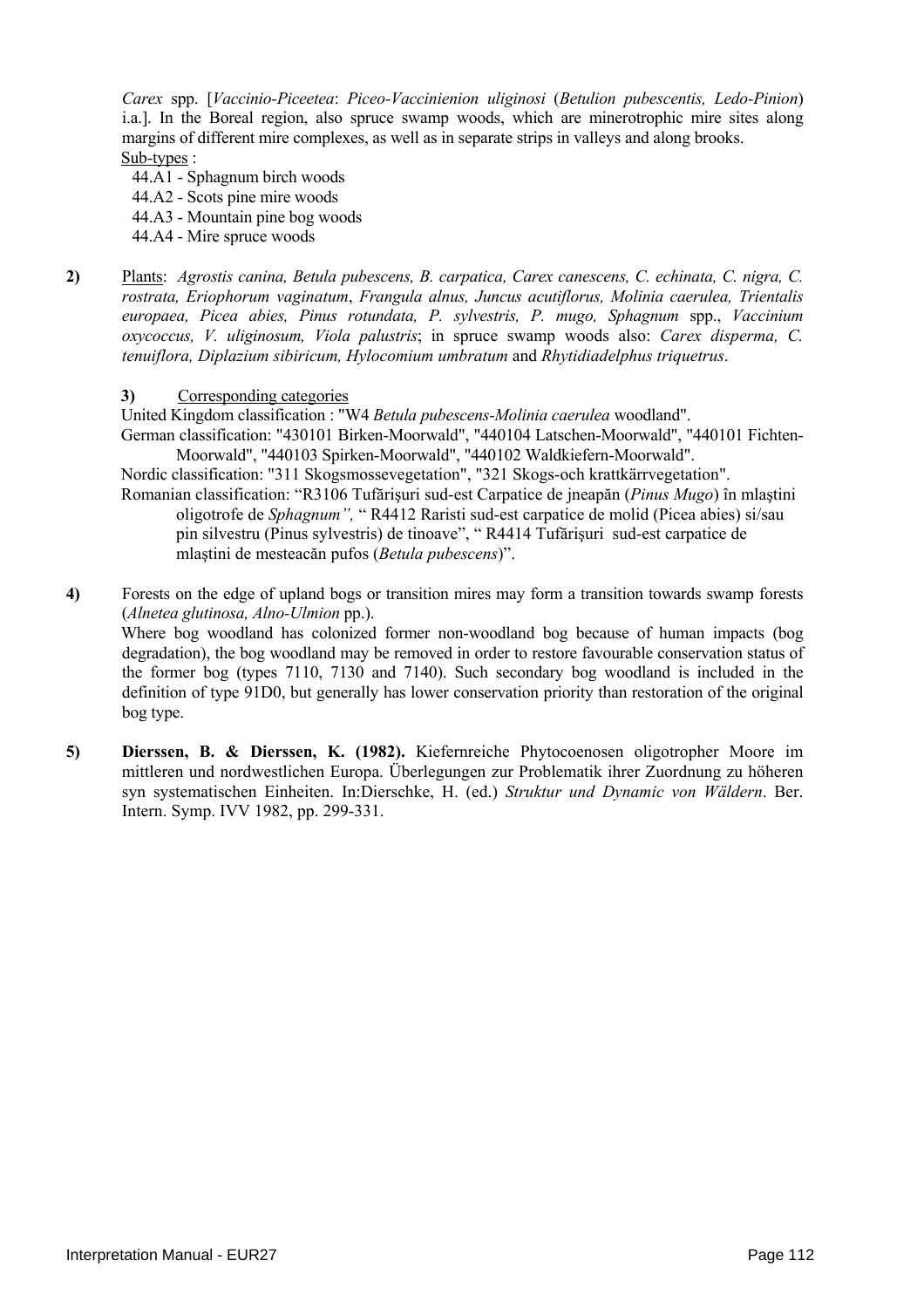### **91E0 \* Alluvial forests with** *Alnus glutinosa* **and** *Fraxinus excelsior* **(***Alno-Padion, Alnion incanae, Salicion albae***)**

PAL.CLASS.: 44.3, 44.2 and 44.13

**1)** Riparian forests of *Fraxinus excelsior* and *Alnus glutinosa*, of temperate and Boreal Europe lowland and hill watercourses (44.3: *Alno-Padion*); riparian woods of *Alnus incanae* of montane and sub-montane rivers of the Alps and the northern Apennines (44.2: *Alnion incanae*); arborescent galleries of tall *Salix alba, S. fragilis* and *Populus nigra*, along medio-European lowland, hill or sub-montane rivers (44.13: *Salicion albae*). All types occur on heavy soils (generally rich in alluvial deposits) periodically inundated by the annual rise of the river (or brook) level, but otherwise well-drained and aerated during low-water. The herbaceous layer invariably includes many large species (*Filipendula ulmaria, Angelica sylvestris, Cardamine* spp., *Rumex sanguineus, Carex* spp., *Cirsium oleraceum*) and various vernal geophytes can occur, such as *Ranunculus ficaria, Anemone nemorosa, A. ranunculoides, Corydalis solida*.

 This habitat includes several sub-types: ash-alder woods of springs and their rivers (44.31 - *Carici remotae-Fraxinetum*); ash-alder woods of fast-flowing rivers (44.32 - *Stellario-Alnetum glutinosae*); ash-alder woods of slow-flowing rivers (44.33 - *Pruno-Fraxinetum, Ulmo-Fraxinetum*); montane grey alder galleries (44.21 - *Calamagrosti variae-Alnetum incanae* Moor 58); sub-montane grey alder galleries (44.22 - *Equiseto hyemalis-Alnetum incanae* Moor 58); white willow gallery forests (44.13 - *Salicion albae*). The Spanish types belong to the alliance *Osmundo-Alnion* (Cantabric atlantic and southeast Iberia peninsula).

- **2)** Plants: Tree layer *Alnus glutinosa, Alnus incanae, Fraxinus excelsior; Populus nigra, Salix alba, S. fragilis*; *Betula pubescens, Ulmus glabra*; Herb layer - *Angelica sylvestris, Cardamine amara, C. pratensis, Carex acutiformis, C. pendula, C. remota, C. strigosa, C. sylvatica, Cirsium oleraceum, Equisetum telmateia, Equisetum* spp., *Filipendula ulmaria, Geranium sylvaticum, Geum rivale, Lycopus europaeus, Lysimachia nemorum, Rumex sanguineus, Stellaria nemorum, Urtica dioica*.
- **3)** Corresponding categories United Kingdom classification: "W5 *Alnus glutinosa-Carex paniculata* woodland", "W6 *Alnus glutinosa-Urtica dioica* woodland)" and "W7 *Alnus glutinosa-Fraxinus excelsior-Lysimachia nemorum* woodland".
	- German classification: "43040401 Weichholzauenwald mit weitgehend ungertörter Überflutungsdynamik", "43040402 Weichholzauenwald ohne Überflutung", "430403 Schwarzerlenwald (an Fließgewässern)", "430402 Eschenwald (an Fließgewässern)", "430401 Grauerlenauenwald (montan, Alpenvorland, Alpen).

Nordic classification: "2234 *Fraxinus excelsior*-typ" and "224 Alskog".

- **4)** Most of these forests are in contact with humid meadows or ravine forests (*Tilio-Acerion*). A succession towards *Carpinion* (*Primulo-Carpinetum*) can be observed.
- **5) Brunet, J. (1991).** Vegetation i Skånes alm- och askskogar. *Sven. Bot. Tidskr.* 85:377-384.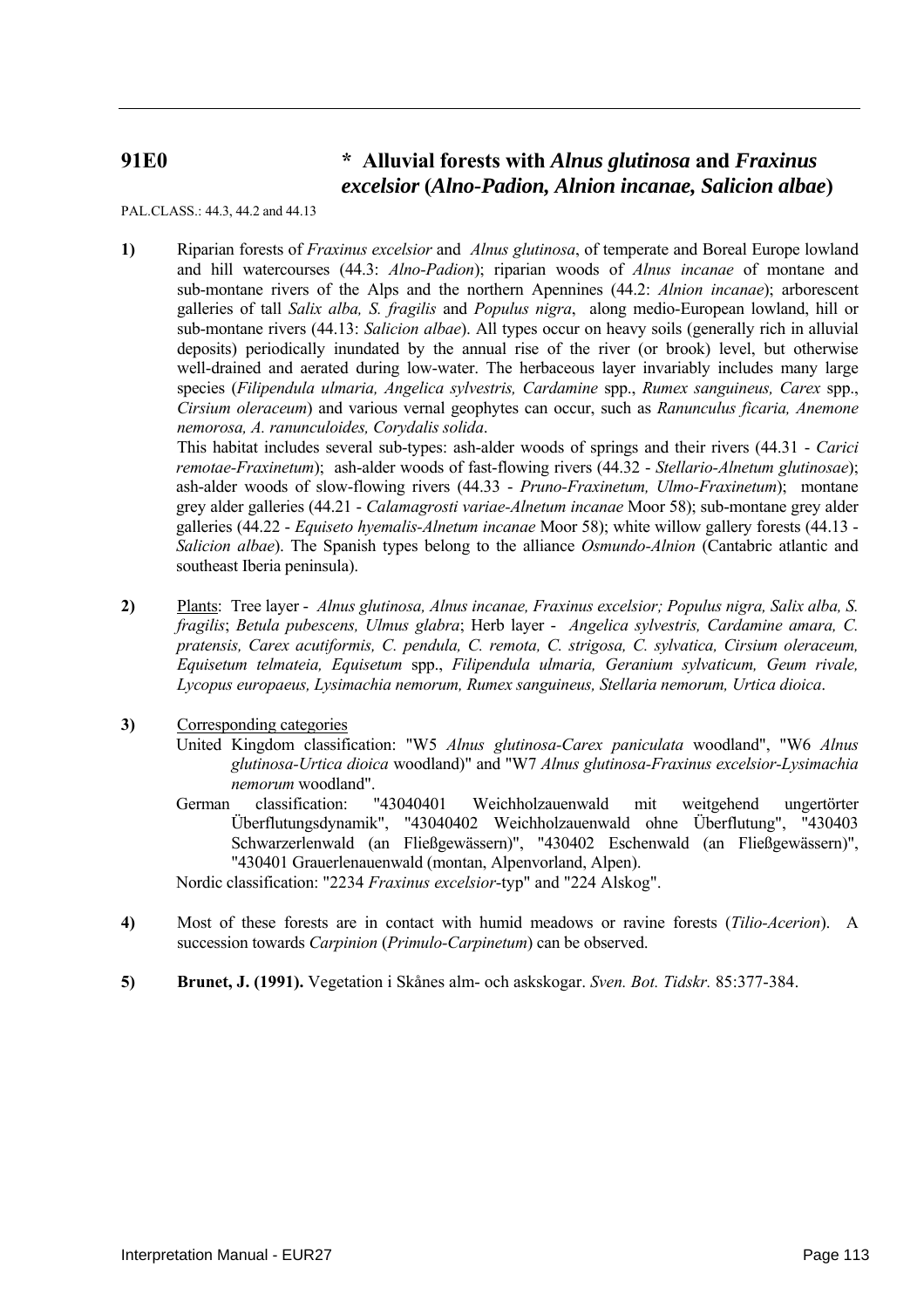## **91F0 Riparian mixed forests of** *Quercus robur***,** *Ulmus laevis* **and** *Ulmus minor***,** *Fraxinus excelsior* **or** *Fraxinus angustifolia***, along the great rivers (***Ulmenion minoris***)**

#### PAL.CLASS.: 44.4

- **1)** Forests of hardwood trees of the major part of the river bed, liable to flooding during regular rising of water level or, of low areas liable to flooding following the raising of the water table. These forests develop on recent alluvial deposits. The soil may be well drained between inondations or remain wet. Following the hydric regime, the woody dominated species belong to *Fraxinus*, *Ulmus* or *Quercus* genus. The undergrowth is well developed.
- **2)** Plants: *Quercus robur*, *Ulmus laevis*, *U. minor*, *U.glabra*, *Fraxinus excelsior*, *Fraxinus angustifolia*, *Populus nigra*, *P. canescens*, *P. tremula*, *Alnus glutinosa*, *Prunus padus*, *Humulus lupulus*, *Vitis vinifera* ssp. *sylvestris*, *Tamus communis*, *Hedera helix*, *Phalaris arundinacea*, *Corydalis solida*, *Gagea lutea*, *Ribes rubrum*.
- **3)** Corresponding categories German classification: "43040501 Hartholzauenwald mit weitehend ungestörter Überflutungsdynamik", "43040502 Hartholzauenwald ohne Überflutung". Nordic classification: "2223 *Ulmus glabra*-typ", "2236 *Quercus robur-Ulmus glabra-Tilia cordata* typ".
- **4)** These forests form mosaics with pioneer or stable forests of soft wood trees, in low areas of the river bed; they may develop also from alluvial forests of hard wood trees. This habitat type often occurs in conjunction with alder-ash woodlands (44.3).

#### **91G0 \* Pannonic woods with** *Quercus petraea* **and** *Carpinus betulus*

PAL.CLASS.: 41.2B, 41.266, 41.267

- **1)** Forests with *Quercus petraea* and *Carpinus betulus* of the plains and low hills of south eastern central Europe on varied soil types (both calcareous and siliceous substrates). The shrub- and herb layer are dominated by subcontinental and submediterranean plant species. They occur in shady, humid valleys and slopes, particularly on deep soils but also on hill tops with shallow, oligotrophic substrates. Syntaxa include*, Primulo veris-Carpinetum, Fraxino pannonici-Carpinetum.*
- **2)** Plants: *Carex pilosa, Euphorbia amigdaloides, Symphytum tuberosum, Dentaria bulbifera, Glechoma hirsuta, Festuca heterophylla, Carpinus betulus, Quercus petrae, Q. robur, Tilia cordata, Euonymus verrucosa, Acer campestre, Sorbus torminalis, Galium sylvaticum, Viola mirabilis, Gagea spathacea. Acer tataricum, Galanthus nivalis, Galium schultesii, Helleborus dumetorum, H. purpurascens, Isopyrum thalictroides, Knautia drymeia, Quercus cerris, Scilla drunensis, Staphylea pinnata, Symphytum tuberosum, Vinca minor*
- **4)** These habitats may form a transition towards xerophile oak woods (*Quercus petraeae-cerris* forests and *Quercus pubescens* woods).
- **5) Borhidi, A. (1967)**. Die geobotanischen Verhältnisse der Eichen-Hainbuchenwälder Südosteuropas. *Feddes Repert.* 77: 296-316.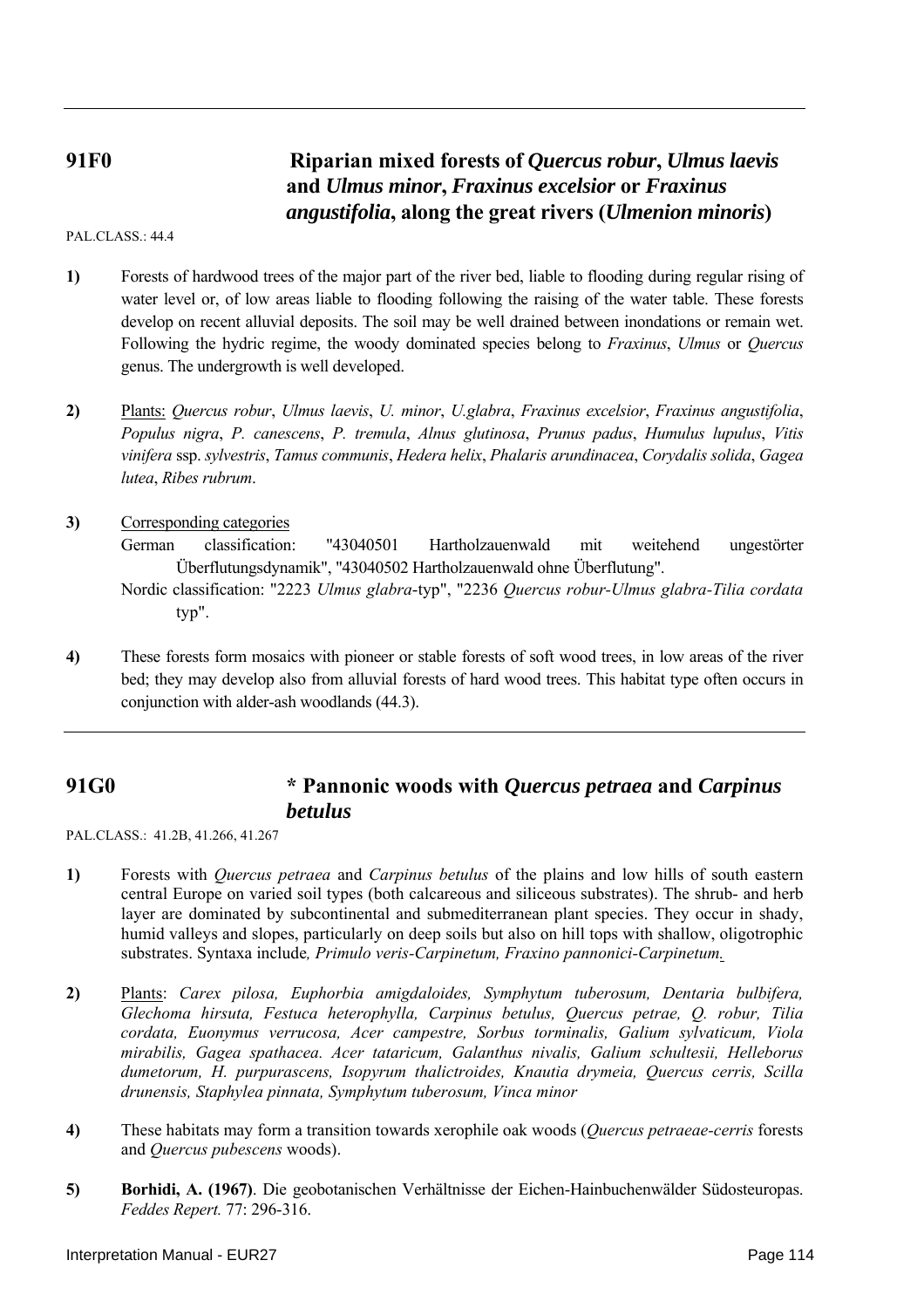**Borhidi, A. & Kevey, B. (1996)**. An annotated checklist of the Hungarian plant communities. II. The forest vegetation. In: Borhidi, A. (ed.): *Critical Revision of the Hungarian Plant Communities.* Janus Pannonius Univ. Pécs, 95-138.

**Csapody, I. (1967)**. Eichen-Hainbuchenwälder Ungarns. *Feddes Repert*. 77: 245-269.

**Mucina, L., Grabherr, G., Wallnöfer, S. (1993).** Die Pflanzengesellschaften Österreichs. Teil III, S. 199.

**Neuhäusl U. Neuhäuslova-Novotna (1968).** Übersicht der Carpinion-Gesellschaften der Tschechoslowakei.

## **91H0 \* Pannonian woods with** *Quercus pubescens*

PAL.CLASS.: 41.7373, 41.7374

- **1)** Xerophyle oak woods of the periphery and hills of the Pannonic plain dominated by *Quercus pubescens* on extremely dry, southern exposed locations on shallow, calcareous soils. Because of these extreme site conditions, the woods are often fragmentary and low-growing, sometimes only shrubby. The herb layer is rich in species and often contains xerothermic species from dry grasslands or forest fringes. Occasionally *Tilia platyphyllos* and *Fraxinus excelsior* can become dominant.
- **2)** Plants: *Quercus pubescens, Q. cerris, Fraxinus ornus, Sorbus domestica, S. torminalis, Colutea arborescens, Cornus mas, Pyrus pyraster, Arabis pauciflora, A. turrita, Buglossoides purpurcaerulea, Campanula bononiensis, Carex michelii, Euphorbia polychroma, Lactuca quercina, Limodorum abortivum, Milittis melissophylum, Orchis purpurea, Potentilla alba, P. micrantha, Pulmunaria mollis* ssp*. mollis, Tanacetum corymbosum, Viola suavis, Euphorbia angulata*, *Lithospermum purpureo-coeruleum.* 41.7373 - *Quercus virgiliana, Cotinus coggygria, Amygdalus nana, Cornus mas, Astragalus austriacus, A. monspessulanus, Carex humilis, Dictamnus albus, Geranium sanguineum*
- **4)** White-oak woods often form mosaics with dry grasslands.

### **91I0 \* Euro-Siberian steppic woods with** *Quercus* **spp.**

PAL.CLASS.: 41.7A

- **1)** Xero-thermophile oak woods of the plains of south-eastern Europe. The climate is very continental, with a large temperature range. The substrate consists of 'Loess' (Chernozem soils). *Quercus robur, Quercus cerris, Q. pedunculiflora* and *Quercus pubescens* dominate in the treelayer of this habitat type, which is rich in continental stepic vegetation elements and geophytes of the *Aceri tatarici-Quercion* Zólyomi 1957.
- **2)** Plants: *Quercus cerris, Q. pubescens, Q. robur, Q. pedunculiflora, Q. petraea, Acer campestre, Acer tataricum, Sorbus torminalis, Tilia tomentosa, Cornus sanguinea, Crataegus monogyna, Euonymus verrucosa, Ligustrum vulgare, Prunus spinosa, Pyrus pyraster, Rhamnus cathartica, Ulmus minor, Buglossoides purpurocaerulea, Carex michelii, Dactylis polygama, Galium dasypodum, Geum urbanum, Lathyrus niger, Polygonatum latifolium, Pulmonaria mollis spp. mollis, Tanacetum corymbosum, Tulipa bibersteinniana, Vincetoxicum hirundinaria, Viola jordanii.*
- **4)** This habitat type, which formed the natural vegetation of south-eastern Europe, is today very fragmented. In Austria they are often degraded by invasion of *Robinia*.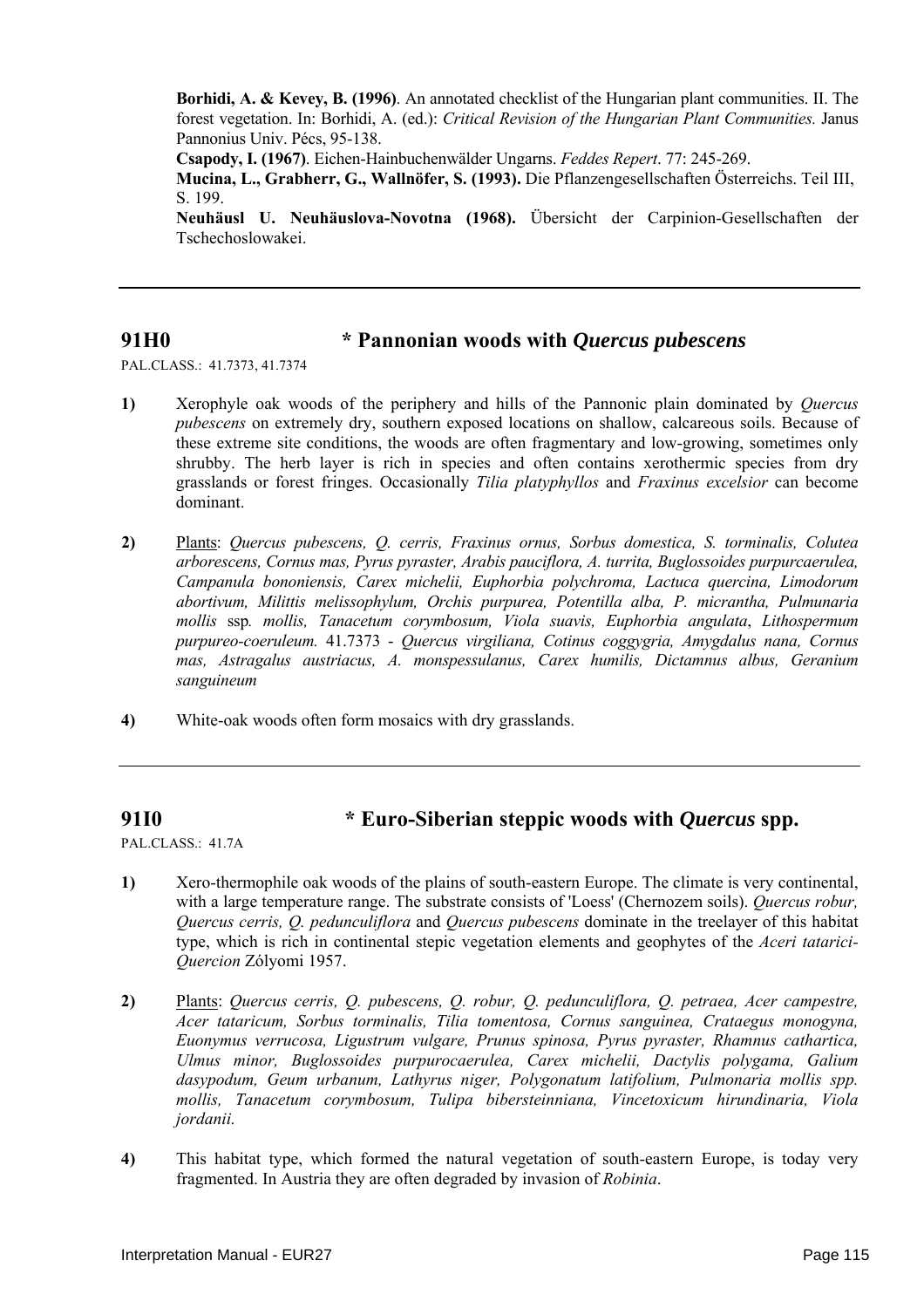#### **91J0 \*** *Taxus baccata* **woods of the British Isles**

PAL.CLASS.: 42.A71

- **1)** *Taxus baccata* woods with *Sorbus aria* or *Mercurialis perennis* of dry valleys and scarps of the chalk of south-east England, very locally of the Durham Magnesium limestone, Morecambe Bay and elsewhere. They also occur in the forest of Muckross (Killarney, Ireland).
- **2)** Plants: *Buxus sempervirens, Ilex aquifolium, Mercurialis perennis, Sorbus aria, Taxus baccata.*
- **3)** Corresponding categories United Kingdom classification: "W13 *Taxus baccata* woodland".

## **91K0 Illyrian** *Fagus sylvatica* **forests (***Aremonio-Fagion***)**

PAL.CLASS.: 41.1C

- **1)** *Fagus sylvatica* forests of the Dinarides and of associated ranges and hills, with outliers and irradiations in the southeastern Alps, the southwestern Carpathians and in the mid-Pannonic hills. In these areas they are in contact with, or interspersed among, medio-European beech forests such as 9130, 9140 and 9150. Species diversity is greater than in the Central European beech woods and the Aremonio-Fagion constitutes an important centre of species diversity.
- **2)** Plants:. *Fagus sylvatica, F. moesiaca, Acer obtusatum, Ostrya carpinifolia, Abies alba, Quercus cerris, Sorbus graeca, Tilia tomentosa, Anemone trifolia, Aremonia agrimonioides, Calamintha grandiflora, Cardamine trifolia, C. waldsteinii, Corylus colurna, Cotoneaster tomentosa, Cyclamen purpurascens, Dentaria eneaphyllos, Dentaria enneaphyllos, Dentaria trifolia, Doronicum austriacum, Epimedium alpinum, Euphorbia carniolica, Hacquetia epipactis, Helleborus niger* ssp*. niger, H. odorus, Knautia drymeia, Lamiukm orvala, Lamium orvala, Lonicera nigra, Omphalodes verna, Pancicia serbica, Primula vulgaris, R. hypoglossum, Ruscus*  spp*. Saxifraga lasiophylla, Scopolia carniolica, Scrophularia scopolii, Sesleria autumnalis, Vicia oroboides*
- **5) Borhidi, A. (1963).** Die Zönologie des Verbandes Fagion illyricum. I. Allgemeiner Teil. *Acta Bot. Acad. Sci. Hung.* **9**: 259-297. **Borhidi,A. (1965).** Die Zönologie des Verbandes Fagion illyricum. II. Systematischer Teil. - *Acta Bot. Acad. Sci. Hung.* **13**: 53-102. **Horvat, I., Glavac, V. & Ellenberg, H. (1974).** *Vegetation Süd-Osteuropas.* Stuttgart, pp. 768. **Maricek, L., Mucina, L., Zupanic, L., Poldini, I., Dakskobler, I. & Acceto, M. (1992).** Nomenklatorische Revision der Illyrischen Buchenwälder (Verband Aremonio-Fagion). Studia Geobotanica 13b: 121-135. **Török, K., Podani, J. & Borhidi, A. (1989:).** Numerical revision of Fagion illyricum alliance. - *Vegetatio*, **81**: 169-180.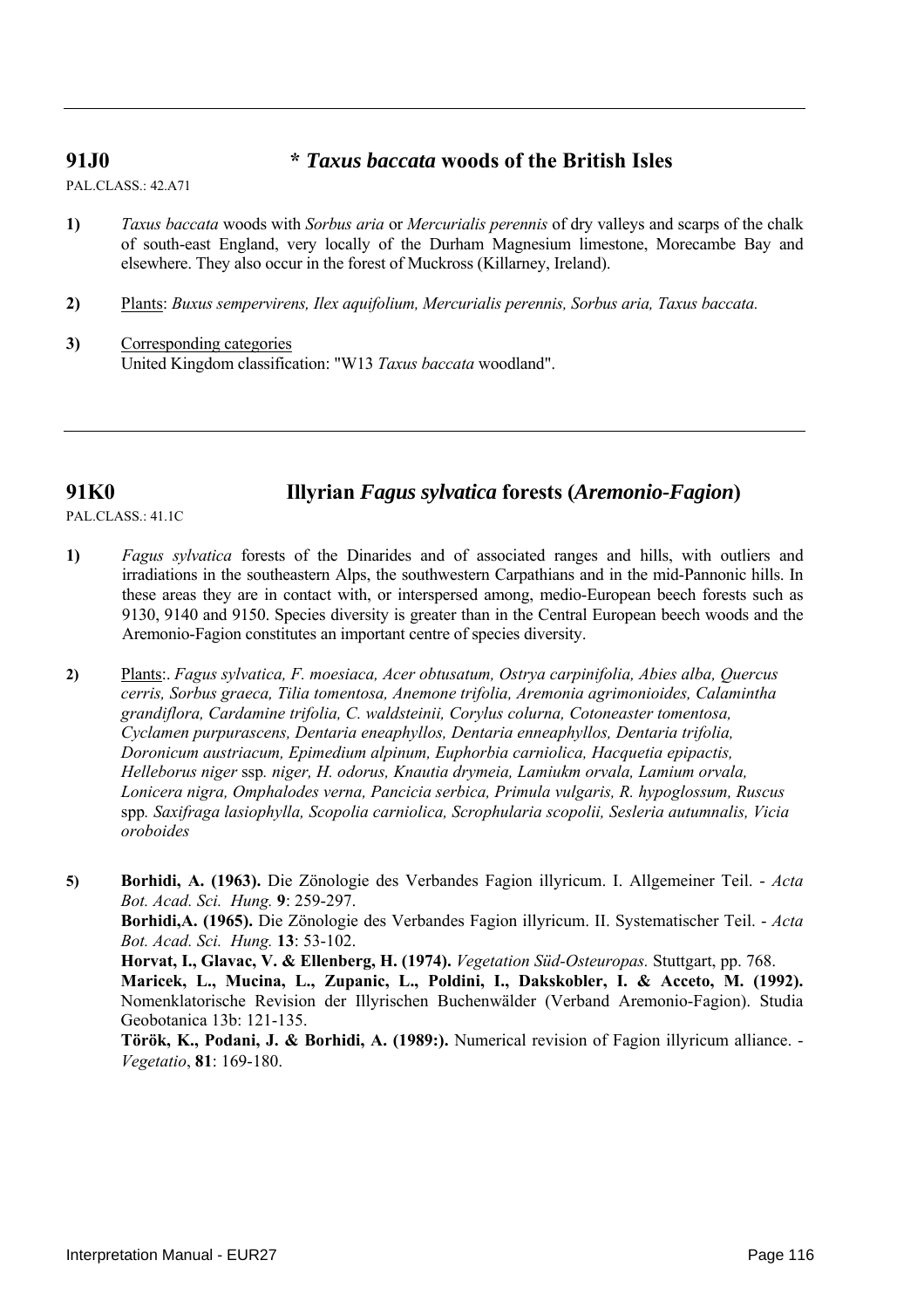## **91L0 Illyrian oak –hornbeam forests (***Erythronio-Carpinion***)**

PAL.CLASS.: 41.2A

- **1)** Forests of *Quercus robur* or *Q. petraea*, sometimes *Q. cerris*, and *Carpinus betulus* on both calcareous and siliceous bedrocks, mostly on deep neutral to slightly acidic brown forest soils, with mild humus in the SE-Alpine-Dinaric region, West- and Central Balkans extending northwards to Lake Balaton mostly in hilly and submontane regions, river valleys and the plains of the Drava and Sava. The climate is more continental than in sub-Mediterranean regions and warmer than in middle Europe; these forests are intermediate between oak-hornbeam woods (e.g. 9170) of central Europe and those of the Balkans and merge northwards into the Pannonic oak woods (91G0). They have a much higher species richness than the Central European oak woods. Outliers of these forests also occur in Frioul and the northern Apennines.
- **2)** Plants:.*Quercus robur*, *Q. petraea*, *Q. cerris*, *Carpinus betulus, Acer tataricum, Tilia tomentosa, Castanea sativa, Fraxinus angustifolia subsp. pannonica, Euonymus verrucosa, Lonicera caprifolium, Adoxa moschatellina Cyclamen purpurascens, Dentaria pentaphyllos, Epimedium alpinum, Erythronium dens-canis, Knautia drymeia, Helleborus macranthus, H. dumetorum* ssp*. atrorubens, H. cyclophyllus, , Asperula taurina, Lathyrus venetus, Potentilla micrantha, Dianthus barbatus, Luzula forsteri, Primula vulgaris, Pseudostellaria europaea, Ruscus aculeatus, Tamus communis.*
- **5) Borhidi, A. (1967).** Die geobotanischen Verhältnisse der Eichen-Hainbuchenwälder Südosteuropas. *Feddes Repert.* **77:** 296-316.

**Borhidi, A. & Kevey, B. (1996).** An annotated checklist of the Hungarian plant communities. II. The forest vegetation. In: Borhidi, A. (ed.): *Critical Revision of the Hungarian Plant Communities.* Janus Pannonius Univ. Pécs, 95-138.

 **Marinecek, L. (1994).** Zur Nomenklatur der Hainbuchenwälder des Erythronio-Carpinion. Simpozij-Pevalek (Zagreb): 57-62

# **91M0 Pannonian-Balkanic turkey oak- sessile oak forests**

PAL.CLASS.: 41.76

- **1)** Sub-continental thermo-xerophile *Quercus cerris, Q. petraea* or *Q. frainetto* and related deciduous oaks, locally of *Q. pedunculiflora* or *Q. virgiliana* forests of the Pannonic, hills and plains of western and southern Romania, northern Balcanic hilly regions and of the supra-Mediterranean level of continental north east Greece, and of supra-Mediterranean Anatolia and in lower mountains with the continental *Acer tataricum*. Distributed generally between 250 and 600 (800) m above sea level and developed on varied substrates: limestones, andesites, basalt, loess, clay, sand, etc., on slightly acidic, usually deep brown soils
- **2)** Plants:. *Quercus petraea Q. dalechampii, Q. polycarpa, Q. cerris, Q. frainetto, Acer tataricum, Carpinus orientalis, Fraxinus ornus, Tilia tomentosa, Ligustrum vulgare, Euonymus europaeus, Festuca heterophylla, Carex montana, Poa nemoralis, Potentilla alba, Potentilla micrantha, Tanacetum corymbosum, Campanula persicifolia, Digitalis grandiflora, Vicia cassubica, Viscaria vulgaris, Lychnis coronaria, Achillea distans, Achillea nobilis, Silene nutans, S. viridiflora, Hieracium racemosum, H. sabaudum, Galium schultesii, Lathyrus niger, Veratrum nigrum, Asphodelus albus, Peucedanum oreoselinum, Helleborus odorus, Luzula forsteri, Physospermum aquilegifolium*, *Molinia litoralis, Carex praecox, Pulmonaria molli, Melittis melisophyllum, Glechoma hirsuta, Geum urbanum, Genista tinctoria, Lithospermum purpurocaeruleum* (syn *Buglossoides purpurocaerulea*)*, Trachistemon orientale, Daphne pontica, Calluna vulgaris,*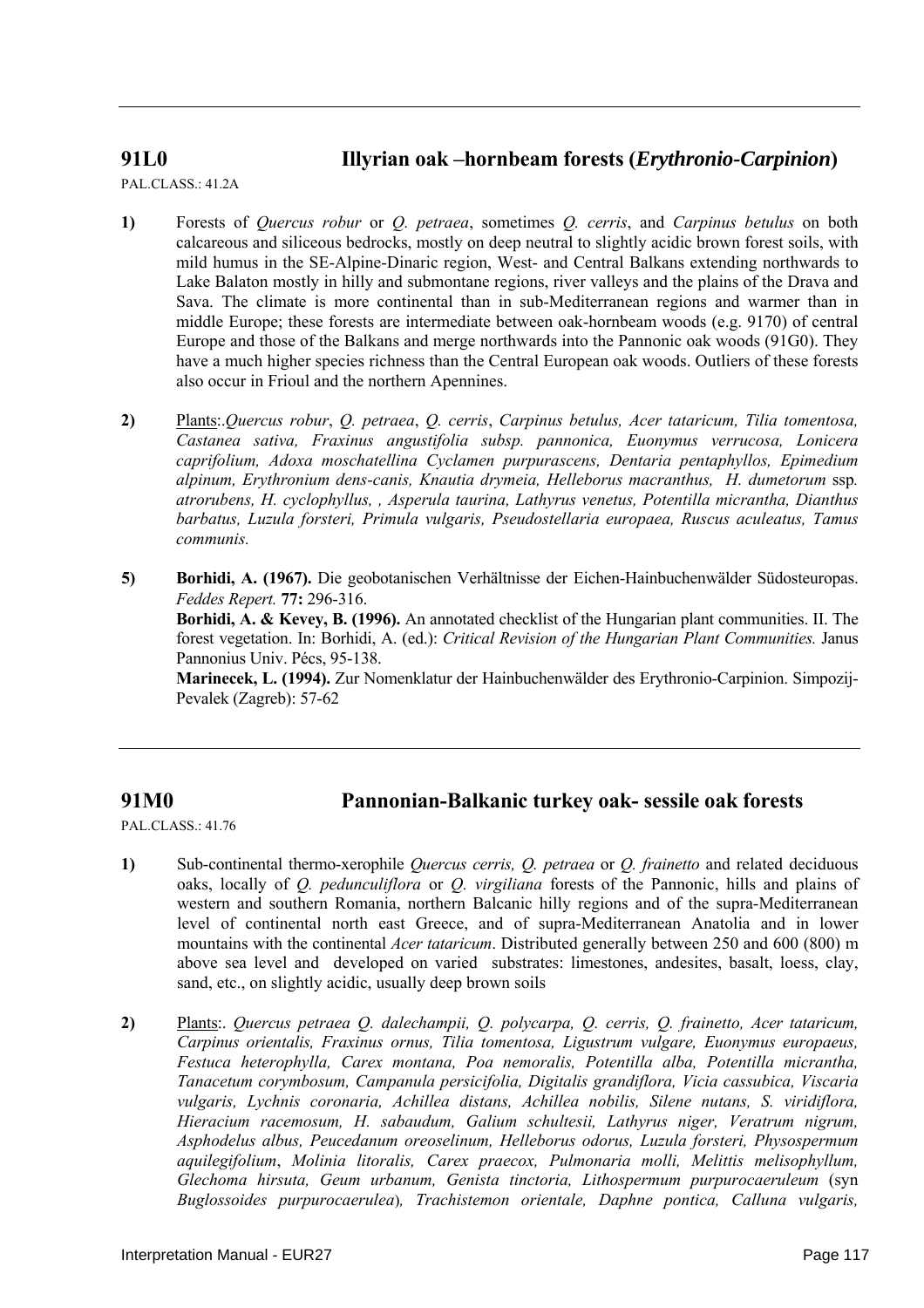*Primula acaulis* ssp *rubra, Epimedium pubigerum, Cyclamen coum, Nectaroscordum siculum, Galanthus plicatus.* 

**5) Bondev I. (1991).**The vegetation of Bulgaria. Map 1: 600 000 with explanatory text. St. Kl. Ohridsky Univ. Press, Sofia .(in Bulgarian)

 **Borhidi, A. (1996).** A critical revision of the Hungarian plant communities. – Janus Pannonius University, Pécs, 138 pp.

**Borhidi A. and Sánta A. (eds.) (1999).** Vörös Könyv Magyarország növénytársulásairól. 1-2. kötet. (Red Book of Hungarian plant communities. Vol. 1-2.) - TermészetBÚVÁR Alapítvány Kiadó, Budapest. 768 pp. (in Hungarian).

**Doniţă, N., Popescu, A., Paucă-Comănescu, M., Mihăilescu, S., Biriş, I.A. (2005).** *Habitatele din România*. Edit. Tehnică Silvică, Bucureşti, 500 p. (ISBN 973-96001-4-X) **Horánszky, A. (1964).** Die Wälder des Szentendre-Visegráder Gebirges. - Akadémiai Kiadó, Budapest. Pócs, T., Domokos, É., Pócs-Gelencsér, I. & Vida, G. (1958): Vegetationsstudien in Őrség (Ungarisches Ostalpenvorland). - Akadémiai Kiadó, Budapest.

**Jordanov, D., (1939).** The vegetation of the Bulgarian part of the Stranja Mts. Proceed. of Sofia Univ., Faculty of Physics and Matematics, 34.3:409-476; 35, 3:1-90. .(in Bulgarian) **Simon, T. (1979).** Vegetationsuntersuchungen im Zempléner Gebirge. - Akadémiai Kiadó, Budapest.

#### **91N0 \*Pannonic inland sand dune thicket (***Junipero-Populetum albae***)**

- PAL.CLASS.: 41.87
- **1)** Xerophilous mosaic of open scrub or open woodlands with *Juniperus communis* and *Populus*  species and open or closed sand steppe grasslands of sands, particularly sand dunes, of the Danube-Tisza confluence of the Pannonic plain. Woodland herbaceous species are lacking and the habitat in general more closely resembles semi-desert scrub than steppe woodland.
- **2)** Plants:. *Populus alba, P. canescens, P. nigra, Juniperus communis, Ligustrum vulgare, Rhamnus catharticus, Crataegus monogyna, Prunus spinosa, Prunus mahaleb, Rubus caesius, Euonymus verrucosus, Berberis vulgaris., Festuca vaginata, Syntrichia* spp*., Fumana procumbens, Euphorbia seguieriana, Polygonatum odoratum, Poa angustifolia, Koeleria glauca, Stipa joannis, Bromus tectorum, Epipactis bugacensis, E. atrorubens, Cephalanthera rubra*
- **5) Altbacker, V. (1998).** Növényevő emlősök és a vegetáció kapcsolatának vizsgálata homoki társulásokban. (A study of the relationship between herbivores and the vegetation in sand communities.) - pp. 125-143 in: Fekete, G. (ed.): A közösségi ökológia frontvonalai. (Frontiers in communities ecology.). Scientia Kiadó, Budapest (in Hungarian).

**Borhidi, A. (1996).** Critical revision of the Hungarian plant communities, Janus Pannonius University, Pécs, p. 138.

**Borhidi A. & Sánta A. (eds.) (1999).** Vörös Könyv Magyarország növénytársulásairól. 1-2. kötet. (Red Book of Hungarian plant communities. Vol. 1-2.) - TermészetBÚVÁR Alapítvány Kiadó, Budapest. 768 pp. (in Hungarian).

**Fekete, G., Molnár, Zs. & Horváth, F. (eds.) (1997).** Nemzeti Biodiverzitás-monitorozó Rendszer II. A magyarországi élőhelyek leírása és határozója és a Nemzeti Élőhely-osztályozási Rendszer. (National Biodiversity Monitoring System II. Description and identification key of Hungarian habitats, and the National Habitat Classification System.) - The Hungarian Natural History Museum, Budapest, pp. 374. (in Hungarian).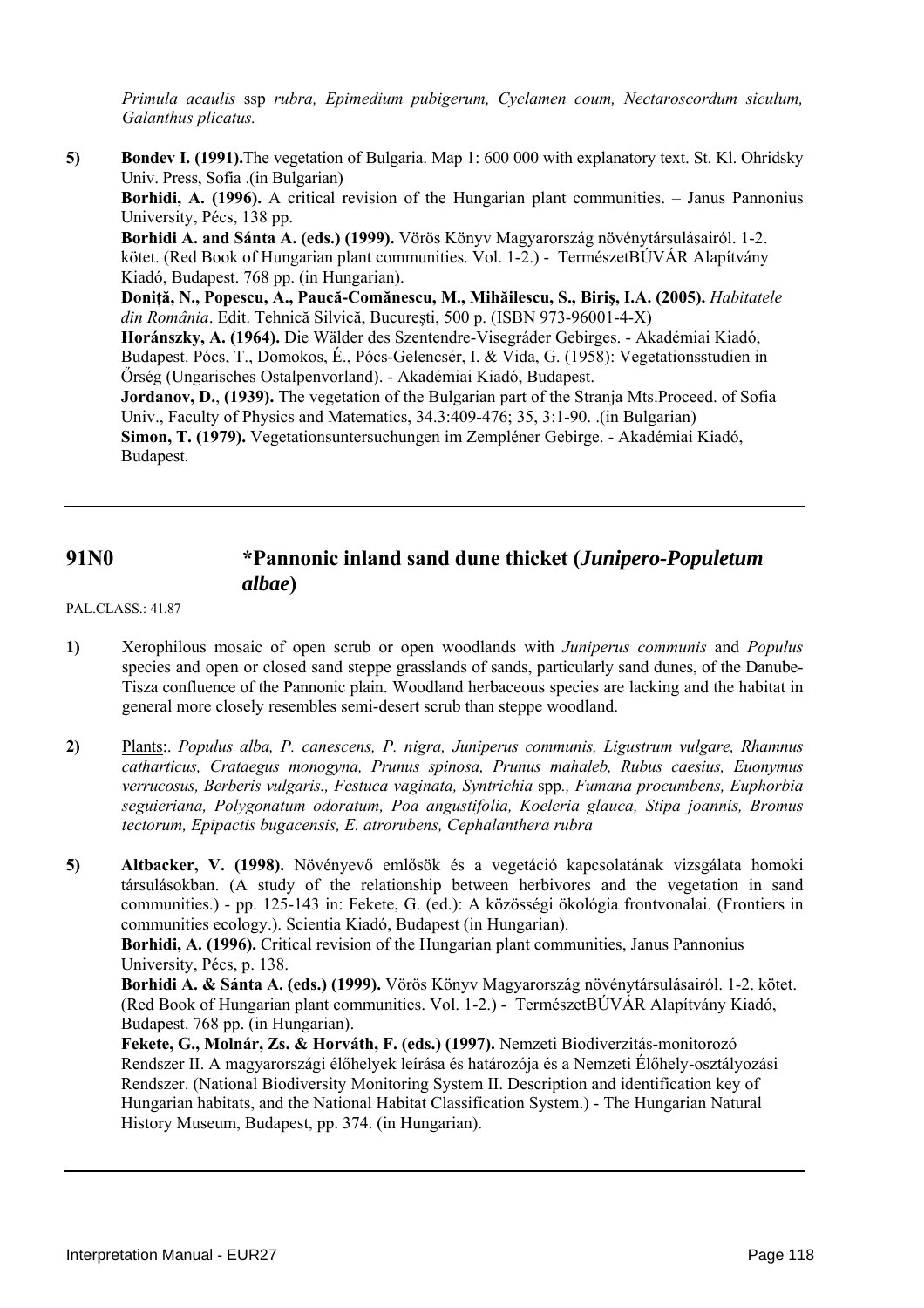#### **91P0 Holy Cross fir forests (***Abietetum polonicum***)**

PAL.CLASS.: 42.134

- **1)** Upland fir, or fir-dominated fir-spruce or fir-pine-oak forests developed on mesotrophic acid soils of Little-Poland, in particular of the Holy Cross mountains and of sub-Carpathic hills. They are rich in ferns, bryophytes and lowland forest species shared with deciduous forests of the *Tilio-Carpinetum*.
- **2)** Plants:. *Abies alba, Fagus silvatica, Quercus robur, Quercus sessilis, Pinus silvestris, Betula verrucosa, Populus tremula, Picea excelsa, Alnus glutinosa, Sambucus racemosa, Rubus idaes, Dryopteris austriaca, Athyrium filix-femina*, *Phegopteris dryopteris, Phegopteris polypodioides*, *Lycopodium annotinum, Hylocomium splendens, Polytrichum formosum, Majanthemum bifolium, Rubus* cfr*. hirsutus, Galeobdolon luteum, Oxalis acetosella, Luzula pilosa*.

# **91Q0 Western Carpathian calcicolous** *Pinus sylvestris* **forests**

PAL.CLASS.: 42.542, 42.5C8

- **1)** Isolated, calcicolous *Pinus sylvestris* forests of the western Carpathians limited to a few small enclaves in the Strazov mountains, the Velka Fatra, the Pienini, the inner-Carpathian basins and the Erzgebirge. *Erica herbacea* and *Polygala chamaebuxus* are absent and the undergrowth includes a number of species of continental distribution and xerothermic affinities including western Carpathian endemics. Related communities in the eastern Carpathians (42.5C8) are also considered to be this habitat type
- **2)** Plants:.*Pinus sylvestris, Linum flavum, Carex humilis, Carex alba, Calamagrostis varia, Pulsatilla slavica, Thymus carpathicus, Primula auricula* ssp*. hungarica, Globularia aphyllanthes, Campanula carpatica, Festuca tatrae*, *Dianthus nitidus*, *D*. *praecox, Festuca tatrae, Cyanus triumfettii* ssp*. dominii, Minuartia langii, Soldanella carpatica, Campanula carpatica, C. serrata, Gentianella fatrae, G. lutescens subsp. carpatica, Koeleria tristis, Thymus pulcherrimus* ssp*. sudeticus, Iris aphylla* ssp*. Hungarica*
- **3)** Corresponding categories Romanian classification: " R4215 Pãduri sud-est carpatice de pin silvestru (*Pinus sylvestris*) cu *Sesleria rigida "*
- **5) Doniţă, N., Popescu, A., Paucă-Comănescu, M., Mihăilescu, S., Biriş, I.A. (2005).** *Habitatele din România*. Edit. Tehnică Silvică, Bucureşti, 500 p. (ISBN 973-96001-4-X)

## **91R0 Dinaric dolomite Scots pine forests (***Genisto januensis-Pinetum***)**

PAL.CLASS.: 42.5C52.

- **1)** *Pinus sylvestris* woods of dolomites and dolomite rendzinas of the Dinarides. They are developed within the Illyrian beech forest zone (91K0) and often occupy somewhat higher elevations than the similar dolomite *Pinus nigra* woods of unit 42.6214.
- **2)** Plants:. *Pinus sylvestris, Erica herbacea, E. carnea, Galium lucidum, Genista januensis, Aquilegia vulgaris, Buphthalmum salicifolium, Teucrium chamaedrys, Carex humilis, Anthericum ramosum, Cyclamen purpurascens, Polygala chamaebuxus, Hepatica nobilis, Geranium sanguineum, Helleborus niger* ssp*. macranthus, Epipactis atrorubens, Carex alba.*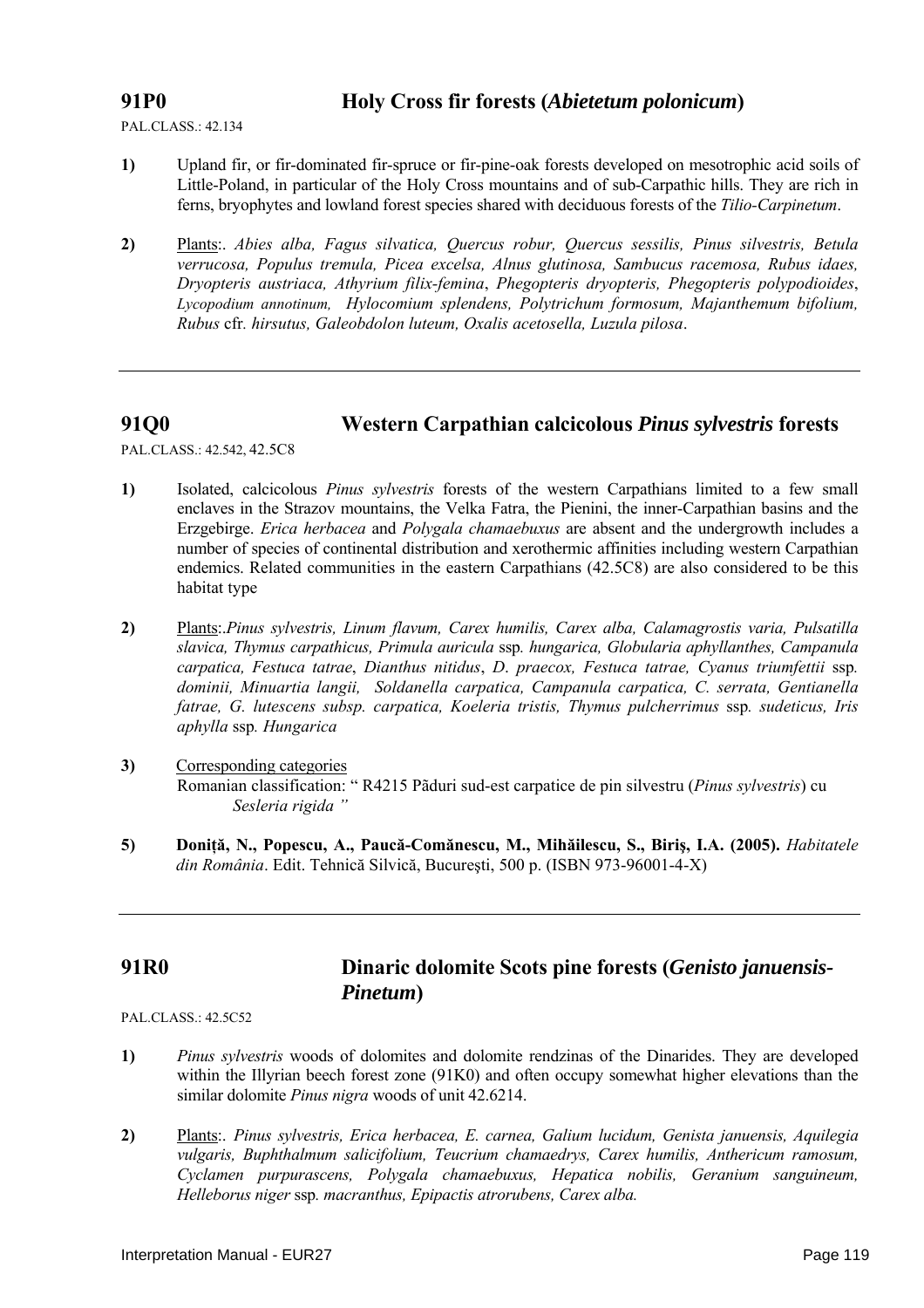#### **91S0 \*Western Pontic beech forests**

PAL.CLASS · 41.1E1.

**1)** *Fagus orientalis* forests of the Western Pontic range, the Strandja-Istranka mountains and the Eastern Balkan Range. The understory is typically rich in laurophyllous shrubs of euxinian affinities such as *Rhododendron ponticum, Daphne pontica, Laurocerasus officinalis, Ilex colchica, Ruscus hypoglossum, Vaccinium arctostaphylos* and with the euxinian herbaceous species such as *Primula acaulis* ssp. *rubra*, *Trachyistemon orientalis, Teucrium lamifolium Cyclamen coum* and *Epimedium pubigerum.*

In the Eastern Balkan Range the laurophylous shrubs are not present and the most characteristic taxa are *Primula acaulis* ssp. *rubra* and *Trachystemon orientalis.*

**2)** Plants: *Fagus orientalis, Quercus polycarpa Daphne pontica, Ilex colchica, Laurocerasus officinalis, Prunus laurocerasus, Rhododendron ponticum, Ruscus hypoglossum, Cyclamen coum, Epimedium pubigerum, Festuca drymeja, Hedera helix, Hypericum androsaemum, Primula acaulis* ssp. *rubra, Teucrium lamifolium*, *Trachystemon orientalis* 

**5) Bondev, I. (1991).** The vegetation of Bulgaria. Map 1:600000 with explanatory text. St. Kliment Ohridski University Press, Sofia : 183p. (in Bulgarian) **Horvat, I., Glavac, H. & H. Ellenberg, (1974).** Vegetation Sudosteuropas. Gustav Fisher Verl. Jena : 767p.

 **Jordanov, D. (1939).** Vegetation of the Bulgarian part of Stranja mountain. Godishnik na Sof. Univ., 34, 3 : 409-476; 35, 3 : 1-90. (In Bulgarian.)

**Tzonev, R., Dimitrov, M., Chytry, M., Roussakova, V., Dimova, D., Gussev, C., Pavlov, D., Vulchev, V., Vitkova, A., Gogushev, G., Nikolov, I., Borisova, D., Ganeva, A. (2006).** Beech forests communities in Bulgaria. Phytocoenologia, Stuttgard, 32

#### **91T0 Central European lichen pine forests**

PAL.CLASS.: 42.52112, 61.15p

- **1)** Natural lichen-rich acidophilous *Pinus sylvestris* forests belonging to the alliance *Dicrano-Pinion* occurring on inland nutrient poor sands of the north-eastern plains and hills of Central Europe and of the nemoral belt of the middle and southern Sarmatic region. The trees are low growing as the soils are nutrient deficient and subject to drought stress
- **2)** Plants: *Pinus sylvestris, Juniperus communis, Cladonia furcata, Cladonia gracilis, Cladonia silvatica, Ptilidium ciliare*
- **4)** These forests are often a characteristic stage of natural succession on inland dunes (61.15), stands of plantation origin should not be included. Similar woodlands on coastal sand dunes should be regarded as '2180 Wooded dunes of the Atlantic, Continental and Boreal region'.

### **91U0 Sarmatic steppe pine forests (***Cytiso-Pinetalia***)**

PAL.CLASS.: 42.5232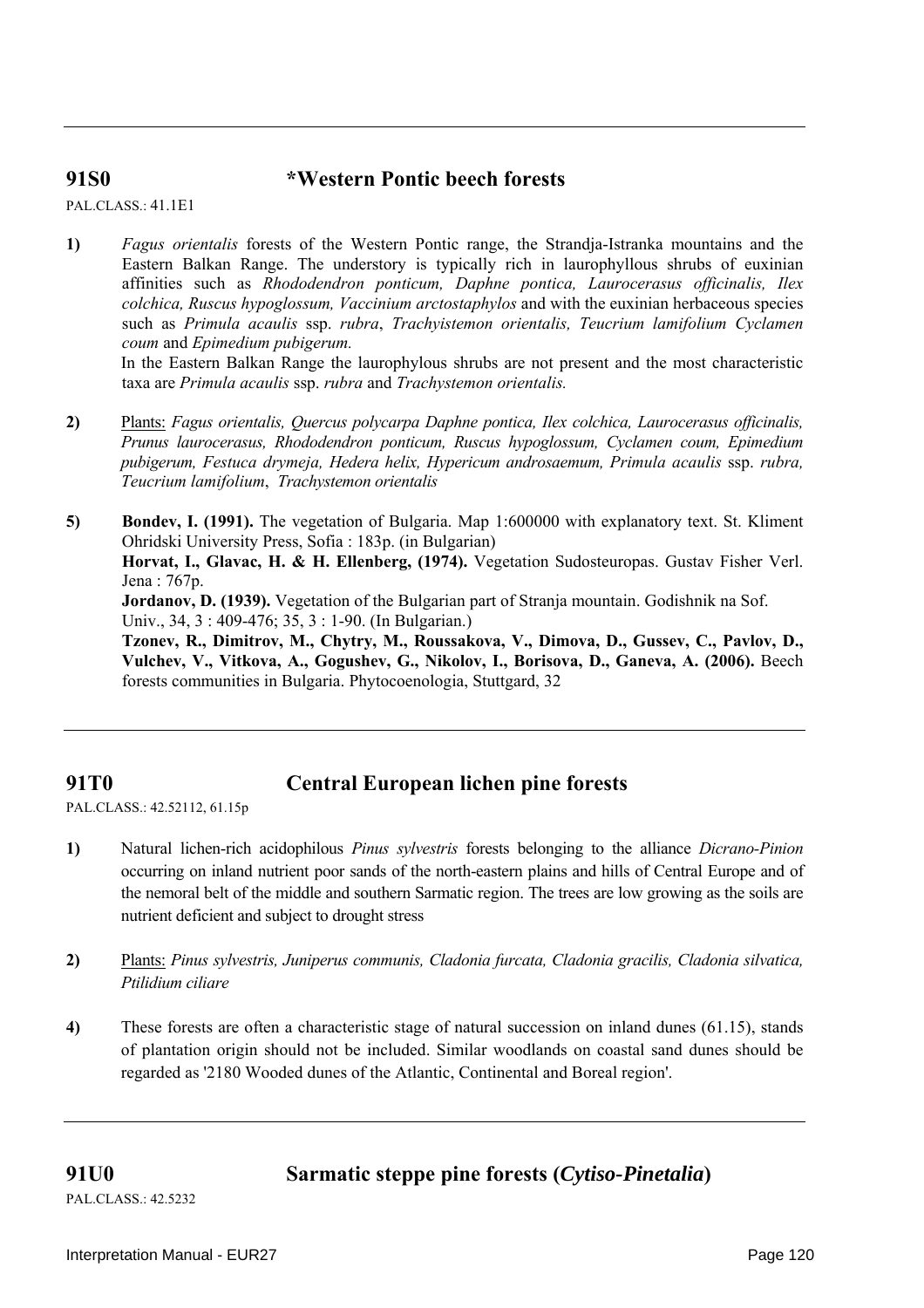- **1)** Xerophilous Scots pine woods of the Sarmatic region of western Eurasia and of areas with an extremely continental micro climate in northeastern Central and Eastern Europe. Towards its western limit this habitat is restricted to well drained habitats such as inland dunes and cliffs. There are many relict species of continental origin. Syntaxa included are the *Anemono-Picetum sylvestris, Peucedano-Pinetum, Koelerio glaucae-Pinetum sylvestris, Caragano-Pinetum, Pyrolo-Pinetum sylvestris* (p.) & *Corynephoro-Pinetum sylvestris.*
- **2)** Plants: *Pinus sylvestris, Vaccinium myrtillus, Pyrola minor, Orthilia minor, Chimaphilla umbellata, Ophrys insectifera, Coronilla vaginalis, Globularia punctata, Brachypodium pinnatum.*
- **3)** Corresponding categories Czech classification: L8.2 Lesostepní bory

## **91V0 Dacian Beech forests (***Symphyto-Fagion***)**

PAL.CLASS.: 41.1D2

**1)**

*Fagus sylvatica, Fagus sylvatica-Abies alba, Fagus sylvatica-Abies alba-Picea abies* and *Fagus sylvatica-Carpinus betula* forests of the Romanian, Ukrainian and eastern Serbian Carpathian mountains and pre-Carpathian hills of the alliance *Symphyto cordati-Fagion*, with typical Fagetalia species, developed on neutral, basicline and sometimes acidocline substrates.

- **2)** Plants:. *Symphytum cordatum, Cardamine glanduligera* (syn *Dentaria glandulosa*), *Hepatica transsilvanica, Pulmonaria rubra, Leucanthemum waldsteinii, Silene heuffelii, Ranunculus carpaticus, Euphorbia carniolica, Aconitum moldavicum, Saxifraga rotundifolia* ssp*. heuffelii, Primula elatior* ssp*. leucophylla, Hieracium rotundatum, Galium kitaibelianum, Moehringia pendula, Festuca drymeja*
- **5) Coldea G.H. (1991).** Prodrome des associations vegetales des Carpates du sud-est (Carpates Roumaines). *Documents Phytosociologiques*, Camerino **Doniţă, N., Popescu, A., Paucă-Comănescu, M., Mihăilescu, S., Biriş, I.A. (2005).** *Habitatele din România*. Edit. Tehnică Silvică, Bucureşti, 500 p. (ISBN 973-96001-4-X)

### **91W0 Moesian beech forests**

PAL.CLASS.: 41.19

- **1)** *Fagus sylvatica* or *Fagus moesiaca* forests of the Balkan Range, the southern Dinarides, the Moeso-Macedonian mountains, the Pelagonids and the Rhodopids of the alliance *Doronico orientalis-Fagion moesiaci* (syn *Fagion moesiacum*). *Fagus sylvatica* is accompanied, at the higher altitudes and latitudes, by *Abies alba* and *Picea abies*. The forests have, even in the south of their range, a pronounced medio-European character, marked by the frequency of species such as *Acer pseudoplatanus*, *Quercus petraea*, *Fragaria vesca*, & *Oxalis acetosella*.
- **2)** Plants: *Fagus moesiaca*, *Fagus sylvatica, Luzula luzuloides, Luzula sylvatica, Lerchenfeldia flexuosa, Calamagrostis arundinacea, Prenanthes purpurea, Festuca drymea, Dicranum scoparium*, *Galium odoratum, Cardamine bulbifera, Lamiastrum galeobdolon, Impatiens nolitangere, Pulmonaria rubra, Mercurialis perennis, Symphytum tuberosum, Sanicula europea, Lunaria rediviva, Oxalis acetosella, Allium ursinum*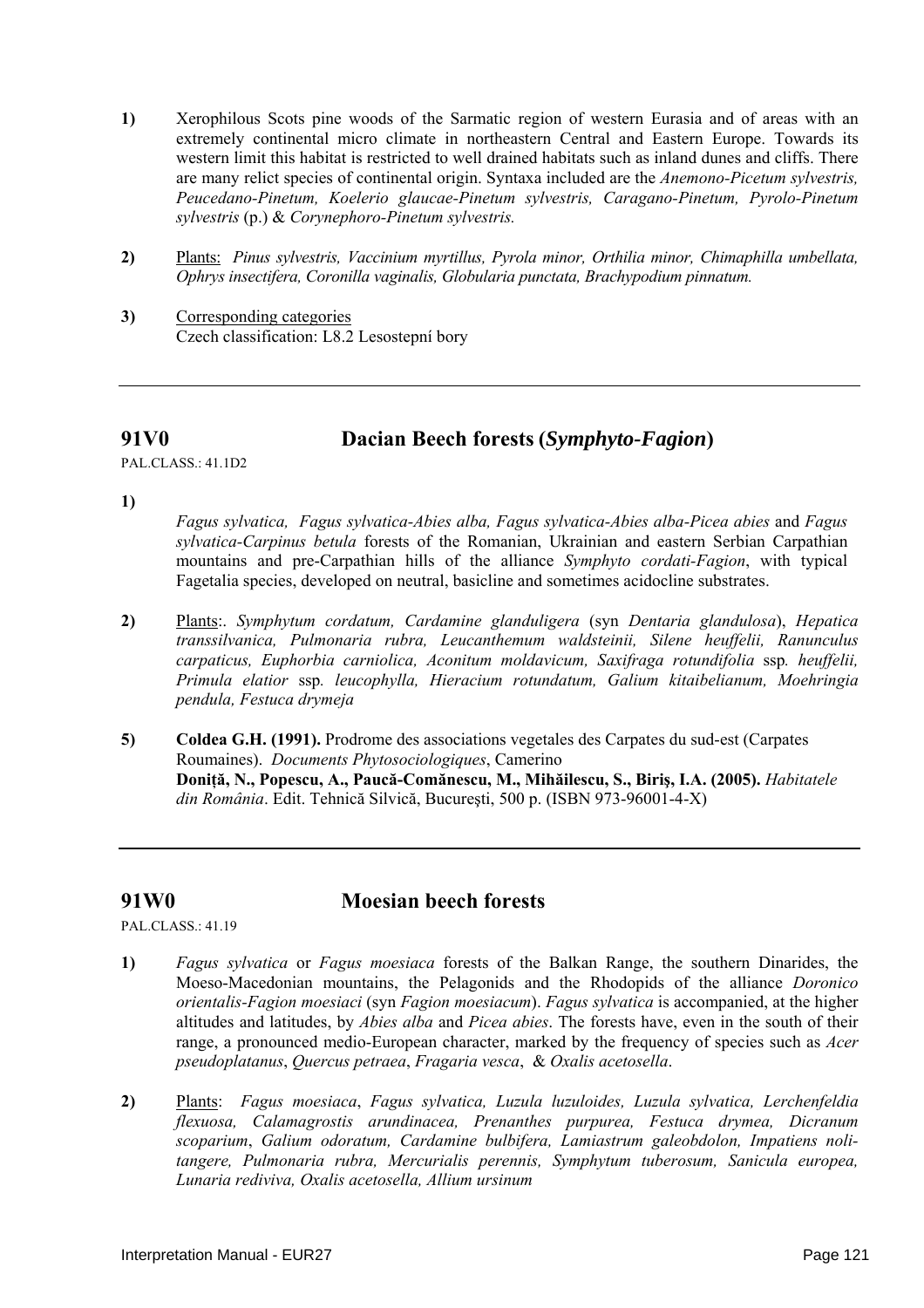**5) Bondev, I.. (1991).** The vegetation of Bulgaria. Map 1:600000 with explanatory text. St. Kliment Ohridski University Press, Sofia : 183p. (in Bulgarian) **Horvat, I., Glavac, H. & H. Ellenberg. (1974)**. Vegetation Sudosteuropas. Gustav Fisher Verl. Jena : 767p. **Michalik, S. (1990)** Plant communities in the Boatin biosphere reserve on the northern slopes of the Stara Planina mountains. Ochrony przyrody 47 9-36

#### **91X0 \*Dobrogean Beech forests**

PAL.CLASS.: 41.1F

- **1)** Relict beech forests of the Macin Mountains, of extremely insular distribution, isolated within the steppe climate of the Romanian Dobrogea, far from the main beech regions of the Carpathians with *Fagetalia* species and southern European species in the herb layer.
- **2)** Plants:. *Fagus sylvatica, F. taurica* (syn *F. taurica* var*. dobrogica), Tilia tomentosa, T. cordata, Carpinus betulus, Populus tremula, Ulmus glabra, Potentilla micrantha, Scutellaria altissima, Carex pilosa, Cystopteris fragilis, Carpesium cernuum, Melica uniflora, Milium effusum, Polygonatum multiflorum, Brachypodium sylvaticum, Bromus ramosus, Stacys sylvatica.*
- **5) Dihoru, G. (1962).** Insula de fagi din Dobrogea*. Natura-ser. Biol. 3:49-52.*

#### **91Y0 Dacian oak & hornbeam forests**

PAL.CLASS.: 41.2C

- **1)** Forests of *Carpinus betulus* and various *Quercus* species, of the flanks and piedmont of the eastern and southern Carpathians and of the plateaux of western Ukraine; azonal, often isolated oakhornbeam woods of the Moesian *Quercion frainetto* zone, of the eastern Pannonic and western Pontic steppe woods zone and of the pre-Pontic hills of southeastern Europe. They are characterized by an admixture of sub-Mediterranean *Quercion frainetto* species, and, in the east, of Euxinian species.
- **2)** Plants:.*, Carpinus betulus, Quercus robur, Q petraea, Q dalechampii, Quercus cerris, Quercus frainetto, Tilia tomentosa, Pyrus eleagrifolia, P. malus, Acer stevenii, Lonicera caprifolium, Cotinus coggygria, Stellaria holostea, Carex pilosa, C. brevicollis, Carpesium cernuum, Dentaria bulbifera, Galium schultesii, Festuca heterophylla, Ranunculus auricomus, Lathyrus hallersteinii, Melampyrum bihariense, Aposeris foetida, Helleborus odorus.*
- **5) Donita N, Ivan D, Coldea G, Sanda V, Popescu A, Chifu T, Pauca-Comanescu M, Mititelu D & Boscaiu N (1992).** Vegetatia României. Ed.Tech.Agr. **Doniţă, N., Popescu, A., Paucă-Comănescu, M., Mihăilescu, S., Biriş, I.A. (2005).** *Habitatele din România*. Edit. Tehnică Silvică, Bucureşti, 500 p. (ISBN 973-96001-4-X)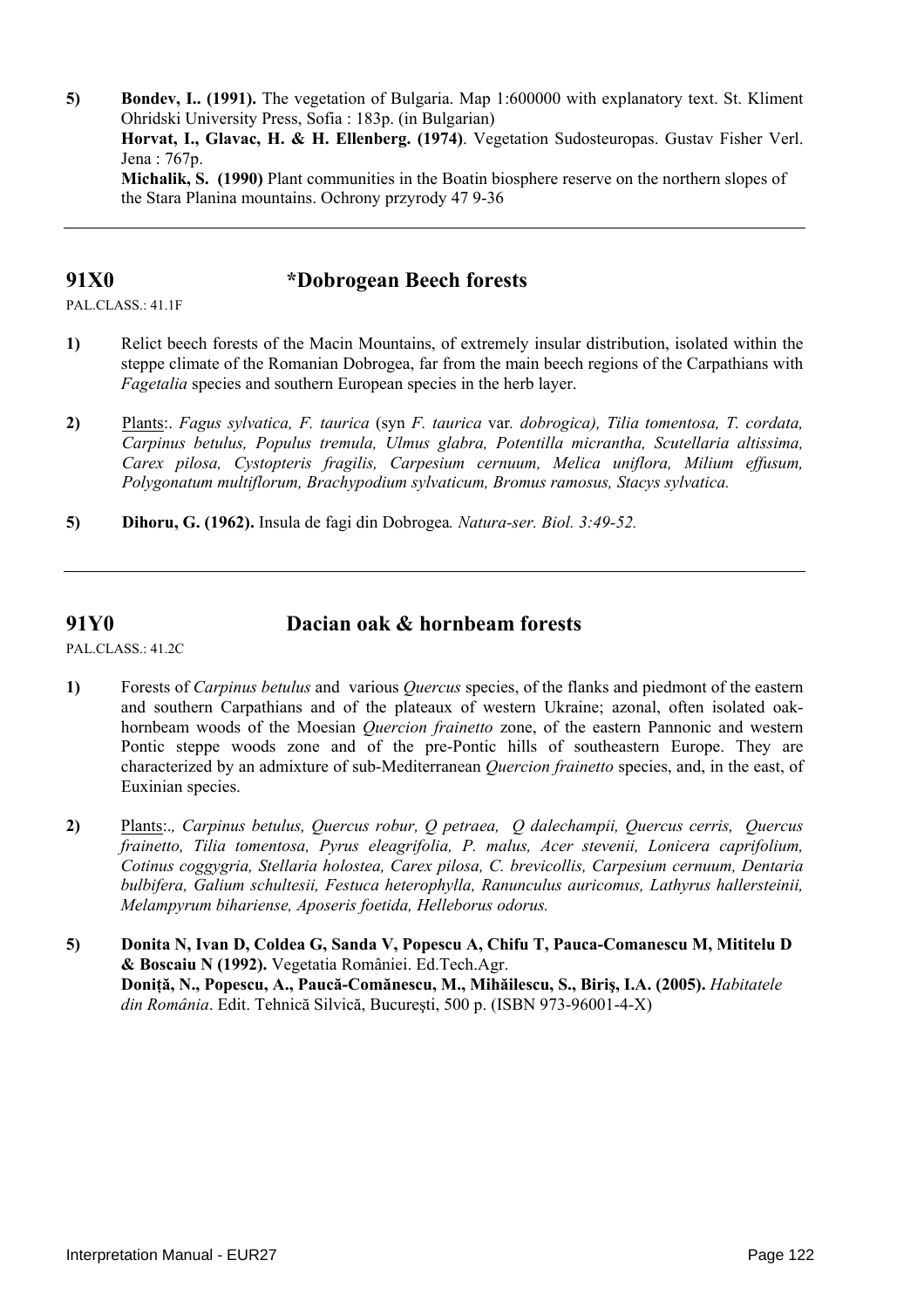### **91Z0 Moesian Silver lime woods**

PAL.CLASS.: 41.841

**1)** *Tilia tomentosa* dominated facies of mixed deciduous forests of Southern Central Europe and the northern and middle part of the Balkan Peninsula, mostly within the range of *Quercion frainetto*, but also locally developed in conjunction with eastern *Carpinion betuli* forests, in particular *Tilia tomentosa* woods of the *Carpinus betulus* - *Quercus petraea* belt of Bulgaria.

Located mainly on the northern slopes of the foothills in connection with acidic soils and high soil moisture, they usually form monodominant communities with an impressive aroma when flowering.

In the spring rich undergrowth is formed by *Coridalis cava, Coridallis solida, Scilla bifolia, Erytronium dens-canis, Ficaria verna. Carex sylvatica* is a common species in the summer.

- **2)** Plants: *Tilia tomentosa , Coridallis solida, Scilla bifolia, Erytronium dens-canis, Ficaria verna, Carex sylvatica.*
- **5) Bondev, I. (1991).** The vegetation of Bulgaria. Map 1:600000 with explanatory text. St. Kliment Ohridski University Press, Sofia : 183p. (in Bulgarian)  **Horvat, I., Glavac, H. & H. Ellenberg, (1974).** Vegetation Sudosteuropas. Gustav Fisher Verl. Jena : 767p.

## **91AA \*Eastern white oak woods**

PAL.CLASS.: 41.7371, 41.7372

- **1)** Azonal white-oak dominated woods with a submediterranean flora, occupying thermic oases within the sub-continental *Quercion frainetto* and *Carpinion illyricum* zones. Includes the subtypes:
	- 41.7371 Thracian white oak-oriental hornbeam woods

*Quercus pubescens - Quercus virgiliana* woods of the Black Sea plains and hills of Turkey in Europe, and of the northern Thracian plain of southern and southeastern Bulgaria, where they are represented by mostly insular patches, particularly in the middle Maritsa and Tundja hills, the eastern and northern Rhodope foothills. The oaks are accompanied by *Carpinus orientalis*, *Fraxinus ornus, Acer campestre* or *Tilia tomentosa* and by sub-Mediterranean floral elements. 41.7372 Moesian white oak woods

Thermophilous, sub-Mediterranean *Quercus pubescens* and *Quercus virgiliana* woods of the southern Dinarides, the Balkan Range, and neighbouring regions including south eastern and southern Romania.

- **2)** Plants : *Quercus pubescens*, *Q. virgiliana, Ostrya carpinifolia, Carpinus orientalis, Carpinus betulus, Fraxinus ornus, Galium dasypodium, Paeonia peregrina*
- **5) Bondev, I. (1991).** The vegetation of Bulgaria. Map 1:600000 with explanatory text. St. Kliment Ohridski University Press, Sofia : 183p. (in Bulgarian) **Doniţă, N., Popescu, A., Paucă-Comănescu, M., Mihăilescu, S., Biriş, I.A. (2005).** *Habitatele din România*. Edit. Tehnică Silvică, Bucureşti, 500 p. (ISBN 973-96001-4-X) **Horvat, I., Glavac, H. & H. Ellenberg, (1974).** Vegetation Sudosteuropas. Gustav Fisher Verl. Jena : 767p.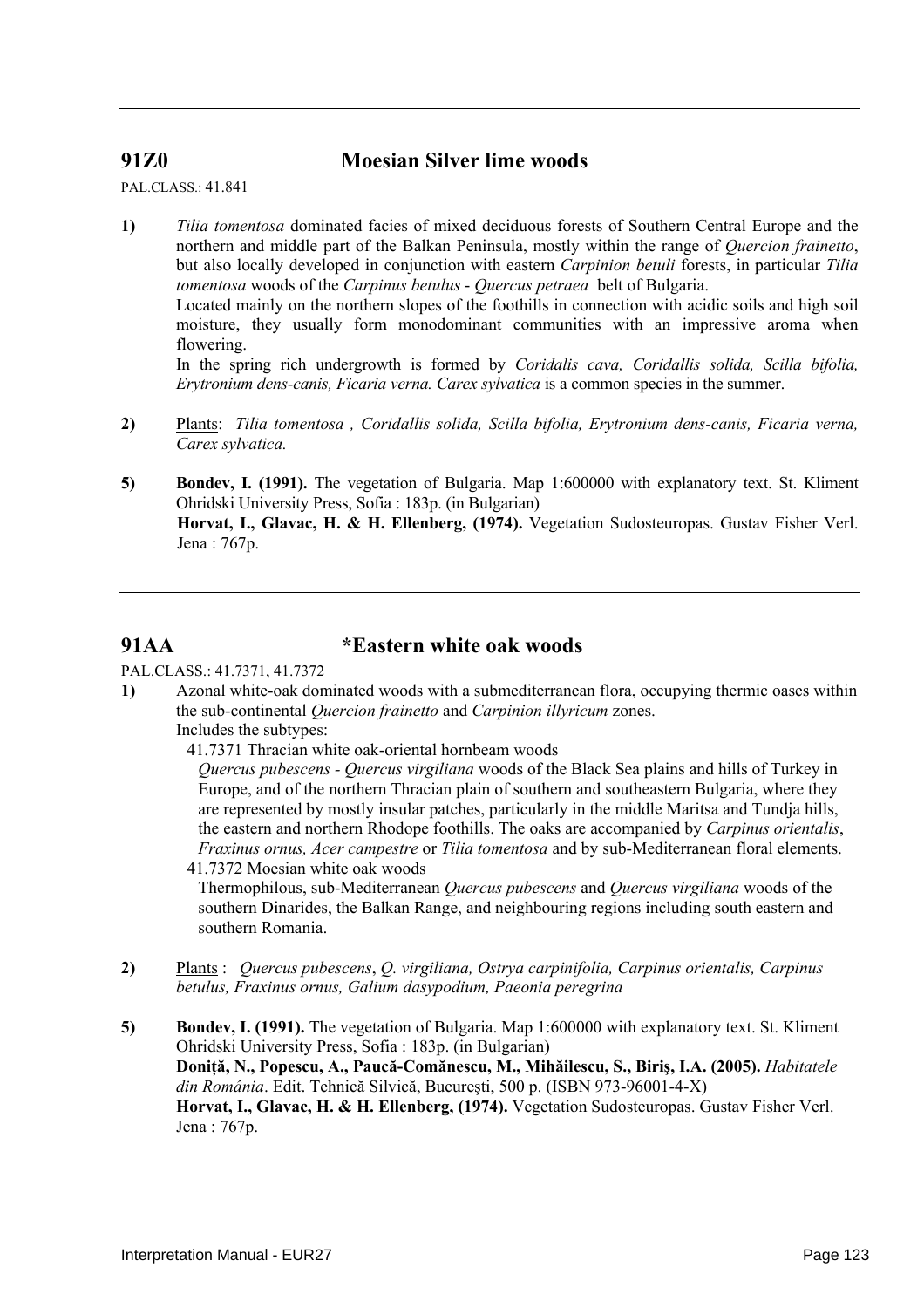## **91BA Moesian silver fir forests**

PAL.CLASS.: 42.16

**1)** Forests of *Abies alba* or of *Abies alba* mixed with *Fagus sylvatica, Picea abies, Pinus sylvestris* or *Pinus nigra* of the Rhodopides, the Balkan Range and the Meso-Macedonian mountains within the geographical range of *Fagion moesiacum* forests. Located mainly on the northern slopes of the mountains on acidic well-drained soils with high moisture, they occur as a relatively thin line between the beech and the coniferous vegetation belts.

Sub-types:

- 42.1612 Rhodope fir forests
- 42.1613 Western Rhodopide fir forests
- 42.162 Moeso-Macedonian fir forests
- 42.163 Balkan Range fir forests
- **2)** Plants: *Abies alba, Fagus sylvatica, Picea abies, Pinus sylvestris*
- **5) Bondev, I. 1991**. The vegetation of Bulgaria. Map 1:600000 with explanatory text. St. Kliment Ohridski University Press, Sofia : 183p. (in Bulgarian) **Horvat, I., Glavac, H. & H. Ellenberg, 1974**. Vegetation Sudosteuropas. Gustav Fisher Verl. Jena : 767p.

# **91CA Rhodopide and Balkan Range Scots pine forests**

PAL.CLASS.: 42.5C2, 42.5C3

**1)** Forests dominated by *Pinus sylvestris* mainly on the southern slopes of the mountains of Rhodope, Rila, Pirin, Ossogovo and Balkan Range (North Central and NorthEast Greek mountains to Pieria), on both relatively dry siliceous and calcareous soils.

*Pinus sylvestris* communities are usually monodominant but accompaning species can include *Pinus nigra* ssp. *palassiana, Picea abies, Fagus sylvatica* and *Betula pendula*. Shrubs and small shrubs are represented by *Juniperus communis, Chamaecytisus absinthioides, Vaccinium vitisidaea* and *Vaccinium myrtillus*.

In the herb layer characteristic species include *Calamagrostis arundinacea, Brachypodium pinnatum, Sesleria latifolia, Luzula sylvatica* and *Pteridium aquilinum.* 

| Sub-types: |                                 |
|------------|---------------------------------|
| 42.5C2     | Rhodopide Scots pine forests    |
| 42.5C3     | Balkan Range Scots pine forests |

- **2)** Plants: *Pinus sylvestris, Calamagrostis arundinacea, Brachypodium pinnatum, Sesleria latifolia, Luzula sylvatica, Pteridium aquilinum.*
- **5) Bondev, I. 1991**. The vegetation of Bulgaria. Map 1:600000 with explanatory text. St. Kliment Ohridski University Press, Sofia : 183p. (in Bulgarian) **Horvat, I., Glavac, H. & H. Ellenberg, 1974**. Vegetation Sudosteuropas. Gustav Fisher Verl. Jena : 767p.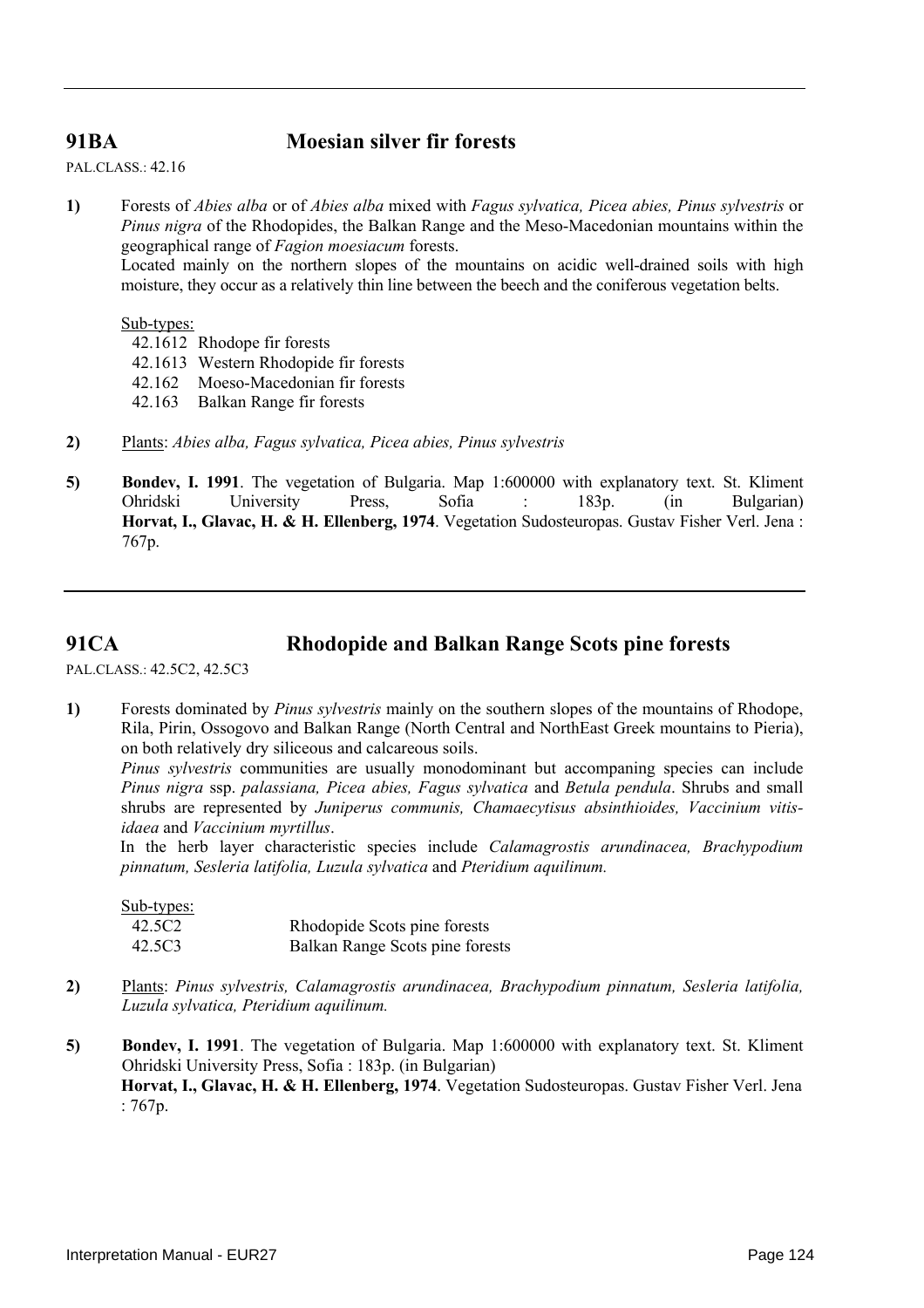#### **9210 \* Apennine beech forests with** *Taxus* **and** *Ilex*

PAL.CLASS.: 41.181, 41.185 and 41.186

- **1)** Thermophilous beech forests, highly fragmented and harbouring many endemics, with *Taxus baccata* and *Ilex aquifolium* (*Geranio nodosi-Fagion, Geranio striati-Fagion*). This habitat type includes: Monte Gargano Foresta Umbra, rich in *Taxus baccata* (41.181); silicicolous beech forests of the Aspromonte range of Calabria with *Taxus baccata*, *Populus tremula, Sorbus aucuparia* and *Betula pendula* (41.185); Relict beech forests of the Madonie, Nebrodi and, very locally, the monti Peloritani, with *Ilex aquifolium, Daphne laureola, Crataegus monogyna* and *Prunus spinosa* (41.186).
- **2)** Plants: *Fagus sylvaticus, Ilex aquifolium, Taxus baccata*.

#### **9220 \* Apennine beech forests with** *Abies alba* **and beech forests with** *Abies nebrodensis*

PAL. CLASS : 41.186 and 41.187

- **1)** Beech forests of the hill level, on sites colder than those of 41.181, highly fragmented and harbouring many endemics, with *Abies alba* and *Abies nebrodensis* (*Geranio nodosi-Fagion, Geranio striati-Fagion*). Relict beech forests of the Madonie, Nebrodi and, very locally, the monti Peloritani, with *Ilex aquifolium, Daphne laureola, Crataegus monogyna* and *Prunus spinosa* (41.186); isolated beech forests of Mount Etna, at the southern limit of the range of the species (41.187).
- **2)** Plants: *Abies alba, \*A. nebrodensis, Fagus sylvatica*.

## **9230 Galicio-Portuguese oak woods with** *Quercus robur* **and**  *Quercus pyrenaica*

PAL.CLASS.: 41.6

**1)** *Quercus pyrenaica* -dominated forests (*Quercion robori-pyrenaicae)*. Sub-types :

41.61 - Central Iberian *Quercus pyrenaica* forests

Supra- and sometimes meso-Mediterranean *Quercus pyrenaica* forests of western Iberia, the Leonese interior, the Cordillera Central, the Iberian Range, the Montes de Toledo and the Sierra Morena.

41.62 - Cantabrian *Quercus pyrenaica* forests

*Melampyro pratense*-*Quercetum pyrenaicae*, *Linario triornithophorae*-*Quercetum pyrenaicae Quercus pyrenaica* formations of medio-European character, of the collinar and montane levels of the Cantabrian chain and its satellite ranges west to the Sierra de Picos de Ancares in Galicia, characteristic of areas with comparatively low precipitation, in the rain shadow of the coastward ranges or the interior oro-Cantabrian hills.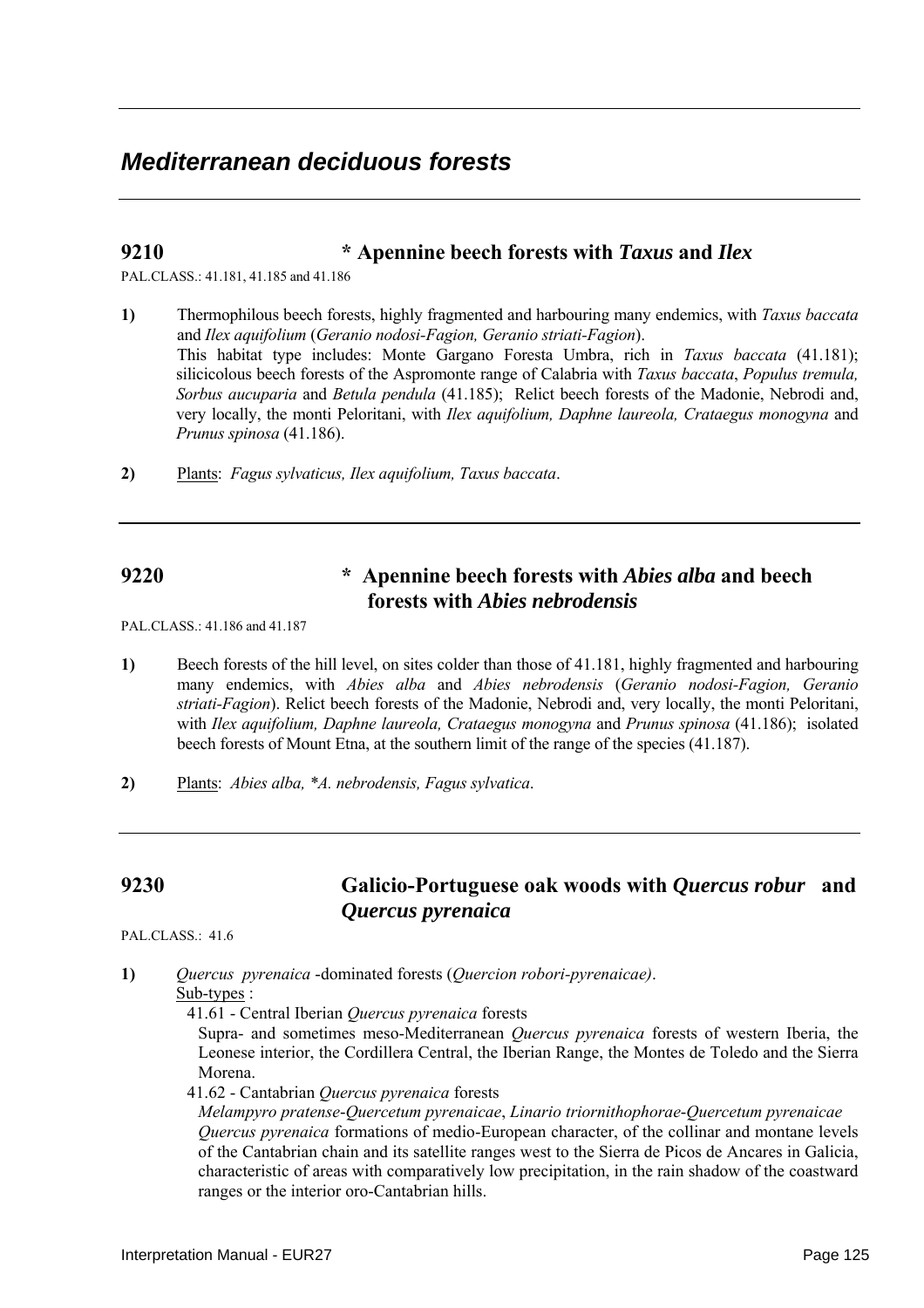41.63 - Maestrazgan *Quercus pyrenaica* forests

*Cephalanthero rubrae*-*Quercetum pyrenaicae*

*Quercus pyrenaica* forests of the sub-Mediterranean siliceous enclaves of the Maestrazgo and eastern Catalonian ranges, reduced to a very few relicts in the Penagolosa and Prades massifs.

41.64 - Baetic *Quercus pyrenaica* forests

*Adenocarpo decorticantis*- *Quercetum pyrenaicae*

*Quercus pyrenaica* forests of siliceous supra-Mediterranean areas with sub-humid climate of the western Sierra Nevada, the Sierra de Alfacar, the northern flanks of the Sierra de Cazulas and the Sierra Tejeda; in more humid locations *Fraxinus angustifolius* and *Acer granatense* accompany *Q. pyrenaica*.

41.65 - French *Quercus pyrenaica* forests

*Betulo-Quercetum pyrenaica* i. a.

*Quercus pyrenaica* forests of south-western France north to the Sologne where they constitute relatively extensive formations on poor soils, with *Betula pendula*, *Lonicera periclymenum*, *Deschampsia flexuosa*, *Holcus mollis*, *Molinia caerulea*, *Teucrium scorodonia*.

**2)** Plants: *Quercus pyrenaica, Q. robur*.

# **9240** *Quercus faginea* **and** *Quercus canariensis* **Iberian**

**woods** 

PAL.CLASS.: 41.77

**1)** Forests and woods dominated by *Quercus faginea*, *Quercus canariensis* or *Quercus afares*. The humid formations of south-western Iberia (41.772 and 41.773) are forest types of unique character in Europe and of extreme biological importance.

Sub-types :

41.771- Spanish *Quercus faginea* forests

*Spiraeo obovatae-Quercetum fagineae*, *Cephalanthero longifoliae*-*Quercetum fagineae*, *Violo wilkommii*-*Quercetum fagineae*, *Daphno latifoliae*-*Aceretum granatensis*, *Fraxino orni*-*Quercetum fagineae*

Xero-mesophile *Quercus faginea* formations of slopes and plateaux of middle elevations of the Spanish Meseta and associated ranges.

41.772 - Portuguese *Quercus faginea* forests

*Arisaro*-*Quercetum fagineae*

Humid, epiphyte-clad, dense, relict *Quercus faginea* forests of Portugal, restricted to a very few isolated localities.

41.773 -Andalusian *Quercus canariensis* forests

*Rusco hypophylli*-*Quercetum canariensis*

Humid and hyper-humid, luxuriant *Quercus canariensis* forests of the sierras of extreme southern Spain, limited to the Aljibe and a very few localities in the Serrania de Ronda.

41.774 - Catalonian *Quercus canariensis* stands *Carici depressae-Quercetum canariensis* Formations of Catalonia rich in *Quercus canariensis*. 41.775 - Balearic *Quercus faginea* woods

*Aceri-Quercetum fagineae* p.

Relict formations of Mallorca dominated by, or rich in, *Quercus faginea*.

**2)** Plants: *Quercus faginea, Q. canariensis*.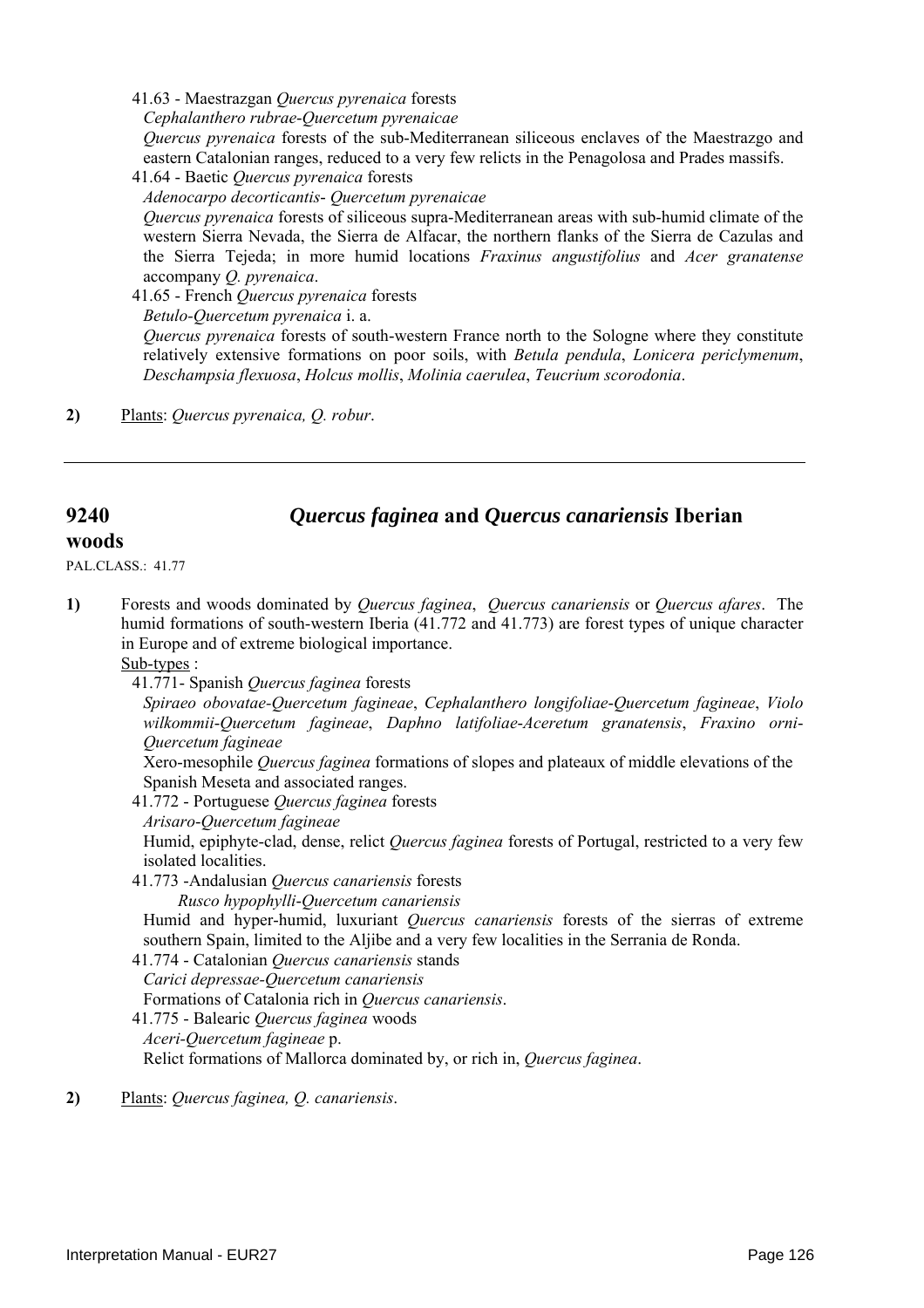### **9250** *Quercus trojana* **woods**

PAL.CLASS.: 41.78

**1)** Supra-Mediterranean, and occasionally meso-Mediterranean woods dominated by the semideciduous *Quercus trojana* or its allies (*Quercetum trojanae*).

Sub-types :

41.781 - Helleno-Balkanic Trojan oak woods

Usually low formations dominated by *Quercus trojana*, often with junipers or maples, of Macedonia, Thrace and Thessaly, north to Herzegovina, Montenegro, Albania and the Vardar valley of Paeonia.

41.782 - Apulian Trojan oak woods

Relict woods, sometimes of considerable height, of *Quercus trojana* and *Q. pubescens*, often with an admixture of *Q. ilex* and its associated vegetation (Murge: e.g. bosco delle Pianelle, foresta Gaglione).

**2)** Plants: *Quercus trojana*.

#### **9260** *Castanea sativa* **woods**

PAL.CLASS.: 41.9

- **1)** Supra-Mediterranean and sub-Mediterranean *Castanea sativa*-dominated forests and old established plantations with semi-natural undergrowth.
- **2)** Plants: *Castanea sativa*.

#### **9270 Hellenic beech forests with** *Abies borisii-regis*

PAL.CLASS.: 41.1A

- **1)** *Fagus sylvatica* forests with reduced medio-European character and high endemism, characterised by the presence of *Abies borisii-regis*, *Doronicum caucasicum*, *Galium laconicum*, *Lathyrus venetus*, *Helleborus cyclophyllus* (*Fagion hellenicum*).
- **2)** Plants: *Fagus sylvatica, Abies borisii-regis*.

#### **9280** *Quercus frainetto* **woods**

PAL.CLASS.: 41.1B

- **1)** *Fagus sylvatica* or *Fagus moesiaca* forests, more thermophile than those of 41.19 and 41.1A, occurring in the transition zone between the supra-Mediterranean and montane levels, characterised by the presence of numerous species of the *Quercion frainetto*.
- **2)** Plants: *Fagus sylvatica, Quercus frainetto*.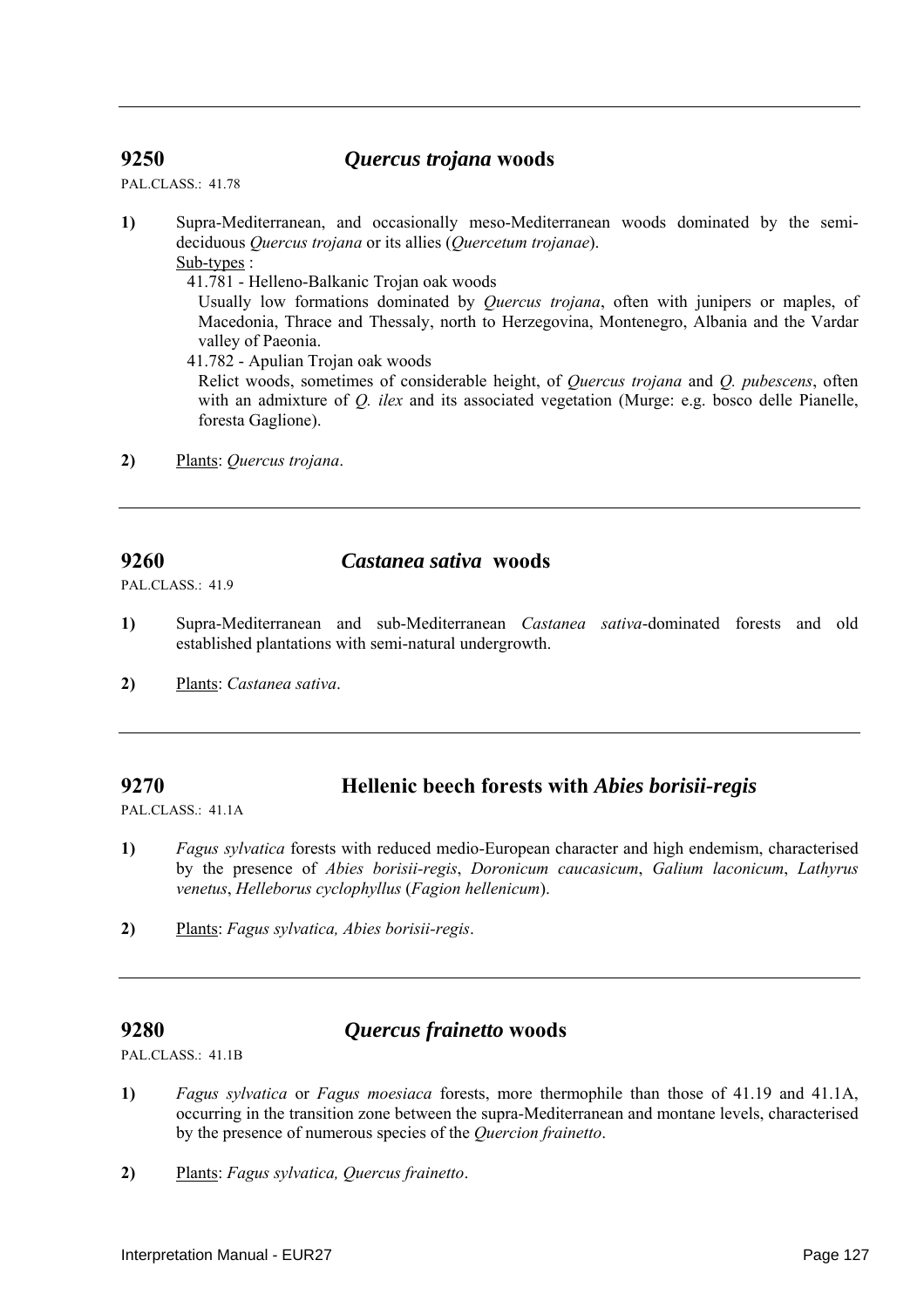#### **9290** *Cupressus* **forests (***Acero-Cupression***)**

PAL.CLASS.: 42.A1

- **1)** Montane forests of the Mediterranean basin, dominated by *Cupressus sempervirens, Cupressus atlantica* or *Cupressus dupreziana* (*Acero-Cupression*).
- **2)** Plants: *Cupressus sempervirens*.

#### **92A0** *Salix alba* **and** *Populus alba* **galleries**

PAL.CLASS.: 44.141, 44.162 and 44.6

- **1)** Riparian forests of the Mediterranean and Black Sea basins dominated by *Salix alba, Salix fragilis*  or their relatives (44.141). Mediterranean and Central Eurasian multi-layered riverine forests with *Populus* spp., *Ulmus* spp., *Salix* spp., *Alnus* spp., *Acer* spp., *Tamarix* spp., *Juglans regia*, *Quercus robur, Quercus pedunculiflora, Fraxinus angustifolia, Fraxinus pallisiae*, lianas. Tall poplars, *Populus alba*, *Populus caspica*, *Populus euphratica* (*Populus diversifolia*), are usually dominant in height; they may be absent or sparse in some associations which are then dominated by species of the genera listed above (44.6).
- **2)** Plants: *Salix alba, Populus alba*.

## **92B0 Riparian formations on intermittent Mediterranean water courses with** *Rhododendron ponticum***,** *Salix* **and others**

PAL.CLASS : 44.52 and 44.54

**1)** Distinctive, relict thermo- and meso-Mediterranean alder galleries of deep, steep-sided valleys, with *Rhododendron ponticum* ssp. *baeticum*, *Frangula alnus* ssp. *baetica*, *Arisarum proboscideum* and a rich fern community including *Pteris incompleta*, *Diplazium caudatum*, #*Culcita macrocarpa* (44.52).

 Relict *Betula parvibracteata* riparian galleries. The dominant species, an extremely local endemic, is accompanied by *Myrica gale*, *Frangula alnus*, *Salix atrocinerea*, *Galium broterianum*, *Scilla ramburei* (44.54).

- **2)** Plants: *Rhododendron ponticum* ssp. *baeticum*, *Frangula alnus* ssp. *baetica*, *Arisarum proboscideum, Betula parvibracteata*.
- **4)** The *Rhododendron*-alder galleries are often in contact with humid to hyper-humid *Quercus canariensis* forests (41.773) and with *Salix pedicellata* formations (44.1271).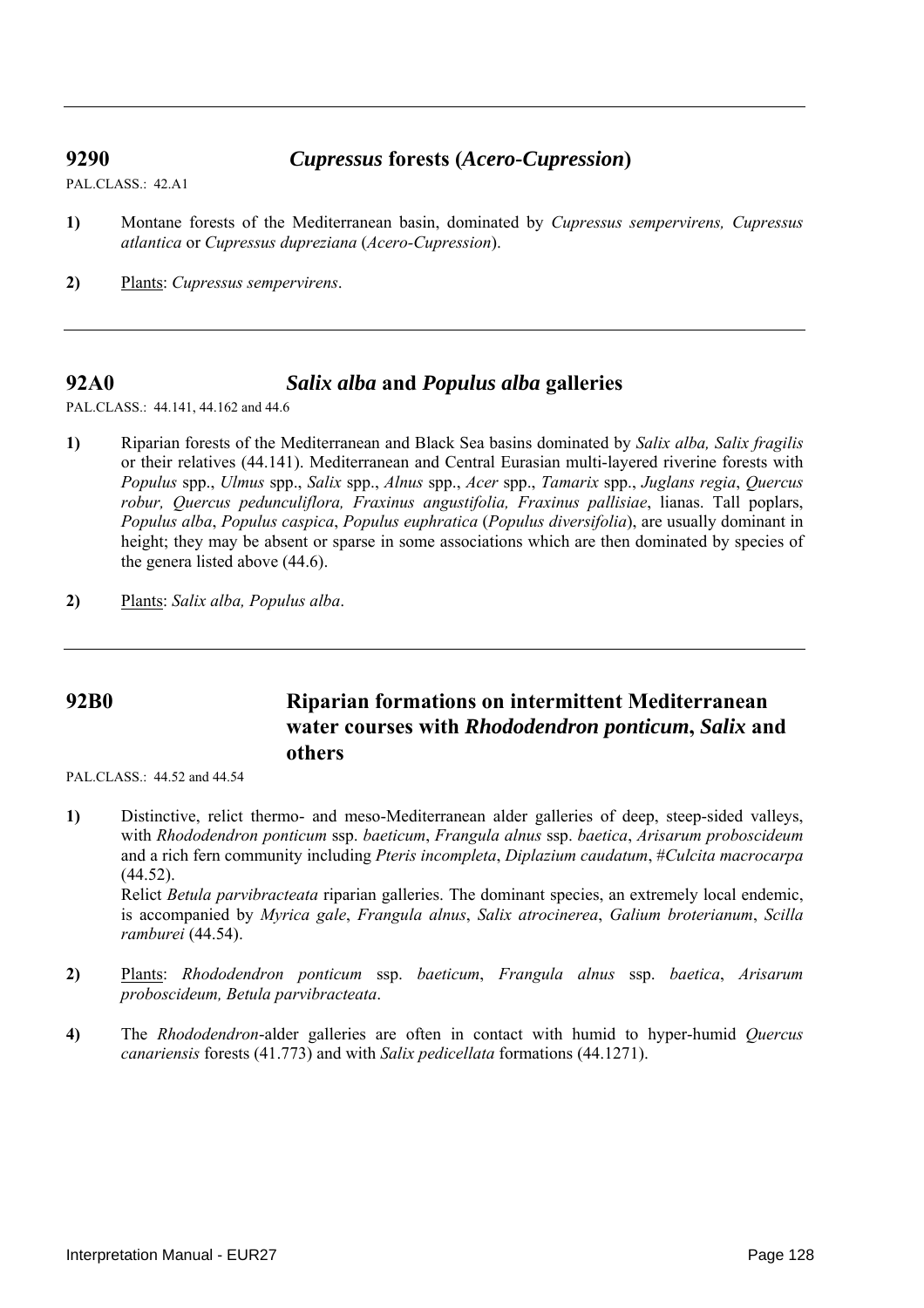### **92C0** *Platanus orientalis* **and** *Liquidambar orientalis* **woods (***Plantanion orientalis***)**

PAL.CLASS.: 44.71 and 44.72

**1)** Forests and woods, for the most part riparian, dominated by *Platanus orientalis* (oriental plane) or *Liquidambar orientalis* (sweet gum), belonging to the *Platanion orientalis* alliance. Sub-types :

44.71 - Oriental plane woods (*Platanion orientalis*)

Forests of *Platanus orientalis*.

44.711 - Helleno-Balkanic riparian plane forests

*Platanus orientalis* gallery forests of Greek and southern Balkanic watercourses, temporary rivers and gorges; they are distributed throughout the mainland and archipelagos, colonising poorly stabilised alluvial deposits of large rivers, gravel or boulder deposits of permanent or temporary torrents, spring basins, and particularly, the bottom of steep, shady gorges, where they constitute species-rich communities. The accompanying flora may include *Salix alba*, *S. elaeagnos*, *S. purpurea*, *Alnus glutinosa*, *Cercis siliquastrum*, *Celtis australis*, *Populus alba, P. nigra*, *Juglans regia*, *Fraxinus ornus*, *Alnus glutinosa*, *Crataegus monogyna*, *Cornus sanguinea*, *Ruscus aculeatus*, *Vitex agnus-castus*, *Nerium oleander*, *Rubus* spp., *Rosa sempervirens*, *Hedera helix*, *Clematis vitalba*, *Vitis vinifera* ssp. *sylvestris*, *Ranunculus ficaria*, *Anemone blanda*, *Aristolochia rotunda*, *Saponaria officinalis*, *Symphytum bulbosum*, *Hypericum hircinum*, *Calamintha grandiflora*, *Melissa officinalis*, *Helleborus cyclophyllus*, *Cyclamen hederifolium*, *C. repandum*, *C. creticum*, *Galanthus nivalis* ssp. *reginae-olgae*, *Dracunculus vulgaris*, *Arum italicum*, *Biarum tenuifolium*, *Brachypodium sylvaticum*, *Dactylis glomerata* and may be rich in mosses, lichens and ferns, among which *Pteridium aquilinum* is often abundant. Various associations have been described, reflecting regional and ecological variation in the composition of the undergrowth. The plane tree galleries are particularly well represented along the Ionian coast and in the Pindus; other important local complexes exist in Macedonia, in Thrace, around the Olympus massif, in the Pelion, in the Peloponnese, particularly in the Taygetos, where luxuriant gorge forests reach 1300m, in Euboea and in Crete; local, distinctive, representatives occur in other Aegean islands, such as Rhodes, Samos, Samothrace, Thasos. Restriction to gorges is increasingly pronounced towards the south.

44.712 - Hellenic slope plane woods

*Platanus orientalis* woods on colluvions, detritus cones, ravine sides or other poorly stabilised substrates, of Greece.

44.713 - Sicilian plane tree canyons

Relict *Platanus orientalis*-dominated or *P. orientalis* -rich galleries of the Cassabile, the Anapo, the Irminio and the Carbo rivers, in the Iblei range of south-eastern Sicily, of the gorge of the Sirmeto, in the vicinity of the Nebrodi. Some of these formations, in particular, in the gorges of the Cassabile and of the Anapo, are true plane tree woods. Others, such as on the Sirmeto, are *Populus alba*, *Fraxinus angustifolia*, *Salix* spp. formations with *Platanus orientalis*; as they grade into each other, and because of the very isolated occurrence, and great biogeographical and historical interest of *Platanus orientalis* in Sicily, they are all listed here. Plane tree woods have had a much greater extension in Sicily and probably in Calabria. A large forest has, in particular, existed on the Alcantara, where the species is now extinct.

44.72 - Sweet gum woods

Riverine forests dominated by the Tertiary relict *Liquidambar orientalis*, with very limited range in south Asia Minor and Rhodes.

44.721 - Rhodian sweet gum woods

*Liquidambar orientalis* gallery forest of the Petaloudhes Valley, on Rhodes, with poorly developed undergrowth and a ground layer dominated by *Adiantum capillus-veneris* in damp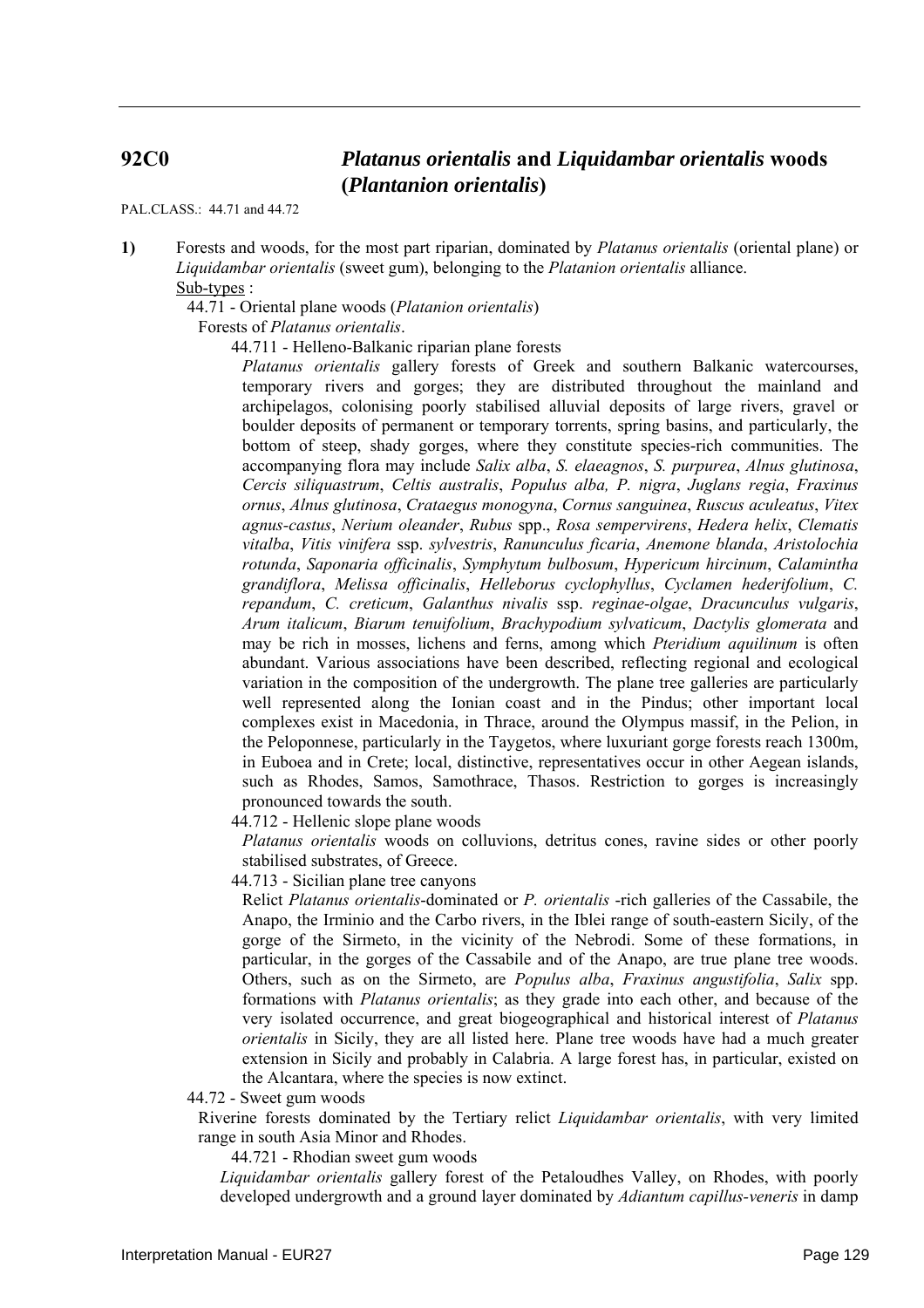areas. This forest constitutes the only European formation of this species and harbours the unique, concentrated aggregation of Jersey Tiger Moths, *Panaxia quadripunctaria*.

**2)** Plants: *Platanus orientalis, Liquidambar orientalis*.

### **92D0 Southern riparian galleries and thickets (***Nerio***-***Tamaricetea* **and** *Securinegion tinctoriae***)**

PAL.CLASS.: 44.81 to 44.84

**1)** Tamarisk, oleander, and chaste tree galleries and thickets and similar low ligneous formations of permanent or temporary streams and wetlands of the thermo-Mediterranean zone and south-western Iberia, and of the most hygromorphic locations within the Saharo-Mediterranean and Saharo-Sindian zones. Includes formations of *Tamarix smyrnensis* (syn. *Tamarix ramossissima*) of stream sides and coastal localities of the Pontic and Steppic regions of western Eurasia.

The formations with *Tamarix africana* should not be taken into account.

**2)** Plants: *Nerium oleander, Vitex agnus-castus, Tamarix* spp., *Securinega tinctoria, Prunus lusitanica, Viburnum tinus*.

## *Mediterranean sclerophyllous forests*

#### **9310 Aegean** *Quercus brachyphylla* **forests**

PAL.CLASS.: 41.735

- **1)** Stands of *Quercus brachyphylla*, often associated with *Quercus macrolepis* or *Q. ilex*.
- **2)** Plants: *Quercus brachyphylla*.

### **9320** *Olea* **and** *Ceratonia* **forests**

PAL.CLASS.: 45.1

**1)** Thermo-Mediterranean or thermo-Canarian woodland dominated by arborescent *Olea europaea* ssp. *sylvestris*, *Ceratonia siliqua*, *Pistacia lentiscus*, *Myrtus communis* or, in the Canary Islands, *by Olea europaea* ssp. *cerasiformis* and *Pistacia atlantica*. Most formations will be listed as arborescent matorral (35.12), but a few stands may have a sufficiently tall, closed canopy to qualify for this unit.

Sub-types :

45.11 - Wild olive woodland

*Olea europaea* ssp. *sylvestris* - dominated formations. A climax olive forest, with *Ceratonia siliqua* and *Pistacia lentiscus* exists on the north flank of Djebel Ichkeul in northern Tunisia. Elsewhere, the communities most resembling olive forest are found in southern Andalusia (*Tamo communis*-*Oleetum sylvestris*: extinct?), in Menorca (*Prasio majoris-Oleetum sylvestris*), Sardinia, Sicily, Calabria, Crete.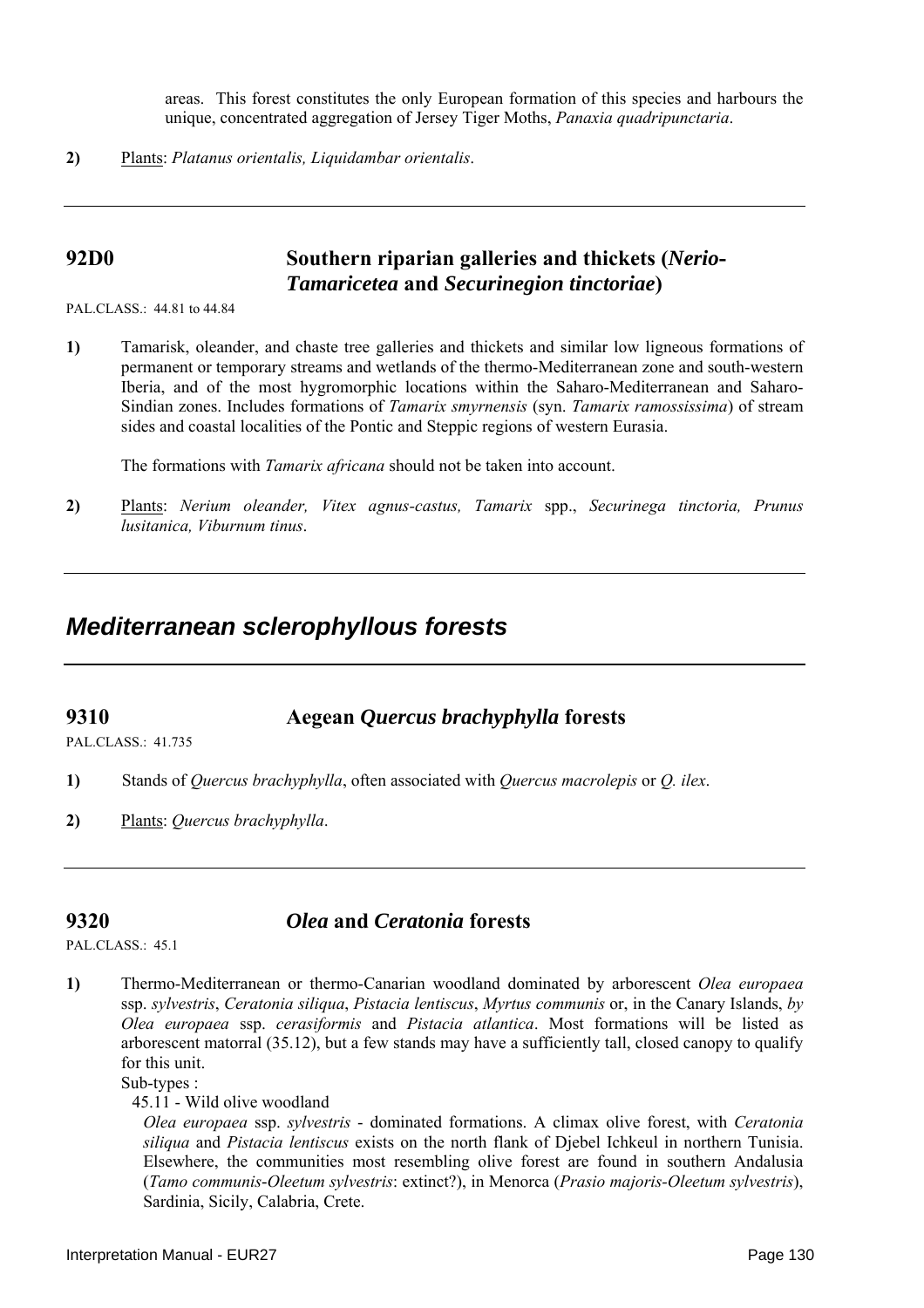#### 45.12 - Carob woodland

*Ceratonia siliqua* - dominated formations, often with *Olea europaea* ssp. *sylvestris* and *Pistacia lentiscus*. The most developed examples, some truly forest-like, are to be found in Tunisia, on the slopes of the Djebel, where they constitute carob-dominated facies of the wild olive woodlands (45.11), in Mallorca (*Cneoro tricocci-Ceratonietum siliquae*), in eastern Sardinia, in south-eastern Sicily, in Puglia, in Crete.

45.13 - Canarian olive woodland

*Olea europaea* ssp. *cerasiformis* and *Pistacia atlantica* formations of the Canary Islands.

**2)** Plants: *Olea europaea* ssp. *sylvestris*, *Ceratonia siliqua*, *Pistacia lentiscus*, *Myrtus communis*, *Olea europaea* ssp. *cerasiformis*, *Pistacia atlantica*.

#### **9330** *Quercus suber* **forests**

PAL.CLASS.: 45.2

**1)** West-Mediterranean silicicolous forests dominated by *Quercus suber*, usually more thermophile and hygrophile than 45.3.

Sub-types :

45.21 - Tyrrhenian cork-oak forests

*Quercion suberis*

Mostly meso-Mediterranean *Quercus suber* forests of Italy, Sicily, Sardinia, Corsica, France and north-eastern Spain. They are most often degraded to arborescent matorral (32.11).

45.22 - South-western Iberian cork-oak forests

*Quercion fagineo-suberis*

*Quercus suber* forests, often with *Q. faginea* or *Q. canariensis*, of the south-western quadrant of the Iberian peninsula.

45.23 -North-western Iberian cork-oak forests

Very local, exiguous *Quercus suber* enclaves in the *Q. pyrenaica* forest area of the valleys of the Sil and of the Mino (Galicia).

45.24 - Aquitanian cork-oak woodland

- Isolated *Q. suber*-dominated stands occurring either as a facies of dunal pine-cork oak forests or in a very limited area of the eastern Landes.
- **2)** Plants: *Quercus suber*.

#### **9340** *Quercus ilex* **and** *Quercus rotundifolia* **forests**

PAL.CLASS.: 45.3

**1)** Forests dominated by *Quercus ilex* or *Q. rotundifolia*, often, but not necessarily, calcicolous. Sub-types :

45.31 - Meso-Mediterranean holm-oak forests

Rich meso-Mediterranean formations, penetrating locally, mostly in ravines, into the thermo-Mediterranean zone. They are often degraded to arborescent matorral (32.11), and some of the types listed below no longer exist in the fully developed forest state relevant to category 45; they have nevertheless been included, both to provide appropriate codes for use in 32.11, and because restoration may be possible.

45.32 - Supra-Mediterranean holm-oak forests

Formations of the supra-Mediterranean levels, often mixed with deciduous oaks, *Acer* spp. or *Ostrya carpinifolia*.

45.33 - Aquitanian holm-oak woodland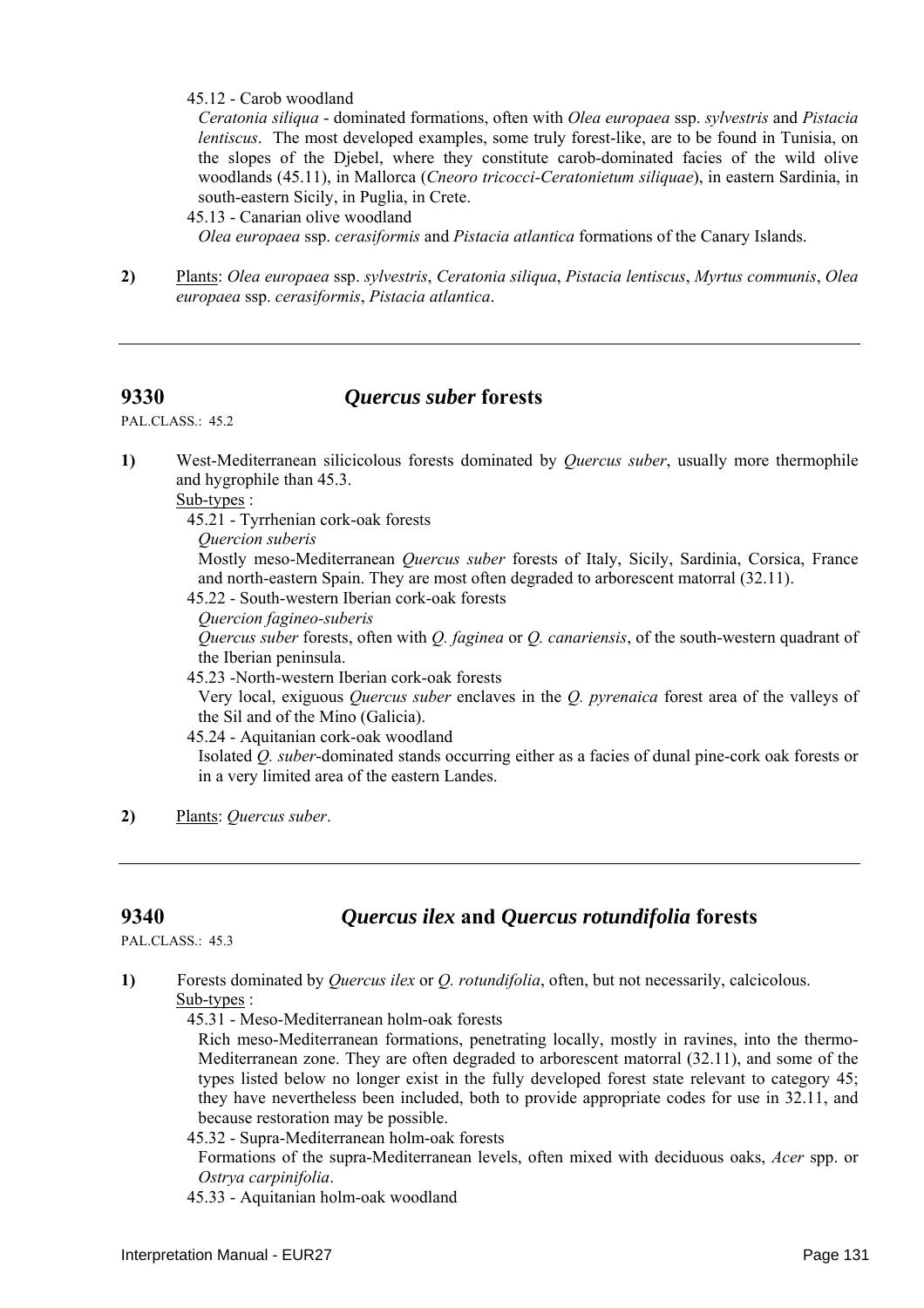Isolated *Quercus ilex*-dominated stands occurring as a facies of dunal pine-holm oak forests.

45.34 - *Quercus rotundifolia* woodland

Iberian forest communities formed by *Q. rotundifolia*. Generally, even in mature state, less tall, less luxuriant and drier than the fully developed forests that can be constituted by the closely related *Q. ilex*, they are, moreover, most often degraded into open woodland or even arborescent matorral. Species characteristic of the undergrowth are *Arbutus unedo*, *Phillyrea angustifolia*, *Rhamnus alaternus*, *Pistacia terebinthus*, *Rubia peregrina*, *Jasminum fruticans*, *Smilax aspera*, *Lonicera etrusca*, *L. implexa.*

**2)** Plants: *Quercus ilex*, *Q. rotundifolia*.

### **9350** *Quercus macrolepis* **forests**

PAL.CLASS.: 41.79

**1)** Woods dominated by the semi-deciduous *Quercus macrolepis*, often fairly open, mostly of the meso-Mediterranean zone.

Sub-types :

41.791 - Hellenic valonia oak woods

*Quercus macrolepis* formations of continental Greece and its archipelagos, as well as of adjacent Albania; well developed forests exist, in particular, in the Ionian islands and on Lesbos; more modified, grove-like, stands, exist on the maritime slopes of the low mountains bordering the gulf of Arta and in western Etolia, in the north-western Peloponnese, in Thessaly, in Attica, in Thrace.

- 41.792 Apulian valonia oak woods Relict *Quercus macrolepis* formations of Salento (Tricase).
- **2)** Plants: *Quercus macrolepis*.

### **9360 \* Macaronesian laurel forests (***Laurus, Ocotea***)**

PAL.CLASS.: 45.61 to 45.63

**1)** Humid to hyper-humid, mist-bound, luxuriant, evergreen, lauriphyllous forests of the cloud belt of the Macaronesian islands, extremely rich in floral and faunal species, among which many are restricted to these communities (*Pruno-Lauretalia*). Genera such as *Picconia, Semele, Gesnouinia, Lactucosonchus, Ixanthus* are entirely endemic to these communities, while others, such as *Isoplexis, Visnea* and *Phyllis*, reach in them their maximum development; in addition, each of the formations of the various archipelagos harbours distinctive endemic species.

This habitat type includes:

 - lauriphyllous forests of the Azores (45.61 *Ericetalia azorica* p.), where the humid forests of the coastal areas (*Myrico-Pittosporietum undulati* p.) have been totally or almost totally degraded, largely invaded by the introduced Australian *Pittosporum undulatum*; a better representation survives of the hyper-humid forests (*Culcito-Juniperion brevifoliae* p.) of higher elevations;

 - lauriphyllous forests of Madeira (45.62 *Pruno-Lauretalia azorica*) still occupying a relatively large surface, of the order of 10,000 ha;

 - lauriphyllous forests of the Canary Islands (45.63 *Ixantho-Laurion azoricae*); the laurel forests of each island harbour a distinctive set of endemic plants and animals, as exemplified by the species of the composite genus *Pericallis*, the well-marked races of the chaffinch *Fringilla coelebs* or the carabid fauna.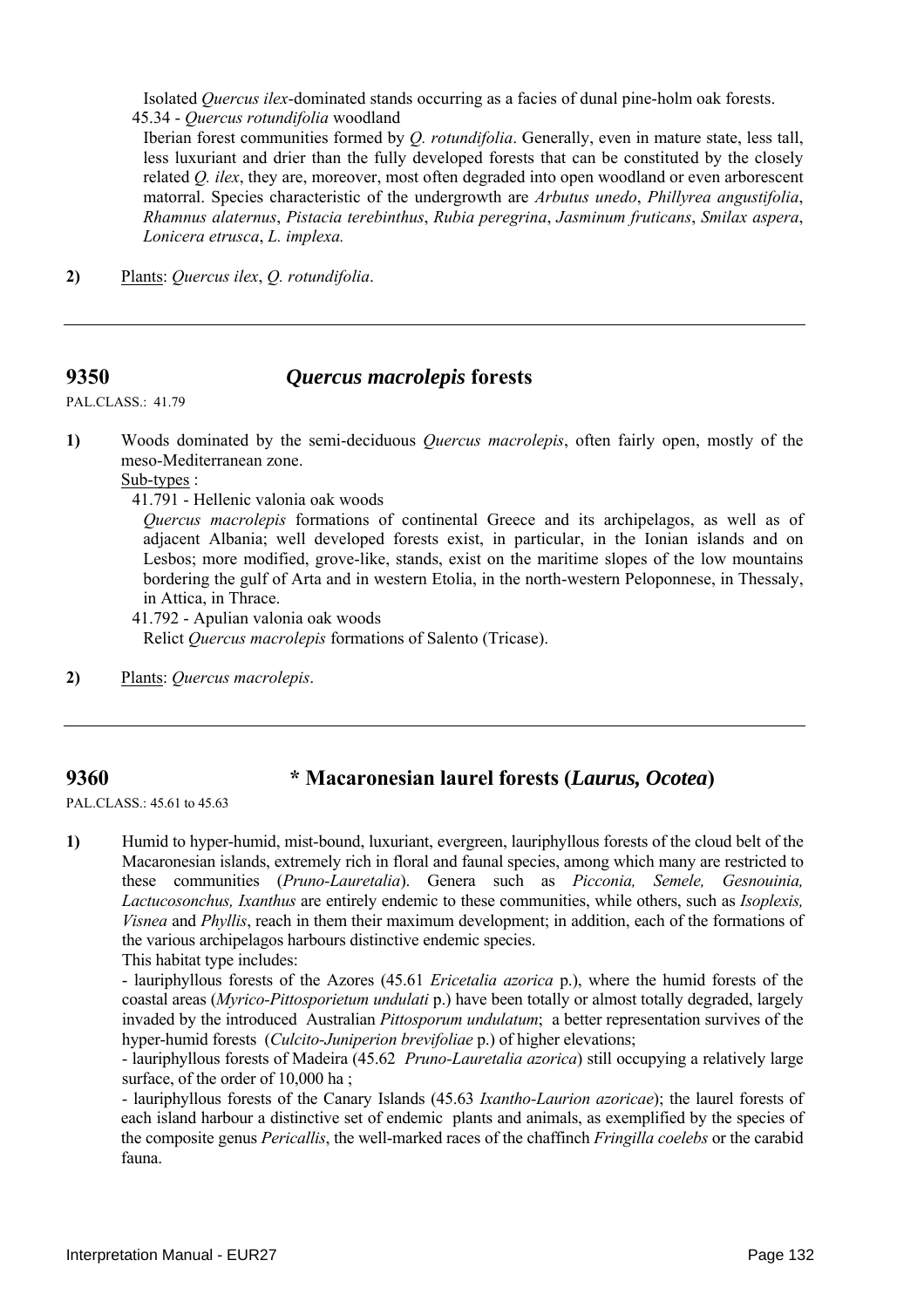**2)** Plants: *Apollonias barbujana, Ardisia bahamensis, Asparagus fallax, Canarina canariensis, Carex canariensis, C. eregrina, Clethra arborea, Convolvulus canariensis, Cryptotaenia elegans, Erica arborea, Euphorbia melifera, #E. stygiana, #Frangula azorica, Geranium canariensis, Heberdenia excelsa, Hedera canariensis, Ilex canariensis, I. perado ssp. azorica, I. perado ssp. perado, Isolexis canariensis, Ixanthus viscosus, Juniperus brevifolia, Laurus azorica, Myrica faya, Ocotea foetens, Persea indica, #Picconia azorica, P. excelsa, \*Pittosporum coriaceum, Pleiomeris canariensis (=Myrsine canariensis), Prunus lusitanica, #P. l.* ssp*. azorica, P. l.* ssp*. hixa, Rubia peregrina, Rubus bollei, Ruscus streptophyllus, Sambucus lanceolata, \*S. palmensis, Semele androgyna, Senecio auritus (=S. maderensis), Sideretis canariensis, S. macrostachys, Smilax aspera, S. canariensis, S. divaricata, Sonchus fruticosus, Tamus edulis, Teline maderensis (=Cytisus maderensis), Vaccinium cylindraceum, V. padifolium, Viburnum tinus* ssp. *subcordatum, Visnea mocanera*. Animals: *Columba bollei, C. junionae, C. trocaz, Fringilla coelebs* ssp. *ombriosa, F. teydea, F. t*. ssp. *polatzeki*.

#### **9370 \* Palm groves of** *Phoenix*

PAL.CLASS.: 45.7

**1)** Woods, often riparian, formed by the two endemic palm trees, *Phoenix theophrasti* and *Phoenix canariensis*.

 The palm groves of Crete are restricted to damp sandy coastal valleys; they include the extensive forest of Vai, where the luxuriant palm growth is accompanied by a thick shrubby undergrowth rich of *Nerium oleander*, and about four other smaller coastal groves, notably on the south coast of the prefectorate of Rethimnon.

 The Canarian palm groves are mostly characteristic of the bottom of barrancos and of alluvial soils, below 600 metres; particularly representative examples are found at Fragata, Maspalomas and Barranco de Tirajana in the Gran Canary, Valle Gran Rey in La Gomera, Masca in Ténériffe and Brena Alta in La Palma.

**2)** Plants: *Phoenix canariensis, #Phoenix theophrasti*.

#### **9380 Forests of** *Ilex aquifolium*

PAL.CLASS.: 45.8

**1)** Communities dominated by arborescent *Ilex aquifolium*, relict of various forests with a field layer rich in *Ilex* and sometimes with *Taxus* (42.A7), of the supra-Mediterranean level on various substrates. These woods correspond to the senescence stage of a forest with a undergrowth with *Taxus* and *Ilex* (belonging among others to the *Ilici-Quercetum ilicis*), after the fading of the tree layer. They generally form patches inside or outside forests.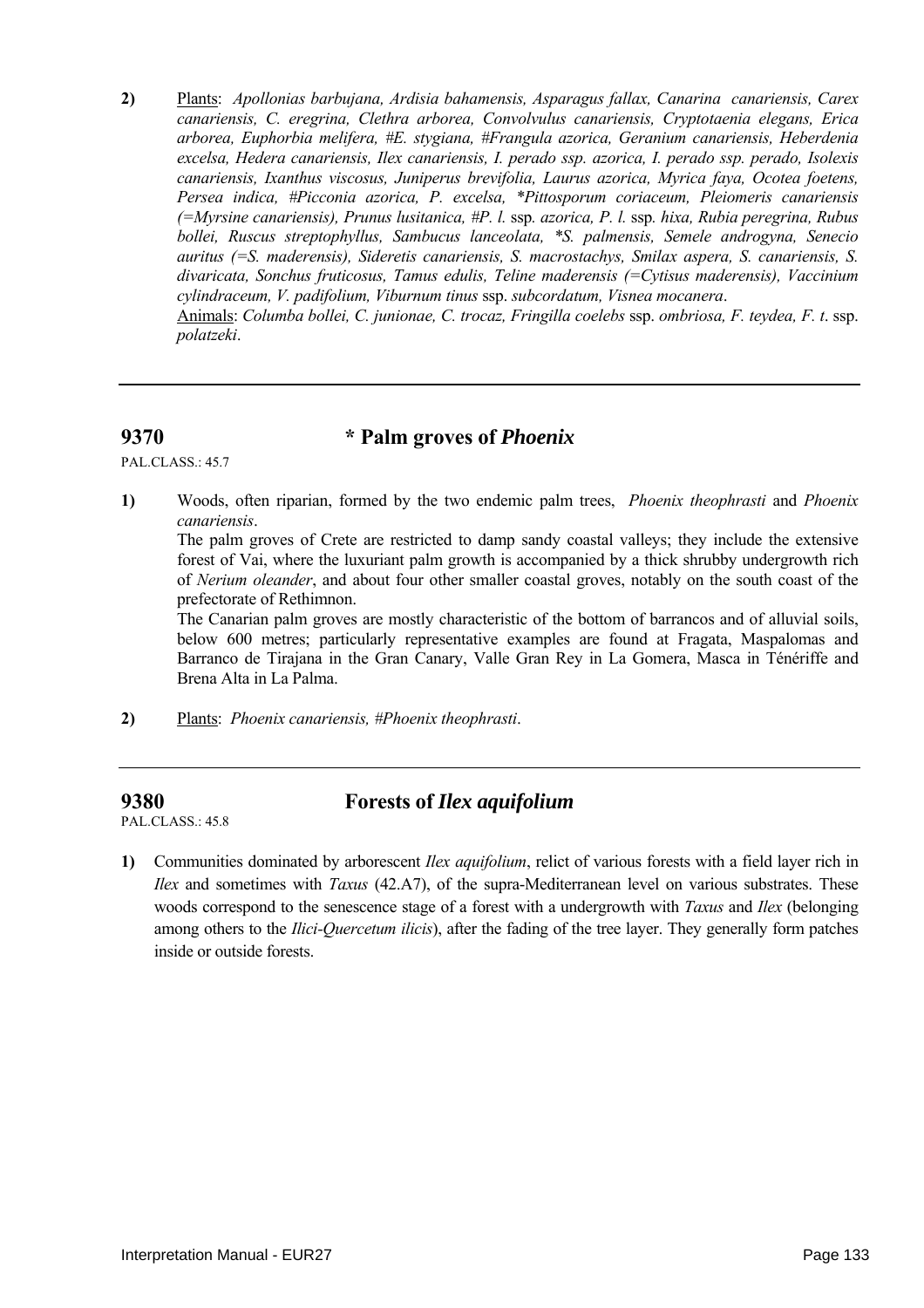## **9390 \*Scrub & low forest vegetation with** *Quercus alnifolia*

PAL.CLASS.: 45.48

- **1)** Arborescent *Quercus alnifolia*-dominated formations on basic eruptive substrates of the Troodos range, together with mattorals derived from these forests (32.1146).
- **2)** Plants *Quercus alnifolia, Acer sempervirens, Teucrium kotschyanu, Salvia cypria, Crepis fraasii, Sedum cyprium*

### **93A0 Woodlands with** *Quercus infectoria* **(***Anagyro foetidae- Quercetum infectoriae***)**

PAL.CLASS.: 45.46 (p)

- **1)** *Quercus infectoria* woods constitute the potential natural vegetation growing on limestones and chiefly marly limestone substrata of the Troodos Mountains between 600 – 700 to 1000 –1100 m. Degraded stages of these communities are associated with *Quercetalia ilicis* maquis (*Quercus coccifera* subsp. *pseudococcifera)* or with *Cistus creticus* phrygana.
- **2)** Plants *Quercus infectoria, Q. brachyphylla, Q. coccifera* ssp. *calliprinos, Arbutus andrachne, Acer syriacum, Fontanesia philliraeoides, Aristolochia altissima, Cyclamen persicum, Eryngium falcatum, Anagyris foetida, Styrax officinalis, Agropyron panormitanum, Glaucosciadium cordifolium, Crepis micrantha*: *Crataegus azarolus, Pinus brutia, Pistacia terebinthus, P. lentiscus, Arbutus andrachne, Calicotome villosa, Cistus creticus, Ptilostemon chamaepeuce* var. *cypris, Allium neapolitanum, Ferula communis, Geranium tuberosum, Scaligeria cretica, Scutellaria cypria* var. *cypria, Serratula cerinthifolia.*
- **4)** The *Anagyro foetidae- Quercetum infectoriae* association may become degraded to maquis (9320), or phrygana (5420).

# *Temperate mountainous coniferous forests*

## **9410 Acidophilous** *Picea* **forests of the montane to alpine levels (***Vaccinio-Piceetea***)**

PAL.CLASS.: 42.21 to 42.23, 42.25

**1)** Sub-alpine and alpine conifer forests (dominated by *Picea abies* and *Picea orientalis)*. Sub-types:

42.21 - Alpine and Carpathian sub-alpine spruce forests. *Piceetum subalpinum.*

*Picea abies* forests of the lower sub-alpine level, and of anomalous stations in the montane level, of the outer, intermediate and inner Alps; in the latter, they are often in continuity with the montane spruce forests of 42.22. The spruces are often stunted or columnar; they are accompanied by an undergrowth of decidedly sub-alpine affinities. *Picea abies* forests of the lower sub-alpine level of the Carpathians.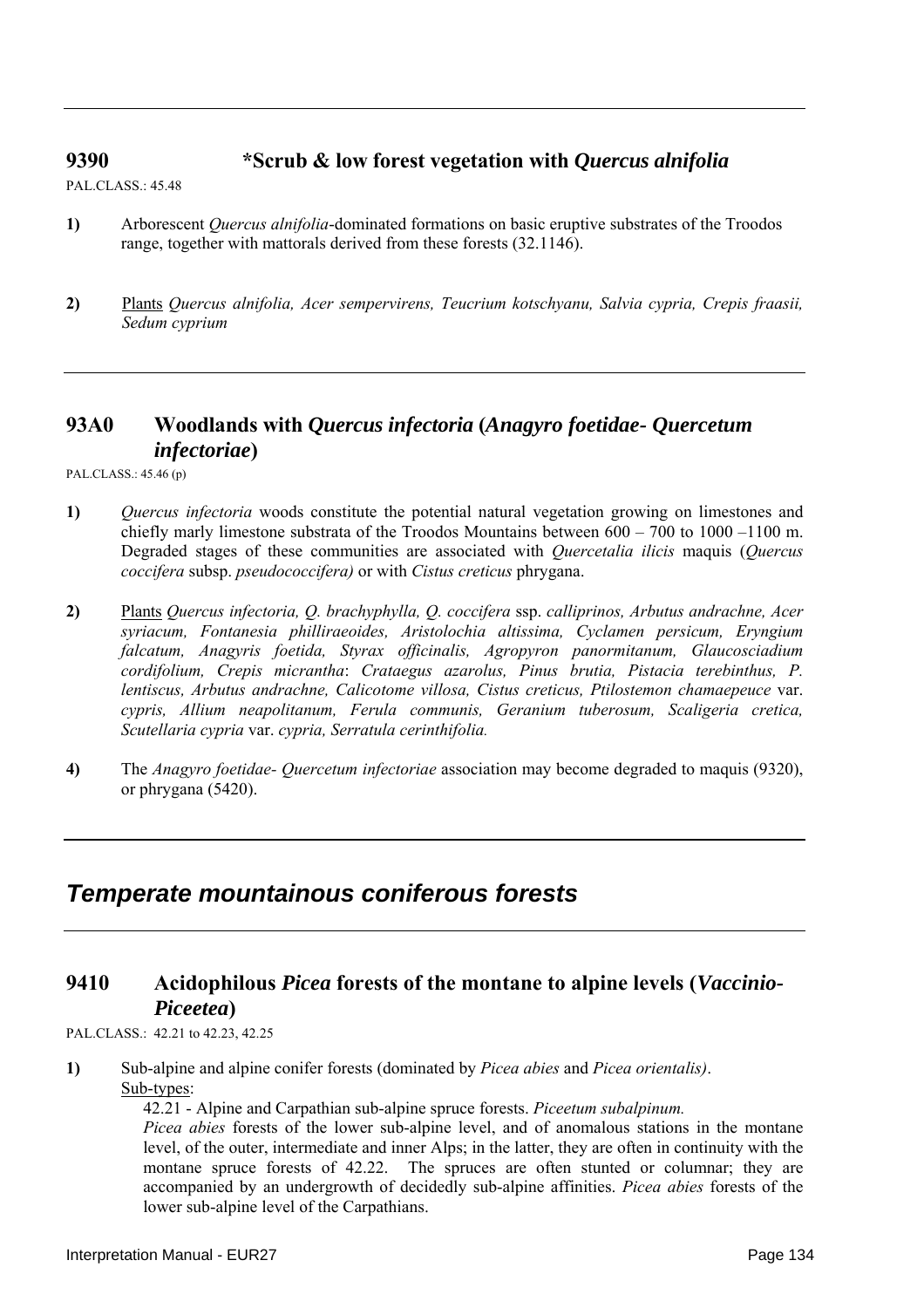42.22 - Inner range montane spruce forests. *Piceetum montanum.*

*Picea abies* forests of the montane level of the inner Alps, characteristic of regions climatically unfavourable to both beech and fir. Analogous *Picea abies* forests of the montane and collinar levels of the inner basin of the Slovakian Carpathians subjected to a climate of high continentality.

42.23 - Hercynian sub-alpine spruce forests

Sub-alpine *Picea abies* forests of high Hercynian ranges<sup>21</sup>.

42.24 Southern European Norway spruce forests

Outlying *Picea abies* formations of the Apennines, the southern Dinarides, the Balkan Range and the Rhodopides, at the southern limit of the range of the species and mostly south of its continuous range.

42.25 - Peri-Alpine spruce forests

Spontaneous *Picea abies* formations occupying outlying altitudinal or edaphic enclaves within the range of more predominant vegetation types of the montane levels of the outer Alps, the Carpathians, the Dinarides, the Jura, the Hercynian ranges, the subalpine levels of the Jura, the western Hercynian ranges and the Dinarides

**2)** Plants: *Picea abies, Vaccinium* spp.

### **9420 Alpine** *Larix decidua* **and/or** *Pinus cembra* **forests**

PAL.CLASS.: 42.31, 42.32 and 42.35

**1)** Forests of the sub-alpine and sometimes montane levels, dominated by *Larix decidua* or *Pinus cembra*; the two species may form either pure or mixed stands, and may be associated with *Picea abies* or *Pinus uncinata*.

Sub-types:

42.31 - Eastern Alpine siliceous larch and arolla forests. *Larici-Cembretum*.

Sub-alpine *Larix decidua*, *Pinus cembra*, or *Larix decidua*-*Pinus cembra* forests of the eastern and central Alps, mostly of the inner ranges, usually on siliceous substrates, with an often species-poor undergrowth comprising *Vaccinium myrtillus*, *Rhododendron ferrugineum*, *Calamagrostis villosa*, *Luzula albida*.

42.32 - Eastern Alpine calcicolous larch and arolla forests. *Laricetum*, *Larici-Cembretum Rhododendretosum hirsuti*

Sub-alpine and montane *Larix decidua*, *Larix decidua - Picea abies*, *Pinus cembra* or *Larix decidua-Pinus cembra* forests of the eastern and central Alps, mostly of the outer ranges, on calcareous substrates, with a usually species-rich undergrowth including *Erica herbacea*, *Polygala chamaebuxus*, *Rhododendron hirsutum* or *Pinus mugo*.

#### 42.35 - Carpathian larch and arolla forests

Uncommon *Larix decidua* or *Pinus cembra* formations of the Carpathians, each occurring as a single dominant, together as codominants, or mixed with *Picea abies*.

**2)** Plants: *Larix decidua, Pinus cembra*.

 $21\,$ Bayerischer Wald, Harz (above 750 m) and Erzgebirge.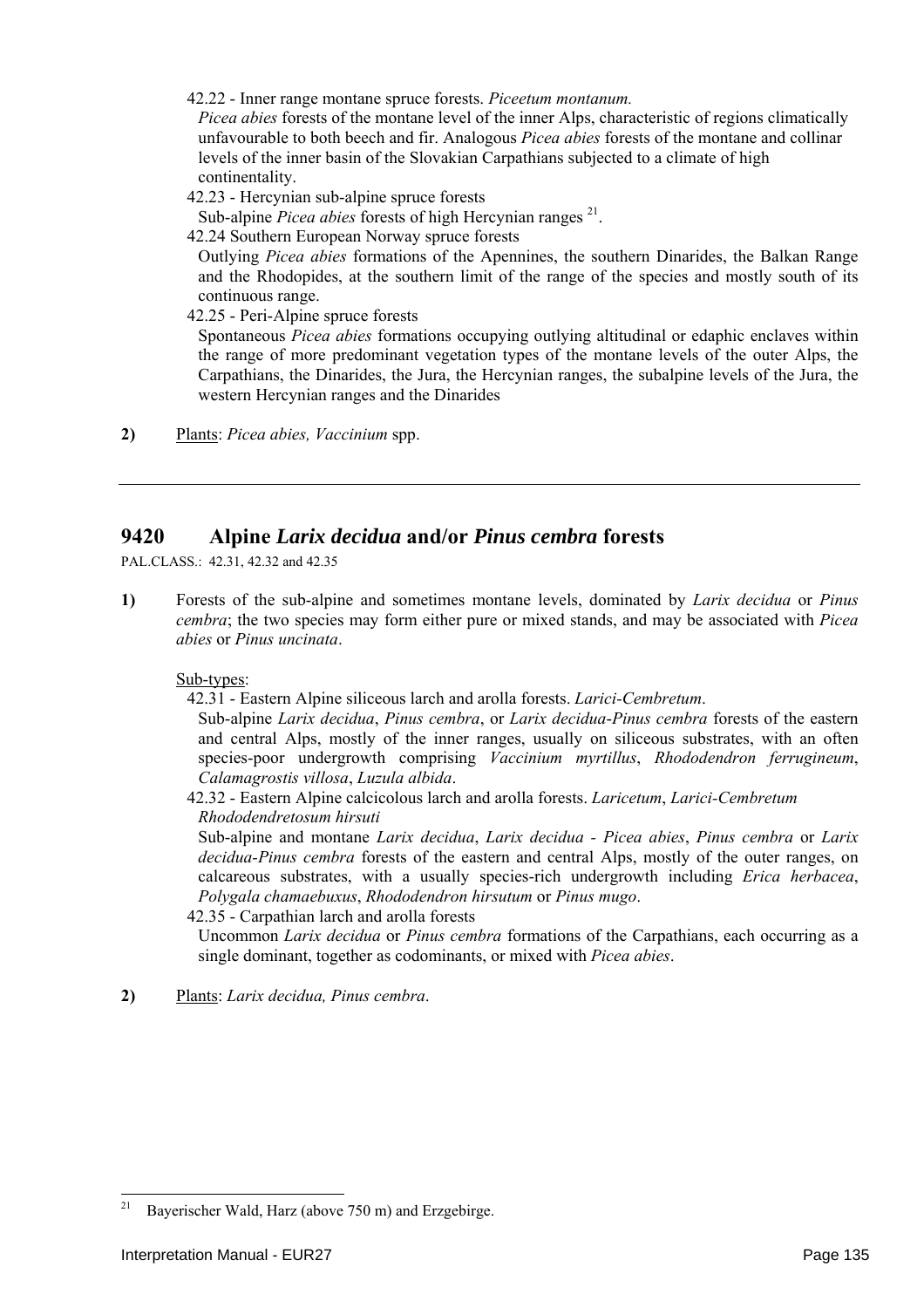# Interpretation Manual - EUR27 Page 136

### **9430 Subalpine and montane** *Pinus uncinata* **forests (\* if on gypsum or limestone)**

PAL.CLASS.: 42.4

**1)** Mountain pine (*Pinus uncinata*) forests, usually open and with a very developed shrubby understory, of the subalpine and montane levels; on limestone, gypsum or siliceous substrate in a cool or thermophile situation depending on the region. Sometimes mixed with *Pinus sylvestris*, more rarely with *Larix-Pinus cembra*. Two major types: 42.41 - mountain pine forests of the western outer Alps, the Jura and Pyrenean

ubacs, developed on siliceous or decalcified soils of the subalpine level with a predominately ericaceous undergrowth comprising *Rhododendron ferrugineum* (*Rhododendro-Vaccinion* p.); 42.42 - xerocline mountain pine forests of the inner Alps, of the western outer Alps and the Jura, and of Pyrenean adrets, accompanied by a shrubby undergrowth in which *Rhododendron ferrugineum* is absent or rare (*Junipero-Pinion* p., *Erico-Pinion* p.)

- **2)** Plants: *Arctostaphylos alpina, A. uva-ursi, Astrantia minor, Calluna vulgaris, Coronilla vaginalis, Cotoneaster integerrimus, Crepis alpestris, Daphne striata, Deschampsia flexuosa, Dryas octopetala, Erica herbacea, Homogyna alpina, Huperzia selago, Juniperus hemisphaerica, J. nana, Lycopodium annotinum, Pinus uncinata, Polygala chamaebuxus, Rhamnus saxatilis, Rhododendron ferrugineum, Rhododendron hirsutum, Thesium rostratum, Vaccinium myrtillus, V. uliginosum.*
- **4)** In association with bog woodland (44.A), *Pinus mugo* scrub (31.5) and sometimes pioneer phases of fir or spruce in disturbed zones.

# *Mediterranean and Macaronesian mountainous coniferous forests*

### **9510 \* Southern Apennine** *Abies alba*

PAL.CLASS.: 42.15

- **1)** Relict *Abies alba* woods associated with the beech forests of the *Geranio versicolori-Fagion.*
- **2)** Plants: *Abies alba*.

## **9520** *Abies pinsapo* **forests**

PAL.CLASS.: 42.19

- **1)** Forests and stands of the endemic *Abies pinsapo* of the supra-meso-Mediterranean level. Calcicolous forests; ultra basic serpentine outcroppings.
- **2)** Plants: *Abies pinsapo.*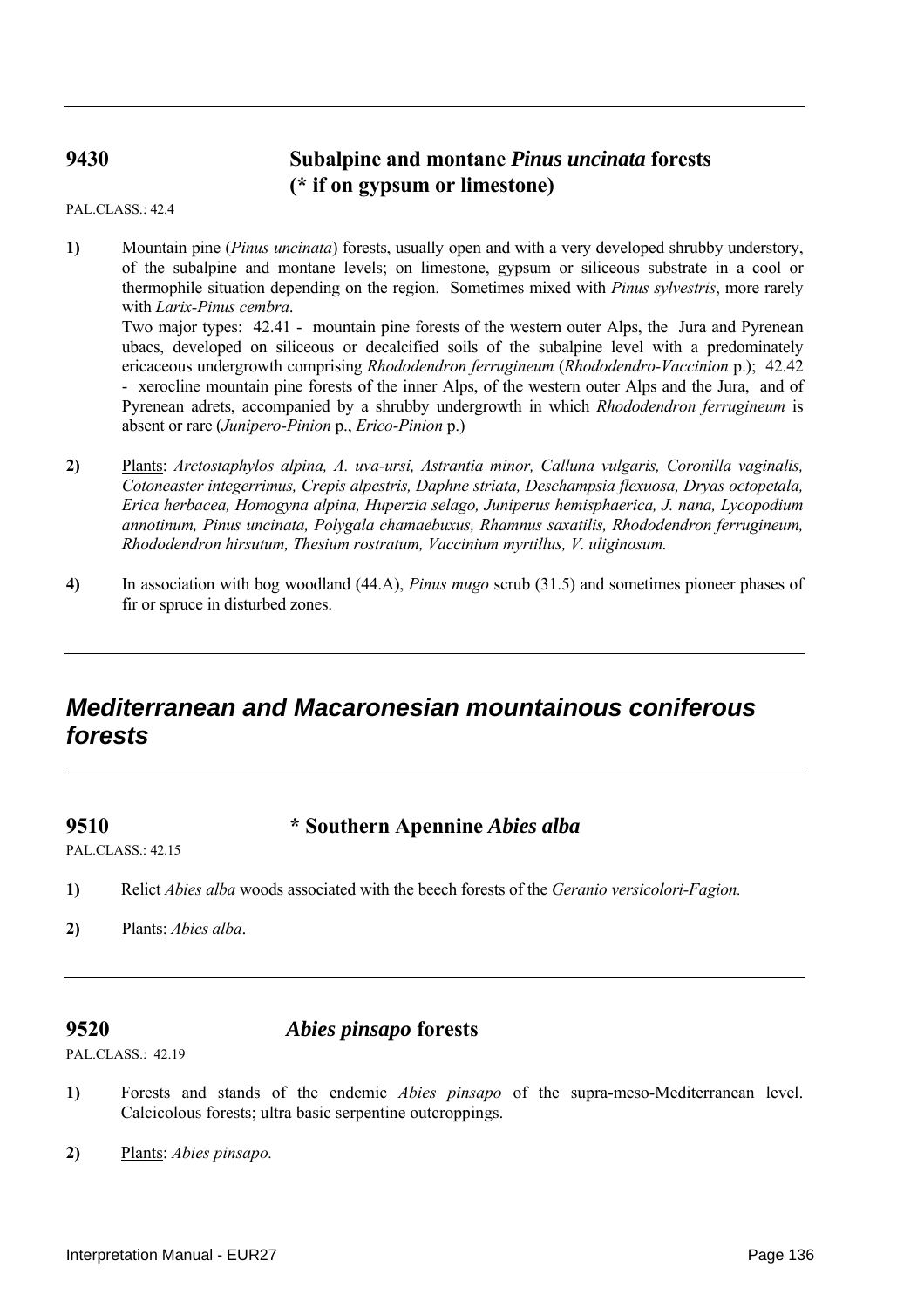### **9530 \* (Sub-)Mediterranean pine forests with endemic black pines**

PAL.CLASS.: 42.61 to 42.66

**1)** Forests of the montane-Mediterranean level, on dolomitic substrate (high tolerance to magnesium), dominated by pines of the *Pinus nigra* group, often with a dense structure. Sub-types :

42.61 - Alpino-Apennine *Pinus nigra* forests - *Pinus nigra* s.s. forests of the eastern Italian, Austrian and Slovenian Alps and of the Apennines;

42.62 - Western Balkanic *Pinus nigra* forests - *Pinus nigra* ssp. *nigra* of the Dinarides, the Pelagonides; *Pinus dalmatica* forests of the Dalmatian coastal areas;

42.63 - Salzmann's pine forests - *Pinus salzmannii* forests of Spain (Pyrenees, northern Iberian Range, sierra de Gredos, serrania de Cuenca, Maestrazgo, sierras de Cazorla, Segura and Alcaraz, calcareous periphery of the Sierra Nevada) and the Causses;

42.64 - Corsican laricio pine forests - *Pinus laricio* forests of the mountains of Corsica (1000 to 1800 m) on granitic soils;

42.65 - Calabrian laricio pine forests - *Pinus laricio* var. *calabrica* forests of the Sila (Sila Greca, Sila Grande, Sila Piccola), the Aspromonte and Etna;

42.66 - Pallas's pine forests - montane forests of *Pinus pallasiana* of Greece and the Balkan peninsula.

**2)** Plants: *Pinus laricio, Pinus nigra, Pinus pallasiana, Pinus salzmannii.* Animals: *Sitta whiteheadi.*

## **9540 Mediterranean pine forests with endemic Mesogean pines**

PAL.CLASS.: 42.8

**1)** Mediterranean and thermo-Atlantic woods of thermophilous pines, mostly appearing as substitution or paraclimactic stages of forests of the *Quercetalia ilicis* or *Ceratonio-Rhamnetalia*. Longestablished plantations of these pines, within their natural area of occurrence, and with an undergrowth basically similar to that of paraclimactic formations, are included. Sub-types :

42.81 - Maritime pine forests

Forests and plantations of *Pinus pinaster* ssp. *atlantica* of south-western France and the western Iberian peninsula.

42.82 - Mesogean pine forests

Forests of *Pinus pinaster* ssp. *pinaster* (=*Pinus mesogeensis*) of the western Mediterranean, mostly in siliceous meso-Mediterranean, upper meso-Mediterranean and supra-Mediterranean situations of Spain, Corsica, south-eastern France, north-western Italy, Sardinia and Pantelleria.

42.821 - Iberian mesogean pine forests

*Pinus pinaster* forests of the Iberian peninsula, appearing mostly as substitution communities of *Quercus rotundifolia*, *Q. pyrenaica* or, locally, *Q. suber*, *Q. faginea* woodlands.

42.822 - Corbières mesogean pine forests

Isolated *Pinus pinaster* - dominated woods of the Corbières.

42.823 - Franco-Italian mesogean pine forests

*Pinus pinaster* forests of siliceous lower meso-Mediterranean areas of Provence, of marls and limestones of the upper meso-Mediterranean level of the Maritime Alps and the Ligurian Alps, and of mostly siliceous or clayey soils of the hills of Liguria and Tuscany.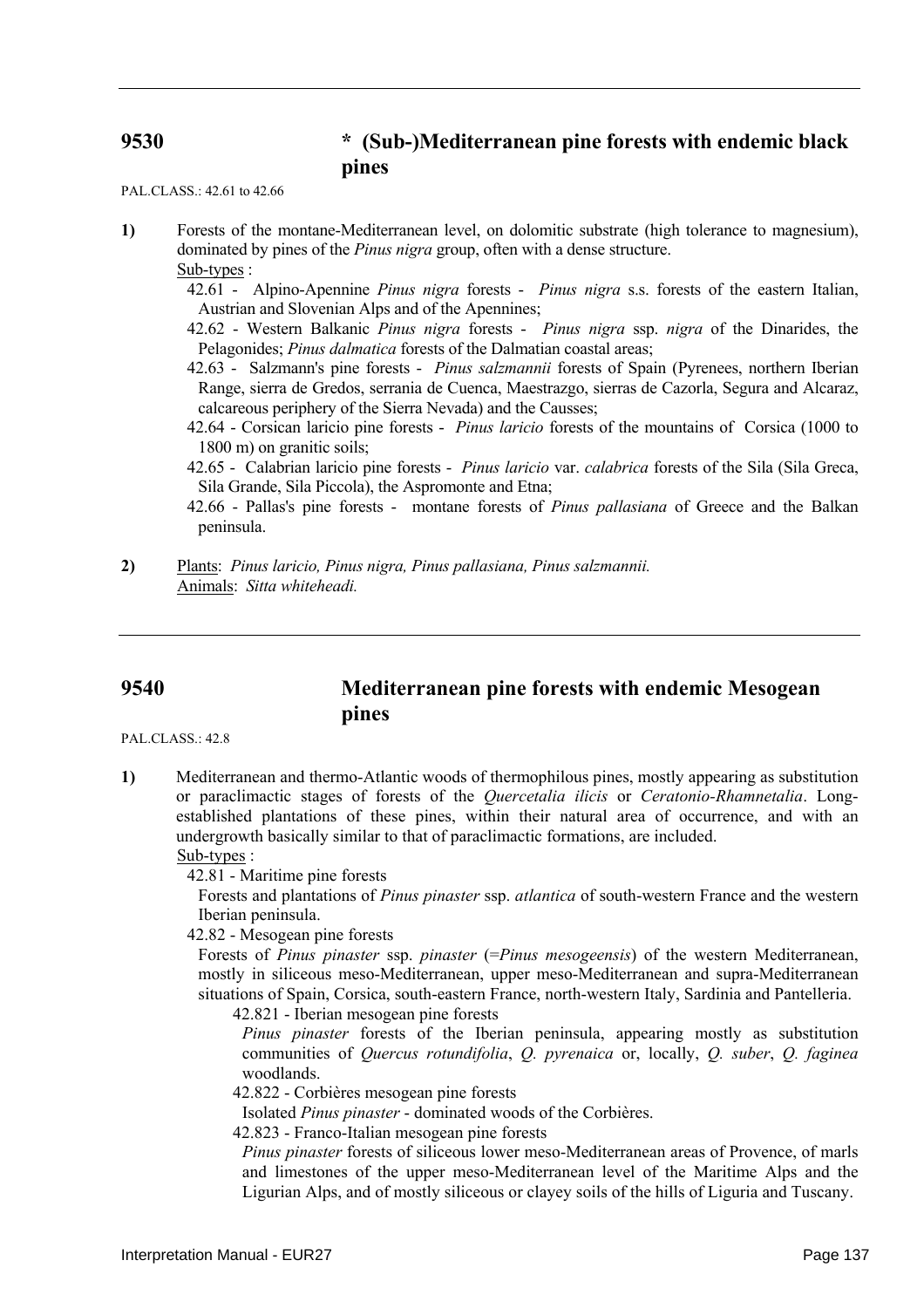42.824 - Corsican mesogean pine forests

*Pinetum pinastri*, *Erico-Arbutetum* p., *Galio-Pinetum* p.

*Pinus pinaster*-dominated forests of the meso- and supra-Mediterranean levels of Corsica, mostly on granitic substrates; they are very developed, accompanied by a maquis-like understory, in the meso-Mediterranean zone, mostly in its upper levels; they occur locally within the supra-Mediterranean zone, on adrets and at lower altitudes, as facies of laricio pine forests.

42.825 - Sardinian mesogean pine forests

*Pinus pinaster* formations on granitic substrates of northern Sardinia, with *Arbutus unedo*, *Quercus ilex*, *Rosmarinus officinalis*, *Erica arborea*, *Genista corsica*, *Lavandula stoechas*, *Rubia peregrina*, *Calicotome spinosa*, *Pistacia lentiscus*, *Teucrium marum*.

42.826 - Pantellerian mesogean pine forests

*Pinus pinaster* woods of Pantelleria.

#### 42.83 - Stone pine forests

Mediterranean forests and old naturalised plantations of *Pinus pinea*. Old introductions in many areas often makes the distinction between self sown forests and long-established formations of artificial origin difficult. These are thus included here, while recent, obviously artificial groves are not.

42.831 - Iberian stone pine forests

*Pinus pinea* forests of the Iberian peninsula, where they reach their greatest development. 42.832 - Balearic stone pine woods

*Pinus pinea* formations of the Balearic Islands, native only on Ibiza and Formentera.

42.833 - Provence stone pine woods

*Pinus pinea* formations of Provence, possibly spontaneous on coastal sands and in the Maures area.

42.834 - Corsican stone pine woods

*Pinus pinea* formations of the littoral of Corsica, some of which may be of natural origin, in particular on old dunes of the east coast.

42.835 - Sardinian stone pine forests

*Pinus pinea* formations of Sardinia.

42.836 - Sicilian stone pine forests

*Pinus pinea* formations of the Monti Peloritani, north-western Sicily, of probable native origin.

42.837 - Peninsular Italian stone pine forests

Large, ancient, *Pinus pinea* plantations of the Tyrennian, and locally, Adriatic coasts of the Italian peninsula, in Liguria, Toscany, Latium, Campania, Emilia-Romana (Ravenna) and Friuli-Venetia Giulia (Grado).

42.838 - Greek stone pine forests

*Pinus pinea* woods of the littoral and coastal hills of the Peloponnese, Chalcidice, Crete and Aegean islands, rather local but probably in part, at least, spontaneous; a splendid example exists, in particular, on Skiathos.

42.84 - Aleppo pine forests

Woods of *Pinus halepensis*, a frequent colonist of thermo- and calcicolous meso-Mediterranean scrubs. The distinction between spontaneous forests and long-established formations of artificial origin is often difficult. The latter are thus included here, while recent, obviously artificial groves are not.

42.841 - Iberian Aleppo pine forests

*Pinus halepensis* forests of Spain, considered native for at least two-thirds of their considerable expanse; they are mostly restricted to eastern regions on the Mediterranean slope of the Catalonian mountains, the Maestrazgo, the pre-Baetic ranges of the upper Guadalquivir basin, the southern Andalusian mountains; they penetrate farther inland in the Ebro basin and around the headwaters of the Tagus and Guadalquivir systems.

#### 42.842 - Balearic Aleppo pine forests

*Pinus halepensis* formations of the Balearics, present and probably native on all the major islands.

42.843 - Provenço-Ligurian Aleppo pine forests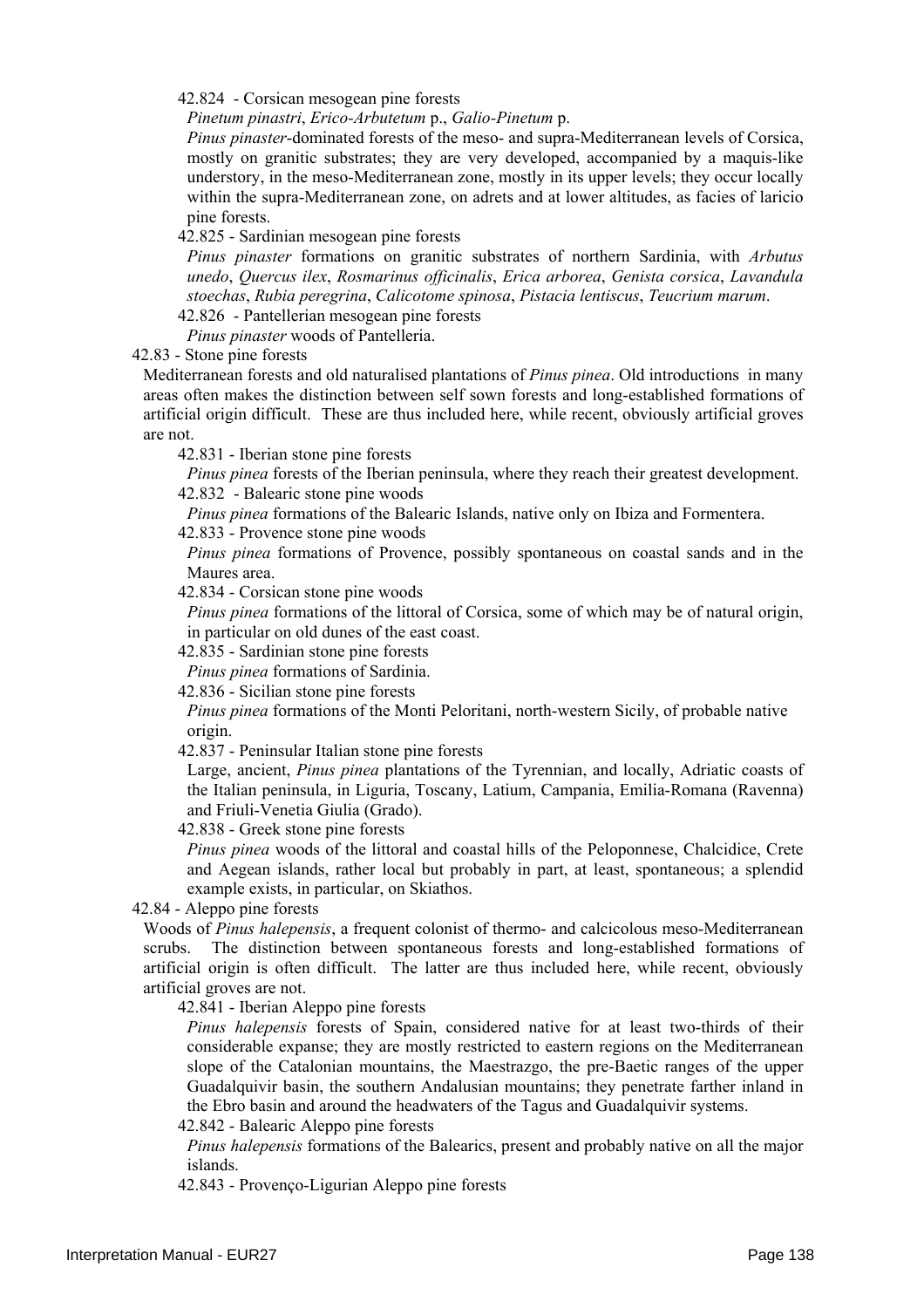Mostly lower meso-Mediterranean *Pinus halepensis* forests of Provence and of the lower slopes and coastlines of the Maritime and Ligurian Alps, extensive and undoubtedly native.

42.844 - Corsican Aleppo pine woods

Rare and local *Pinus halepensis* woods of the Corsican coasts, some, at least, possibly natural.

42.845 - Sardinian Aleppo pine woods

*Pinus halepensis* formations of Sardinia, where certainly native woods occur on Isola di San Pietro and the Sulcis coast of Iglesiente.

42.846 - Sicilian Aleppo pine woods

*Pinus halepensis* formations of Sicily and peripheral islands (Egadi, Lampedusa, Pantelleria).

42.847 - Peninsular Italian Aleppo pine forests

*Pinus halepensis* formations of the Italian peninsula; extensive, probably at least partially native ones are individualised in the subdivisions below.

42.848 - Greek Aleppo pine forests

*Pinus halepensis* formations of Greece, where the species is relatively widespread, particularly in Attica, Thessaly, the coasts of the Peloponnese and of central continental Greece, the Ionian islands, Chalcidici, the northern Sporades, Euboea and Skiros.

42.85 - Aegean pine forests

*Pinus brutia* forests of Crete and eastern Aegean islands. Eastern vicariants of Aleppo pine forests (42.84), they comprise, however, taller, more luxuriant, and often extensive, formations. Disjunct formations of this pine or of related species, described from Crimea and the Caucasian region (*Pinus pityusa*, *Pinus stankewiczii*, *Pinus eldarica*) have been included..

42.851 - Aegean pine forests of Crete

*Pinus brutia*-dominated forests of Crete and its satellite islands Gavdos and Gaidaronisi, pure or mixed with *Cupressus sempervirens*; they are widespread in particular in the White Mountains, the Psiloriti range, the Dikti range and, locally, in the Sitia mountains and the Asterousia mountains.

42.852 - Aegean pine forests of Lesbos

Extensive *Pinus brutia* forests of Lesbos, occupying Mount Olympus and surrounding hills in the south-eastern quadrant of the island, as well as parts of the Kuratsonas range in the north-west; these forests harbour the only European population of the nuthatch Sitta krueperi and the most significant one of the orchid *Comperia comperiana*.

42.853 - Aegean pine forests of Samos

*Pinus brutia* forests covering large expanses of Samos, in particular in the Ambelos range, the Kerki mountains, the southern hills and the north-eastern peninsula.

42.854 - Aegean pine woods of Chios

Remnant forests of Chios with a composition and stratification similar to those of the forests of Samos.

42.855 - Aegean pine forests of Thasos

Broad *Pinus brutia* belt on the lower reaches of Thasos, up to about 400 to 500 metres, mixed with *Pinus pallasiana* in the higher areas.

42.856 - Aegean pine woods of Samothrace

Mostly sparse *Pinus brutia* formations of the lowlands of Samothrace.

42.857 - Aegean pine forests of Rhodes

Remnant *Pinus brutia* forests of Rhodes, still represented by some relatively natural formations with rich scrub undergrowth.

42.858 - Aegean pine forests of Karpathos

Fairly extensive *Pinus brutia* forests of Karpathos, distributed, in particular, in the northern coastal area, the southern interior and the middle elevation of Kali Limni.

42.859 - Aegean pine forests of the Dodecanese

*Pinus brutia* formations of the islands of Simi, Kos, Leros and Ikaria.

**2)** Plants: *Pinus pinaster* ssp. *atlantica, Pinus pinaster* ssp. *pinaster* (=*Pinus mesogeensis*), *Pinus pinea, Pinus halepensis, Pinus brutia*.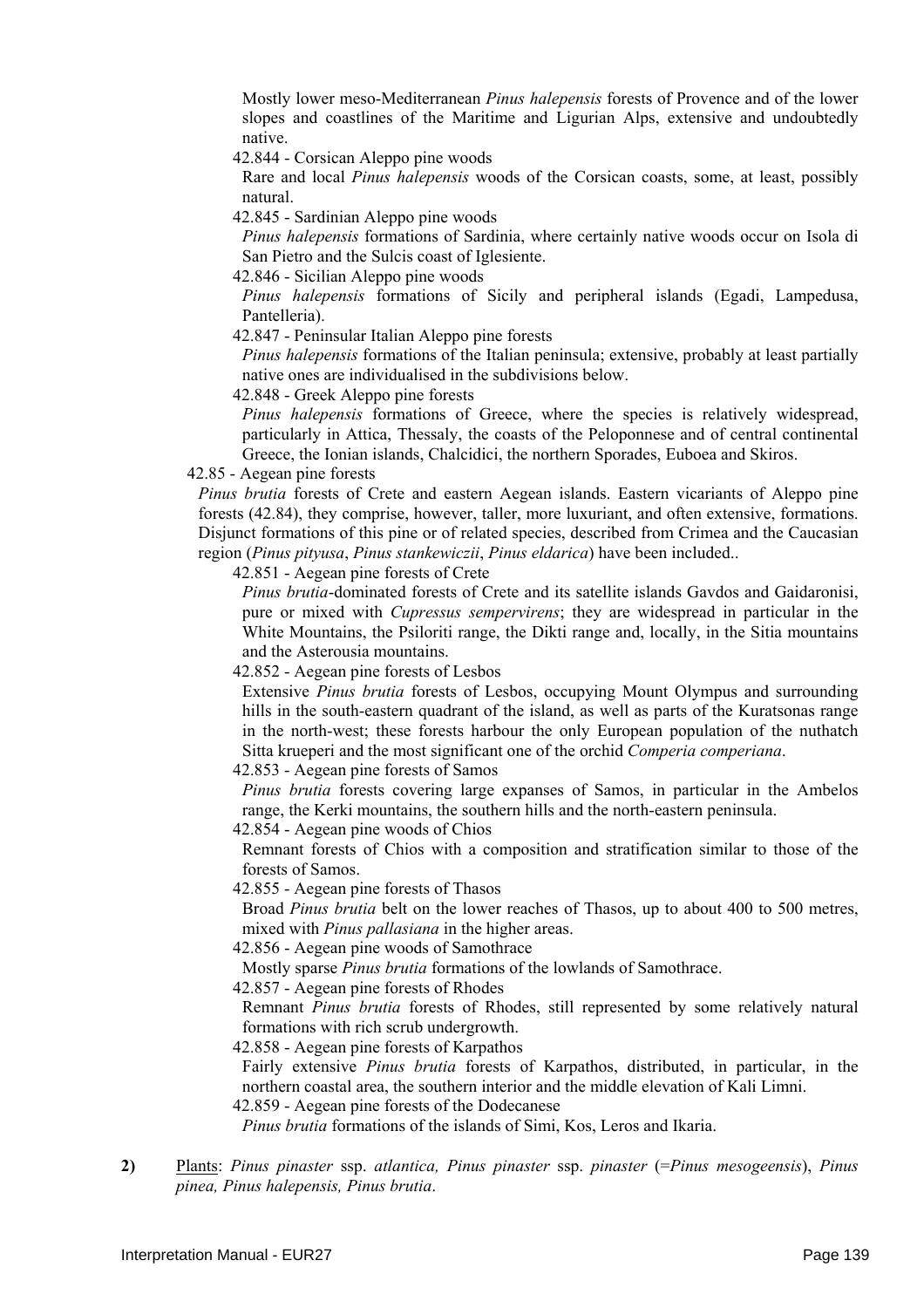#### **9550 Canarian endemic pine forests**

PAL.CLASS.: 42.9

**1)** Forests of endemic *Pinus canariensis*, of the dry montane level at around 800 to 2000 metres (locally down to 500 and up to 2500 metres) in Tenerife, La Palma, Gran Canaria and Hierro, with *Chamaecytisus proliferus*, *Adenocarpus foliolosus*, *Cistus symphytifolius*, *Lotus campylocladus*, *L. hillebrandii, L. spartioides*, *Daphne gnidium*, *Juniperus cedrus*, *Micromeria* spp.; these forests, of which well-preserved examples have become rare, are the only habitat of *Fringilla teydea*, *Dendrocopos major canariensis* and *D. m. thanneri*.

Sub-types :

42.91 Canary pine-rockrose forests

Climax *Pinus canariensis* forests within the main zone of altitudinal occurrence, with an undergrowth characterised and often dominated by *Cistus symphytifolius* and comprising *Chamaecytisus proliferus*, *Lotus campylocladus*, *L. hillebrandii*, *L. spartioides*, *Juniperus cedrus*, *Bystropogon origanifolius*, *Argyranthemum adauctum*.

42.92 Canary pine-dry scrub forests

Formations of dry, south-facing slopes in the lower part of the *Pinus canariensis* belt, transitional towards juniper formations and their degradation scrubs, with an undergrowth often formed by *Cistus monspeliensis*, *Euphorbia obtusifolia* ssp. *regis-jubae*, *Salvia canariensis*, *Micromeria hyssopifolia*, *Echium aculeatum*.

42.93 Canary pine-heath forests

Formations of humid, fogbound north- and north-west-facing slopes in the lower reaches of the *Pinus canariensis* belt, with an abundance of *Erica arborea* and *Myrica faya*, and occasionally with *Ilex canariensis* and *Arbutus canariensis*; epiphytic lichens are abundant, as are dense carpets of mosses, in particular, *Hypnum cupressiforme*. These woods are the main habitat of *Regulus teneriffae*.

42.94 Canary pine-broom woods

Formations of the highest altitudes of the *Pinus canariensis* belt, invaded by species of the supra-Canarian level, in particular *Adenocarpus viscosus*.

42.95 Canary pine-juniper woods

*Junipero cedri-Pinetum canariensis*

*Pinus canariensis* and *Juniperus cedrus* formations of steep, rocky slopes of high altitudes of Tenerife and La Palma.

**2)** Plants: *Pinus canariensis, Chamaecytisus proliferus*, *Adenocarpus foliolosus*, *Cistus symphytifolius*, *Lotus campylocladus*, *L. hillebrandii, L. spartioides*, *Daphne gnidium*, *Juniperus cedrus*, *Micromeria* spp.

#### **9560 \* Endemic forests with** *Juniperus* **spp.**

PAL.CLASS.: 42.A2 to 42.A5 and 42.A8

**1)** Medium altitude forest formations dominated by *Juniperus* spp. The arborescent matorrals (32.13 and 31.3) should not be included.

Sub-types :

42.A2 - Spanish juniper woods (*Juniperon thuriferae*) - forest formations dominated by *Juniperus thuriferae* of Spain (calcareous substrates in the supra-Mediterranean levels of the Iberian Range and neighbouring plateaux, often with *Pinus sylvestris, P. salzmannii, Juniperus hemisphaerica* and *Berberis hispanica*; enclaves on the periphery of and within the Sierra de Guadarrama, occurring both on rare local limestone deposits and in a few siliceous stations; dry, warm, rocky, calcareous southern slopes of the Cordillera Cantabrica, between the Rio Pisuerga and the Rio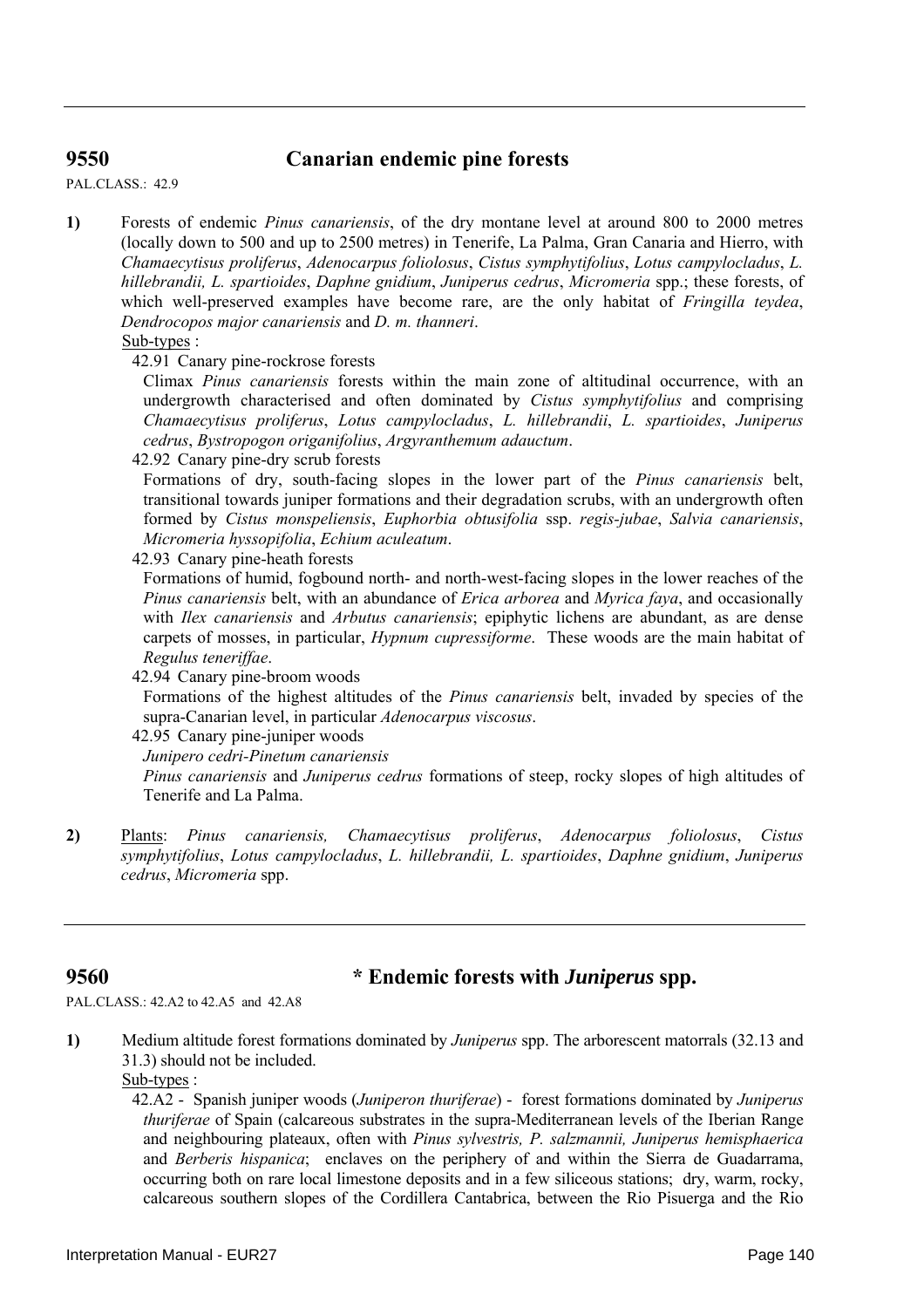Luna, with *Juniperus nana, J. sabina, Berberis vulgaris* ssp. *cantabrica, Rhamnus alpinus, Viburnum lantana*; gypsiferous soils of the Ebro basin, with *Rhamnus lycioides*; clay soils of the Campo de Montiel; Sierra Taibilla), southern France (Montagne de Rie); warm calcareous supra-Mediterranean slopes of the south-western Alps, in Drôme, Hautes-Alpes and Alpes-de-Haute-Provence, between 700 and 1200 metres; warm calcareous supra-Mediterranean slopes of the Isère valley, in the western Alps, between 300 and 500 metres; valleys in the interior of Corsica -Pinnera, Rudda, Pruniccia - sometimes mixed with *Pinus laricio*;

- 42.A3 Grecian juniper woods (*Juniperetum excelsae*) forest formations dominated by *Juniperus excelsa*, of the *Ostryo-Carpinion* zone of the mountains of northern Greece (up to 900-1000m, around lake Prespa);
- 42.A4 Stinking juniper woods forest formations dominated by *Juniperus foetidissima* on adrets of the upper supra-Mediterranean level in Greece;
- 42.A5 Syrian juniper woods *Juniperus drupacea* woods of the northern slopes of Mount Parnon, Greece;
- 42.A8 Macaronesian juniper woods *Juniperus cedrus* formations of the high altitudes in Tenerife, La Palma, Gomera, Gran Canaria, restricted to steep rocky slopes; *Juniperus phoenicea* formations of Tenerife, La Palma, Hierro, Gran Canaria, La Gomera (*Maytenio-Juniperion phoeniceae* p.); endemic *Juniperus brevifolia* formations of the Azores (*Juniperion brevifoliae* p.).
- **2)** Plants: *Juniperus brevifolia, J. cedrus, J. drupacea, J. excelsa, J. foetidissima, J. oxycedrus, J. phoenicea, J. thurifera*.
- **4)** The arborescent matorrals of *Juniperus thurifera* (32.136), *Juniperus excelsa* and *J. foetidissima* (32.133), *Juniperus drupacea* (32.135) and the ericoid-dominated facies of the Macaronesian *Juniperus* formations (31.3) are generally associated in the field, but they should not be included in this habitat type.

#### **9570 \*** *Tetraclinis articulata* **forests**

PAL.CLASS.: 42.A6

- **1)** Xero-thermophile forests of Arbor-vitae (*Tetraclinis articulata*); *Periplocion angustifoliae*: *Arisaro-Tetraclinidetum articulatae, Mayteno-Periplocetum angustifoliae*. Scrub formed by *T. articulata* should also be considered a part of this habitat.
- **2)** Plants: *Asparagus albus, A. stipularis, Arisarum vulgare, Brachypodium retusum, Chamaerops humilis, Lavandula dentata, Lithodora fruticosa, Periploca laevigata, Rhamnus lycioides, Tetraclinis articulata, Teucrium carthaginense, Thymus glandulosus*.

#### **9580 \* Mediterranean** *Taxus baccata* **woods**

PAL.CLASS.: 42.A72 and 42.A73

**1)** Woods dominated by *Taxus baccata*, often with *Ilex aquifolium*, of very local occurrence. This habitat type may have two origins: senescent phase of a beech wood or beech-fir wood, made up of clusters of *Taxus* after the fall of the tall species, surrounded by layered stands of beech-yew; residual *Taxus* stand with disappearance of the tall species, both above and in the proximity of *Taxus*. Habitat sub-types included:

 42.A72 - Corsican yew woods - Formations of *Taxus baccata, Ilex aquifolium, Buxus sempervirens*  restricted to cool, montane areas in the Tenda range, the San Pedrone range and the Cap Corse mountains;